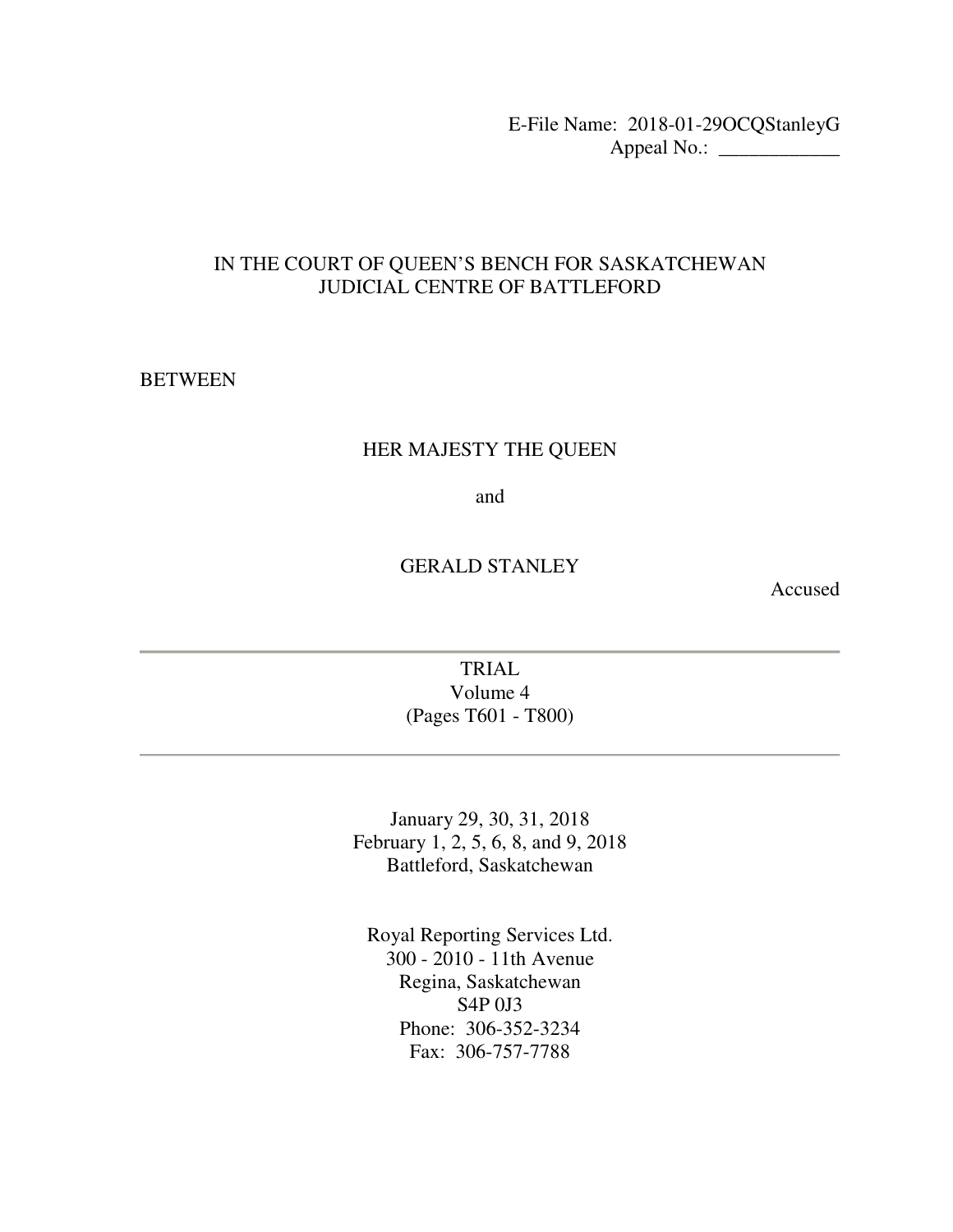| $\mathbf{1}$        |            |                                                           | Proceedings taken in the Court of Queen's Bench, Battleford, Saskatchewan           |
|---------------------|------------|-----------------------------------------------------------|-------------------------------------------------------------------------------------|
| $\overline{c}$<br>3 |            |                                                           |                                                                                     |
| 4                   |            | February 2, 2018                                          | <b>Afternoon Session</b>                                                            |
| 5                   |            |                                                           |                                                                                     |
| 6                   |            | The Honourable Chief Justice                              | The Court of Queen's Bench                                                          |
| 7                   |            | M. Popescul                                               | for Saskatchewan                                                                    |
| 8                   |            |                                                           |                                                                                     |
| 9                   |            | W. Burge, QC                                              | For the Crown                                                                       |
| 10                  | C. Browne  |                                                           | For the Crown                                                                       |
| 11                  | S. Spencer |                                                           | For the Accused                                                                     |
| 12                  |            | D. Gillanders                                             | For the Accused                                                                     |
| 13                  |            | K. Christopherson                                         | <b>Court Clerk</b>                                                                  |
| 14                  |            |                                                           |                                                                                     |
| 15<br>16            |            |                                                           | <b>JOHN ERVIN, Previously Sworn, Cross-examined by Mr. Browne</b>                   |
| 17                  |            |                                                           |                                                                                     |
| 18                  |            | <b>Q MR. BROWNE:</b>                                      | Okay. So we've talked a little bit about                                            |
| 19                  |            |                                                           | your experience that it just kind of plopped out the end? You didn't really hear    |
| 20                  |            | anything --                                               |                                                                                     |
| 21                  |            | A Yes.                                                    |                                                                                     |
| 22                  |            |                                                           |                                                                                     |
| 23                  |            |                                                           | Q -- when -- when the misfire you had? You've also talked about that sometimes      |
| 24                  |            | you hear a pop from the primer --                         |                                                                                     |
| 25                  |            | A Yes.                                                    |                                                                                     |
| 26                  |            |                                                           |                                                                                     |
| 27                  |            | $Q$ -- and that kind of gives you an audible --           |                                                                                     |
| 28                  |            | A Yes.                                                    |                                                                                     |
| 29                  |            |                                                           |                                                                                     |
| 30                  |            |                                                           | Q -- note that something wrong is going on? Okay. So you also talked about the      |
| 31                  |            |                                                           | procedure that you kind of learned and taught when you were a firearms              |
| 32                  |            | instructor of 30 to 60 seconds, keeping the firearm safe? |                                                                                     |
| 33                  |            | A Yes.                                                    |                                                                                     |
| 34                  |            |                                                           |                                                                                     |
| 35                  | Q.         | So what does that mean?                                   |                                                                                     |
| 36                  |            |                                                           | A Well, it's simply -- in simple terms, it just means that if you hear a click, you |
| 37                  |            |                                                           | have to realize that there's a possibility that there's something going on inside   |
| 38                  |            |                                                           | that cartridge, either propellant could be burning or the -- and it could ignite at |
| 39                  |            |                                                           | any time. So the common rule of thumb in both the Canadian Firearms Safety          |
| 40                  |            |                                                           | course and most police agencies or most ranges is you wait that period of 30 --     |
| 41                  |            |                                                           | 30 to 60 seconds before you open the action so that you don't end up holding a      |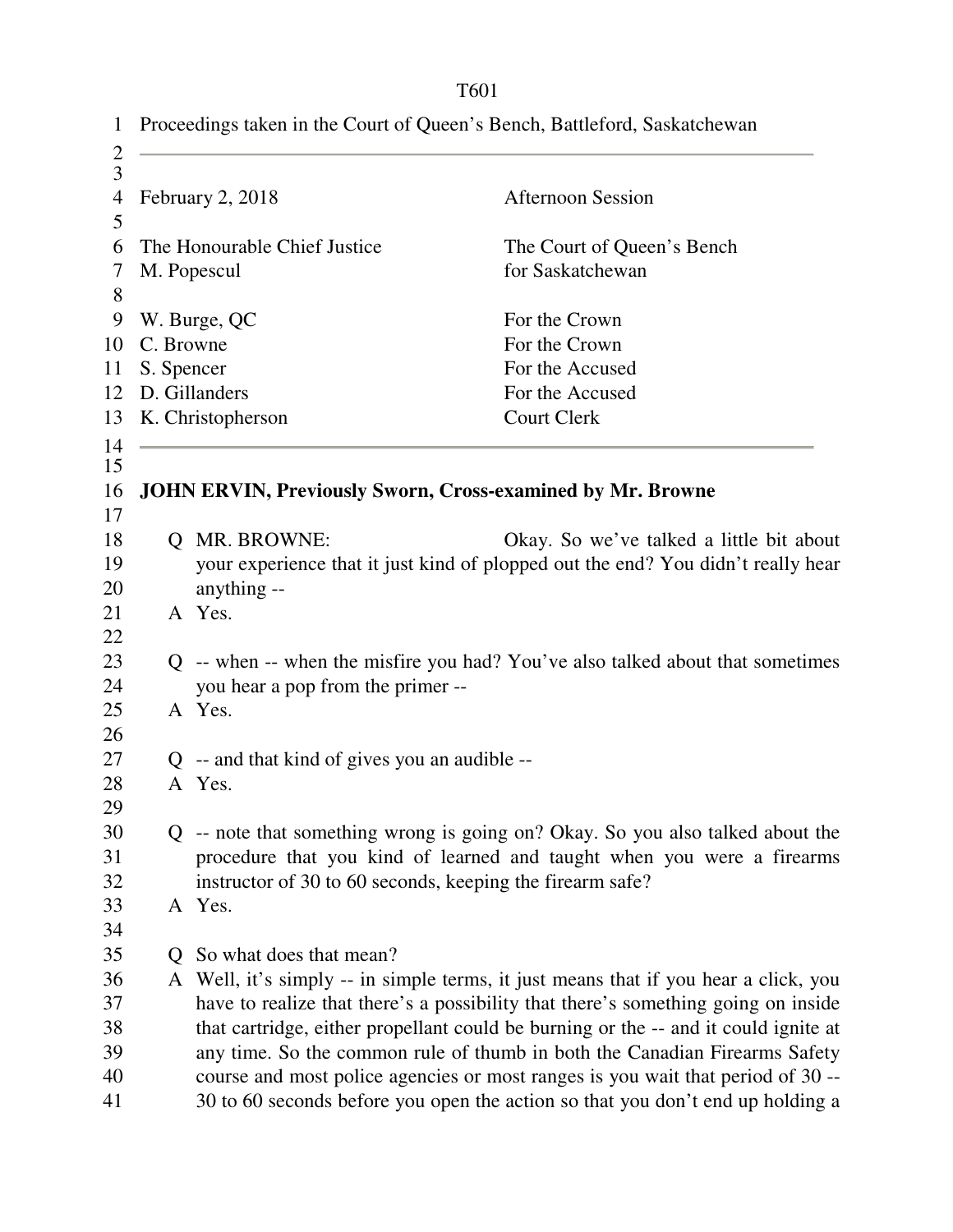| $\mathbf{1}$<br>$\overline{c}$<br>3 |        | that explosion.                                                                 | live round in your hand when -- when it does decide to ignite and then you get |
|-------------------------------------|--------|---------------------------------------------------------------------------------|--------------------------------------------------------------------------------|
| $\overline{4}$<br>5                 |        | that you point that in a safe direction?                                        | Q You'd agree with me that as you've showed us and Mr. Williams showed us,     |
| 6<br>7                              |        | A Absolutely.                                                                   |                                                                                |
| $8\,$                               |        | Q So you wouldn't be pointing it at someone's head?                             |                                                                                |
| 9                                   |        | A No.                                                                           |                                                                                |
| 10                                  |        |                                                                                 |                                                                                |
| 11                                  |        | MR. BROWNE:                                                                     | No further questions, your -- My Lord.                                         |
| 12                                  |        |                                                                                 |                                                                                |
| 13                                  |        | THE COURT:                                                                      | Thank you very much. I take it there's no                                      |
| 14                                  |        | need to keep this witness any longer?                                           |                                                                                |
| 15                                  |        |                                                                                 |                                                                                |
| 16                                  |        | MR. SPENCER:                                                                    | No. And $I - I$ do thank the Court, my                                         |
| 17                                  |        | friends, everybody, for staying a little bit later to get this witness done, so |                                                                                |
| 18                                  |        |                                                                                 |                                                                                |
| 19                                  |        | THE COURT:                                                                      | Well, we've got just under two minutes.                                        |
| 20                                  |        |                                                                                 |                                                                                |
| 21                                  |        | MR. SPENCER:                                                                    | While we scrambled. Yes.                                                       |
| 22                                  |        |                                                                                 |                                                                                |
| 23                                  |        | THE COURT:                                                                      | All right.                                                                     |
| 24                                  |        |                                                                                 |                                                                                |
| 25                                  |        | MR. SPENCER:                                                                    | Thank you.                                                                     |
| 26<br>27                            |        | THE COURT:                                                                      |                                                                                |
| 28                                  |        |                                                                                 | Thank you very much, sir. You are free                                         |
| 29                                  | to go. |                                                                                 |                                                                                |
| 30                                  |        | A Is this an exhibit now?                                                       |                                                                                |
| 31                                  |        |                                                                                 |                                                                                |
| 32                                  |        | THE COURT:                                                                      | Yes, it is. Madam Clerk, if you would                                          |
| 33                                  |        | take that?                                                                      |                                                                                |
| 34                                  |        |                                                                                 |                                                                                |
| 35                                  |        | (WITNESS STANDS DOWN)                                                           |                                                                                |
| 36                                  |        |                                                                                 |                                                                                |
| 37                                  |        | THE COURT:                                                                      | Now, ladies and gentlemen of the jury,                                         |
| 38                                  |        | that's it for this week. We're going to start back up on Monday at 10:00 AM.    |                                                                                |
| 39                                  |        |                                                                                 |                                                                                |
| 40                                  |        | THE COURT CLERK:                                                                | Sir<br>Lord.<br>My<br>sorry,                                                   |
| 41                                  |        | (INDISCERNIBLE).                                                                |                                                                                |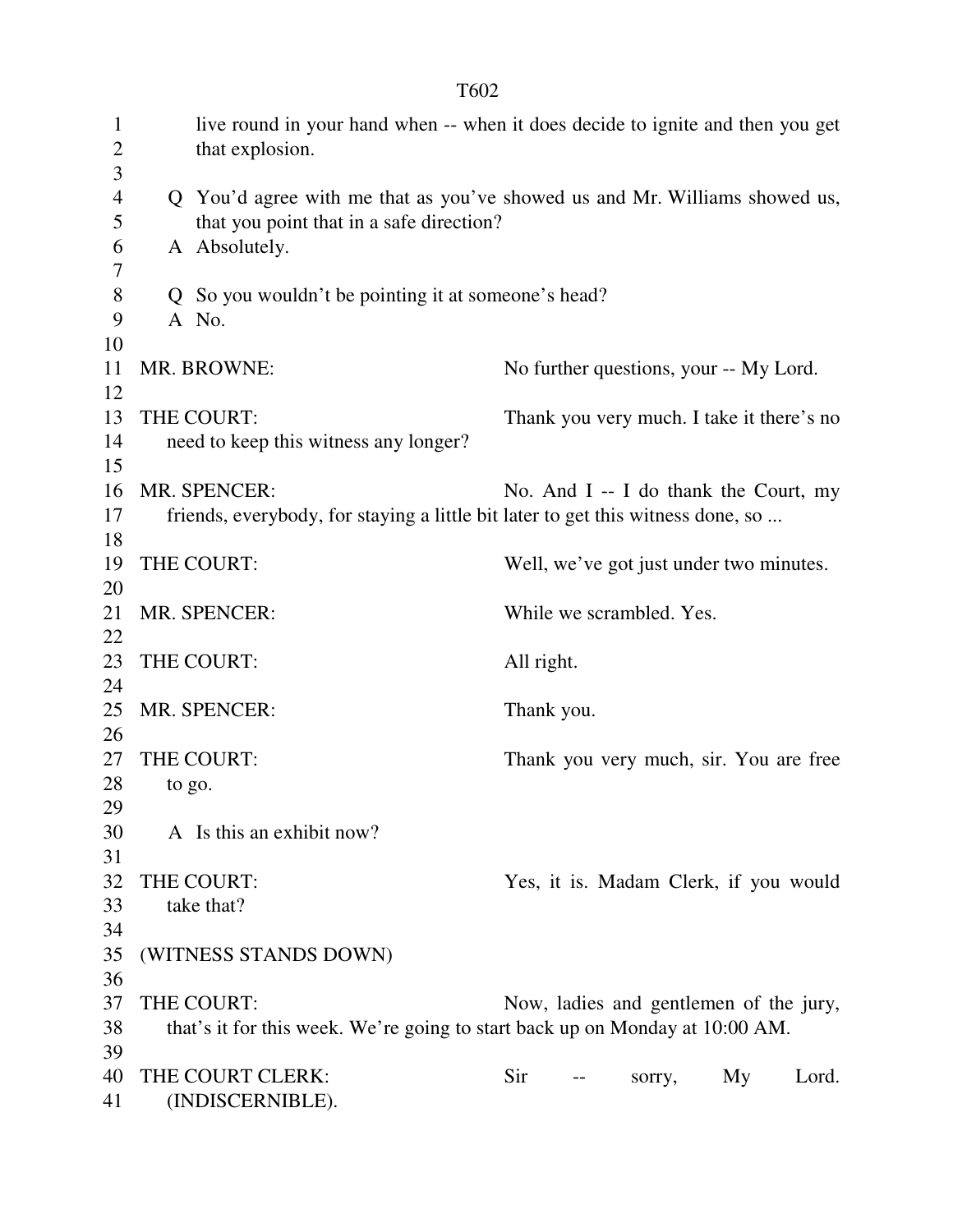1 2 THE COURT: And at that time we are going to have 3 Mr. Spencer provide his opening statement to you. It seems as though, but don't 4 quote me, that we're going a little bit quicker than normal, and -- or I shouldn't say 5 normal -- than anticipated. And it could be that we will be done next week or early 6 the following week. So what that means to me is we'll just play it by ear and we'll 7 see how long things take. But for those of you that are living outside of Battleford, 8 you might want to bring a change of clothes or prepare for the situation if we 9 become sequestered. So what that means is once the evidence is in, then the 10 lawyers will make their closing submissions to you, and then I have to provide a 11 charge to you, which are the instructions. And then once I provide that charge to 12 you, you will be sequestered. So you have to remain together, and you deliberate, 13 and then sometimes you might have to spend a night in a hotel or however long it 14 takes. So that's the best guesstimate that I can provide to you at this time. 15 16 Counsel, do you have any comment on -- on what I have just said as far as 17 estimates of time? 18 19 MR. SPENCER: I think that's -- that's as good as we can 20 do right now. 21 22 THE COURT: Okay. 23 24 MR. SPENCER: I think that's a pretty good synopsis. 25 26 THE COURT: So again, we're all aware that this is 27 taking some time out of your -- your life, but as you can see, it's a very important 28 situation. And it's always important when we have a case, criminal case, that 29 comes before a jury. 30 31 I would remind you, as well, that again, don't pay attention to any media. Don't 32 read any newspapers. Don't listen to any television newscasts. Watch the Super 33 Bowl. I suspect that won't be on, so you can do things like that, but stay away 34 from this. It's just better so it doesn't contaminate your mind with anything else 35 because as I have said many times, it's only what happens here that counts. 36 37 So with that, I bid you a good weekend, and we'll see you Monday at 10 o'clock. 38 39 (JURY RETIRES) 40 41 THE COURT: Do either of you need to speak to me in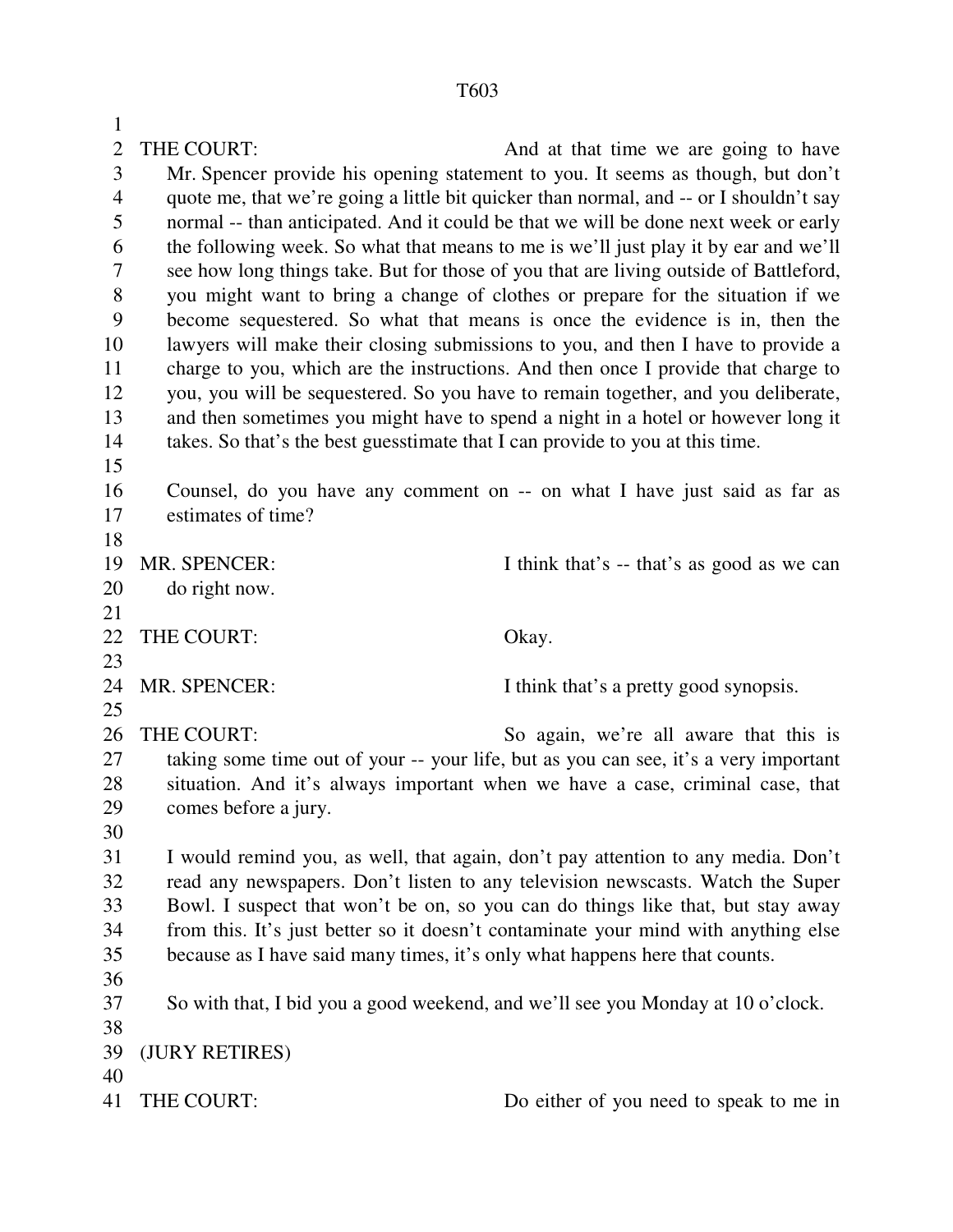| 1        | the absence of the jury, either side?                  |                          |
|----------|--------------------------------------------------------|--------------------------|
| 2<br>3   | <b>MR. SPENCER:</b>                                    | I don't believe so.      |
| 4<br>5   | MR. BURGE:                                             | No, My Lord. Thank you.  |
| 6<br>7   | THE COURT:                                             | Okay. 10 o'clock Monday. |
| 8<br>9   | MR. BURGE:                                             |                          |
| 10       |                                                        | Thank you.               |
| 11<br>12 | <b>MR. SPENCER:</b>                                    | Thank you, My Lord.      |
| 13<br>14 |                                                        |                          |
| 15       | PROCEEDINGS ADJOURNED UNTIL 10:00 AM, FEBRUARY 5, 2018 |                          |
| 16<br>17 |                                                        |                          |
| 18<br>19 |                                                        |                          |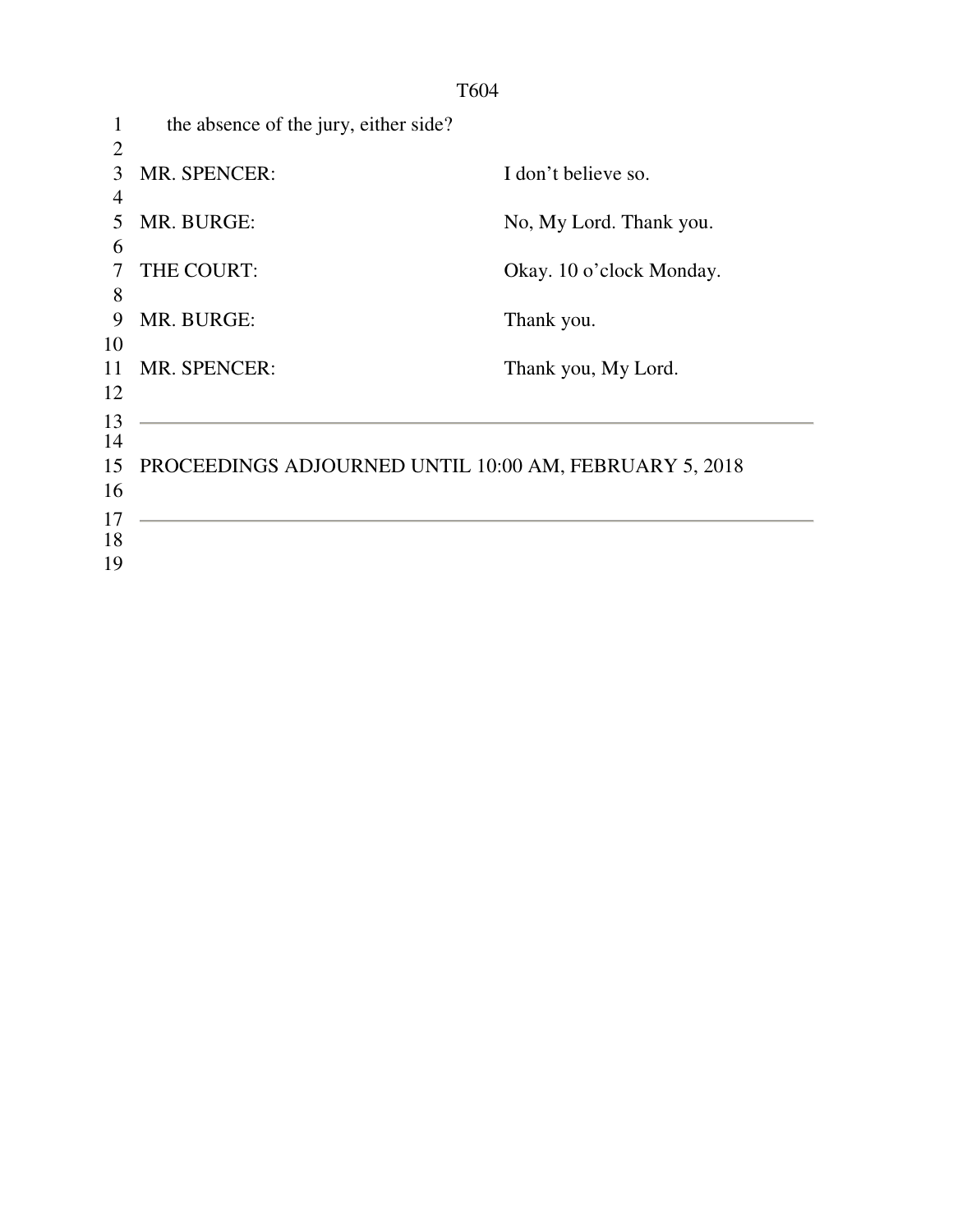| $\mathbf{1}$<br>$\overline{2}$ | February 5, 2018                           | <b>Morning Session</b>                                                               |  |  |
|--------------------------------|--------------------------------------------|--------------------------------------------------------------------------------------|--|--|
| 3                              | The Honourable Chief Justice               | The Court of Queen's Bench                                                           |  |  |
| 4                              | M. Popescul                                | for Saskatchewan                                                                     |  |  |
| 5                              |                                            |                                                                                      |  |  |
| 6                              | W. Burge, QC                               | For the Crown                                                                        |  |  |
| 7                              | C. Browne                                  | For the Crown                                                                        |  |  |
| 8                              | S. Spencer                                 | For the Accused                                                                      |  |  |
| 9                              | D. Gillanders                              | For the Accused                                                                      |  |  |
| 10                             | K. Christopherson                          | <b>Court Clerk</b>                                                                   |  |  |
| 11                             |                                            |                                                                                      |  |  |
| 12                             |                                            |                                                                                      |  |  |
| 13                             | <b>Discussion</b>                          |                                                                                      |  |  |
| 14                             |                                            |                                                                                      |  |  |
| 15                             | THE COURT:                                 | Good morning.                                                                        |  |  |
| 16                             |                                            |                                                                                      |  |  |
| 17                             | MR. GILLANDERS:                            | Good morning, My Lord.                                                               |  |  |
| 18                             |                                            |                                                                                      |  |  |
| 19                             | MR. BURGE:                                 | Good morning, My Lord.                                                               |  |  |
| 20                             |                                            |                                                                                      |  |  |
| 21                             | MR. BROWNE:                                | Good morning, My Lord.                                                               |  |  |
| 22                             |                                            |                                                                                      |  |  |
| 23                             | MR. SPENCER:                               | Good morning.                                                                        |  |  |
| 24                             |                                            |                                                                                      |  |  |
| 25                             | THE COURT:                                 | Is there anything we need do before we                                               |  |  |
| 26                             | bring the jury back in? Bring the jury in. |                                                                                      |  |  |
| 27                             |                                            |                                                                                      |  |  |
| 28                             | MR. BURGE:                                 | My Lord, I believe that my friend wishes                                             |  |  |
| 29                             |                                            | to stand right here when he makes the address, so I'll just move back next to the    |  |  |
| 30                             | corporal.                                  |                                                                                      |  |  |
| 31                             |                                            |                                                                                      |  |  |
| 32                             | THE COURT:                                 | Okay. It's kind of you to do that.                                                   |  |  |
| 33                             |                                            |                                                                                      |  |  |
| 34                             | THE COURT CLERK:                           | I'll just move the microphone over                                                   |  |  |
| 35                             | (INDISCERNIBLE).                           |                                                                                      |  |  |
| 36                             |                                            |                                                                                      |  |  |
| 37                             | (JURY ENTERS)                              |                                                                                      |  |  |
| 38                             |                                            |                                                                                      |  |  |
| 39                             | THE COURT:                                 | Good morning. The next step in the                                                   |  |  |
| 40                             |                                            | process is normally the defence is entitled to provide their opening statement right |  |  |
| 41                             |                                            | at the beginning of their case, but I think that Mr. Spencer wanted to have that     |  |  |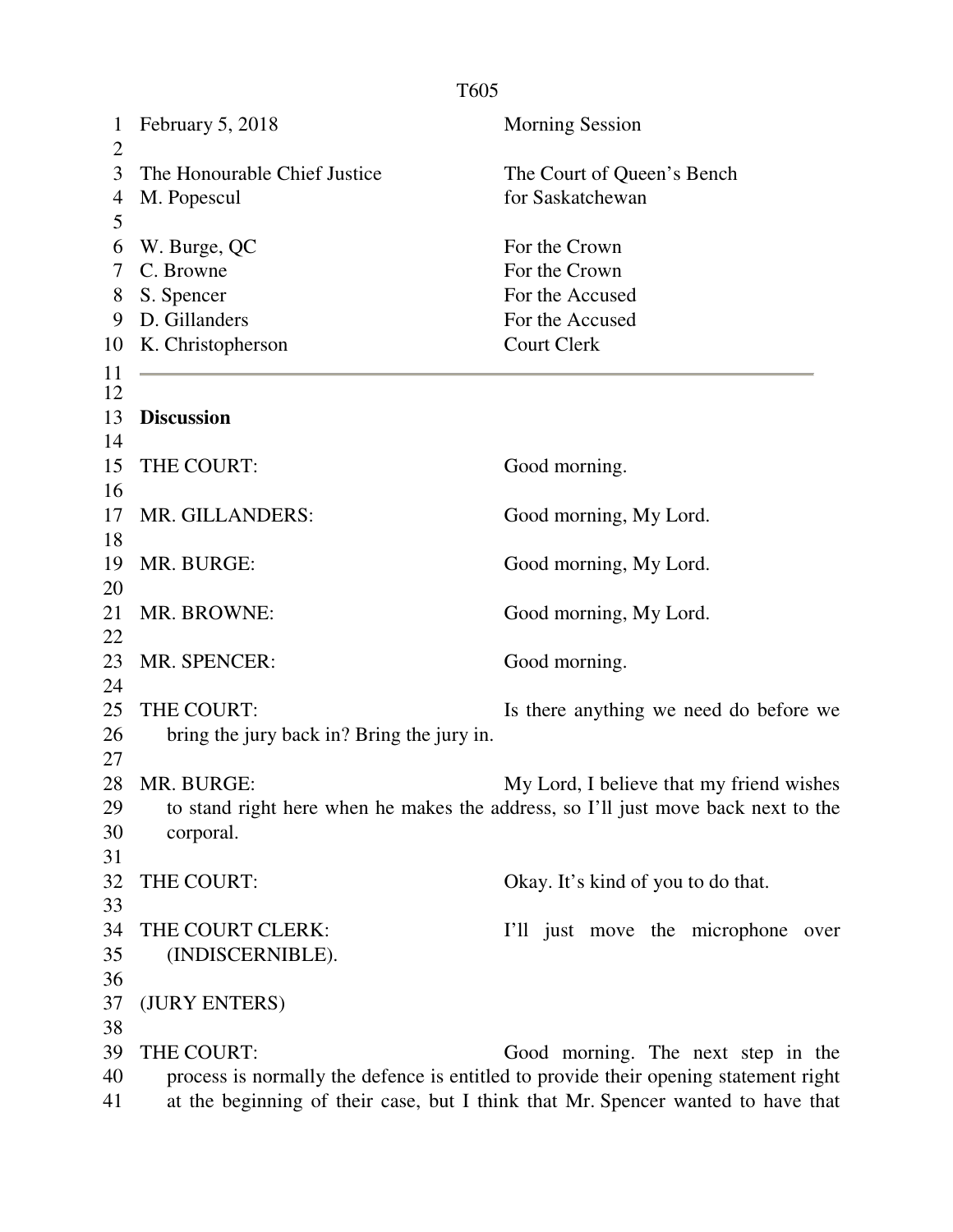1 expert witness of his in and out by Friday, so he asked if it would be appropriate to

2 start his opening statement today. Of course, it is. So, Mr. Spencer, I turn it over to 3 you.

4

5 MR. SPENCER: Thank you, My Lord.

6

### 7 **Opening by Mr. Spencer**

8

9 MR. SPENCER: I'm going to start by echoing what 10 Mr. Burge and His Lordship have already said. We really appreciate your service. 11 It's very easy for those of us that are in the system to say it's your civic duty, but 12 we understand that you really do have to put your life on hold for three weeks, 13 hopefully two weeks, and I just want to say we appreciate that. We appreciate your 14 attention to this very serious matter.

15

16 Colten Boushie's death is a tragedy. There is no doubt about that. And we can 17 never lose sight of that. No one will lose sight of that. And I'll also say right now, 18 this isn't a justified death. This is not -- it's not -- this death is not justified legally 19 or morally. It is never, never right to take somebody's life over property, but that's 20 not what this case is about. It is perhaps in the rarest of circumstances appropriate 21 to use lethal force to defend you or your family. But this isn't that case, either.

22

23 Colten had a rifle between his legs, essentially pointing at Gerry, but Gerry wasn't 24 aware of that in his panic. So just so you know where our case is going, this isn't 25 about using lethal force to repel a threat. It's not about that.

26

27 This is really not a murder case at all. This is a case about what can go terribly 28 wrong when you create a situation which is really in the nature of a home invasion. 29 For farm people, your yard is your castle. And that's part of the story here, and 30 you've heard a lot of the evidence. You know, the Crown called Sheldon, and that 31 brings out a lot of the evidence. You probably have about 75 percent of the -- of 32 the picture painted with some inconsistencies, but I'm sure you can work through 33 those. But that's what we have here is we have a family. And Gerry -- Gerry didn't 34 go looking for trouble on August 9th, 2016. He was doing what he does every day. 35 He was working on his ranch. And that's what they were all doing. They were 36 working on the ranch, cutting the grass. The son comes home, he gets put to work. 37 I don't even think he got put to work, just naturally went to work. That's what the 38 day started like for Gerry and the Stanleys.

39

40 But what happened is they faced essentially intruders. And we can debate about 41 what the intention of some or all of the -- the young people were. And they were --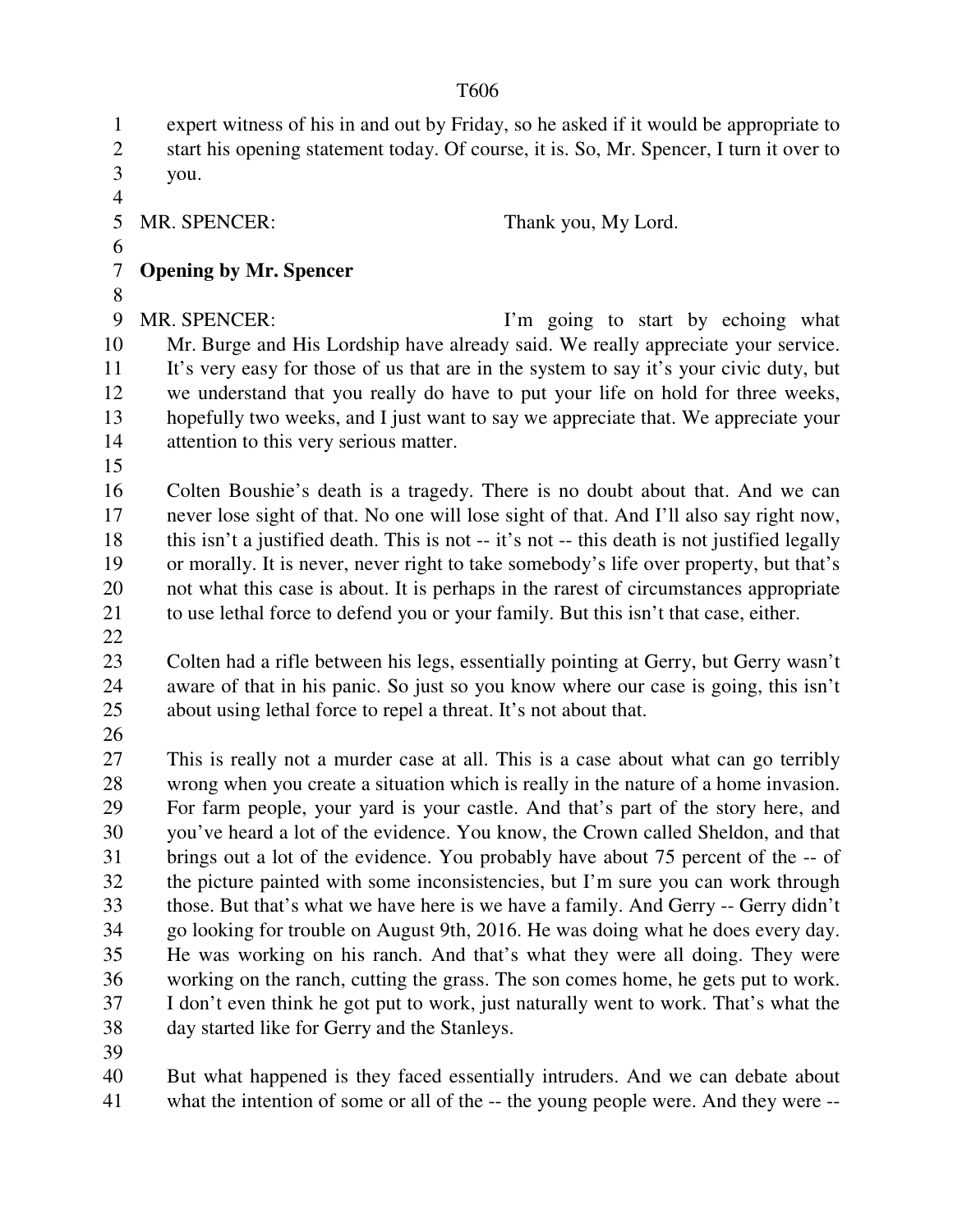1 they were young people, not kids, but -- but young people that came to the yard 2 that day. But you have to view it from Gerry's perspective, what he felt, what he 3 thought when he was faced with this sudden intrusion. The fear of the unknown. 4 Really, in the -- really, in the -- the nature of -- of being terrorized.

5

6 Now, when we back it off and you hear, you know, what -- what the young people 7 were up to and that, now, they're not terrorists in what we think of in the news. 8 But that's what Gerry faced, and that's what this case comes down to is when 9 you're in a -- excuse me -- when you're in a situation where you have intruders, 10 and you don't have the luxury of being able to wait for police assistance that's not 11 reasonably going to get there to deal with that situation, this case comes down to 12 what's reasonable in that circumstance. And it's not reasonable to start shooting 13 people, but that's not what happened.

14

15 So the question is is it reasonable to yell at them? Absolutely, in my respectful 16 opinion. Is it reasonable to hit the windshield? That might be more debatable, but 17 Gerry didn't do that, but still, that's a factor here. Is it reasonable to fire warning 18 shots when they won't leave? And they're not on trial. The young people aren't on 19 trial. But they created this panicked situation. They created a high-intensity fear-20 filled situation. So that's why all that is relevant, because that's what Gerry faced. 21 That's what he had to deal with. So is it unreasonable to fire warning shots when 22 the intruders have tried to steal, in your view, taken a run at you with their vehicle, 23 crashed into your vehicle -- from Gerry's perspective, intentionally -- almost run 24 over your wife, is it reasonable to fire warning shots to get them to just leave? 25 That's what it comes down to, in many ways.

26

27 Now, what is the defence? So as I said, it's not a self-defence, that the shooting is 28 not justified in -- in self-defence. I've already said that. But there is a self-defence 29 factor. And that part of it is, that whole reasonableness, is what can you do to 30 protect yourself in those circumstances? You can't use lethal force, but is it 31 reasonable to attempt to deal with the circumstance to defend you and your 32 family? And it's not about property. It's about injury. That was the fear. So that's 33 what it comes down to.

34

35 Ultimately, ultimately, this case comes down to a freak accident that occurred in 36 the course of an unimaginably scary situation one afternoon. Nobody thought it 37 was going to go this way. The young people, they're -- they're out goofing around. 38 They were stealing. They were vandalizing stuff, but they didn't think they were 39 really threatening anybody. But when you start doing that stuff and the crash, 40 whether the crash was intentional or not, when you start doing that stuff, you ramp 41 up all those fears. So that creates a situation where it's reasonable to fire a warning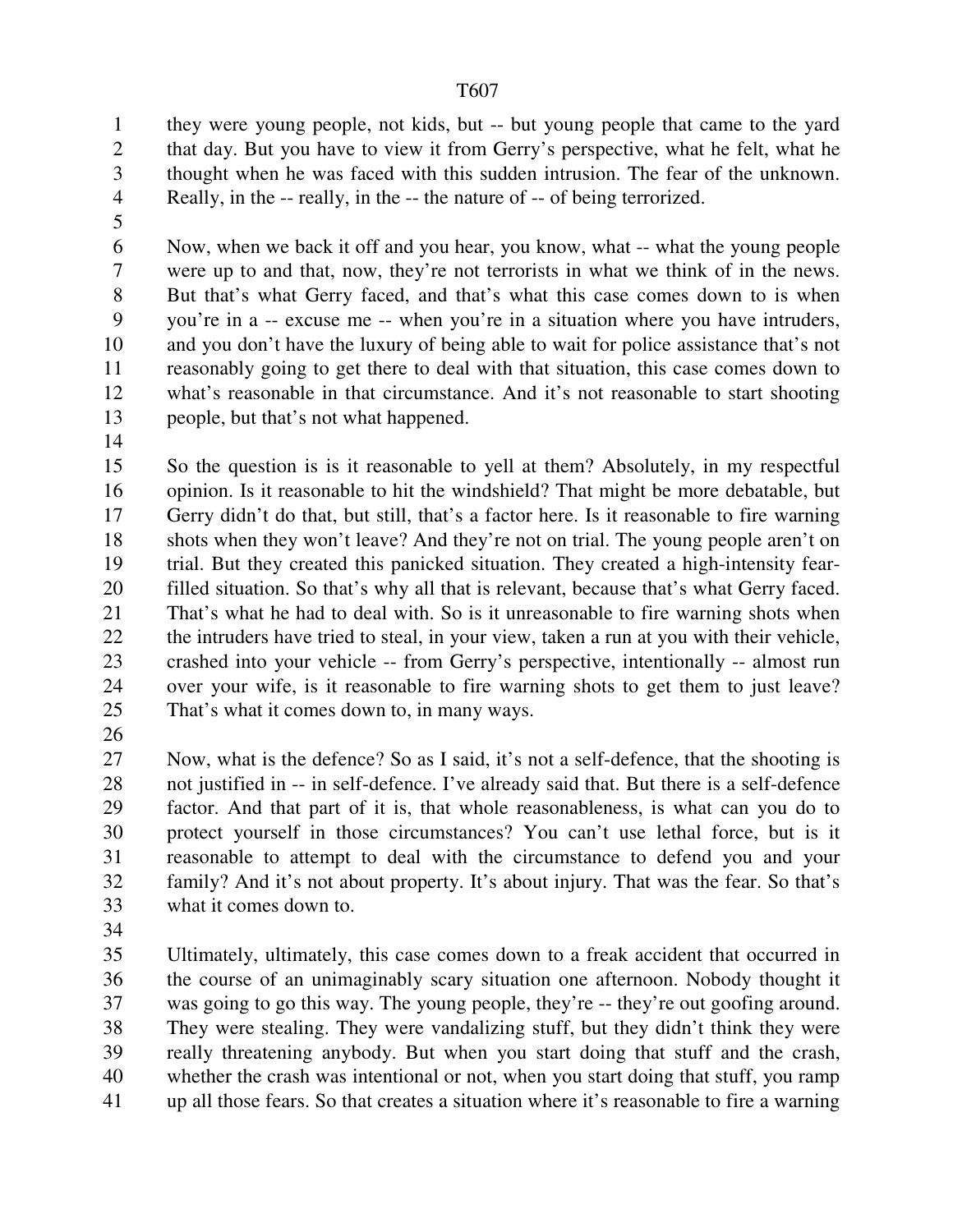1 shot. How did he get shot? It's a freak accident. Hang fires happen. As Mr. Ervin 2 testified, delayed discharge. It happens. How long? Nobody can say. That's why 3 the guide book for hunting says you wait 30 seconds after a misfire in case it's a 4 hang fire. I think it says minimum 30 seconds. 60 seconds -- which is the 5 testimony you've heard -- 60 seconds for a handgun. That's the reality. Hang fires 6 happen. And that's what happened here.

7

8 Now, you might say, well, why didn't Gerry wait -- if -- if that's the rule, why 9 didn't he wait 60 seconds? And the reality is he didn't have -- unfortunately, he 10 didn't have the opportunity to wait 60 seconds because he looks up, disarms his 11 gun, takes the magazine out, disarms his gun, believes it's empty, and he sees the 12 lawn mower right in front of the visitor vehicle. That's what he sees. So what does 13 he do? He doesn't have a minute to wait. He believes his wife is under that truck. 14 So he's got to do something. He can't just stand around. What would you do?

15

16 So he had to go over to that -- to that vehicle. The driver of that vehicle, trying to 17 get it running again, trying to get it going again to wreak more havoc. He's got to 18 stop that vehicle. The vehicle is the weapon that was the -- creating the most fear 19 at that moment in time. He's got to go over and try to get that thing stopped, and 20 he's got to get the keys out of that. If they would have just stopped, stopped 21 drinking, stopped drinking and driving, stopped breaking into people's places, 22 stopped vandalizing stuff, stopped crashing into things, just walk away, he 23 wouldn't have had to go over to that vehicle at all. But the driver is trying to get it 24 going. And as far as he knows, he can't see his wife -- she's under that. He had to 25 get those keys out. And the tragedy is the gun just went off. The delayed discharge 26 happened potentially at the worst time -- obviously. But that's the reality of this 27 case.

28

29 His Lordship may be looking at me and saying, how are you going to prove all 30 that, Mr. Spencer? The answer, of course, is what I said last week is Gerry has to 31 come here and answer. He has to answer in the sense that he has to look you in the 32 eye and tell you what happened. So no games. Gerry is going to testify. He has to 33 explain it to you. So the defence is ready to start our case.

34

35 Again, you've probably gathered, I'm all about the facts. And so I'm going to try 36 to fill in as many of the remaining facts, doubts, that you might have, in the next 37 couple days. Thank you for your attention. Thank you for your service.

38

39 That's all that I have, My Lord.

40

41 THE COURT: Okay. Mr. Spencer, are you ready to call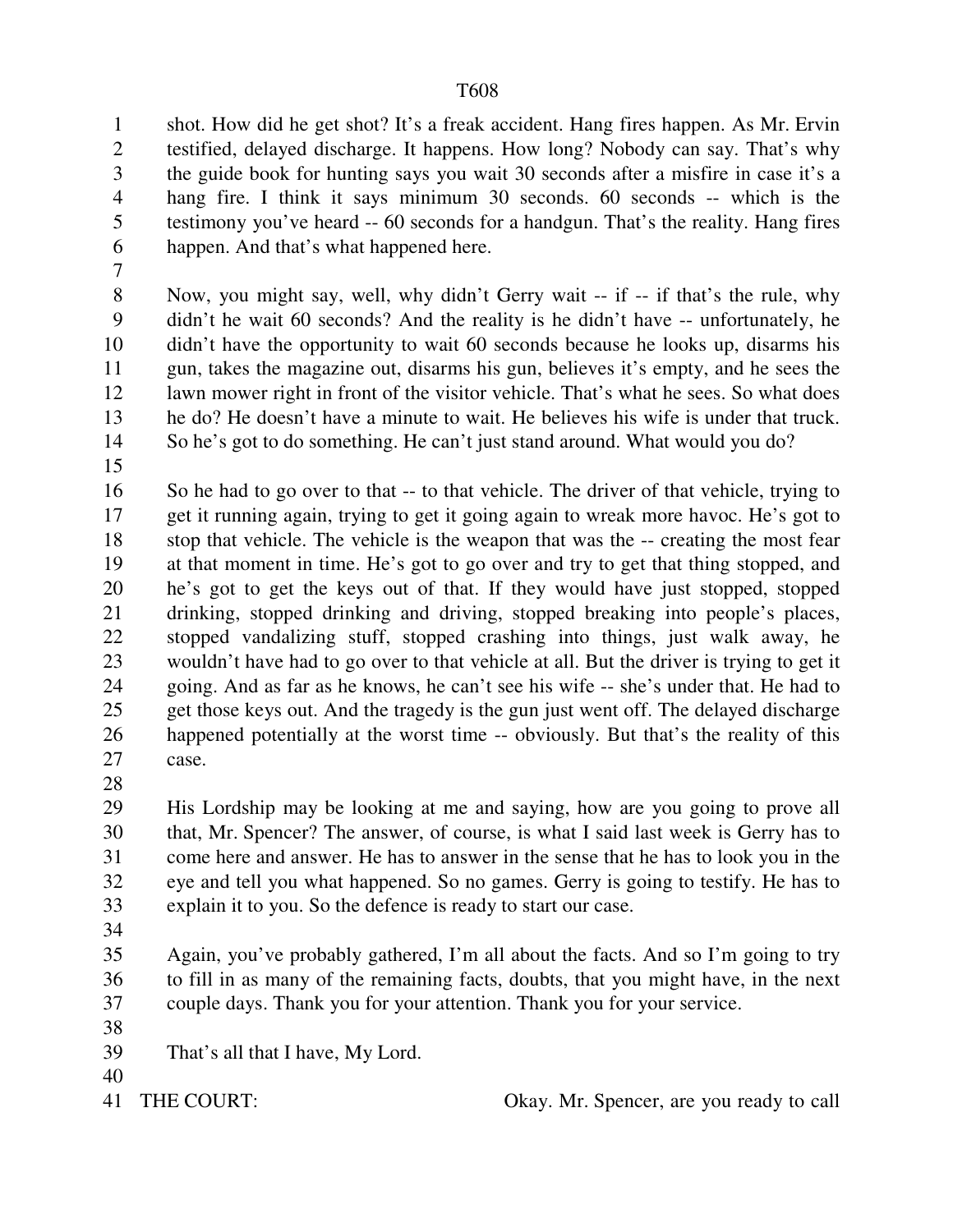1 your first witness?  $\overline{2}$ 3 MR. BURGE: I'd ask for an exclusion order, My Lord. 4 5 THE COURT: Okay. I think it's appropriate that all the 6 witnesses that you intend to call shall be excluded from the courtroom. Of course, 7 the accused is not excluded because he's entitled to be here. But for the accused, 8 Mr. Stanley, all your other witnesses should be excluded until after they have 9 testified. 10 11 (WITNESSES EXCLUDED) 12 13 MR. SPENCER: And I agree, of course, My Lord, and 14 they have been excluded at my request. And can you make sure that nobody 15 sneaks in? Sure. I'll have my colleague call the first witness -- or the second 16 witness, I guess, for the defence. 17 18 MR. GILLANDERS: The defence calls Kim Worthington. 19 20 THE COURT CLERK: How do you take an oath, sir? Do you 21 swear on the Bible or do you wish to affirm? 22 23 MR. WORTHINGTON: The Bible is good. 24 25 THE COURT CLERK: Take the Bible in your right hand. State 26 your full name. 27 28 MR. WORTHINGTON: My name is Kim Worthington. 29 30 THE COURT CLERK: Spell your first and last name for the 31 record. 32 33 MR. WORTHINGTON: K-I-M W-O-R-T-H-I-N-G-T-O-N. 34 35 **KIM WORTHINGTON, Sworn, Examined by Mr. Gillanders**  36 37 THE COURT CLERK: There's some water for you. 38 39 A Thank you. 40 41 Q MR. GILLANDERS: Good morning, Mr. Worthington.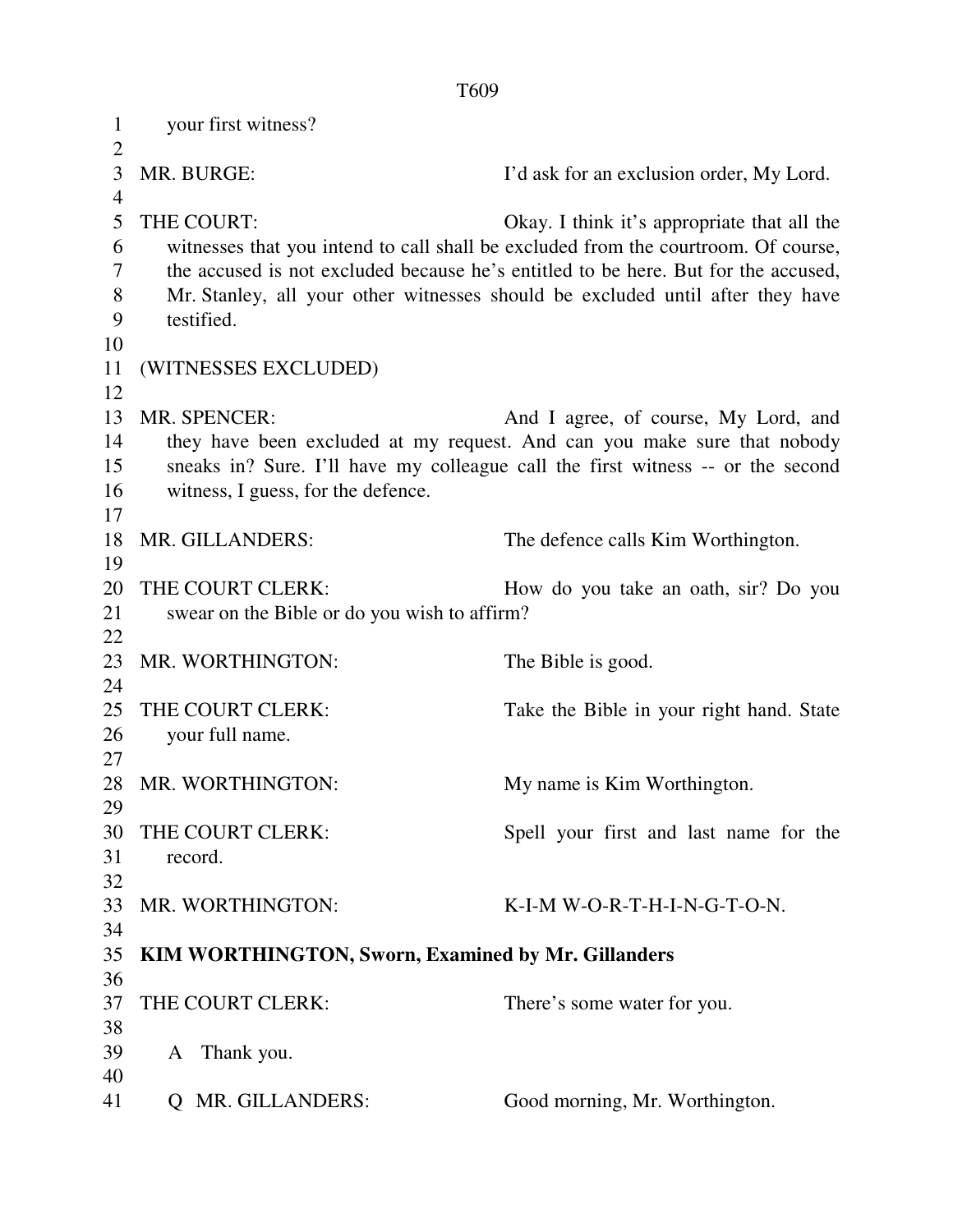| $\mathbf{1}$        | A Hello.                                                                           |
|---------------------|------------------------------------------------------------------------------------|
| $\overline{2}$<br>3 | Q Can you tell the Court where you're from?                                        |
| $\overline{4}$      | A I live on an acreage near Waldheim, Saskatchewan, which is about 35 minutes      |
| 5                   | north of Saskatoon.                                                                |
| 6                   |                                                                                    |
| 7                   | Q Absolutely. How long have you lived there?                                       |
| $8\,$               | A About six years now.                                                             |
| 9                   |                                                                                    |
| 10                  | Q Okay. And do you have any family?                                                |
| 11                  | A Yeah, I have a wife and two children. Ages -- my son is 12 years old, and my     |
| 12                  | daughter is 10.                                                                    |
| 13                  |                                                                                    |
| 14                  | Q Okay. And what do you do for a living, Mr. Worthington?                          |
| 15                  | A I'm an executive director of a youth ministry in Saskatoon called Youth for      |
| 16                  | Christ.                                                                            |
| 17                  |                                                                                    |
| 18                  | Q Okay. And what -- what are the responsibilities involved with -- with that --    |
| 19                  | that job?                                                                          |
| 20                  | A I oversee staff. I meet with, you know, various people through, you know,        |
| 21                  | fund-raising. We're a non-profit, so fund-raising efforts, stuff like that. But    |
| 22                  | largely our staff interact with youth in the city and surrounding area, so         |
| 23                  |                                                                                    |
| 24                  | Q Okay. And do you travel much for work? Or is it all in Saskatoon?                |
| 25                  | A Yeah, I do. Yeah.                                                                |
| 26                  |                                                                                    |
| 27                  | Q Okay.                                                                            |
| 28                  | A Yeah.                                                                            |
| 29                  |                                                                                    |
| 30                  | Q Where -- where do you get out to outside of Saskatoon?                           |
| 31                  | A Well, I go -- in the past more -- I've just been appointed as executive director |
| 32                  | about six months ago. Previous to that, I would go speak at, you know, Bible       |
| 33                  | camps in the summertime, stuff like that. Now I travel, you know, for              |
| 34                  | executive director meetings over Canada and that kind of thing, so                 |
| 35                  |                                                                                    |
| 36                  | Q Okay. And I guess turning to the issue at hand, do you remember what you         |
| 37                  | were doing on August 9th, 2016?                                                    |
| 38                  | A Yeah. I was speaking at Ranger Lake Bible camp. They have a -- it's kind of a    |
| 39                  | separate camp. It's a paintball camp. And so I was speaking at that. And that      |
| 40                  | began on a Sunday -- I guess the 14th. Yeah.                                       |
| 41                  |                                                                                    |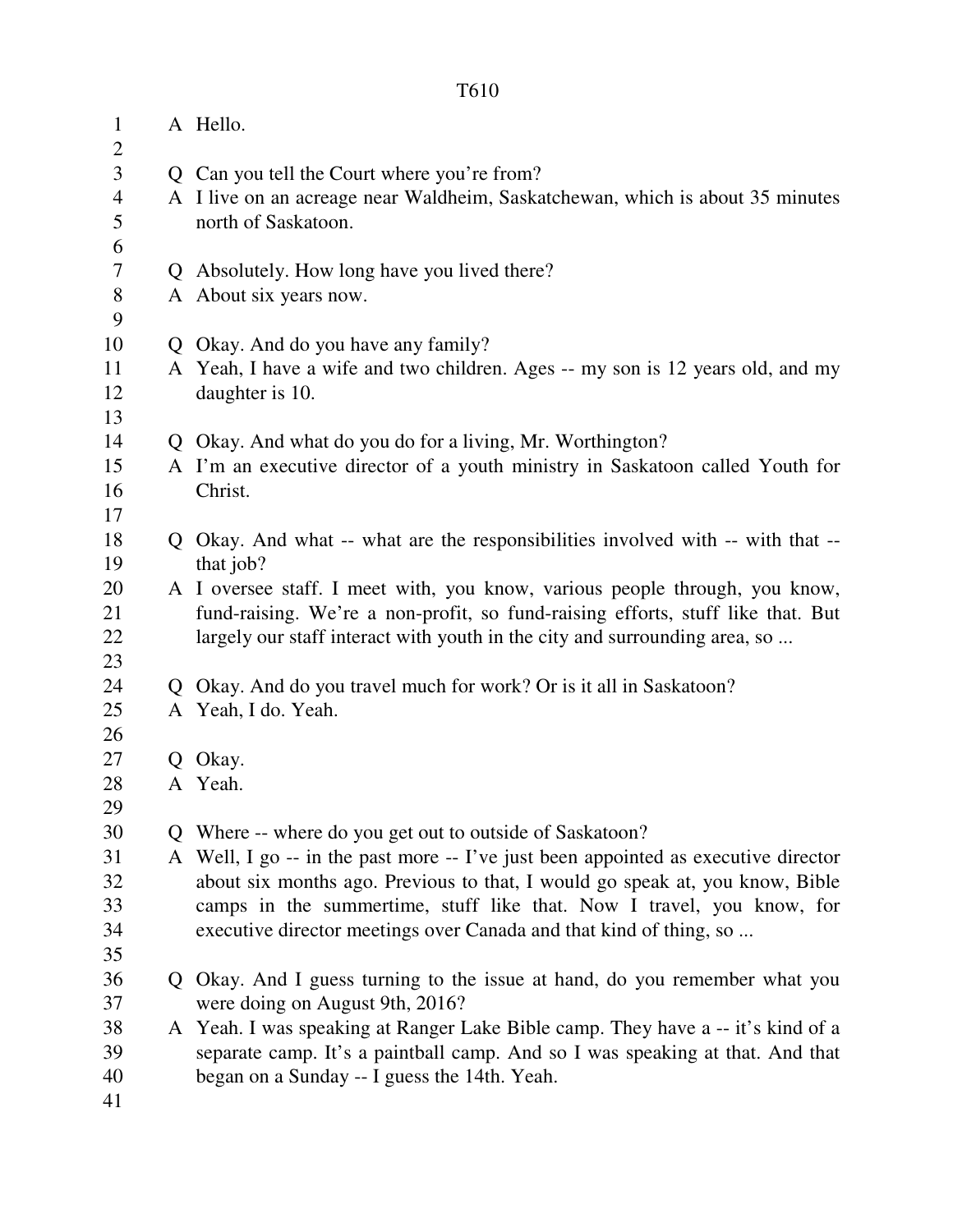| $\mathbf{1}$   |   | Q Okay.                                                                                       |
|----------------|---|-----------------------------------------------------------------------------------------------|
| $\overline{c}$ |   | A Or sorry. Not the 14th. The 7th.                                                            |
| 3              |   |                                                                                               |
| $\overline{4}$ |   | Q The 7th?                                                                                    |
| $\mathfrak{S}$ |   | A Yeah. Yeah.                                                                                 |
| 6              |   |                                                                                               |
| $\tau$         |   | Q Okay. And so you were there for a few days?                                                 |
| 8<br>9         |   | A Sunday to Friday was the -- yeah, you're generally there for just under a week,<br>so yeah. |
| 10             |   |                                                                                               |
| 11             |   | Q Okay. Whether -- what kind of facilities do they have at the Ranger Lake Bible              |
| 12             |   | camp?                                                                                         |
| 13             |   | A They have -- well, they have a large dining hall, a bunch of different cabins               |
| 14             |   | where -- where the -- the campers will stay at. The paintball is a little bit                 |
| 15             |   | separate. The paintball campers sleep in large tents. It's a little bit more of a             |
| 16             |   | rustic kind of week, I guess you could say, so                                                |
| 17             |   |                                                                                               |
| 18             |   | Q And can you estimate how many people were at the camp during your stay?                     |
| 19             |   | A Oh, I would imagine, like, 150. I know for the paintball side of things, there              |
| 20             |   | was 17 paintball campers, and then, you know, probably four or five additional                |
| 21             |   | staff that -- or counsellors, if you want to call them that, so yeah.                         |
| 22             |   |                                                                                               |
| 23             |   | Q Okay. And you said the -- the paintball was a little more rustic separate. Is               |
| 24             |   | there more than -- can you describe the layout of the -- of the Bible camp?                   |
| 25             |   | A Yeah. Well, there -- like, Ranger Lake, there -- you know, everything is kind of            |
| 26             |   | all in kind of one large area there. The paintball campers sleep in tents, still on           |
| 27             |   | the camp -- campground, if you will. But we don't eat with the rest of the                    |
| 28             |   | camp. We don't really interact a bunch. Like, we were -- the paintball camp is                |
| 29             |   | on a community pasture. I would -- I think it's north of the camp, a mile or                  |
| 30             |   | two. And so we spend most of our time in the bush, actually separate from the                 |
| 31             |   | regular camp activity, so                                                                     |
| 32             |   |                                                                                               |
| 33             |   | Q Okay. And can you -- can you see the camp from the main road? How far --                    |
| 34             |   | let's start here. How far off of the highway is the camp?                                     |
| 35             |   | A From, like, the main highway?                                                               |
| 36             |   |                                                                                               |
| 37             |   | Q The main highway, yeah. So --                                                               |
| 38             | A | Oh, that's a good -- I'm not even sure, to be honest. I know from where the --                |
| 39             |   | the paintball camp is, it would be a mile or two away from the main camp.                     |
| 40             |   |                                                                                               |

Q Okay.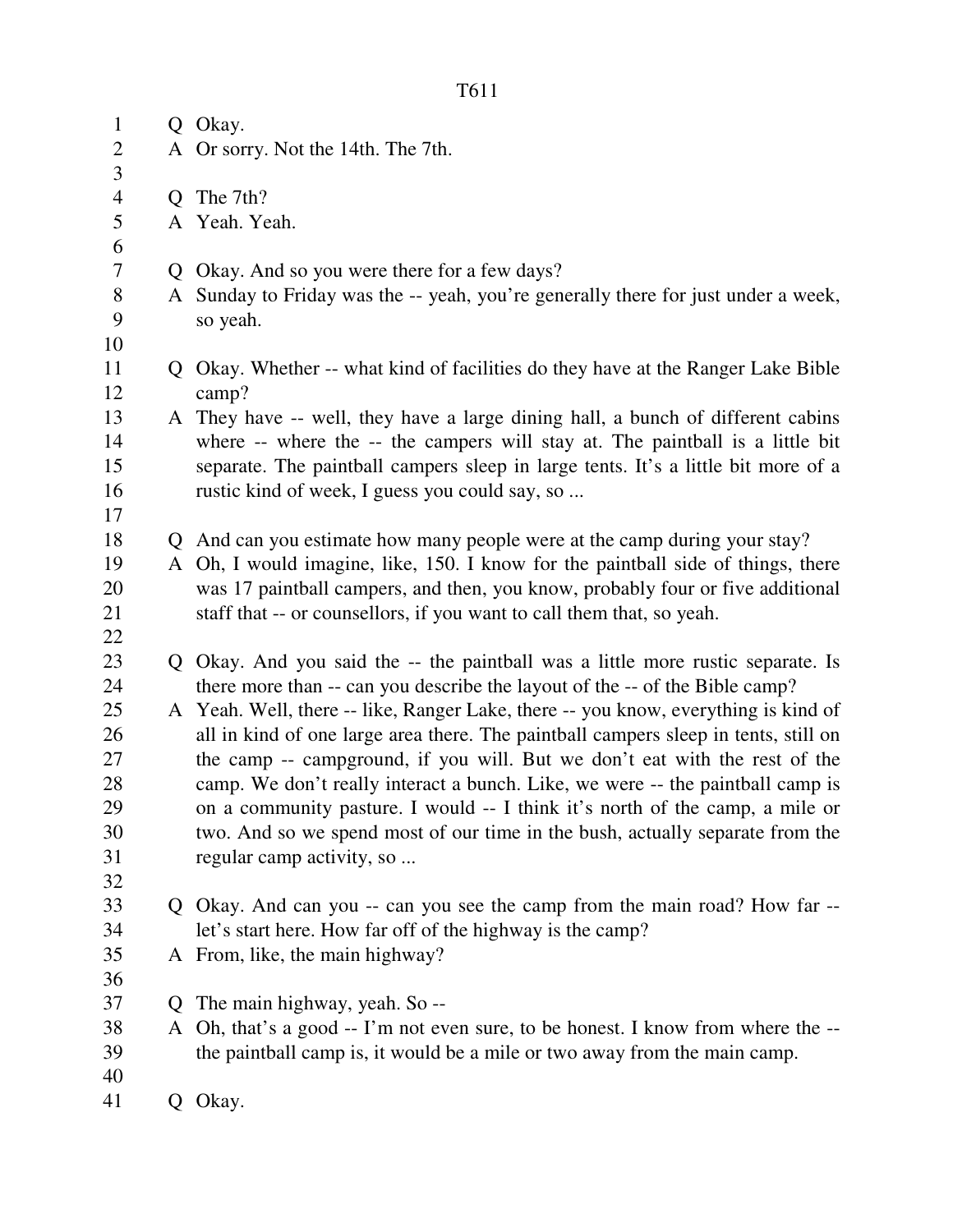1 A I would say north of -- of the main camp, yeah. Yeah.  $\overline{2}$ 3 Q Okay. And can you tell me why -- why you remember this day in particular? 4 A Yeah, it was -- it was a strange week in that that Tuesday was the actual only 5 good weather day that we -- we had. And that was actually forecasted. The 6 Sunday was -- was rainy. The Monday was rainy. It was miserable to paintball 7 in. And -- and Tuesday was a really nice day, so we were -- we actually stayed 8 at the camp -- at the paintball range a little bit longer than normal because of 9 the nice day and the forecast for the next couple of days were looking not so 10 good, so we thought we'd maximize our time there, so yeah. 11 12 Q Yeah. 13 A And obviously, seeing the vehicle that, you know, it was memorable as I look 14 back, and obviously why we're here today, so ... 15 16 Q Okay. Tell me a little bit about -- about the vehicle and the events that led up to 17 when you saw it. 18 A Yeah. So we were -- we had stayed a little bit longer at the paintball range 19 because of the nice day. And so we -- like I said, the -- the paintball range is on 20 a community pasture in the bush, and so we -- we drive up there in a school 21 bus. And we were packing up, getting ready to go home or go back to the 22 camp. And so we -- every time we enter the community pasture, there's a gate 23 that we lock every time we enter or -- or leave. And so we were approaching 24 the -- the main road to go back to camp. And the bus was stopped, and one of 25 the counsellors was getting out to open the gate. 26 27 And I just remember a Ford Escape really cruising pretty fast, zipping by us. 28 And I remember it just left an impression on me because of the state of the 29 vehicle. Like, it was pretty rough. And I just thought to myself, wow, that 30 vehicle is going pretty fast for the -- the state it's in. Like, it really shouldn't be 31 going that fast. And just -- you know, obviously, I remember a tire. I remember 32 just the tire was really, really in rough shape. One of the wheels there was --33 was in really rough shape. And the muffler in the back was -- was -- was kind 34 of dragging in the back. And it was loud. And I think that's what got my 35 attention was the fact that it was, you know, it was just -- all of a sudden they 36 were there, and then they weren't there -- or they weren't there, and then they 37 were there. Like, it was just -- they were zipping by pretty quick. And so it just 38 left an impression. And -- and I remember on the bus a lot of the students were 39 kind of chuckling because it was just, like, wow, you know, that vehicle was in 40 bad shape. And so yeah. That just left an impression on -- on most of us who 41 could see, yeah.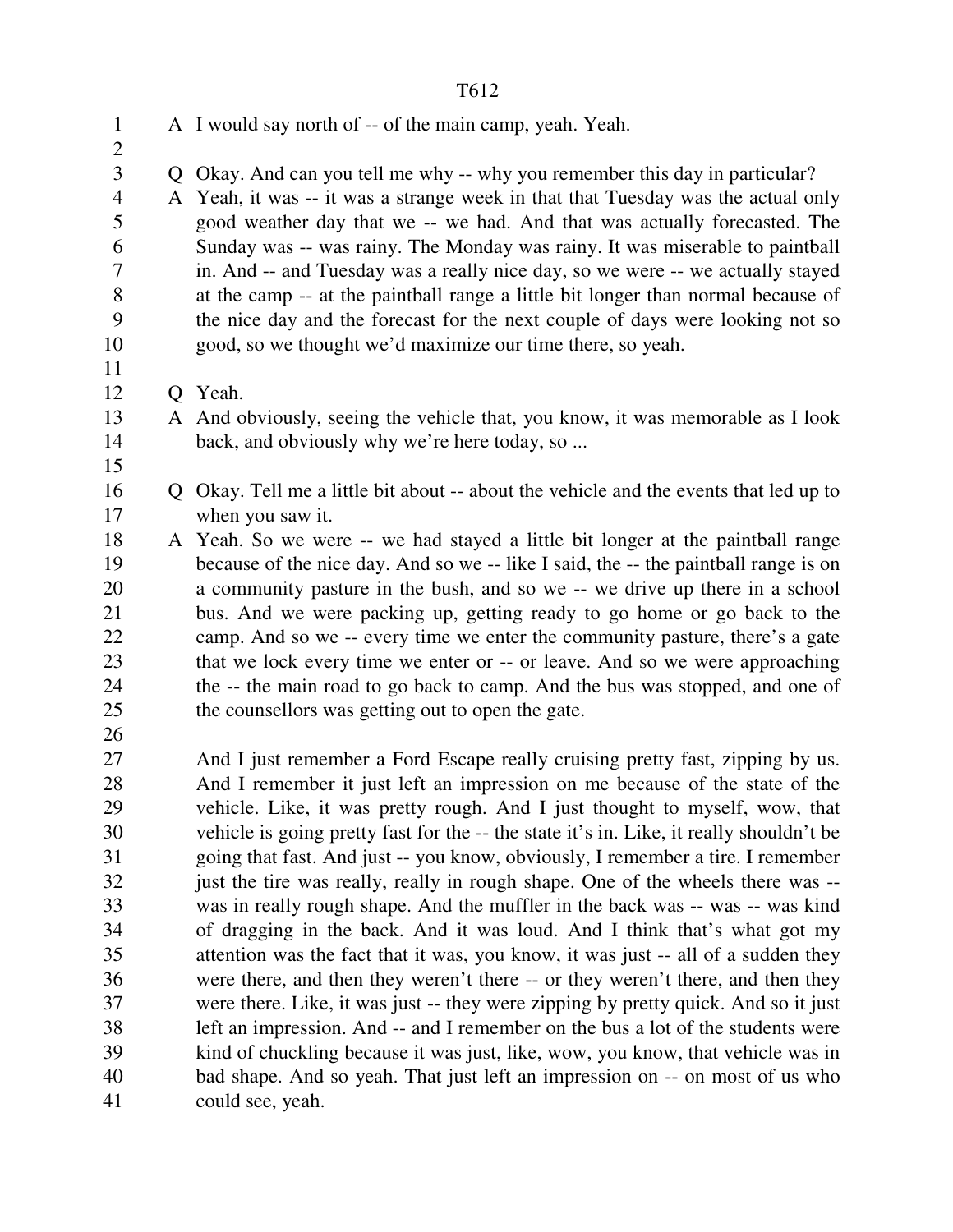| $\mathbf{1}$   |              |                                                                                                                                                               |
|----------------|--------------|---------------------------------------------------------------------------------------------------------------------------------------------------------------|
| $\overline{2}$ |              | Q Yes. Do you have any idea how fast the vehicle was going? Could you --                                                                                      |
| 3              |              | A I would say, like, probably 90K would be my guess, 80 to 90K, maybe a little                                                                                |
| $\overline{4}$ |              | quicker. You know, with -- with -- on a grid road like that, I just thought, wow,                                                                             |
| 5              |              | you know, that's -- with the wheel and the -- the muffler dragging, it was --                                                                                 |
| 6              |              | yeah, it was pretty quick for -- for the state of the vehicle, so                                                                                             |
| 7              |              |                                                                                                                                                               |
| 8              | Q            | All right. And can you describe who was on the bus with you?                                                                                                  |
| 9              |              | A Yeah. So like I said, it's -- we had 17 campers that week, I believe, and the                                                                               |
| 10             |              | four counsellors, and then myself, four or five counselors and myself. Kobe,                                                                                  |
| 11             |              | Kobe Wiebe was our -- kind of our paintball leader. He was driving the bus.                                                                                   |
| 12             |              | And I was in the -- the front seat kind of in the middle, right at the front of the                                                                           |
| 13             |              | bus there, so yeah.                                                                                                                                           |
| 14             |              |                                                                                                                                                               |
| 15             |              | Q Okay. And I guess -- and I'm still haven't -- for the layout, for -- just for                                                                               |
| 16             |              | clarity, when the -- you saw the vehicle travelling, you saw it go towards the                                                                                |
| 17<br>18       |              | Bible camp after you saw it, or --                                                                                                                            |
| 19             |              | A Yeah. Yeah. So when we were coming up to the gate, we would have to make<br>a right turn which I believe is south -- to get back to the camp, and they were |
| 20             |              | heading in that same direction, yeah.                                                                                                                         |
| 21             |              |                                                                                                                                                               |
| 22             | Q            | And would there be anyone -- when you -- so you followed closely behind or --                                                                                 |
| 23             | A            | Oh, no. Like, so what -- you know, like I said, one of the guys was opening the                                                                               |
| 24             |              | gate. So the vehicle goes by. And so the bus goes through. And then someone                                                                                   |
| 25             |              | has to get out, close the gate. So we were -- we were not in close -- you know,                                                                               |
| 26             |              | once they went by, they were kind of out of sight there fairly quickly, so yeah.                                                                              |
| 27             |              |                                                                                                                                                               |
| 28             |              | When you arrived back at the Bible camp, can you see the main buildings from                                                                                  |
| 29             |              | the road?                                                                                                                                                     |
| 30             |              | A Pretty much, yeah. There's a -- so you come in, and there's a larger parking                                                                                |
| 31             |              | area, and then you kind of come down, I would say, seven, eight stairs, and                                                                                   |
| 32             |              | then you would see the dining hall. But it's an A-frame, fairly tall. So you                                                                                  |
| 33             |              | would see that. And I think off to the -- just off to the north a little bit would be                                                                         |
| 34             |              | -- like, they have horses and stuff like that, so you would see kind of like a                                                                                |
| 35             |              | barn and stuff like that and a Quonset of -- of some sort there --                                                                                            |
| 36             |              |                                                                                                                                                               |
| 37             | $\mathsf{O}$ | Sure.                                                                                                                                                         |
| 38             |              | $A - so$ yeah.                                                                                                                                                |
| 39<br>40       |              |                                                                                                                                                               |
| 41             | $\mathsf{O}$ | And you've described that there was roughly 25 people in the bus with you?<br>A M-hm.                                                                         |
|                |              |                                                                                                                                                               |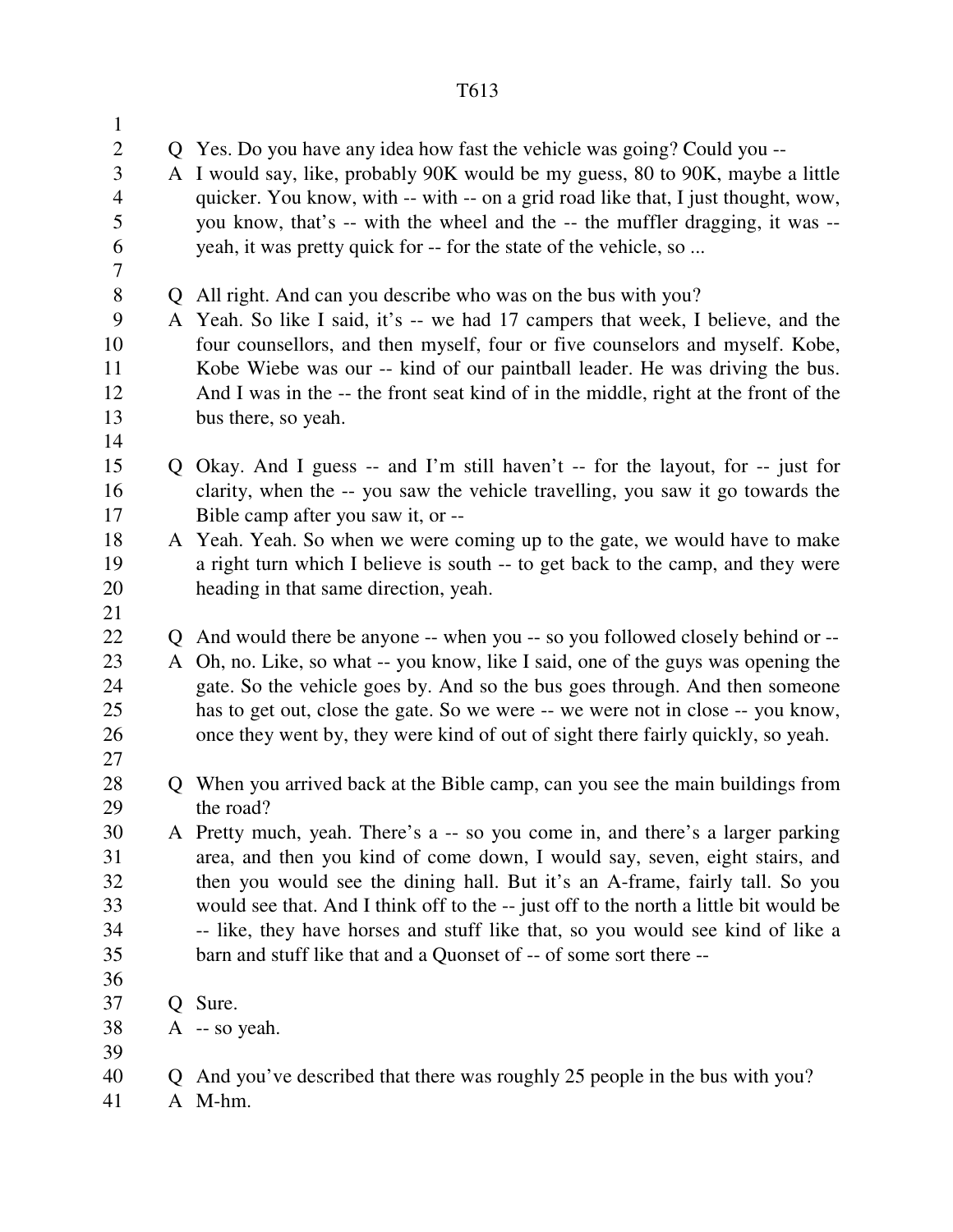| $\mathbf{1}$   |                                                        |                                                                                   |
|----------------|--------------------------------------------------------|-----------------------------------------------------------------------------------|
| $\overline{2}$ |                                                        | Q And 150 people at the camp that day. Would -- would there have been anyone      |
| 3              | in the main campground when you returned?              |                                                                                   |
| $\overline{4}$ |                                                        | A Oh, yeah. Lots of people, yeah. Like, I -- yeah. Everyone would have -- like    |
| 5              |                                                        | the main campers to the Bible camp don't leave like we do. Like, we left every    |
| 6              |                                                        | day. We would leave probably nine in the morning to go to the -- the paintball    |
| 7              | range and return at suppertime, which was around 5:30. |                                                                                   |
| 8              |                                                        |                                                                                   |
| 9              | MR. GILLANDERS:                                        | All right. Thank you, Mr. Worthington.                                            |
| 10             |                                                        | Those are all of my questions. Please answer any questions that my learned friend |
| 11             | may have.                                              |                                                                                   |
| 12             |                                                        |                                                                                   |
| 13             | THE COURT:                                             | Cross-examination?                                                                |
| 14             |                                                        |                                                                                   |
| 15             | MR. BURGE:                                             | No questions.                                                                     |
| 16             |                                                        |                                                                                   |
| 17             | THE COURT:                                             | Mr. Worthington, you are free to go.                                              |
| 18             |                                                        |                                                                                   |
| 19             | A Thank you.                                           |                                                                                   |
| 20             |                                                        |                                                                                   |
| 21             | THE COURT:                                             | Thank you very much.                                                              |
| 22<br>23       |                                                        |                                                                                   |
| 24             | (WITNESS STANDS DOWN)                                  |                                                                                   |
| 25             | MR. SPENCER:                                           | Another witness right here.                                                       |
| 26             |                                                        |                                                                                   |
| 27             | THE COURT CLERK:                                       | Sir, right over here. Do you need help?                                           |
| 28             |                                                        |                                                                                   |
|                | 29 MR. SPENCER:                                        | Wayne Popowich.                                                                   |
| 30             |                                                        |                                                                                   |
| 31             | MR. POPOWICH:                                          | (INDISCERNIBLE).                                                                  |
| 32             |                                                        |                                                                                   |
| 33             | THE COURT CLERK:                                       | How do you take an oath, sir? Will you                                            |
| 34             | swear on the Bible or do you wish to affirm?           |                                                                                   |
| 35             |                                                        |                                                                                   |
| 36             | MR. POPOWICH:                                          | I'll swear on the Bible.                                                          |
| 37             |                                                        |                                                                                   |
| 38             | THE COURT CLERK:                                       | Take the Bible in your right hand. State                                          |
| 39             | your full name.                                        |                                                                                   |
| 40             |                                                        |                                                                                   |
| 41             | MR. POPOWICH:                                          | Wayne Popowich.                                                                   |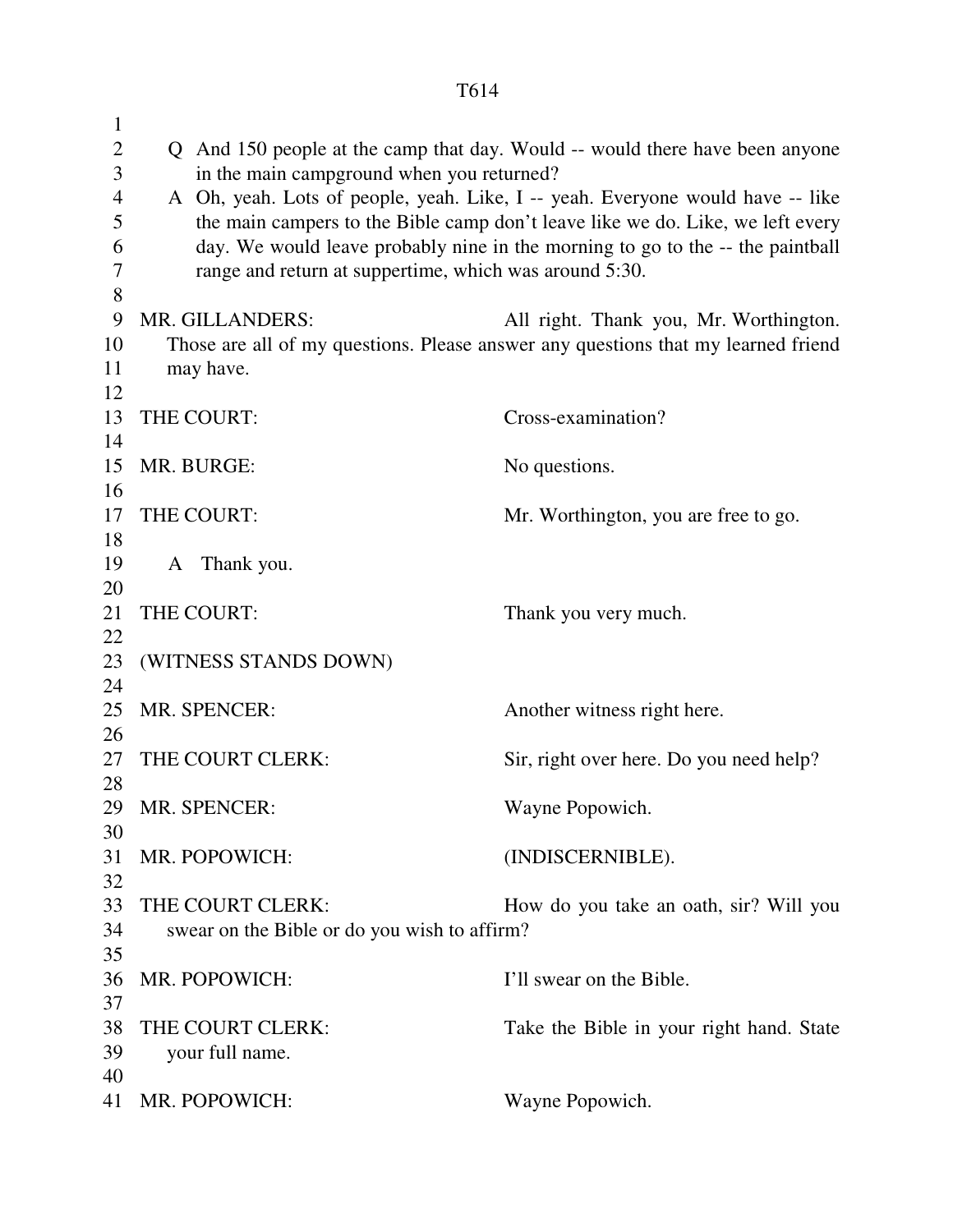| $\mathbf{1}$<br>$\overline{2}$<br>3 |              | THE COURT CLERK:<br>record.                                  | Spell your first and last name for the                                           |
|-------------------------------------|--------------|--------------------------------------------------------------|----------------------------------------------------------------------------------|
| $\overline{4}$<br>5<br>6            |              | MR. POPOWICH:                                                | $W-A-Y-N-E$ P-O-P-O-W-I-C-H.                                                     |
| 7                                   |              | <b>WAYNE POPOWICH, Sworn, Examined by Mr. Spencer</b>        |                                                                                  |
| 8<br>9                              |              | THE COURT CLERK:                                             | (INDISCERNIBLE).                                                                 |
| 10                                  |              |                                                              |                                                                                  |
| 11                                  |              | A Okay.                                                      |                                                                                  |
| 12                                  |              |                                                              |                                                                                  |
| 13                                  |              | Q MR. SPENCER:                                               | Mr. Popowich, do you -- do you know                                              |
| 14                                  |              | <b>Gerald Stanley?</b>                                       |                                                                                  |
| 15                                  |              | A Pardon me?                                                 |                                                                                  |
| 16                                  |              |                                                              |                                                                                  |
| 17                                  |              | Q Do you know Gerald Stanley?                                |                                                                                  |
| 18                                  |              | A No.                                                        |                                                                                  |
| 19<br>20                            |              | Q Ever -- ever hear of him before -- well, ever hear of him? |                                                                                  |
| 21                                  |              | A No.                                                        |                                                                                  |
| 22                                  |              |                                                              |                                                                                  |
| 23                                  |              | Q Okay. How do you come to be here today, Mr. Popowich?      |                                                                                  |
| 24                                  |              |                                                              | A Well, Saturday morning, I was having coffee at the kitchen table, reading the  |
| 25                                  |              |                                                              | news, talking on the phone with my girlfriend, and just making small talk        |
| 26                                  |              |                                                              | about the news. And I saw this gun expert evidence. There was a little news      |
| 27                                  |              |                                                              | blurb there, and I was reading through it, and I told her -- I said, you know, I |
| 28                                  |              |                                                              | don't agree with this one statement where the gun expert said that, you know, a  |
| 29                                  |              |                                                              | delayed fire couldn't cause a bulge in a cartridge. And I said, many years ago   |
| 30                                  |              |                                                              | when I was hunting gophers, not only did I have a bulge, it split wide open on   |
| 31                                  |              |                                                              | me. So I highlighted your name, right-clicked on it, and Googled it and sent a   |
| 32                                  |              | note, and I said, I don't agree with your gun expert.        |                                                                                  |
| 33                                  |              |                                                              |                                                                                  |
| 34                                  |              | Q Okay. And you would -- you're not an expert?               |                                                                                  |
| 35                                  |              | A No.                                                        |                                                                                  |
| 36                                  |              |                                                              |                                                                                  |
| 37                                  |              | But you've had a personal experience?                        |                                                                                  |
| 38<br>39                            |              | A Yes.                                                       |                                                                                  |
| 40                                  | $\mathbf{Q}$ | Okay. Can you walk me through your personal experience?      |                                                                                  |
| 41                                  | A            |                                                              | Okay. So many years ago, I was 15, hunting gophers at the family farm south      |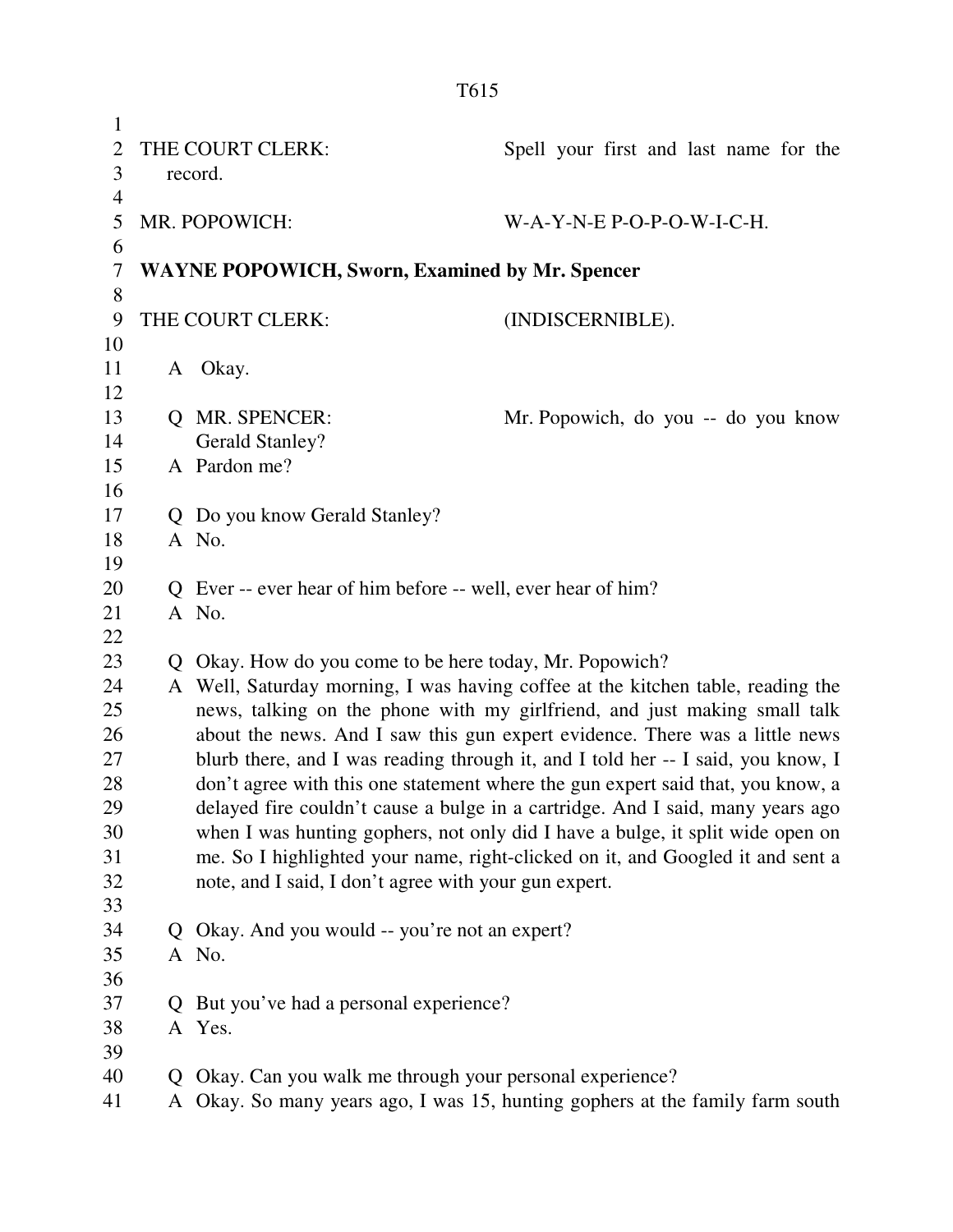1 of Wynyard, and sitting on the dirt, plinking away at the gophers. And it was -- 2 I had a single-shot .22. So I took a -- aimed at a gopher, took a shot. Nothing 3 happened. Put the gun down, pulled the pin back again, aimed again, took 4 another shot. Nothing happened. Thought, okay, must be a bad bullet. Put the 5 gun down in my lap, reached over, got another bullet out of a box, put it in my 6 mouth, lifted the gun up, and I had just pulled the bolt over to pull it back, and 7 bang, it went off. And my eyes were burning. My ears were ringing. And after 8 that experience, I go and look down at the shell, and -- and it was a .22 long, so 9 there was about -- I'd say about a quarter of an inch of it must have been 10 outside of the barrel because it was just bulged and split wide open right there. 11 12 Q Okay. So you described the casing. You described how it unfolded. How long 13 do you estimate it was from the first click to that gun -- or that cartridge going 14 off in your face, essentially? 15 A Well, because I knew I was going to be here today, I took the stop watch on 16 my phone, and I'd say from the first click, the very first click to the second 17 time I pulled the firing pin, aimed again would be about seven or eight 18 seconds. 19 20 Q Okay. 21 A Then I did it again a few times from the second click to putting the gun down, 22 getting the bullet, and then pulling. And it was about 10 to 12 every time I did 23 it. 24 25 MR. SPENCER: Okay. Those are all the questions I have. 26 Thank you for coming. 27 28 A You're welcome. 29 30 THE COURT: Mr. Burge, do you need a moment to 31 consider what your position is? 32 33 MR. BURGE: Yes. Actually -- 34 35 THE COURT: I take it you probably were not aware 36 that this witness was going to testify? 37 38 MR. BURGE: That's correct. If we could have a short 39 break, My Lord, that would be ... 40 41 THE COURT: Okay. Let's take a 15-minute break at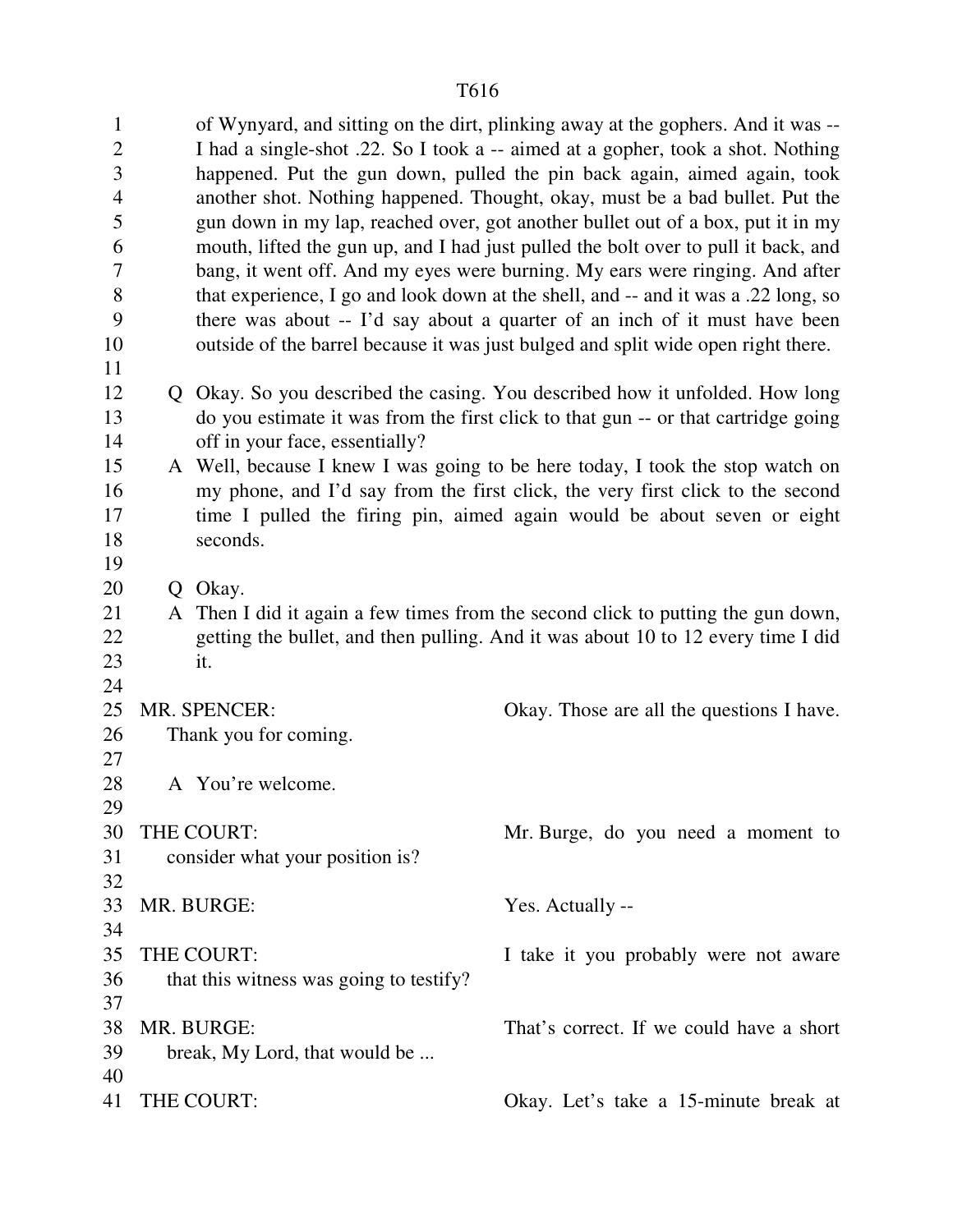1 this time.  $\overline{2}$ 3 (JURY RETIRES) 4 5 THE COURT CLERK: Sir, can you move the mike away from 6 (INDISCERNIBLE) -- 7 8 A Sorry. 9 10 THE COURT CLERK: (INDISCERNIBLE). 11 12 THE COURT: Mr. Popowich, you're still midway 13 through your testimony, so I am going to direct that you not discuss your 14 testimony with anyone during this break. Okay. 15 16 A Sure. 17 18 THE COURT: Thank you. 19 20 (WITNESS STANDS DOWN) 21 22 (ADJOURNMENT) 23 24 THE COURT: Mr. Burge, you have had a chance --25 26 MR. BURGE: Yes. 27 28 THE COURT:  $\qquad \qquad -\text{to do what you need to do?}$ 29 30 MR. BURGE: Yes, thank you. 31 32 THE COURT: Ready for the jury? 33 34 MR. BURGE: Yes. 35 36 THE COURT: Okay. 37 38 (JURY ENTERS) 39 40 (WITNESS RE-TAKES THE STAND) 41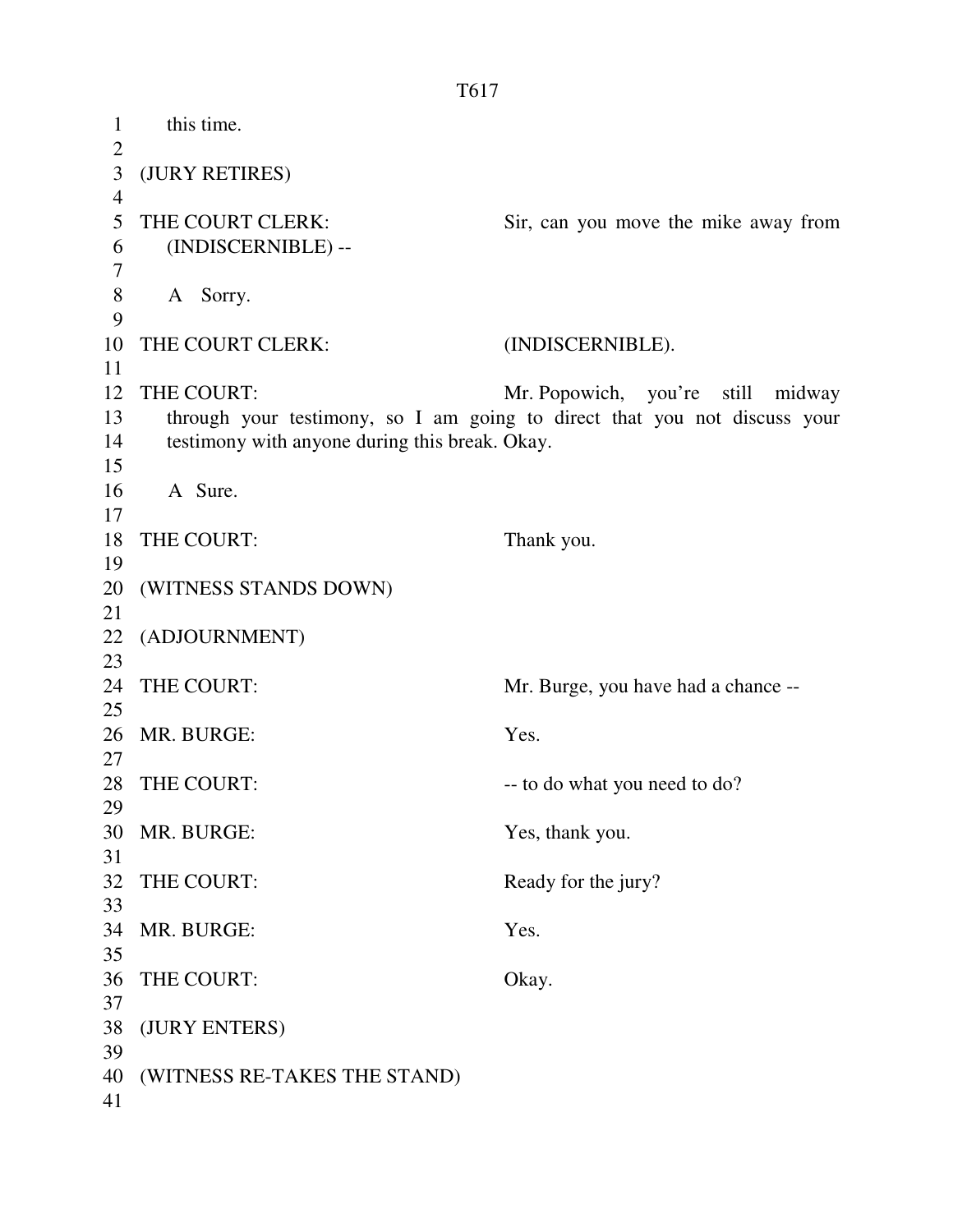| 1<br>$\overline{2}$ |              | THE COURT:                                                          | Mr. Burge, when you are ready.          |
|---------------------|--------------|---------------------------------------------------------------------|-----------------------------------------|
| 3                   |              | MR. BURGE:                                                          | Thank you, My Lord.                     |
| 4                   |              |                                                                     |                                         |
| 5                   |              | THE COURT:                                                          | You understand, Mr. Popowich, you are   |
| 6                   |              | still under oath?                                                   |                                         |
| 7                   |              |                                                                     |                                         |
| $8\,$               |              | A Yes.                                                              |                                         |
| 9                   |              |                                                                     |                                         |
| 10                  |              | THE COURT:                                                          | Thank you.                              |
| 11                  |              |                                                                     |                                         |
| 12                  |              | Mr. Burge Cross-examines the Witness                                |                                         |
| 13                  |              |                                                                     |                                         |
| 14                  |              | Q MR. BURGE:                                                        | Mr. Popowich, this happened -- you said |
| 15                  |              | south of Wynyard?                                                   |                                         |
| 16                  |              | A Yeah, at the family farm.                                         |                                         |
| 17                  |              |                                                                     |                                         |
| 18                  | Q            | Okay. Is that where you live?                                       |                                         |
| 19                  |              | A Not right now, no.                                                |                                         |
| 20<br>21            |              |                                                                     |                                         |
| 22                  | Q            | Okay. Did you live there 15 years ago when this happened?<br>A Yes. |                                         |
| 23                  |              |                                                                     |                                         |
| 24                  |              | Q Okay.                                                             |                                         |
| 25                  |              | A It was actually 40 years ago.                                     |                                         |
| 26                  |              |                                                                     |                                         |
| 27                  | Q            | Oh, 40. Okay.                                                       |                                         |
| 28                  |              | A 40.                                                               |                                         |
| 29                  |              |                                                                     |                                         |
| 30                  |              | Q I'm sorry. $I - I$ thought I heard 15.                            |                                         |
| 31                  |              | A No, I was 15 at the time. Around 15, 14.                          |                                         |
| 32                  |              |                                                                     |                                         |
| 33                  | Q            | Okay. That was my next. So you're around 55 years old?              |                                         |
| 34                  |              | A Yeah.                                                             |                                         |
| 35                  |              |                                                                     |                                         |
| 36                  | $\mathbf{Q}$ | And where do you live, sir?                                         |                                         |
| 37                  |              | A Weyburn.                                                          |                                         |
| 38                  |              |                                                                     |                                         |
| 39                  | $\mathbf O$  | Weyburn? Okay. How long have you lived there?                       |                                         |
| 40                  |              | A 12 years.                                                         |                                         |
| 41                  |              |                                                                     |                                         |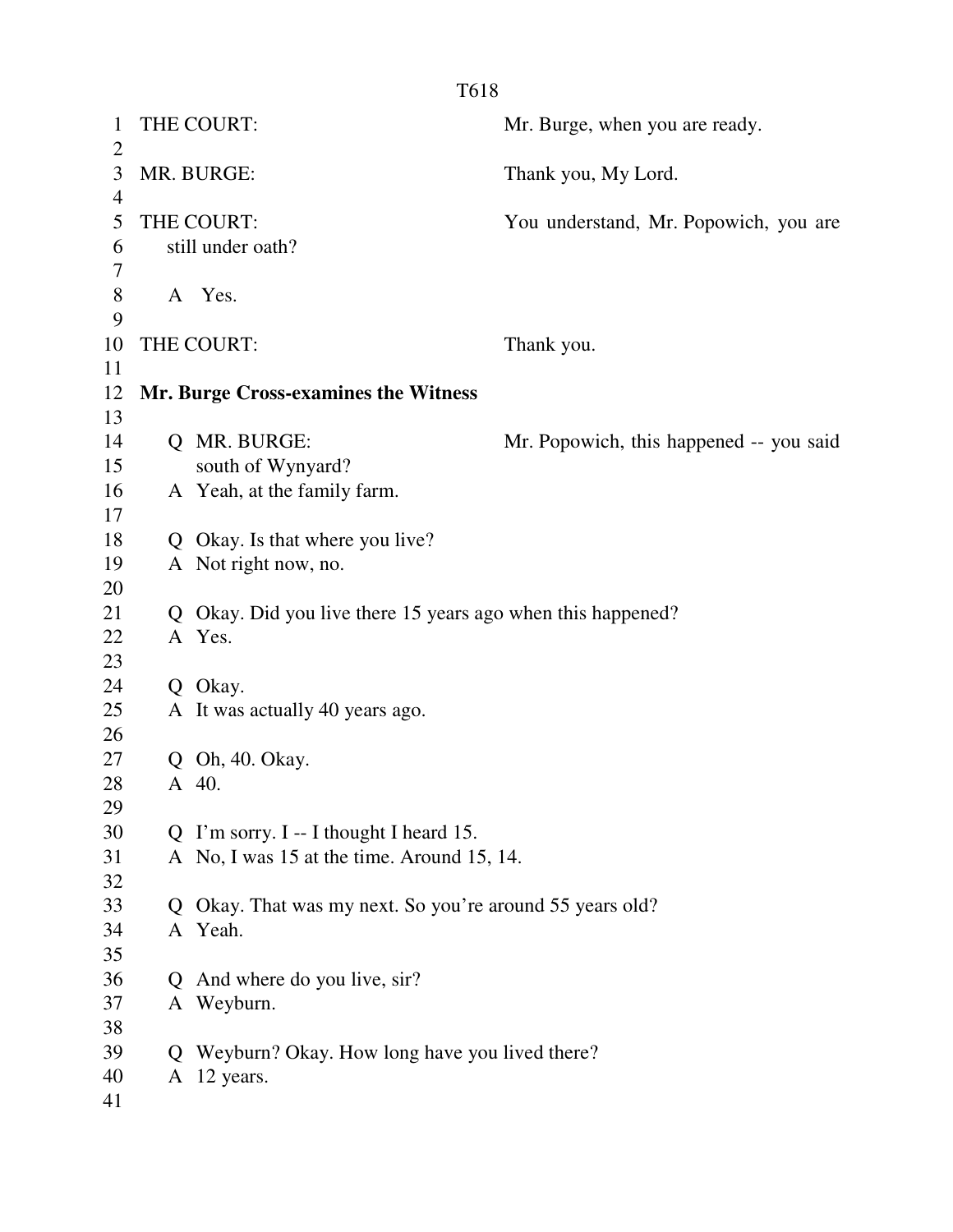| $\mathbf{1}$        |              | Q And what do you do in Weyburn?                                                                       |
|---------------------|--------------|--------------------------------------------------------------------------------------------------------|
| $\overline{2}$      |              | A I'm a manager for a manufacturing firm.                                                              |
| 3                   |              |                                                                                                        |
| $\overline{4}$<br>5 |              | Q Okay. Was this your gun or was it just a gun in the family?                                          |
| 6                   |              | A A family gun. It was just -- we had one .22 on the family farm, used it to take<br>care of skunks -- |
| 7                   |              |                                                                                                        |
| $8\phantom{1}$      |              | Q Yeah.                                                                                                |
| 9                   |              | A -- pigs when we butchered, that kind of thing.                                                       |
| 10                  |              |                                                                                                        |
| 11                  |              | Q Okay. And would it be used very often, this .22?                                                     |
| 12                  |              | A No.                                                                                                  |
| 13                  |              |                                                                                                        |
| 14                  |              | Q And would everybody have access -- okay. Who else lived on the farm at the                           |
| 15                  |              | time?                                                                                                  |
| 16                  |              | A I had -- well, my younger brother would have been too young, so it would have                        |
| 17                  |              | been my older brother and my sister and my mom and dad.                                                |
| 18                  |              |                                                                                                        |
| 19                  |              | Q Okay. And if somebody was confronted with a pest, they might grab the .22?                           |
| 20                  |              | A It would depend if -- what it was, I suppose, yeah.                                                  |
| 21                  |              |                                                                                                        |
| 22                  | $\mathbf{Q}$ | Okay. And was it kept in a location where it would be accessible to everyone?                          |
| 23                  |              | A Yeah.                                                                                                |
| 24<br>25            |              | $Q$ And --                                                                                             |
| 26                  |              | A Just outside in the milk house.                                                                      |
| 27                  |              |                                                                                                        |
| 28                  |              | Q Okay. And there would be a box of ammunition somewhere?                                              |
| 29                  |              | A (NO AUDIBLE RESPONSE)                                                                                |
| 30                  |              |                                                                                                        |
| 31                  | $\mathbf{O}$ | Okay. Was this gun regularly serviced?                                                                 |
| 32                  |              | A No. I probably -- what do you mean by serviced? Like, we wouldn't take it to a                       |
| 33                  |              | gun shop or anything like this or --                                                                   |
| 34                  |              |                                                                                                        |
| 35                  |              | Q Would you clean it after every time -- every time you used it?                                       |
| 36                  |              | A If I got it dirty, yeah, I'd clean it off, but I don't think we had, you know, the                   |
| 37                  |              | brushes that gun guys use and --                                                                       |
| 38                  |              |                                                                                                        |
| 39                  |              | Q Yeah.                                                                                                |
| 40                  |              | A -- all that stuff.                                                                                   |
| 41                  |              |                                                                                                        |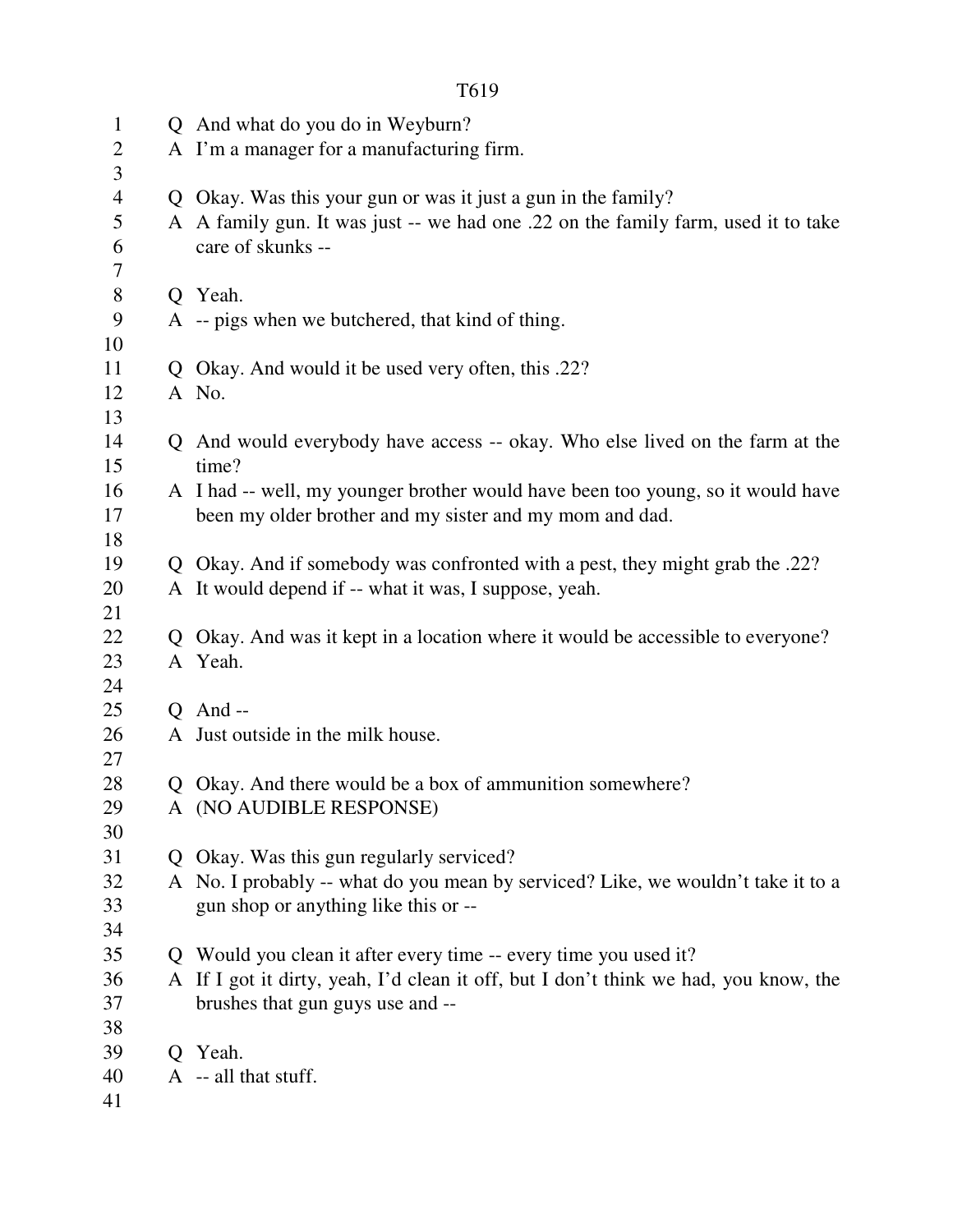|--|

| $\mathbf{1}$   |    | Q So dirty, and you'd clean it off. You mean the outside?                             |
|----------------|----|---------------------------------------------------------------------------------------|
| $\overline{2}$ |    | A Yeah.                                                                               |
| 3              |    |                                                                                       |
| $\overline{4}$ |    | Q Like, if it got some mud on the stock or something?                                 |
| 5              |    | A Yeah, maybe --                                                                      |
| 6              |    |                                                                                       |
| 7              |    | Q Okay.                                                                               |
| $8\,$          |    | A -- lube it up with some oil, shoot some oil on it so it wouldn't rust, that kind of |
| 9              |    | thing.                                                                                |
| 10             |    |                                                                                       |
| 11             |    | Q Okay. So I take it -- it sounds like if -- if you don't know if there was a gun     |
| 12             |    | cleaning kit around, you likely never cleaned that gun?                               |
| 13             |    | A Probably not.                                                                       |
| 14             |    |                                                                                       |
| 15             |    | Q Okay. And did -- and I presume you might not have ever seen any family              |
| 16             |    | member cleaning that gun if you don't even know if there was a kit to clean it?       |
| 17             |    | A No.                                                                                 |
| 18             |    |                                                                                       |
| 19             |    | Q Okay. After this happened, I expect that would be kind of a scary                   |
| 20             |    | circumstance?                                                                         |
| 21             |    | A It scared the crap out of me, yeah.                                                 |
| 22             |    |                                                                                       |
| 23             |    | Q Yeah. Did you -- you or your parents do anything to check the gun out to see if     |
| 24             |    | -- if there was a malfunction with the gun?                                           |
| 25             |    | A The only thing I did was take the bolt out and look down the barrel to see if it    |
| 26             |    | was empty, and that was it.                                                           |
| 27             |    |                                                                                       |
| 28             |    | Q Okay. So being 15, if that's all you did, I take it you never would have found      |
| 29             |    | out if this was a problem with -- that this was a problem with the firearm or a       |
| 30             |    | problem with the ammunition?                                                          |
| 31             |    | A Don't know.                                                                         |
| 32             |    |                                                                                       |
| 33             | Q. | Okay. So you told us you pulled the trigger, likely pointing at a gopher?             |
| 34             |    | A Yeah.                                                                               |
| 35             |    |                                                                                       |
| 36             |    | Q And you pulled the trigger. It goes click. Was that a surprise?                     |
| 37             |    | A It was kind of like you -- you know, what happened here? Take the gun down.         |
| 38             |    | Pull the firing pin back again. Slide it in and do it again.                          |
| 39             |    |                                                                                       |
| 40             | Q. | Okay. Are you familiar with guns? Do you have -- have you had a history with          |
| 41             |    | guns since then?                                                                      |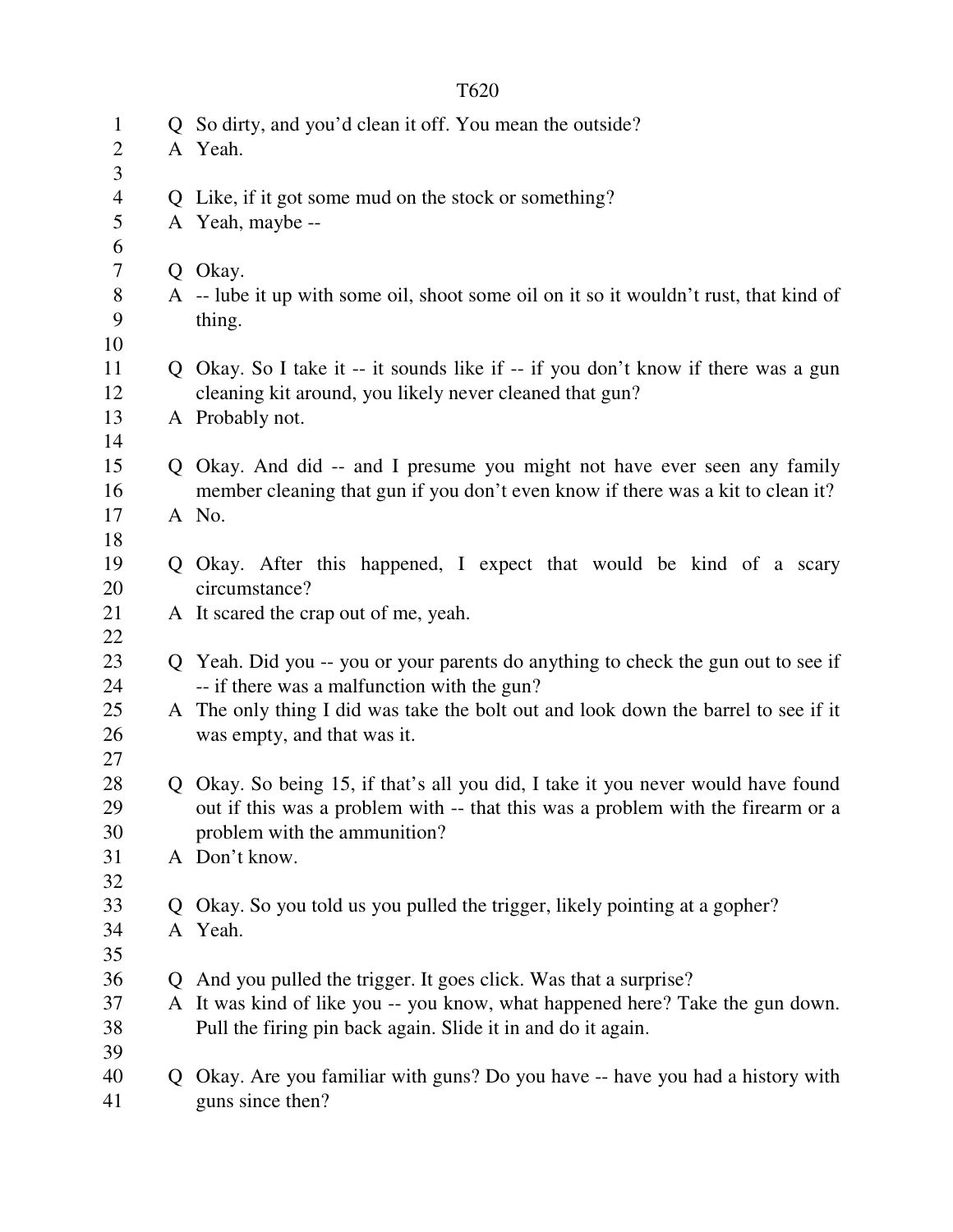|                                   |              | T621                                                                                                                  |
|-----------------------------------|--------------|-----------------------------------------------------------------------------------------------------------------------|
| $\mathbf{1}$<br>$\mathbf{2}$<br>3 |              | A I -- I'm -- no, I'm not a hunter at all. I mean, just -- like I said, .22 on the<br>family farm.                    |
| $\overline{4}$                    |              | Q Yeah. I -- I -- I got you, sir.                                                                                     |
| 5                                 |              | A Yeah.                                                                                                               |
| 6                                 |              |                                                                                                                       |
| $\tau$                            |              | Q When you -- so you said you pulled the trigger. It went click. And you set the                                      |
| 8                                 |              | gun down? Or you -- or you opened the bolt first?                                                                     |
| 9                                 |              | A No, because it's -- it's a single shot --                                                                           |
| 10                                |              |                                                                                                                       |
| 11                                |              | Q Yeah.                                                                                                               |
| 12                                |              | A -- you have to pull the firing pin back every time.                                                                 |
| 13                                |              |                                                                                                                       |
| 14                                |              | Q Yeah.                                                                                                               |
| 15                                |              | A So I would have -- I would have loaded the gun so I could pull the pin, and                                         |
| 16                                |              | then re-sighted again.                                                                                                |
| 17<br>18                          |              |                                                                                                                       |
| 19                                |              | Q Okay. After you -- after the click, you opened the bolt. You -- you opened the<br>chamber by pulling the bolt back? |
| 20                                |              | A After -- you're talking the second click now.                                                                       |
| 21                                |              |                                                                                                                       |
| 22                                |              | Q Well, I'm just $-$ I'm at the first click so far.                                                                   |
| 23                                |              | A Oh. No, I just lowered the gun, pulled the firing pin back --                                                       |
| 24                                |              |                                                                                                                       |
| 25                                |              | O Yeah.                                                                                                               |
| 26                                |              | A -- and then click again.                                                                                            |
| 27                                |              |                                                                                                                       |
| 28                                |              | Q Okay. So you re-cocked the gun?                                                                                     |
| 29                                |              | A Yeah.                                                                                                               |
| 30                                |              |                                                                                                                       |
| 31                                |              | Q And so you didn't open the bolt to look at the -- at the cartridge?                                                 |
| 32                                |              | A No, you don't have to. You just pull the --                                                                         |
| 33                                |              |                                                                                                                       |
| 34                                |              | Q Okay. And so this -- is this what you said was maybe seven or eight seconds                                         |
| 35                                |              | between the first click and the second click?                                                                         |
| 36<br>37                          |              | A Yeah.                                                                                                               |
| 38                                | $\mathbf{Q}$ | And is that when you put the gun down?                                                                                |
| 39                                |              | A Yeah. I put -- put in my lap after the second click, and I would have reached                                       |
| 40                                |              | over. So I would have had the box of shells on the ground beside me. Grabbed                                          |
| 41                                |              | one out, stuck it in my mouth -- I always did that -- pulled the gun up, grabbed                                      |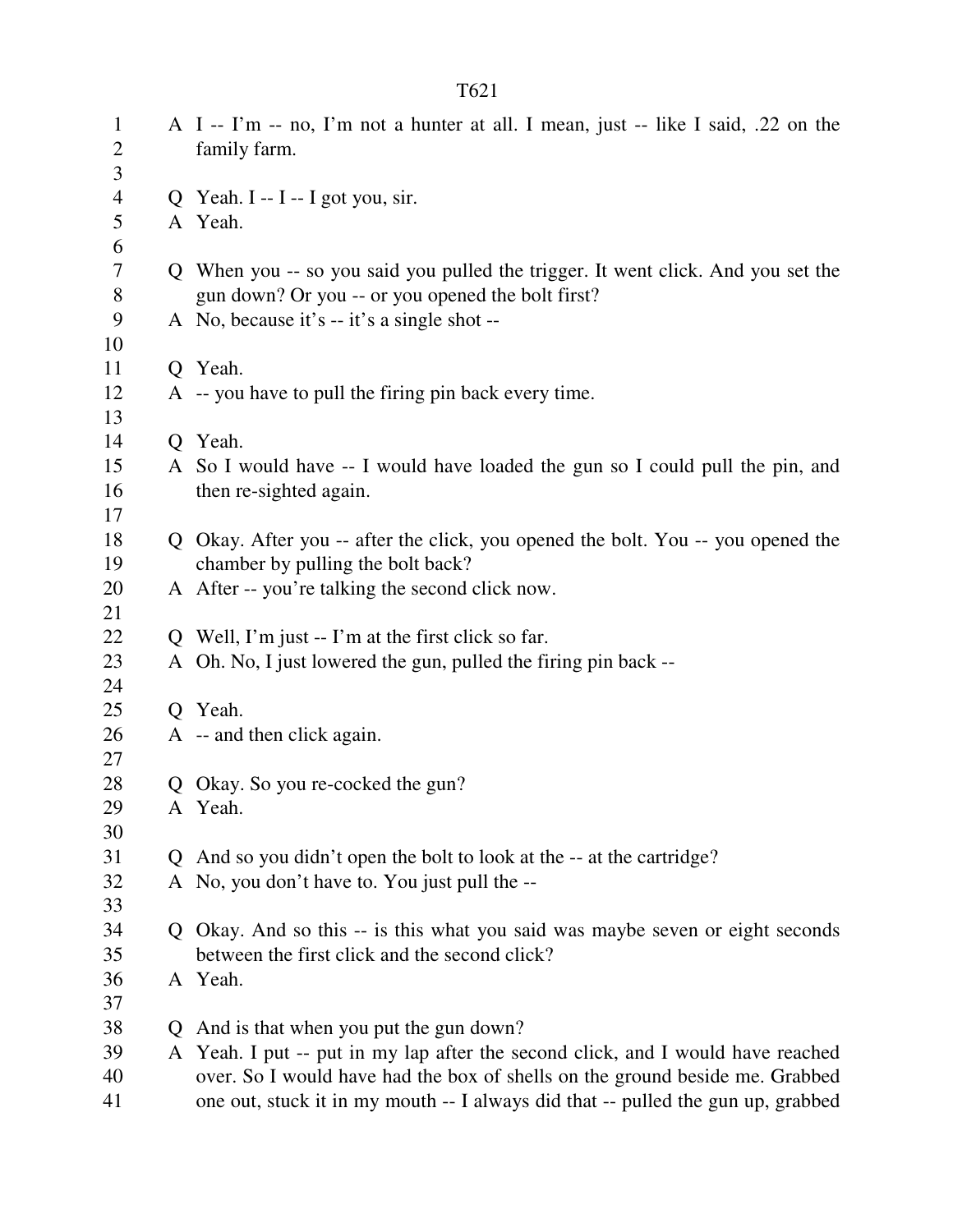| $\mathbf{1}$<br>$\overline{2}$<br>3 | it again, and then I -- like I said, I'd just pulled the lever open and back, and<br>then bang, it just went off.                                                           |
|-------------------------------------|-----------------------------------------------------------------------------------------------------------------------------------------------------------------------------|
| 4<br>5<br>6                         | Q Okay. So you pulled the trigger, nothing happened, and then you manipulated<br>the action of the gun by opening the bolt a bit and -- and you started to pull it<br>back? |
| 7<br>$8\,$                          | A You mean right after the second?                                                                                                                                          |
| 9                                   | Q The second time.                                                                                                                                                          |
| 10<br>11                            | A Well, I went and grabbed a --                                                                                                                                             |
| 12                                  | Q Yeah?                                                                                                                                                                     |
| 13<br>14                            | A -- went for another bullet.                                                                                                                                               |
| 15                                  | Q Yeah.                                                                                                                                                                     |
| 16<br>17                            | A I figured it's a dud bullet, so --                                                                                                                                        |
| 18                                  | Q Yeah.                                                                                                                                                                     |
| 19                                  | A -- grabbed another one, stuck it in my mouth like I always did, and then picked                                                                                           |
| 20                                  | up the gun. It was in my lap. And -- so I was sitting -- sitting on the dirt with                                                                                           |
| 21                                  | the knee position, shooting these gophers. And that's when I pulled the bolt                                                                                                |
| 22                                  | over and back.                                                                                                                                                              |
| 23                                  |                                                                                                                                                                             |
| 24                                  | Q And what happened?                                                                                                                                                        |
| 25<br>26<br>27                      | A Oh, just bang. And then it was like I couldn't see anything. My eyes were just<br>burning. My ears were ringing. And --                                                   |
| 28                                  | Q Did you get any soot on your face or on your hands, do you know?                                                                                                          |
| 29                                  | That I don't remember. I remember feeling heat on my hands, and then I                                                                                                      |
| 30                                  | remember once, you know, I rubbed my eyes and that, I remember thinking,                                                                                                    |
| 31                                  | oh, thank goodness, I got my fingers.                                                                                                                                       |
| 32                                  |                                                                                                                                                                             |
| 33                                  | Q Yeah.                                                                                                                                                                     |
| 34                                  | A Which was good. And then, you know, cleared up my vision. The tears were                                                                                                  |
| 35                                  | running and that, and that was good. So at that point, it was, like, you know,                                                                                              |
| 36                                  | what happened? And I looked down, and that bullet was -- like I said, there                                                                                                 |
| 37                                  | was a bulge in the -- probably the back third, and it was actually split. The                                                                                               |
| 38                                  | casing was split open a bit.                                                                                                                                                |
| 39                                  |                                                                                                                                                                             |
| 40                                  | Q Were you by yourself that day?                                                                                                                                            |
| 41                                  | A Yeah.                                                                                                                                                                     |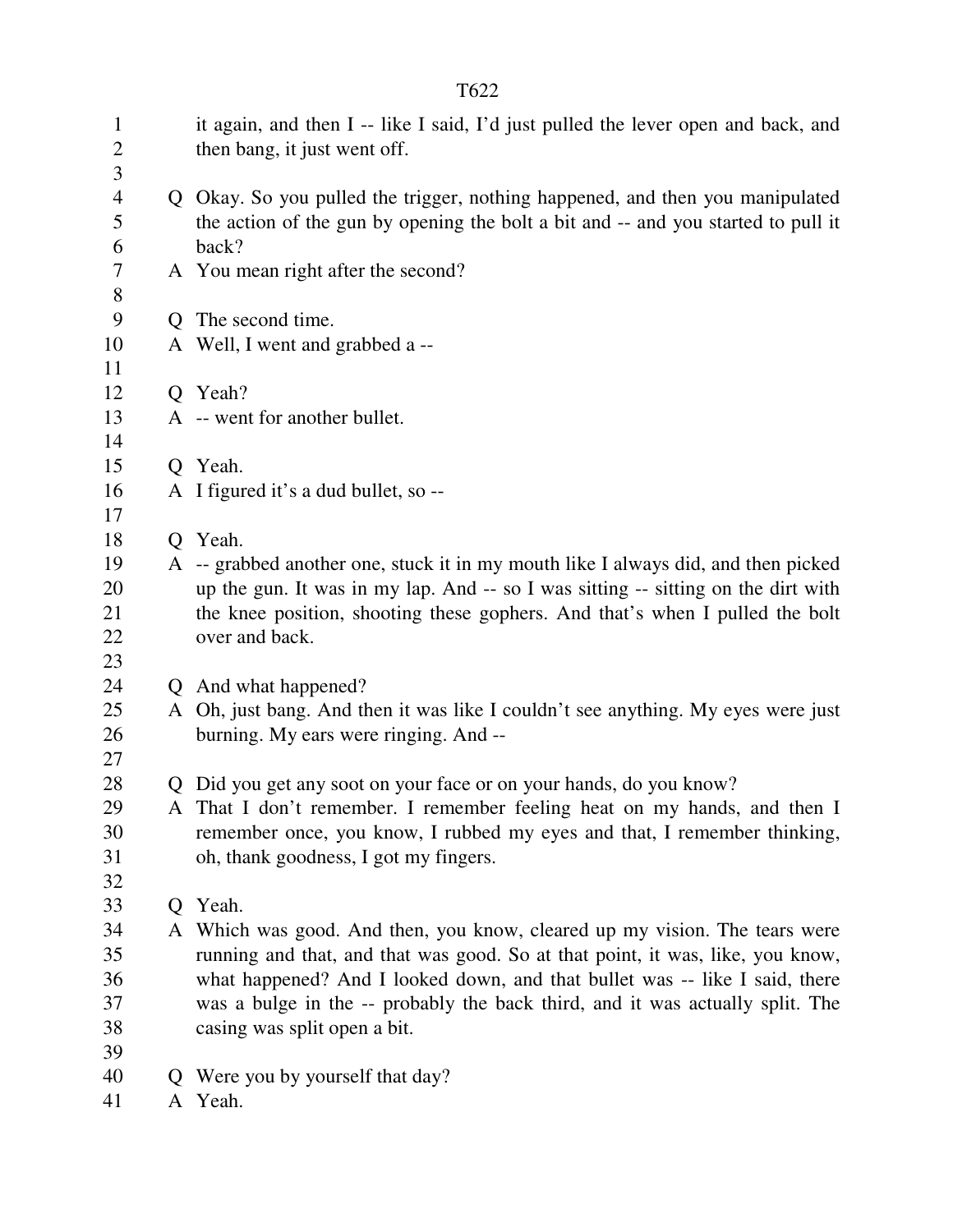| $\mathbf{1}$   |   |                                                                                |  |  |  |  |
|----------------|---|--------------------------------------------------------------------------------|--|--|--|--|
| $\overline{2}$ |   | Q When you -- so you put it on your lap, so -- to get a bullet?                |  |  |  |  |
| 3              |   | A Yeah.                                                                        |  |  |  |  |
| 4              |   |                                                                                |  |  |  |  |
| 5              |   | Q To get another cartridge --                                                  |  |  |  |  |
| 6              |   | A Yeah.                                                                        |  |  |  |  |
| 7              |   |                                                                                |  |  |  |  |
| 8              |   | $Q$ -- so that you could eject this -- the first one and put a new one in?     |  |  |  |  |
| 9              |   | A Yeah.                                                                        |  |  |  |  |
| 10             |   |                                                                                |  |  |  |  |
| 11             |   | Q And the gun was pointed in what direction, or do you even know?              |  |  |  |  |
| 12             |   | A Well, if I was on my knee, and then I -- the bullets would have been on my   |  |  |  |  |
| 13             |   | right. I just put it down on my -- probably facing that way.                   |  |  |  |  |
| 14             |   |                                                                                |  |  |  |  |
| 15             |   | Q Okay.                                                                        |  |  |  |  |
| 16             |   | A And reached over, and that's when I said I grabbed it.                       |  |  |  |  |
| 17             |   |                                                                                |  |  |  |  |
| 18             |   | Q So was it in a -- in a safe direction that the gun was pointed when you were |  |  |  |  |
| 19             |   | doing this?                                                                    |  |  |  |  |
| 20             |   | A Well, there wasn't anyone -- wasn't anyone there. I mean, I remember where I |  |  |  |  |
| 21             |   | was sitting.                                                                   |  |  |  |  |
| 22             |   |                                                                                |  |  |  |  |
| 23             |   | O Yeah.                                                                        |  |  |  |  |
| 24             |   | A Just east of the house, by the garden. The power pole was over there. Slope. |  |  |  |  |
| 25             |   | Gophers. Holes.                                                                |  |  |  |  |
| 26             |   |                                                                                |  |  |  |  |
| 27             |   | Q So no concerns about hurting anyone?                                         |  |  |  |  |
| 28             |   | A No.                                                                          |  |  |  |  |
| 29             |   |                                                                                |  |  |  |  |
| 30             |   | Q On your part?                                                                |  |  |  |  |
| 31             |   | A No.                                                                          |  |  |  |  |
| 32             |   |                                                                                |  |  |  |  |
| 33             |   | Q Because there was no one there?                                              |  |  |  |  |
| 34             |   | A No one was there.                                                            |  |  |  |  |
| 35             |   |                                                                                |  |  |  |  |
| 36             |   | Q Yeah. Okay.                                                                  |  |  |  |  |
| 37             |   |                                                                                |  |  |  |  |
| 38             |   | MR. BURGE:<br>Mr. Popowich, thank you very much.                               |  |  |  |  |
|                |   |                                                                                |  |  |  |  |
|                |   |                                                                                |  |  |  |  |
|                | A |                                                                                |  |  |  |  |
| 39<br>40<br>41 |   | Those are my questions.<br>Okay. You're welcome.                               |  |  |  |  |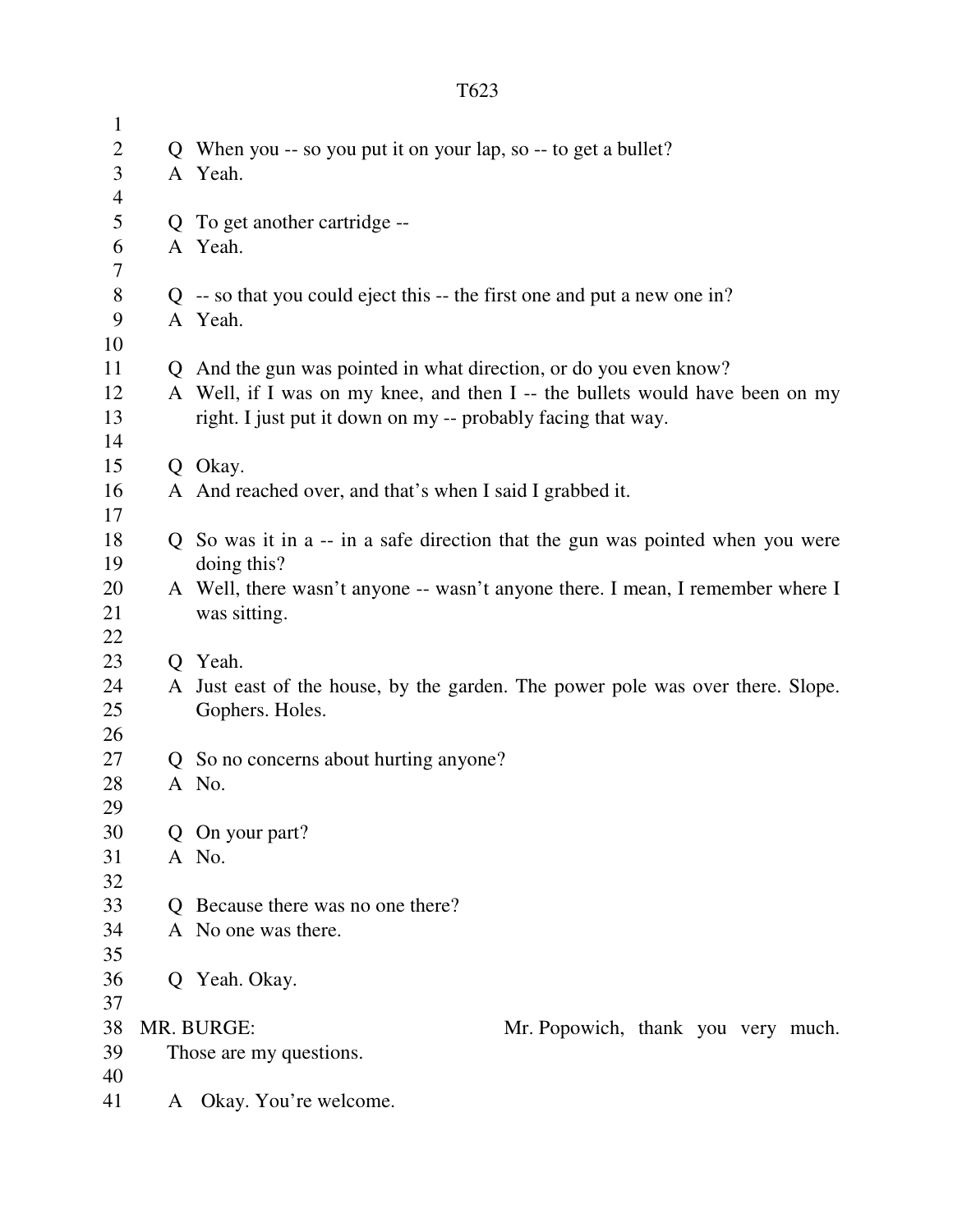| $\mathbf{1}$   |                                                             |                                         |
|----------------|-------------------------------------------------------------|-----------------------------------------|
| $\overline{2}$ | THE COURT:                                                  | Any re-examination?                     |
| 3              |                                                             |                                         |
| 4              | MR. SPENCER:                                                | No, My Lord.                            |
| 5              |                                                             |                                         |
| 6              | THE COURT:                                                  | Thank you very much, Mr. Popowich.      |
| 7              | You are free to go.                                         |                                         |
| 8              |                                                             |                                         |
| 9              | A Okay. Thank you.                                          |                                         |
| 10             |                                                             |                                         |
| 11             | (WITNESS STANDS DOWN)                                       |                                         |
| 12             |                                                             |                                         |
| 13             | MR. GILLANDERS:                                             | The defence calls Nathan Voinorosky.    |
| 14             |                                                             |                                         |
| 15             | THE COURT CLERK:                                            | (INDISCERNIBLE) here.                   |
| 16             |                                                             |                                         |
| 17             | MR. VOINOROSKY:                                             | Thank you.                              |
|                |                                                             |                                         |
| 18             |                                                             |                                         |
| 19             | THE COURT CLERK:                                            | Stand, please, here. How do you take an |
| 20             | oath? Will you swear on the Bible or do you wish to affirm? |                                         |
| 21             |                                                             |                                         |
| 22             | MR. VOINOROSKY:                                             | I wish to affirm.                       |
| 23             |                                                             |                                         |
| 24             | THE COURT CLERK:                                            | Okay. Raise your right hand. State your |
| 25             | full name.                                                  |                                         |
| 26             |                                                             |                                         |
| 27             | MR. VOINOROSKY:                                             | Nathan Voinorosky.                      |
| 28             |                                                             |                                         |
| 29             | THE COURT CLERK:                                            | Spell your first and last name for the  |
| 30             | record.                                                     |                                         |
| 31             |                                                             |                                         |
| 32             | MR. VOINOROSKY:                                             | N-A-T-H-A-N V-O-I-N-O-R-O-S-K-Y.        |
| 33             |                                                             |                                         |
| 34             | NATHAN VOINOROSKY, Affirmed, Examined by Mr. Gillanders     |                                         |
| 35             |                                                             |                                         |
| 36             | THE COURT CLERK:                                            | You can have a seat if you want.        |
| 37             |                                                             |                                         |
| 38             | Thank you.<br>A                                             |                                         |
| 39             |                                                             |                                         |
| 40             | MR. GILLANDERS:<br>$\overline{O}$                           | Nathan, have you been subpoenaed to be  |
| 41             | here today?                                                 |                                         |
|                |                                                             |                                         |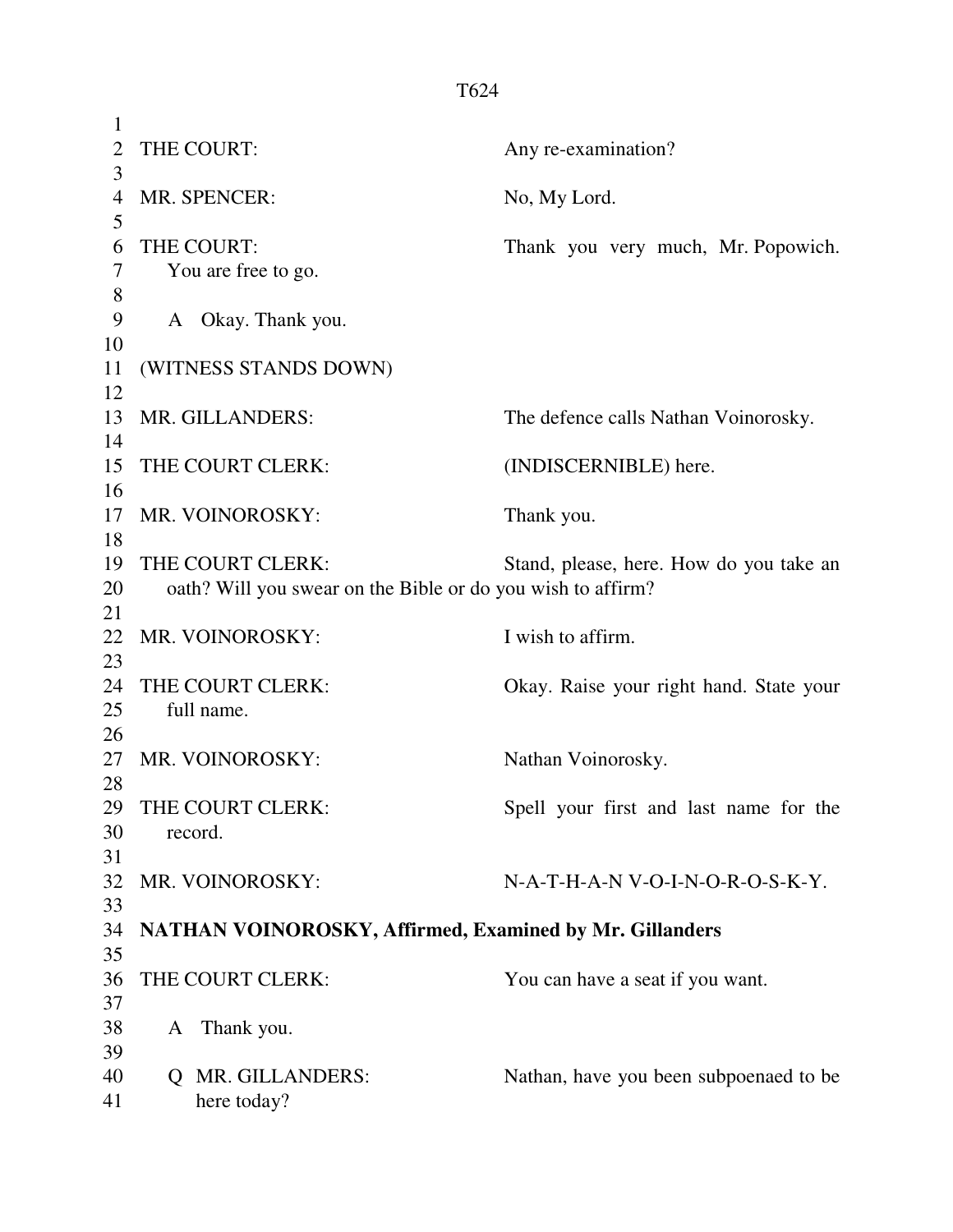| $\mathbf{1}$<br>$\overline{2}$ |                                                                                      | A Yes, I have. I have the subpoena right here.                               |                                                                                   |  |  |  |  |
|--------------------------------|--------------------------------------------------------------------------------------|------------------------------------------------------------------------------|-----------------------------------------------------------------------------------|--|--|--|--|
| $\mathfrak{Z}$                 |                                                                                      | Q Okay. Well, thanks for coming. Do you know what a hang fire is?            |                                                                                   |  |  |  |  |
| $\overline{4}$                 |                                                                                      | A Yes, I do.                                                                 |                                                                                   |  |  |  |  |
| 5                              |                                                                                      |                                                                              |                                                                                   |  |  |  |  |
| 6                              |                                                                                      | Q And where do you get that information from?                                |                                                                                   |  |  |  |  |
| 7                              |                                                                                      |                                                                              | A I have the information on a hang fire from the hunter safety manual. I actually |  |  |  |  |
| $8\,$<br>9                     |                                                                                      | brought it with me so I can read it to you. Hang fires. Hang fires occur--   |                                                                                   |  |  |  |  |
| 10                             |                                                                                      | THE COURT:                                                                   | Just -- just hang on. You have a --                                               |  |  |  |  |
| 11                             |                                                                                      |                                                                              |                                                                                   |  |  |  |  |
| 12                             |                                                                                      | MR. BURGE:                                                                   | Well, I guess we'll see where it goes, but                                        |  |  |  |  |
| 13                             |                                                                                      | I have -- I'm starting to have some real concerns.                           |                                                                                   |  |  |  |  |
| 14                             |                                                                                      |                                                                              |                                                                                   |  |  |  |  |
| 15                             |                                                                                      | THE COURT:                                                                   | Do we $-$                                                                         |  |  |  |  |
| 16                             |                                                                                      |                                                                              |                                                                                   |  |  |  |  |
| 17                             |                                                                                      | MR. SPENCER:                                                                 | Well, (INDISCERNIBLE).                                                            |  |  |  |  |
| 18                             |                                                                                      |                                                                              |                                                                                   |  |  |  |  |
| 19                             | MR. GILLANDERS:<br>That's -- I'll back up.                                           |                                                                              |                                                                                   |  |  |  |  |
| 20                             |                                                                                      |                                                                              |                                                                                   |  |  |  |  |
| 21                             |                                                                                      | THE COURT:                                                                   | Maybe you want to tell us where you're                                            |  |  |  |  |
| 22                             |                                                                                      |                                                                              | going so we know if there's something we need to do with the jury here or outside |  |  |  |  |
| 23                             |                                                                                      | the jury, and I guess --                                                     |                                                                                   |  |  |  |  |
| 24                             |                                                                                      |                                                                              |                                                                                   |  |  |  |  |
| 25                             |                                                                                      | MR. GILLANDERS:                                                              | I don't think the evidence is going to be                                         |  |  |  |  |
| 26                             | terribly controversial. It's going to be leading in the same direction as the -- the |                                                                              |                                                                                   |  |  |  |  |
| 27                             | last witness. We're talking --                                                       |                                                                              |                                                                                   |  |  |  |  |
| 28                             |                                                                                      |                                                                              |                                                                                   |  |  |  |  |
| 29                             |                                                                                      | THE COURT:                                                                   | So this witness has personal information                                          |  |  |  |  |
| 30                             |                                                                                      | about something?                                                             |                                                                                   |  |  |  |  |
| 31                             |                                                                                      |                                                                              |                                                                                   |  |  |  |  |
| 32                             |                                                                                      | MR. GILLANDERS:                                                              | Yes, My Lord.                                                                     |  |  |  |  |
| 33                             |                                                                                      |                                                                              |                                                                                   |  |  |  |  |
| 34                             |                                                                                      | THE COURT:                                                                   | Mr. Burge.                                                                        |  |  |  |  |
| 35                             |                                                                                      |                                                                              |                                                                                   |  |  |  |  |
| 36                             |                                                                                      | MR. BURGE:                                                                   | I'm certainly happy to hear whatever                                              |  |  |  |  |
| 37                             |                                                                                      |                                                                              | personal information this witness has. I have -- I'm a little concerned about him |  |  |  |  |
| 38                             |                                                                                      | coming here and reading things to us, but that's -- we'll see where it goes. |                                                                                   |  |  |  |  |
| 39                             |                                                                                      |                                                                              |                                                                                   |  |  |  |  |
| 40                             |                                                                                      | MR. GILLANDERS:                                                              | And I can -- I can perhaps help the Court                                         |  |  |  |  |
| 41                             |                                                                                      | -- clarify that with a couple of questions.                                  |                                                                                   |  |  |  |  |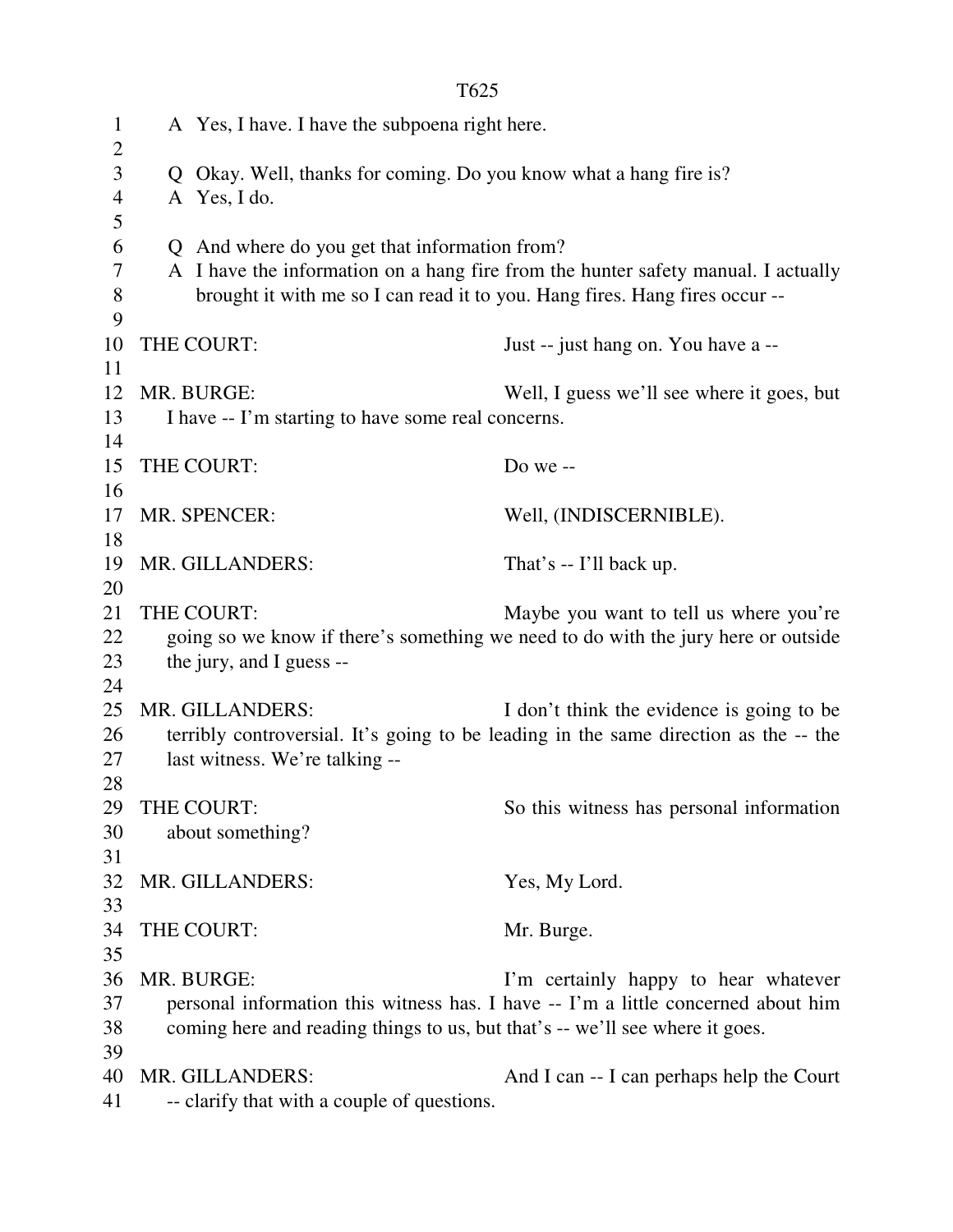| $\mathbf{1}$<br>$\overline{2}$<br>3 |              | THE COURT:<br>Okay.                                                                |  |
|-------------------------------------|--------------|------------------------------------------------------------------------------------|--|
| $\overline{4}$                      |              | Q MR. GILLANDERS:<br>Nathan, are you a gun expert?                                 |  |
| 5                                   |              | A No, I am not.                                                                    |  |
| 6                                   |              |                                                                                    |  |
| 7                                   |              | Q Okay. And when you said you knew what a hang fire was, can you tell me           |  |
| 8                                   |              | where you learned the procedure for dealing with a hang fire?                      |  |
| 9                                   |              | A So I learnt the procedure for dealing with a hang fire through hunter safety,    |  |
| 10                                  |              | when I took hunter safety to get my possession and acquisition licence.            |  |
| 11                                  |              |                                                                                    |  |
| 12                                  |              | Q Right. And so I believe you've brought that with you here today. Can you         |  |
| 13                                  |              | please read for the Court what the procedure is for dealing with a hang fire?      |  |
| 14                                  |              | A Exactly. Because I'm not an expert, I have this to read verbatim. (As read)      |  |
| 15                                  |              |                                                                                    |  |
| 16                                  |              | Hang fires occur when, after the firing pin has struck the                         |  |
| 17                                  |              | primer, there is a delay before the cartridge fires. This can                      |  |
| 18                                  |              | occur for several reasons such as faulty firing pin or                             |  |
| 19                                  |              | spring, a defective primer, or other cartridge-related                             |  |
| 20                                  |              | problems. If this occurs and you have failed to follow safe                        |  |
| 21                                  |              | handling practices, the results can be tragic. Always treat                        |  |
| 22                                  |              | a misfire as if the firearm is going to discharge at any                           |  |
| 23                                  |              | second. Leave the action closed and retain your shooting                           |  |
| 24                                  |              | position. Above all else, maintain muzzle control in a safe                        |  |
| 25                                  |              | direction for at least 60 seconds.                                                 |  |
| 26                                  |              |                                                                                    |  |
| 27                                  | $\mathbf{Q}$ | Okay. So it says -- it suggests a time that you should wait?                       |  |
| 28                                  |              | A Yes, 60 seconds.                                                                 |  |
| 29                                  |              |                                                                                    |  |
| 30                                  |              | Q All right. Now, is that hunter safety -- now, I -- I took hunter safety as well. |  |
| 31                                  |              | That was mostly, I think, for rifle. Is there a different set of rules for other   |  |
| 32                                  |              | types of guns?                                                                     |  |
| 33                                  |              | A No, I don't believe so.                                                          |  |
| 34                                  |              |                                                                                    |  |
| 35                                  |              | $Q$ Is there --                                                                    |  |
| 36                                  |              |                                                                                    |  |
| 37                                  |              | MR. BURGE:<br>Perhaps, My Lord, I -- I don't really like                           |  |
| 38                                  |              | to object. But this witness says he's not a firearms expert, and to be asking him  |  |
| 39<br>40                            |              | about other rules for other guns, I would -- if he has something to say, maybe we  |  |
| 41                                  |              | should get to that.                                                                |  |
|                                     |              |                                                                                    |  |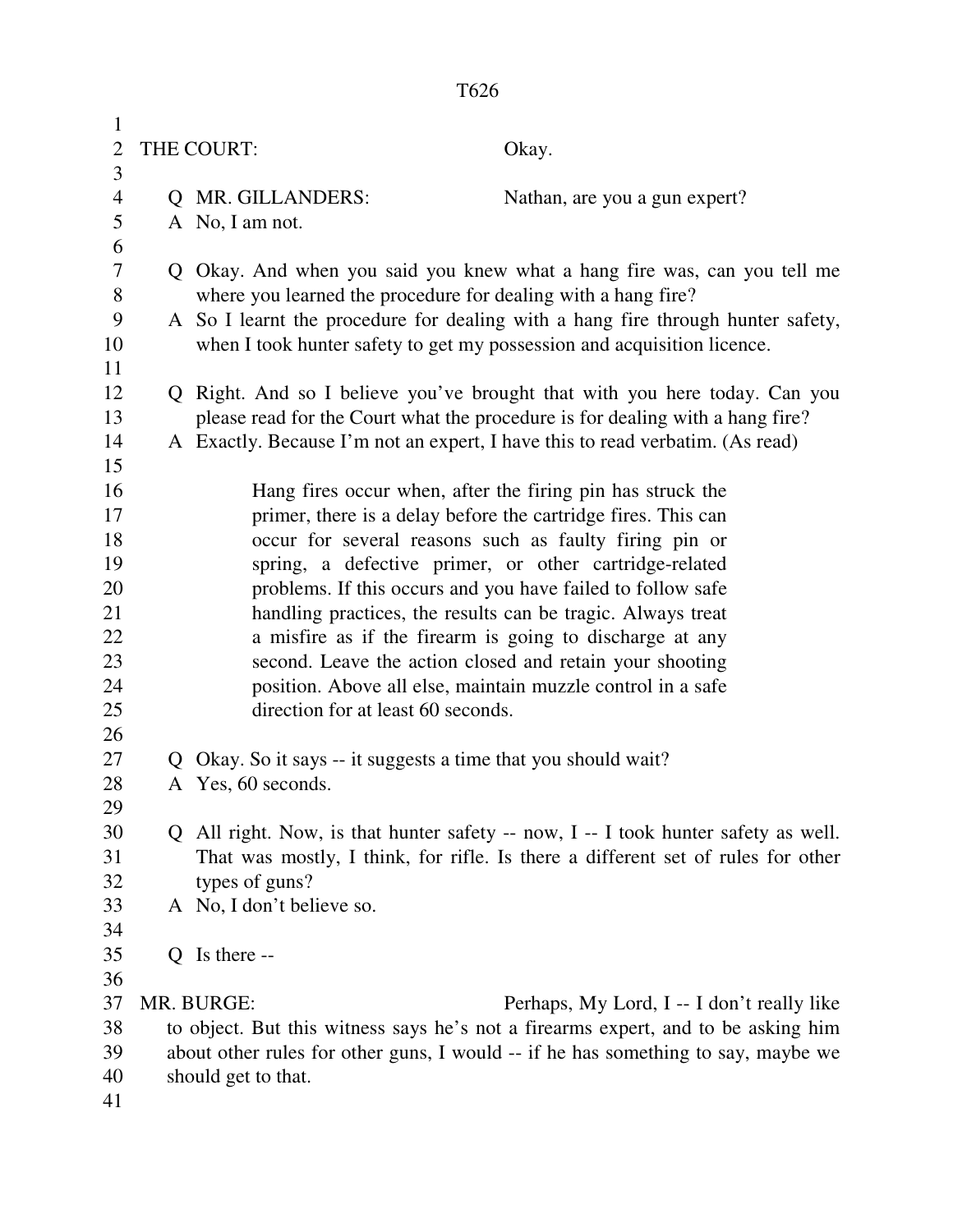| 1              | THE COURT:                                                              | Yes. I think that Mr. Burge makes a fair                                 |  |  |  |
|----------------|-------------------------------------------------------------------------|--------------------------------------------------------------------------|--|--|--|
| $\overline{2}$ | point.                                                                  |                                                                          |  |  |  |
| 3              |                                                                         |                                                                          |  |  |  |
| $\overline{4}$ | MR. GILLANDERS:                                                         | Yeah. Thank you, My Lord. I would ask                                    |  |  |  |
| 5              |                                                                         | that the Firearms Saskatchewan Hunter Education Manual be marked as an   |  |  |  |
| 6              | exhibit.                                                                |                                                                          |  |  |  |
| 7              |                                                                         |                                                                          |  |  |  |
| 8              | THE COURT:                                                              | Do you have any difficulty with that?                                    |  |  |  |
| 9              |                                                                         |                                                                          |  |  |  |
| 10             | MR. BURGE:                                                              | No, I don't.                                                             |  |  |  |
| 11             |                                                                         |                                                                          |  |  |  |
| 12             | THE COURT:                                                              | So the -- the hunter safety manual that                                  |  |  |  |
| 13             | you have there, is it a new one, an old one? Where did you get it from? |                                                                          |  |  |  |
| 14             |                                                                         |                                                                          |  |  |  |
| 15             | A This one's --                                                         |                                                                          |  |  |  |
| 16             |                                                                         |                                                                          |  |  |  |
| 17             | THE COURT:                                                              | Maybe just cover that up.                                                |  |  |  |
| 18             |                                                                         |                                                                          |  |  |  |
| 19             | A -- quite old, My Lord. 2007.                                          |                                                                          |  |  |  |
|                |                                                                         |                                                                          |  |  |  |
| 20<br>21       | THE COURT:                                                              |                                                                          |  |  |  |
|                |                                                                         | Okay. Go ahead. Just lay the foundation                                  |  |  |  |
| 22             | and $-$                                                                 |                                                                          |  |  |  |
| 23             |                                                                         |                                                                          |  |  |  |
| 24             | MR. GILLANDERS:                                                         | Okay.                                                                    |  |  |  |
| 25             |                                                                         |                                                                          |  |  |  |
| 26             | Q MR. GILLANDERS:                                                       | All right. So --                                                         |  |  |  |
| 27             |                                                                         |                                                                          |  |  |  |
| 28             | THE COURT CLERK:                                                        | Am I marking it?                                                         |  |  |  |
| 29             |                                                                         |                                                                          |  |  |  |
| 30             | THE COURT:                                                              | Well, I think we need to find out where                                  |  |  |  |
| 31             | he got it from and --                                                   |                                                                          |  |  |  |
| 32             |                                                                         |                                                                          |  |  |  |
| 33             | MR. GILLANDERS:                                                         | Absolutely. So --                                                        |  |  |  |
| 34             |                                                                         |                                                                          |  |  |  |
| 35             | THE COURT:                                                              | -- whether that's the one he used during                                 |  |  |  |
| 36             | his hunter safety course.                                               |                                                                          |  |  |  |
| 37             |                                                                         |                                                                          |  |  |  |
| 38             | MR. GILLANDERS:<br>O.                                                   | Can you tell me where you got that                                       |  |  |  |
| 39             | hunter safety manual?                                                   |                                                                          |  |  |  |
| 40             |                                                                         | A Yes, I got this when I took the course with the Wildlife Federation in |  |  |  |
| 41             | Saskatoon.                                                              |                                                                          |  |  |  |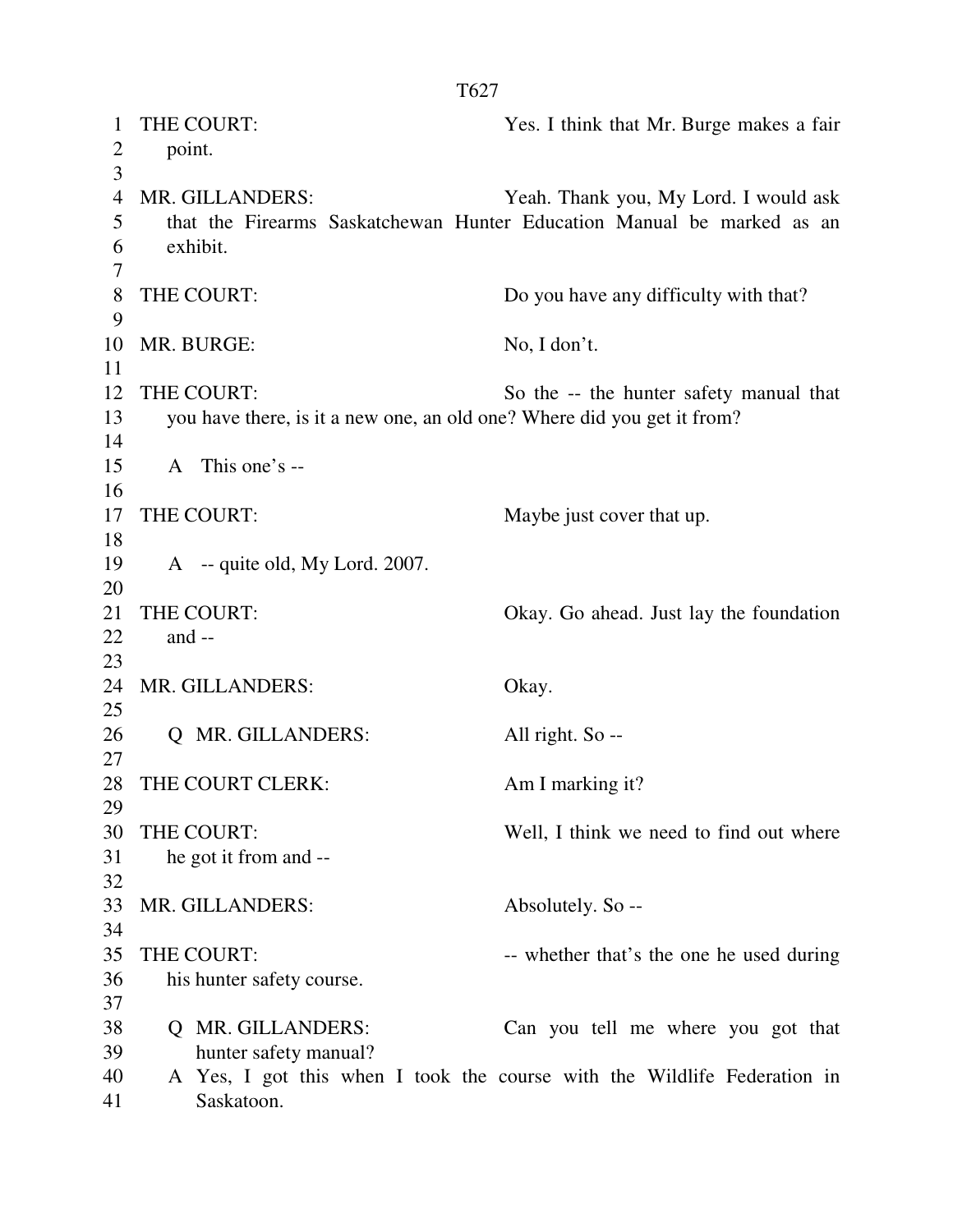1 2 Q Absolutely. And so you've had possession of that since then? 3 A Yes. 4 5 THE COURT: Okay. Any objection, Mr. Burge? 6 7 MR. BURGE: No. 8 9 THE COURT: Okay. That will be the next defence 10 exhibit, which is Exhibit D-what? 11 12 THE COURT CLERK: 15. 13 14 THE COURT: 15. 15 16 **EXHIBIT D-15 - Saskatchewan Hunter Education Student Handbook, 2007**  17 18 THE COURT CLERK: (INDISCERNIBLE). 19 20 A (INDISCERNIBLE). 21 22 Q MR. GILLANDERS: All right. Have you ever personally 23 experienced a hang fire? 24 A Yes, I have. I was out shooting, target shooting with my cousin. I had fired -- 25 previously fired three rounds when the hang fire did take place, I pointed my 26 weapon at the target. I pulled the trigger. I heard the hammer hit the pin, and 27 the gun did not go off. So at that point, I -- I waited. I know the manual says 60 28 seconds, but I was using old ammunition, so I thought it was a dud. So I waited 29 for approximately five seconds. Then I lowered the muzzle of the rifle towards 30 the ground, and it went off into the ground, expending the rest of the 31 ammunition in the cartridge. 32 33 Q Can you describe the ammo that you were using? 34 A Yes. The ammo that I'm -- I was using -- actually, I have it here. It was 7.62 by 35 39 millimetre -- millimetre round, 1981 Army surplus ammunition. 36 37 Q All right. Thank you. Can you tell me how long it was from the time you 38 pulled the trigger until the gun -- the bullet fired? 39 A I would say approximately seven seconds, because I held my aim for 40 approximately five seconds, and then lowered the weapon towards the ground,

41 and it fired into the ground.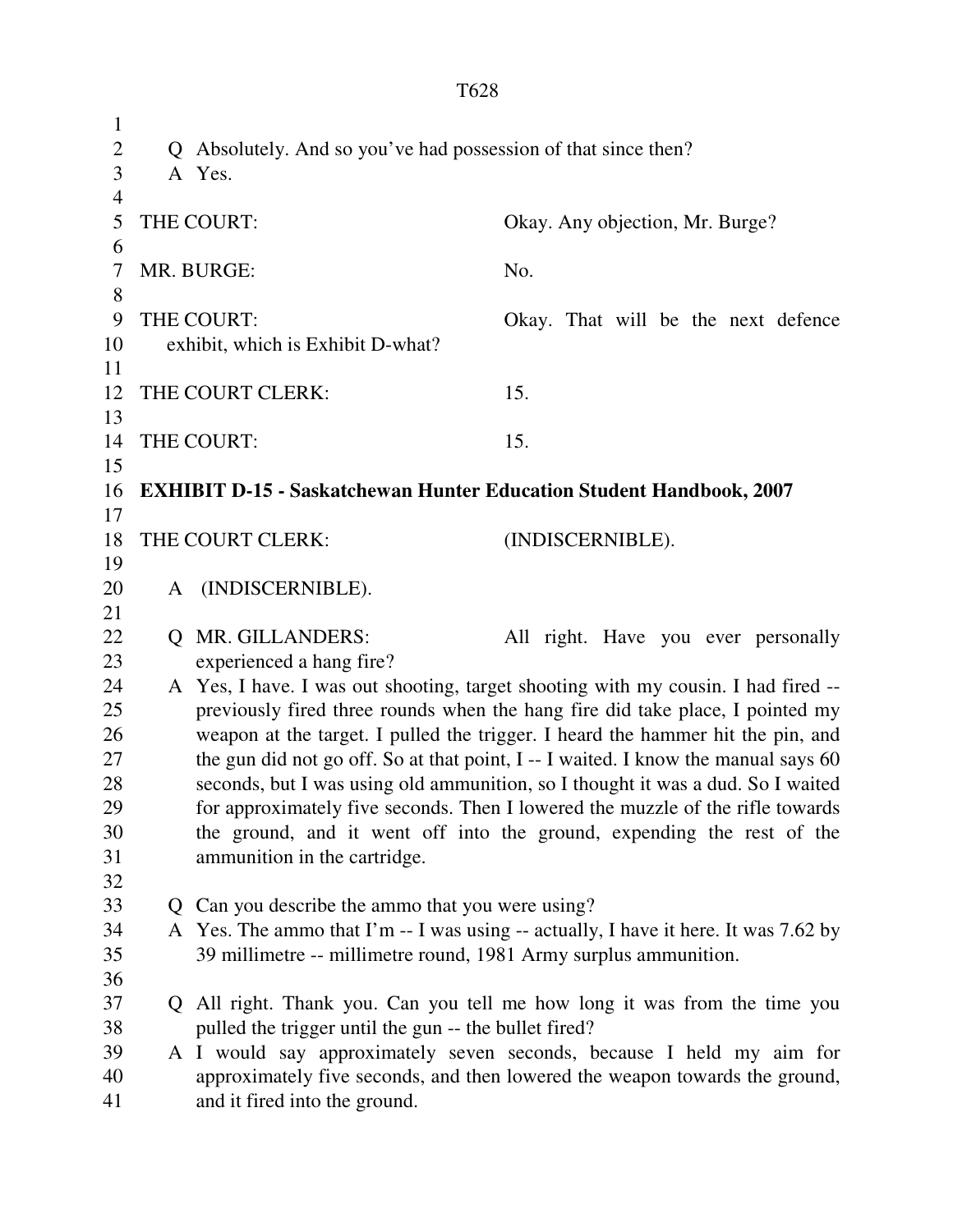| $\mathbf{1}$<br>$\overline{2}$<br>3<br>$\overline{4}$<br>5<br>6<br>7 |              | Q All right. And if you were to experience -- I guess now if you're -- if you're<br>doing any shooting, do you -- how long do you think you'd wait now?<br>A Well, with that weapon especially, I would wait the recommended time, 60<br>seconds, especially in that case. If I took the round out and it exploded, it could<br>cause serious injury. |  |  |  |  |  |
|----------------------------------------------------------------------|--------------|-------------------------------------------------------------------------------------------------------------------------------------------------------------------------------------------------------------------------------------------------------------------------------------------------------------------------------------------------------|--|--|--|--|--|
| 8                                                                    |              | MR. GILLANDERS:<br>All right. Thank you. That's all the                                                                                                                                                                                                                                                                                               |  |  |  |  |  |
| 9                                                                    |              | questions I have for this witness. Please answer the questions -- any questions my                                                                                                                                                                                                                                                                    |  |  |  |  |  |
| 10                                                                   |              | friend may have.                                                                                                                                                                                                                                                                                                                                      |  |  |  |  |  |
| 11                                                                   |              |                                                                                                                                                                                                                                                                                                                                                       |  |  |  |  |  |
| 12                                                                   |              | Mr. Burge Cross-examines the Witness                                                                                                                                                                                                                                                                                                                  |  |  |  |  |  |
| 13                                                                   |              |                                                                                                                                                                                                                                                                                                                                                       |  |  |  |  |  |
| 14                                                                   |              | Q MR. BURGE:<br>Was this on a range?                                                                                                                                                                                                                                                                                                                  |  |  |  |  |  |
| 15                                                                   |              | A Pardon me?                                                                                                                                                                                                                                                                                                                                          |  |  |  |  |  |
| 16                                                                   |              |                                                                                                                                                                                                                                                                                                                                                       |  |  |  |  |  |
| 17                                                                   |              | Q Were you shooting on a range?                                                                                                                                                                                                                                                                                                                       |  |  |  |  |  |
| 18                                                                   |              | A No, I was not.                                                                                                                                                                                                                                                                                                                                      |  |  |  |  |  |
| 19                                                                   |              |                                                                                                                                                                                                                                                                                                                                                       |  |  |  |  |  |
| 20                                                                   |              | Q Okay. You were with your cousin?                                                                                                                                                                                                                                                                                                                    |  |  |  |  |  |
| 21                                                                   |              | A Yes.                                                                                                                                                                                                                                                                                                                                                |  |  |  |  |  |
| 22                                                                   |              |                                                                                                                                                                                                                                                                                                                                                       |  |  |  |  |  |
| 23                                                                   |              | Q Were you shooting targets? Were you hunting?                                                                                                                                                                                                                                                                                                        |  |  |  |  |  |
| 24                                                                   |              | A Shooting targets.                                                                                                                                                                                                                                                                                                                                   |  |  |  |  |  |
| 25                                                                   |              |                                                                                                                                                                                                                                                                                                                                                       |  |  |  |  |  |
| 26                                                                   |              | Q Okay. What kind of a gun was it?                                                                                                                                                                                                                                                                                                                    |  |  |  |  |  |
| 27                                                                   |              | A It is a Soviet-made SKS.                                                                                                                                                                                                                                                                                                                            |  |  |  |  |  |
| 28                                                                   |              |                                                                                                                                                                                                                                                                                                                                                       |  |  |  |  |  |
| 29                                                                   | Q            | So this is a rifle?                                                                                                                                                                                                                                                                                                                                   |  |  |  |  |  |
| 30                                                                   |              | A Yes, it is a semi-automatic rifle.                                                                                                                                                                                                                                                                                                                  |  |  |  |  |  |
| 31                                                                   |              |                                                                                                                                                                                                                                                                                                                                                       |  |  |  |  |  |
| 32                                                                   | Q            | You said you lowered the muzzle to the ground?                                                                                                                                                                                                                                                                                                        |  |  |  |  |  |
| 33                                                                   |              | A Yes.                                                                                                                                                                                                                                                                                                                                                |  |  |  |  |  |
| 34                                                                   |              |                                                                                                                                                                                                                                                                                                                                                       |  |  |  |  |  |
| 35                                                                   | Q            | Okay. And -- and why did you lower it to the ground?                                                                                                                                                                                                                                                                                                  |  |  |  |  |  |
| 36                                                                   |              | A To keep it in a safe direction. I was going to --                                                                                                                                                                                                                                                                                                   |  |  |  |  |  |
| 37                                                                   |              |                                                                                                                                                                                                                                                                                                                                                       |  |  |  |  |  |
| 38                                                                   | $\mathsf{O}$ | Okay. You didn't point it at your cousin?                                                                                                                                                                                                                                                                                                             |  |  |  |  |  |
| 39                                                                   |              | A No, of course not.                                                                                                                                                                                                                                                                                                                                  |  |  |  |  |  |
| 40                                                                   |              |                                                                                                                                                                                                                                                                                                                                                       |  |  |  |  |  |
| 41                                                                   |              | MR. SPENCER:<br>My Lord, I'm not sure<br>that's<br>an                                                                                                                                                                                                                                                                                                 |  |  |  |  |  |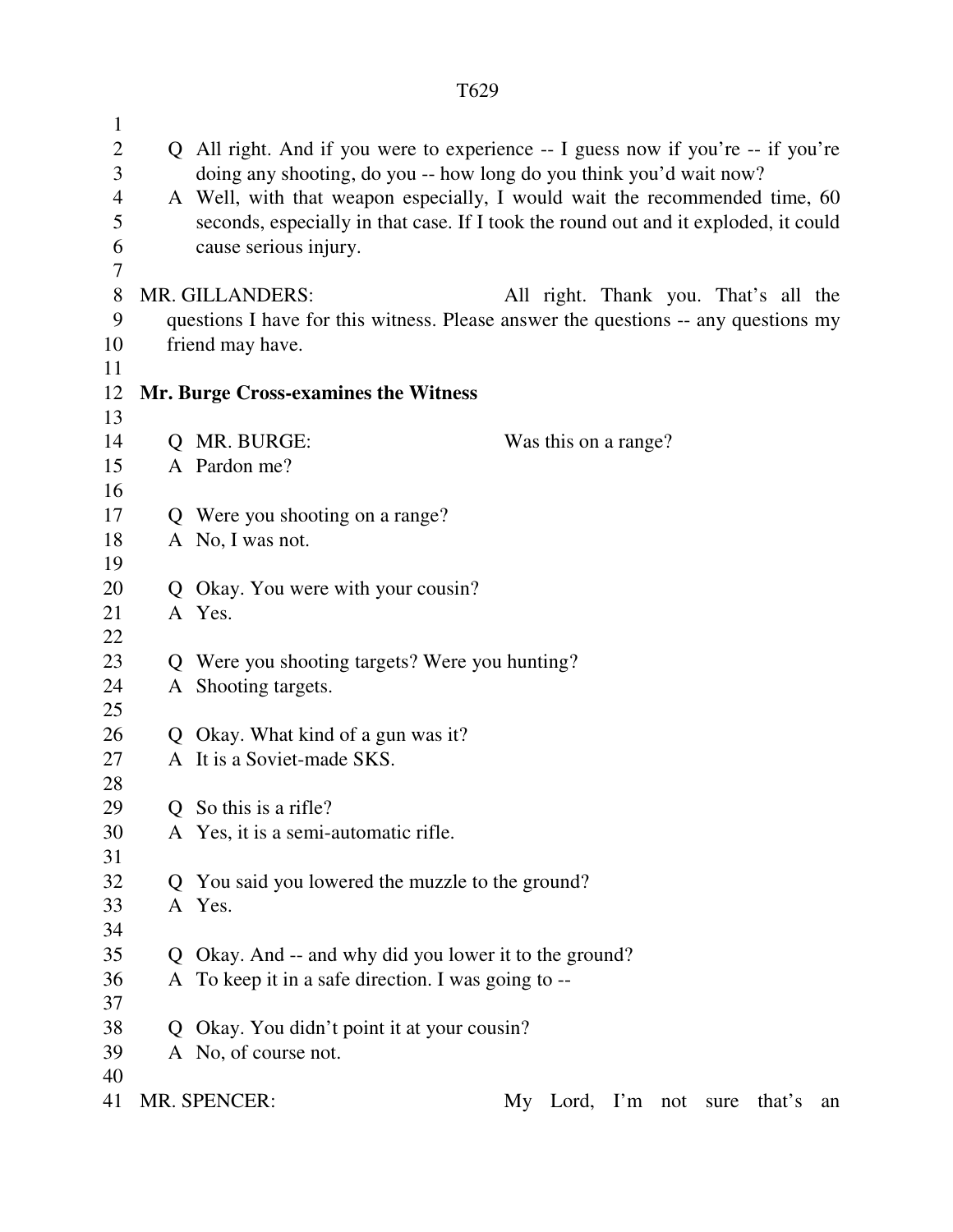1 appropriate comment.  $\overline{2}$ 3 THE COURT: Well, it's a fair question. 4 5 MR. BURGE: Thank you, sir. 6 7 THE COURT: Any re-examination? 8 9 MR. GILLANDERS: No, My Lord. 10 11 THE COURT: Sir, you are free to go. Thank you very 12 much for your testimony. 13 14 A Thank you, My Lord. 15 16 THE COURT: So the -- your manual is now a court 17 exhibit, so you will have to leave that behind. 18 19 A Yeah. (INDISCERNIBLE). 20 21 (WITNESS STANDS DOWN) 22 23 MR. GILLANDERS: The -- the defence calls Murray Fouhy. 24 25 THE COURT CLERK: I'll just ask you to stand 26 (INDISCERNIBLE) please. How do you take an oath, sir? Do you swear on the 27 Bible or do you wish to affirm? 28 29 MR. FOUHY: On the Bible. 30 31 THE COURT CLERK: Take the Bible in your right hand. State 32 your full name. 33 34 MR. FOUHY: Murray Jason Fouhy. 35 36 THE COURT CLERK: Spell your first and last name for the 37 record. 38 39 MR. FOUHY: M-U-R-R-A-Y F-O-U-H-Y. 40 41 **MURRAY FOUHY, Sworn, Examined by Mr. Gillanders**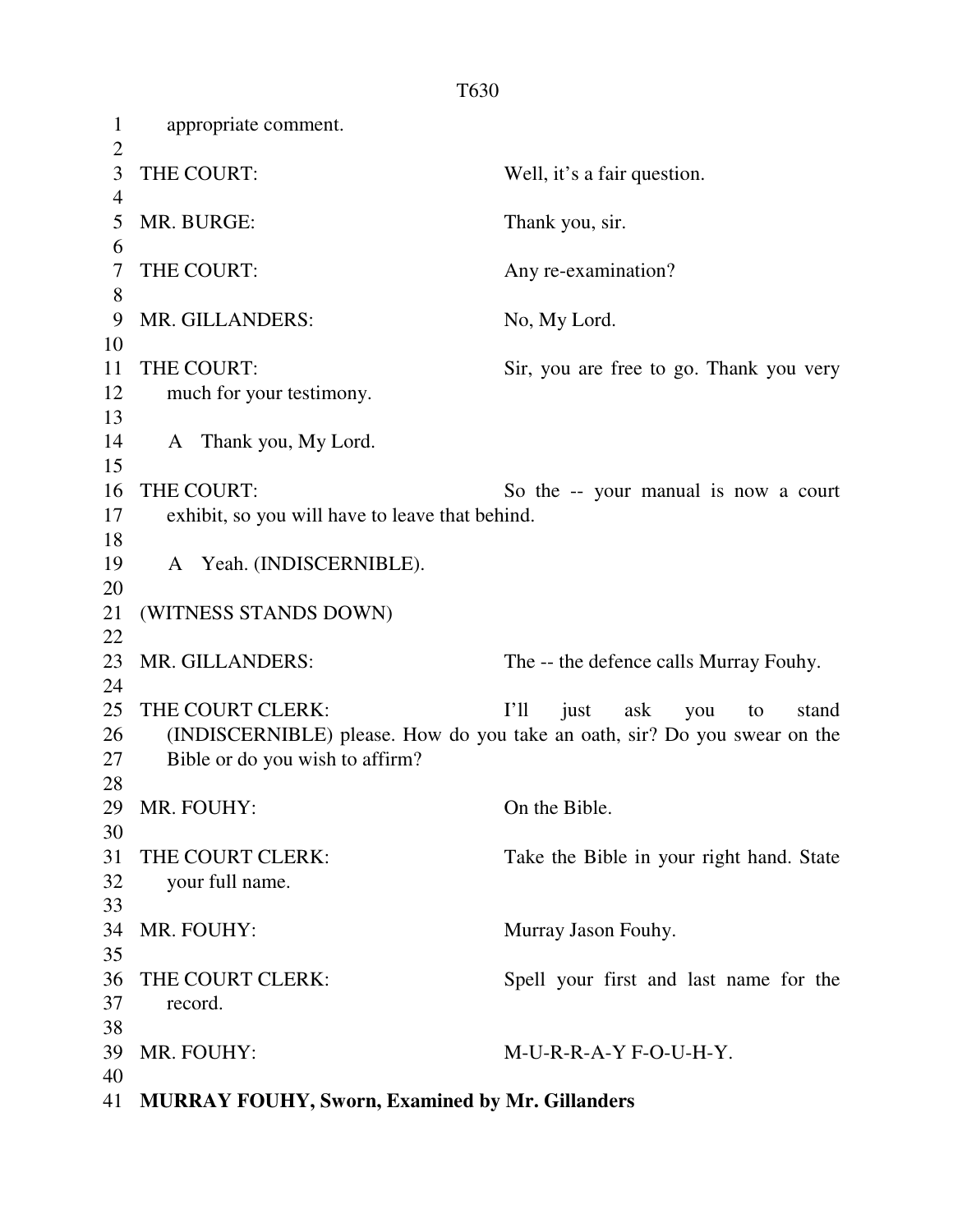| $\mathbf{1}$<br>$\overline{2}$<br>3 |    | THE COURT CLERK:                                      | You can have a seat if you wish.                                                    |
|-------------------------------------|----|-------------------------------------------------------|-------------------------------------------------------------------------------------|
| $\overline{4}$                      |    | Q MR. GILLANDERS:                                     | Hi, Murray. Where are you from?                                                     |
| 5                                   |    | A I'm from Spinney Hill.                              |                                                                                     |
| 6                                   |    |                                                       |                                                                                     |
| $\overline{7}$                      |    | Q And whereabouts is that?                            |                                                                                     |
| $8\,$                               |    |                                                       | A It's about 40 miles -- let's see. From -- go east to Maymont and go about 11      |
| 9                                   |    | miles southwest, across the river.                    |                                                                                     |
| 10                                  |    |                                                       |                                                                                     |
| 11                                  |    | Q And how long have you lived there?                  |                                                                                     |
| 12                                  |    | A All my life.                                        |                                                                                     |
| 13                                  |    |                                                       |                                                                                     |
| 14                                  |    | Q Do you have any family?                             |                                                                                     |
| 15                                  |    | A Yeah, a wife and two kids.                          |                                                                                     |
| 16                                  |    |                                                       |                                                                                     |
| 17                                  |    | Q And do they live on the farm with you?              |                                                                                     |
| 18                                  |    | A Yeah.                                               |                                                                                     |
| 19                                  |    |                                                       |                                                                                     |
| 20                                  |    | Q Anyone else?                                        |                                                                                     |
| 21                                  |    | A Mom and Dad live in the same yard in another house. |                                                                                     |
| 22                                  |    |                                                       |                                                                                     |
| 23                                  |    | Q Okay. August 9th, 2016. Do you remember that day?   |                                                                                     |
| 24                                  |    | A Yeah.                                               |                                                                                     |
| 25                                  |    |                                                       |                                                                                     |
| 26<br>27                            |    | Q What were you doing on that day?                    | A Dad and I were in the pasture. We were putting a water trough up, and we were     |
| 28                                  |    |                                                       | just -- we came home, and Mom -- Mom came and said what was going on.               |
| 29                                  |    |                                                       | And I went -- she didn't know how it went in the -- in the yard, if it was in our   |
| 30                                  |    |                                                       | driveway or from down below, up, but she didn't know they were at our place         |
| 31                                  |    | first. And so I went over and --                      |                                                                                     |
| 32                                  |    |                                                       |                                                                                     |
| 33                                  |    |                                                       | Q So just to -- just a second. If you'd just clarify. You said your mother told you |
| 34                                  |    | what was going on?                                    |                                                                                     |
| 35                                  |    | A Yeah. Yeah.                                         |                                                                                     |
| 36                                  |    |                                                       |                                                                                     |
| 37                                  | Q. | Well, what does that --                               |                                                                                     |
| 38                                  |    |                                                       |                                                                                     |
| 39                                  |    | THE COURT:                                            | Well, I think that you have to be careful                                           |
| 40                                  |    | not to get into hearsay.                              |                                                                                     |
| 41                                  |    |                                                       |                                                                                     |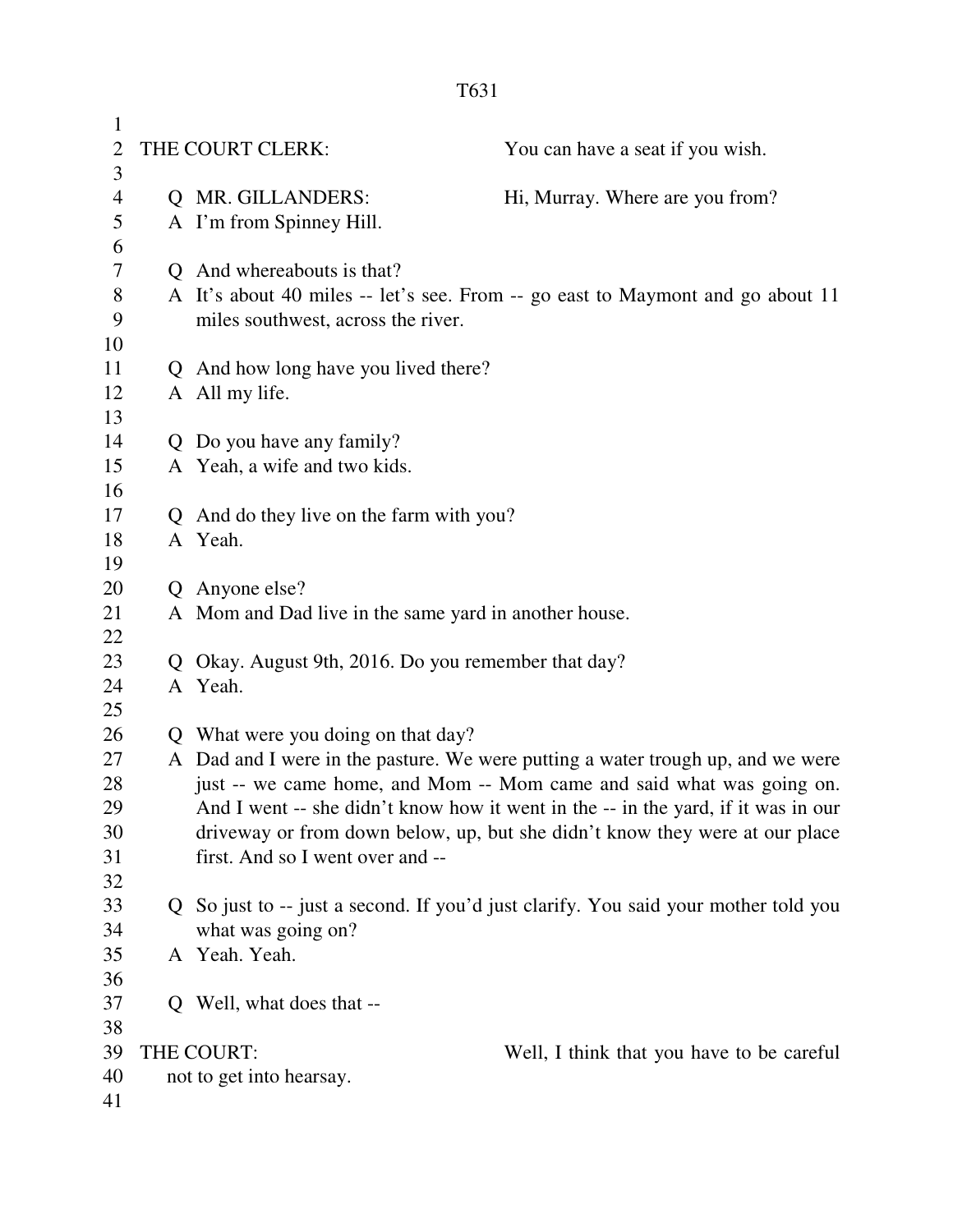1 MR. GILLANDERS: Apologies, My Lord.  $\overline{2}$ 3 THE COURT: So what you can do is you can ask him 4 what he did as a result of what he was told. 5 6 MR. GILLANDERS: Absolutely. 7 8 Q MR. GILLANDERS: If you continue, just tell us what you did 9 after you spoke with your mother. 10 A Well, just -- when I wanted to see if -- well, I just walked over to my truck, 11 over to my place. And I seen tracks. And it was an awful wide track on one 12 side, and they must have had a flat tire, I thought. I don't know. And then I 13 looked at my truck, and they had -- they ripped the top off the console, and it 14 had my keys in it. And they put it in the ignition, and it wouldn't start. It's a 15 standard transmission. And all they had to do was put the foot on the clutch 16 and it would have started, but the radio was blasting and everything. I shut that 17 off. And then I just walked over to Dad's truck in that shed and seen all the 18 damage they did on his truck. And then I -- I went over to Mom and Dad's 19 there and -- or where that SUV -- Mom's SUV was parked. And they had the --20 the console was open, and the glove compartment was open, and they had been 21 digging around in there for keys, I guess. 22 23 O Okay.  $24$  A And that's --25 26 Q Do you -- do you know how much damage was done? Did you put it an 27 insurance claim in? 28 A Well, I -- I would have -- I could have, with my truck, but it was just the 29 console, the -- the lid, they ripped it off. But Dad's, I think it was over 4,000 30 bucks damage. 31 32 Q All right. I'm going to give you a set of pictures, defence exhibit number 2. 33 34 THE COURT CLERK: It's not the blue binder one. 35 36 THE COURT: It would be the -- D-2 would be the 37 booklet -- this booklet here. 38 39 Q MR. GILLANDERS: All right. Murray, can you tell me what 40 you -- does -- does this photo look familiar to you? 41 A Oh, yeah.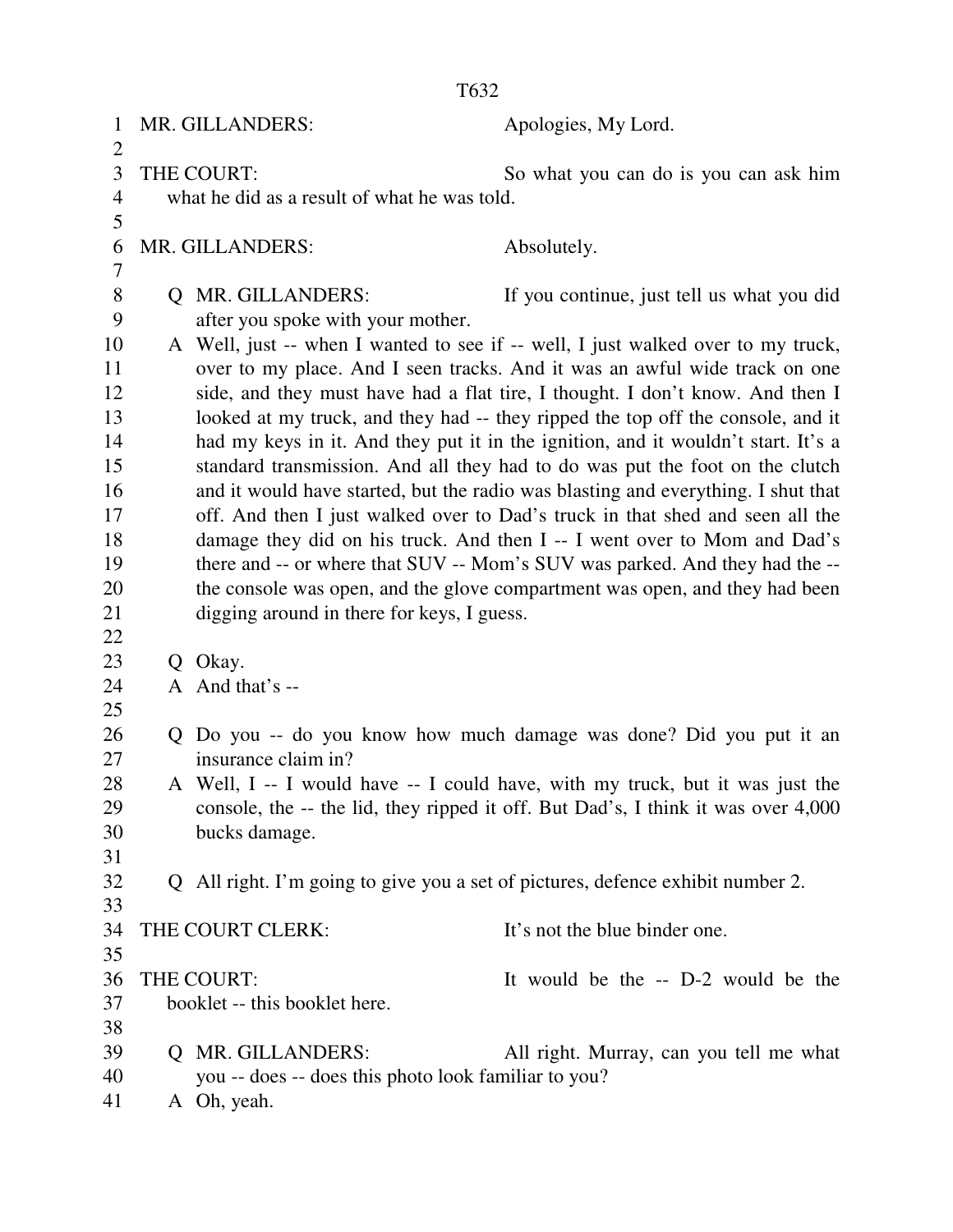| $\mathbf 1$    |                                                     |                                                                                  |                                                                                      |  |  |  |  |  |
|----------------|-----------------------------------------------------|----------------------------------------------------------------------------------|--------------------------------------------------------------------------------------|--|--|--|--|--|
| $\overline{2}$ |                                                     | Q Yeah?                                                                          |                                                                                      |  |  |  |  |  |
| 3              |                                                     | A Yeah. That's my yard. Yeah.                                                    |                                                                                      |  |  |  |  |  |
| $\overline{4}$ |                                                     |                                                                                  |                                                                                      |  |  |  |  |  |
| 5              |                                                     | Q And you told a story about your truck. Is that truck in this picture?          |                                                                                      |  |  |  |  |  |
| 6              |                                                     |                                                                                  | A Well, you can -- the first one, that's my old truck. But then my son's truck, that |  |  |  |  |  |
| 7              |                                                     | Dodge, and then mine is beyond. It's just parked right beside it in the first    |                                                                                      |  |  |  |  |  |
| $8\,$          |                                                     | picture. Yeah. But then -- yeah. The cab of my truck.                            |                                                                                      |  |  |  |  |  |
| 9              |                                                     |                                                                                  |                                                                                      |  |  |  |  |  |
| 10             |                                                     | Q And just maybe if you're -- if you're turning the page, maybe just --          |                                                                                      |  |  |  |  |  |
| 11             |                                                     | A Yeah.                                                                          |                                                                                      |  |  |  |  |  |
| 12             |                                                     |                                                                                  |                                                                                      |  |  |  |  |  |
| 13             |                                                     | $Q$ -- let us know that you're flipping through.                                 |                                                                                      |  |  |  |  |  |
| 14             |                                                     | A All right. I'm just at the next -- the next picture.                           |                                                                                      |  |  |  |  |  |
| 15<br>16       |                                                     | THE COURT:                                                                       | Okay. The $-$ the $-$ there's lots of $-$ it's                                       |  |  |  |  |  |
| 17             |                                                     | up to you, but there's lots of trucks here. And if you want to identify which -- |                                                                                      |  |  |  |  |  |
| 18             |                                                     |                                                                                  |                                                                                      |  |  |  |  |  |
| 19             | MR. GILLANDERS:<br>Yeah. I'll clarify a little bit. |                                                                                  |                                                                                      |  |  |  |  |  |
| 20             |                                                     |                                                                                  |                                                                                      |  |  |  |  |  |
| 21             |                                                     | THE COURT:                                                                       | -- one is which.                                                                     |  |  |  |  |  |
| 22             |                                                     |                                                                                  |                                                                                      |  |  |  |  |  |
| 23             |                                                     | Q MR. GILLANDERS:                                                                | Back to the first one there.                                                         |  |  |  |  |  |
| 24             |                                                     |                                                                                  |                                                                                      |  |  |  |  |  |
| 25             |                                                     | THE COURT CLERK:                                                                 | There's page numbers on the bottom of                                                |  |  |  |  |  |
| 26             |                                                     | the corner.                                                                      |                                                                                      |  |  |  |  |  |
| 27             |                                                     |                                                                                  |                                                                                      |  |  |  |  |  |
| 28             | A                                                   | Okay. This is number 2.                                                          |                                                                                      |  |  |  |  |  |
| 29             |                                                     |                                                                                  |                                                                                      |  |  |  |  |  |
| 30             | O                                                   | MR. GILLANDERS:                                                                  | Number 1?                                                                            |  |  |  |  |  |
| 31             |                                                     | A Oh, okay.                                                                      |                                                                                      |  |  |  |  |  |
| 32             |                                                     |                                                                                  |                                                                                      |  |  |  |  |  |
| 33             |                                                     | Q Yeah.                                                                          |                                                                                      |  |  |  |  |  |
| 34             |                                                     | A Yeah.                                                                          |                                                                                      |  |  |  |  |  |
| 35             |                                                     |                                                                                  |                                                                                      |  |  |  |  |  |
| 36             |                                                     |                                                                                  | Q And so was the truck that you described as being a standard in this picture?       |  |  |  |  |  |
| 37<br>38       |                                                     | A Yeah. You can see it just the --                                               |                                                                                      |  |  |  |  |  |
| 39             |                                                     | $Q$ And --                                                                       |                                                                                      |  |  |  |  |  |
| 40             |                                                     | A -- the end of the box there and see the -- the cab.                            |                                                                                      |  |  |  |  |  |
| 41             |                                                     |                                                                                  |                                                                                      |  |  |  |  |  |
|                |                                                     |                                                                                  |                                                                                      |  |  |  |  |  |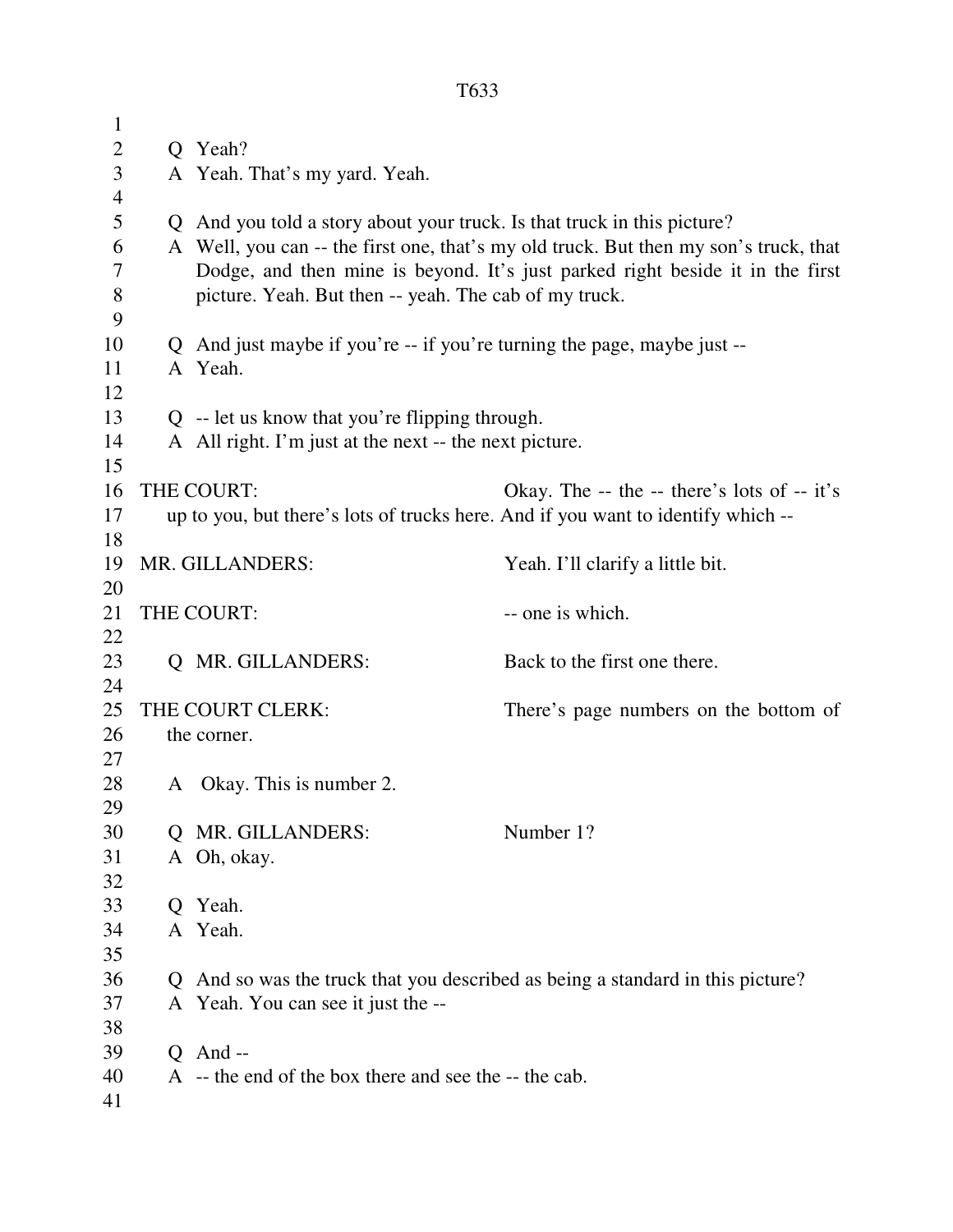| $\mathbf{1}$<br>$\overline{2}$ |              | Q And maybe for the jury, if you could just point at it so --                        |       |  |                                            |  |  |
|--------------------------------|--------------|--------------------------------------------------------------------------------------|-------|--|--------------------------------------------|--|--|
| 3                              |              | THE COURT:                                                                           |       |  | Well, just describe which one it is.       |  |  |
| $\overline{4}$                 |              | There's three trucks in this picture.                                                |       |  |                                            |  |  |
| 5                              |              |                                                                                      |       |  |                                            |  |  |
| 6                              |              | A Yeah. Well, I--                                                                    |       |  |                                            |  |  |
| 7                              |              |                                                                                      |       |  |                                            |  |  |
| 8                              |              | Q MR. GILLANDERS:                                                                    | Okay. |  |                                            |  |  |
| 9                              |              | A -- the one that's closest, that's my old -- my old farm truck. And then the red    |       |  |                                            |  |  |
| 10                             |              | truck is my son's. And then the truck beyond it is mine that they did some           |       |  |                                            |  |  |
| 11                             |              | damage to it.                                                                        |       |  |                                            |  |  |
| 12                             |              |                                                                                      |       |  |                                            |  |  |
| 13                             |              | Q Okay. And then -- so on the second picture, did you see this with your own         |       |  |                                            |  |  |
| 14                             |              | eyes?                                                                                |       |  |                                            |  |  |
| 15                             |              | A Oh, yeah. I did so. I went in there.                                               |       |  |                                            |  |  |
| 16                             |              |                                                                                      |       |  |                                            |  |  |
| 17                             |              | $Q$ And --                                                                           |       |  |                                            |  |  |
| 18                             |              |                                                                                      |       |  |                                            |  |  |
| 19                             |              | THE COURT:                                                                           |       |  | Okay. Now, which truck is this in the      |  |  |
| 20                             |              | second picture?                                                                      |       |  |                                            |  |  |
| 21                             |              |                                                                                      |       |  |                                            |  |  |
| 22                             |              | Q MR. GILLANDERS:                                                                    |       |  | And so which -- yeah. Which truck --       |  |  |
| 23                             |              | A It's a 2004 Duramax.                                                               |       |  |                                            |  |  |
| 24                             |              |                                                                                      |       |  |                                            |  |  |
| 25                             |              | THE COURT:                                                                           |       |  | Is that the one that you referred to as    |  |  |
| 26                             |              | your truck?                                                                          |       |  |                                            |  |  |
| 27                             |              |                                                                                      |       |  |                                            |  |  |
| 28                             |              | A Yeah.                                                                              |       |  |                                            |  |  |
| 29                             |              |                                                                                      |       |  |                                            |  |  |
| 30                             |              | Q MR. GILLANDERS:                                                                    |       |  | So there's a -- a few pictures there. On 3 |  |  |
| 31                             |              | and $4 -$                                                                            |       |  |                                            |  |  |
| 32                             |              | A Yeah.                                                                              |       |  |                                            |  |  |
| 33                             |              |                                                                                      |       |  |                                            |  |  |
| 34                             |              | $Q$ -- can you -- you saw that with your own eyes, too, that --                      |       |  |                                            |  |  |
| 35                             |              | A Oh, yeah.                                                                          |       |  |                                            |  |  |
| 36                             |              |                                                                                      |       |  |                                            |  |  |
| 37                             | $\mathsf{O}$ | -- that's accurate?                                                                  |       |  |                                            |  |  |
| 38                             |              | A Yeah. Yeah.                                                                        |       |  |                                            |  |  |
| 39                             |              |                                                                                      |       |  |                                            |  |  |
| 40                             |              | Q All right. So picture number 5, and we're just going to walk through a             |       |  |                                            |  |  |
| 41                             |              | progression, just to orientate ourselves in the yard a little bit. What direction is |       |  |                                            |  |  |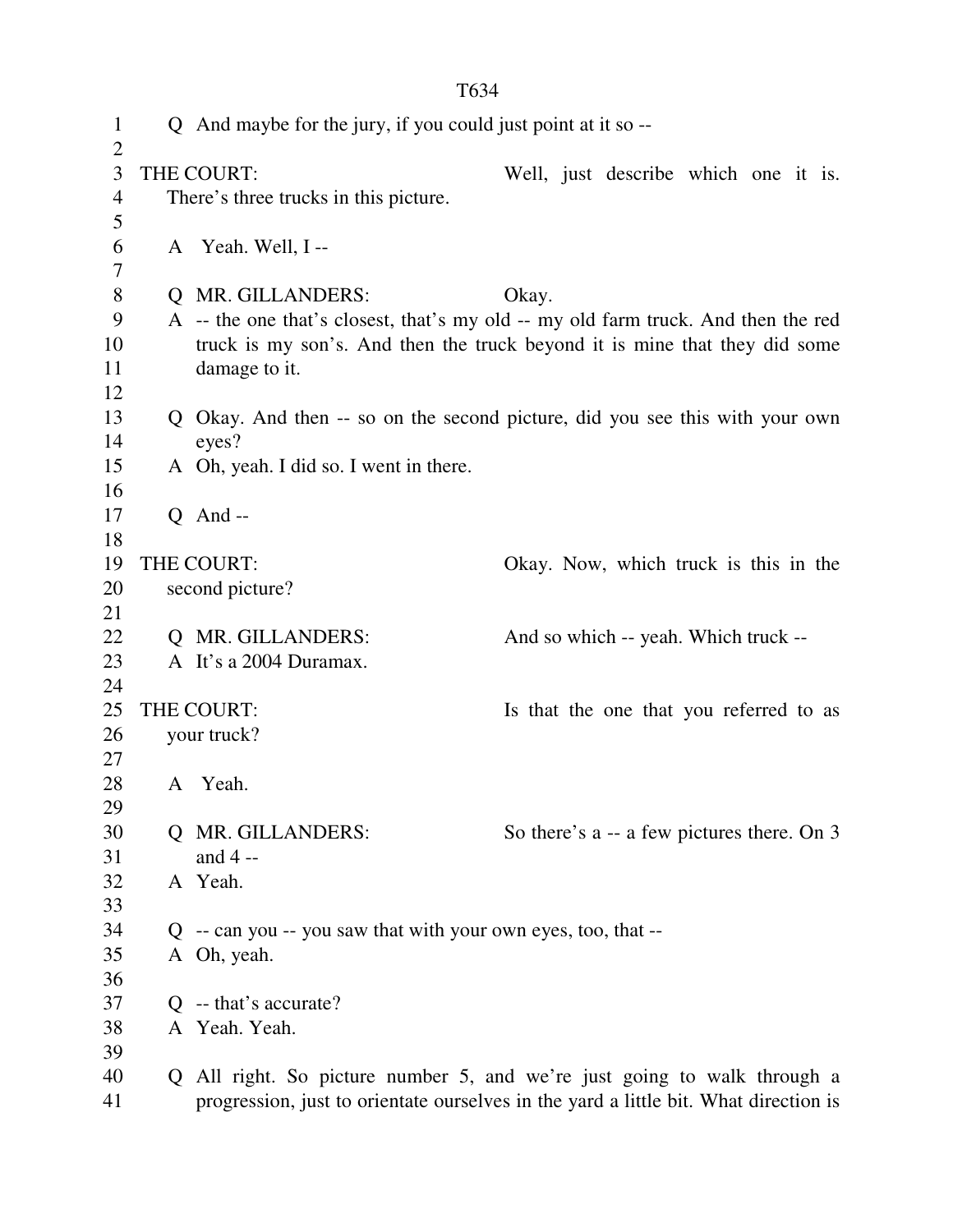| $\mathbf{1}$   | this facing?                                                                      |
|----------------|-----------------------------------------------------------------------------------|
| $\overline{2}$ | A You're looking north.                                                           |
| 3              |                                                                                   |
| $\overline{4}$ | Q Okay.                                                                           |
| 5              | A Right here.                                                                     |
| 6              |                                                                                   |
| 7              | Q And at the very end, there's -- can you describe the -- the road system,        |
| $8\,$          | perhaps?                                                                          |
| 9              | A Well, one of the main roads is right at the end of the driveway. You can see it |
| 10             | -- see it right from our driveway.                                                |
| 11             |                                                                                   |
| 12             | Q And which direction does that run?                                              |
| 13             | A And then -- that's -- that's east and west.                                     |
| 14             |                                                                                   |
| 15             | Q Okay.                                                                           |
| 16             | A Once you get to the end of the driveway.                                        |
| 17             |                                                                                   |
| 18             | Q And the -- the -- your truck, where would it have been parked in relation to    |
| 19             | where this picture was taken?                                                     |
| 20             | A East of it.                                                                     |
| 21             |                                                                                   |
| 22             | Q Okay. All right. If you go to the next picture, which I believe is number 6?    |
| 23             | A M-hm.                                                                           |
| 24             |                                                                                   |
| 25             | Q Can you describe where that is in the yard?                                     |
| 26             | A Well, it's just about the same place, but you can see where Mom's SUV in that   |
| 27             | little shed there -- well, the little garage. And --                              |
| 28             |                                                                                   |
| 29             | Q Okay.                                                                           |
| 30             | A -- you can see where you go into their place. Their house is just beyond it,    |
| 31             | west.                                                                             |
| 32             |                                                                                   |
| 33             | Q All right. And one more.                                                        |
| 34             | A Oh, yeah, I can see --                                                          |
| 35             |                                                                                   |
| 36             | Q Describe that, and that's -- what else is in the picture?                       |
| 37             |                                                                                   |
| 38             | Okay. Now, which --<br>THE COURT:                                                 |
|                |                                                                                   |
|                |                                                                                   |
| 39<br>40<br>41 | Number 7.<br>MR. GILLANDERS:                                                      |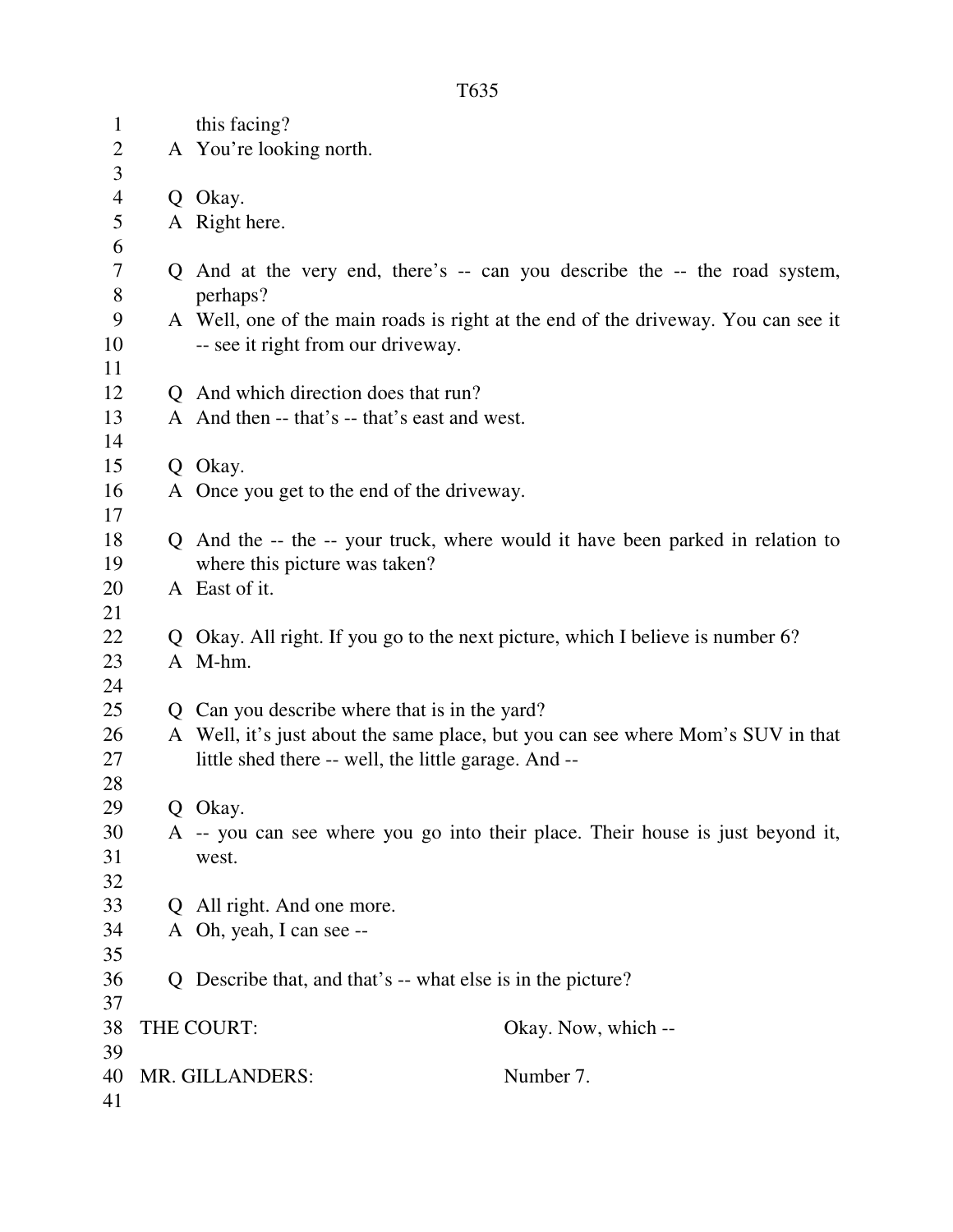| $\mathbf{1}$   |              | THE COURT:                                                                 | -- maybe just -- okay. Thank you.                                                                                                                                      |
|----------------|--------------|----------------------------------------------------------------------------|------------------------------------------------------------------------------------------------------------------------------------------------------------------------|
| 2              |              |                                                                            |                                                                                                                                                                        |
| 3              |              | A Well, you can -- you can see their house now. And it's still the same.   |                                                                                                                                                                        |
| $\overline{4}$ |              |                                                                            |                                                                                                                                                                        |
| 5              | Q            | <b>MR. GILLANDERS:</b>                                                     | Okay. If we turn to picture number 8?                                                                                                                                  |
| 6              |              | A M-hm.                                                                    |                                                                                                                                                                        |
| 7              |              |                                                                            |                                                                                                                                                                        |
| 8              | Q            | Is -- can you -- on the day -- on August 9th, is this what it looked like? |                                                                                                                                                                        |
| 9              |              | A Yeah. Yeah.                                                              |                                                                                                                                                                        |
| 10             |              |                                                                            |                                                                                                                                                                        |
| 11             |              | Q Okay. And picture number 9?                                              |                                                                                                                                                                        |
| 12             |              | A Oh, yeah. M-hm.                                                          |                                                                                                                                                                        |
| 13             |              |                                                                            |                                                                                                                                                                        |
| 14             |              | Q Do you recognize that picture?                                           |                                                                                                                                                                        |
| 15<br>16       |              |                                                                            | A Yeah. That was his flat tire. That's what I was thinking. It was -- so -- so you<br>could see it. It was so wide. And it's not like we drive around with flat tires. |
| 17             |              |                                                                            |                                                                                                                                                                        |
| 18             |              | Q If we -- one more to picture number 10?                                  |                                                                                                                                                                        |
| 19             |              | A M-hm.                                                                    |                                                                                                                                                                        |
| 20             |              |                                                                            |                                                                                                                                                                        |
| 21             | Q            | Can you tell me, do you recognize that picture?                            |                                                                                                                                                                        |
| 22             |              | A Yeah. That was in, what, Mom's SUV.                                      |                                                                                                                                                                        |
| 23             |              |                                                                            |                                                                                                                                                                        |
| 24             |              | Q And you saw it --                                                        |                                                                                                                                                                        |
| 25             |              | A Yeah.                                                                    |                                                                                                                                                                        |
| 26             |              |                                                                            |                                                                                                                                                                        |
| 27             |              | $Q$ -- like that?                                                          |                                                                                                                                                                        |
| 28             |              | A Oh, yeah. M-hm.                                                          |                                                                                                                                                                        |
| 29             |              |                                                                            |                                                                                                                                                                        |
| 30             |              |                                                                            | Q All right. Picture number 11, can you tell me what -- do you recognize that                                                                                          |
| 31             |              | picture? It's a little close up. If you need --                            |                                                                                                                                                                        |
| 32             |              | A Well, that's -- well, is that Dad's truck?                               |                                                                                                                                                                        |
| 33             |              |                                                                            |                                                                                                                                                                        |
| 34             | $\mathsf{O}$ | It might be helpful if you turn to 12, as well.                            |                                                                                                                                                                        |
| 35             |              | A Yeah. Okay. Oh, yeah. Yeah, it's his truck.                              |                                                                                                                                                                        |
| 36             |              |                                                                            |                                                                                                                                                                        |
| 37             | $\mathsf{O}$ | Okay. And tell me -- tell me about your dad's truck.                       |                                                                                                                                                                        |
| 38             |              |                                                                            | Well, he had some -- well, they tried to get in the cab. You could see the --                                                                                          |
| 39             |              |                                                                            | they hit the -- well, actually, we went in there. We were looking at the truck,                                                                                        |
| 40             |              |                                                                            | and we seen the box was ripped down, and there was a dent in it. And then we                                                                                           |
| 41             |              |                                                                            | noticed the stock -- the barrel -- or the gun was on the ground, and that's what                                                                                       |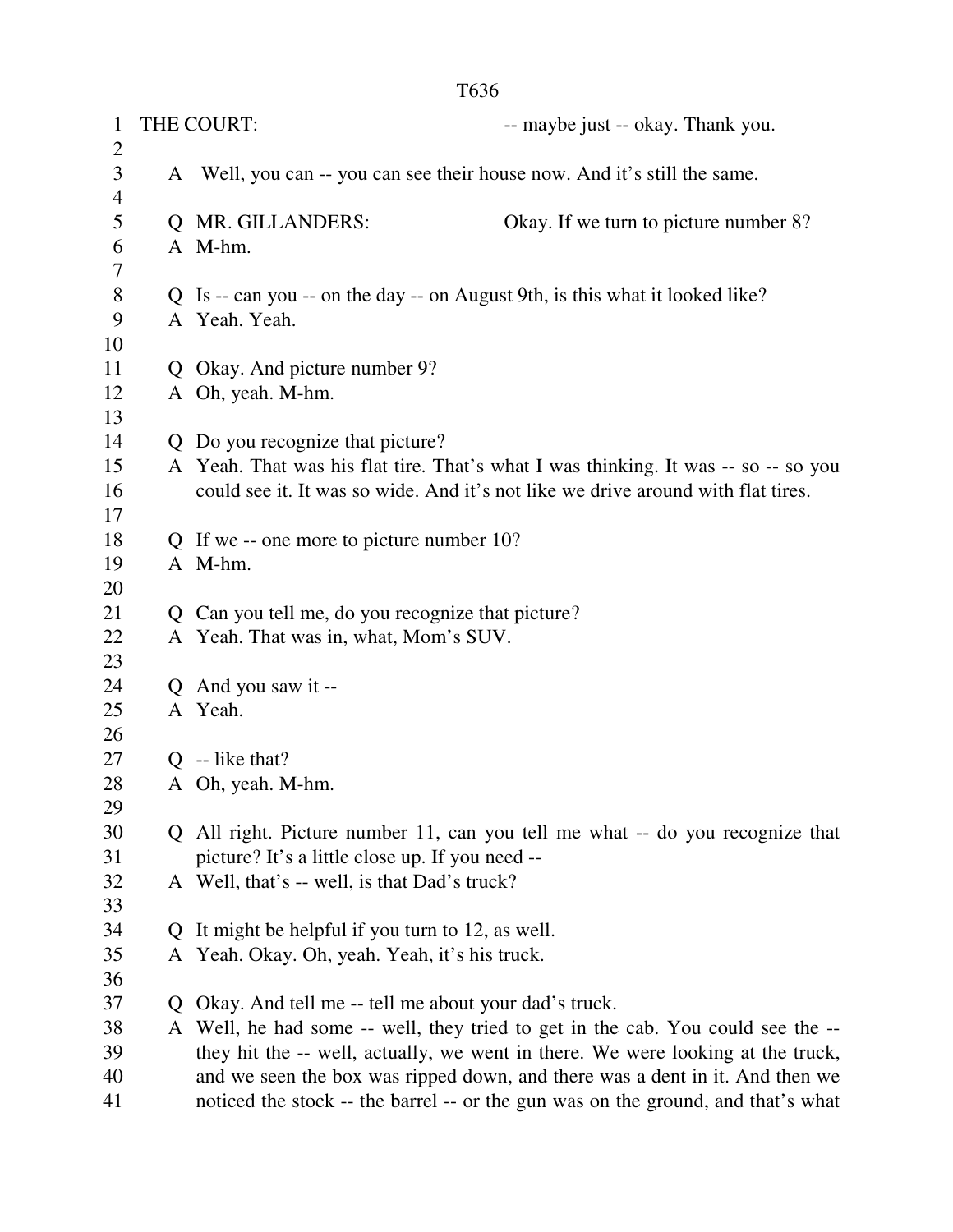| $\mathbf{1}$<br>$\overline{2}$ |   | Yeah.                                            | they must have used trying to bust the window on it -- on the -- the truck.        |
|--------------------------------|---|--------------------------------------------------|------------------------------------------------------------------------------------|
| 3                              |   |                                                  |                                                                                    |
| $\overline{4}$                 |   | Q When you say -- do you recognize this picture? |                                                                                    |
| 5                              |   | A Oh, yeah.                                      |                                                                                    |
| 6                              |   |                                                  |                                                                                    |
| 7                              |   | $Q$ Is that --                                   |                                                                                    |
| 8                              |   | A Yeah.                                          |                                                                                    |
| 9                              |   |                                                  |                                                                                    |
| 10                             |   | $Q$ -- what you're describing?                   |                                                                                    |
| 11                             |   | A Yeah.                                          |                                                                                    |
| 12                             |   |                                                  |                                                                                    |
| 13                             |   | Q That's what you found?                         |                                                                                    |
| 14                             |   | A M-hm.                                          |                                                                                    |
| 15                             |   |                                                  |                                                                                    |
| 16                             |   |                                                  | Q And can you tell me exactly -- it's tough to tell from this picture, but can you |
| 17                             |   | tell me exactly where you found this?            |                                                                                    |
| 18                             |   | A Oh, it was right beside Dad's truck.           |                                                                                    |
| 19                             |   |                                                  |                                                                                    |
| 20                             | Q | Okay.                                            |                                                                                    |
| 21                             |   | A Yeah.                                          |                                                                                    |
| 22                             |   |                                                  |                                                                                    |
| 23                             |   | MR. GILLANDERS:                                  | I'll get this marked as an exhibit, please.                                        |
| 24                             |   |                                                  |                                                                                    |
| 25                             |   | THE COURT:                                       | Is that the same picture as picture 17, just                                       |
| 26                             |   | a blow-up? Or is it a different one?             |                                                                                    |
| 27                             |   |                                                  |                                                                                    |
| 28                             |   | MR. GILLANDERS:                                  | I think it's just a blow-up.                                                       |
| 29                             |   |                                                  |                                                                                    |
| 30                             |   | THE COURT:                                       | Again, some of these pictures are kind of                                          |
| 31                             |   | reversed, in that picture 17 has --              |                                                                                    |
| 32                             |   |                                                  |                                                                                    |
| 33                             |   | MR. GILLANDERS:                                  | Yeah.                                                                              |
| 34                             |   |                                                  |                                                                                    |
| 35                             |   | THE COURT:                                       | -- an item on the left, and the picture you                                        |
| 36                             |   | have in your hand has --                         |                                                                                    |
| 37                             |   |                                                  |                                                                                    |
| 38                             |   | MR. GILLANDERS:                                  | Yeah. I believe they're the same picture,                                          |
| 39                             |   | but just flipped.                                |                                                                                    |
| 40                             |   |                                                  |                                                                                    |
| 41                             |   | MR. GILLANDERS:                                  | Can you tell me -- do you recognize this                                           |
|                                |   |                                                  |                                                                                    |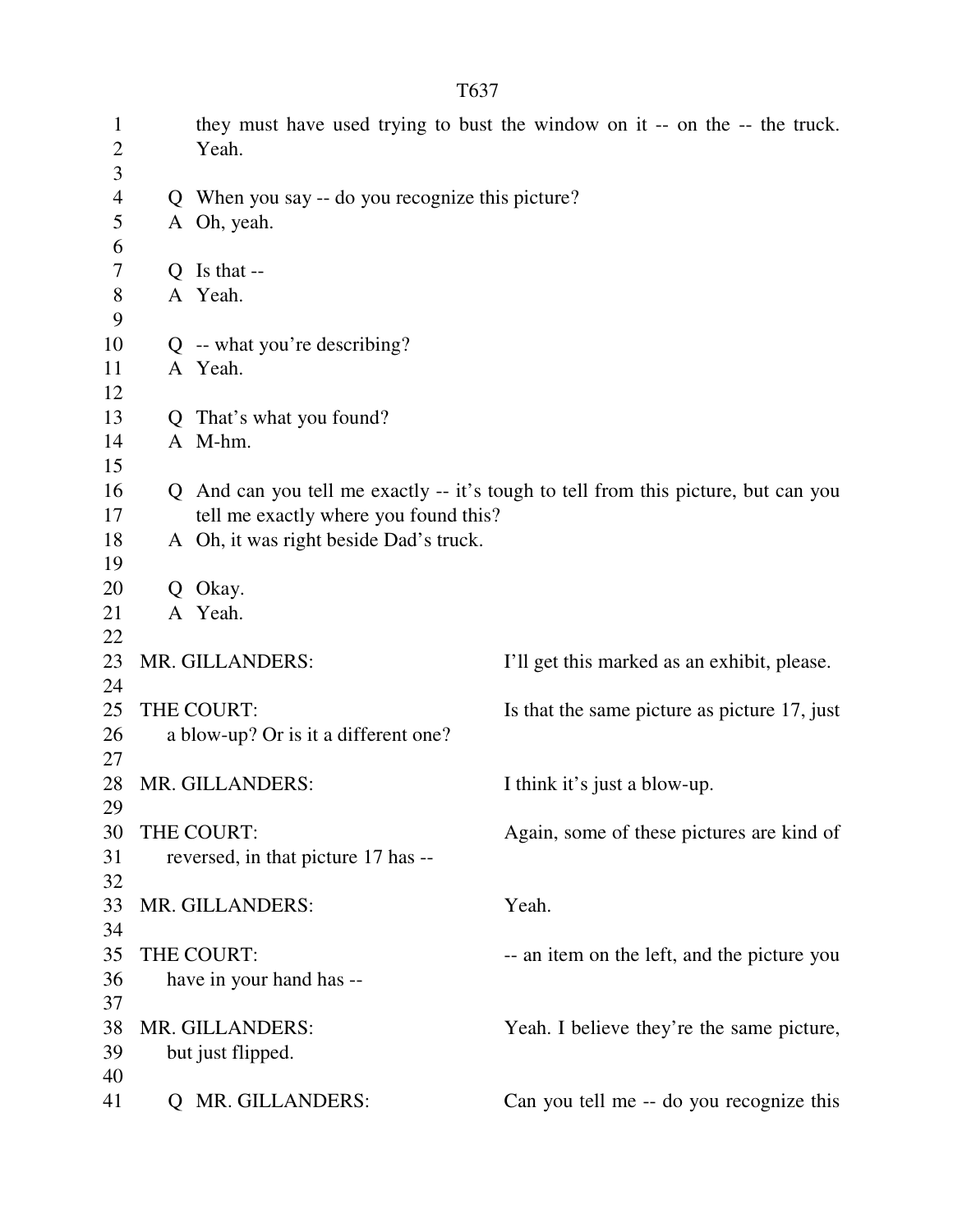1 in this picture? 2 A Yeah. It's -- it's Dad's truck. Those are his running boards. 3 4 Q Okay. And you've said that the -- you found this on -- where in relation to the 5 vehicle? 6 A Well, it was not far from the -- the driver's door. 7 8 Q Okay. So would you say that this is the correct orientation of what you saw? 9 A M-hm. 10 11 MR. GILLANDERS: I believe that's helpful. I'll get that 12 marked. D -- 13 14 THE COURT CLERK: 16. 15 16 THE COURT: Any objection? 17 18 MR. BURGE: No. 19 20 THE COURT: D-16. 21 22 **EXHIBIT D-16 - Blow-up of D-2, Picture 17, Reversed**  23 24 THE COURT CLERK: Just set it down here. Certainly. So that's 25 a blow-up of the picture number 7 reversed, but that's the -- 26 27 MR. GILLANDERS: Picture number --28 29 THE COURT CLERK: -- the right direction? 30 31 MR. GILLANDERS:  $-$  is 17. 32 33 THE COURT CLERK: 17. 34 35 MR. GILLANDERS: Yeah. 36 37 Q MR. GILLANDERS: All right. I'll get you to turn to picture 38 number 18 in the book, the very last page. 39 A M-hm. 40 41 Q Can you tell me what you see in that picture?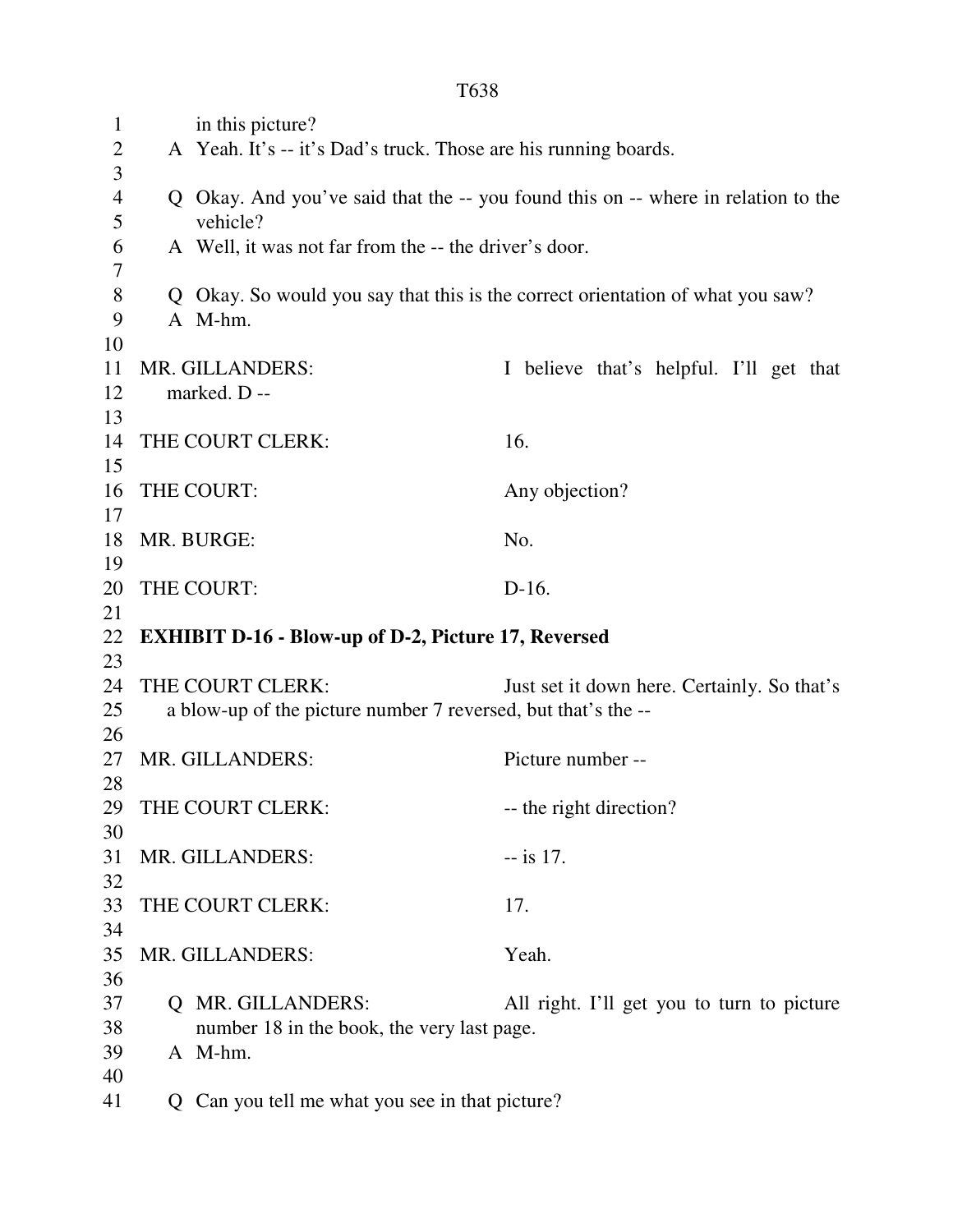| $\mathbf{1}$<br>$\overline{2}$ | A Well, the door was open. I guess they were in it, looking around. I -- |                                                                                     |
|--------------------------------|--------------------------------------------------------------------------|-------------------------------------------------------------------------------------|
| 3<br>$\overline{4}$            | approached?                                                              | Q And did you -- did you see if that's how -- did you see that when you             |
| 5                              | A Yeah. That's -- yeah.                                                  |                                                                                     |
| 6<br>$\overline{7}$            |                                                                          | Q Okay. Yeah. All right. Murray, I'm going to show you a map, which I put           |
| $8\,$                          | together of the RM, and I'm going to get you perhaps to mark --          |                                                                                     |
| 9                              |                                                                          |                                                                                     |
| 10                             | THE COURT CLERK:                                                         | (INDISCERNIBLE).                                                                    |
| 11                             |                                                                          |                                                                                     |
| 12<br>13                       | Q MR. GILLANDERS:                                                        | -- with a pen the location of your farm, if                                         |
| 14                             | you could.<br>A Okay.                                                    |                                                                                     |
| 15                             |                                                                          |                                                                                     |
| 16                             |                                                                          | Q So take a moment to get yourself oriented. And we'll mark it with a blue X, the   |
| 17                             | location.                                                                |                                                                                     |
| 18                             | A Should I just mark it with a pen?                                      |                                                                                     |
| 19                             |                                                                          |                                                                                     |
| 20                             | Q Yeah. So you've marked it with a blue circle.                          |                                                                                     |
| 21<br>22                       | THE COURT CLERK:                                                         | (INDISCERNIBLE).                                                                    |
| 23                             |                                                                          |                                                                                     |
| 24                             | MR. SPENCER:                                                             | Sure.                                                                               |
| 25                             |                                                                          |                                                                                     |
| 26                             | THE COURT:                                                               | Okay. That's an RM map of which RM?                                                 |
| 27                             |                                                                          |                                                                                     |
| 28                             | MR. GILLANDERS:                                                          | It's -- it's a combination of three RMs,                                            |
| 29                             | which we've done our best to tape together.                              |                                                                                     |
| 30                             |                                                                          |                                                                                     |
| 31                             | THE COURT CLERK:                                                         | Sorry. Can you (INDISCERNIBLE)                                                      |
| 32                             | circled?                                                                 |                                                                                     |
| 33<br>34                       | THE COURT:                                                               | And which three RMs would that be?                                                  |
| 35                             |                                                                          |                                                                                     |
| 36                             | MR. GILLANDERS:                                                          | Sunnydale [sic], Glenside, and Eagle                                                |
| 37                             |                                                                          | Creek. While you have it, Madam Clerk, I will get it -- ask to have it marked as an |
| 38                             | exhibit.                                                                 |                                                                                     |
| 39                             |                                                                          |                                                                                     |
| 40                             | THE COURT CLERK:                                                         | Are we pinning it up?                                                               |
| 41                             |                                                                          |                                                                                     |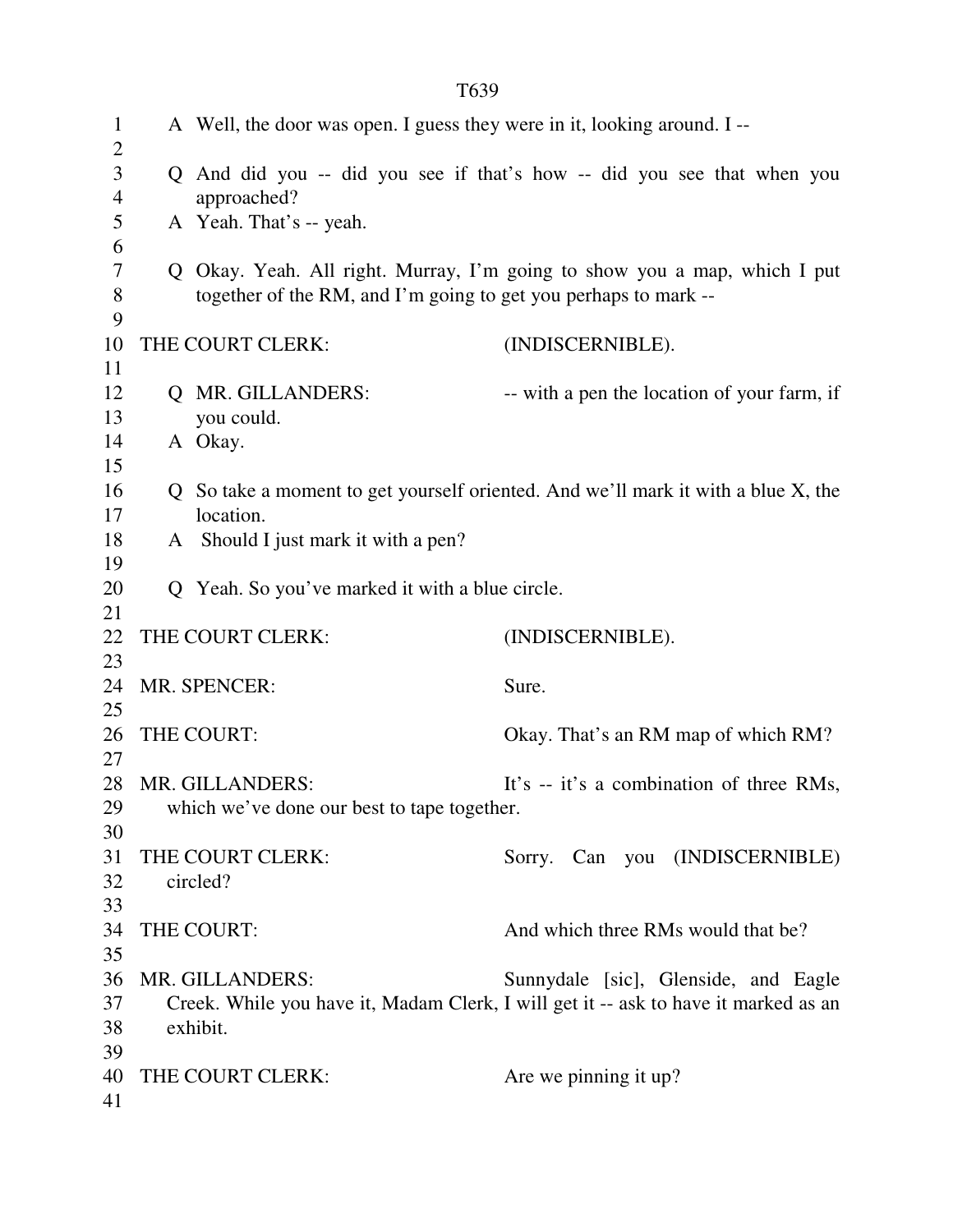| 1              | MR. GILLANDERS:                                                       | I'm actually -- we'll hold it up again to |
|----------------|-----------------------------------------------------------------------|-------------------------------------------|
| $\overline{2}$ | do one more.                                                          |                                           |
| 3              |                                                                       |                                           |
| 4              | THE COURT CLERK:                                                      | Okay.                                     |
| 5              |                                                                       |                                           |
| 6              | THE COURT:                                                            | Any objection, Mr. Burge?                 |
| 7              |                                                                       |                                           |
| 8              | MR. BURGE:                                                            | I don't object, My Lord.                  |
| 9              |                                                                       |                                           |
| 10             | THE COURT:                                                            | That will be Exhibit D-17.                |
| 11             |                                                                       |                                           |
| 12             | <b>EXHIBIT D-17 - Combination Map of Three RMs Taped Together</b>     |                                           |
| 13             |                                                                       |                                           |
| 14             | Q MR. GILLANDERS:                                                     | Murray, are you aware of where the        |
| 15             | Ranger Lake Bible camp is?                                            |                                           |
| 16             | A Yeah.                                                               |                                           |
| 17             |                                                                       |                                           |
| 18             | Q Okay. I'm going to give you a red marker and ask that you           |                                           |
| 19             |                                                                       |                                           |
| 20             | THE COURT CLERK:                                                      | You -- you don't need this up there?      |
| 21             |                                                                       |                                           |
| 22             | MR. GILLANDERS:                                                       | No. No.                                   |
| 23             |                                                                       |                                           |
| 24             | THE COURT CLERK:                                                      | Okay.                                     |
| 25             |                                                                       |                                           |
| 26             | Q MR. GILLANDERS:                                                     | The red marker, and ask that you mark     |
| 27             | the Ranger Lake Bible camp.                                           |                                           |
| 28             | A Okay.                                                               |                                           |
| 29             |                                                                       |                                           |
| 30             | Q (INDISCERNIBLE). All right. So we've marked that with a red circle. |                                           |
| 31             |                                                                       |                                           |
| 32             | THE COURT:                                                            | Thank you.                                |
| 33             |                                                                       |                                           |
| 34             | MR. GILLANDERS:                                                       | All right. Those are all of my questions. |
| 35             |                                                                       |                                           |
|                | Please answer any questions that my learned friend may have.          |                                           |
| 36             |                                                                       |                                           |
| 37             | THE COURT:                                                            | Mr. Burge.                                |
| 38             |                                                                       |                                           |
| 39             | MR. BURGE:                                                            | None, My Lord.                            |
| 40             |                                                                       |                                           |
| 41             | THE COURT:                                                            | Thank you, sir. You are free to go.       |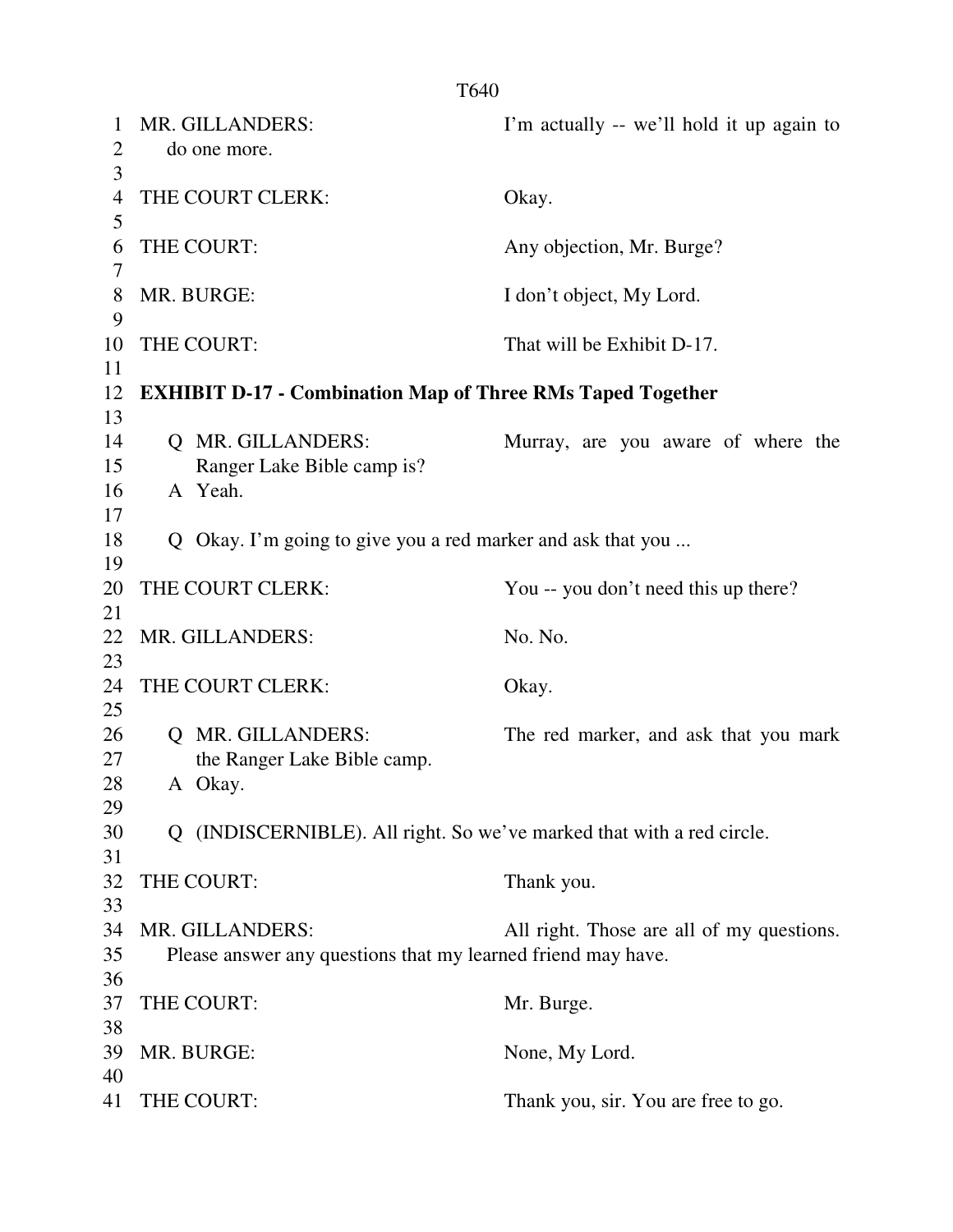T641 1 2 (WITNESS STANDS DOWN) 3 4 MR. SPENCER: My Lord, my friend's short questioning 5 is getting us out of synch a little bit with our witnesses, but if I could perhaps have 6 five minutes, I think I could get one more witness on before lunch here? So if I 7 could just have five minutes and I'd try to organize that, but I think we could -- 8 9 THE COURT: Okay. Well -- 10 11 MR. SPENCER: -- make use of the time. 12 13 THE COURT: -- I don't think we can do anything 14 within five minutes, so we'll -- we'll say 10. How's that? 15 16 MR. GILLANDERS: Fair enough, My Lord. 17 18 THE COURT: So ... 19 20 (JURY RETIRES) 21 22 (ADJOURNMENT) 23 24 THE COURT: Ready for the jury? 25 26 MR. GILLANDERS: Yes. Yes, My Lord. 27 28 THE COURT: Bring the jury back in. 29 30 (JURY ENTERS) 31 32 THE COURT: Next witness, Mr. Spencer. 33 34 MR. GILLANDERS: Thank you, My Lord. The next defence 35 witness is Glennis Fouhy. 36 37 THE COURT CLERK: Can you stand up here, please? 38 (INDISCERNIBLE) how do you take an oath, ma'am? Do you swear on the Bible 39 or do you wish to affirm? 40 41 MS. FOUHY: I'd swear on the Bible.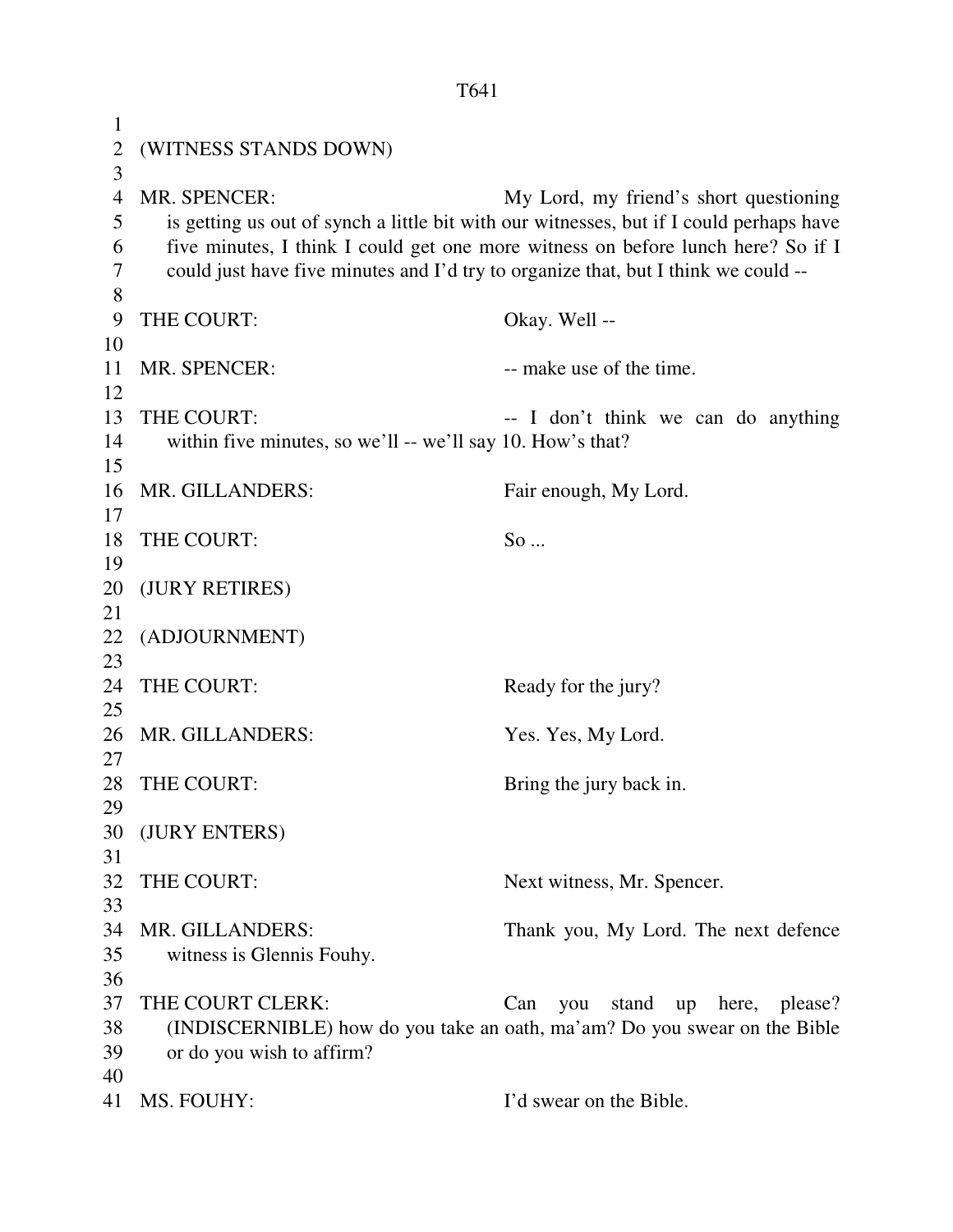| $\mathbf{1}$   |    |                                                                         |                                                                                                                      |
|----------------|----|-------------------------------------------------------------------------|----------------------------------------------------------------------------------------------------------------------|
| $\overline{2}$ |    | THE COURT CLERK:                                                        | Put the Bible in your right hand. State                                                                              |
| 3              |    | your full name.                                                         |                                                                                                                      |
| $\overline{4}$ |    |                                                                         |                                                                                                                      |
| 5              |    | MS. FOUHY:                                                              | Glennis Karendale (phoentic) Fouhy.                                                                                  |
| 6              |    |                                                                         |                                                                                                                      |
| 7              |    | THE COURT CLERK:                                                        | I'm sorry?                                                                                                           |
| 8              |    |                                                                         |                                                                                                                      |
| 9              |    | MS. FOUHY:                                                              | Glennis Karendale Fouhy.                                                                                             |
| 10             |    |                                                                         |                                                                                                                      |
| 11             |    | THE COURT CLERK:                                                        | Spell your first and last name for the                                                                               |
| 12             |    | record.                                                                 |                                                                                                                      |
| 13             |    |                                                                         |                                                                                                                      |
| 14<br>15       |    | MS. FOUHY:                                                              | G-L-E-N-N-I-S F-O-U-H-Y.                                                                                             |
| 16             |    | <b>GLENNIS FOUHY, Sworn, Examined by Mr. Spencer</b>                    |                                                                                                                      |
| 17             |    |                                                                         |                                                                                                                      |
| 18             |    | THE COURT CLERK:                                                        | You can be seated.                                                                                                   |
| 19             |    |                                                                         |                                                                                                                      |
| 20             |    | A Thank you.                                                            |                                                                                                                      |
| 21             |    |                                                                         |                                                                                                                      |
|                |    |                                                                         |                                                                                                                      |
|                |    |                                                                         |                                                                                                                      |
| 22             |    | THE COURT CLERK:                                                        | (INDISCERNIBLE).                                                                                                     |
| 23<br>24       |    | Q MR. SPENCER:                                                          |                                                                                                                      |
| 25             |    |                                                                         | Glennis, I'll -- I'll start by apologizing<br>for mispronouncing your name for a year. I've been saying Fouhy, and I |
| 26             |    | apologize for that. Where do you live, Glennis?                         |                                                                                                                      |
| 27             |    |                                                                         | A I live on a farm in the district of -- in the Spinney Hill area, seven kilometres                                  |
| 28             |    | west of number 376 on the Baljennie grid.                               |                                                                                                                      |
| 29             |    |                                                                         |                                                                                                                      |
| 30             | Q. | Okay. And who do you live with there?                                   |                                                                                                                      |
| 31             |    | A My husband, Marvin.                                                   |                                                                                                                      |
| 32             |    |                                                                         |                                                                                                                      |
| 33             | Q. | Okay. And is there anybody else in the immediate vicinity?              |                                                                                                                      |
| 34             |    | A My husband [sic] and his wife and two children live in the same yard. |                                                                                                                      |
| 35             |    |                                                                         |                                                                                                                      |
| 36             |    |                                                                         | Q Okay. I'm going to, I think, maybe get away with a little leading. I think you                                     |
| 37             |    | said your -- your husband and his wife. I think -- did you mean --      |                                                                                                                      |
| 38             |    | A My son and his wife.                                                  |                                                                                                                      |
| 39             |    |                                                                         |                                                                                                                      |
| 40<br>41       | Q  | Sorry.<br>A Sorry.                                                      |                                                                                                                      |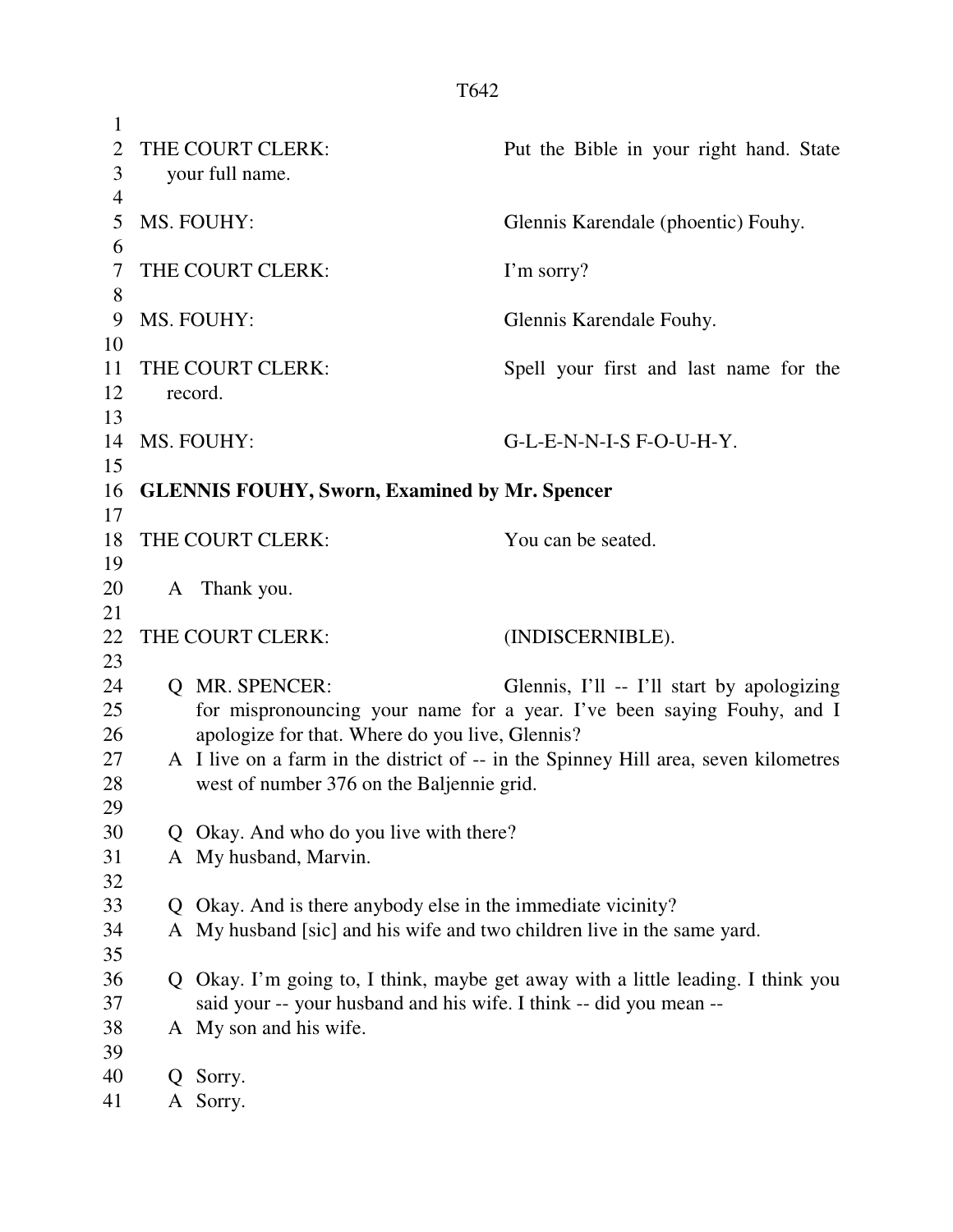| $\mathbf{1}$             |    |                                                                        |                                                                                      |  |
|--------------------------|----|------------------------------------------------------------------------|--------------------------------------------------------------------------------------|--|
| $\mathbf{2}$             |    |                                                                        | Q Yeah. I -- I think we all knew what you were saying. But for the record.           |  |
| 3                        |    | August 9th, 2016. Do you recall that day?                              |                                                                                      |  |
| $\overline{\mathcal{A}}$ |    | A I do.                                                                |                                                                                      |  |
| 5                        |    |                                                                        |                                                                                      |  |
| 6                        |    | Q Okay. Can you tell us what is of significance to you about that day? |                                                                                      |  |
| $\tau$                   |    |                                                                        | A Well, first of all, I heard a very loud vehicle over in the other yard. And then I |  |
| 8                        |    |                                                                        | wasn't concerned about that at all because that -- there's always vehicles over      |  |
| 9                        |    |                                                                        | there, until it came across my lawn at an angle too quickly. And my first            |  |
| 10                       |    |                                                                        | thought was there's been an accident, something's wrong. So I -- I actually          |  |
| 11                       |    |                                                                        | went to the window and opened it to call out, is there -- do you need help? And      |  |
| 12                       |    |                                                                        | then when I saw the young man get out of the car and run into our car, I -- I        |  |
| 13                       |    | quickly closed the window. And then I just watched what went on.       |                                                                                      |  |
| 14                       |    |                                                                        |                                                                                      |  |
| 15                       |    | Q Okay. So you were going to offer help?                               |                                                                                      |  |
| 16                       |    | A I was going to offer help. I thought something had happened.         |                                                                                      |  |
| 17                       |    |                                                                        |                                                                                      |  |
| 18                       |    |                                                                        | Q Okay. And why did you think something had happened? What was your --               |  |
| 19                       |    |                                                                        | A Because of the -- the speed they were travelling, and they drove kitty-corner      |  |
| 20                       |    |                                                                        | across the lawn rather than going a few more feet and coming up the driveway.        |  |
| 21                       |    |                                                                        |                                                                                      |  |
| 22                       |    |                                                                        | Q Okay. So you thought there had been an accident when they first pulled up?         |  |
| 23                       |    | A Or someone very ill.                                                 |                                                                                      |  |
| 24                       |    |                                                                        |                                                                                      |  |
| 25                       |    | Q Okay. Okay. So then where are you watching from at this point?       |                                                                                      |  |
| 26                       |    | A From my dining room window.                                          |                                                                                      |  |
| 27                       |    |                                                                        |                                                                                      |  |
| 28                       | Q. | Okay.                                                                  |                                                                                      |  |
| 29                       |    |                                                                        |                                                                                      |  |
| 30                       |    | THE COURT CLERK:                                                       | $D-2?$                                                                               |  |
| 31                       |    |                                                                        |                                                                                      |  |
| 32                       |    | MR. SPENCER:                                                           | Yes.                                                                                 |  |
| 33                       |    |                                                                        |                                                                                      |  |
| 34                       |    | Q MR. SPENCER:                                                         | I've put photo number 7 of D-2 in front                                              |  |
| 35                       |    | of you. Does that look familiar?                                       |                                                                                      |  |
| 36                       |    | A Yes. That is my yard.                                                |                                                                                      |  |
| 37                       |    |                                                                        |                                                                                      |  |
| 38                       |    | Okay. So a vehicle cuts across your grass?                             |                                                                                      |  |
| 39                       |    | A Yes. Yes.                                                            |                                                                                      |  |
| 40                       |    |                                                                        |                                                                                      |  |
| 41                       |    |                                                                        | Q And -- and parks -- or -- well, tell -- you tell me what happened then. And you    |  |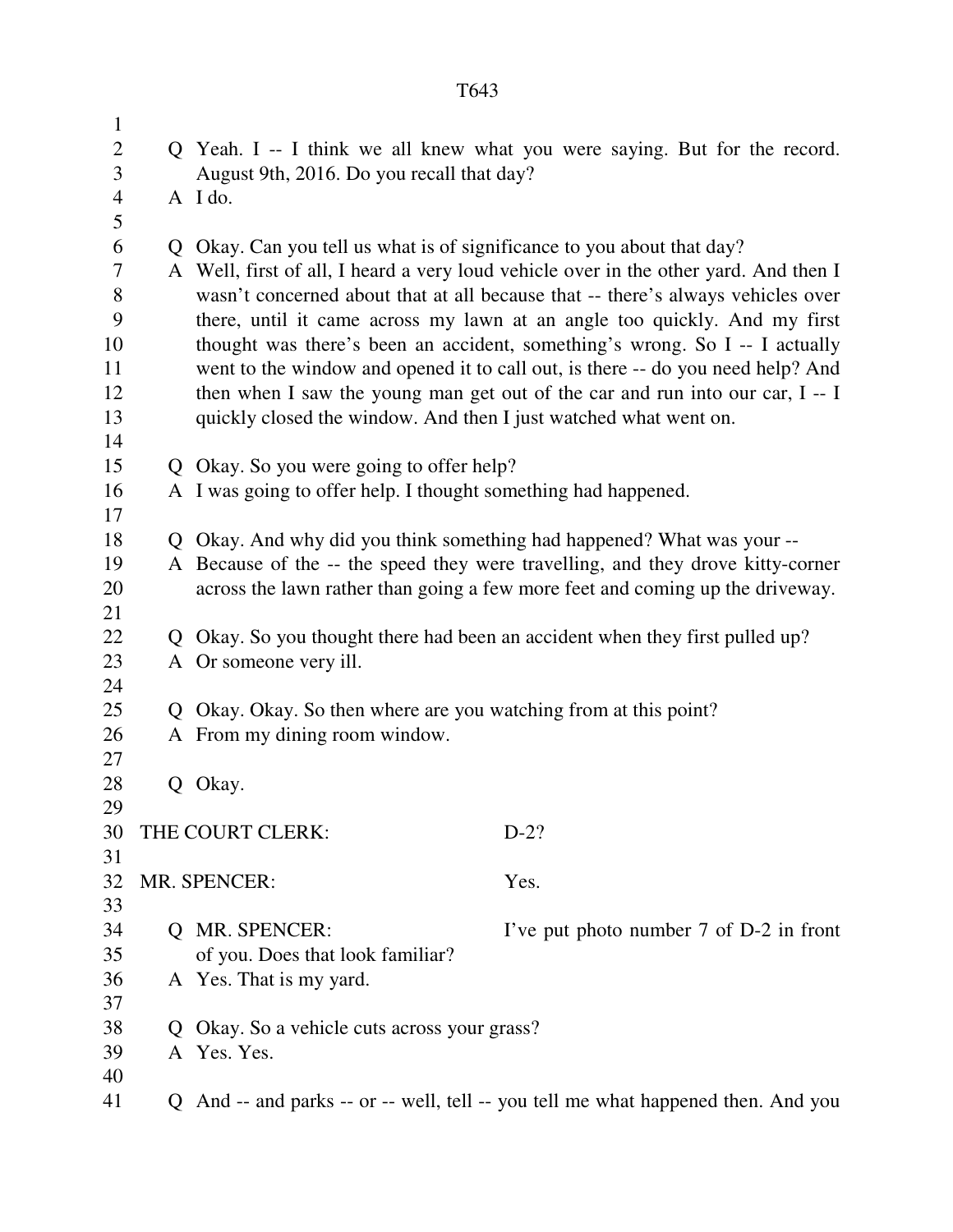| $\mathbf{1}$   |    | may have covered --                                                                                               |
|----------------|----|-------------------------------------------------------------------------------------------------------------------|
| $\overline{2}$ |    | A Well-                                                                                                           |
| 3              |    |                                                                                                                   |
| 4              |    | $Q$ -- some of it, but I --                                                                                       |
| 5<br>6         |    | A -- they came across the lawn and pulled at an angle up kind of behind my car in                                 |
| 7              |    | the garage there.                                                                                                 |
| 8              | Q  | Okay. And someone got out?                                                                                        |
| 9              |    | A Yes. A young man got out of the back seat on the driver's side -- or on the                                     |
| 10             |    | passenger's side, rather, and scooted into the garage to where my car was                                         |
| 11             |    | parked.                                                                                                           |
| 12             |    |                                                                                                                   |
| 13<br>14       |    | Q Okay. And the car you're referring to, well, I'll ask you to flip over to number<br>8. Does that look familiar? |
| 15             |    | A That is my car.                                                                                                 |
| 16             |    |                                                                                                                   |
| 17             |    | Q Okay. From your house, do you have a good view of your vehicle sitting out                                      |
| 18             |    | there?                                                                                                            |
| 19             |    | A Yes. Both from the dining room window and then the bay window at the -- at                                      |
| 20             |    | the east end of the house there.                                                                                  |
| 21             |    |                                                                                                                   |
| 22             |    | Okay. Did you recognize the vehicle that pulled up?                                                               |
| 23             |    | A No, I did not.                                                                                                  |
| 24             |    |                                                                                                                   |
| 25             |    | Did you recognize the person that got out?                                                                        |
| 26             |    | A No.                                                                                                             |
| 27<br>28       |    | Q Okay. So it was nobody you knew?                                                                                |
| 29             |    | A No.                                                                                                             |
| 30             |    |                                                                                                                   |
| 31             |    | Okay. So you indicated that the individual got out of the back passenger door?                                    |
| 32             |    | A Yes.                                                                                                            |
| 33             |    |                                                                                                                   |
| 34             | Q. | And were you able to see that clearly?                                                                            |
| 35             |    | A Not -- I -- I knew it was a young man, but I couldn't see that side of the car.                                 |
| 36             |    | But there was a young native man, well-dressed and clean-cut. But I didn't                                        |
| 37             |    | really see his face.                                                                                              |
| 38             |    |                                                                                                                   |
| 39             |    | Okay. Fair enough. But you had a -- a pretty good look? It was right in front of                                  |
| 40<br>$4-1$    |    | you?                                                                                                              |
|                |    |                                                                                                                   |

41 A Yes. When he came out.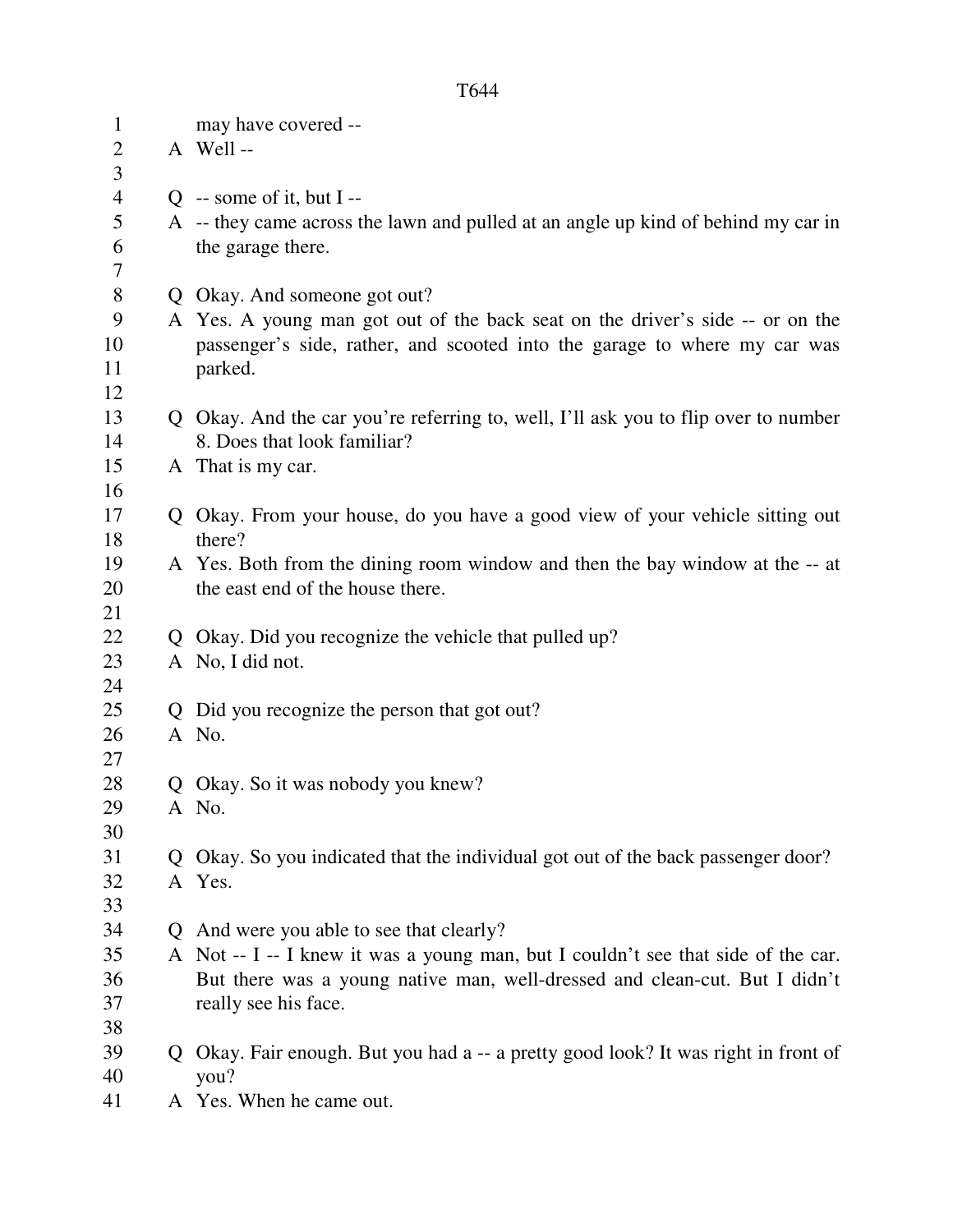| $\mathbf{1}$   |   |                                                                                  |
|----------------|---|----------------------------------------------------------------------------------|
| $\overline{2}$ |   | Q Okay.                                                                          |
| 3              |   | A The car had moved, and then I saw him full --                                  |
| $\overline{4}$ |   |                                                                                  |
| 5              |   | Q Okay.                                                                          |
| 6              |   | A -- bodied.                                                                     |
| 7              |   |                                                                                  |
| 8              |   | Q So you may not be -- you didn't get a good enough look to necessarily          |
| 9              |   | recognize him, but what can you tell us -- can you tell us as much as you can    |
| 10             |   | about what you saw, about that -- the individual you saw?                        |
| 11             |   | A About the individual?                                                          |
| 12             |   |                                                                                  |
| 13             |   | Q Yeah.                                                                          |
| 14             |   | A He was a young native man, clean-cut, nice short hair, nicely dressed, neat,   |
| 15             |   | tidy.                                                                            |
| 16             |   |                                                                                  |
| 17             |   | Q What do you mean by "nicely dressed"?                                          |
| 18             |   | A He was wearing a shirt and a pair of pants, and --                             |
| 19             |   |                                                                                  |
| 20             |   | Q Okay.                                                                          |
| 21             |   | $A - a cap.$                                                                     |
| 22             |   |                                                                                  |
| 23             |   | Q What kind of shirt?                                                            |
| 24             |   | A It was a beige -- beige-coloured shirt, a normal shirt, you know, a shirt -- a |
| 25             |   | collar and cuffs and --                                                          |
| 26<br>27       |   | Q Okay. So $-$                                                                   |
| 28             |   | $A - long-sleved.$                                                               |
| 29             |   |                                                                                  |
| 30             | Ő | Okay. So a collared, beige shirt, long-sleeved?                                  |
| 31             |   | A Yes.                                                                           |
| 32             |   |                                                                                  |
| 33             |   | Q Okay. So then what happened? So this -- this individual gets out and goes to   |
| 34             |   | your Lexus?                                                                      |
| 35             |   | A Yes.                                                                           |
| 36             |   |                                                                                  |
| 37             | Ő | Okay. Then what happens after that?                                              |
| 38             | A | While he was in there at my car, the -- the -- that -- their car backed up and   |
| 39             |   | pulled up beside the garage that the Lexus was in.                               |
| 40             |   |                                                                                  |
| 41             |   | M-hm.                                                                            |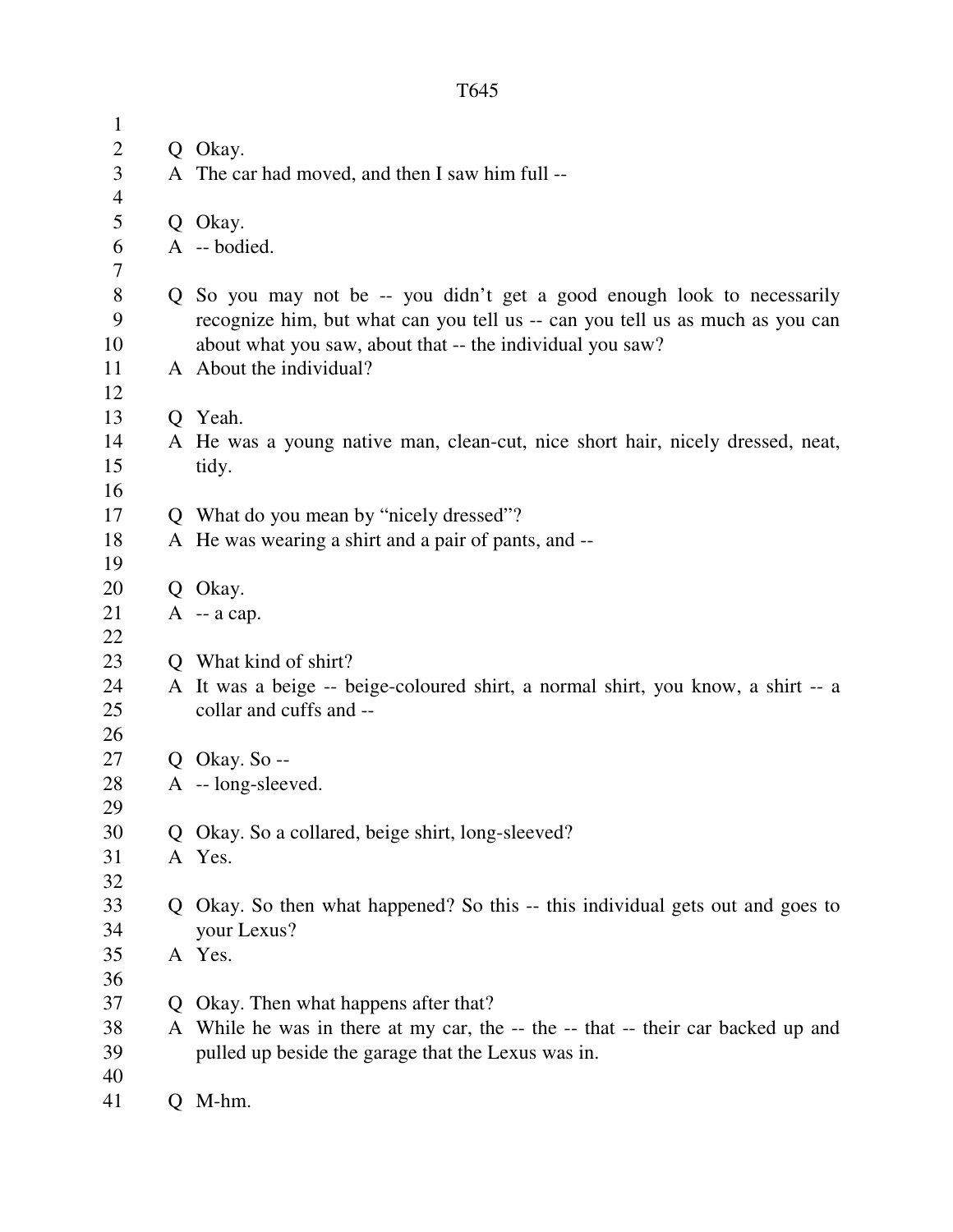|                             | T646                                                                                                                                                                                                           |
|-----------------------------|----------------------------------------------------------------------------------------------------------------------------------------------------------------------------------------------------------------|
| $\mathbf{1}$<br>2<br>3<br>4 | A And then he backed out of there and backed the other way. And then when the<br>young man came out of my garage, he got in the back seat of -- on the -- the<br>back seat of the passenger's side of the car. |
| 5                           | Q So he got back into the same door he got out of?                                                                                                                                                             |
| 6<br>7                      | A Yes.                                                                                                                                                                                                         |
| 8                           | Q But this time, he's right in front of you because they had backed around?                                                                                                                                    |
| 9                           | A Right.                                                                                                                                                                                                       |
| 10                          |                                                                                                                                                                                                                |
| 11                          | Q Okay. Then what happened, Glennis?                                                                                                                                                                           |
| 12                          | A They drove back across the lawn to the other yard. And -- and then I heard a lot                                                                                                                             |
| 13                          | of banging going on, like metal. And then they -- the car went down the                                                                                                                                        |
| 14                          | driveway and headed west.                                                                                                                                                                                      |
| 15                          |                                                                                                                                                                                                                |
| 16                          | Q Okay. What did you think the banging was?                                                                                                                                                                    |
| 17                          | A I didn't know. Our other vehicles were in -- it's like a Quonset type of thing,                                                                                                                              |
| 18                          | like a granary metal. And so I wondered why would they be banging on that.                                                                                                                                     |
| 19                          | Our truck was also in there, and it's metal, so                                                                                                                                                                |
| 20                          |                                                                                                                                                                                                                |
| 21                          | Q Okay. So did you subsequently determine what the banging was?                                                                                                                                                |
| 22                          | A After -- after they were gone, when I went over to check, I could see that there                                                                                                                             |
| 23                          | was damage to the truck and assumed that's what they were banging on.                                                                                                                                          |
| 24                          |                                                                                                                                                                                                                |
| 25                          | Q Okay. And did you notice anything else? And the -- and the truck -- can you                                                                                                                                  |
| 26                          | describe the truck, whose truck and what colour?                                                                                                                                                               |
| 27                          | A It's our truck. And it's -- was a red Dodge.                                                                                                                                                                 |
| 28                          |                                                                                                                                                                                                                |
| 29<br>30                    | Q Okay. Did you see anything else around the truck? Or --<br>A Well, there was also another vehicle in there.                                                                                                  |
| 31                          |                                                                                                                                                                                                                |
| 32                          | Q Okay.                                                                                                                                                                                                        |
| 33                          | A A Suzuki.                                                                                                                                                                                                    |
| 34                          |                                                                                                                                                                                                                |
| 35                          | Q Okay. Tell me about that.                                                                                                                                                                                    |
| 36                          | A It -- the door was opened, but I didn't see any damage or anything in there.                                                                                                                                 |
| 37                          |                                                                                                                                                                                                                |
| 38                          | Q Okay. Do you know how much damage there was to your red truck?                                                                                                                                               |
| 39                          | A Yes.                                                                                                                                                                                                         |
| 40                          |                                                                                                                                                                                                                |
| 41                          | Q How much?                                                                                                                                                                                                    |
|                             |                                                                                                                                                                                                                |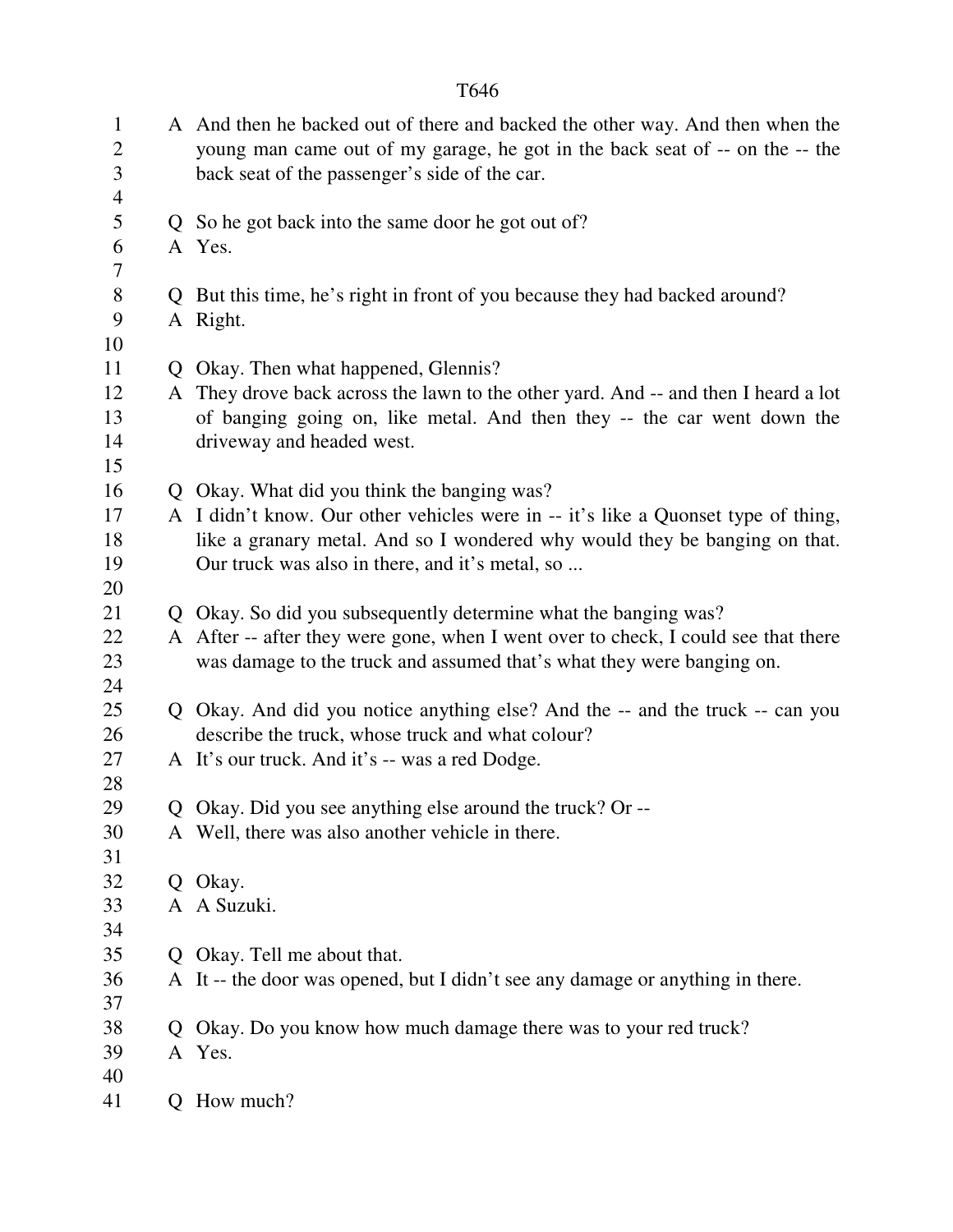| $\mathbf{1}$<br>2             |   | A 4,000 -- roughly \$4,000.                                                                                                                        |
|-------------------------------|---|----------------------------------------------------------------------------------------------------------------------------------------------------|
| 3<br>$\overline{\mathcal{A}}$ |   | Q Okay. What did you do after the vehicle -- well, I guess I'll back up a little bit.<br>Do you recall when the vehicle first drew your attention? |
| 5<br>6                        |   | A It was just after 5 o'clock, five after five, seven after five, in -- in that -- in that<br>time.                                                |
| 7                             |   |                                                                                                                                                    |
| $8\,$<br>9                    |   | Q Okay. And your -- your evidence was that you heard noise over on Murray's<br>side?                                                               |
| 10                            |   | A Yes, the loud -- it -- it was like a vehicle that isn't getting fuel properly, you                                                               |
| 11                            |   | know, when it roars and rattles. And then, of course, the muffler was dragging.                                                                    |
| 12                            |   | The tailpipe was dragging, so that was the reason for that noise, I guess.                                                                         |
| 13                            |   |                                                                                                                                                    |
| 14                            |   | Q Okay. And again, you're -- that -- that didn't startle you in any way? That                                                                      |
| 15                            |   | wasn't a particular concern, the noise?                                                                                                            |
| 16                            |   | A No.                                                                                                                                              |
| 17                            |   |                                                                                                                                                    |
| 18                            |   | Q Yeah. So --                                                                                                                                      |
| 19                            |   | A No.                                                                                                                                              |
| 20                            |   |                                                                                                                                                    |
| 21                            |   | $Q$ -- then it came to -- to right in front of your window? That's the next --                                                                     |
| 22<br>23                      |   | A When the car drove in?                                                                                                                           |
| 24                            |   | Q Yeah.                                                                                                                                            |
| 25                            |   | A The first time?                                                                                                                                  |
| 26                            |   |                                                                                                                                                    |
| 27                            | Q | Yeah.                                                                                                                                              |
| 28                            |   | A Yes.                                                                                                                                             |
| 29                            |   |                                                                                                                                                    |
| 30                            |   | Q Okay. So -- and you think that was around 5:05 that you first saw them at the                                                                    |
| 31                            |   | Lexus?                                                                                                                                             |
| 32                            |   | A Yes.                                                                                                                                             |
| 33                            |   |                                                                                                                                                    |
| 34                            |   | Q Okay. What did you do after they left? And --                                                                                                    |
| 35                            |   | A I -- I -- when I was sure that the car was on its way west and not stopping or                                                                   |
| 36                            |   | anything, I ran out to my car and checked the vehicles, and I phoned -- I tried                                                                    |
| 37                            |   | to phone my husband and son, but they -- they were out of range. And I called                                                                      |
| 38                            |   | the police.                                                                                                                                        |
| 39                            |   |                                                                                                                                                    |
| 40                            | Ő | Okay. And do you know what time that was?                                                                                                          |
| 41                            | A | That would be 10 after 5, 10 to 15 after 5 or --                                                                                                   |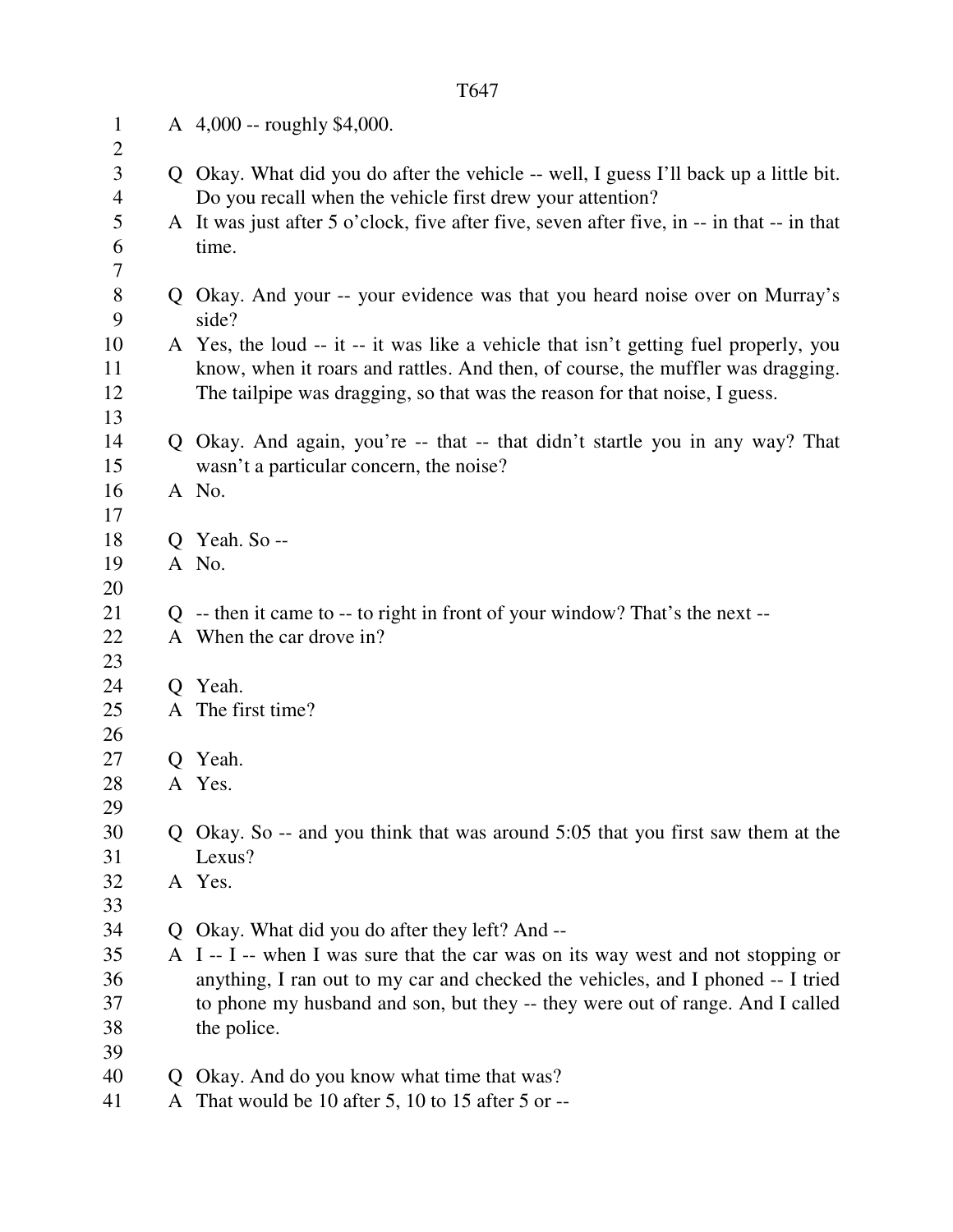| $\mathbf{1}$   |                |                                                                                    |
|----------------|----------------|------------------------------------------------------------------------------------|
| $\overline{2}$ |                | Q Okay. And then did -- did you call anyone else at that point? You tried to get   |
| 3              |                | your husband and son, and then called the RCMP. Did you call anybody else at       |
| $\overline{4}$ |                | that time?                                                                         |
| 5              |                | A Not at that particular time.                                                     |
| 6              |                |                                                                                    |
| $\tau$         |                | Q Okay. When was the next call that you would have made?                           |
| $8\,$          |                | A I made a call to our -- my husband's cousin, who lives -- he's a neighbour. Just |
| 9              |                | lives a mile south of us.                                                          |
| 10             |                |                                                                                    |
| 11             |                | Q Okay. Did you -- I guess did you -- did you call anyone else?                    |
| 12             |                | A No.                                                                              |
| 13             |                |                                                                                    |
| 14             |                | Q Do you know -- sorry.                                                            |
| 15             |                |                                                                                    |
| 16             |                | MR. SPENCER:<br>Thank you, Madam Clerk.                                            |
| 17             |                |                                                                                    |
| 18             |                | Q Do you know the Stanleys?                                                        |
| 19             |                | A Do I know what?                                                                  |
| 20             |                |                                                                                    |
| 21             | $\overline{O}$ | The Stanleys?                                                                      |
| 22             |                | A No, I do not.                                                                    |
| 23             |                |                                                                                    |
| 24             |                | Q Okay. And you didn't call them that day?                                         |
| 25             |                | A No, I did not.                                                                   |
| 26             |                |                                                                                    |
| 27             |                | Q Okay. When you called the police, did you call 911 or can you tell me about      |
| 28             |                | that?                                                                              |
| 29             |                | A I called -- I called North Battleford, and I called Warman. We're in Warman      |
| 30             |                | district, apparently, and -- and I didn't get an answer to either of those places. |
| 31             |                | And I called Biggar, and I spoke to someone there.                                 |
| 32             |                |                                                                                    |
| 33             |                | Q Okay. So it took you a little while to get through to RCMP people?               |
| 34             |                | A Yes.                                                                             |
| 35             |                |                                                                                    |
| 36             | Q.             | Okay. And I apologize. I know it's not cool to ask a lady her age, but how old     |
| 37             |                | are you, Glennis?                                                                  |
| 38             |                | A I am 74.                                                                         |
| 39             |                |                                                                                    |
| 40             | $\mathbf{O}$   | How did you feel when this was going on?                                           |
| 41             |                | A I was -- I was terrified. I was afraid they'd come to the house and then what?   |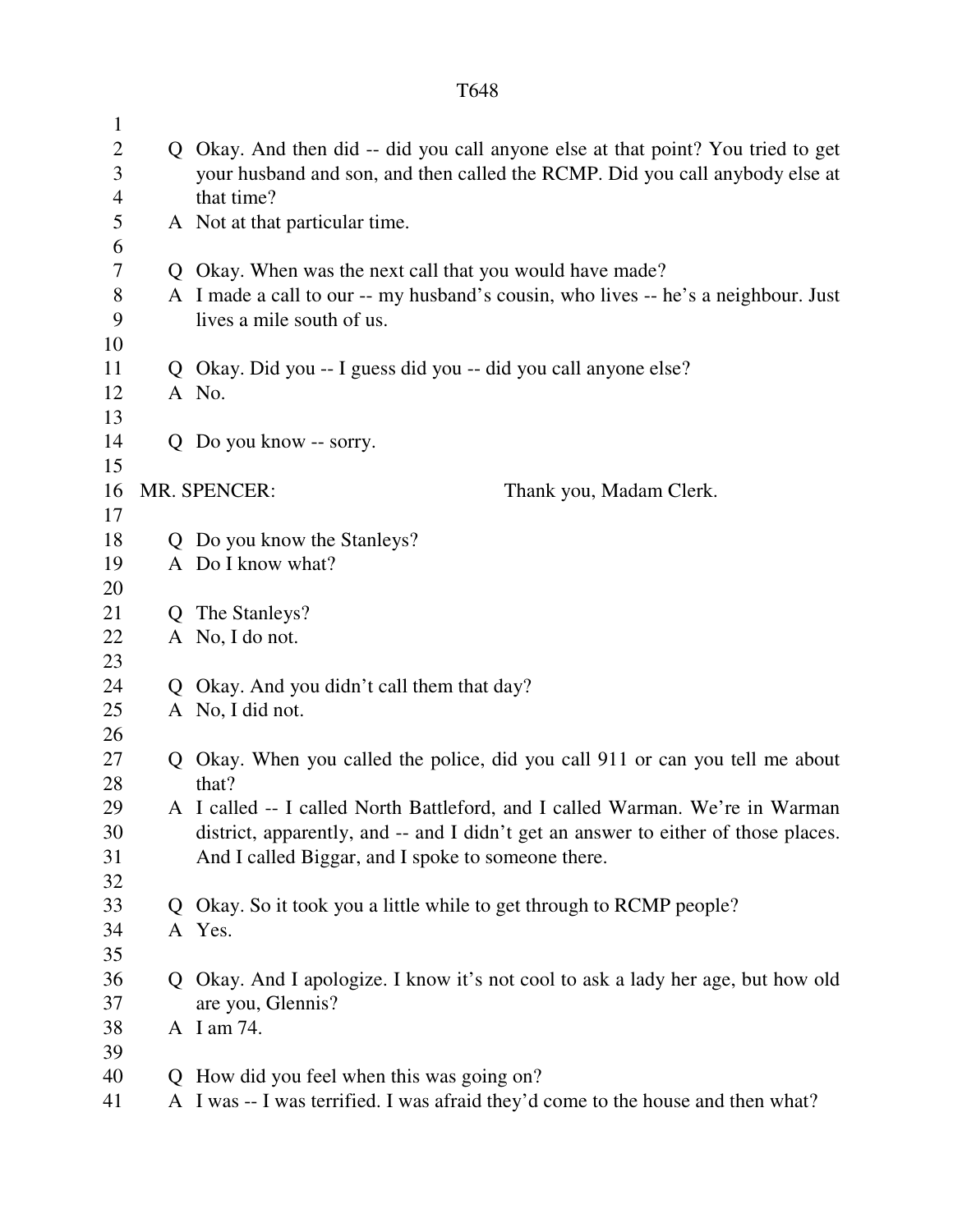| 1              |                                            |                                                                                       |
|----------------|--------------------------------------------|---------------------------------------------------------------------------------------|
| $\overline{2}$ | MR. SPENCER:                               | That's all I have. Thank you, Glennis.                                                |
| 3              |                                            |                                                                                       |
| $\overline{4}$ | THE COURT:                                 | Cross-examination.                                                                    |
| 5              |                                            |                                                                                       |
| 6              | MR. BURGE:                                 | No, thank you, My Lord.                                                               |
| 7              |                                            |                                                                                       |
| 8              | THE COURT:                                 | Ms. Fouhy, you are free to go. Thank                                                  |
| 9              | you very much for your testimony.          |                                                                                       |
| 10             |                                            |                                                                                       |
| 11             | Thank you.<br>A                            |                                                                                       |
| 12             |                                            |                                                                                       |
| 13             | (WITNESS STANDS DOWN)                      |                                                                                       |
| 14             |                                            |                                                                                       |
| 15             | THE COURT:                                 | Mr. Spencer.                                                                          |
| 16             |                                            |                                                                                       |
| 17             | <b>MR. SPENCER:</b>                        | My Lord, those are all the witnesses I                                                |
| 18             |                                            | had arranged for this morning. I know we're a little bit earlier than ideal. We're    |
| 19             |                                            | not ready to -- to close our case yet, of course. But there might be a couple issues  |
| 20             |                                            | we could speak to you about to get those out of the way without the jury this         |
| 21             | couple --                                  |                                                                                       |
| 22             |                                            |                                                                                       |
| 23             | THE COURT:                                 | Okay. So what you are suggesting is that                                              |
| 24             |                                            | we adjourn until 2 o'clock for the jury, and that between 12 and 12:30, we can talk   |
| 25             |                                            | about legal things in the -- that are appropriate to talk about in the absence of the |
| 26             | jury.                                      |                                                                                       |
| 27             |                                            |                                                                                       |
| 28             | <b>MR. SPENCER:</b>                        | Exactly, My Lord.                                                                     |
| 29             |                                            |                                                                                       |
| 30             | THE COURT:                                 | Okay. Any problem with that?                                                          |
| 31             |                                            |                                                                                       |
| 32             | MR. BURGE:                                 | No.                                                                                   |
| 33             |                                            |                                                                                       |
| 34             |                                            |                                                                                       |
|                | THE COURT:                                 | Okay. Ladies and gentlemen, we will let                                               |
| 35             | you take your leave until 2 o'clock today. |                                                                                       |
| 36             |                                            |                                                                                       |
| 37             | (JURY RETIRES)                             |                                                                                       |
| 38             |                                            |                                                                                       |
| 39             | THE COURT:                                 | Okay. The jury is -- is gone.                                                         |
| 40             |                                            |                                                                                       |
| 41             | MR. SPENCER:                               | My Lord, I have one witness I intended                                                |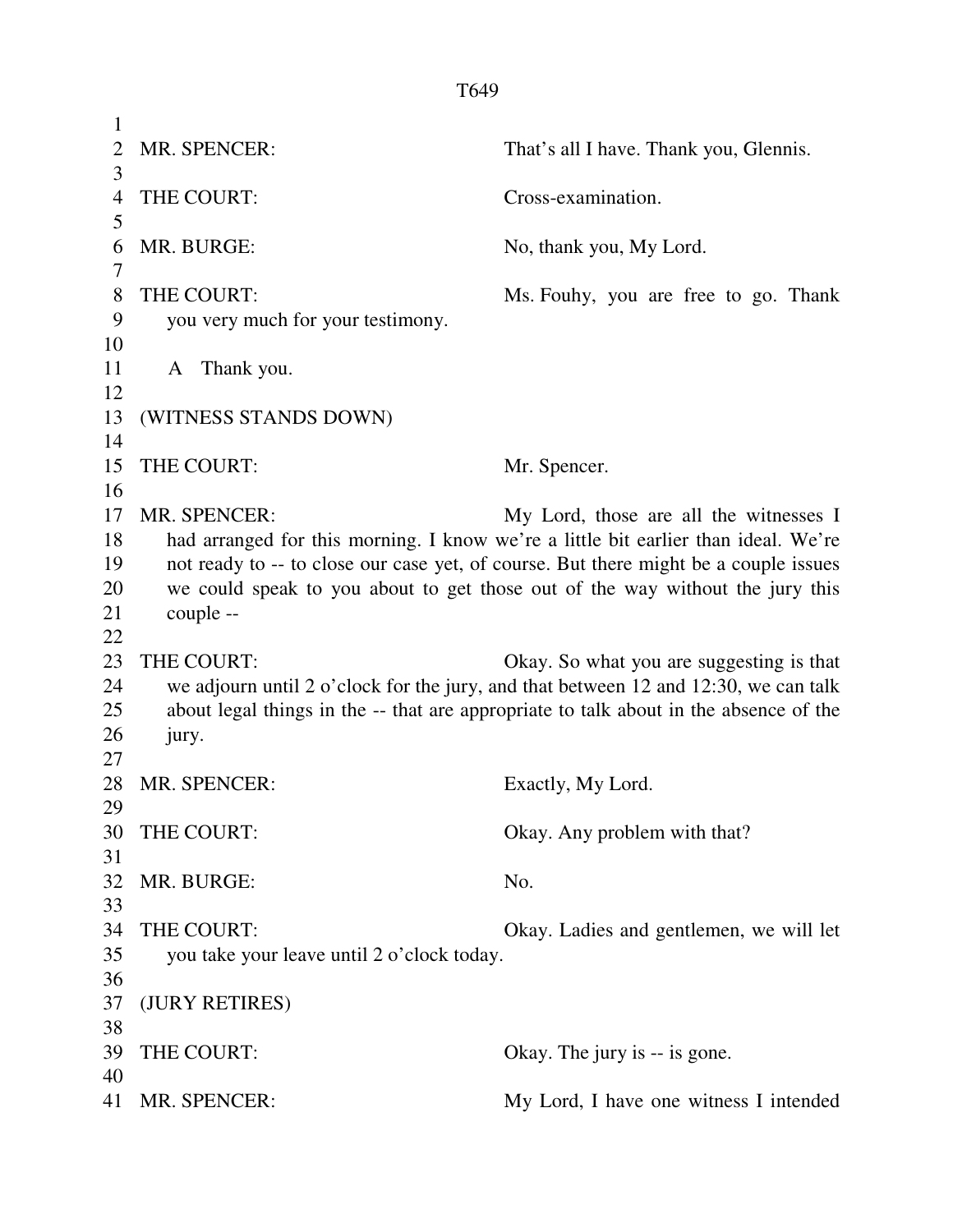1 on calling for a very finite purpose. I think my friend and I would be able to avoid 2 that witness, but we are not -- assuming that they could be called, we can deal with 3 it by reason of an admission, but we disagree as to admissibility of the evidence. 4 So we would need a -- my friend is fairly asking for your ruling on whether it's 5 admissible, and if so, then we would probably be able to work it out.

6

21

7 The witness is the owner of Doogie's Liquor. This may ring a bell for My Lord. 8 That's the liquor store robbery that we had spoke about in relation to a *Charter* 9 argument. I determined that -- that it didn't fit the *Charter* criteria, but I -- it's my 10 submission that it's still relevant. It's an incident that occurred the same day. Not 11 -- not to ground a self-defence argument, per se, but it's part of the narrative, 12 which is essentially the start of -- of this misadventure that ended in the tragedy. It 13 would be, from my perspective -- my -- I'm not looking to put the video in 14 because I -- I have -- I am not willing to ask anybody to identify anyone, but I 15 would like to, if it's ruled admissible, simply file the inventory of liquor that -- that 16 was stolen in that -- in that robbery. And I think my friend, if admissible, we could 17 probably work that out. But those are my submissions. I believe it's relevant. It's 18 probative, not hugely. I'm not going to look you in the eye and say it's a huge 19 probative issue. But I think I've handled it in a way that is the -- the least negative. 20 So it's an attempt to balance -- balance that out.

22 THE COURT: Okay. When -- when do you say that this 23 liquor store robbery occurred? And are you -- and again, I -- I distinguish a theft 24 from a robbery, as well. A theft occurs without any people essentially being 25 involved. A robbery is where there's people involved, and there's a certain degree 26 of violence, I guess. 27

28 MR. SPENCER: Oh. 29 30 THE COURT: So first of all, when is this alleged to 31 have happened? 32 33 MR. SPENCER: I believe it's approximately 1 AM of 34 August 9th, 2016. So it is, you know, the -- the same day, but the early -- early 35 morning hours of the start of it. 36 37 THE COURT: So there was -- and -- and where is 38 Doogie's Liquor Store? 39 40 MR. SPENCER: Cudworth? 41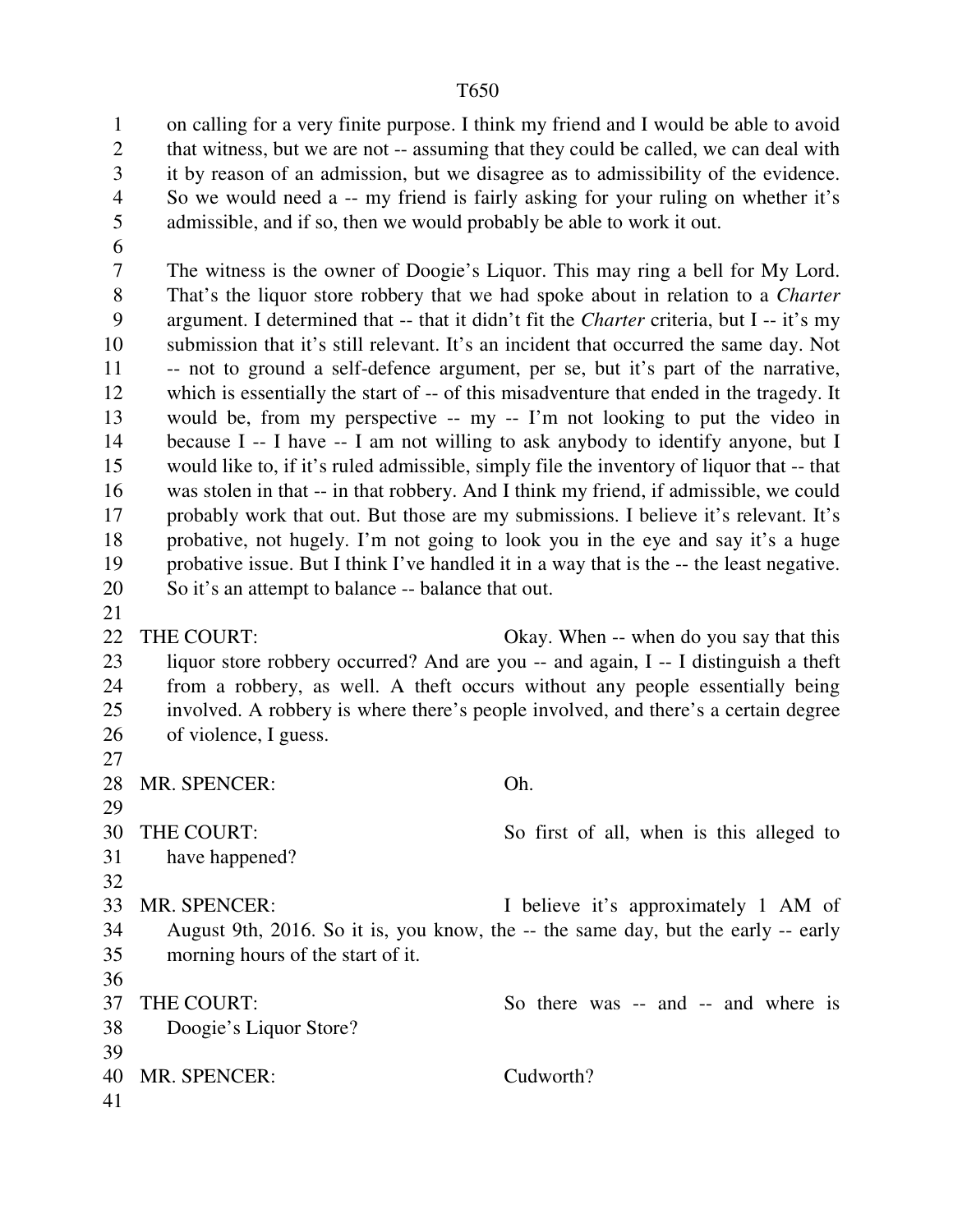1 MR. BURGE: It's Cut Knife.  $\overline{2}$ 3 MR. SPENCER: Cut Knife. Sorry. 4 5 THE COURT: Cut Knife. 6 7 MR. SPENCER: Sorry. I mix those up. Thank you. 8 9 THE COURT: And where is Cut Knife in relation to any 10 of the areas that we've talked about? 11 12 MR. SPENCER: I think it's about 40 miles away, 13 approximately 40 miles away from the -- the immediate area of -- 14 15 THE COURT: From the Stanley farm or from the --16 17 MR. SPENCER: Yeah, probably. Yeah, probably 40 miles 18 from the Stanley farm. Yeah. 19 20 THE COURT: And are you alleging that -- who are you 21 saying was involved in this robbery? 22 23 MR. SPENCER: It's my belief that -- that --24 25 THE COURT: Well, again, not your belief. 26 27 MR. SPENCER: Sorry. 28 29 THE COURT: What is the evidence that you tend -- are 30 intending to submit? 31 32 MR. SPENCER: Well, firstly, I'll address -- before I 33 forget, your -- your distinction between theft and robbery. There was nobody -- it 34 was an after-hours snatch and -- 35 36 THE COURT: Okay. So it would be a theft. 37 38 MR. SPENCER:  $\qquad \qquad \text{and } \text{graph type thing. So, you}$ 39 know, on your -- on your definition, I accept there's no people involved in that, so

- 40 we have no eyewitnesses. We have the video.
- 41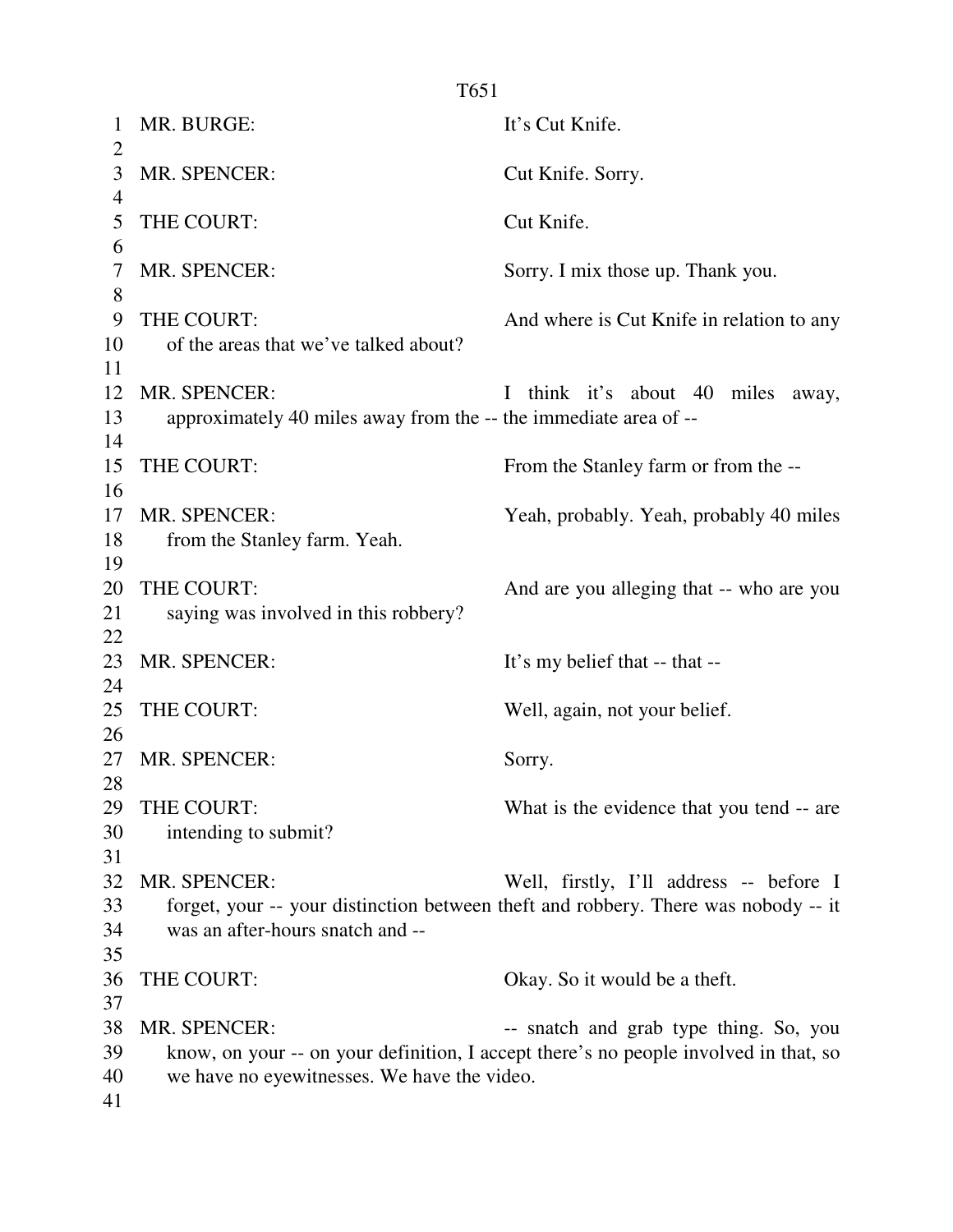1 Mr. Boushie was implicated in that -- that robbery. I don't -- I don't really want to 2 get into that. All I want to do is put in the inventory from the robbery for what I 3 believe to be a small probative value that -- what the connection between the -- 4 what they were drinking that day and what's on the inventory list is beyond 5 coincidental. And I think that's adequate for my purposes. And again, balances off 6 any concern on undue prejudice. 7 8 THE COURT: So what -- what liquor do you say was 9 stolen? 11 MR. SPENCER: We have a full inventory. Oh. But of -- 12 of note is Smirnoff blueberry vodka, and you can't match an individual bottle to a 13 -- to a seller, and then a 66 [sic] of Crown -- or a 60 of Crown Royal, and Kokanee 14 beer. And, you know, very -- other than that -- well, there's two different Crown 15 Royals, but one's a 60. There's three kinds of vodka. One is the blueberry that we 16 have, some other vodka, and -- and only Kokanee beer. And I appreciate the 17 probative value is not huge, but certainly I think it is just too coincidental that 18 that's the liquor stolen the same day, and that's the liquor they're drinking. 19 20 THE COURT: So how does that bear upon anything we 21 have to deal with here today? 22 23 MR. SPENCER: Well, I -- I believe it's the start of the 24 misadventure that resulted in the tragedy. Certainly we are going to get down to 25 the critical portions of August 9th, 2016, very quickly, but it's my submission that 26 that is a relevant piece of information that the jury should be aware of. 27 28 THE COURT: Okay. And are you saying that the -- you 29 said that Mr. Boushie was implicated? 30 31 MR. SPENCER: Yes. And the -- 32 33 THE COURT: And assuming he -- he was, how does 34 that bear upon whether or not what happened in the Stanley farm had anything to 35 do with anything? 36 37 MR. SPENCER: Well -- 38 39 THE COURT: I am just -- you said the probative value 40 is limited. I am struggling to see what the probative value is at all. 41

10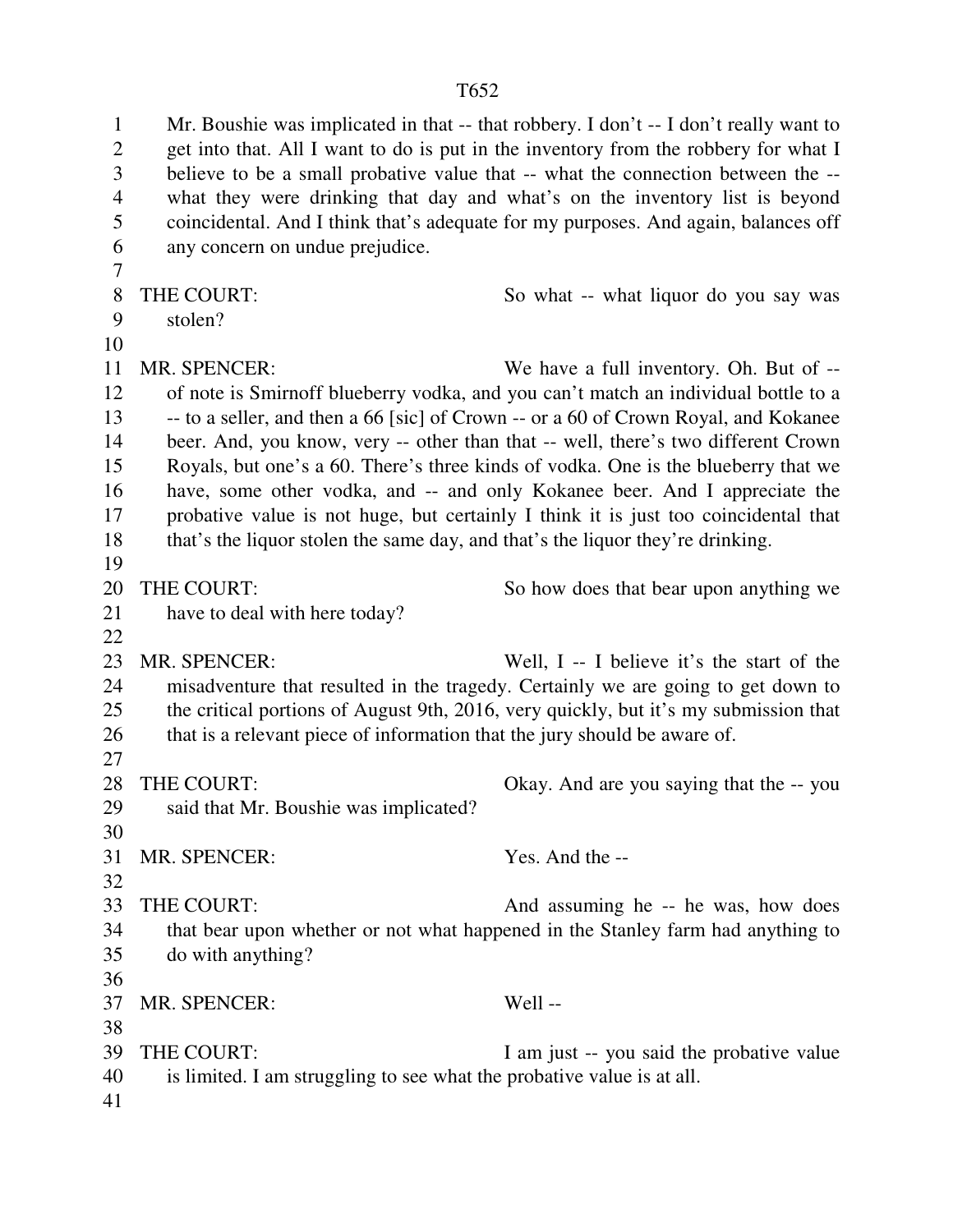1 MR. SPENCER: Well, and -- and, My Lord, being totally 2 candid, it is in my respectful submission that robbery was the start of the 3 misadventure that resulted in the tragedy. And, you know, so many times defence, 4 you know, object to the narrative, but we -- we tell the whole story so the jury 5 knows what happened. If it was two days before, I wouldn't be on my feet. It's the 6 same day. So that's -- that's my belief is that that's -- that it's a -- it's relevant 7 because it's part of the story of that day. 8 9 THE COURT: Okay. And by probative and proof, it -- 10 the concept of putting admissible evidence in is it tends to support one set of facts 11 or another. How does this advance your case or -- or cast doubt on the Crown's 12 case whether or not this event happened or did not happen? 13 14 MR. SPENCER: If the question is is it determinative --15 16 THE COURT: No, not determinative, but --17 18 MR. SPENCER: --- or of --19 20 THE COURT: -- how does it even move the yardsticks a 21 yard or a feet or how does it move the yardsticks at all? 22 23 MR. SPENCER: Well, and -- and, My Lord, I -- I have 24 nothing further beyond my submission that it's part of the narrative of that day. 25 And as I say, it's the start of the misadventure. You know, obviously I've risen 26 because I feel it does have probative value, but I -- 27 28 THE COURT: Can you articulate what that probative 29 value would be? 30 31 MR. SPENCER: Well, again, describing the 32 misadventure. So, you know, My Lord, I'm -- I'm making my argument. I have 33 timed it so that we can get -- 34 35 THE COURT: Okay. Well -- 36 37 MR. SPENCER:  $\qquad \qquad$  -- a ruling on it from you, and -- and I 38 don't know that I can help you much more. And I'll, you know -- but we need a 39 ruling. 40 41 THE COURT: And as -- as far as the -- you say there's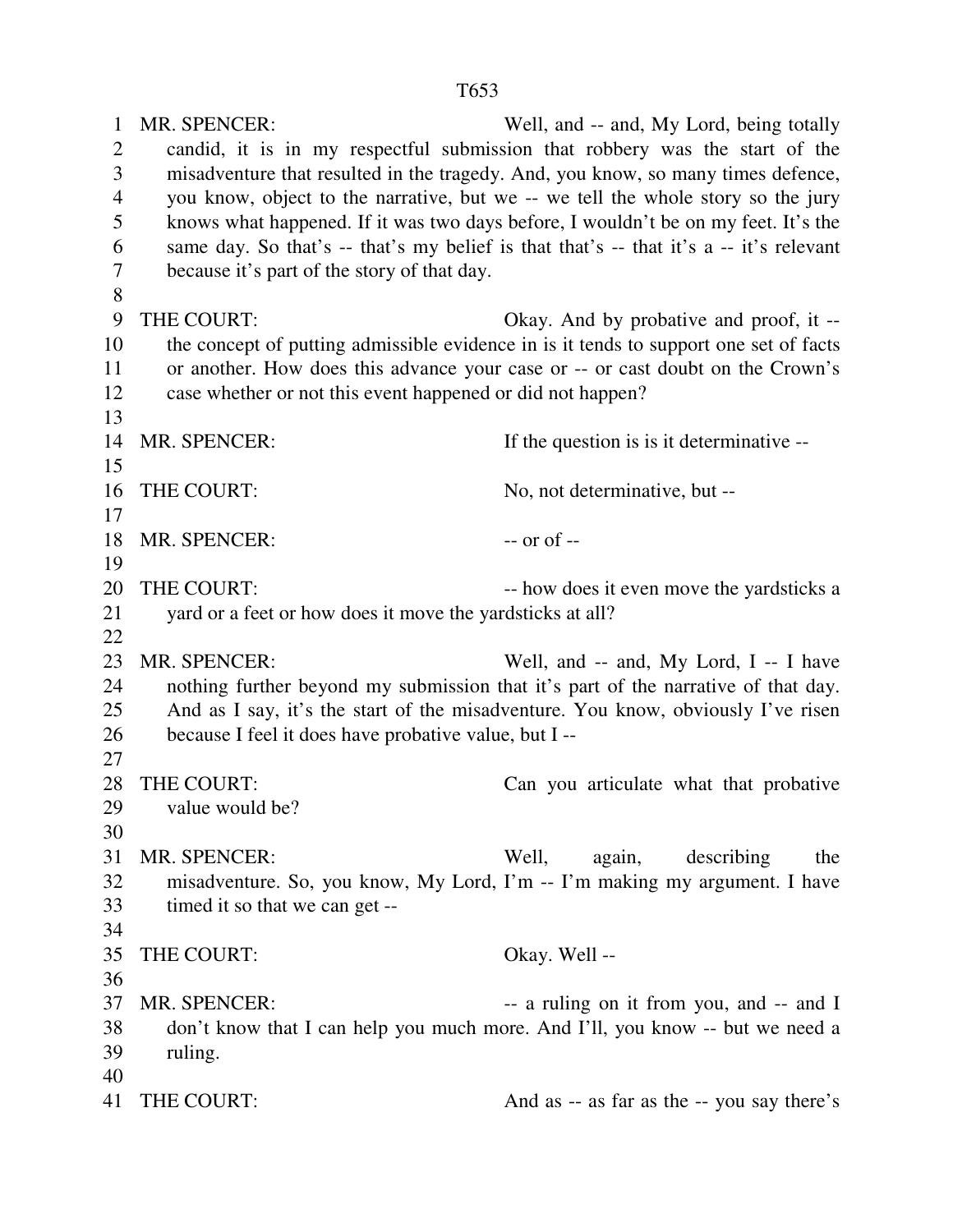1 -- that they might be implicated. What type of evidence would you put forward? 2 That somebody said that a liquor store was robbed -- or correction, that there was a 3 theft from a liquor store, and that -- and the -- some of the liquor that was allegedly 4 stolen or was, in fact, stolen ended up in the -- similar liquor ended up in the -- the 5 grey Escape? 6 7 MR. SPENCER: Yeah. There's -- My Lord, there's a 8 video. As I say, I'm not prepared to use that. That's -- I have to live with that 9 decision. There's also a co-conspirator. One of the other individuals has indicated 10 Mr. Boushie was present. I'm not going to call that witness. So I'll be very candid 11 with you. I'm not going to track them down and bring them here, both for -- you 12 know, what's -- it's not significant enough to put somebody through looking at 13 that video, nor is it to track down somebody that -- that was involved. So -- 14 15 THE COURT: Okay. Fair enough. Mr. Burge, your 16 comments? 17 18 MR. BURGE: Well, yes, My Lord. I guess looking at it 19 from a prosecution standpoint, the allegation would be of a break, enter, theft. The 20 evidence suggesting Mr. Boushie was involved is frail. So if my friend wants to 21 put in an inventory of this kind of liquor which is of a similar brand to some of the 22 liquor or some of the liquor taken is of the similar brand to what is seen in -- in -- 23 or what's been described in these proceedings, it -- it could only be for the purpose 24 of, frankly, attacking Mr. Boushie in what I would suggest is an inappropriate way 25 to get some -- some adverse reaction from the jury about something that has 26 nothing to do with what happened at the Stanley farm. And so even if the evidence 27 was a hundred percent clear, I would be making the same objection. It has nothing 28 to do with what happened at the Stanley farm, and this evidence is far from that 29 clear. 30 31 THE COURT: Okay. I -- anything further? 32 33 MR. SPENCER: I'll -- I'll withdraw my application. I'll 34 walk away from that witness. 35 36 THE COURT: So you are withdrawing your 37 application? 38 39 MR. SPENCER: Yeah. Yeah. 40 41 THE COURT: Okay. Well, that makes it clear, then,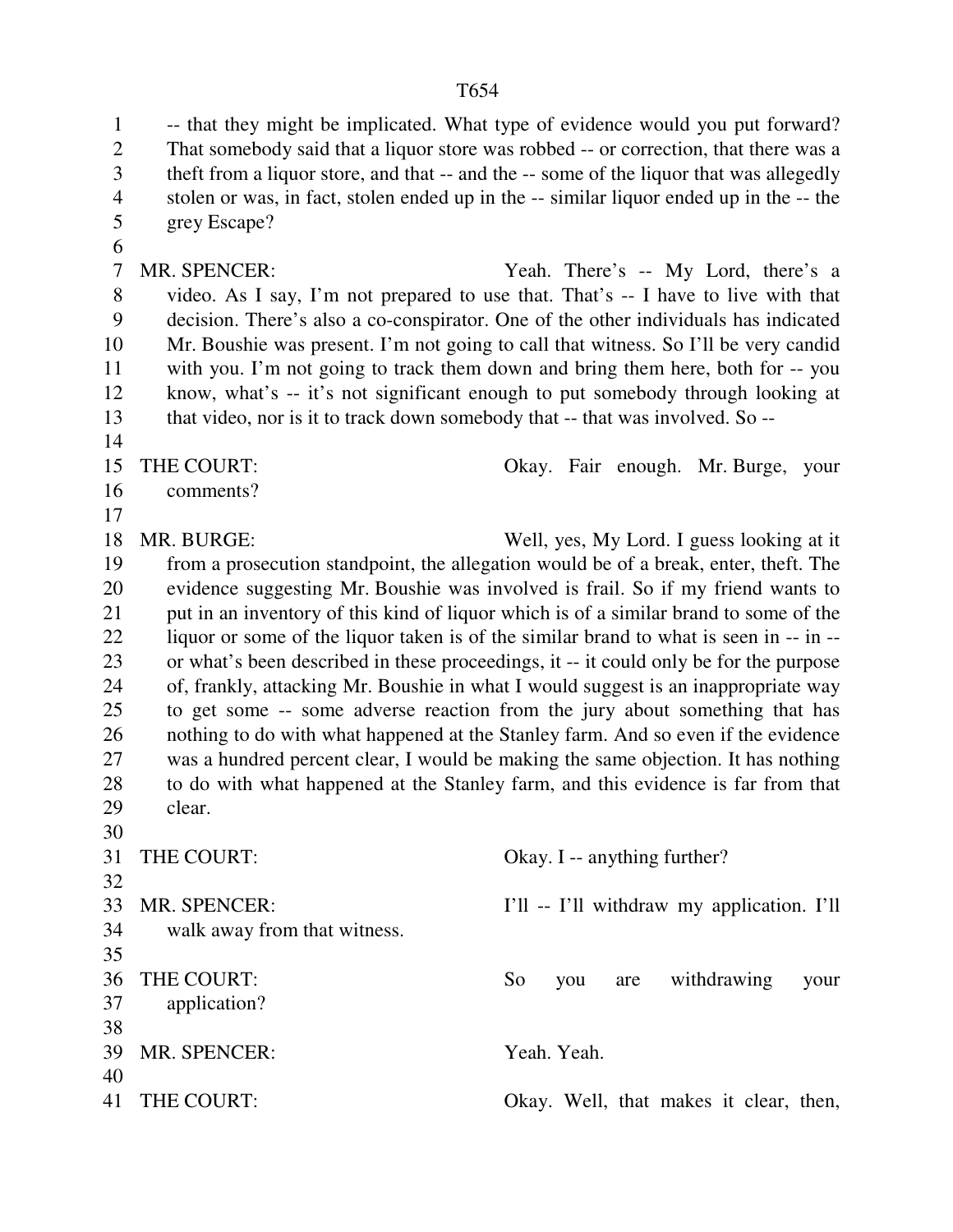1 that there's nothing further that need be dealt with on that basis. So --  $\overline{2}$ 3 MR. SPENCER: Yes. Thank you, My Lord. 4 5 **Discussion**  6 7 THE COURT: --- thank you for raising that. As far as --8 while I have you here, a captive audience, as far as timing, are you able to give me 9 a bit of an indication as to where we're -- where we're at as far as timing? Because 10 at a certain point, we're going to have to spend some time together in open court 11 and in the absence of the jury, talking about the legal principles that should go into 12 my charge. And then I am going to have to deliver a charge. You are going to have 13 to present your closing addresses, as well. And do you have any sense as to how 14 this might shake down? 15 16 MR. SPENCER: I -- I do, My Lord. My expectation, and 17 I've spoken to my friend about that, is that our evidence hopefully will -- will 18 conclude today, the evidence. There's a couple of additional loose ends that we 19 would need to discuss, so I would not close the evidence necessarily today, but 20 allow my friend and I speak to a couple agreed facts which may close up some 21 loose ends. So I -- my belief is that we would have the majority, if not all, the 22 evidence in today, subject to those cleanup matters which will be dealt with 23 relatively quickly by agreement. If not, we may have to call somebody to clean it 24 up, but I -- I think we'd be pretty close to being done today on the evidence part of 25 it. And then I guess we would be in your hands as far as what your preferred 26 procedure is as far as the -- the charge meeting, as you indicated, closing 27 arguments, and the timing of that. I think we've done very well to get to where 28 we're going to be by the end of today, which should allow us the luxury of 29 scheduling those to counsel and the Court's convenience. So, you know, I'm not 30 sure the charge meeting, how long you'd anticipate that, where you'd want to slot 31 that in in the process, but we're in your hands that way. 32 33 THE COURT: Okay. So you are thinking that the 34 evidence might be done today, again, subject to cross-examination, of course, and 35 that type of thing. But -- and if not done today, tomorrow morning, perhaps? 36 37 MR. SPENCER: Absolutely. I -- yes. Yes. 38 39 THE COURT: So if we were to conclude all the 40 evidence tomorrow morning, that would leave us tomorrow afternoon to deal with 41 -- talk about legal matters. Is that fair?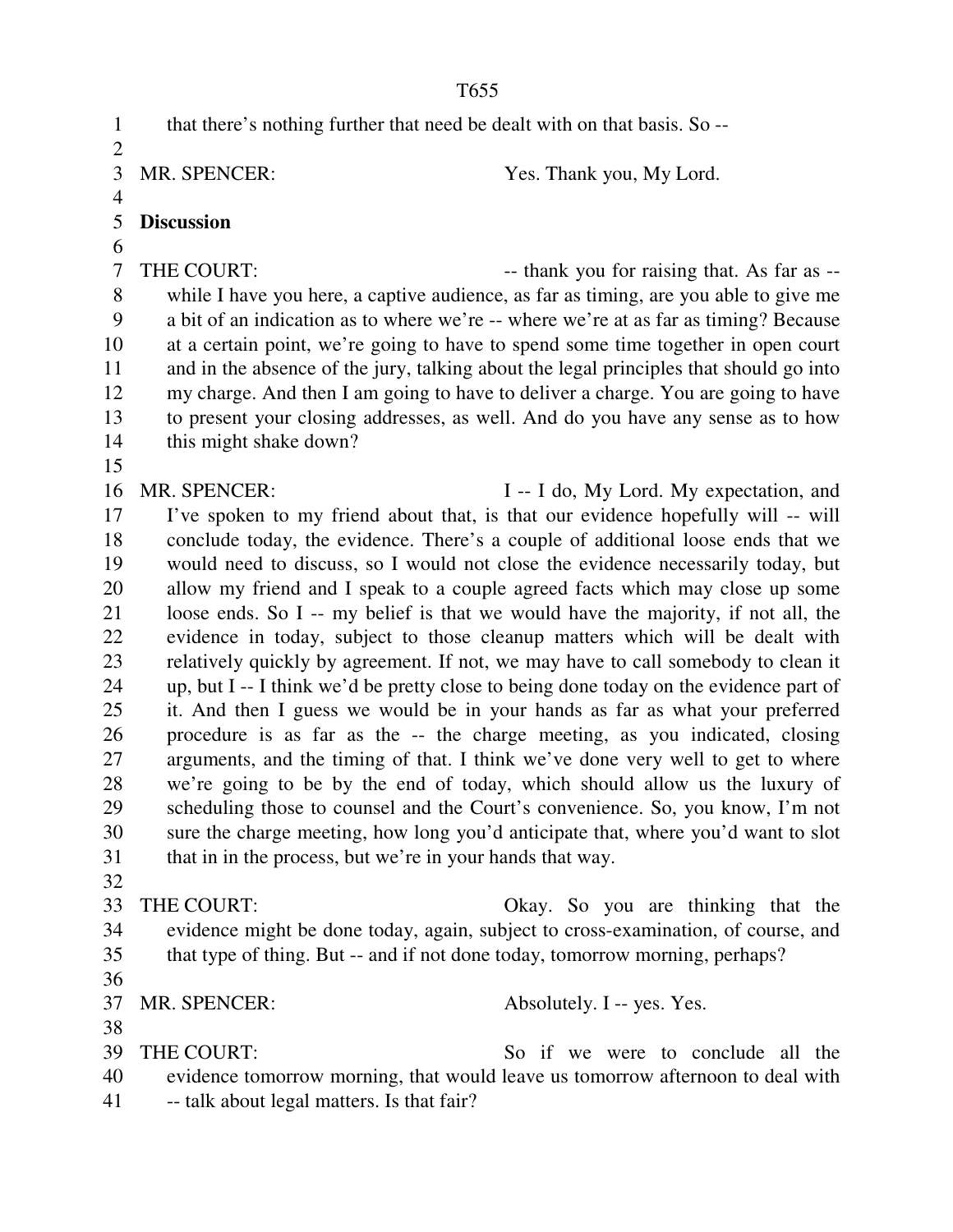1 2 MR. SPENCER: I think that's right, My Lord. 3 4 THE COURT: And you'd want to deal with those -- the 5 pre-charge discussions prior to you delivering your closing addresses, I presume? 6 7 MR. SPENCER: That's what I anticipated, My Lord. And 8 I know there's some -- 9 10 THE COURT: Okay. 11 12 MR. SPENCER:  $\qquad \qquad \text{variation with different -- different}$ 13 courts, but that -- that was my expectation. And I think that's the right way to go at 14 it. 15 16 THE COURT: Okay. So if we were to talk about legal 17 matters tomorrow afternoon, I think that -- I have read a number of decisions and 18 -- as this case has been going, I've been reading more decisions than probably 19 what I need because, of course, I don't know where the evidence is going, but I'm 20 trying to be as prepared as I can for everything and as fair as I can on -- on all 21 aspects. I may need a day to put everything together. And then if -- if that's 22 Wednesday, then would that mean we'd come back on Thursday for your closing 23 addresses and charge the jury in the afternoon or charge them Friday? Or -- or do 24 we go over to Monday? Any thoughts? 25 26 MR. SPENCER: Well, certainly I respect that our 27 speeding up puts you in a -- in a situation where you have to scramble a little bit, 28 and -- and that's -- 29 30 THE COURT: Well, I am not scrambling. Everything -- 31 everything is good. 32 33 MR. SPENCER: Good. I think we likely could -- could 34 start meeting in the morning, but if the suggestion is it might be better to schedule 35 it in the afternoon, and if we don't have very much in the morning, so be it. 36 37 THE COURT: Or we could just continue on. Like, once 38 the -- everything is -- once the evidence is in, the Crown would be asked if they 39 have any rebuttal evidence to call. 40 41 MR. SPENCER: Yes. That's right.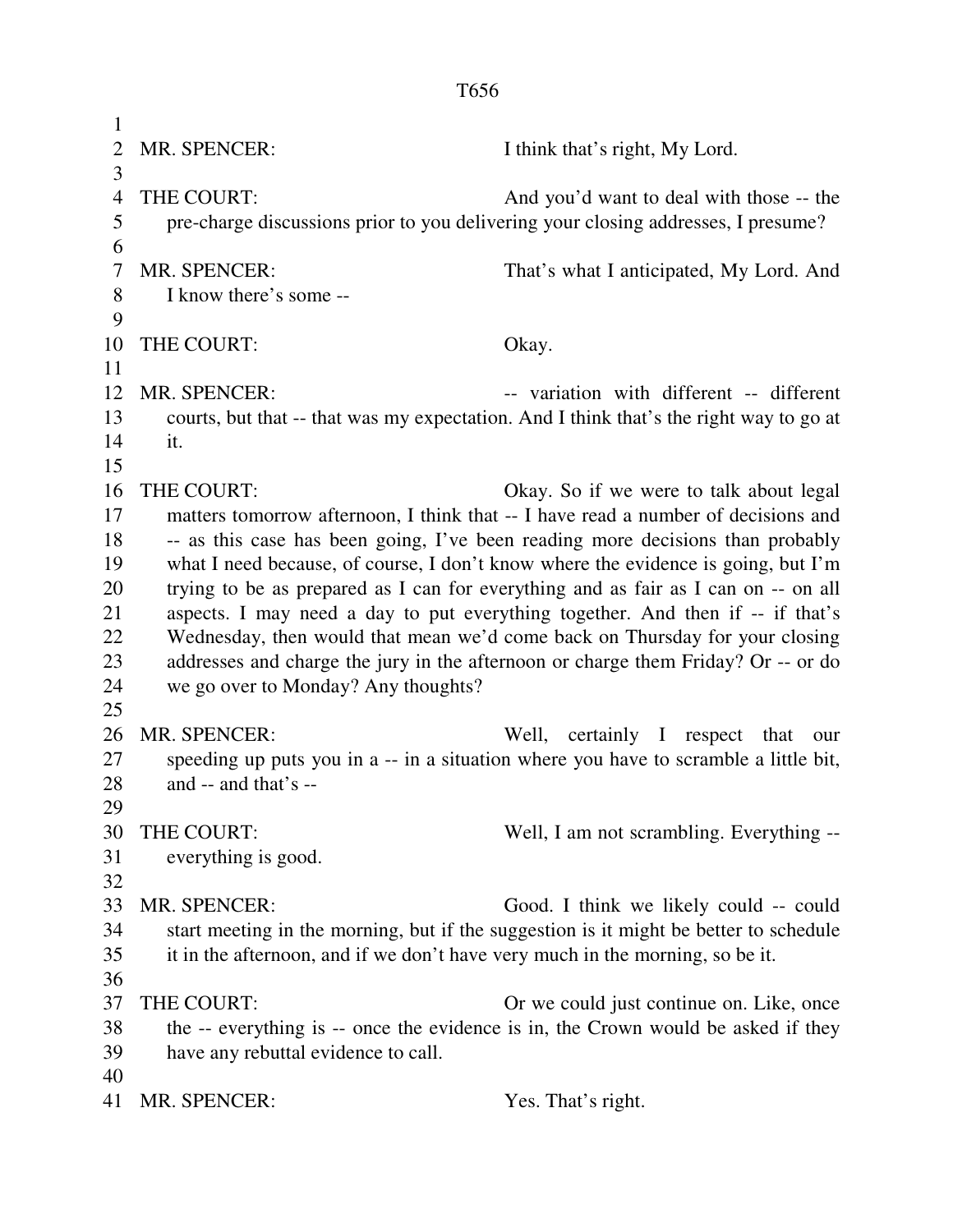1 2 THE COURT: And then once the evidence is in, then 3 we would let the jury go home, and we would deal with the pre-charge matters. 4 5 MR. SPENCER: Okay. 6 7 THE COURT: Talk about the -- the various cases that 8 might apply and principles and the verdicts that are open and that type of thing. 9 10 MR. SPENCER: Yes. 11 12 THE COURT: That might take Tuesday. 13 14 MR. SPENCER: Okay. 15 16 THE COURT: And then where does that put us for -- 17 and again, I may wish to prepare something on -- on Wednesday. And by that, I've 18 got a certain amount of it prepared, but there's only so much I can do until I hear 19 all the evidence. That -- and also, it's my intention to give the jury a written 20 charge. And ideally I would share that written charge, the template or the draft, 21 with counsel and say, Here's what I'm planning on providing to the jury, do you 22 have any comments on it? 23 24 MR. SPENCER: Yeah. I think -- I think we're on the same 25 page, My Lord. It's just that fine timing. I'll tell you, my -- my preference would 26 be that the jury be charged this week. If you feel that -- that to get everything done 27 properly would get us to Friday during the day before they would be charged, then, 28 you know, I certainly, you know, would accommodate. But my preference would 29 be if we could get them -- if we can finish up today, get them charged by 30 Thursday, and, you know, let the -- let the process play out, My Lord. 31 32 THE COURT: Okay. Mr. Burge, what comments do 33 you have, if any, about where we're at? 34 35 MR. BURGE: I -- I think you've -- you and my friend 36 have -- have covered the whole range. So whatever works, frankly, for Your 37 Lordship, that's -- 38 39 THE COURT: Is it within the -- the realm of possibility 40 that you would -- everything is kind of lining up for a charge on Thursday or

41 possibly Friday. And I wonder. I -- I hate to put it off to Monday --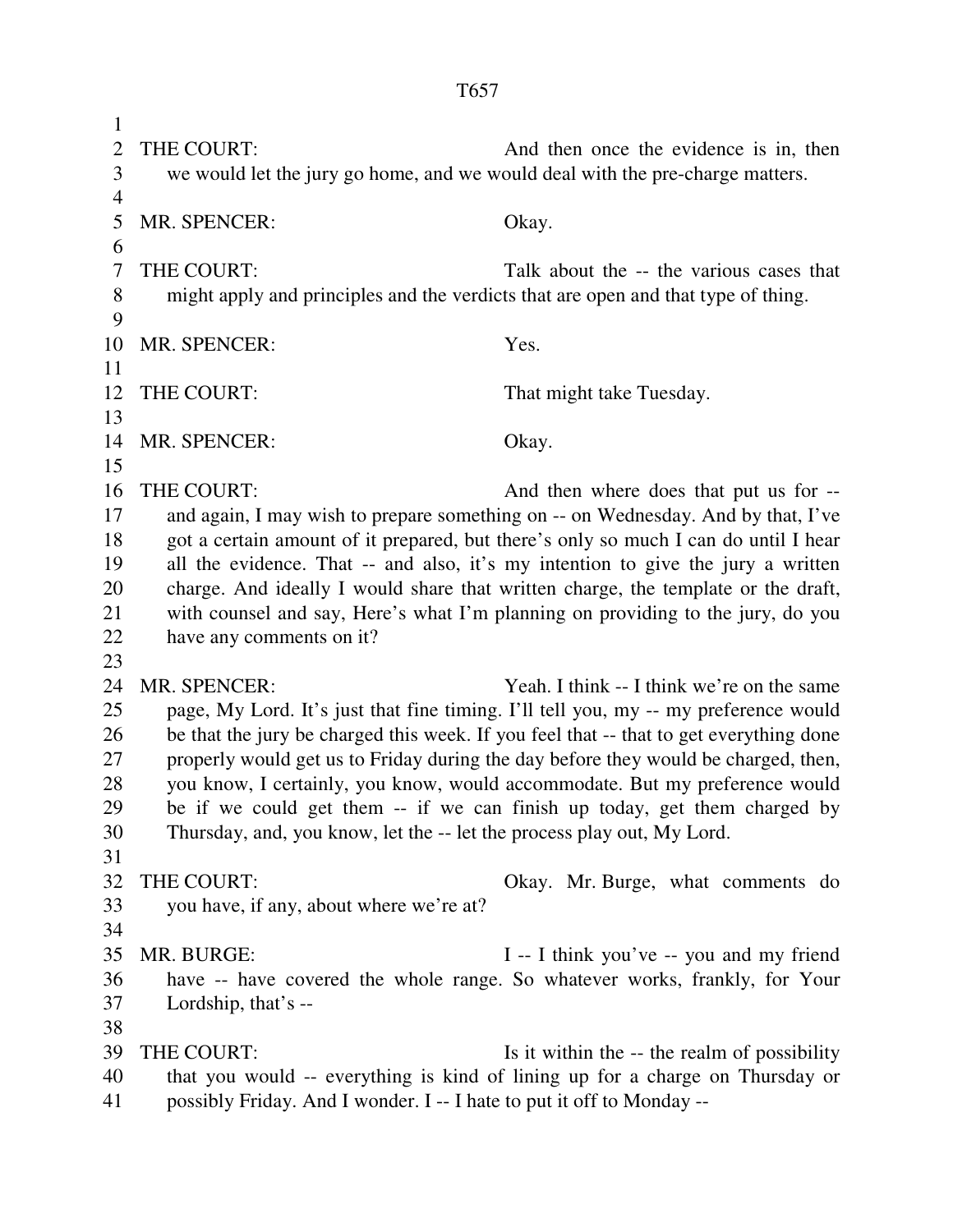| $\mathbf{1}$   |                                                                      |                                                                                       |
|----------------|----------------------------------------------------------------------|---------------------------------------------------------------------------------------|
| $\overline{2}$ | MR. BURGE:                                                           | M-hm.                                                                                 |
| 3              |                                                                      |                                                                                       |
| $\overline{4}$ | THE COURT:                                                           | -- but I wonder if the jury -- if it's fair to                                        |
| 5              |                                                                      | them to have them start to deliberate on a Friday. That's what's going through my     |
| 6              |                                                                      | mind, as well. And I guess it depends to a large degree on how close we are on the    |
| 7              |                                                                      | law and whether we have -- I presume that counsel are -- are briefed on the -- the    |
| 8              |                                                                      | various legal issues that we have to encounter. And there's some -- certainly         |
| 9              | there's some nuances with some of these matters --                   |                                                                                       |
| 10             |                                                                      |                                                                                       |
| 11             | MR. BURGE:                                                           | Yes.                                                                                  |
| 12             |                                                                      |                                                                                       |
| 13             | THE COURT:                                                           | -- given that the -- the defences that have                                           |
| 14             |                                                                      | arisen. So I guess what we do is we just play it by ear and see -- see where we go. I |
| 15             |                                                                      | don't know that we can do anything more than that. I'd rather be careful and do it    |
| 16             | right than rush it and not be fair to either Crown or defence.       |                                                                                       |
| 17             |                                                                      |                                                                                       |
| 18             |                                                                      | So with that in mind, I guess that helps as much as it can help, given all the        |
| 19             | circumstances. And anything further that need be done at this point? |                                                                                       |
| 20             |                                                                      |                                                                                       |
| 21             | MR. BURGE:                                                           | No, thank you.                                                                        |
| 22             |                                                                      |                                                                                       |
| 23             | THE COURT:                                                           | Okay. Thank you. We will adjourn until                                                |
| 24             | 2 o'clock.                                                           |                                                                                       |
| 25             |                                                                      |                                                                                       |
| 26             |                                                                      |                                                                                       |
| 27             |                                                                      |                                                                                       |
| 28             | PROCEEDINGS ADJOURNED UNTIL 2:00 PM                                  |                                                                                       |
| 29             |                                                                      |                                                                                       |
| 30             |                                                                      |                                                                                       |
| 31             |                                                                      |                                                                                       |
| 32             |                                                                      |                                                                                       |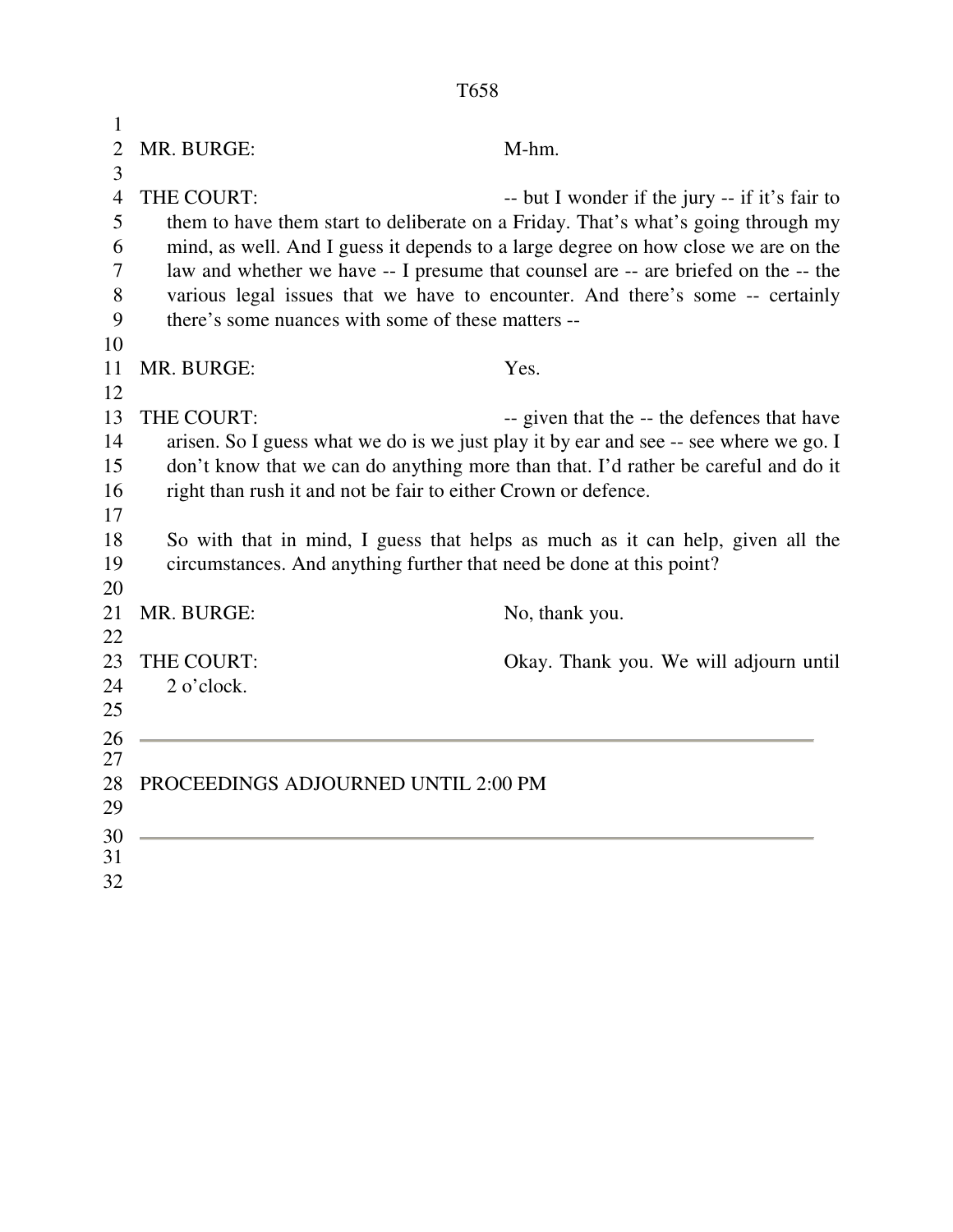| $\mathbf{1}$<br>$\overline{2}$ | February 5, 2018                                                                      | <b>Afternoon Session</b>                                                           |  |  |
|--------------------------------|---------------------------------------------------------------------------------------|------------------------------------------------------------------------------------|--|--|
| 3                              | The Honourable Chief Justice                                                          | The Court of Queen's Bench                                                         |  |  |
| 4                              | M. Popescul                                                                           | for Saskatchewan                                                                   |  |  |
| 5                              |                                                                                       |                                                                                    |  |  |
| 6                              | W. Burge, QC                                                                          | For the Crown                                                                      |  |  |
| 7                              | C. Browne                                                                             | For the Crown                                                                      |  |  |
| 8                              | S. Spencer                                                                            | For the Accused                                                                    |  |  |
| 9                              | D. Gillanders                                                                         | For the Accused                                                                    |  |  |
| 10                             | K. Christopherson                                                                     | <b>Court Clerk</b>                                                                 |  |  |
| 11                             |                                                                                       |                                                                                    |  |  |
| 12                             |                                                                                       |                                                                                    |  |  |
| 13                             | <b>Discussion</b>                                                                     |                                                                                    |  |  |
| 14                             |                                                                                       |                                                                                    |  |  |
| 15                             | THE COURT:                                                                            | Are we ready for the jury?                                                         |  |  |
| 16                             |                                                                                       |                                                                                    |  |  |
| 17                             | <b>MR. SPENCER:</b>                                                                   | A short update. We made -- thank you so                                            |  |  |
| 18                             |                                                                                       | much. Well, we made headway on the additional evidentiary issue, so I'm now --     |  |  |
| 19                             |                                                                                       | we've -- I think we have an understanding. We just have to document it, so I think |  |  |
| 20                             |                                                                                       | that will come together, which means we likely will finish evidence today, which   |  |  |
| 21                             | is good. I forgot about the <i>Charter</i> application in our timeline. My suggestion |                                                                                    |  |  |
| 22                             | would be that it should be argued after the evidence, but before we go through the    |                                                                                    |  |  |
| 23                             | jury preparation stages. So my -- my suggestion might -- would be that that would     |                                                                                    |  |  |
| 24                             | probably be argued tomorrow morning. I don't expect it to take too long. The          |                                                                                    |  |  |
| 25                             | evidence is the evidence, and the law is relatively focussed, so                      |                                                                                    |  |  |
| 26                             |                                                                                       |                                                                                    |  |  |
| 27                             | THE COURT:                                                                            | Okay. So what is about to happen now?                                              |  |  |
| 28                             |                                                                                       |                                                                                    |  |  |
| 29                             | MR. SPENCER:                                                                          | We're good to go with our last witness.                                            |  |  |
| 30                             |                                                                                       |                                                                                    |  |  |
| 31                             | THE COURT:                                                                            | Okay. Bring the jury in.                                                           |  |  |
| 32                             |                                                                                       |                                                                                    |  |  |
| 33                             | (JURY ENTERS)                                                                         |                                                                                    |  |  |
| 34                             |                                                                                       |                                                                                    |  |  |
| 35                             | THE COURT CLERK:                                                                      | (INDISCERNIBLE).                                                                   |  |  |
| 36                             |                                                                                       |                                                                                    |  |  |
| 37                             | THE COURT:                                                                            | Okay. Mr. Spencer, proceed when you're                                             |  |  |
| 38                             | ready.                                                                                |                                                                                    |  |  |
| 39                             |                                                                                       |                                                                                    |  |  |
| 40                             | MR. SPENCER:                                                                          | Thank you. Thank you, My Lord. The                                                 |  |  |
| 41                             | next defence witness is Gerry Stanley.                                                |                                                                                    |  |  |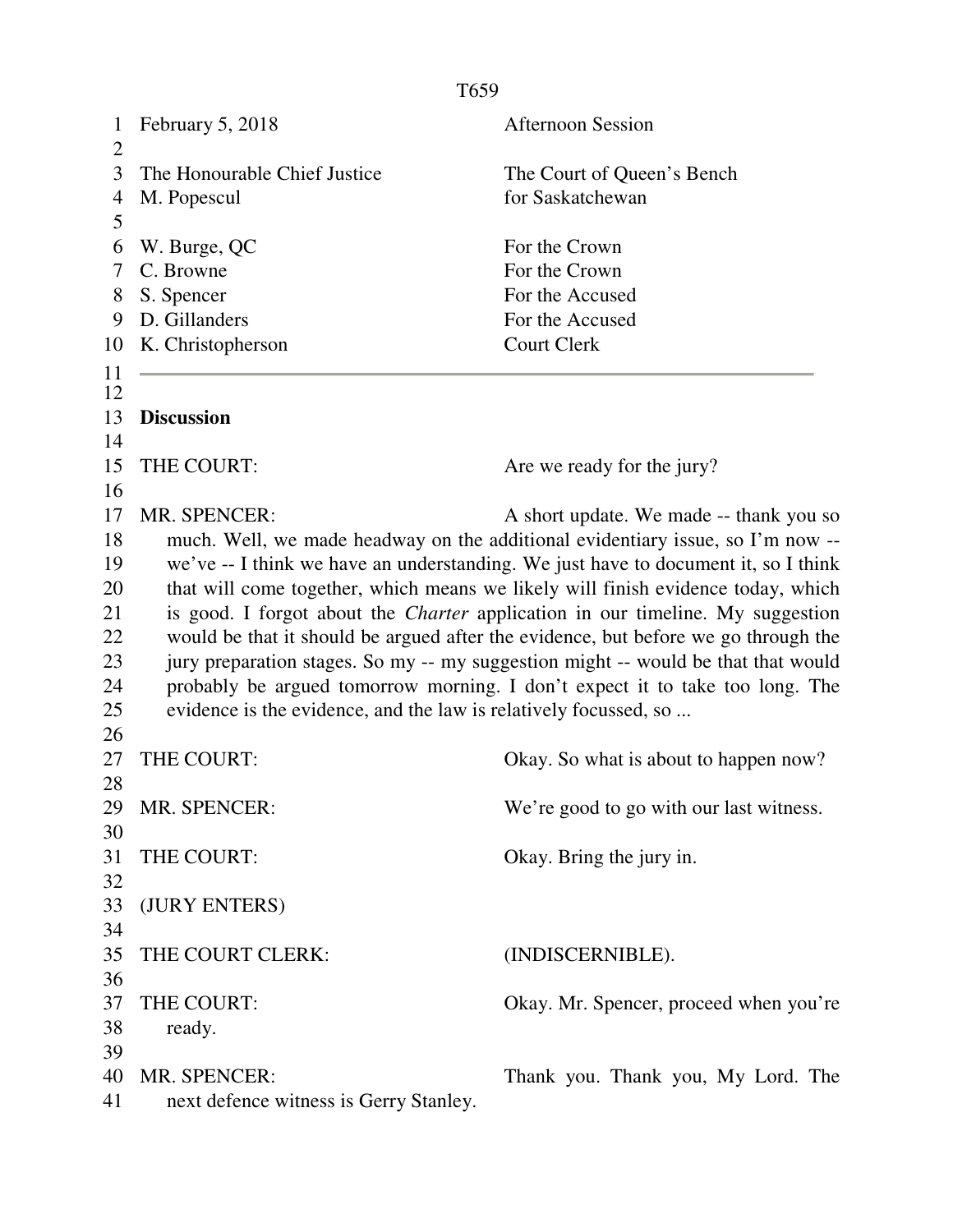| $\mathbf{1}$   |                              |                                                          |                                        |
|----------------|------------------------------|----------------------------------------------------------|----------------------------------------|
| $\overline{2}$ | THE COURT CLERK:             |                                                          | How do you take an oath, sir? Will --  |
| 3              |                              |                                                          |                                        |
| $\overline{4}$ | THE ACCUSED:                 |                                                          | I'll affirm.                           |
| 5              |                              |                                                          |                                        |
| 6              | THE COURT CLERK:             |                                                          | Affirm? Raise your right hand. State   |
| 7              |                              | your full name for the record.                           |                                        |
| 8              |                              |                                                          |                                        |
| 9<br>10        | THE ACCUSED:                 |                                                          | Gerry Stanley.                         |
| 11             | THE COURT CLERK:             |                                                          | Spell your first and last name for the |
| 12             | record.                      |                                                          |                                        |
| 13             |                              |                                                          |                                        |
| 14             | THE ACCUSED:                 |                                                          | G-E-R-R-Y S-T-A-N-L-E-Y.               |
| 15             |                              |                                                          |                                        |
| 16             | THE COURT CLERK:             |                                                          | Is that your proper name, Gerry?       |
| 17             |                              |                                                          |                                        |
| 18             | THE ACCUSED:                 |                                                          | Oh, Gerald. Sorry.                     |
| 19             |                              |                                                          |                                        |
| 20             | THE COURT CLERK:             |                                                          | (INDISCERNIBLE).                       |
| 21             |                              |                                                          |                                        |
| 22             | THE ACCUSED:                 |                                                          | $G-E-R-A-L-D$ --                       |
| 23             |                              |                                                          |                                        |
| 24             | THE COURT CLERK:             |                                                          | Okay.                                  |
| 25             |                              |                                                          |                                        |
| 26             | THE ACCUSED:                 |                                                          | $-S-T-A-N-L-E-Y$ .                     |
| 27             |                              |                                                          |                                        |
| 28<br>29       |                              | <b>GERALD STANLEY, Affirmed, Examined by Mr. Spencer</b> |                                        |
| 30             | <b>UNIDENTIFIED SPEAKER:</b> |                                                          | (INDISCERNIBLE).                       |
| 31             |                              |                                                          |                                        |
| 32             | Q MR. SPENCER:               |                                                          | Gerry, how -- how old are you?         |
| 33             | A I'm 56.                    |                                                          |                                        |
| 34             |                              |                                                          |                                        |
| 35             | Q                            | And where do you live?                                   |                                        |
| 36             |                              | A I live in the RM of Glenside.                          |                                        |
| 37             |                              |                                                          |                                        |
| 38             | Q                            | Okay. Do you have family, Gerry?                         |                                        |
| 39             |                              | A Yes, I have a wife and two sons.                       |                                        |
| 40             |                              |                                                          |                                        |
| 41             |                              | Q Okay. And are they at -- living at home?               |                                        |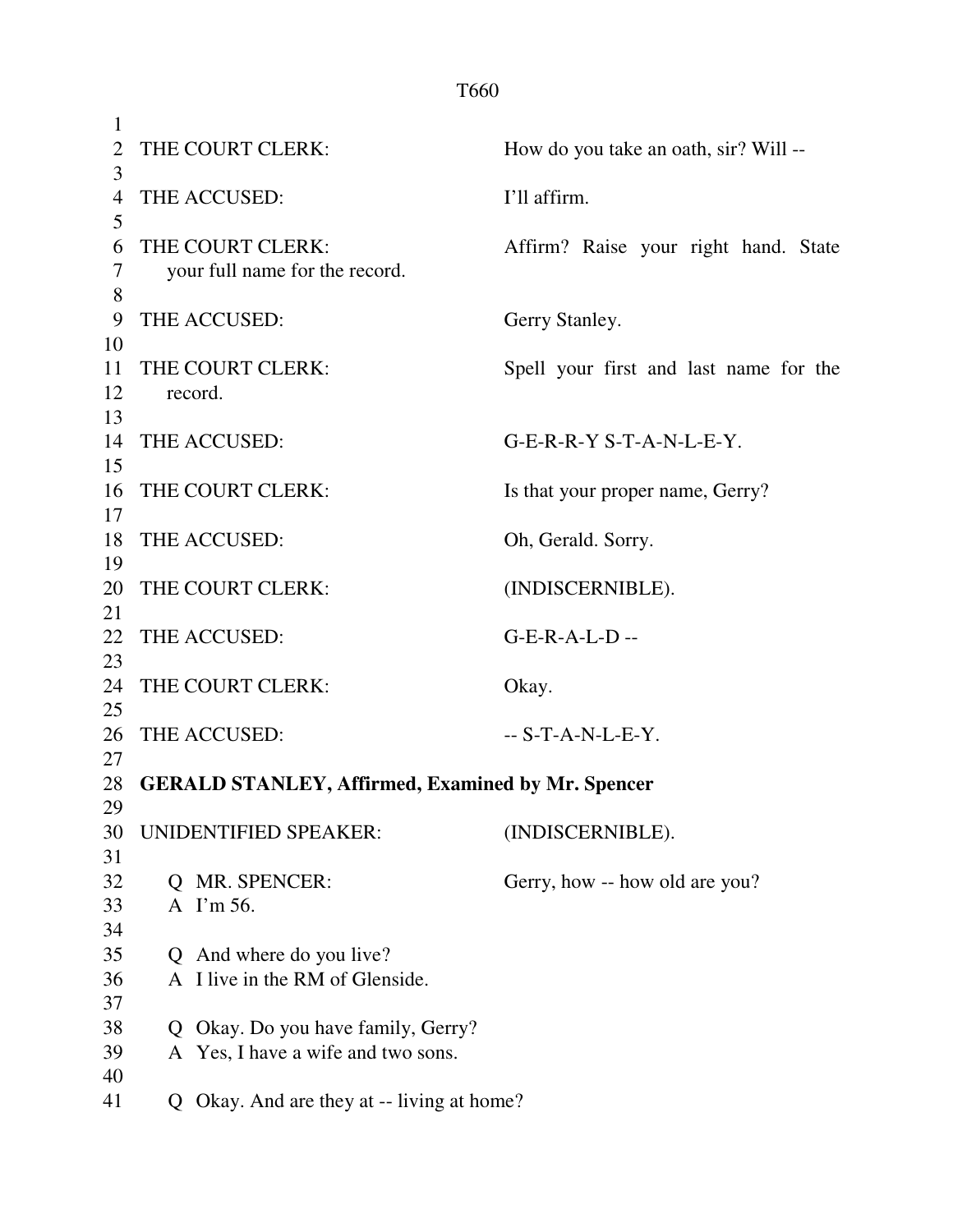| $\mathbf{1}$        |              | A My wife lives at home, and my two kids work both in Alberta.                     |
|---------------------|--------------|------------------------------------------------------------------------------------|
| $\overline{2}$<br>3 |              | Q Okay. What's your occupation, Gerry?                                             |
| 4                   |              | A I'm a rancher and a truck driver and a part-time mechanic.                       |
| 5                   |              |                                                                                    |
| 6                   |              | Q Okay. Tell me about part-time mechanic.                                          |
| 7                   |              | A Well, mostly people in the community. I fix vehicles. They'll bring their car or |
| 8                   |              | truck to me, and then I'll diagnose what the problem is and tell them what parts   |
| 9                   |              | they need, and then they will go pick up the parts and bring them back, and I'll   |
| 10                  |              | fix their truck or car.                                                            |
| 11                  |              |                                                                                    |
| 12                  |              | Q Okay. So you don't do a markup on parts? You're not a real mechanic?             |
| 13<br>14            |              | A No, it's just -- it's more honest this way if they get their own parts.          |
| 15                  |              | Q Fair enough. Do you ever help people off the road?                               |
| 16                  |              | A Oh, yeah.                                                                        |
| 17                  |              |                                                                                    |
| 18                  |              | Q Tell me about that.                                                              |
| 19                  |              | A Well-                                                                            |
| 20                  |              |                                                                                    |
| 21                  |              | Q Those types of things.                                                           |
| 22                  |              | A -- probably twice a year, people will have trouble with their vehicles and stop  |
| 23                  |              | in, and I'll help them however I can.                                              |
| 24                  |              |                                                                                    |
| 25                  |              | Q Okay. What types of things have you helped people with?                          |
| 26                  |              | A Fan belts, overheating, and flat tires and getting stuck, stuff like that.       |
| 27<br>28            |              | Q Getting stuck?                                                                   |
| 29                  |              | A Yeah.                                                                            |
| 30                  |              |                                                                                    |
| 31                  | $\mathbf{O}$ | Yeah. Okay. Now, a flat tire, do you -- do you have tires in stock?                |
| 32                  |              | A I have used tires from -- I don't know where they all came from, but --          |
| 33                  |              |                                                                                    |
| 34                  | $\mathbf{O}$ | Okay. But -- so you have a supply of used tires?                                   |
| 35                  |              | A Yeah.                                                                            |
| 36                  |              |                                                                                    |
| 37                  | $\mathbf{O}$ | So you'd be able to probably get somebody back on the road?                        |
| 38                  |              | A Oh, yeah.                                                                        |
| 39                  |              |                                                                                    |
| 40                  |              | Q Yeah? Okay. So a couple miscellaneous things here that I'll get. What -- why     |
| 41                  |              | do you have shells around your deck, Gerry?                                        |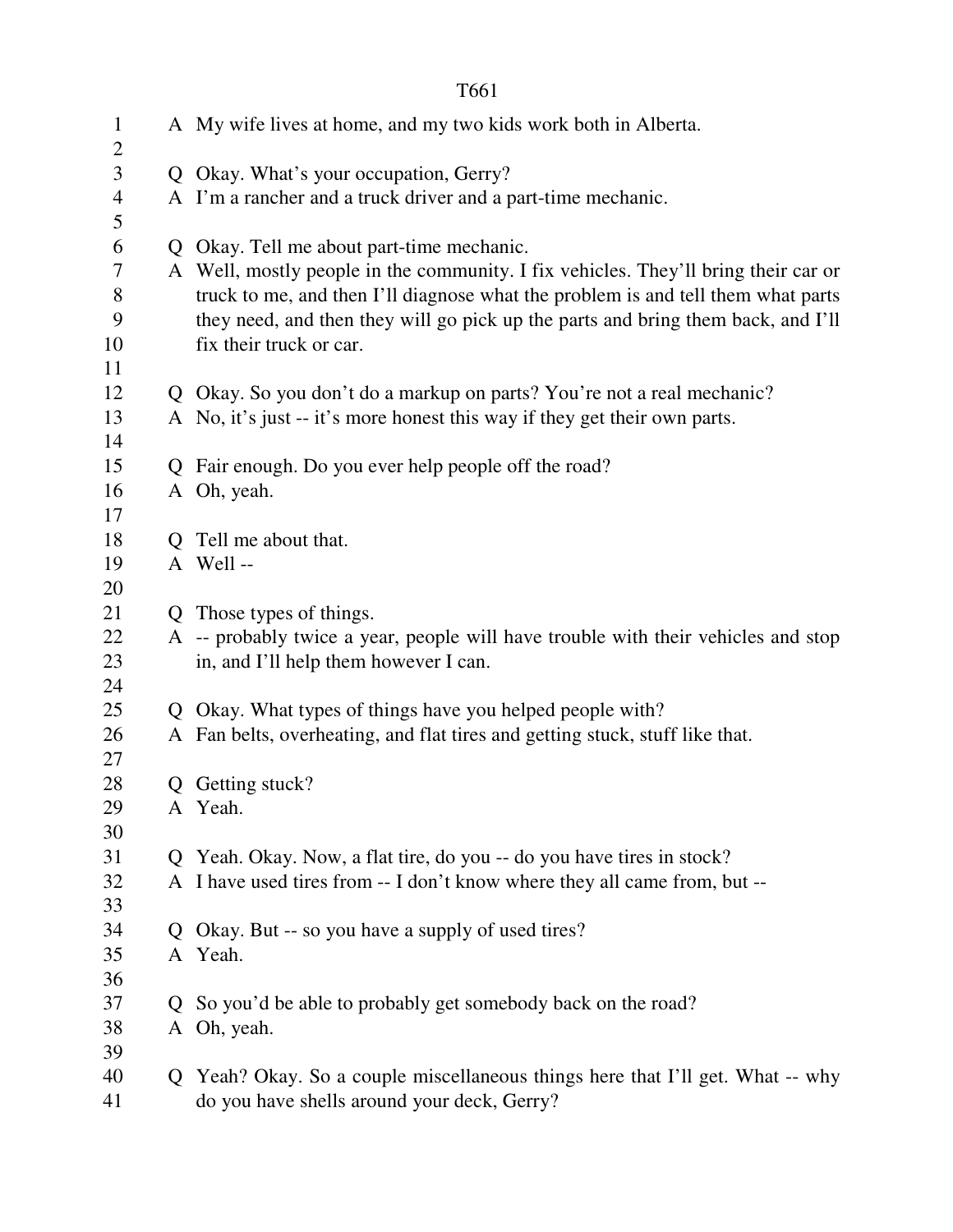| $\mathbf{1}$<br>$\mathbf{2}$ |   | A Well, we have a cow-calf operation where we have babies in the spring. So I<br>have a pen set up fairly close to the yard where they all have their babies. And |
|------------------------------|---|-------------------------------------------------------------------------------------------------------------------------------------------------------------------|
| 3                            |   | a lot of times coyotes and other things will come and try to either take the calf                                                                                 |
| $\overline{4}$               |   | or bother the cattle in the night or even during the day. And by just shooting                                                                                    |
| 5                            |   | off the deck, making noise, they will generally run away and leave the cows                                                                                       |
| 6                            |   | alone.                                                                                                                                                            |
| 7                            |   |                                                                                                                                                                   |
| $8\,$                        |   | Q Okay. And -- and what guns do you use for -- for that purpose?                                                                                                  |
| 9                            |   | A I use a .22 or that Tokarev.                                                                                                                                    |
| 10                           |   |                                                                                                                                                                   |
| 11                           |   | Q Okay. And why those?                                                                                                                                            |
| 12                           |   | A Well, the .22 because it's handy. And it's -- the other one because it's super                                                                                  |
| 13                           |   | loud.                                                                                                                                                             |
| 14                           |   |                                                                                                                                                                   |
| 15                           |   | Q Okay. And that -- the other one is?                                                                                                                             |
| 16                           |   | A The Tokarev.                                                                                                                                                    |
| 17                           |   |                                                                                                                                                                   |
| 18                           |   | Q Okay. The gun that we've been dealing with here?                                                                                                                |
| 19                           |   | A Yeah.                                                                                                                                                           |
| 20                           |   |                                                                                                                                                                   |
| 21                           |   | Q Okay. Okay. So then for your -- dealing with the Tokarev, then, for a little bit,                                                                               |
| 22                           |   | where do you get your ammo?                                                                                                                                       |
| 23                           |   | A Sometimes I would pick it up at a store, and -- or you can just order it over the                                                                               |
| 24                           |   | phone and they'll mail it to you.                                                                                                                                 |
| 25                           |   |                                                                                                                                                                   |
| 26                           |   | Q Okay. And so you can just get bullets sent to you in the mail?                                                                                                  |
| 27                           |   | A Yeah.                                                                                                                                                           |
| 28                           |   |                                                                                                                                                                   |
| 29                           |   | Q Okay. And where do you -- where do you usually get your -- your ammo, then?                                                                                     |
| 30                           |   | The ammo we're talking about, where would you have got it from?                                                                                                   |
| 31                           |   | A That stuff I would have got it in Lloydminster through the mail.                                                                                                |
| 32                           |   |                                                                                                                                                                   |
| 33                           |   | Q Okay.                                                                                                                                                           |
| 34                           |   | A It's -- you can get brand-new stuff or surplus is what I had because it's cheap.                                                                                |
| 35                           |   |                                                                                                                                                                   |
| 36                           |   | Q Okay.                                                                                                                                                           |
| 37                           |   | A And it's just for making noise, anyway.                                                                                                                         |
| 38                           |   |                                                                                                                                                                   |
| 39                           | Q | Okay. So you get the surplus stuff?                                                                                                                               |
| 40                           |   | A Yeah.                                                                                                                                                           |
| 41                           |   |                                                                                                                                                                   |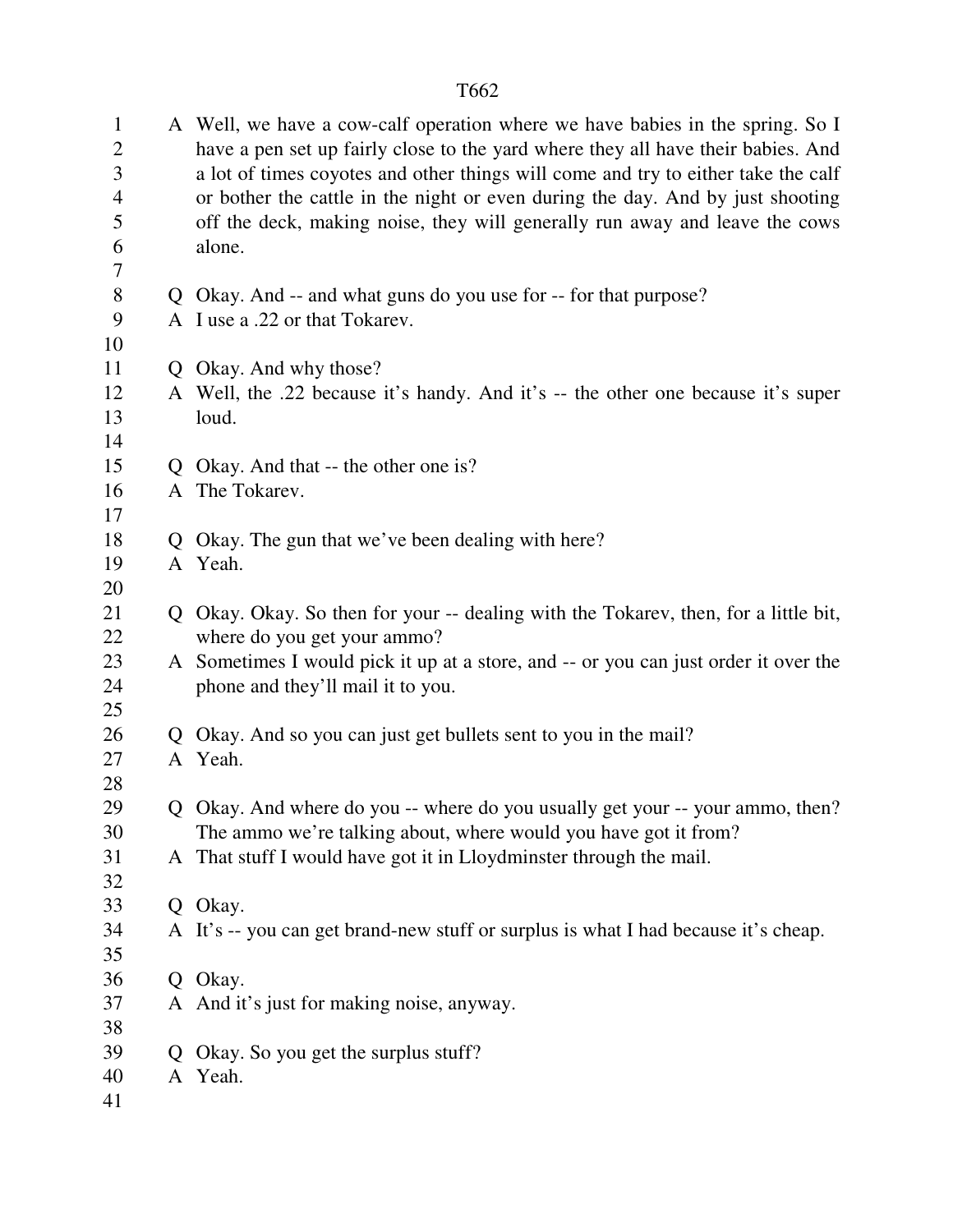| $\mathbf{1}$   |              | Q Okay. Okay. Where do you store the ammunition for the Tokarev?                 |  |
|----------------|--------------|----------------------------------------------------------------------------------|--|
| 2              |              | A I would have some in the -- in the house, some in -- in the tack room. And I'd |  |
| 3              |              | have some in the toolbox in the shop.                                            |  |
| $\overline{4}$ |              |                                                                                  |  |
| 5              |              | Q Okay. What are the -- is your shop heated?                                     |  |
| 6              |              | A Just during the day.                                                           |  |
| 7              |              |                                                                                  |  |
| 8              |              | Q Okay. So what would the temperature fluctuations be in your shop?              |  |
| 9              |              | A Well, anywhere from 30 above to 30 below.                                      |  |
| 10             |              |                                                                                  |  |
| 11             |              | Q Okay. Okay. So the Tokarev -- I'm probably using the wrong word here. The      |  |
| 12             |              | ejection pattern for the Tokarev? Do you know what I'm talking about? The --     |  |
| 13             |              | A Yeah.                                                                          |  |
| 14             |              |                                                                                  |  |
| 15             |              | Q Okay. Can you tell me about that, from your experience with it?                |  |
| 16             |              | A Usually it would go somewheres out the right. Sometimes it would go straight   |  |
| 17             |              | up. And sometimes it would be 10 feet, 20 feet, 15 feet. You never really        |  |
| 18             |              | knew.                                                                            |  |
| 19             |              |                                                                                  |  |
| 20             |              | Q Okay. So the -- there is no ejection pattern for it?                           |  |
| 21             |              | A No.                                                                            |  |
| 22             |              |                                                                                  |  |
| 23             |              | Q One will go flying behind you, one will go --                                  |  |
| 24             |              | A Yeah, they land on top of your head and --                                     |  |
| 25             |              |                                                                                  |  |
| 26             |              | Q Okay.                                                                          |  |
| 27             |              | A -- everywhere.                                                                 |  |
| 28             |              |                                                                                  |  |
| 29             |              | Q So not much -- okay.                                                           |  |
| 30             |              | A Right.                                                                         |  |
| 31             |              |                                                                                  |  |
| 32             | Q.           | So inconsistent. Okay. The rounds you used on August 9th, where did you get      |  |
| 33             |              | those from?                                                                      |  |
| 34             |              | A I grabbed those out of the -- out of my toolbox.                               |  |
| 35             |              |                                                                                  |  |
| 36             | $\mathbf{O}$ | In $-$ in the shed?                                                              |  |
| 37             |              | A In the shop, yes.                                                              |  |
| 38             |              |                                                                                  |  |
| 39             |              | Q Okay. And can you tell me about those? Were they in a box? Or tell me about    |  |
| 40             |              | those rounds that you used that day.                                             |  |
| 41             |              | A One -- one time I bought some ammo, and it came in a box. And they were on     |  |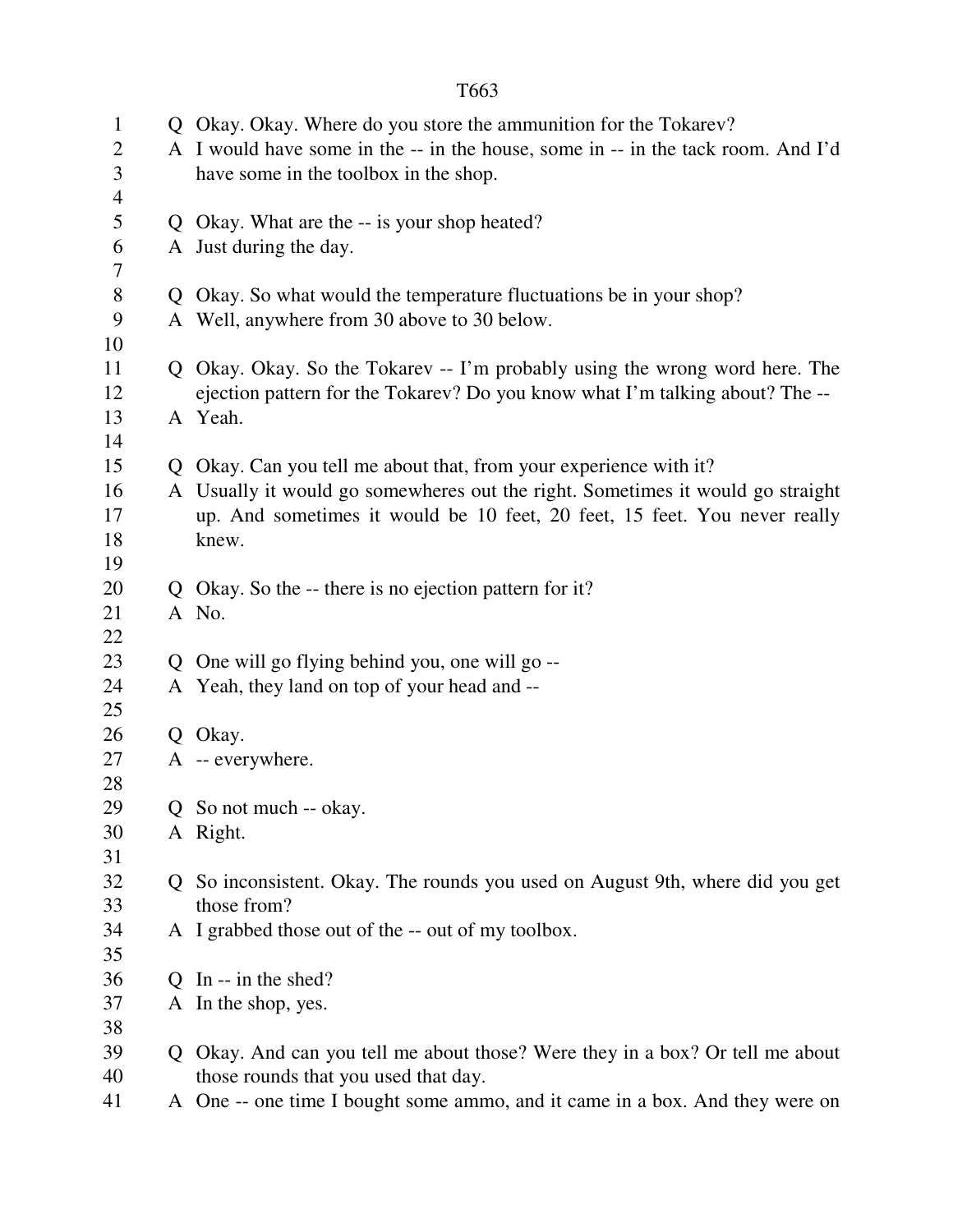| $\mathbf{1}$<br>$\overline{2}$<br>3<br>4 |   | they were easy to pull off, just the -- so they weren't rattling around loose. | little strips that would hold -- I think they held eight bullets. So anyway, I<br>would keep them around, and I would -- I would put bullets on them so that |
|------------------------------------------|---|--------------------------------------------------------------------------------|--------------------------------------------------------------------------------------------------------------------------------------------------------------|
| 5<br>6<br>7                              |   | A Yes. Yes.                                                                    | Q Okay. So that day, the bullets you put in the Toke were on one of these strips?                                                                            |
| 8                                        |   | Q And about -- approximately how many were on the -- were on the strip?        |                                                                                                                                                              |
| 9                                        |   | A I think there was probably six on there.                                     |                                                                                                                                                              |
| 10                                       |   |                                                                                |                                                                                                                                                              |
| 11                                       |   |                                                                                | Q Okay. And there's a book in front of you, just to the -- some of the stuff I'm                                                                             |
| 12                                       |   |                                                                                | familiar with, but just so the jury appreciates it. The book -- book in front of                                                                             |
| 13                                       |   | you is --                                                                      |                                                                                                                                                              |
| 14                                       |   |                                                                                |                                                                                                                                                              |
| 15                                       |   | THE COURT CLERK:                                                               | $P-1.$                                                                                                                                                       |
| 16                                       |   |                                                                                |                                                                                                                                                              |
| 17                                       |   | Q MR. SPENCER:                                                                 | -- P-1. If you could turn to photograph                                                                                                                      |
| 18                                       |   | 92 in front of the first tab.                                                  |                                                                                                                                                              |
| 19                                       |   | A Yeah.                                                                        |                                                                                                                                                              |
| 20                                       |   |                                                                                |                                                                                                                                                              |
| 21                                       |   |                                                                                | Q Okay, 92 is the bottom picture on that page there. Can -- can you tell me                                                                                  |
| 22                                       |   | what's in that picture there?                                                  |                                                                                                                                                              |
| 23                                       |   | A That's the strips I was just talking about that hold the bullets.            |                                                                                                                                                              |
| 24                                       |   |                                                                                |                                                                                                                                                              |
| 25                                       |   |                                                                                | Q Okay. So that would be consistent with what you used that day to -- to get                                                                                 |
| 26                                       |   | the $-$                                                                        |                                                                                                                                                              |
| 27                                       |   | A Yes.                                                                         |                                                                                                                                                              |
| 28                                       |   |                                                                                |                                                                                                                                                              |
| 29                                       |   |                                                                                | Q -- to load the Toke. How many of those -- and is that -- those bullets look                                                                                |
| 30                                       |   | similar to the ones you used that day?                                         |                                                                                                                                                              |
| 31                                       |   | A They look similar, yeah.                                                     |                                                                                                                                                              |
| 32                                       |   |                                                                                |                                                                                                                                                              |
| 33                                       |   | Q Yeah.                                                                        |                                                                                                                                                              |
| 34                                       |   | A They were dark-coloured like that.                                           |                                                                                                                                                              |
| 35                                       |   |                                                                                |                                                                                                                                                              |
| 36                                       | Q |                                                                                | Okay. So you took one of those strips. How many bullets did you take off the                                                                                 |
| 37                                       |   | strip?                                                                         |                                                                                                                                                              |
| 38                                       |   | A Well, I thought I took two.                                                  |                                                                                                                                                              |
| 39<br>40                                 |   |                                                                                |                                                                                                                                                              |
|                                          | Q |                                                                                | Okay. Do you know what happened to the rest of the strip, the ones that were                                                                                 |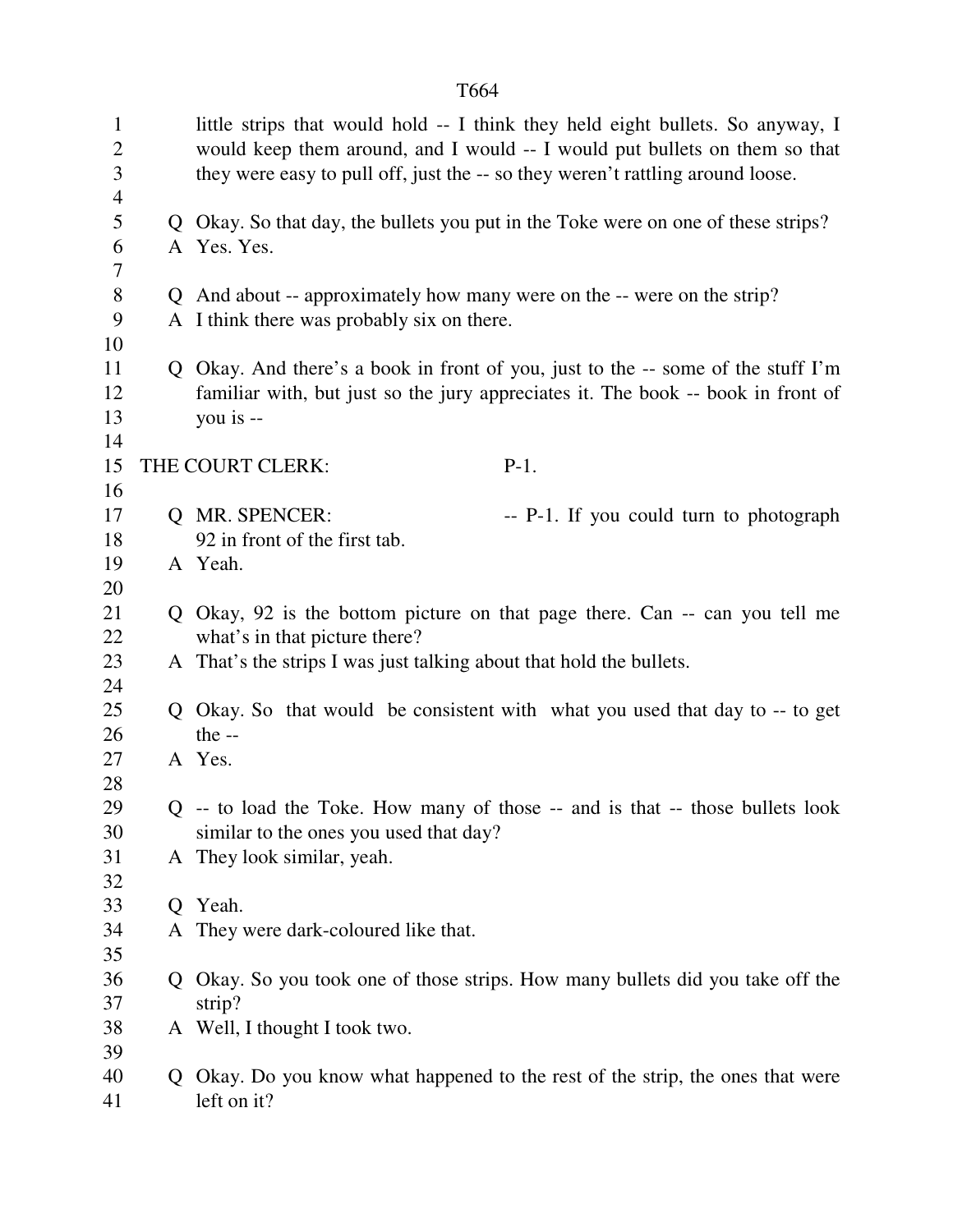|                 |              | T <sub>665</sub>                                                                                                                                                                                                        |
|-----------------|--------------|-------------------------------------------------------------------------------------------------------------------------------------------------------------------------------------------------------------------------|
| $\mathbf{1}$    |              | A Yeah, I just put it right back in the toolbox.                                                                                                                                                                        |
| $\sqrt{2}$      |              |                                                                                                                                                                                                                         |
| 3               |              | Q Okay.                                                                                                                                                                                                                 |
| $\overline{4}$  |              | A In -- in the drawer, like --                                                                                                                                                                                          |
| 5               |              |                                                                                                                                                                                                                         |
| 6               |              | Q Okay. And have you -- did you -- have you seen those since August 9th, 2016?                                                                                                                                          |
| 7<br>$8\,$<br>9 |              | A Yes, I did. After I -- I spent a little time in remand, I got out, and I was back<br>home. And I was looking for something else in the shop, and I just pulled that<br>drawer open, and they were still laying there. |
| 10              |              |                                                                                                                                                                                                                         |
| 11              |              | Q Okay. So the rest of the strip was still in the toolbox?                                                                                                                                                              |
| 12              |              | A Yeah.                                                                                                                                                                                                                 |
| 13              |              |                                                                                                                                                                                                                         |
| 14              |              | Q Okay. What -- what did you do with it?                                                                                                                                                                                |
| 15              |              | A Well, I notified you, because I didn't know what to do with it. And then we                                                                                                                                           |
| 16              |              | took them to the RCMP in Biggar.                                                                                                                                                                                        |
| 17              |              |                                                                                                                                                                                                                         |
| 18              |              | Q Okay. And what did you do with them at the RCMP in Biggar?                                                                                                                                                            |
| 19              |              | A Then I handed them -- handed it -- what I had to them.                                                                                                                                                                |
| 20              |              |                                                                                                                                                                                                                         |
| 21              |              | Q Okay. And was there anything other than the rest of the strip?                                                                                                                                                        |
| 22              |              | A Yes. I had also found a -- a dud in a different location, also in the shop.                                                                                                                                           |
| 23              |              |                                                                                                                                                                                                                         |
| 24              |              | Q Okay.                                                                                                                                                                                                                 |
| 25              |              | A A full bullet with a dud.                                                                                                                                                                                             |
| 26              |              |                                                                                                                                                                                                                         |
| 27              | Q            | Okay. How did you know it was a dud? Tell -- explain.                                                                                                                                                                   |
| 28              |              | A It was a full cartridge, but it had a firing pin mark on the primer.                                                                                                                                                  |
| 29              |              |                                                                                                                                                                                                                         |
| 30              | Q            | Okay. So it had been struck?                                                                                                                                                                                            |
| 31              |              | A Yes.                                                                                                                                                                                                                  |
| 32              |              |                                                                                                                                                                                                                         |
| 33              | Q            | And didn't go off?                                                                                                                                                                                                      |
| 34              |              | A Right.                                                                                                                                                                                                                |
| 35              |              |                                                                                                                                                                                                                         |
| 36              | $\mathbf{Q}$ | Okay. What'd you do with that?                                                                                                                                                                                          |
| 37              |              | A I also handed it in to the RCMP.                                                                                                                                                                                      |
| 38              |              |                                                                                                                                                                                                                         |
| 39              | $\mathbf{O}$ | Okay. Is that the only dud you've experienced with that ammunition?                                                                                                                                                     |
| 40              |              | A No, I've had other duds.                                                                                                                                                                                              |
| 41              |              |                                                                                                                                                                                                                         |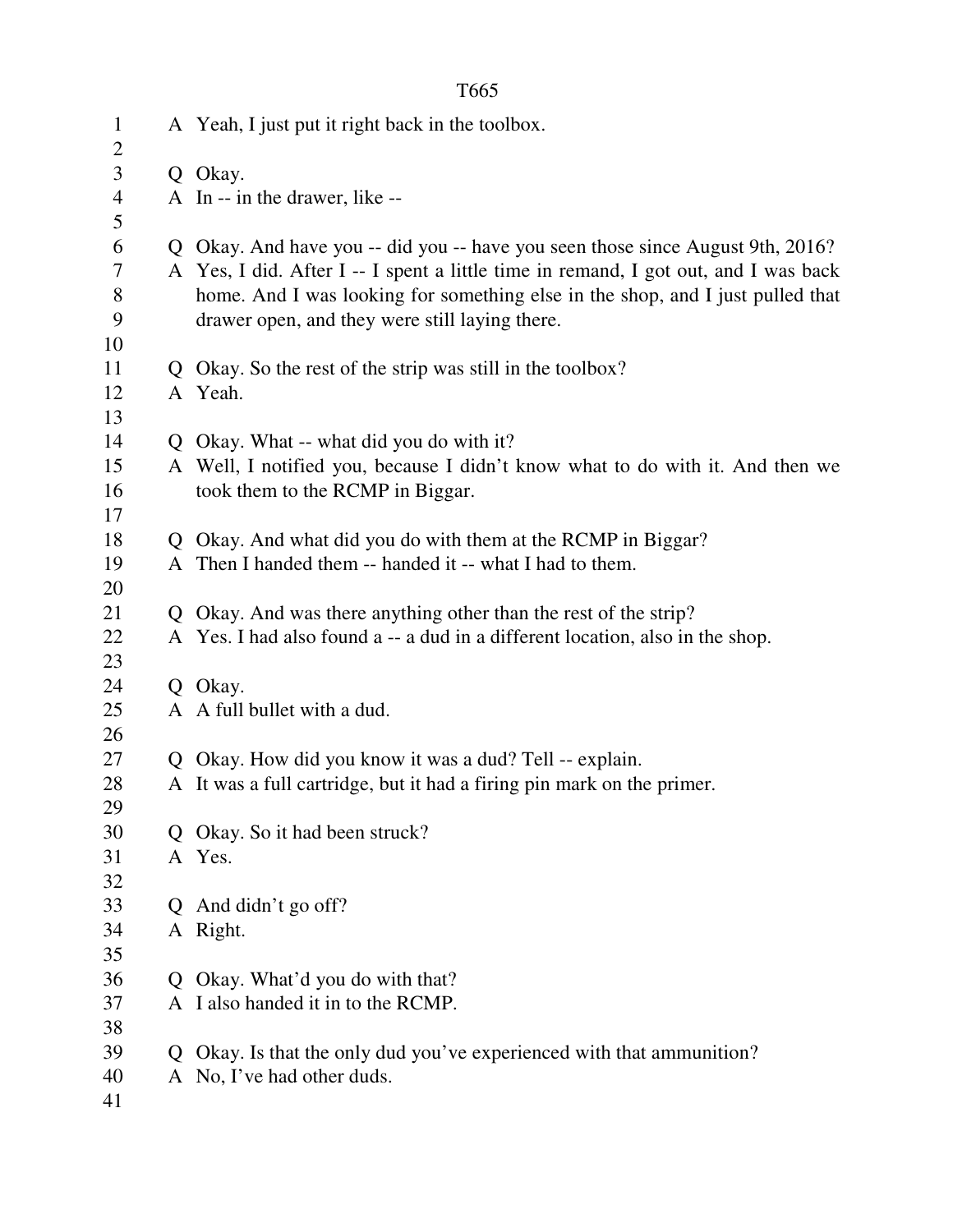| $\mathbf{1}$   | Q            | Okay.                                                                           |
|----------------|--------------|---------------------------------------------------------------------------------|
| 2              |              | A In the past.                                                                  |
| 3              |              |                                                                                 |
| $\overline{4}$ | Q            | How many?                                                                       |
| 5<br>6         |              | A Probably one per box, whatever a box holds. Yeah. One -- one dud per box.     |
| 7              |              | Q Okay. And what's a box hold?                                                  |
| 8              |              | A I'm not even sure. 30, 40, maybe.                                             |
| 9              |              |                                                                                 |
| 10             | Q            | Okay. Okay. And have you ever had a hang fire?                                  |
| 11             |              | A Yes, I have.                                                                  |
| 12             |              |                                                                                 |
| 13             |              | Q When was that?                                                                |
| 14             |              | A August 16th, 16 -- August 9th, '16, sorry.                                    |
| 15             |              |                                                                                 |
| 16             |              | Q August 9th, 2016? Okay. Okay. Do you know what date you turned those --       |
| 17             |              | those -- that dud and the rest of the strip over to the RCMP in Biggar?         |
| 18             |              | A Yeah, I believe it was August 9th, '17.                                       |
| 19             |              |                                                                                 |
| 20             |              | Q Of 2017?                                                                      |
| 21             |              | A Yeah.                                                                         |
| 22             |              |                                                                                 |
| 23             |              | Q Yeah. Okay. So August 9th, 2016, can you tell me -- tell me about that day,   |
| 24             |              | Gerry?                                                                          |
| 25             |              | A I can.                                                                        |
| 26             |              |                                                                                 |
| 27             | $\mathbf{O}$ | Start in the morning.                                                           |
| 28             |              | A Well, I did what I do every day. I got up and had a couple cups of coffee and |
| 29             |              | then went outside to start the day.                                             |
| 30             |              |                                                                                 |
| 31             |              | Q Okay. What were you doing that day?                                           |
| 32             |              | A Well, we were building a fence for the last two -- three -- two or three days |
| 33             |              | there.                                                                          |
| 34             |              |                                                                                 |
| 35             | $\mathbf{O}$ | Okay. So you had a fencing project that was ongoing?                            |
| 36             |              | A Yes.                                                                          |
| 37             |              |                                                                                 |
| 38             | $\mathbf O$  | Okay. Do you recall the weather that day?                                       |
| 39             |              | A Yeah. It was hot and humid.                                                   |
| 40             |              |                                                                                 |
| 41             |              | Q Okay.                                                                         |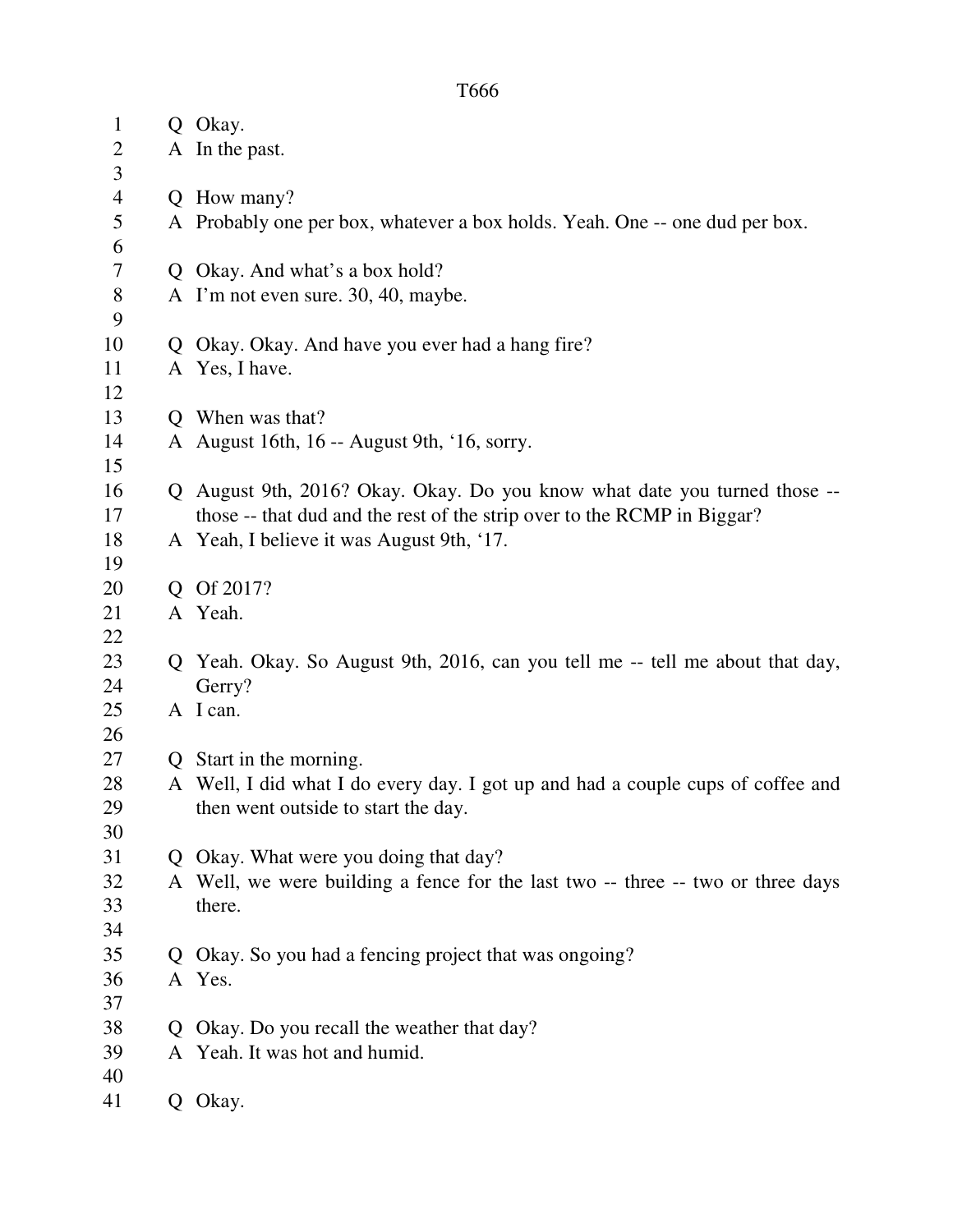1 A It had rained the day before.  $\overline{2}$ 3 Q Okay. What were you wearing? 4 A I was wearing a T-shirt, jeans, and a hat, safety glasses, and rubber boots. 5 6 Q Okay. Did anybody come to the farm that day? 7 A Yes. A fellow came there to drop parts off for his truck that I was working on. 8 9 Q Okay. And can you describe that truck for me? 10 A Yeah, it's a gold Ford truck, about a 2000. 11 12 UNIDENTIFIED SPEAKER: (INDISCERNIBLE). 13 14 THE COURT CLERK: Pardon me? Just down there? 15 (INDISCERNIBLE). 16 17 MR. SPENCER: Okay. 18 19 Q MR. SPENCER: And you can use that to point to the 20 Biggar -- 21 22 THE COURT CLERK: (INDISCERNIBLE). 23 24 MR. SPENCER: What I'll do is I'll get him -- I'll just get 25 him to mark the map first, and then I'll take it down. So I should have done that 26 earlier. 27 28 Q MR. SPENCER: So, Gerry, just to clean something up 29 here quickly, can you use the stick and show me where -- 30 31 THE COURT CLERK: (INDISCERNIBLE). 32 33 MR. SPENCER: Oh. 34 35 Q MR. SPENCER: Can you use the stick and point to where 36 your farm is, your land is? 37 38 THE COURT CLERK: (INDISCERNIBLE). 39 40 THE COURT: He can come out of the box and look. 41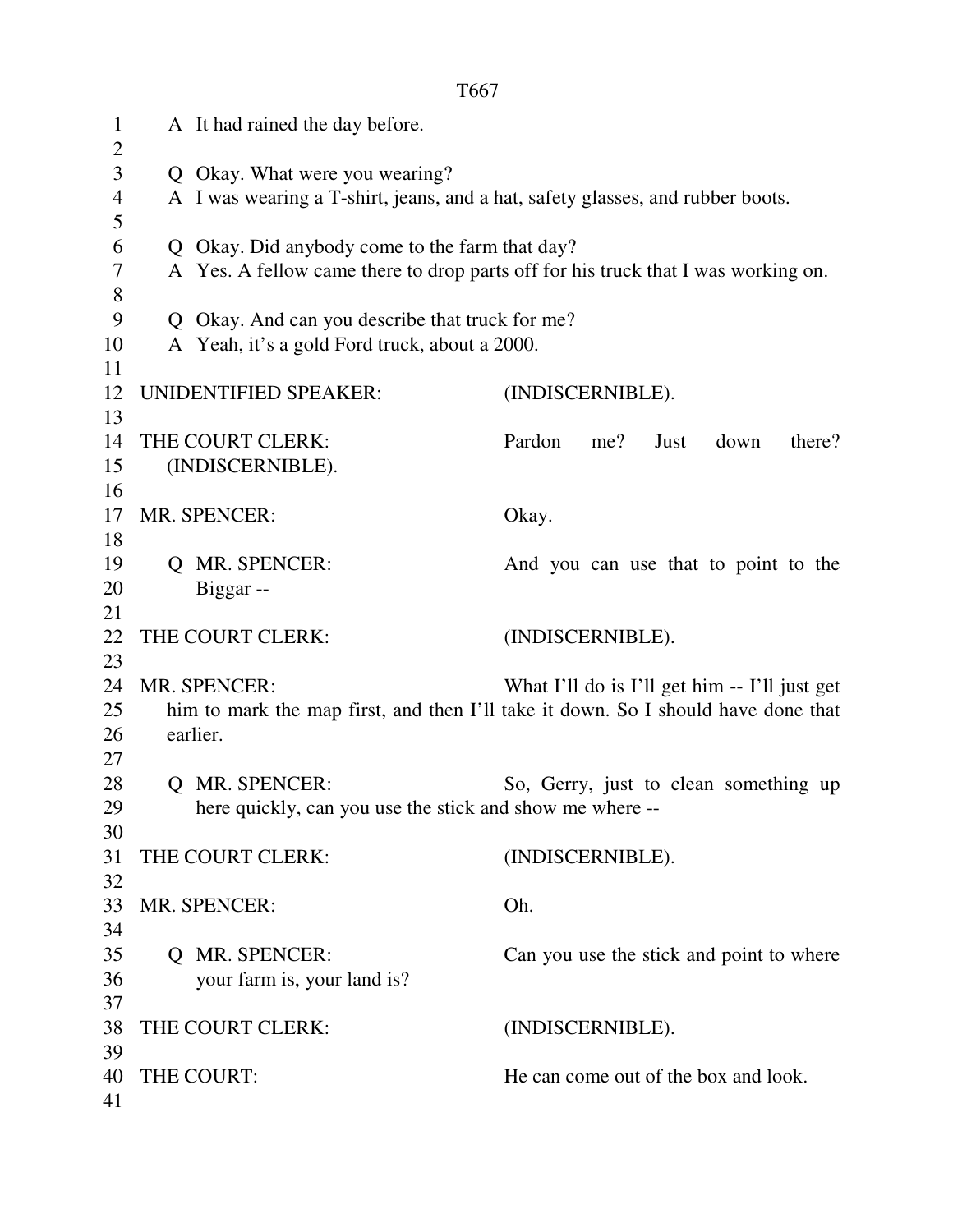| 1              | MR. SPENCER:                                                                        | Yeah. If you -- okay. Okay.                 |  |
|----------------|-------------------------------------------------------------------------------------|---------------------------------------------|--|
| $\overline{2}$ |                                                                                     |                                             |  |
| 3              | Q MR. SPENCER:                                                                      | Can I get you to put a circle there?        |  |
| $\overline{4}$ | A Can I go circle it?                                                               |                                             |  |
| 5              |                                                                                     |                                             |  |
| 6              | MR. SPENCER:                                                                        | Yeah. I think His Lordship is okay if you   |  |
| 7              | come out. Okay.                                                                     |                                             |  |
| $8\,$          |                                                                                     |                                             |  |
| 9              | Q MR. SPENCER:                                                                      | So just put a --                            |  |
| 10             | A Right on the map there?                                                           |                                             |  |
| 11             |                                                                                     |                                             |  |
| 12             | Q -- 'S' and circle where the yard is. Okay. You can just hop back in.              |                                             |  |
| 13             |                                                                                     |                                             |  |
| 14             | THE COURT CLERK:                                                                    | Do you want me to show it to the jury?      |  |
| 15             |                                                                                     |                                             |  |
| 16<br>17       | THE COURT:                                                                          | We will let Mr. Spencer handle that.        |  |
| 18             |                                                                                     |                                             |  |
| 19             | Did you want the jury to see that at this point or at some later point?             |                                             |  |
| 20             | MR. SPENCER:                                                                        | I was just -- I think we will at some other |  |
| 21             | point, My Lord. It will be more convenient. I just wanted to get it marked before I |                                             |  |
| 22             | took it down, so                                                                    |                                             |  |
| 23             |                                                                                     |                                             |  |
| 24             | THE COURT:                                                                          | Okay.                                       |  |
| 25             |                                                                                     |                                             |  |
| 26             | Q MR. SPENCER:                                                                      | So, Gerry, I'm going to set --              |  |
| 27             |                                                                                     |                                             |  |
| 28             | THE COURT:                                                                          | So he has marked it with a -- a blue        |  |
| 29             | circle with an $'S'$ in it?                                                         |                                             |  |
| 30             |                                                                                     |                                             |  |
| 31             | MR. SPENCER:                                                                        | Exactly, My Lord.                           |  |
| 32             |                                                                                     |                                             |  |
| 33             | THE COURT:                                                                          | Thank you.                                  |  |
| 34             |                                                                                     |                                             |  |
| 35             | MR. SPENCER:                                                                        | Thank you.                                  |  |
| 36             |                                                                                     |                                             |  |
| 37             | <b>Q</b> MR. SPENCER:                                                               | So, Gerry, I'm going to ask you to look     |  |
| 38             | at P-2, which is an enlarged photo. Does that look familiar to you?                 |                                             |  |
| 39             | A Yes.                                                                              |                                             |  |
| 40             |                                                                                     |                                             |  |
| 41             | Q Okay. Can you describe what it is?                                                |                                             |  |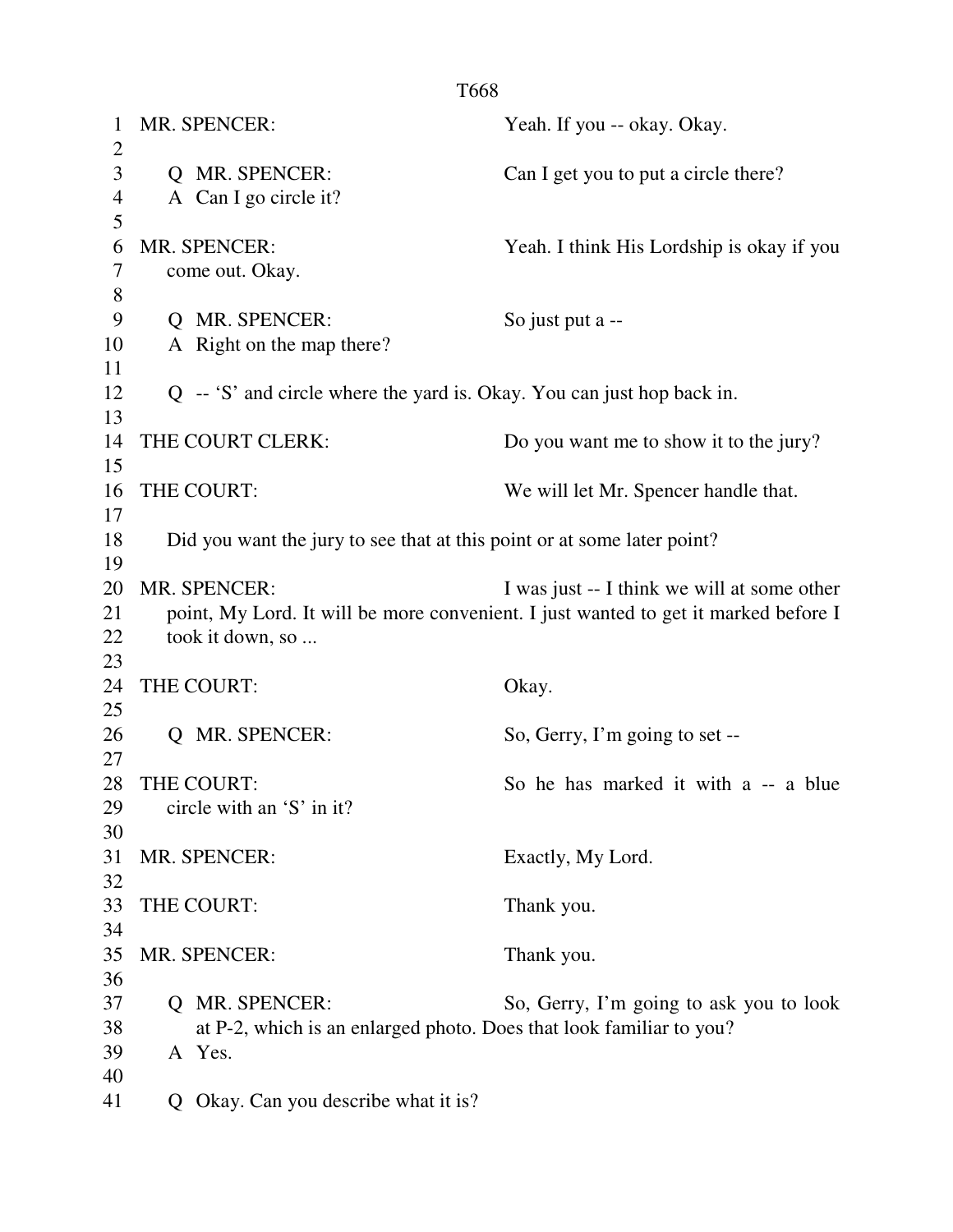| $\mathbf{1}$<br>$\overline{2}$ |   | A It's our -- our yard.                                                  |                                                                                    |
|--------------------------------|---|--------------------------------------------------------------------------|------------------------------------------------------------------------------------|
| 3                              |   | Q Okay. And is that how it looked that day?                              |                                                                                    |
| $\overline{4}$                 |   | A Yeah.                                                                  |                                                                                    |
| 5                              |   |                                                                          |                                                                                    |
| 6                              |   | $Q$ August 9th, 2016?                                                    |                                                                                    |
| $\tau$                         |   | A Yeah.                                                                  |                                                                                    |
| $8\,$                          |   |                                                                          |                                                                                    |
| 9                              |   | Q Is there anything missing?                                             |                                                                                    |
| 10                             |   | A Yeah. There was a -- a white truck sitting right in here.              |                                                                                    |
| 11                             |   |                                                                          |                                                                                    |
| 12                             |   | Q Okay.                                                                  |                                                                                    |
| 13                             |   | A Like, a white Chev, a newer truck.                                     |                                                                                    |
| 14                             |   |                                                                          |                                                                                    |
| 15                             |   | Q Okay. So can you use the stick to point exactly where that is?         |                                                                                    |
| 16                             |   | A Right about here.                                                      |                                                                                    |
| 17                             |   |                                                                          |                                                                                    |
| 18                             |   | Q Okay. So just by the -- the blue Escape?                               |                                                                                    |
| 19                             |   | A Yeah. It was on the -- I think --                                      |                                                                                    |
| 20                             |   |                                                                          |                                                                                    |
| 21                             |   | Q Closer to the trees?                                                   |                                                                                    |
| 22                             |   | A Yeah, closer to the trees.                                             |                                                                                    |
| 23                             |   |                                                                          |                                                                                    |
| 24                             |   | Q Okay.                                                                  |                                                                                    |
| 25                             |   |                                                                          |                                                                                    |
| 26                             |   | THE COURT:                                                               | So there's -- it is the midway point                                               |
| 27                             |   |                                                                          | between the blue vehicle and the white vehicle, closer to the trees; is that where |
| 28                             |   | you're saying, Mr. Stanley?                                              |                                                                                    |
| 29                             |   |                                                                          |                                                                                    |
| 30                             |   | A Yes. Right here, there's a power pole right here.                      |                                                                                    |
| 31                             |   |                                                                          |                                                                                    |
| 32                             |   | THE COURT:                                                               | Okay.                                                                              |
| 33                             |   |                                                                          |                                                                                    |
| 34                             |   | A And it was sitting on the other side of it.                            |                                                                                    |
| 35                             |   |                                                                          |                                                                                    |
| 36                             |   | THE COURT:                                                               | Okay.                                                                              |
| 37                             |   |                                                                          |                                                                                    |
| 38                             | Q | MR. SPENCER:                                                             | Okay. Now, what I'm going to do to                                                 |
| 39                             |   |                                                                          | create an exhibit that we can file without marking on the Crown's P-2 is I have    |
| 40                             |   | an identical enlarged, but not quite as large photo. So it is identical. |                                                                                    |
| 41                             |   |                                                                          |                                                                                    |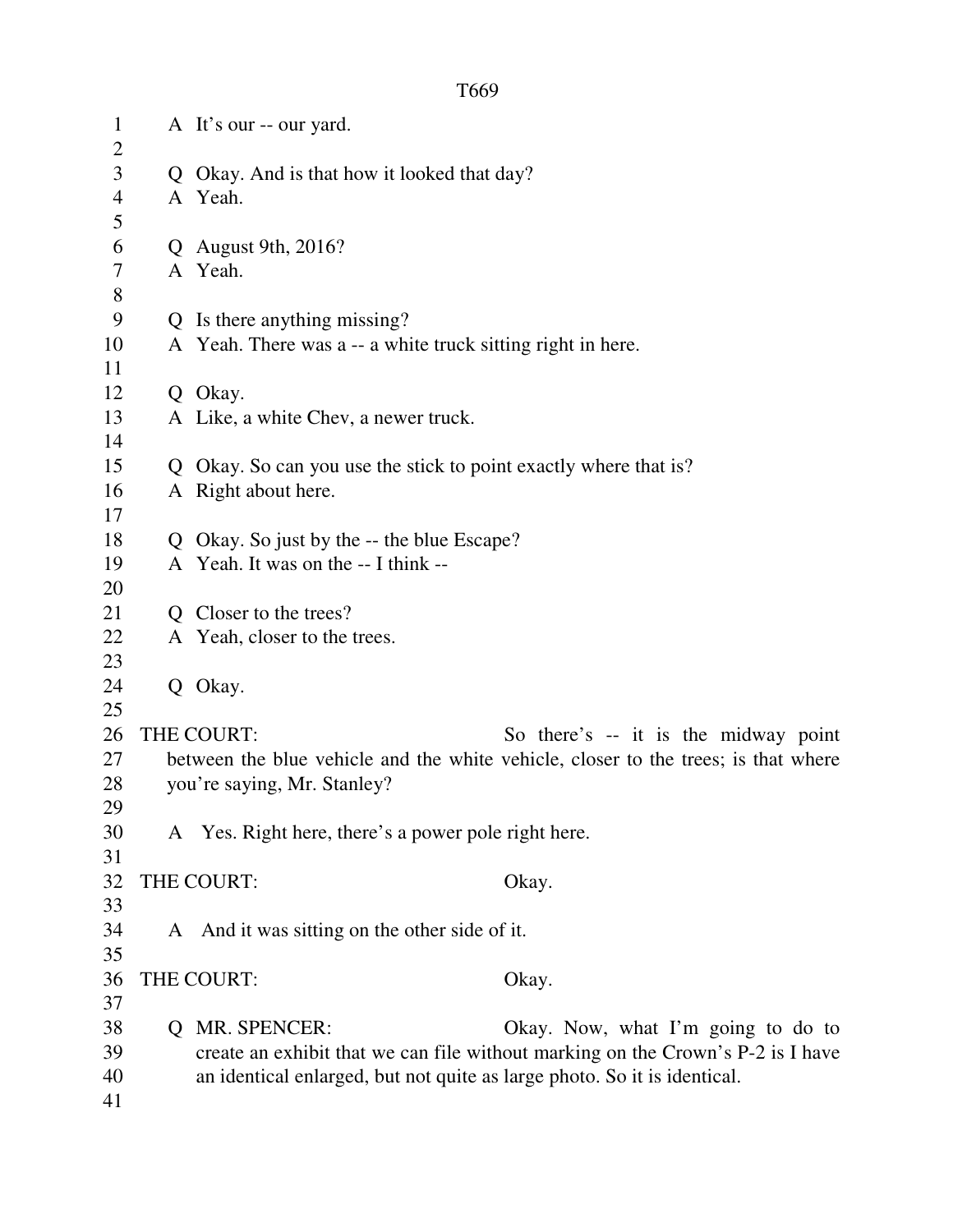1 THE COURT: Okay. That one, the one that the Crown 2 had in our booklet was upside down. So this one is not upside down. 3 4 MR. SPENCER: Well, sadly, it is. 5 6 THE COURT: Oh, it is upside down, as well? 7 8 MR. SPENCER: It is. It's that number 6 from the book --9 10 THE COURT: Okay. 11 12 MR. SPENCER: -- which is P-2, which is the enlarged 13 version. And -- 14 15 THE COURT: So it actually makes it a little bit hard to 16 follow because it's -- the P-6 and the P-2 are not quite the same. 17 18 MR. SPENCER: Yeah. And I understand that, My Lord. 19 And -- 20 21 THE COURT: Okay. 22 23 MR. SPENCER:  $-1$  don't have access to an aerial photo, 24 so this is the best we have. So -- 25 26 THE COURT: Okay. 27 28 Q MR. SPENCER: So, Gerry, I'm going to ask you to take 29 the blue marker and mark on there exactly where Sheldon's truck was, just so 30 that we have a record of that, the white truck. Make a rectangle. Try to make it 31 proportionately the size of his truck, and -- and then if you can just colour it in 32 so that we can distinguish that from anything else as we go through here. You 33 didn't know you'd be colouring today. 34 A No. 35 36 Q So just hang onto that if you can because I'll be asking you to mark on some 37 other things, so -- okay. So you indicated the -- before I got off track there, you 38 referred to the gold truck, which is in the photo there. 39 A Yes. 40 41 Q The P-2 that everybody is -- a little easier to see. Can you just point that out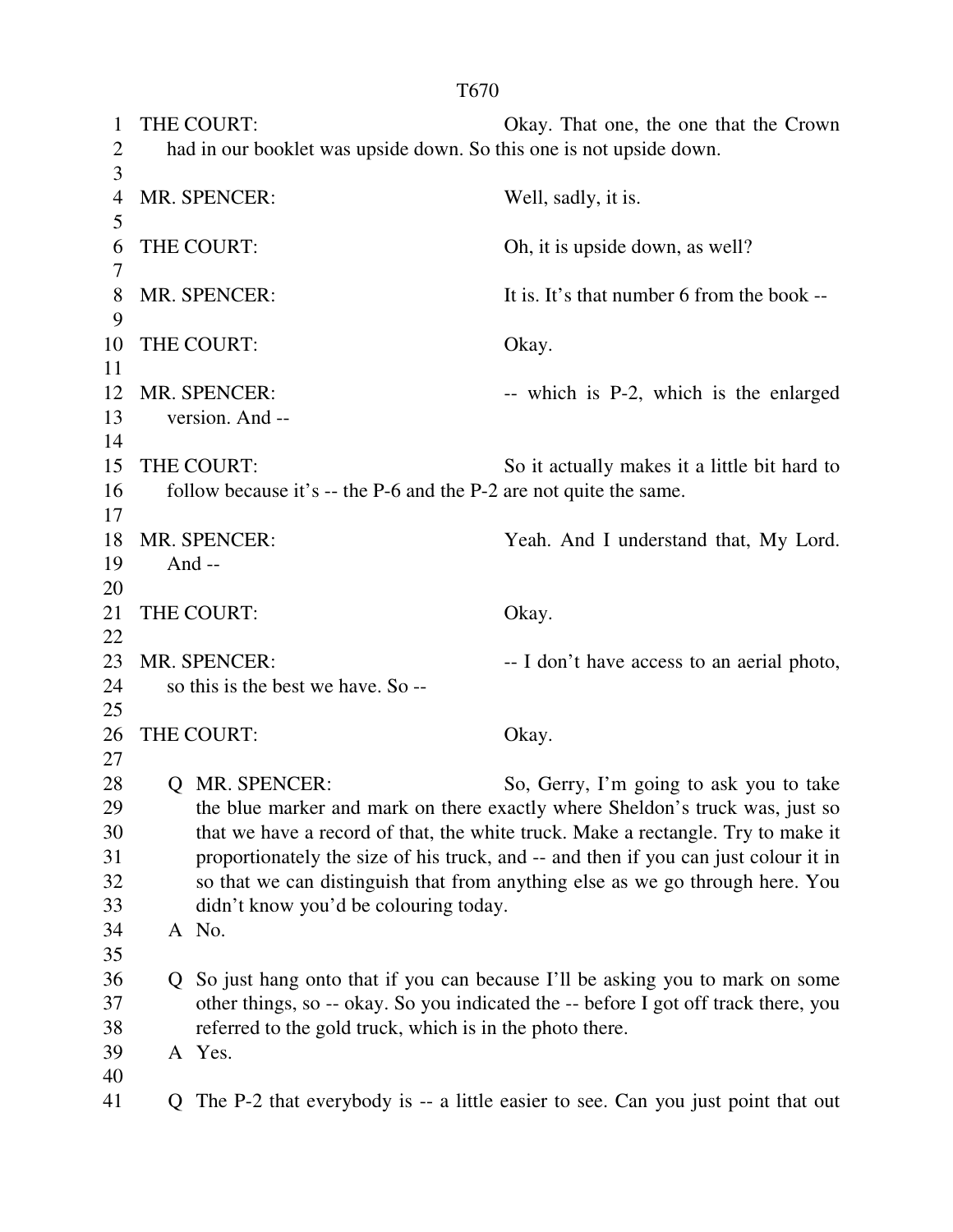| $\mathbf{1}$<br>$\mathbf{2}$ | with the stick again? I think you did, but I just want to make sure that -- that<br>we're -- |
|------------------------------|----------------------------------------------------------------------------------------------|
| 3<br>$\overline{4}$          | A This truck right here.                                                                     |
| 5                            | Q Yeah. Okay. So the owner of that vehicle stopped by that day?                              |
| 6<br>7                       | A Yes.                                                                                       |
| $8\,$                        | Q Okay. Tell me about that.                                                                  |
| 9                            | A He stopped by, and I had told him which parts the truck needed before, so then             |
| 10                           | he just stopped by to drop the parts off.                                                    |
| 11                           |                                                                                              |
| 12                           | Q Okay. About what time was that in -- on the -- in the day?                                 |
| 13<br>14                     | A I think it was shortly after noon.                                                         |
| 15                           | Q Okay. Anybody else at the farm that day before we're getting to late afternoon?            |
| 16                           | A No.                                                                                        |
| 17                           |                                                                                              |
| 18                           | Q Okay. So you're working on the fence. Anybody helping you?                                 |
| 19                           | A Yes. My wife was helping me.                                                               |
| 20                           |                                                                                              |
| 21                           | Q Okay. And tell me about that. You're working on the --                                     |
| 22                           | A Yeah. Yeah. We were in this area here, back here. And we were just putting                 |
| 23                           | these rails on.                                                                              |
| 24                           |                                                                                              |
| 25                           | Q Okay.                                                                                      |
| 26                           | A And I was -- she would have to help me hold the wood up while I sawed it off               |
| 27                           | with the chain saw.                                                                          |
| 28                           |                                                                                              |
| 29                           | Okay. So Dee is helping you?                                                                 |
| 30                           | A Yeah.                                                                                      |
| 31                           |                                                                                              |
| 32                           | Q Okay. Then what happened?                                                                  |
| 33                           | A And then my son came home. He was at an appointment he had to go to that                   |
| 34                           | day.                                                                                         |
| 35                           |                                                                                              |
| 36                           | Q Okay. What -- what time did -- and this is which son?                                      |
| 37                           | A Sheldon.                                                                                   |
| 38                           |                                                                                              |
| 39                           | Q Okay. What time did Sheldon get home, approximately?                                       |
| 40                           | A He got home about 4, I think, or 3:30 or 4.                                                |
| 41                           |                                                                                              |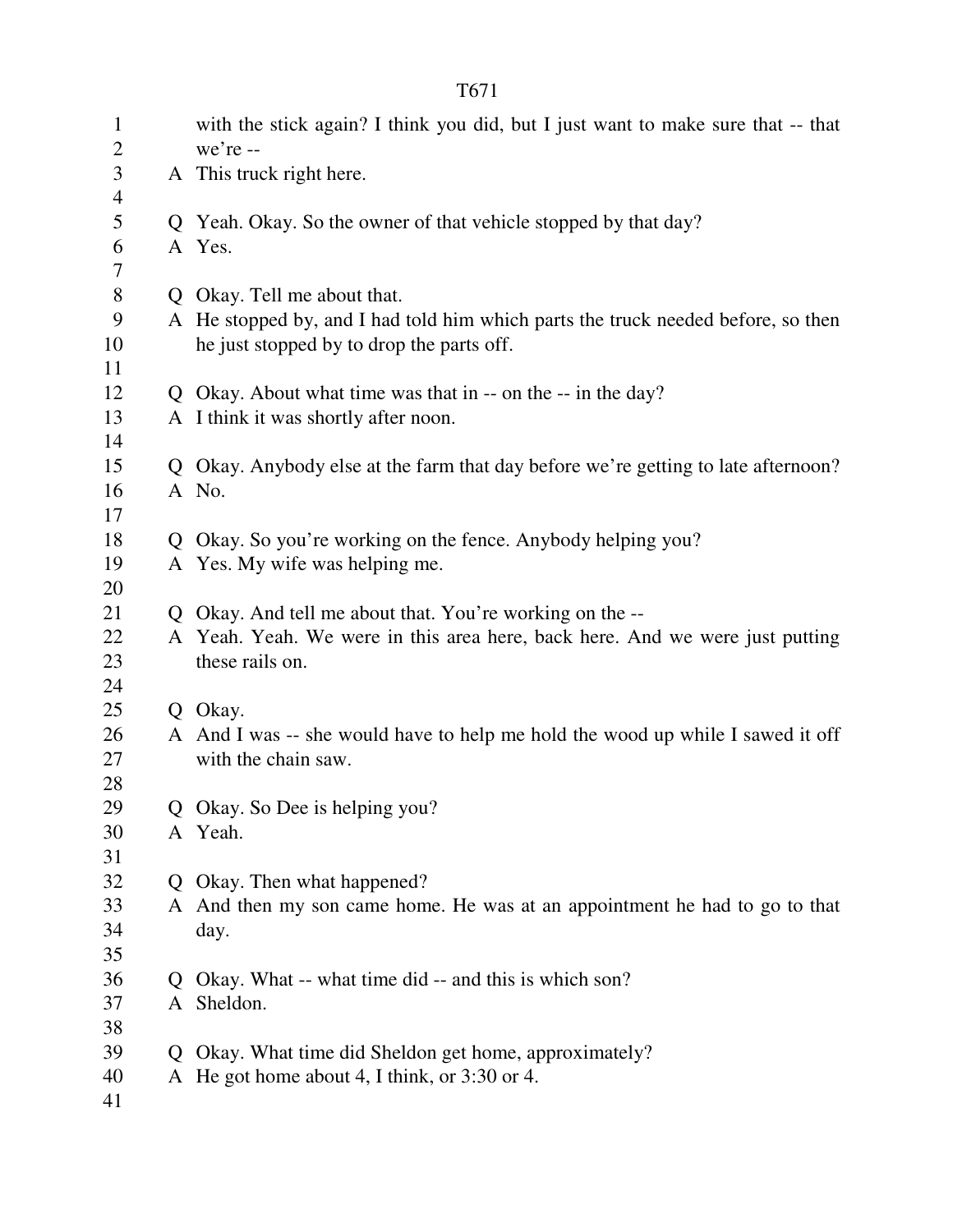| $\mathbf{1}$   |               | Q Okay. And then -- then what happened once Sheldon got home?                      |
|----------------|---------------|------------------------------------------------------------------------------------|
| $\overline{c}$ |               | A Then Dee was happy, so she got to go do something else. She wanted to go         |
| 3              |               | mow the grass, so --                                                               |
| $\overline{4}$ |               |                                                                                    |
| 5              |               | Q Okay.                                                                            |
| 6              |               | A -- we let her go.                                                                |
| 7              |               |                                                                                    |
| $8\,$          |               | Q Okay. So she ditched right away?                                                 |
| 9              |               | A Yeah.                                                                            |
| 10             |               |                                                                                    |
| 11             |               | Q Yeah. Okay. Did you have -- did someone else come to the farm that day?          |
| 12             |               | A Yes. Someone else did come.                                                      |
| 13             |               |                                                                                    |
| 14             |               | Q Okay. So tell me that, starting from the first -- first recollection related to  |
| 15             |               | somebody else coming to the farm that day.                                         |
| 16             |               | A Okay. Me and Sheldon were over here in this area, working on the fence,          |
| 17             |               | getting it finished up. And the road -- the grid road kind of runs this way, and   |
| 18             |               | we could hear a car coming down the road, like, fast and loud, and it was          |
| 19             |               | dragging something. And you could hear popping noises. And we just kind of         |
| 20             |               | looked at each other and, you know -- and I thought it went right by.              |
| 21             |               |                                                                                    |
| 22             |               | Q Okay. Now, His Lordship is right as far as making sure we've got -- we're        |
| 23             |               | oriented properly, but this is your farmyard, and the grid road runs below that    |
| 24             |               | photo?                                                                             |
| 25             |               | A Yeah, it kind of -- I tried to line the house up when we put the house there. I  |
| 26             |               | don't know how perfect it got, but the grid road runs parallel with it --          |
| 27             |               |                                                                                    |
| 28             |               | Q Okay.                                                                            |
| 29             |               | A -- more or less.                                                                 |
| 30             |               |                                                                                    |
| 31             |               | Q So -- so you're thinking more or less parallel. Something like that would be the |
| 32             |               | road?                                                                              |
| 33             |               | A Yeah. Something like that.                                                       |
| 34             |               |                                                                                    |
| 35             | $\mathcal{O}$ | Okay. So you actually have to go past your farm going west --                      |
| 36             |               | A Right.                                                                           |
| 37             |               |                                                                                    |
| 38             |               | $Q$ -- to turn into your farm?                                                     |
| 39             |               | A Yes. The entrance is over here.                                                  |
| 40             |               |                                                                                    |
| 41             |               | Q Okay. And you're indicating about an extension of the --                         |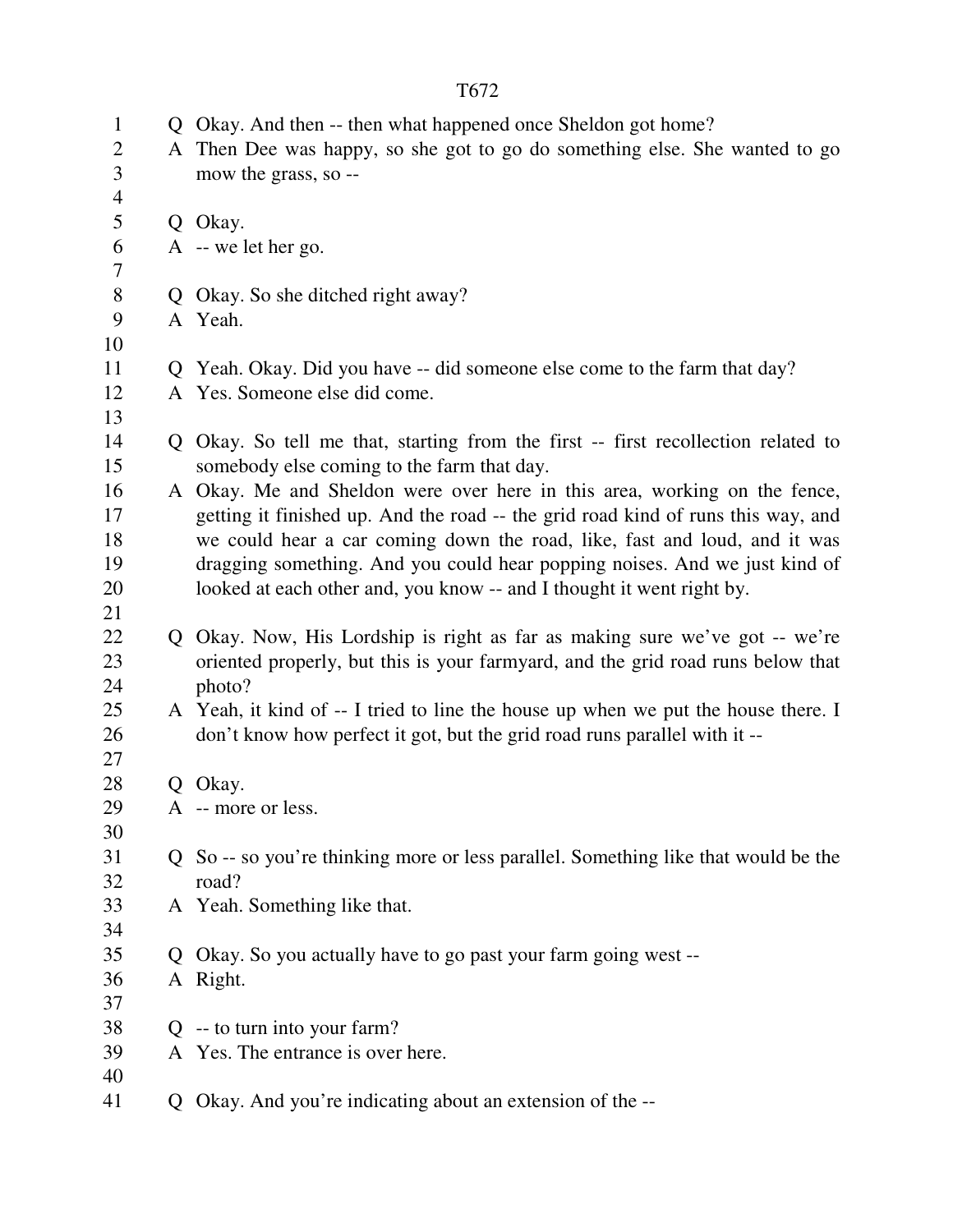| $\mathbf{1}$   |   | A Yeah.                                                                               |
|----------------|---|---------------------------------------------------------------------------------------|
| $\overline{c}$ |   |                                                                                       |
| 3              |   | $Q$ -- driveway by about 10 inches or a foot or so?                                   |
| $\overline{4}$ |   | A Yeah.                                                                               |
| 5              |   |                                                                                       |
| 6              | Q | Okay.                                                                                 |
| 7              |   | A Yeah.                                                                               |
| 8              |   |                                                                                       |
| 9              |   | Q So you thought the vehicle had gone all the way -- was -- was just going down       |
| 10             |   | the road past?                                                                        |
| 11             |   | A Yeah. That's what I thought.                                                        |
| 12             |   |                                                                                       |
| 13             |   | Q Okay. So that's fine. Loud -- loud vehicle going down the road. Farm country.       |
| 14             |   | That's not a big deal?                                                                |
| 15             |   | A No, it's common.                                                                    |
| 16             |   |                                                                                       |
| 17             |   | Q Okay. What's the next thing you remember?                                           |
| 18             |   | A Well, we turned around, and I cut a couple more -- or rails off there. And then I   |
| 19             |   | shut the chain saw off. And then I heard a car, like -- you could tell it was in      |
| 20             |   | the yard. And then I heard and seen it slide up beside the gold truck.                |
| 21             |   |                                                                                       |
| 22             |   | Q Okay. If you still have the black marker that I gave you, if you can use -- or a    |
| 23             |   | blue marker, I guess --                                                               |
| 24             |   | A M-hm.                                                                               |
| 25             |   |                                                                                       |
| 26             |   | $Q$ -- if you can just tilt up the -- the picture we're using to mark on, to mark up? |
| 27             |   | Can you, as accurately as you can, show us where the vehicle -- where you first       |
| 28             |   | saw the vehicle -- and did you say that it stopped at some point?                     |
| 29             |   | A Yeah. The first time I seen it was just when it came to the front of this gold      |
| 30             |   | truck.                                                                                |
| 31             |   |                                                                                       |
| 32             |   | Q Okay. So can you kind of draw a box on there in blue?                               |
| 33             |   | A I think it was about here.                                                          |
| 34             |   |                                                                                       |
| 35             |   | Q Okay. And then if you can draw a line of the front of the vehicle, where it --      |
| 36             |   | where you recall it stopping.                                                         |
| 37             |   | A Okay. This is the front.                                                            |
| 38             |   |                                                                                       |
| 39             | Q | Okay. Okay. So tell me what you observed. Where -- where were you at this             |
| 40             |   | point?                                                                                |
| 41             |   | A We were still down here between this side by side and the truck.                    |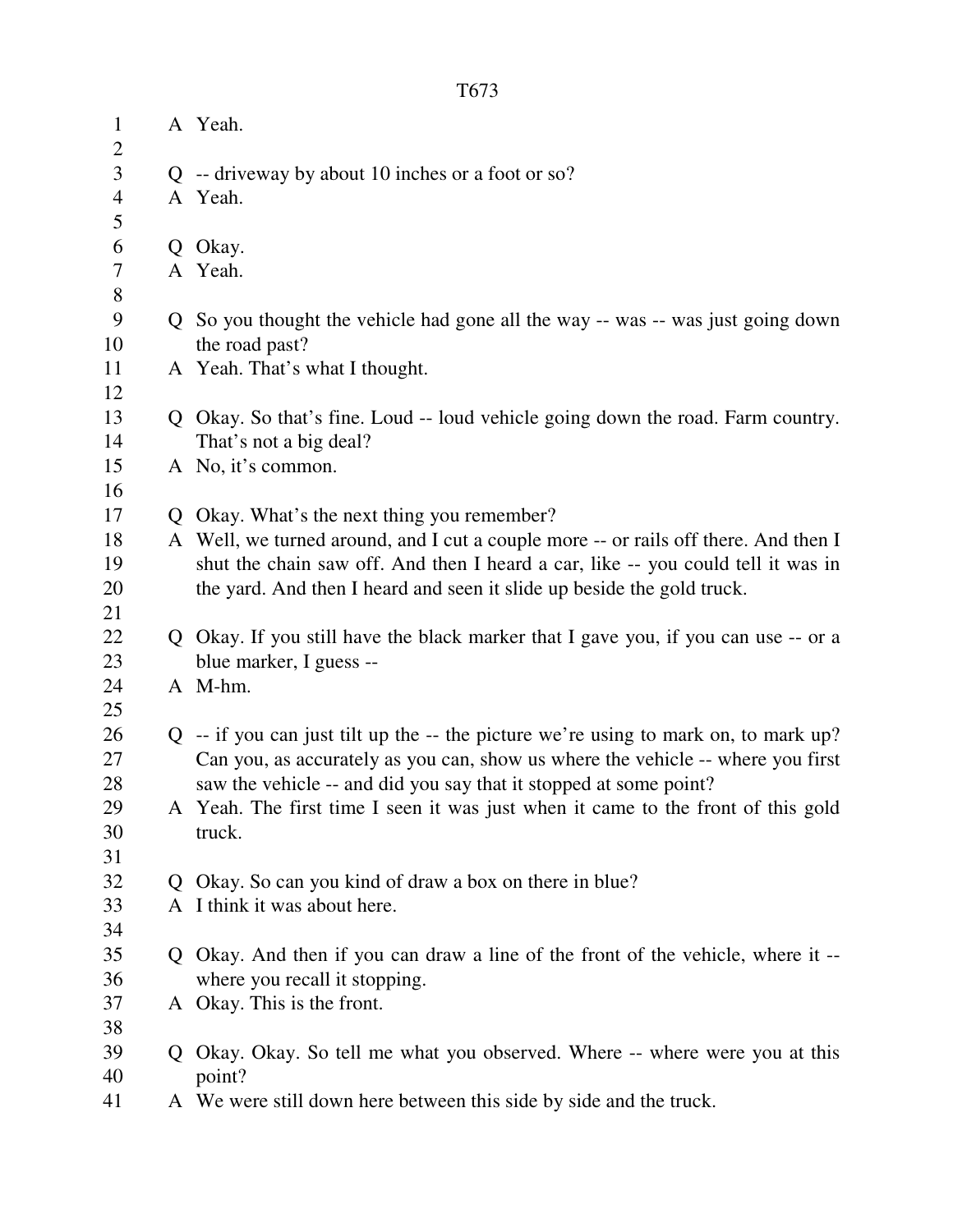| $\mathbf{1}$   |                                                                                    |
|----------------|------------------------------------------------------------------------------------|
| $\overline{2}$ | Q Okay.                                                                            |
| 3              | A Right in this area.                                                              |
| $\overline{4}$ |                                                                                    |
| 5              | Q So can I get you to mark -- I used 'S' already. Use 'G', and circle it for       |
| 6              | yourself where you were standing. And then 'SS', Sheldon Stanley, and circle       |
| $\tau$         | that, to distinguish it from --                                                    |
| $8\,$          | A Okay.                                                                            |
| 9              |                                                                                    |
| 10             | Q Okay. So you're down by the gate?                                                |
| 11             | A Yeah.                                                                            |
| 12             |                                                                                    |
| 13             | Q You're looking -- can you -- between where you've marked the -- the vehicle,     |
| 14             | the visitor vehicle, and where the two of you are standing, can you describe       |
| 15             | that for me?                                                                       |
| 16             | A What -- what was -- what did you say?                                            |
| 17             |                                                                                    |
| 18             | Q Well, I'm getting -- is it level ground --                                       |
| 19             | A Oh, no. It's uphill. It's an uphill grade right there.                           |
| 20             |                                                                                    |
| 21             | Q Okay.                                                                            |
| 22             |                                                                                    |
| 23             | <b>MR. SPENCER:</b><br>And I'm $-$ I'm going to ask the $-$ My                     |
| 24             | Lord, if $-$ if the jury can turn to $-$ to picture 45 in the P-1.                 |
| 25             |                                                                                    |
| 26             | Q And, I guess, Gerry, if you can just set -- set that diagram down and turn to    |
| 27             | picture 45 in that book there. So picture 45, is that what it would have looked    |
| 28             | like that day?                                                                     |
| 29             | A Yes. Yes.                                                                        |
| 30             |                                                                                    |
| 31             | Q So describe what you see there and -- and give the jury some sense of what       |
| 32             | you're telling us.                                                                 |
| 33             | A So in picture 45, you can see the gold truck up on the hill. And the car stopped |
| 34             | about a -- the front fender width length ahead of the truck.                       |
| 35             |                                                                                    |
| 36             | Q Okay. So would it --                                                             |
| 37             | A Like, I can see the -- the driver door.                                          |
| 38             |                                                                                    |
| 39             | Q You could see the -- the driver front door?                                      |
| 40             | A Yes.                                                                             |
| 41             |                                                                                    |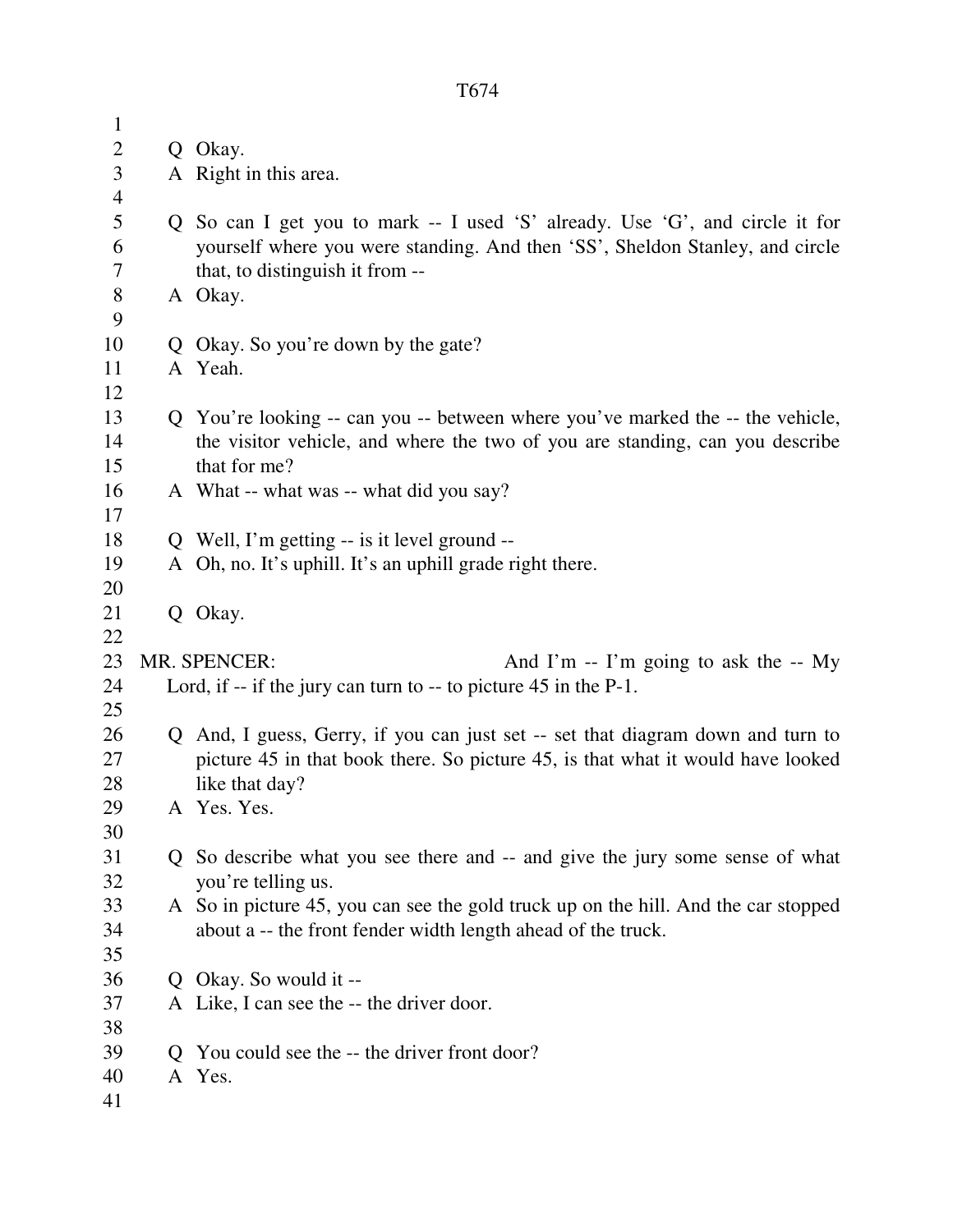| $\mathbf{1}$<br>$\overline{2}$ |   | Q Could you see the -- the second door on the driver's side?<br>A No.                                                                                                                                                  |
|--------------------------------|---|------------------------------------------------------------------------------------------------------------------------------------------------------------------------------------------------------------------------|
| 3<br>$\overline{4}$<br>5<br>6  |   | Q Okay. So what are you thinking at this point, Gerry?<br>A Well, I thought it was somebody that this person knew and had just came back<br>to get parts or drop more off or they had forgot something in their truck. |
| $\tau$                         |   |                                                                                                                                                                                                                        |
| 8                              |   | Q Okay. So you just thought it was somebody related to the gold truck?                                                                                                                                                 |
| 9                              |   | A Yeah.                                                                                                                                                                                                                |
| 10                             |   |                                                                                                                                                                                                                        |
| 11                             | Q | Okay. What did you see then?                                                                                                                                                                                           |
| 12<br>13                       |   | A Then I saw a person get out. I don't know where he got out, but he got into the<br>gold truck and was looking around for something, like, looking down.                                                              |
| 14                             |   |                                                                                                                                                                                                                        |
| 15                             |   | Q Okay. Did he get out of the driver's door?                                                                                                                                                                           |
| 16                             |   | A No, not the driver's door.                                                                                                                                                                                           |
| 17<br>18                       |   | Can you say whether it was the driver's side or the far side?                                                                                                                                                          |
| 19                             |   | A I'm not sure.                                                                                                                                                                                                        |
| 20                             |   |                                                                                                                                                                                                                        |
| 21                             |   | Q Okay. So an individual gets out, not the driver, but another individual gets out                                                                                                                                     |
| 22                             |   | and is in the gold truck?                                                                                                                                                                                              |
| 23                             |   | A Right.                                                                                                                                                                                                               |
| 24                             |   |                                                                                                                                                                                                                        |
| 25                             | Q | Okay. And you may have said what he was -- what they were doing. But can                                                                                                                                               |
| 26                             |   | you repeat that for me, what -- what was going on?                                                                                                                                                                     |
| 27                             |   | A It looked like he was looking around on the seat and -- and he flipped the sun                                                                                                                                       |
| 28                             |   | visors down.                                                                                                                                                                                                           |
| 29                             |   |                                                                                                                                                                                                                        |
| 30                             |   | Okay. And you're -- you and Sheldon are still down at the -- at the gate?                                                                                                                                              |
| 31                             | A | Yeah. We were just standing there.                                                                                                                                                                                     |
| 32                             |   |                                                                                                                                                                                                                        |
| 33                             | Q | Okay.                                                                                                                                                                                                                  |
| 34                             |   | A We thought, like, they would come down and talk to us, you know, whatever.                                                                                                                                           |
| 35                             |   |                                                                                                                                                                                                                        |
| 36                             | Q | Okay. So what happens next?                                                                                                                                                                                            |
| 37                             | A | Then the vehicle revved up, and another person got out of the vehicle and was                                                                                                                                          |
| 38                             |   | on the passenger's side. And the vehicle was, like, red lining, like right to the                                                                                                                                      |
| 39                             |   | floor, and moving ahead. And the person was kind of jogging beside the car on                                                                                                                                          |
| 40                             |   | the far side of the car. And the person in the truck jumped out of the truck, and                                                                                                                                      |
| 41                             |   | they were all headed for the shop.                                                                                                                                                                                     |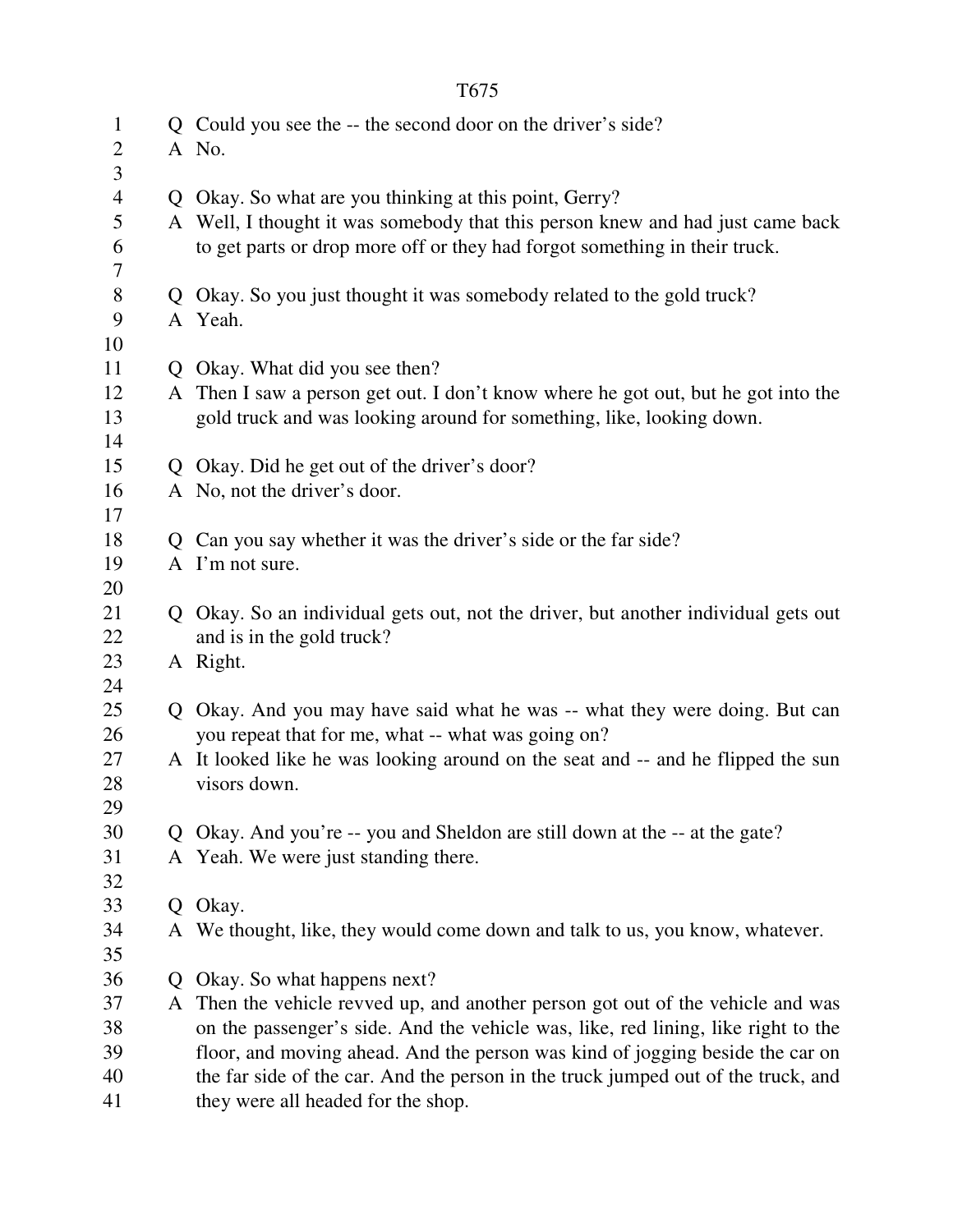1 2 Q Okay. So the vehicle itself revs up, and you said red lining. What do you mean 3 by that? 4 A Like, 6000 RPM, like as fast -- 5 6 Q All right. 7 A -- hardest you'd go. 8 9 Q Okay. So -- 10 A That's when I noticed there was no tire on the wheel, because it was just 11 making a lot of racket. 12 13 Q Okay. So the vehicle starts moving towards the shed? 14 A Yeah. 15 16 Q There's still an individual in the gold truck? 17 A Yes. 18 19 Q And then you said there's a third person walking beside the vehicle? 20 A Yes, on the far side of their vehicle, and keep -- kind of keeping up with it, it 21 looked like. 22 23 Q Okay. Gerry, I'm going to ask you to go back to the photo that we're writing 24 on. 25 A M-hm. 26 27 Q And draw where the vehicle went. You -- you have it boxed there, and it 28 stopping. So show me or draw on there exactly where the vehicle went when it 29 was moving across the yard. 30 A Okay. It went this way and pulled up and stopped about here. 31 32 Q I'm going to give you a couple more colours so that we can distinguish when 33 necessary. So what are you thinking now, Gerry? 34 A Well, as soon as the car took off spinning and slinging gravel, we knew 35 something was wrong. 36 37 Q Okay. 38 A Because it's just so -- not ordinary. 39 40 Q Okay. At that point, would you be -- did you see the individuals -- how well 41 could you see the individuals at that point?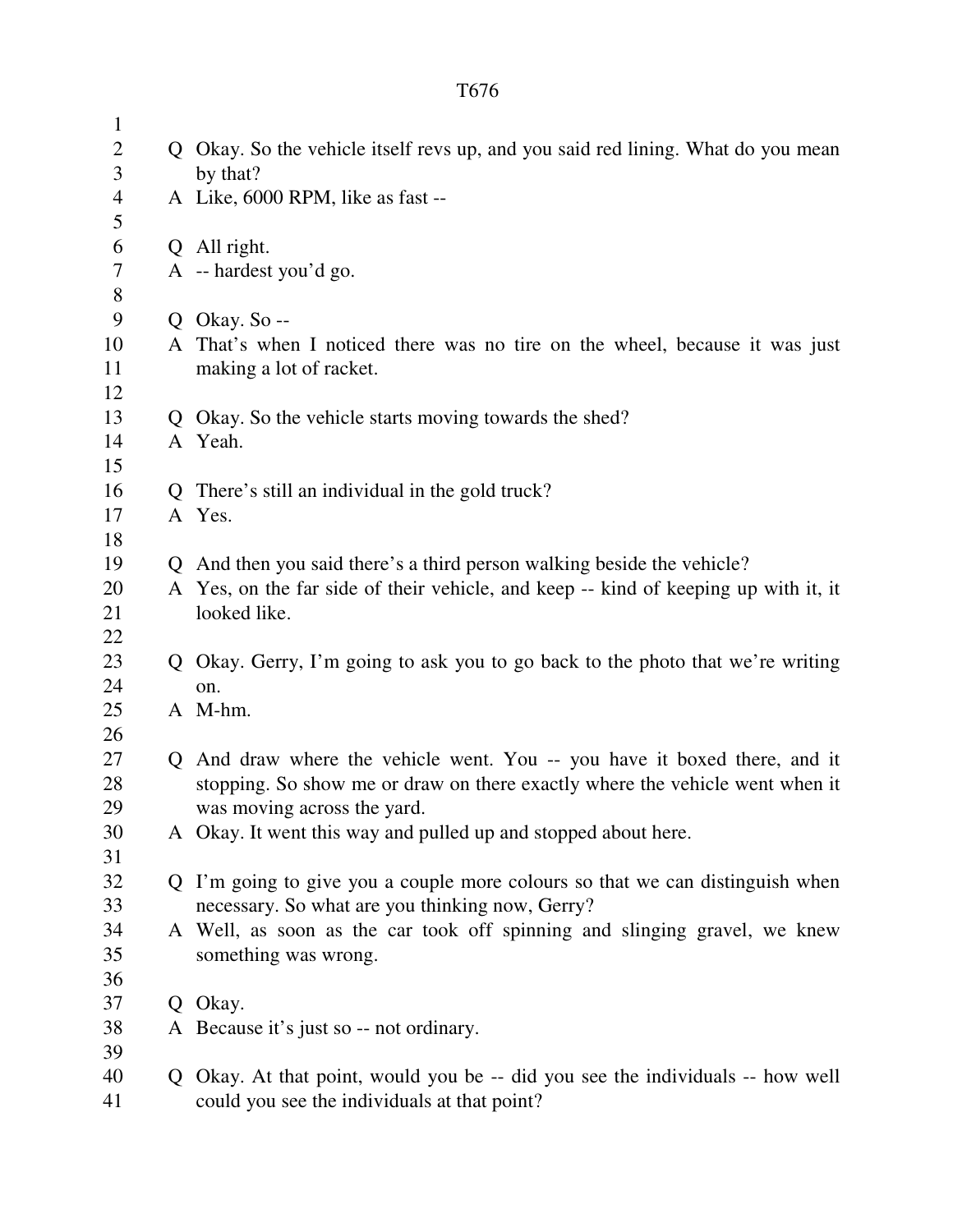| $\mathbf{1}$<br>$\overline{c}$ | A I couldn't tell.                                                                                                                                               |
|--------------------------------|------------------------------------------------------------------------------------------------------------------------------------------------------------------|
| $\mathfrak{Z}$                 | Q Okay.                                                                                                                                                          |
| $\overline{4}$                 | A I couldn't tell who they were or what was going on.                                                                                                            |
| 5                              |                                                                                                                                                                  |
| 6                              | Q Okay. Okay. So once you see the vehicle red lining and the people going                                                                                        |
| 7                              | across the yard, you're -- you're thinking something's not right?                                                                                                |
| $8\,$                          | A M-hm.                                                                                                                                                          |
| 9                              |                                                                                                                                                                  |
| 10                             | Q What does Sheldon do then?                                                                                                                                     |
| 11                             | A Sheldon looked at me and said, what the hell is going on here?                                                                                                 |
| 12                             |                                                                                                                                                                  |
| 13                             | Q Okay.                                                                                                                                                          |
| 14                             | A I said, I don't know.                                                                                                                                          |
| 15                             |                                                                                                                                                                  |
| 16                             | Q Maybe use the red marker, and starting where Sheldon was down with you                                                                                         |
| 17<br>18                       | down by the gate, draw where he went.<br>A He took off running up the hill in picture 45, I guess. And he just kind of ran                                       |
| 19                             | up here. And he went right in to there and around the Cat.                                                                                                       |
| 20                             |                                                                                                                                                                  |
| 21                             | Q Okay. What did you do?                                                                                                                                         |
| 22                             | A Well, I dropped the chain saw or set it in the back of this buggy here, and then                                                                               |
| 23                             | I turned around and I followed him. Do you want --                                                                                                               |
| 24                             |                                                                                                                                                                  |
| 25                             | Q Okay.                                                                                                                                                          |
| 26                             | A -- a different colour?                                                                                                                                         |
| 27                             |                                                                                                                                                                  |
| 28                             | Q Yeah. Mark yourself in black where you're going. So the best -- the best of                                                                                    |
| 29                             | your recollection.                                                                                                                                               |
| 30                             | A It was pretty much the same path 'cause everywhere else was pretty muddy                                                                                       |
| 31                             | that day. I got to about here, and I heard --                                                                                                                    |
| 32                             |                                                                                                                                                                  |
| 33                             | Q Okay.                                                                                                                                                          |
| 34                             | $A - the quad start.$                                                                                                                                            |
| 35<br>36                       |                                                                                                                                                                  |
| 37                             | Q Okay. So just make an 'X' in black there. You're the -- we're using black for<br>your path. So just make an 'X' where -- where you stopped. So you're a little |
| 38                             | bit -- because you have the chain saw, you're a little bit behind Sheldon?                                                                                       |
| 39                             | A Yeah.                                                                                                                                                          |
| 40                             |                                                                                                                                                                  |
| 41                             | Q You might have lost a step on Sheldon?                                                                                                                         |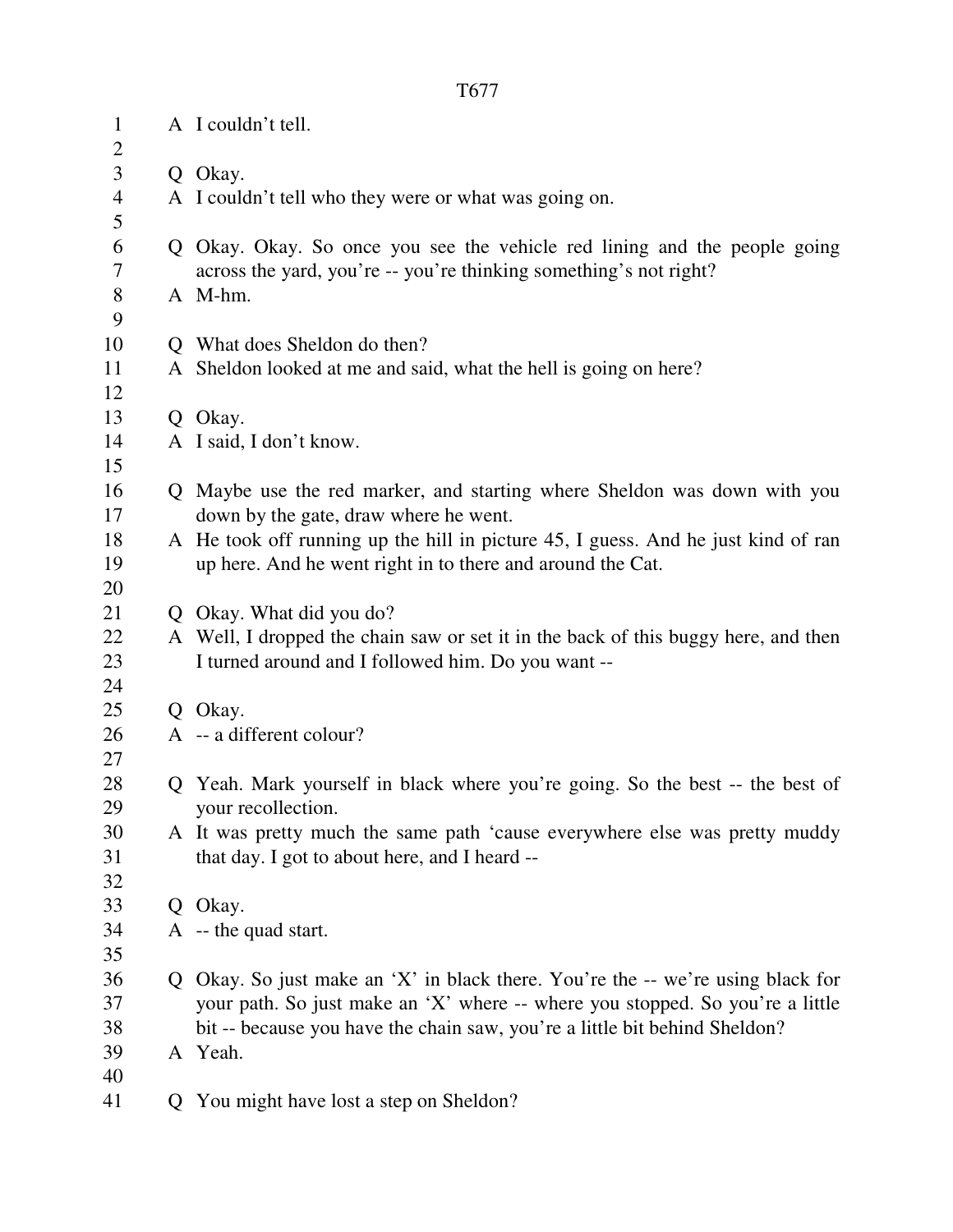| $\mathbf{1}$        |    | A Over the years, yeah.                                                              |
|---------------------|----|--------------------------------------------------------------------------------------|
| $\overline{2}$<br>3 |    | Q Yeah. So he's -- he gets up there first?                                           |
| $\overline{4}$      |    | A Yeah.                                                                              |
| 5                   |    |                                                                                      |
| 6                   |    | Q Okay. So then you said you -- you heard the quad?                                  |
| $\overline{7}$      |    | A Yeah. I heard the quad start.                                                      |
| $8\,$               |    |                                                                                      |
| 9                   |    | Q Okay. So explain that to me. How -- how do you know it was the quad or --          |
| 10                  |    | A It's -- it's a 700 Twin, and it has a real distinct sound. And I just know what it |
| 11                  |    | sounds like.                                                                         |
| 12                  |    |                                                                                      |
| 13                  |    | Q Okay. Is the visitor vehicle, is it revving now, or what -- what --                |
| 14                  |    | A No, it's quiet.                                                                    |
| 15                  |    |                                                                                      |
| 16                  |    | Q Okay. So it's not red lined now?                                                   |
| 17                  |    | A No.                                                                                |
| 18                  |    |                                                                                      |
| 19                  |    | Q Okay. And it's -- yeah. Did you -- did you mark on where it stopped there?         |
| 20                  |    | You've got it --                                                                     |
| 21                  |    | A Yes, it's over here.                                                               |
| 22                  |    |                                                                                      |
| 23                  | Q  | Okay. Essentially beside the quad; is that right?                                    |
| 24                  |    | A Yeah.                                                                              |
| 25                  |    |                                                                                      |
| 26                  | Q  | Okay.                                                                                |
| 27                  |    | A Yes.                                                                               |
| 28                  |    |                                                                                      |
| 29                  |    | Q So what happens -- well, I guess I'll ask my same question. What are you           |
| 30                  |    | thinking now when the quad starts up?                                                |
| 31                  |    | A Well, I'm thinking I'm pretty sure Sheldon is not on it, so -- and I could hear    |
| 32                  |    | him hollering something. And I'm still hoofing her over here. By the time I get      |
| 33                  |    | here to the back of the Cat here, I could hear the quad revving up a little bit and  |
| 34                  |    | off idle and stuff. And I -- I stopped about at the track here on the --             |
| 35                  |    |                                                                                      |
| 36                  |    | Q Okay.                                                                              |
| 37                  |    | A -- Cat.                                                                            |
| 38                  |    |                                                                                      |
| 39                  | Q. | So put another 'X' where you -- you next stop. Okay.                                 |
| 40                  |    | A And Sheldon is hollering at this person to get off the quad.                       |
| 41                  |    |                                                                                      |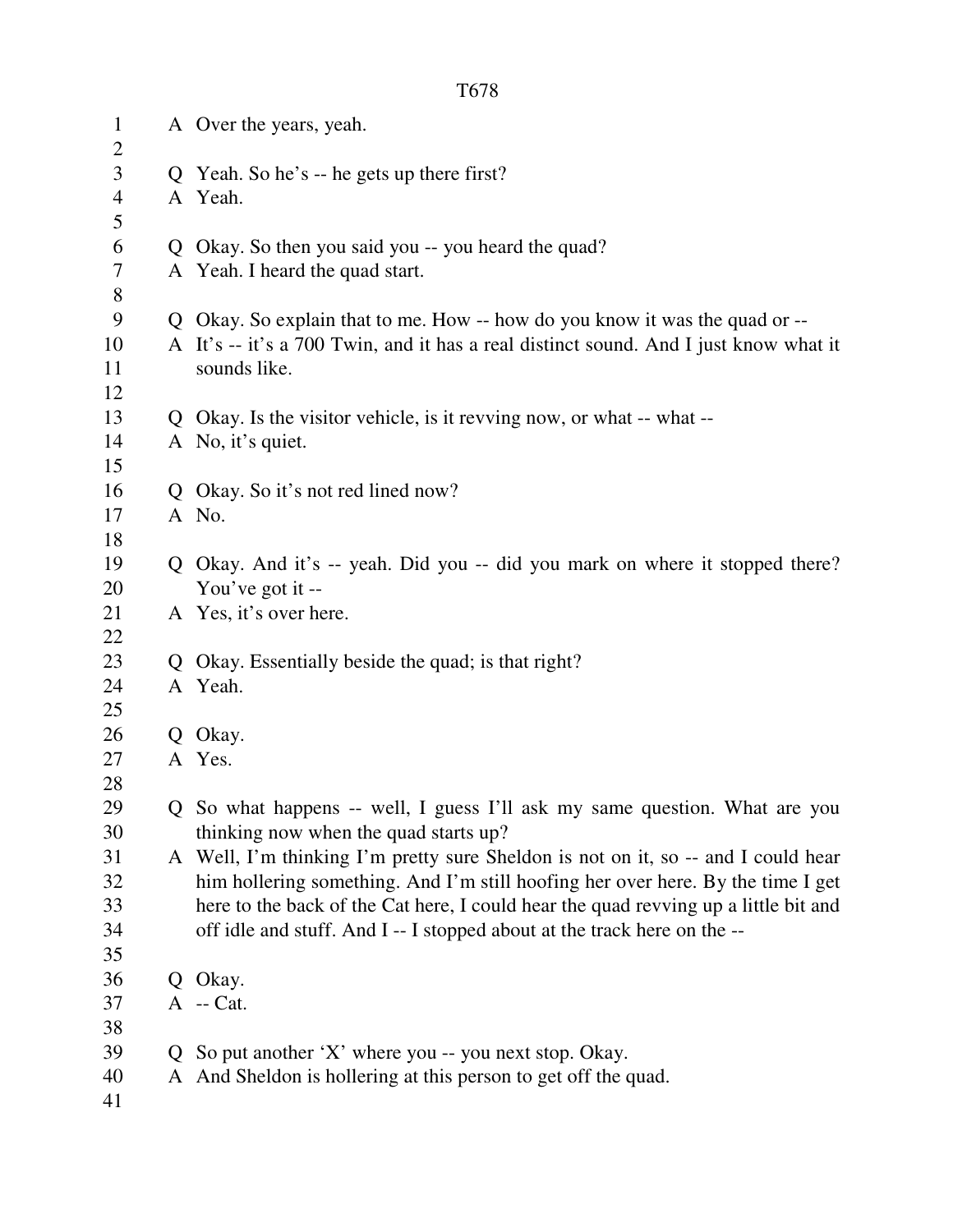| $\mathbf{1}$   |   | Q And what -- what's he saying to the best of your recollection?                  |
|----------------|---|-----------------------------------------------------------------------------------|
| $\overline{2}$ |   | A He was saying, what are you doing, get off the quad, what the hell is going on, |
| 3              |   | you know.                                                                         |
| $\overline{4}$ |   |                                                                                   |
| 5              |   | Q Okay. So Sheldon is right up there?                                             |
| 6              |   | A Yeah.                                                                           |
| 7              |   |                                                                                   |
| $8\,$          |   | Q And you're -- you're at the back of the vehicle?                                |
| 9              |   | A I'm at the back of the Cat right there.                                         |
| 10             |   |                                                                                   |
| 11             |   | Q Right. Okay. Any doubt what's going on now?                                     |
| 12             |   | A No. It looked like somebody was trying to get the quad into gear and take off.  |
| 13             |   |                                                                                   |
| 14             | Q | And you said you heard the quad running?                                          |
| 15             |   | A Yeah.                                                                           |
| 16             |   |                                                                                   |
| 17             | Q | And you heard it rev?                                                             |
| 18             |   | A Yeah.                                                                           |
| 19             |   |                                                                                   |
| 20             | Q | Okay. What did you -- tell me what you saw after that. So move -- tell us --      |
| 21             |   | move on                                                                           |
| 22             |   | A Well, the person turned and kind of looked right at me, and then he jumped off  |
| 23             |   | the quad. And another person ran out of the shop, and they -- they both got into  |
| 24             |   | the passenger's side of the -- their car.                                         |
| 25             |   |                                                                                   |
| 26             |   | Q Okay. Do you know which passenger door?                                         |
| 27             |   | A No.                                                                             |
| 28             |   |                                                                                   |
| 29             |   | $Q$ So --                                                                         |
| 30             |   | $A$ I--                                                                           |
| 31             |   |                                                                                   |
| 32             |   | Q -- the passenger's side, but front or back, you don't know?                     |
| 33             |   | A I don't know.                                                                   |
| 34             |   |                                                                                   |
| 35             |   | Q You can't recall?                                                               |
| 36             |   | A No.                                                                             |
| 37             |   |                                                                                   |
| 38             | Q | Okay. Do you know who the individual on the quad was?                             |
| 39             |   | A I didn't at the time, but I -- I do now.                                        |
| 40             |   |                                                                                   |
| 41             | Q | Okay. Who do you believe was on the quad?                                         |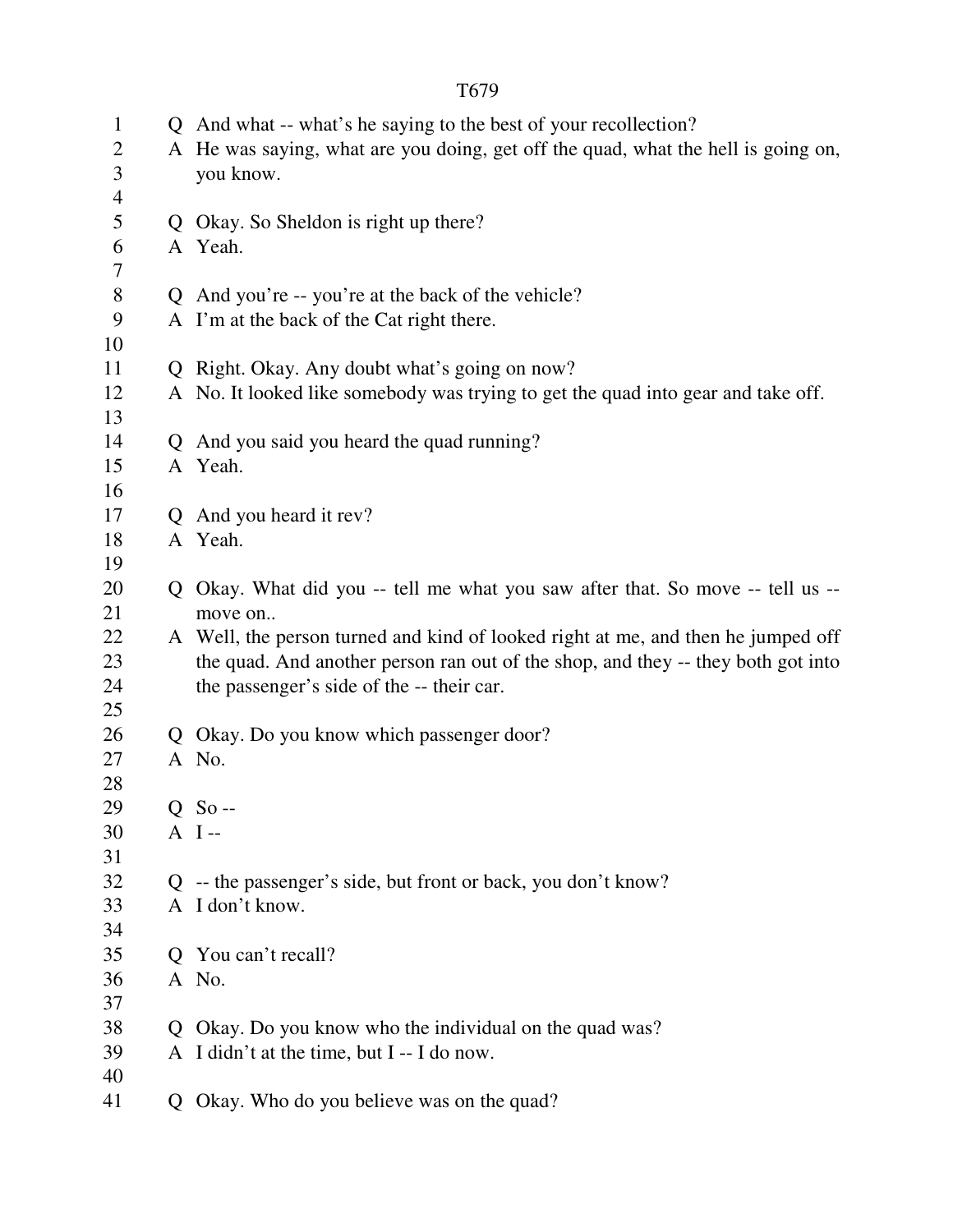| T680 |  |
|------|--|
|      |  |

| $\mathbf{1}$<br>$\overline{c}$ |   | A It was Eric.                                                                 |
|--------------------------------|---|--------------------------------------------------------------------------------|
| $\overline{3}$                 |   | Q Okay. And how do you know it's Eric?                                         |
| $\overline{4}$                 |   | A Well, he's dark, and he was -- he's -- he looked different.                  |
| 5                              |   |                                                                                |
| 6                              |   | Q Okay.                                                                        |
| 7                              |   | A Than the others.                                                             |
| $8\,$                          |   |                                                                                |
| 9                              |   | Q The fellow that testified?                                                   |
| 10                             |   | A Yes.                                                                         |
| 11                             |   |                                                                                |
| 12                             |   | Q Okay. Now, did you see the other occupants of the vehicle?                   |
| 13                             |   | A I couldn't really see their faces. Their hoods were up.                      |
| 14                             |   |                                                                                |
| 15                             |   | Q Okay. So the individual that came out of the shed --                         |
| 16                             |   | A Yeah.                                                                        |
| 17                             |   |                                                                                |
| 18                             |   | Q -- did you get a good look at that person?                                   |
| 19                             |   | A No.                                                                          |
| 20                             |   |                                                                                |
| 21                             |   | Q Okay. Male or female?                                                        |
| 22                             |   | A I couldn't say.                                                              |
| 23                             |   |                                                                                |
| 24                             |   | $Q$ Couldn't -- couldn't say?                                                  |
| 25                             |   | A No.                                                                          |
| 26                             |   |                                                                                |
| 27                             |   | Q Well, did you -- do you have an assumption or what -- what was --            |
| 28                             |   | A Well, I would assume male. It was pretty slender-looking.                    |
| 29                             |   |                                                                                |
| 30                             |   | Q Okay. But -- but couldn't really -- didn't get a good look?                  |
| 31                             |   | A No.                                                                          |
| 32                             |   |                                                                                |
| 33                             | Q | Okay. So -- so the -- the fellow off the quad who you believe is Eric who      |
| 34                             |   | testified here --                                                              |
| 35                             |   | A Yes, I'm sure it was him.                                                    |
| 36                             |   |                                                                                |
| 37                             |   | Q Had -- had you ever met him before?                                          |
| 38                             |   | A No.                                                                          |
| 39                             |   |                                                                                |
| 40                             |   | Q No? Okay. The other person, they get into the passenger's side. What happens |
| 41                             |   | then?                                                                          |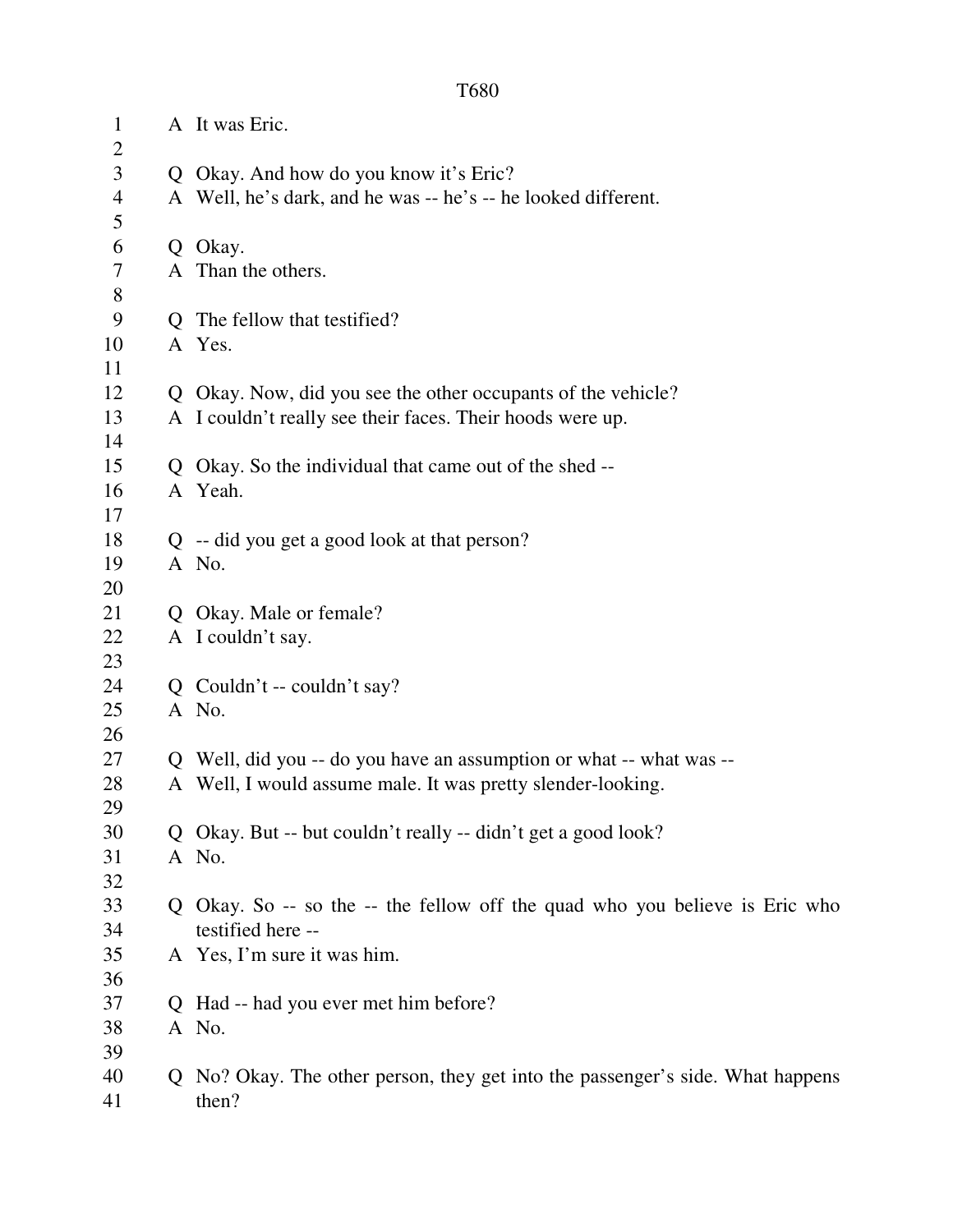| $\mathbf{1}$<br>$\overline{2}$ |             | A Then Sheldon was at the driver window. I don't know what he was talking --<br>hollering at them still to leave. And then they put the car in reverse and started |
|--------------------------------|-------------|--------------------------------------------------------------------------------------------------------------------------------------------------------------------|
| 3                              |             | backing out of here.                                                                                                                                               |
| $\overline{4}$                 |             |                                                                                                                                                                    |
| 5                              |             | Q Okay.                                                                                                                                                            |
| 6                              |             | $A$ I--                                                                                                                                                            |
| $\tau$                         |             |                                                                                                                                                                    |
| 8                              |             | Q And you're using black. So yeah, if you can -- now it's stopped by the quad.                                                                                     |
| 9                              |             | And now it's --                                                                                                                                                    |
| 10                             |             | A Or do you want --                                                                                                                                                |
| 11                             |             |                                                                                                                                                                    |
| 12                             |             | $Q - moving?$                                                                                                                                                      |
| 13                             |             | A -- the car is blue. Do you want me to use the blue?                                                                                                              |
| 14                             |             |                                                                                                                                                                    |
| 15                             |             | Q Sure. Yeah. Probably -- thank you, Gerry, for helping me do my job here.                                                                                         |
| 16                             |             | A Yeah.                                                                                                                                                            |
| 17                             |             |                                                                                                                                                                    |
| 18                             |             | Q It's good. I think blue is a good idea. Okay. So you can draw. Now it's going,                                                                                   |
| 19                             |             | backing out and going --                                                                                                                                           |
| 20                             |             | A Yeah.                                                                                                                                                            |
| 21                             |             |                                                                                                                                                                    |
| 22                             |             | Q -- well, you -- you tell me where it went.                                                                                                                       |
| 23                             |             | A The car starts to back up, and it's to -- to the floor again and it's slinging                                                                                   |
| 24                             |             | gravel, and -- but it keeps going and going and going. I kind of moved over this                                                                                   |
| 25                             |             | way, and --                                                                                                                                                        |
| 26                             |             |                                                                                                                                                                    |
| 27                             |             | Q Okay. Why are you moving over?                                                                                                                                   |
| 28                             |             | A Well, I didn't know if he was coming over too close or what.                                                                                                     |
| 29                             |             |                                                                                                                                                                    |
| 30                             | Q           | Okay.                                                                                                                                                              |
| 31                             |             | A And he kept coming. Keep coming. And then he stops about here.                                                                                                   |
| 32                             |             |                                                                                                                                                                    |
| 33                             | Q           | Okay. Can you put a line on there in blue to indicate where he stopped once he                                                                                     |
| 34                             |             | was backing out?                                                                                                                                                   |
| 35                             |             | A Yeah, stopped about there.                                                                                                                                       |
| 36                             |             |                                                                                                                                                                    |
| 37                             | $Q_{\perp}$ | Okay. What happens at that point? So he -- the -- the driver of the vehicle, the                                                                                   |
| 38                             |             | vehicle -- we don't know who the driver is, but the vehicle backs up towards                                                                                       |
| 39                             |             | you?                                                                                                                                                               |
| 40                             |             | A Yeah.                                                                                                                                                            |
| 41                             |             |                                                                                                                                                                    |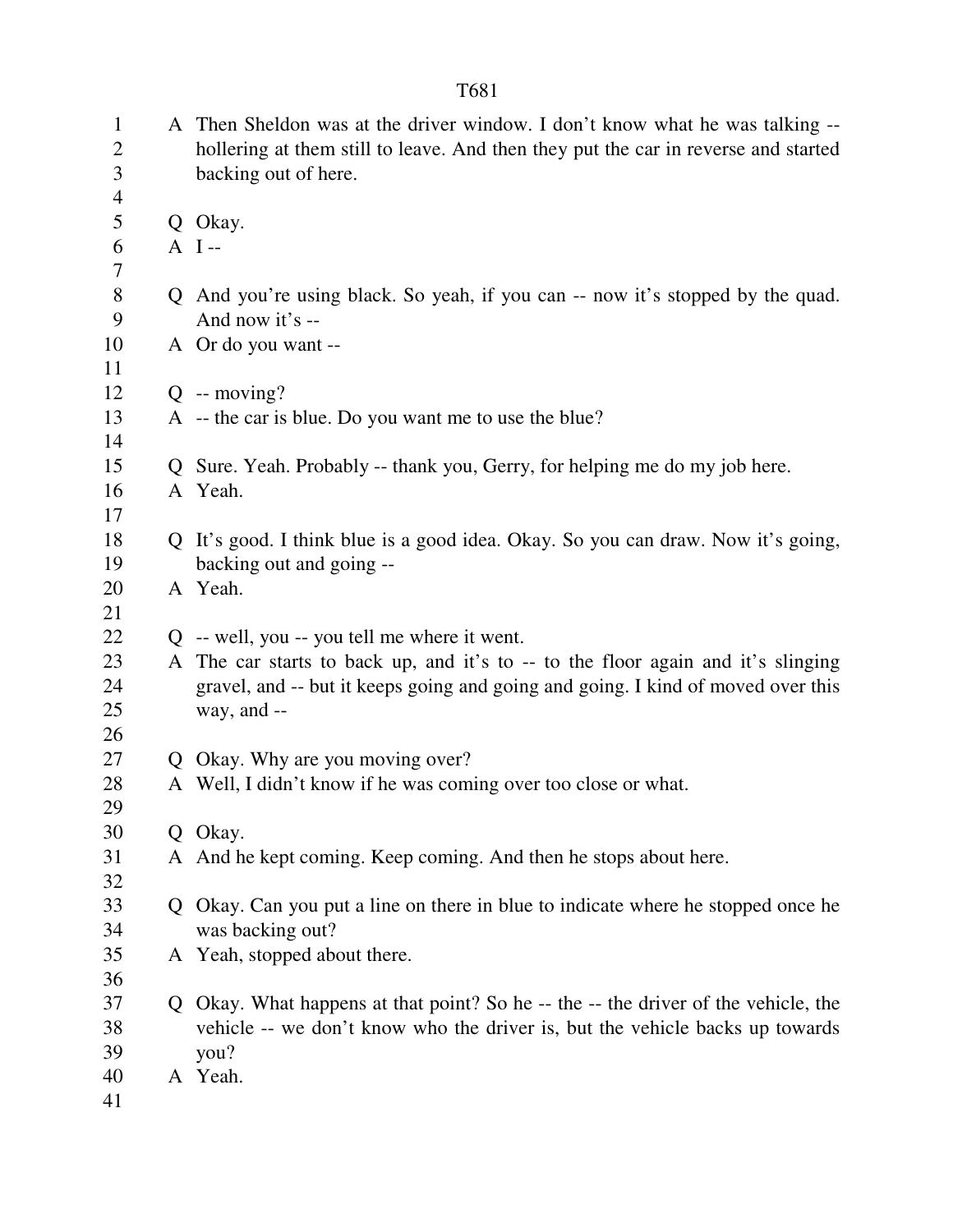| $\mathbf{1}$<br>$\overline{2}$ |   | Q Okay.<br>A So he stopped, and then I gave his taillight a kick. I didn't think he had to come |
|--------------------------------|---|-------------------------------------------------------------------------------------------------|
| 3<br>$\overline{4}$<br>5       |   | that far, but that was -- and then it went into forward, and right to the floor<br>again.       |
| 6                              |   | Q Okay.                                                                                         |
| 7                              |   | A Now Sheldon was in this area here.                                                            |
| 8                              |   |                                                                                                 |
| 9                              |   | Q Okay. So put another 'SS' with a circle of where you're saying Sheldon was.                   |
| 10                             |   | A He was, like, there somewheres.                                                               |
| 11                             |   |                                                                                                 |
| 12                             |   | Q Okay. So then what we'll do to -- just for the -- the flow of it is if you can draw           |
| 13                             |   | where the vehicle went once it started going forward. So you have it backing                    |
| 14                             |   | up?                                                                                             |
| 15                             |   | A Yeah. It backed up to here.                                                                   |
| 16                             |   |                                                                                                 |
| 17                             |   | Q Okay.                                                                                         |
| 18                             |   | A And then back to -- as hard as it could go, and then it went this way. And then               |
| 19                             |   | it turned and was -- it looked like it was heading out the driveway.                            |
| 20                             |   |                                                                                                 |
| 21                             |   | Q Okay.                                                                                         |
| 22                             |   | A And--                                                                                         |
| 23                             |   |                                                                                                 |
| 24                             |   | Q So -- so just draw that. You watched it head out the driveway?                                |
| 25                             |   | A Yes.                                                                                          |
| 26                             |   |                                                                                                 |
| 27                             | Q | Okay. So can you draw that on there, to the best of your recollection?                          |
| 28                             |   | A It looked -- it just turned, and it was just heading out.                                     |
| 29                             |   |                                                                                                 |
| 30                             |   | Q Okay.                                                                                         |
| 31                             |   | A A little straighter than that.                                                                |
| 32                             |   |                                                                                                 |
| 33                             |   | Q Okay. So you -- you've got Sheldon where Sheldon is standing there. And can                   |
| 34                             |   | you mark on there with -- what were you using for you? Were you --                              |
| 35                             |   | A I'm black.                                                                                    |
| 36                             |   |                                                                                                 |
| 37                             |   | Q Okay. Can we use black and have you put a 'G' and a circle of where you're                    |
| 38                             |   | standing when the vehicle's -- it looks like it's heading out the driveway?                     |
| 39<br>40                       |   | A Yeah. After it started taking off, I moved back over here. And I was standing<br>about here.  |
| 41                             |   |                                                                                                 |
|                                |   |                                                                                                 |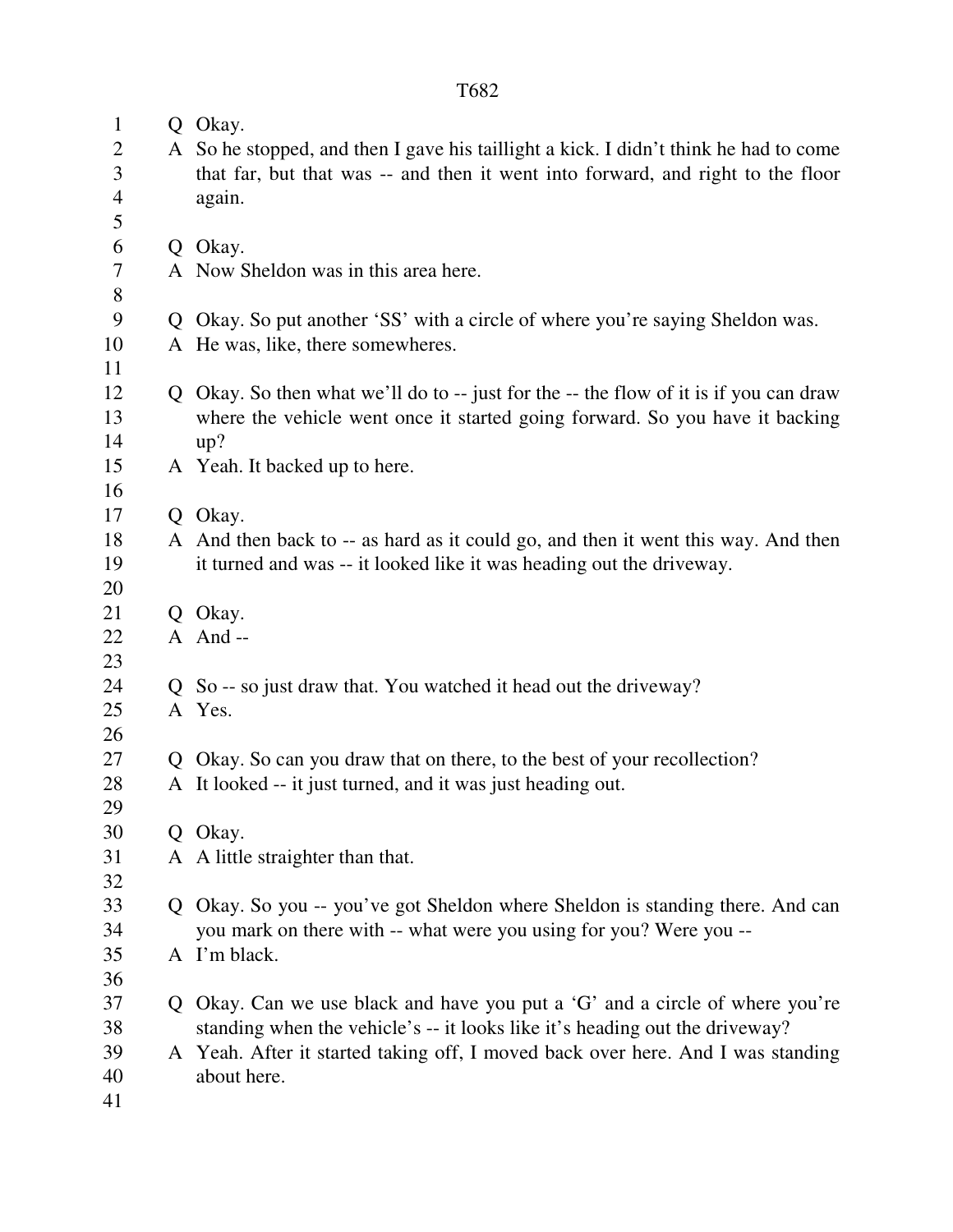2 A Kind of kitty-corner to the quad, a little bit. 4 Q Okay. So as the vehicle backed up towards you -- 5 A M-hm. 7 Q -- you took a kick at the taillight. Anything else happen at that point that you 8 can recall? 9 A Yes. When it took off this way, from where I was standing, it looked like it 10 was going right towards Sheldon. And when it got close to him, he swung out 11 with his hammer and hit the windshield. 13 Q Okay. And as it's pulling away, once it gets going forward again, the vehicle 14 gets going forward -- 17 Q -- what do you do? I guess firstly, do you -- do you chase it? 18 A No, we didn't chase it. 20 Q Okay. So what -- what do you immediately? As it's driving away, you're 21 standing in the two spots you've marked --

- 24 Q -- to the best of your recollection. Okay. You're not moving?
- 25 A No. We're just standing there.
- 26 27 Q Okay.

22 A Yeah.

15 A Yeah.

1 Q Okay.

3

6

12

16

19

23

29

- 28 A Kind of watching it.
- 30 Q What are you thinking then, Gerry?
- 31 A I'm thinking, well, that was pretty exciting. There they go, you know. I thought 32 they were just going to continue moving out the road.
- 33 34 Q So it's over? 35 A Yeah.
- 36

39

- 37 Q Okay. What happened next?
- 38 A Their car came up this way, and then turned hard into this car.
- 40 Q Okay. And what's that car?
- 41 A This is Dee's SUV.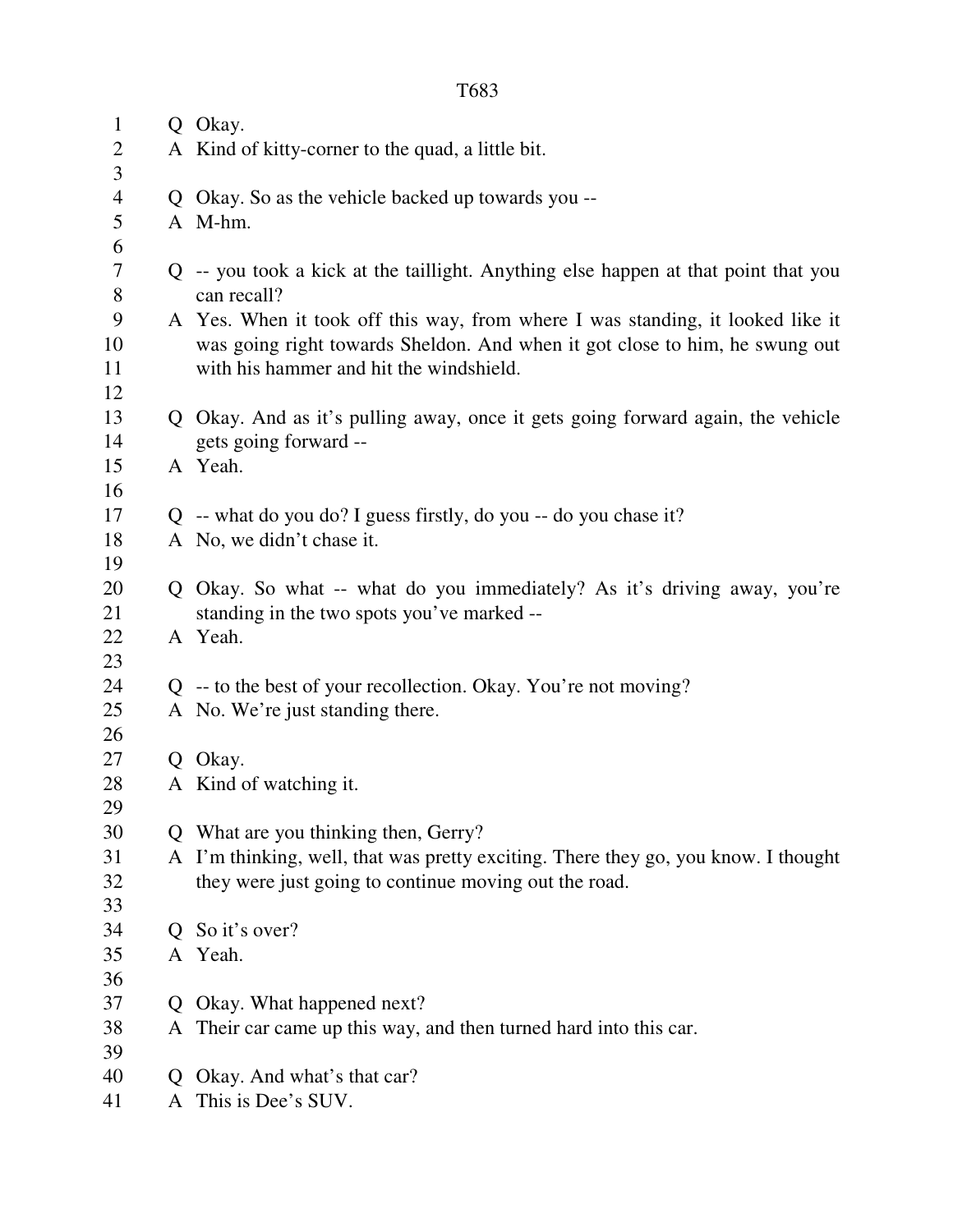| $\mathbf{1}$ |    |                                                                                    |
|--------------|----|------------------------------------------------------------------------------------|
| 2            |    | Q Okay.                                                                            |
| 3            |    | A It's also an Escape.                                                             |
| 4            |    |                                                                                    |
| 5            |    | Q Okay. And then what happened after that?                                         |
| 6            |    | A They hit there and then went over here to this area.                             |
| 7            |    |                                                                                    |
| $8\,$        |    | Q Okay. So where it's showing on the -- the big picture there, the big version of  |
| 9            |    | it, you can see the grey vehicle. That's where -- is that where it stopped?        |
| 10           |    | A This, yes.                                                                       |
| 11           |    |                                                                                    |
| 12           |    | Q Okay. Okay. So you and Sheldon are standing back by the shop?                    |
| 13           |    | A Yeah, back here.                                                                 |
| 14           |    |                                                                                    |
| 15           |    | Q What are you thinking now, after it's hit Dee's SUV?                             |
| 16           |    | A I'm thinking they're not leaving, and what is happening? And then Sheldon        |
| 17           |    | just took off running over to this area.                                           |
| 18           |    |                                                                                    |
| 19           | Q. | Did you and Sheldon say anything to each other?                                    |
| 20           |    | A No.                                                                              |
| 21           |    |                                                                                    |
| 22           | Q  | Okay. Nothing at all?                                                              |
| 23           |    | A Nothing.                                                                         |
| 24           |    |                                                                                    |
| 25           |    | Q Anything about getting car keys?                                                 |
| 26           |    | A No.                                                                              |
| 27           |    |                                                                                    |
| 28           |    | Q Anything about getting a gun?                                                    |
| 29           |    | A No.                                                                              |
| 30           |    |                                                                                    |
| 31           |    | Q Okay. So what do you think Sheldon is doing?                                     |
| 32           |    | A I think he's going over here to -- I don't know. Confront these -- the people.   |
| 33           |    |                                                                                    |
| 34           |    | Q Okay. And what did you think about that?                                         |
| 35           |    | A Well, I thought -- I still was in disbelief of what was going on here. So I knew |
| 36           |    | -- I thought I should -- I wanted to help him.                                     |
| 37           |    |                                                                                    |
| 38           | Q. | Okay.                                                                              |
| 39           |    | A So I'm here. This door --                                                        |
| 40           |    |                                                                                    |
| 41           |    | Q I'm just -- I'm just going to stop you and finish one thing, mostly so --        |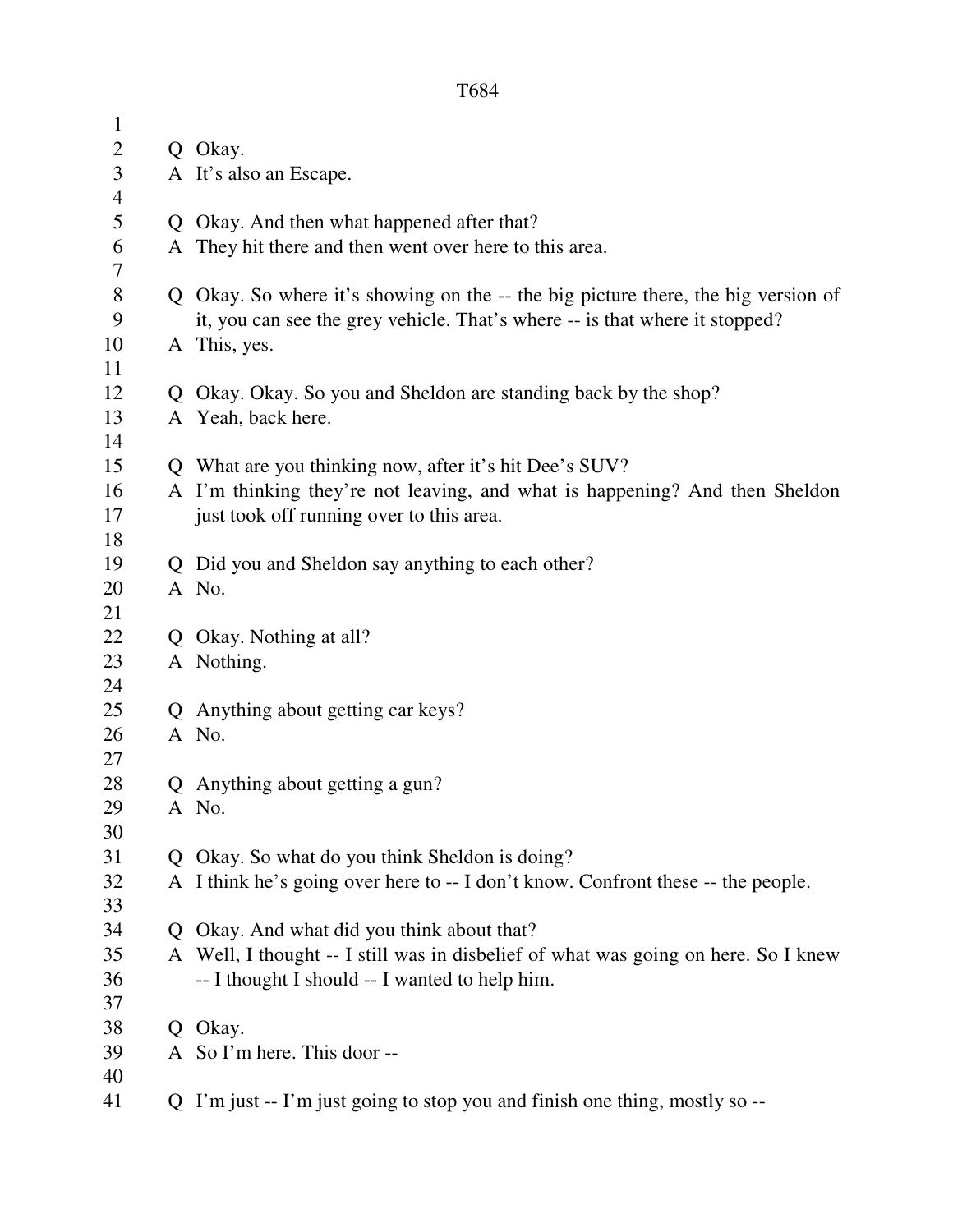| $\mathbf{1}$<br>$\overline{2}$ |              | A Oh, okay.                                                                         |
|--------------------------------|--------------|-------------------------------------------------------------------------------------|
| $\mathfrak{Z}$                 |              | Q -- I don't forget it, but how fast do you estimate they were going once they got  |
| $\overline{4}$                 |              | wound up? So at the point of hitting Dee's SUV, how fast do you think they          |
| 5                              |              | were going?                                                                         |
| 6                              |              | A Oh, probably 40 miles an hour, 30.                                                |
| 7                              |              |                                                                                     |
| $8\,$                          |              | Q Miles or kilometres?                                                              |
| 9                              |              | A Miles.                                                                            |
| 10                             |              |                                                                                     |
| 11                             |              | Q Miles? You're an old guy, so you're talking in miles. Okay.                       |
| 12                             |              | A Yeah.                                                                             |
| 13                             |              |                                                                                     |
| 14                             | Q            | Okay. So they were wound up pretty good by then?                                    |
| 15<br>16                       |              | A Yeah. It was moving.                                                              |
| 17                             | $\mathbf{Q}$ | And still red lining?                                                               |
| 18                             |              | A Yeah.                                                                             |
| 19                             |              |                                                                                     |
| 20                             | Q            | Still spinning?                                                                     |
| 21                             |              | A Yeah.                                                                             |
| 22                             |              |                                                                                     |
| 23                             |              | Q Okay. So -- so Sheldon takes off running towards the -- the visitor vehicle. You  |
| 24                             |              | think he might be going to confront them?                                           |
| 25                             |              | A Yes.                                                                              |
| 26                             |              |                                                                                     |
| 27                             |              | Q Okay. So what do you do?                                                          |
| 28                             |              | A Well, I knew I had -- my two handguns were just inside the door here.             |
| 29                             |              |                                                                                     |
| 30                             |              | Q Of the shop?                                                                      |
| 31                             |              | A Yes.                                                                              |
| 32                             |              |                                                                                     |
| 33                             |              | Q Okay.                                                                             |
| 34                             |              | A And the one I use for noise-making was right in there, also.                      |
| 35                             |              |                                                                                     |
| 36                             | Q            | Okay. Which one is that?                                                            |
| 37                             |              | A The Tokarev.                                                                      |
| 38                             |              |                                                                                     |
| 39                             | Q            | Okay. Why are the guns in the shop, Gerry?                                          |
| 40                             |              | A After -- me and Sheldon like to go shoot targets, like, in the evening or         |
| 41                             |              | whatever, the -- we do it quite a bit. And I would -- I just had them in here, just |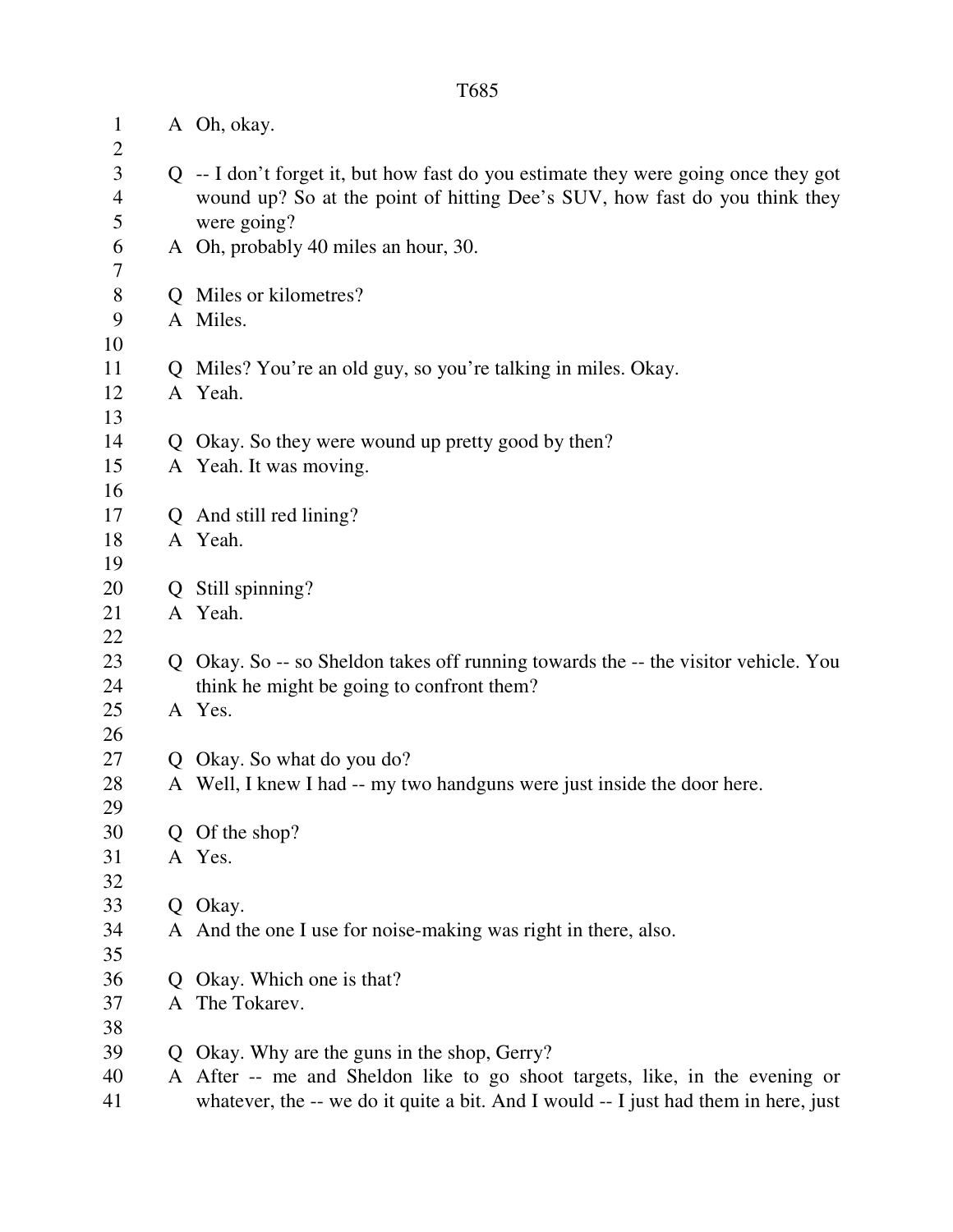|                        |   | T686                                                                                                                                                                                                                           |
|------------------------|---|--------------------------------------------------------------------------------------------------------------------------------------------------------------------------------------------------------------------------------|
| $\mathbf{1}$<br>2<br>3 |   | getting ready for when we had this -- got this fence done, we were going to go<br>shoot some targets.                                                                                                                          |
| $\overline{4}$         |   | Q Okay. So handguns are in the shop for -- they were there?                                                                                                                                                                    |
| 5<br>6                 |   | A Yeah.                                                                                                                                                                                                                        |
| 7                      |   | Q What do you do now, Gerry?                                                                                                                                                                                                   |
| $8\,$<br>9<br>10       |   | A I thought, well -- well, I grabbed it, the gun. And then I went over -- here is my<br>toolbox, is about right here on the inside. I opened the drawer. I had a<br>magazine and some bullets on one of those strips in there. |
| 11                     |   |                                                                                                                                                                                                                                |
| 12<br>13<br>14         |   | Q And that's the strip we talked about before?<br>A Yeah.                                                                                                                                                                      |
| 15                     |   | Q Okay. Go ahead.                                                                                                                                                                                                              |
| 16<br>17<br>18         |   | A So I grabbed the strip, and I peeled what I thought was two off, put them in the<br>magazine. And then I walked out of the door.                                                                                             |
| 19                     |   | Q Okay. So using black, you're now coming out of the shed?                                                                                                                                                                     |
| 20<br>21               |   | A Yeah. I come out here.                                                                                                                                                                                                       |
| 22                     |   | Q And how fast are you going, Gerry?                                                                                                                                                                                           |
| 23<br>24               |   | A Oh, just a -- a brisk walk.                                                                                                                                                                                                  |
| 25                     |   | Q Okay.                                                                                                                                                                                                                        |
| 26<br>27               |   | A At that time.                                                                                                                                                                                                                |
| 28                     | Q | Okay. At that point, you're -- you're walking?                                                                                                                                                                                 |
| 29<br>30               |   | A Yeah. Just walked out into this open area here.                                                                                                                                                                              |
| 31                     |   | Q So that's between the trailer and the Cat on the diagram?                                                                                                                                                                    |
| 32<br>33               |   | A Yes.                                                                                                                                                                                                                         |
| 34                     |   | Q Okay.                                                                                                                                                                                                                        |
| 35<br>36<br>37         |   | A And then down here, I could -- I could start to see there was two people<br>standing here.                                                                                                                                   |
| 38                     |   | Q Okay. Mark them on there. Why don't we put V-1, visitor 1, and visitor 2 and                                                                                                                                                 |
| 39<br>40<br>41         |   | circle them?<br>A All right.                                                                                                                                                                                                   |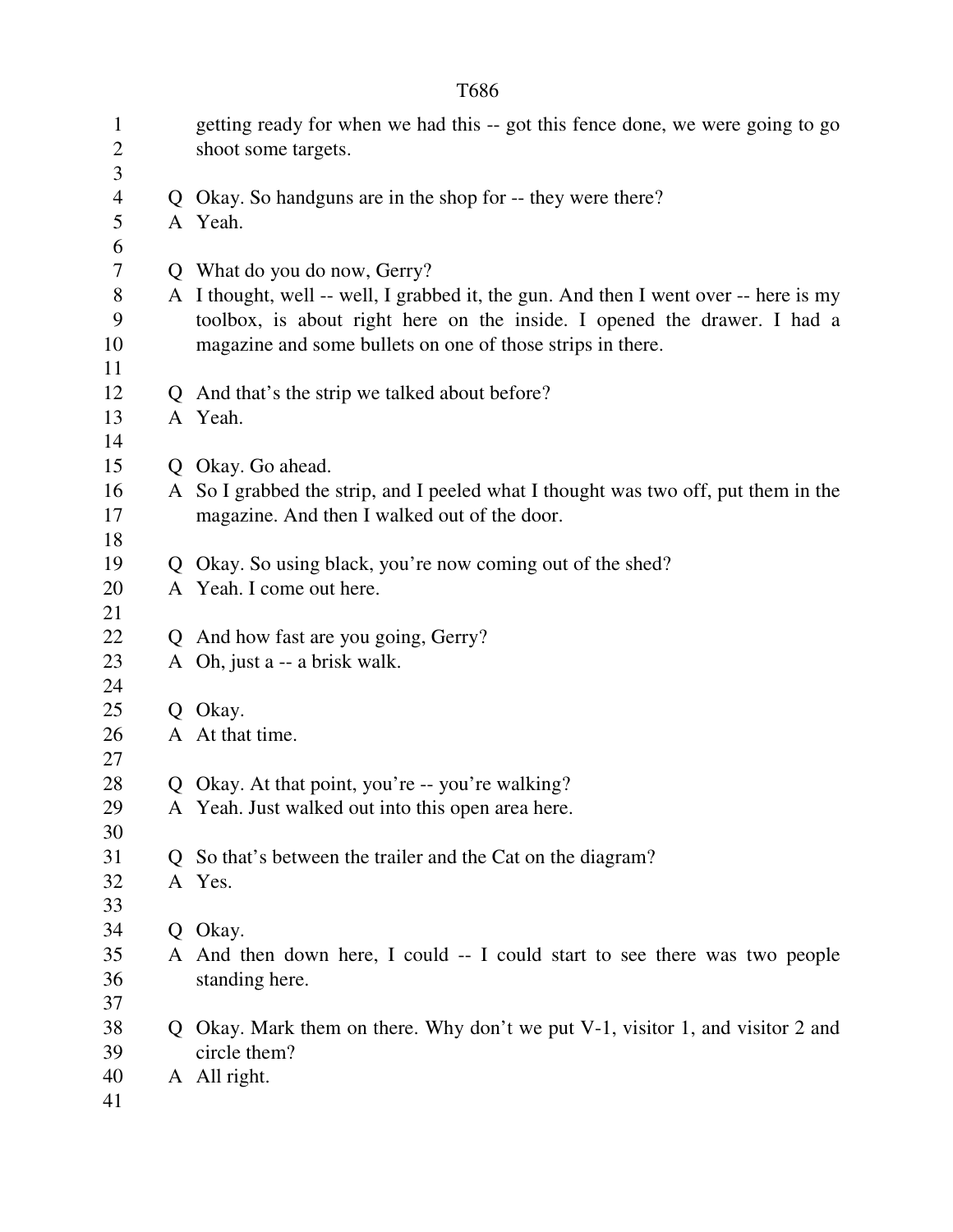|                |              | T687                                                                                                                                                         |
|----------------|--------------|--------------------------------------------------------------------------------------------------------------------------------------------------------------|
| $\mathbf{1}$   | Ő            | I'm making you do a lot of work here, Gerry.                                                                                                                 |
| 2              |              | A Yeah. V-1, V-2.                                                                                                                                            |
| 3              |              |                                                                                                                                                              |
| $\overline{4}$ |              | Okay. So that's in blue to indicate the two individuals. Where did you think                                                                                 |
| 5              |              | they came from?                                                                                                                                              |
| 6              |              | A Well, they obviously came from the car.                                                                                                                    |
| 7<br>8         |              | Q Okay.                                                                                                                                                      |
| 9              |              | A But it looked like they were looking back at the car.                                                                                                      |
| 10             |              |                                                                                                                                                              |
| 11             |              | Q Okay.                                                                                                                                                      |
| 12             |              | A I don't know what -- I couldn't --                                                                                                                         |
| 13             |              |                                                                                                                                                              |
| 14             |              | $Q$ So --                                                                                                                                                    |
| 15             |              | A -- hear anything.                                                                                                                                          |
| 16             |              |                                                                                                                                                              |
| 17             |              | Okay. So I'm going to stop you there. So you're -- have you -- have you                                                                                      |
| 18             |              | marked where you -- you've got where the visitor 1 and visitor 2 are?                                                                                        |
| 19             |              | A Yes.                                                                                                                                                       |
| 20             |              |                                                                                                                                                              |
| 21             | Q.           | And then where are you at this same time?                                                                                                                    |
| 22<br>23       |              | A Well, I had continued walking. So I'm probably up here, about there --                                                                                     |
| 24             |              | Q Okay.                                                                                                                                                      |
| 25             |              | $A - by now.$                                                                                                                                                |
| 26             |              |                                                                                                                                                              |
| 27             | Q            | Okay. So you're getting up almost to the nose of the gold truck there in the                                                                                 |
| 28             |              | middle of the yard?                                                                                                                                          |
| 29             |              | A Yeah.                                                                                                                                                      |
| 30             |              |                                                                                                                                                              |
| 31             | $\mathsf{O}$ | What are you thinking now, Gerry?                                                                                                                            |
| 32             | A            | Well, I'm glancing around, trying to find out where Sheldon went. I couldn't                                                                                 |
| 33             |              | see him. So I thought maybe I'll just move ahead here, and I'm going to make                                                                                 |
| 34             |              | some noise and hopefully they'll run out of the yard.                                                                                                        |
| 35             |              |                                                                                                                                                              |
| 36             | Q            | Okay. Anything else that you're thinking of as you're walking towards this                                                                                   |
| 37             |              | vehicle that had just crashed?                                                                                                                               |
| 38<br>39       |              | A Yeah. I'm thinking of when you turn the news on and people use their vehicles<br>to crash into crowds, and I'm thinking about when we first moved there, a |
| 40             |              | couple murders took place just down the road from us. It's always on your                                                                                    |
| 41             |              | mind.                                                                                                                                                        |
|                |              |                                                                                                                                                              |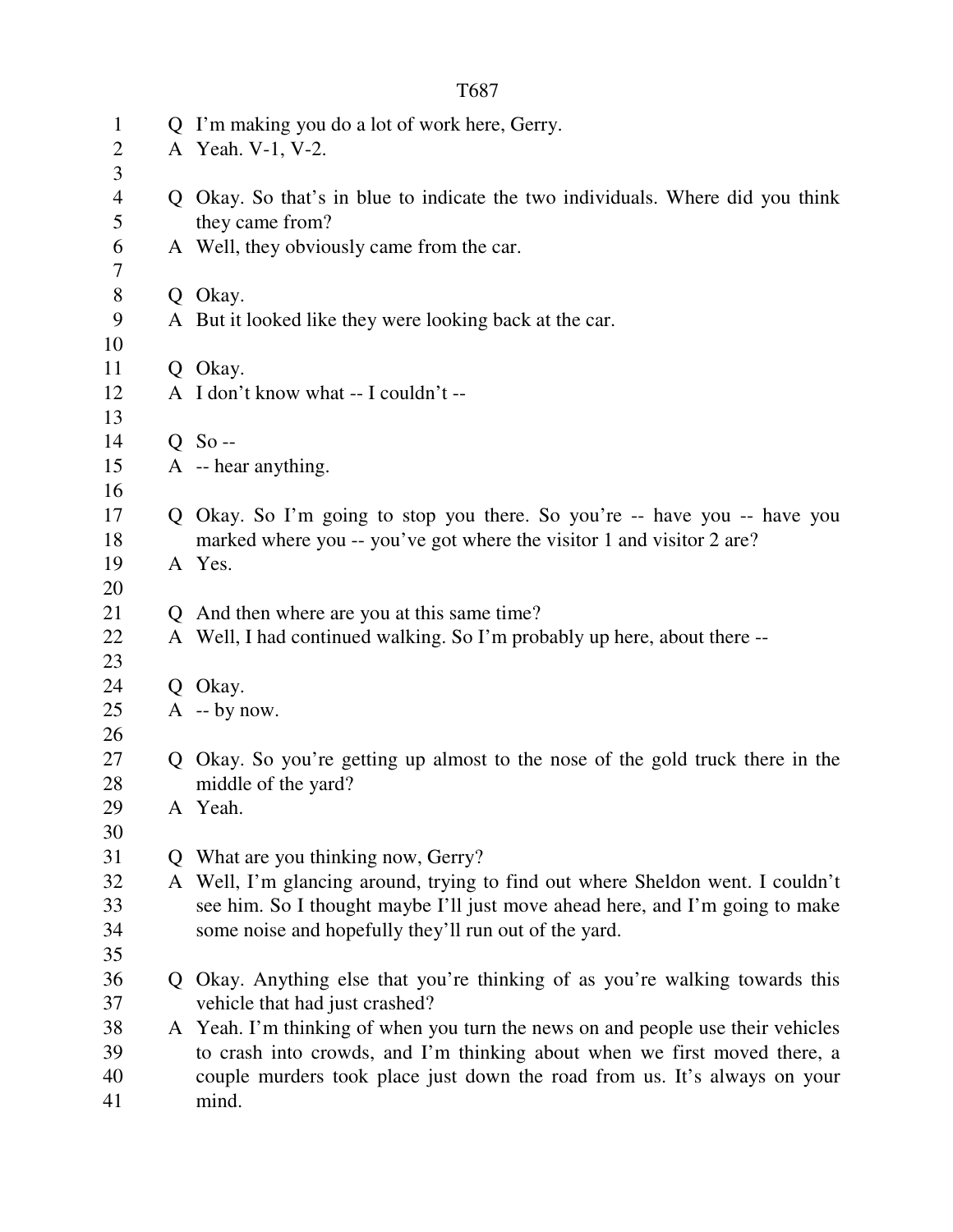| $\mathbf{1}$<br>$\overline{c}$ |   | Q Okay. Tell me about that, murders down the road.                                  |
|--------------------------------|---|-------------------------------------------------------------------------------------|
| $\mathfrak{Z}$                 |   | A I don't know much of the details. When we first moved, it was about 30 years      |
| $\overline{4}$                 |   | ago, two farmers got murdered about nine miles west of us.                          |
| 5                              |   |                                                                                     |
| 6                              |   | Q Okay. Did you -- did you know who they were?                                      |
| 7                              |   | A I just knew one name, Tetarenko, I think. I didn't know them, though.             |
| $8\,$                          |   |                                                                                     |
| 9                              |   | Q Okay. And you had just moved there?                                               |
| 10                             |   | A Right.                                                                            |
| 11                             |   |                                                                                     |
| 12                             |   | Q Yeah. So -- and -- and this is literally on the -- on the same road that goes by  |
| 13                             |   | your place?                                                                         |
| 14                             |   | A Yeah, the same road.                                                              |
| 15                             |   |                                                                                     |
| 16                             |   | Q Okay. And -- and you said -- how far down the road? And this is -- and the        |
| 17                             |   | road that goes by you is Sonningdale Road; am I right? Or what's it called?         |
| 18                             |   | A Ranger Lake Road, it's called.                                                    |
| 19                             |   |                                                                                     |
| 20                             |   | Q Sorry?                                                                            |
| 21                             |   | A It's called Ranger Lake Road.                                                     |
| 22                             |   |                                                                                     |
| 23                             |   | Q Okay. Your farm is on Ranger Lake Road? And these --                              |
| 24                             |   | A Yeah.                                                                             |
| 25                             |   |                                                                                     |
| 26                             |   | $Q$ -- the two people were murdered on --                                           |
| 27                             |   | A Right on that road, yeah.                                                         |
| 28                             |   |                                                                                     |
| 29                             |   | Q Okay.                                                                             |
| 30                             |   | A About nine miles, I think.                                                        |
| 31                             |   |                                                                                     |
| 32                             | Q | About nine miles from your farm?                                                    |
| 33                             |   | A Yes.                                                                              |
| 34                             |   |                                                                                     |
| 35                             | Q | Okay. I'm -- I'm going to show you a little map of the area, and I -- I didn't do   |
| 36                             |   | a great job. It's the best one I've got, but can I get you to mark on with the blue |
| 37                             |   | marker on this diagram your farm and the farm where the murder occurred?            |
| 38                             |   | A Where is the -- this must be my road here, right?                                 |
| 39                             |   |                                                                                     |
| 40                             | Q | We have Cando there, but (INDISCERNIBLE) --<br>This is the road here.               |
| 41                             | A |                                                                                     |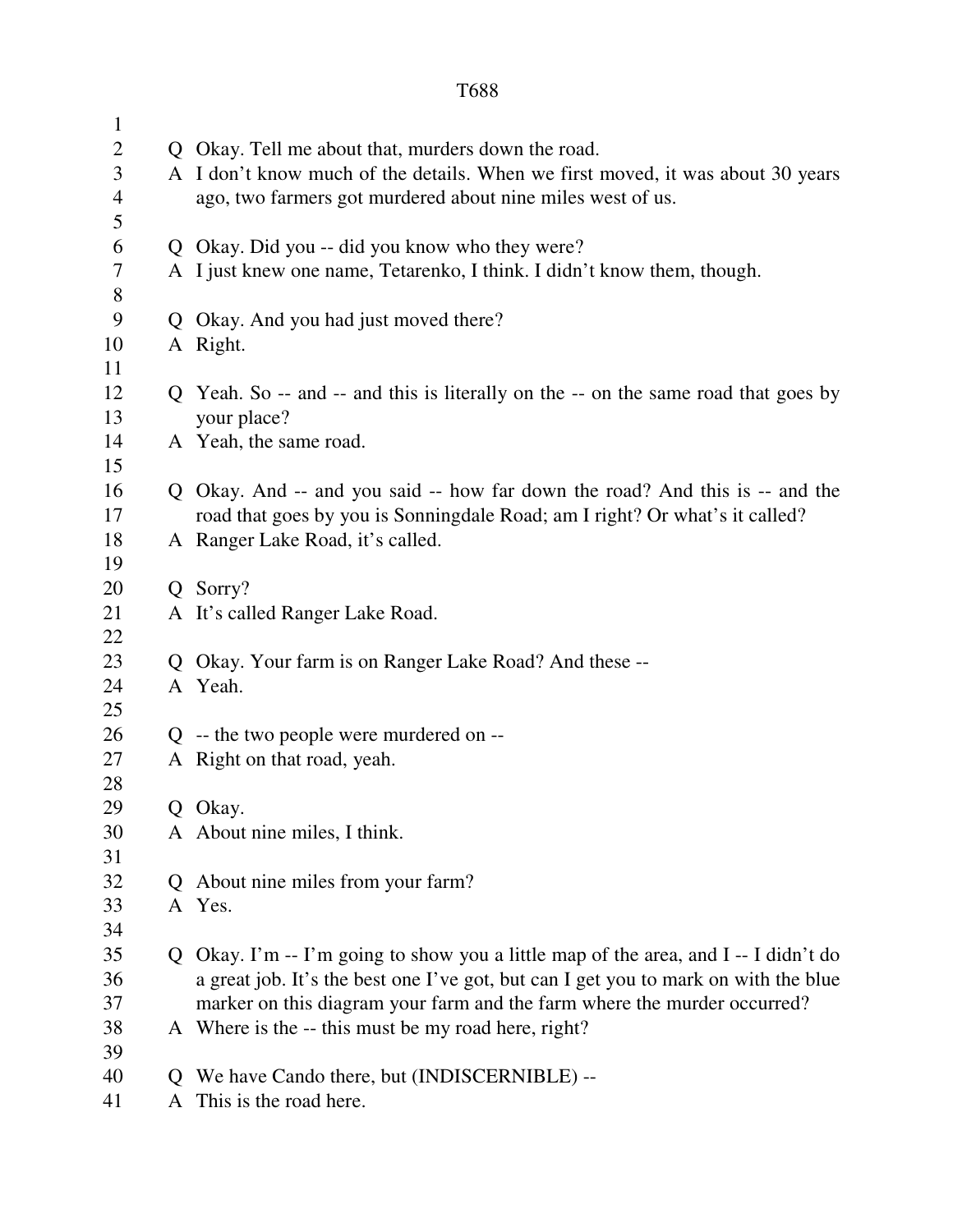| $\mathbf 1$ |                                                                            |                                                                                 |  |  |
|-------------|----------------------------------------------------------------------------|---------------------------------------------------------------------------------|--|--|
| 2           |                                                                            | Q So take -- take your time, because certainly I don't know where your farm is. |  |  |
| 3           | And so draw -- maybe draw the road on there in blue, and then put "Ranger" |                                                                                 |  |  |
| 4           | Lake Road" on there if you can.                                            |                                                                                 |  |  |
| 5           |                                                                            |                                                                                 |  |  |
| 6           | THE COURT:                                                                 | In the meantime, the map that he has                                            |  |  |
| 7           |                                                                            | been -- or the photograph that he has been drawing on, we probably should mark  |  |  |
| 8           | that as the next exhibit.                                                  |                                                                                 |  |  |
| 9           |                                                                            |                                                                                 |  |  |
| 10          | MR. SPENCER:                                                               | Before I forget. Thank you, My Lord.                                            |  |  |
| 11          |                                                                            |                                                                                 |  |  |
| 12          | THE COURT:                                                                 | I take it there's no objection, Mr. Burge?                                      |  |  |
| 13          |                                                                            |                                                                                 |  |  |
| 14          | MR. BURGE:                                                                 | No, My Lord.                                                                    |  |  |
| 15          |                                                                            |                                                                                 |  |  |
| 16          | MR. SPENCER:                                                               | Madam Clerk, what are we at?                                                    |  |  |
| 17          |                                                                            |                                                                                 |  |  |
| 18          | THE COURT CLERK:                                                           | $D-18$ .                                                                        |  |  |
| 19          |                                                                            |                                                                                 |  |  |
| 20          | THE COURT:                                                                 | So the enlarged photograph will be                                              |  |  |
| 21          | Exhibit D-18.                                                              |                                                                                 |  |  |
| 22          |                                                                            |                                                                                 |  |  |
| 23          |                                                                            | <b>EXHIBIT D-18 - Enlarged Photograph of Photo 6 in P-1 (Smaller Version of</b> |  |  |
| 24          | $P-2)$                                                                     |                                                                                 |  |  |
| 25          |                                                                            |                                                                                 |  |  |
| 26          | MR. SPENCER:                                                               | Thank you, My Lord.                                                             |  |  |
| 27          |                                                                            |                                                                                 |  |  |
| 28          | This must be it.<br>$\mathsf{A}$                                           |                                                                                 |  |  |
| 29          |                                                                            |                                                                                 |  |  |
| 30          | MR. SPENCER:                                                               | And as -- as Gerry reviews that, I have                                         |  |  |
| 31          | one more that I have got to remember to put in.                            |                                                                                 |  |  |
| 32          |                                                                            |                                                                                 |  |  |
| 33          | Q MR. SPENCER:                                                             | Okay.                                                                           |  |  |
| 34          | A That's about right there.                                                |                                                                                 |  |  |
| 35          |                                                                            |                                                                                 |  |  |
| 36          | Q Okay. So just on there, can you put a 'T for -- is it Tetarenko?         |                                                                                 |  |  |
| 37          | A Yeah.                                                                    |                                                                                 |  |  |
| 38          |                                                                            |                                                                                 |  |  |
| 39          | Q And then 'S' for Stanley on that. Okay. Okay.                            |                                                                                 |  |  |
| 40          |                                                                            |                                                                                 |  |  |
| 41          | MR. SPENCER:                                                               | And if I can get that marked, as well, My                                       |  |  |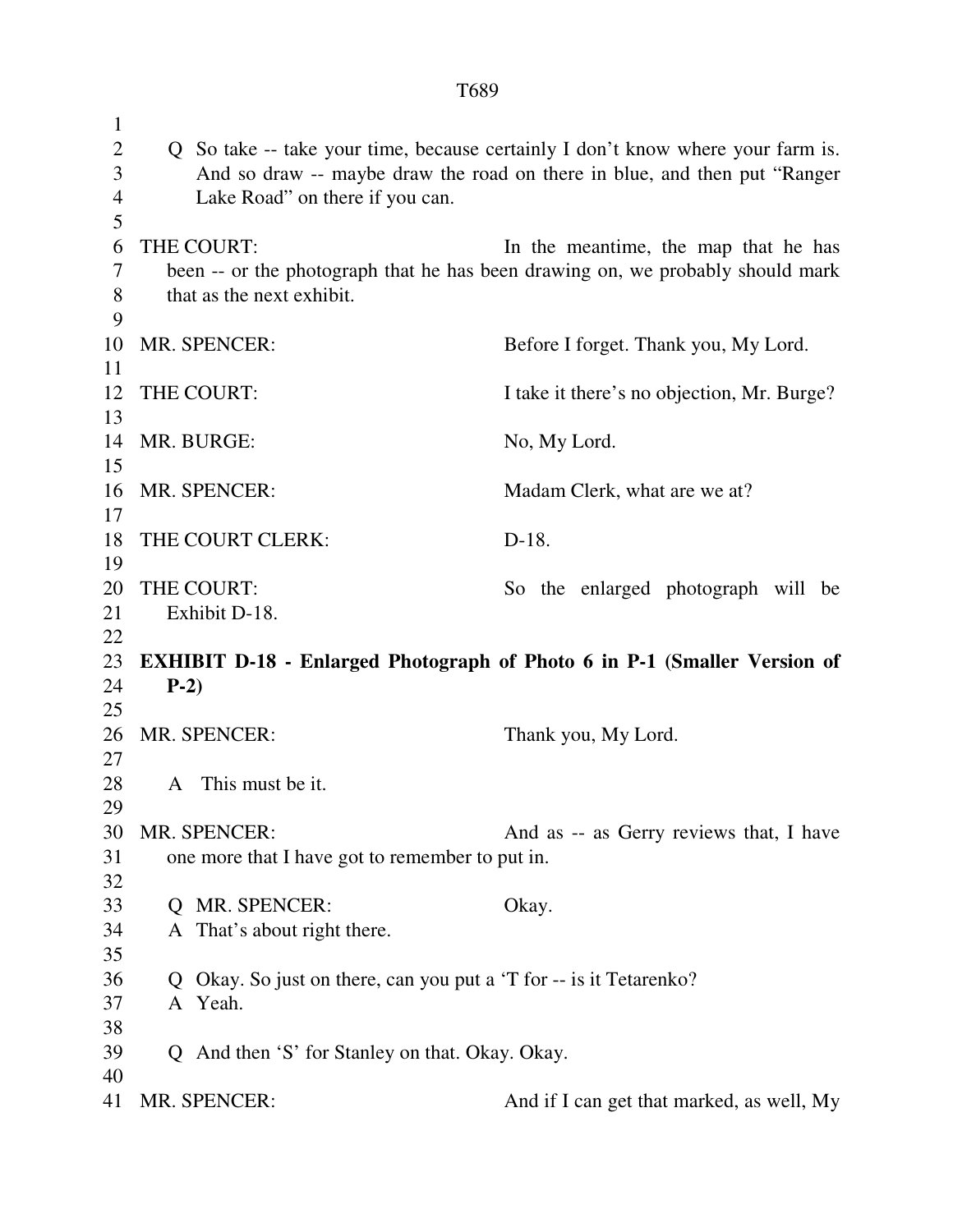1 Lord.  $\overline{2}$ 3 THE COURT: Have you seen this, Mr. Burge? Do you 4 have any objection? I take it that that --5 6 MR. BURGE: No. 7 8 THE COURT:  $-$  is a -- a blow-up of the RM map; is 9 that right? 10 11 MR. SPENCER: It's a -- it's a blow-up of the grid map. 12 And I needed one more RM to have it all on one map, so ... 13 14 THE COURT: Any problem with that? 15 16 MR. BURGE: No. 17 18 THE COURT: Exhibit D-19. 19 20 **EXHIBIT D-19 - Blow-up of Grid Map Handmarked by the Accused**  21 22 MR. SPENCER: Thank you. 23 24 Q MR. SPENCER: Okay. So you're a little stressed? 25 A M-hm. 26 27 Q What do you do next? 28 A Well, I kept going. I -- I still didn't know where Sheldon went to, and I guess I 29 got to probably about here. 30 31 Q Okay. What'd you do there? 32 A I just raised the gun in the air and fired. 33 34 Q Okay. Can you put an 'X' where you're saying you were at that point? Okay. 35 Can you demonstrate for me what you mean by that -- what you did? 36 A Just with my arm? 37 38 Q Yeah. 39 A Just went up, boom. 40 41 Q Okay. So straight up?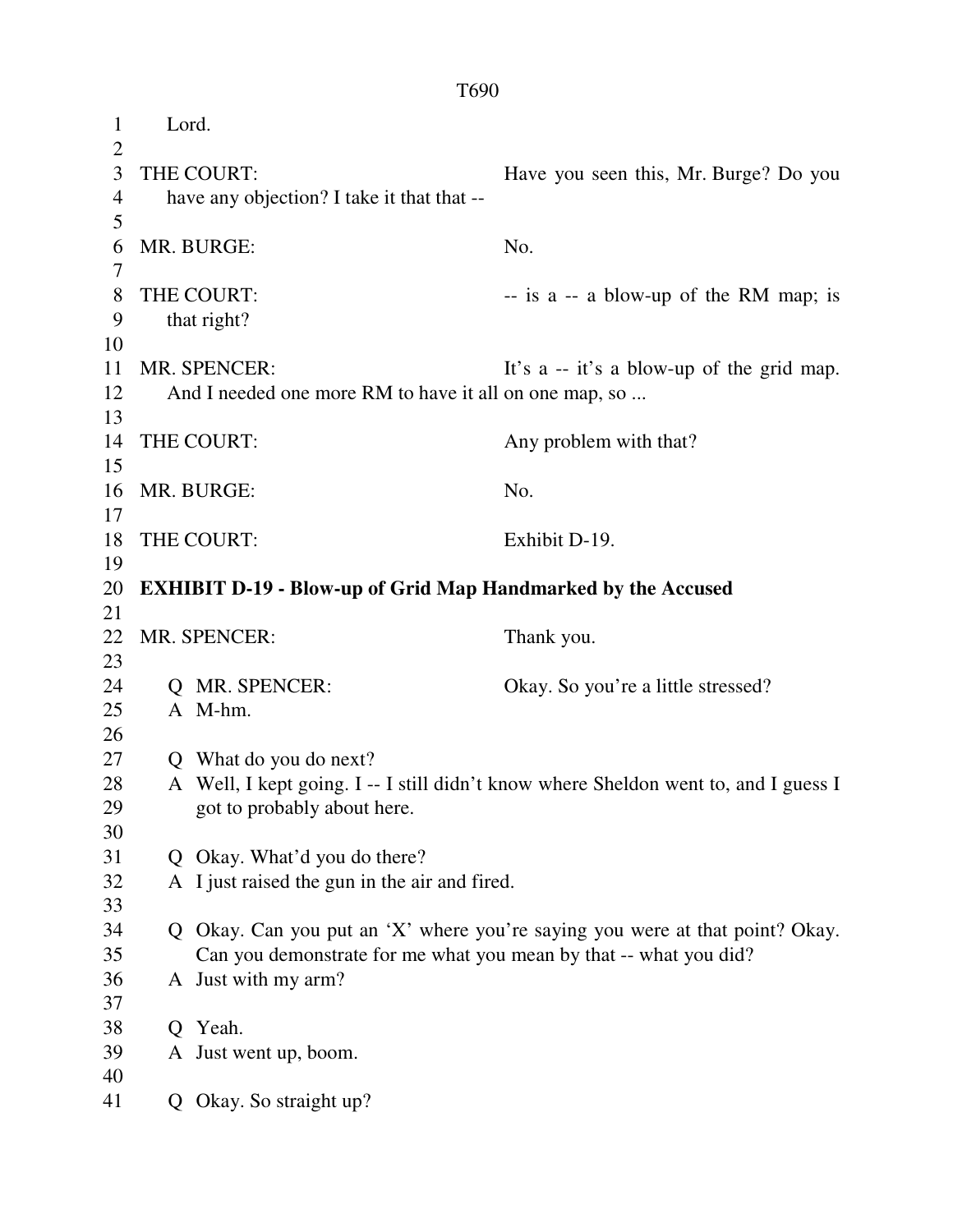| 1<br>$\overline{2}$ |              | A Straight up, yeah.                                                                   |
|---------------------|--------------|----------------------------------------------------------------------------------------|
| 3                   |              | Q Okay. What did you do next?                                                          |
| 4                   |              | A And then I -- I watched these two fellows, they just kind of spun around, like,      |
| 5                   |              | looking for where the noise came from.                                                 |
| 6                   |              |                                                                                        |
| 7                   |              | Q Okay.                                                                                |
| $8\,$               |              | A They didn't really take off.                                                         |
| 9                   |              |                                                                                        |
| 10                  |              | Q Okay.                                                                                |
| 11                  |              | A And I was -- I was still walking. So as I -- as I kept walking, I did it again. This |
| 12                  |              | time I wanted them to really run, so I just put it up in the air, and I just pumped    |
| 13                  |              | the trigger.                                                                           |
| 14                  |              |                                                                                        |
| 15                  |              | Q Okay. So you're demonstrating how many times do you think you pulled the             |
| 16                  |              | trigger?                                                                               |
| 17                  |              | A Oh, two or three times.                                                              |
| 18                  |              |                                                                                        |
| 19                  |              | Q Okay. What happened? The first time you pulled the trigger back, did the gun         |
| 20<br>21            |              | go off?<br>A Oh, yeah.                                                                 |
| 22                  |              |                                                                                        |
| 23                  | $\mathbf O$  | Okay. And you move up. They're not leaving. They looked at you, but they're            |
| 24                  |              | not leaving?                                                                           |
| 25                  |              | A Right.                                                                               |
| 26                  |              |                                                                                        |
| 27                  | $\mathbf{Q}$ | So then you're firing additional warning shots at that point?                          |
| 28                  |              | A Yes.                                                                                 |
| 29                  |              |                                                                                        |
| 30                  |              | Q Okay.                                                                                |
| 31                  |              | A When I-                                                                              |
| 32                  |              |                                                                                        |
| 33                  |              | Q And are those the same as what you've described here, which you                      |
| 34                  |              | demonstrated the first one. Is it -- is the second one the same?                       |
| 35                  |              | A Yeah.                                                                                |
| 36                  |              |                                                                                        |
| 37                  |              | Q Okay. So straight up?                                                                |
| 38                  |              | A Straight up, yes.                                                                    |
| 39                  |              |                                                                                        |
| 40                  |              | Q Okay. At any point did you shoot -- aim or shoot overtop of the visitor vehicle,     |
| 41                  |              | $V-1$ , $V-2$ , anyone?                                                                |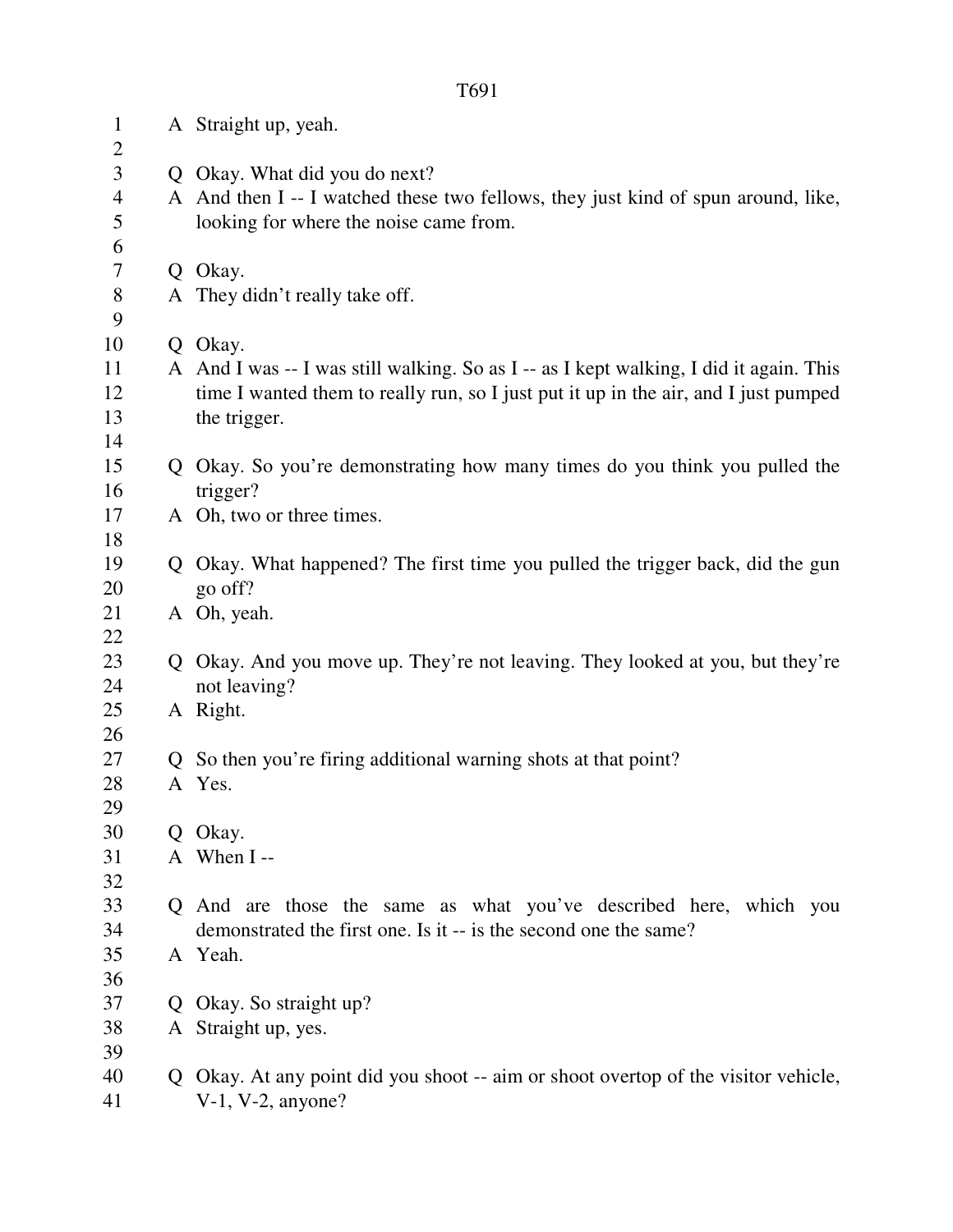| $\mathbf{1}$<br>$\overline{2}$ | A No.                                                                            |                                                                                   |  |
|--------------------------------|----------------------------------------------------------------------------------|-----------------------------------------------------------------------------------|--|
| 3<br>$\overline{4}$            | was --                                                                           | Q Okay. So you pulled the trigger how many times? Sorry, I think you said, but I  |  |
| 5<br>6                         | A I -- well, just -- it the -- two or three times.                               |                                                                                   |  |
| 7                              |                                                                                  | Q Okay. And what happened then? Describe that to me, to the best of your          |  |
| 8                              | recollection.                                                                    |                                                                                   |  |
| 9                              | A Well, it just went boom. These two turned and ran hard out the driveway.       |                                                                                   |  |
| 10                             |                                                                                  |                                                                                   |  |
| 11                             | Q Okay. So you pulled the trigger, it went boom. Did you pull the trigger again? |                                                                                   |  |
| 12                             | A Yeah, I pulled it again.                                                       |                                                                                   |  |
| 13                             |                                                                                  |                                                                                   |  |
| 14                             | Q Did it go boom?                                                                |                                                                                   |  |
| 15                             | A I don't believe it did, no.                                                    |                                                                                   |  |
| 16                             |                                                                                  |                                                                                   |  |
| 17                             | Q No? Okay. So you believe multiple trigger pulls, two booms?                    |                                                                                   |  |
| 18<br>19                       | A Yeah, I don't know. I just kept -- as I watched these guys run.                |                                                                                   |  |
| 20                             | Q Okay.                                                                          |                                                                                   |  |
| 21                             | A It was --                                                                      |                                                                                   |  |
| 22                             |                                                                                  |                                                                                   |  |
| 23                             | Q Okay. So what did -- what did you do then?                                     |                                                                                   |  |
| 24                             | A By then, I'm right here, about.                                                |                                                                                   |  |
| 25                             |                                                                                  |                                                                                   |  |
| 26                             |                                                                                  | Q Okay. So put an 'X' there for the $-$ the next spot where you're $-$ you're at. |  |
| 27                             |                                                                                  | And this is where you would have fired the additional warning shot, and they      |  |
| 28                             | took off, the two $-$ V-1 and V $-$                                              |                                                                                   |  |
| 29                             |                                                                                  |                                                                                   |  |
| 30                             | MR. BURGE:                                                                       | Perhaps, My Lord, we're at a spot where                                           |  |
| 31                             | my friend shouldn't be leading.                                                  |                                                                                   |  |
| 32                             |                                                                                  |                                                                                   |  |
| 33                             | THE COURT:                                                                       | Yes. I think that characterizing the shots                                        |  |
| 34                             | in the way you did may be --                                                     |                                                                                   |  |
| 35                             |                                                                                  |                                                                                   |  |
| 36                             | MR. SPENCER:                                                                     | Okay. Oh --                                                                       |  |
| 37                             |                                                                                  |                                                                                   |  |
| 38                             | THE COURT:                                                                       | -- might be leading.                                                              |  |
| 39<br>40                       | MR. SPENCER:                                                                     | -- certainly not the intention. I thought                                         |  |
| 41                             | I'd established that, so then I was moving him along. So --                      |                                                                                   |  |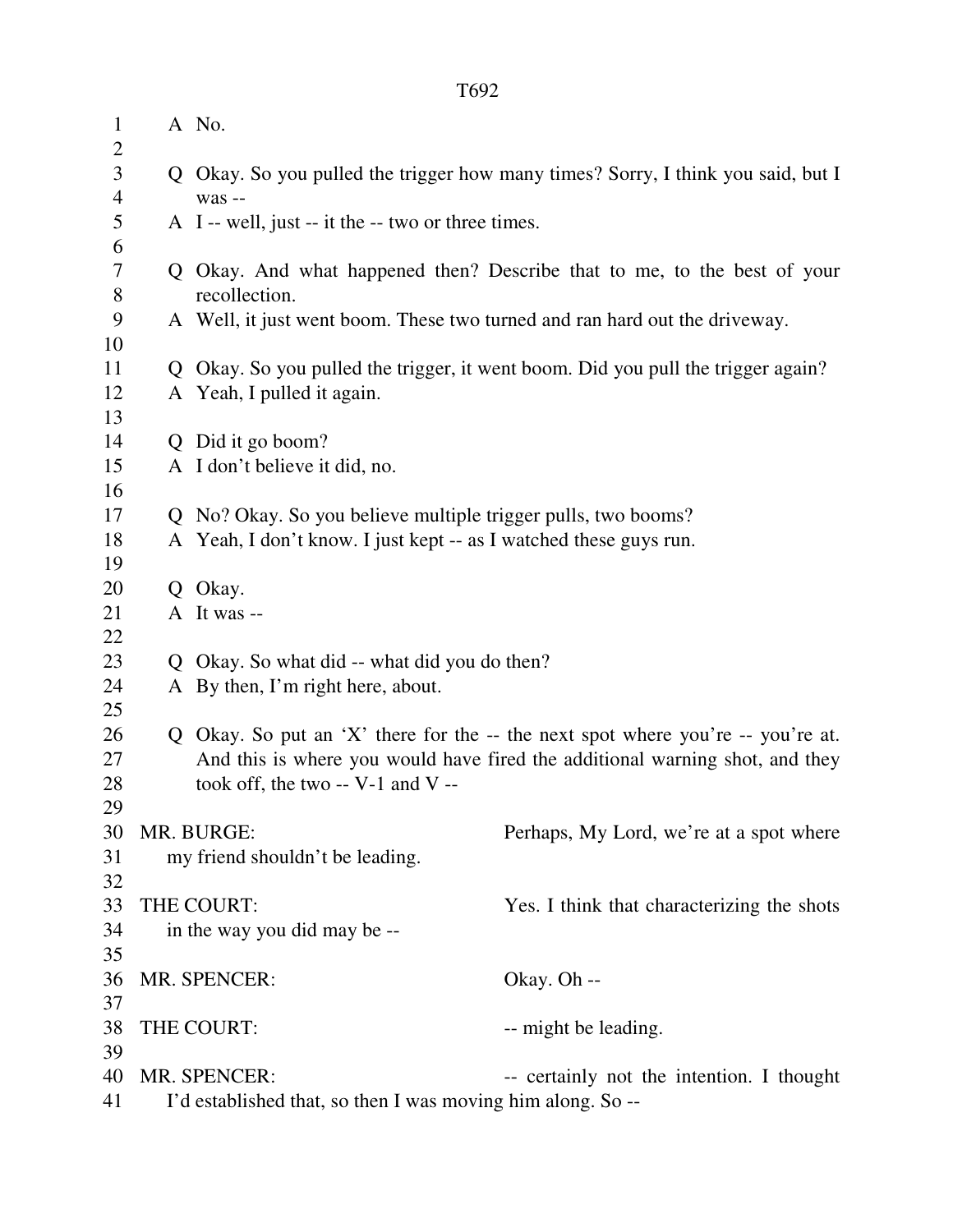| 1              |                                                                                  |                                                                   |                                                                                     |
|----------------|----------------------------------------------------------------------------------|-------------------------------------------------------------------|-------------------------------------------------------------------------------------|
| $\overline{2}$ | THE COURT:                                                                       |                                                                   | Okay.                                                                               |
| 3              |                                                                                  |                                                                   |                                                                                     |
| 4              | MR. SPENCER:                                                                     |                                                                   | -- but I appreciate the sensitivity. No --                                          |
| 5              |                                                                                  | no issue there at all.                                            |                                                                                     |
| 6              |                                                                                  |                                                                   |                                                                                     |
| 7              |                                                                                  | Q MR. SPENCER:                                                    | So what did you do next?                                                            |
| 8              |                                                                                  |                                                                   | A This -- these -- this is where the second shots were, but I was still walking. So |
| 9              |                                                                                  |                                                                   | in this area somewhere. And then these guys took off running. And I brought         |
| 10             |                                                                                  |                                                                   | the gun down. And the barrel was sticking out the end, as if it was empty.          |
| 11             |                                                                                  |                                                                   |                                                                                     |
| 12             |                                                                                  | Q Okay.                                                           |                                                                                     |
| 13             |                                                                                  | A As it has a hundred times before. So --                         |                                                                                     |
| 14             |                                                                                  |                                                                   |                                                                                     |
| 15             |                                                                                  | $Q$ So --                                                         |                                                                                     |
| 16             |                                                                                  | A -- then I took this hand and popped the clip out, the magazine. |                                                                                     |
| 17             |                                                                                  |                                                                   |                                                                                     |
| 18             |                                                                                  | Q Okay.                                                           |                                                                                     |
| 19             |                                                                                  | A To ensure that it was disarmed or what I thought.               |                                                                                     |
| 20             |                                                                                  |                                                                   |                                                                                     |
| 21             |                                                                                  | Q Okay. And where are you standing there? Mark an 'X' on there.   |                                                                                     |
| 22             |                                                                                  | A I'm about here.                                                 |                                                                                     |
| 23             |                                                                                  |                                                                   |                                                                                     |
| 24             |                                                                                  |                                                                   | Q Okay. What -- okay. The next 'X'. So just for a descriptor, basically almost in   |
| 25             |                                                                                  | front of the blue -- Dee's Escape?                                |                                                                                     |
| 26             |                                                                                  | A Yes.                                                            |                                                                                     |
| 27<br>28       |                                                                                  | Q Okay. V-1 and V-2 are now gone?                                 |                                                                                     |
| 29             |                                                                                  | A Yeah.                                                           |                                                                                     |
| 30             |                                                                                  |                                                                   |                                                                                     |
| 31             |                                                                                  | Q Okay. So we've got that on there.                               |                                                                                     |
| 32             |                                                                                  |                                                                   |                                                                                     |
| 33             |                                                                                  | MR. BURGE:                                                        | I can't see.                                                                        |
| 34             |                                                                                  |                                                                   |                                                                                     |
| 35             |                                                                                  | THE COURT:                                                        | No. Yes, and I have no difficulty,                                                  |
| 36             | Mr. Burge, with you standing here so you can see what's going on. As long as the |                                                                   |                                                                                     |
| 37             | jury can see, and so by all means, you can come up to the desk and look.         |                                                                   |                                                                                     |
| 38             |                                                                                  |                                                                   |                                                                                     |
| 39             |                                                                                  | MR. SPENCER:                                                      | Yeah. No, you can come right up if you                                              |
| 40             | want, Mr. Burge. Go ahead.                                                       |                                                                   |                                                                                     |
| 41             |                                                                                  |                                                                   |                                                                                     |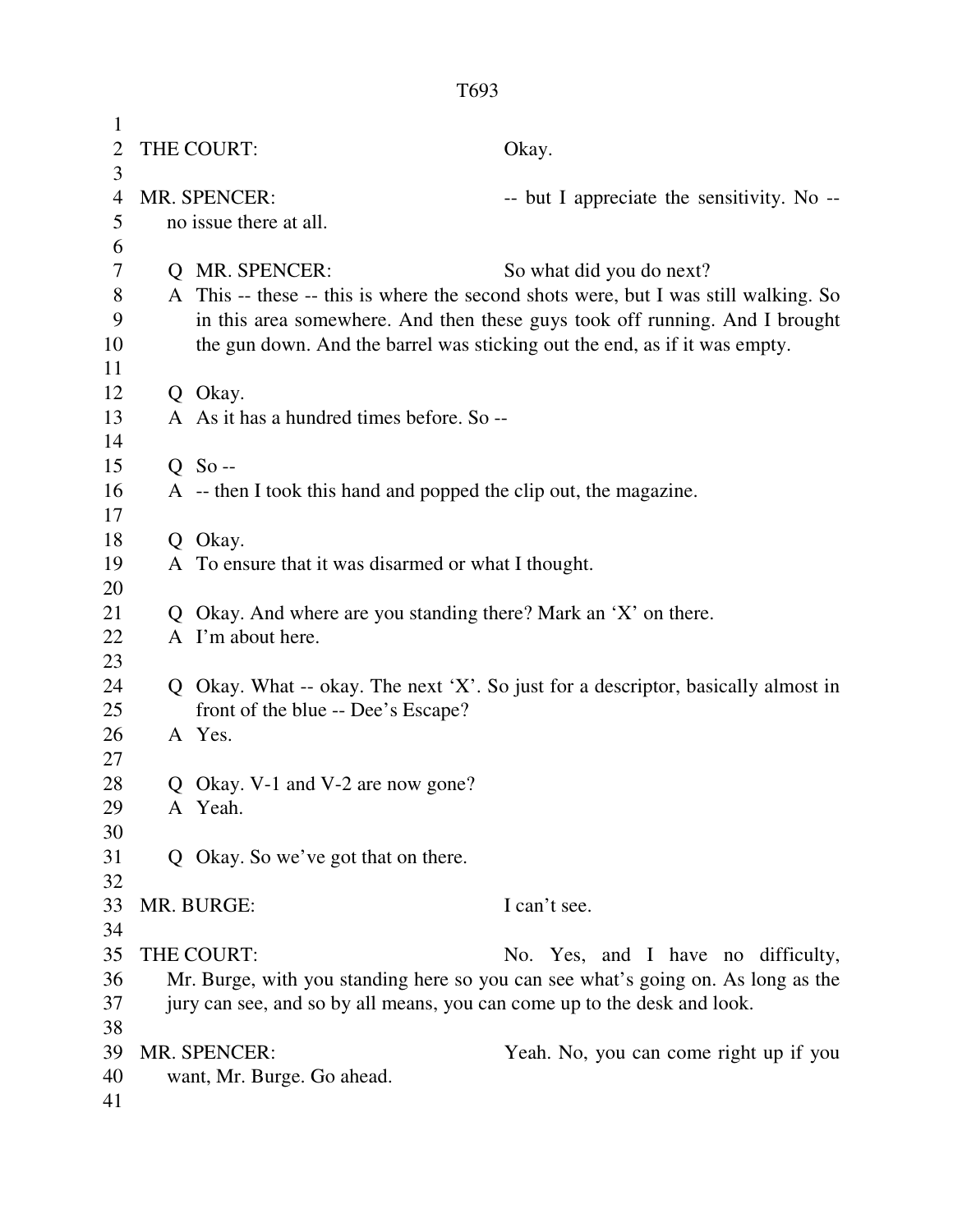1 THE COURT: No, I think everyone is happy here. So 2 just go ahead. 3 4 MR. SPENCER: Okay. Okay. So -- and this might be a 5 good time, My Lord, with respect to -- for -- 6 7 THE COURT CLERK: You're moving from the mike. 8 9 MR. SPENCER: -- timing -- sorry. For -- for timing, I 10 haven't been running back and forth from the jury, but I think now might be a 11 good time for them to look at this -- 12 13 THE COURT: Okay. 14 15 MR. SPENCER: -- directly. And if my friend wants to --16 17 THE COURT: Madam Clerk, would you like to show 18 that to the jury, please? Thank you. 19 20 MR. BROWNE: I'm just going to step out of the room for 21 a second, My Lord. 22 23 THE COURT: Certainly. 24 25 THE COURT CLERK: (INDISCERNIBLE) see them? 26 27 THE COURT: I could see quite well from where I am 28 at. 29 30 Q MR. SPENCER: What's -- what's the status of the gun at 31 that point in time? Explain that to us. 32 A Well, as far as I was concerned, it was empty. It had fired its last shot because 33 the slide was back and the barrel was extended out the end, and the clip now 34 was out. 35 36 Q And -- and the what? 37 A And the magazine was out. 38 39 Q Okay. And what was your understanding of the magazine being out? 40 A Well, I -- I understood that when the magazine was out, it's disarmed even if 41 there was -- happened to be something in it.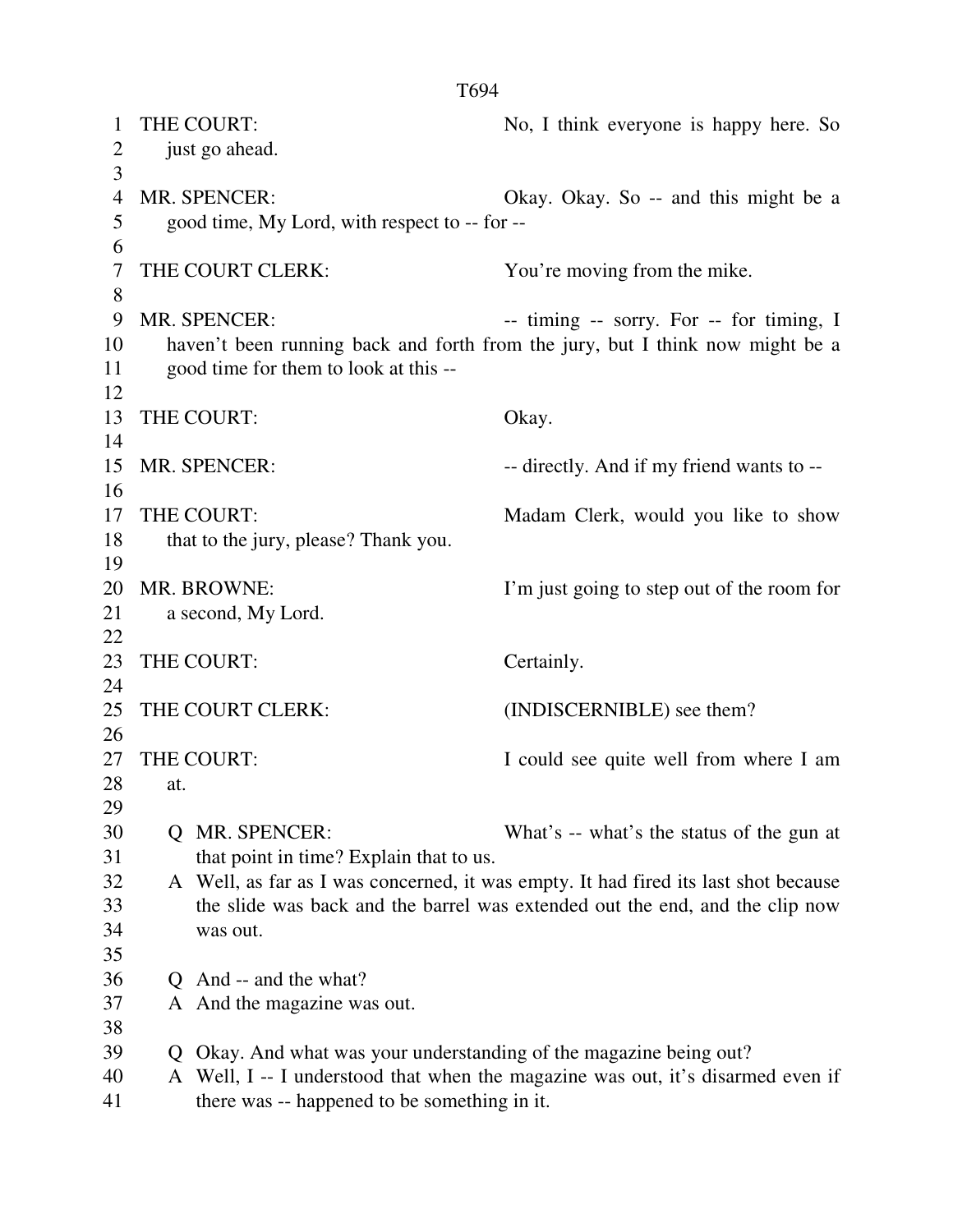1 2 Q Okay. 3 A But -- 4 5 Q Did -- did you think anything was in it? 6 A No. 7 8 Q Okay. 9 10 MR. SPENCER: I'm -- I'm going to ask -- we have an 11 officer here that would be able to clear the gun to demonstrate with the -- with the 12 actual weapon, but for safety purposes, you're -- yeah. 13 14 THE COURT: Okay. Come forward. 15 16 MR. SPENCER: It's P-10. 17 18 MR. BURGE: Oh, there's -- where is the gun? 19 20 THE COURT: I think --21 22 UNIDENTIFIED SPEAKER: It's in the white case. 23 24 THE COURT CLERK: I have it here. 25 26 THE COURT: Okay. You can --27 28 THE COURT CLERK: (INDISCERNIBLE)? 29 30 THE COURT: No. No, he's just going to --31 32 THE COURT CLERK: Okay. 33 34 THE COURT: -- check the gun for us. 35 36 UNIDENTIFIED SPEAKER: My Lord, the firearm is safe. 37 38 MR. SPENCER: Okay. 39 40 THE COURT: Okay. So you can give that --41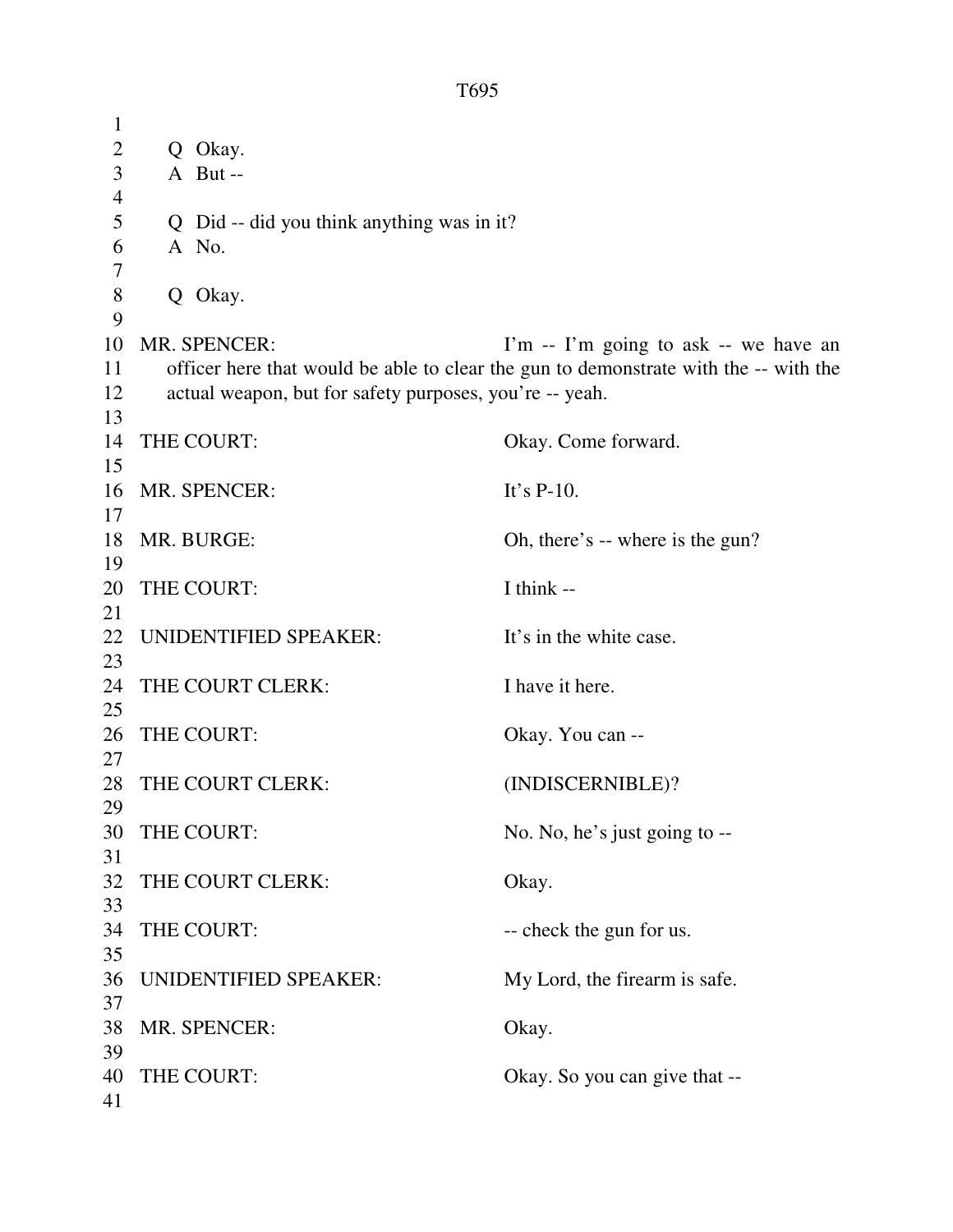1 MR. SPENCER: And this -- $\mathfrak{D}$ 3 THE COURT: -- directly to the witness at this point. 4 5 MR. SPENCER: Is the magazine in it, Officer? 6 7 THE COURT: Do you want to check the magazine, as 8 well? 9 10 UNIDENTIFIED SPEAKER: Sure. 11 12 MR. SPENCER: Yeah. He'll need both, so ... 13 14 UNIDENTIFIED SPEAKER: Yes. The magazine is safe, as well. 15 16 THE COURT: So I don't think we need the holster. 17 18 MR. SPENCER: No, no. 19 20 MR. BURGE: No. 21 22 THE COURT: Just the magazine and the pistol itself. 23 And give that to the witness. Thank you very much, sir. 24 25 UNIDENTIFIED SPEAKER: You're welcome. 26 27 MR. SPENCER: Okay. 28 29 Q MR. SPENCER: Okay. So can you demonstrate, Gerry, 30 how you were holding -- demonstrate what you were doing at that time. 31 A I just released the -- the clip -- 32 33 Q Okay. 34 A -- the magazine. Then I was holding it like this. 35 36 THE COURT CLERK: Sorry. 37 38 A I just released the magazine and I had a quick look, and then I was holding it -- 39 40 Q MR. SPENCER: Okay. 41  $\overline{A}$  -- like -- like this.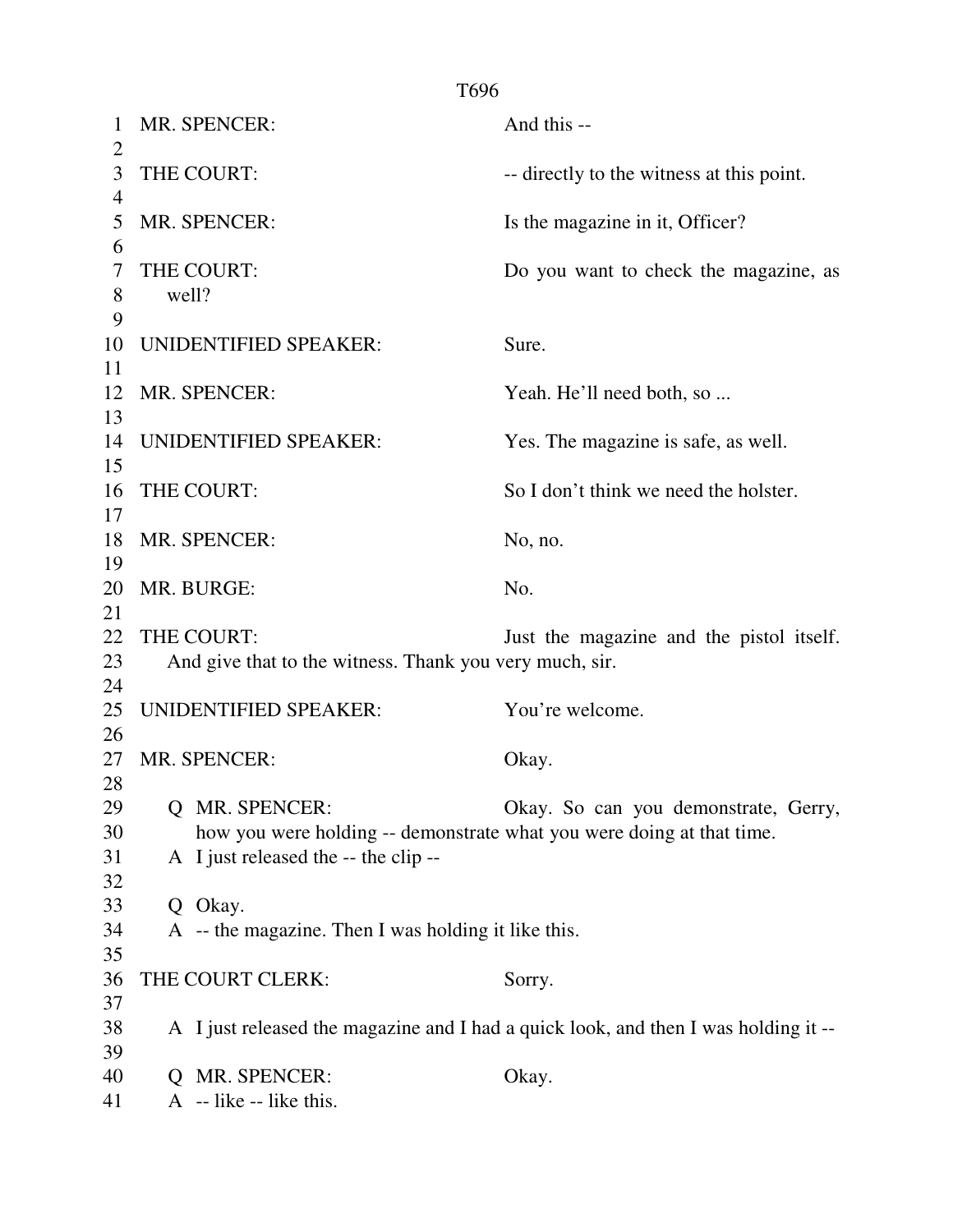| $\mathbf{1}$   |              |                                                                                          |  |
|----------------|--------------|------------------------------------------------------------------------------------------|--|
| $\overline{2}$ |              | Q So what do you do then?                                                                |  |
| 3              |              | A Then I was in close enough now that I'd looked ahead, and I could see the              |  |
| $\overline{4}$ |              | lawn mower.                                                                              |  |
| 5              |              |                                                                                          |  |
| 6              |              | Q Okay. Can you set the -- the gun and the -- and the magazine on the back there,        |  |
| 7              |              | facing away from everyone? Because I'm a scaredy-cat. So where are you                   |  |
| $8\phantom{1}$ |              | now?                                                                                     |  |
| 9              |              | A I'm -- I'm just slightly ahead of where I was here.                                    |  |
| 10             |              |                                                                                          |  |
| 11             | Q            | Okay. So you're now past Dee's SUV?                                                      |  |
| 12             |              | A Yes.                                                                                   |  |
| 13             |              |                                                                                          |  |
| 14             |              | Q Okay. So what do you see?                                                              |  |
| 15             |              | A I can see -- now I can see the -- the lawn mower.                                      |  |
| 16             |              |                                                                                          |  |
| 17             |              | Q Okay. And what are you thinking?                                                       |  |
| 18             |              | A Well, I just -- pure terror. I thought the car had ran over my wife.                   |  |
| 19             |              |                                                                                          |  |
| 20             |              | Q Okay. Could you see your wife?                                                         |  |
| 21             |              | A No, I couldn't see her.                                                                |  |
| 22             |              |                                                                                          |  |
| 23             |              | Q Okay. What'd you do?                                                                   |  |
| 24             |              | A From here, I ran as hard as I could to the front of the car. I went right to the       |  |
| 25             |              | front of the car.                                                                        |  |
| 26             |              |                                                                                          |  |
| 27             |              | Q Okay. So $-$                                                                           |  |
| 28             |              | A I looked down. Then I was going to kneel down to look under, and the car<br>revved up. |  |
| 29<br>30       |              |                                                                                          |  |
| 31             | $\mathbf{O}$ | Okay. Describe that for me.                                                              |  |
| 32             |              | A I thought the car was going to run me over.                                            |  |
| 33             |              |                                                                                          |  |
| 34             |              | Okay. So how high did it rev? Was it --                                                  |  |
| 35             |              | A Oh, it was like -- like it had been, right to the floor.                               |  |
| 36             |              |                                                                                          |  |
| 37             | O            | Oh, back to red line?                                                                    |  |
| 38             |              | A Yeah.                                                                                  |  |
| 39             |              |                                                                                          |  |
| 40             | Q            | Okay. What did you do?                                                                   |  |
| 41             | A            | So I jumped up and looked, and the -- there was a driver in the seat. So --              |  |
|                |              |                                                                                          |  |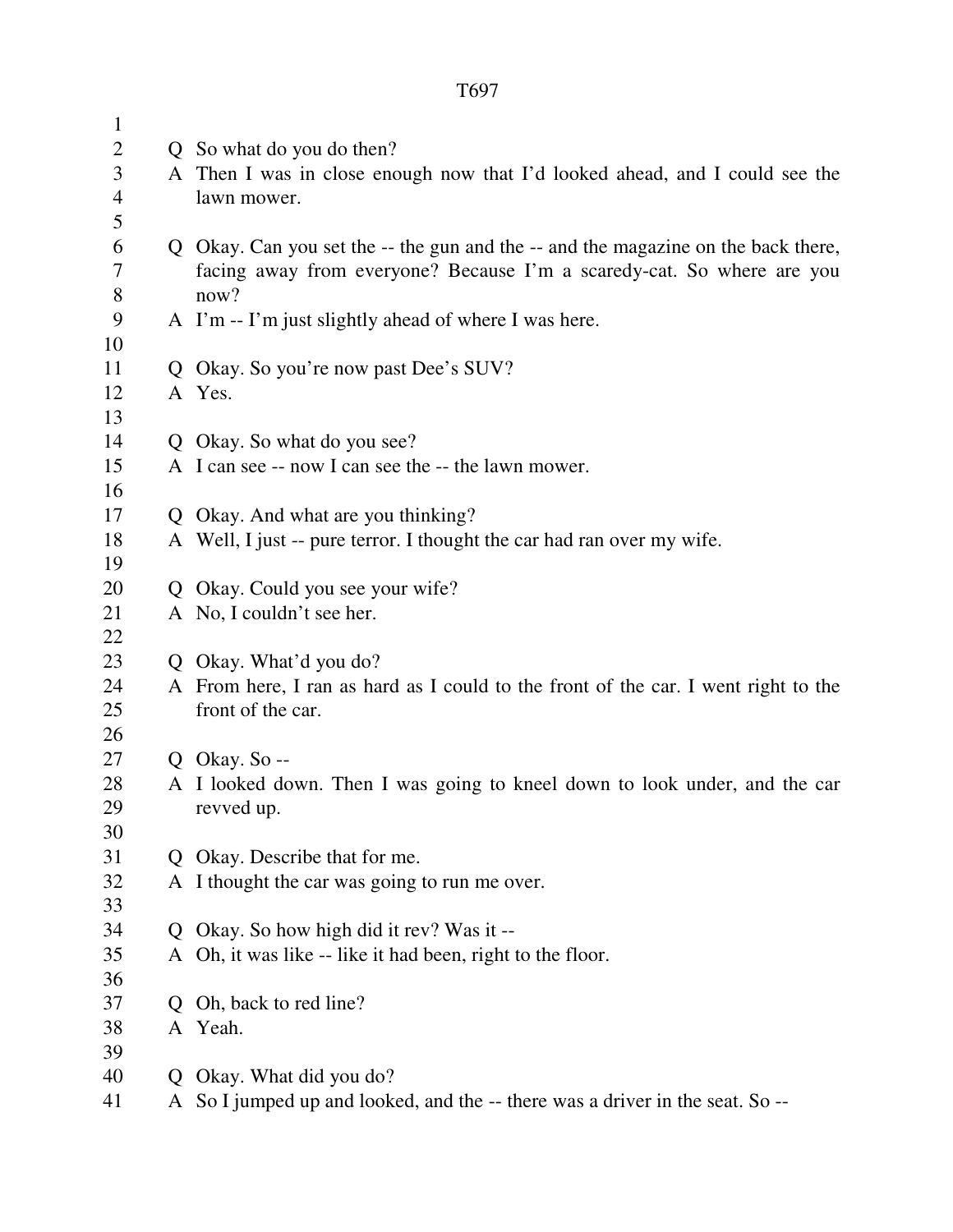| $\mathbf{1}$   |            |                                                                                                                                  |                                 |  |
|----------------|------------|----------------------------------------------------------------------------------------------------------------------------------|---------------------------------|--|
| $\overline{c}$ |            | Q Had you noticed the driver when you were approaching the vehicle?                                                              |                                 |  |
| 3              |            | A No, I didn't even look that way.                                                                                               |                                 |  |
| $\overline{4}$ |            |                                                                                                                                  |                                 |  |
| 5              |            | Q Okay. So --                                                                                                                    |                                 |  |
| 6              |            | A I wanted to know what was under --                                                                                             |                                 |  |
| 7              |            |                                                                                                                                  |                                 |  |
| $\, 8$         |            | Q You were going -- okay. Okay. Fair enough. So what did you do then, Gerry?                                                     |                                 |  |
| 9              |            | A Then I jumped back, startled, and I ran to the driver's window.                                                                |                                 |  |
| 10             |            |                                                                                                                                  |                                 |  |
| 11             |            | Q Okay.                                                                                                                          |                                 |  |
| 12             |            | A And there was a -- a bar or something metal sticking out the window.                                                           |                                 |  |
| 13             |            |                                                                                                                                  |                                 |  |
| 14             |            | Q Okay.                                                                                                                          |                                 |  |
| 15             |            | A Towards me, I suppose.                                                                                                         |                                 |  |
| 16             |            |                                                                                                                                  |                                 |  |
| 17             |            | Q Did -- did you know what that was?                                                                                             |                                 |  |
| 18             |            | A I didn't at the time, no.                                                                                                      |                                 |  |
| 19             |            |                                                                                                                                  |                                 |  |
| 20             |            | Q Okay. What did you think it was?                                                                                               |                                 |  |
| 21             |            | A I thought it was a bar or a piece of rebar or something.                                                                       |                                 |  |
| 22             |            |                                                                                                                                  |                                 |  |
| 23             | Q          | Okay. Pipe or something?                                                                                                         |                                 |  |
| 24<br>25       |            | A Yeah.                                                                                                                          |                                 |  |
| 26             |            |                                                                                                                                  |                                 |  |
| 27             |            | Q Okay. What happened?                                                                                                           |                                 |  |
| 28             |            | A So I took my left hand, and I banged that piece of pipe ahead, and I wanted to<br>turn that car off so he couldn't move again. |                                 |  |
| 29             |            |                                                                                                                                  |                                 |  |
| 30             |            | Q Okay.                                                                                                                          |                                 |  |
| 31             |            | A So I reached for the keys.                                                                                                     |                                 |  |
| 32             |            |                                                                                                                                  |                                 |  |
| 33             | O          | Okay. Can you demonstrate for us how you were holding what -- what you had                                                       |                                 |  |
| 34             |            | in your hands?                                                                                                                   |                                 |  |
| 35             |            | A I had them like this.                                                                                                          |                                 |  |
| 36             |            |                                                                                                                                  |                                 |  |
| 37             |            | THE COURT CLERK:                                                                                                                 | (INDISCERNIBLE) turn this way.  |  |
| 38             |            |                                                                                                                                  |                                 |  |
| 39             |            | MR. SPENCER:                                                                                                                     | Okay.                           |  |
| 40             |            |                                                                                                                                  |                                 |  |
| 41             | MR. BURGE: |                                                                                                                                  | Perhaps he can look towards us? |  |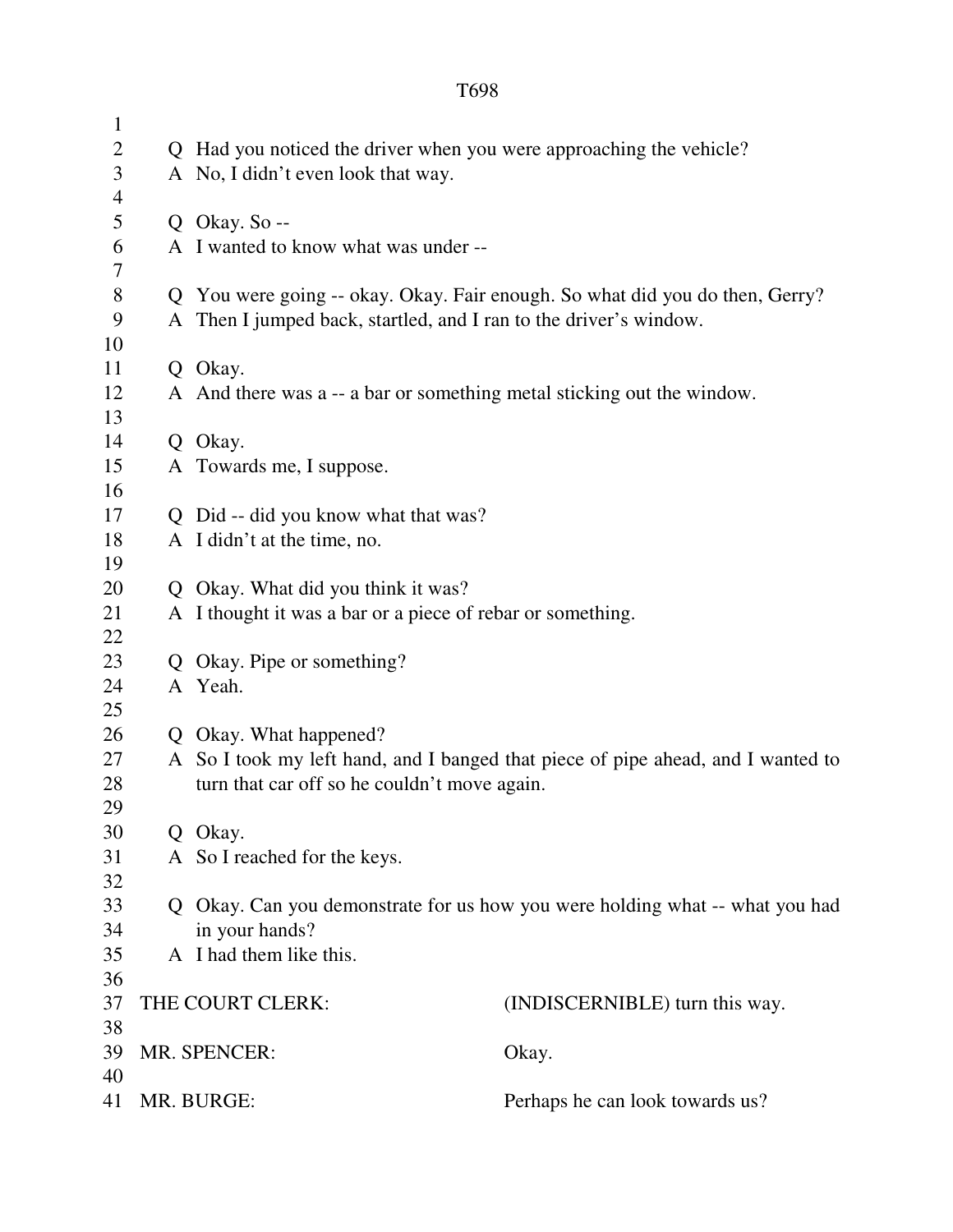| 1              |   |                                          |                                                                                     |
|----------------|---|------------------------------------------|-------------------------------------------------------------------------------------|
| $\overline{2}$ |   | THE COURT:                               | Well-                                                                               |
| 3              |   |                                          |                                                                                     |
| 4              |   | MR. BURGE:                               | Well, I guess he has to hold the gun                                                |
| 5              |   | safely, so --                            |                                                                                     |
| 6              |   |                                          |                                                                                     |
| 7              |   | THE COURT CLERK:                         | Okay.                                                                               |
| 8              |   |                                          |                                                                                     |
| 9              |   | MR. SPENCER:                             | I'd rather he look backwards, but --                                                |
| 10             |   |                                          |                                                                                     |
| 11             |   | THE COURT CLERK:                         | Okay. I don't know if they can see is all.                                          |
| 12             |   |                                          |                                                                                     |
| 13             |   | MR. SPENCER:                             | Yeah. And that's a very good point.                                                 |
| 14             |   |                                          |                                                                                     |
| 15             |   | <b>Q</b> MR. SPENCER:                    | Gerry, can you maybe point at the back                                              |
| 16             |   |                                          | wall there and see if you can -- can put the -- put your hands out so that the      |
| 17             |   |                                          | jury can see -- move them up and down a little bit so the jury can see exactly      |
| 18             |   | how you're holding them? Okay.           |                                                                                     |
| 19             |   | A Like that.                             |                                                                                     |
| 20             |   |                                          |                                                                                     |
| 21<br>22       |   | Q Okay.                                  |                                                                                     |
| 23             |   | A They were lower, but --                |                                                                                     |
| 24             |   | Q Okay. Fair enough.                     |                                                                                     |
| 25             |   |                                          |                                                                                     |
| 26             |   | THE COURT CLERK:                         | Hang on.                                                                            |
| 27             |   |                                          |                                                                                     |
| 28             |   | UNIDENTIFIED SPEAKER:                    | (INDISCERNIBLE).                                                                    |
| 29             |   |                                          |                                                                                     |
| 30             |   | THE COURT CLERK:                         | (INDISCERNIBLE).                                                                    |
| 31             |   |                                          |                                                                                     |
| 32             |   | A Looking back?                          |                                                                                     |
| 33             |   |                                          |                                                                                     |
| 34             | O | MR. SPENCER:                             | Okay. So --                                                                         |
| 35             |   | A Keep going?                            |                                                                                     |
| 36             |   |                                          |                                                                                     |
| 37             |   | $Q$ -- that's how you were holding them? |                                                                                     |
| 38             |   | A Yes.                                   |                                                                                     |
| 39             |   |                                          |                                                                                     |
| 40             | Q | Okay. That's -- so what happened, Gerry? |                                                                                     |
| 41             |   |                                          | A I moved that bar or pipe, whatever it was, out of the road, and I was reaching in |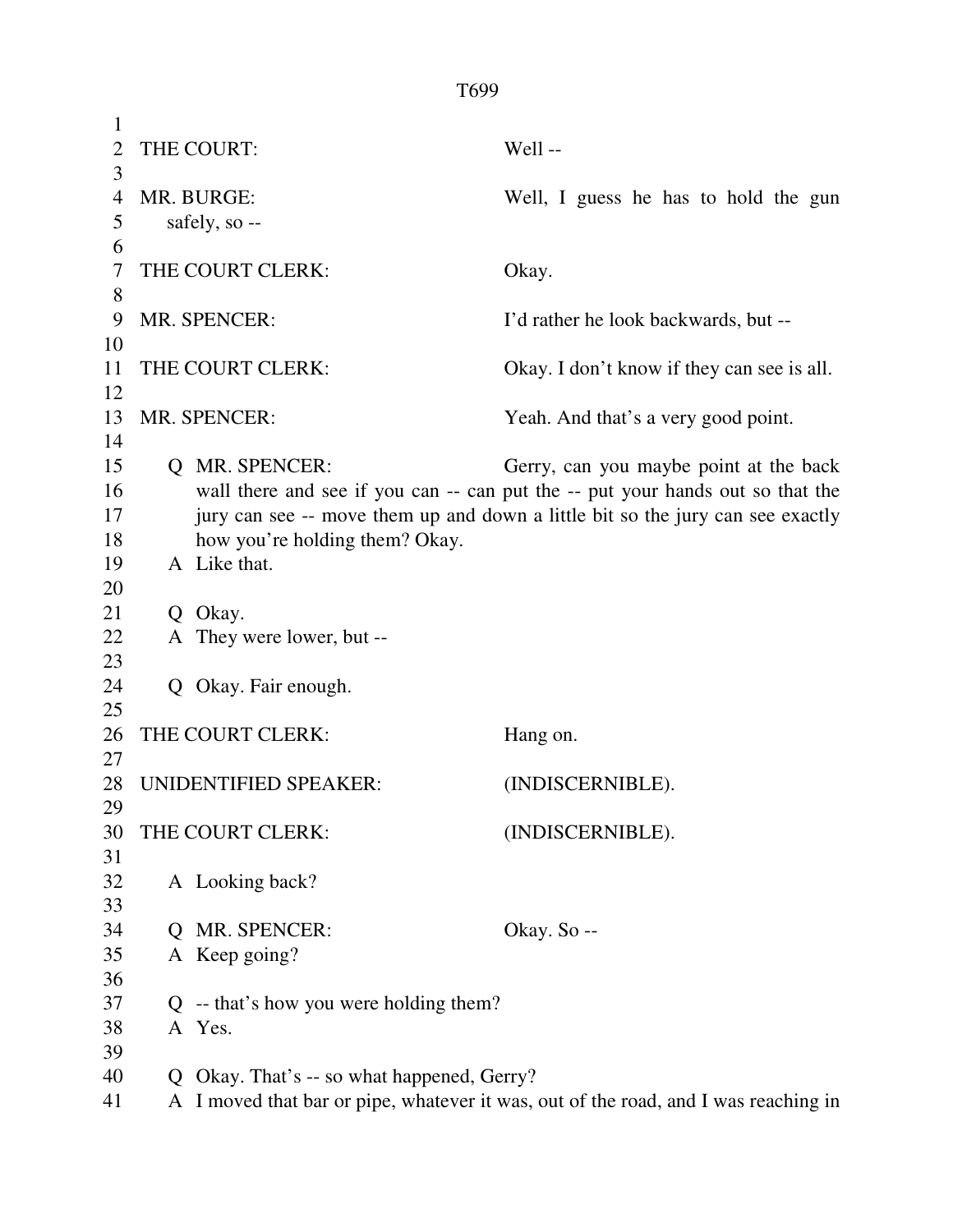| $\mathbf{1}$<br>$\overline{2}$<br>3 |              | kind of across the steering wheel to turn the keys off, and boom, this thing just<br>went off.          |  |  |
|-------------------------------------|--------------|---------------------------------------------------------------------------------------------------------|--|--|
| $\overline{\mathcal{A}}$<br>5       |              | Q Okay. What were you doing with your right hand? The left hand is -- is at the<br>keys; is that right? |  |  |
| 6<br>$\tau$                         |              | A That's right.                                                                                         |  |  |
| $8\,$                               |              | Q Okay. What are you doing with your right hand?                                                        |  |  |
| 9                                   |              | A Well, I'm not even sure. I'm not exactly sure what I was doing with it.                               |  |  |
| 10                                  |              |                                                                                                         |  |  |
| 11                                  |              | Q Okay. Okay. So put the gun down on the back there, faced away again, please.                          |  |  |
| 12                                  |              | Was your finger on the trigger?                                                                         |  |  |
| 13                                  |              | A No.                                                                                                   |  |  |
| 14                                  |              |                                                                                                         |  |  |
| 15                                  |              | Q Did the deceased bump or pull the trigger or anything of that nature?                                 |  |  |
| 16                                  |              | A If -- I can't say for sure. There wasn't -- I didn't feel a lot of struggling on my                   |  |  |
| 17                                  |              | right hand.                                                                                             |  |  |
| 18                                  |              |                                                                                                         |  |  |
| 19                                  |              | Q Okay. Did you point the Tokarev at the deceased?                                                      |  |  |
| 20                                  |              | A No, I didn't.                                                                                         |  |  |
| 21                                  |              |                                                                                                         |  |  |
| 22                                  |              | Q At any -- at any time?                                                                                |  |  |
| 23<br>24                            |              | A No.                                                                                                   |  |  |
| 25                                  |              |                                                                                                         |  |  |
| 26                                  |              | Q Did you point it at anyone that day?<br>A No.                                                         |  |  |
| 27                                  |              |                                                                                                         |  |  |
| 28                                  |              | Q Did you have any intent to hurt anyone?                                                               |  |  |
| 29                                  |              | A No. I just wanted them to leave.                                                                      |  |  |
| 30                                  |              |                                                                                                         |  |  |
| 31                                  | $\mathsf{O}$ | Any intent to use the gun as a weapon?                                                                  |  |  |
| 32                                  |              | A No.                                                                                                   |  |  |
| 33                                  |              |                                                                                                         |  |  |
| 34                                  | Q            | Did you threaten anybody with it?                                                                       |  |  |
| 35                                  |              | A No.                                                                                                   |  |  |
| 36                                  |              |                                                                                                         |  |  |
| 37                                  | Q            | When did you last pull the trigger?                                                                     |  |  |
| 38                                  |              | A When I was back at our SUV, near it.                                                                  |  |  |
| 39                                  |              |                                                                                                         |  |  |
| 40                                  | Ő            | Okay. What did you do after the gun went off?                                                           |  |  |
| 41                                  |              | A I couldn't believe what just happened. And everything seemed to just go silent.                       |  |  |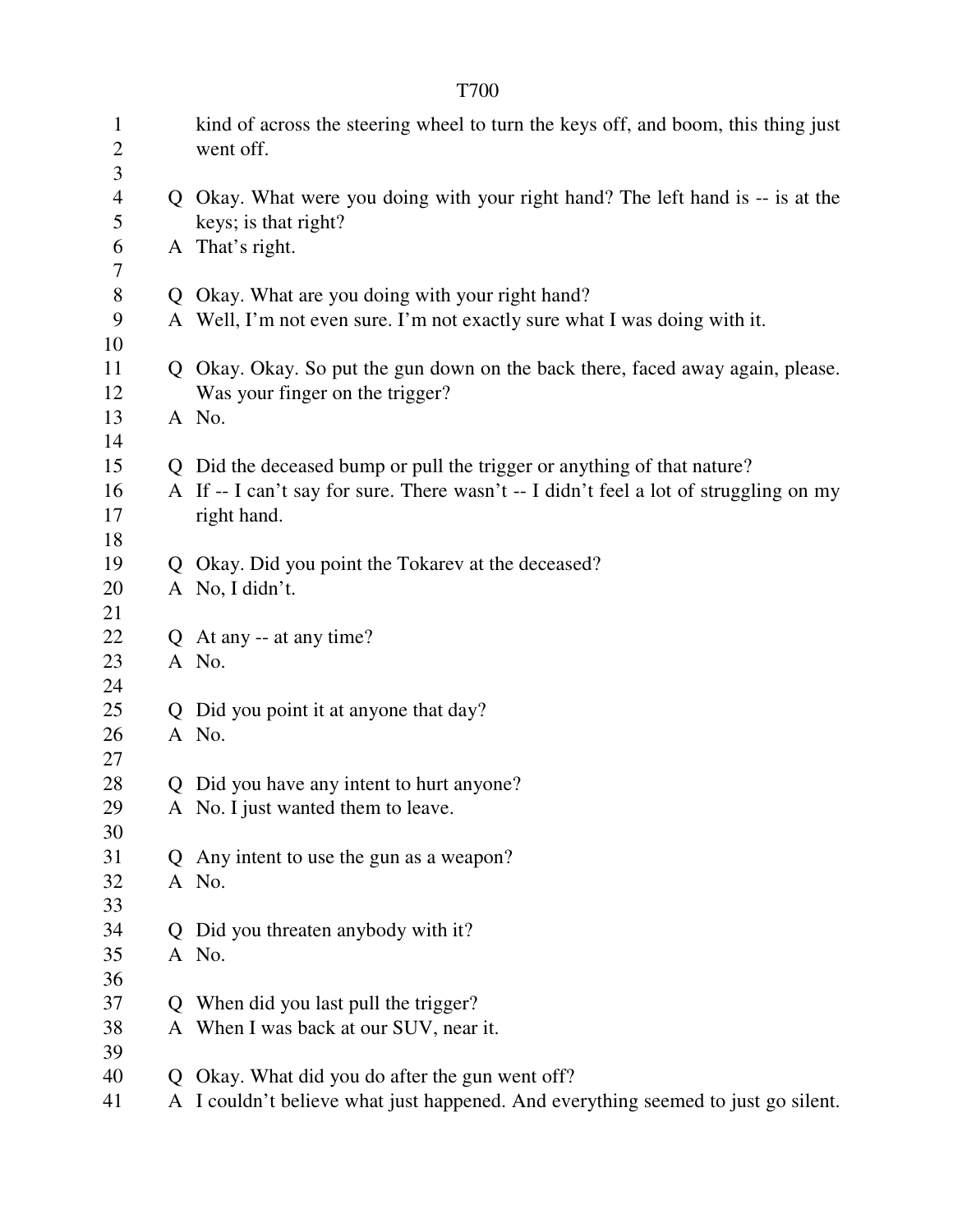| $\mathbf{1}$<br>$\mathbf{2}$<br>3 |   | Like, the mower quit running. It was wide open, also, at the same time. And I<br>just backed away, and I looked over, and Dee was standing there. |  |  |
|-----------------------------------|---|---------------------------------------------------------------------------------------------------------------------------------------------------|--|--|
| $\overline{4}$                    |   | Q After the gun went off, you found her?                                                                                                          |  |  |
| 5                                 |   | A M-hm.                                                                                                                                           |  |  |
| 6                                 |   |                                                                                                                                                   |  |  |
| 7                                 |   | Q Okay. What did you do then?                                                                                                                     |  |  |
| $8\,$                             |   | A Then I -- I just turned and walked to the shop.                                                                                                 |  |  |
| 9                                 |   |                                                                                                                                                   |  |  |
| 10                                |   | Q Okay. Did you go by the quad?                                                                                                                   |  |  |
| 11                                |   | A Yeah. It was still idling, so I reached over and shut it off and went in and sat                                                                |  |  |
| 12                                |   | down.                                                                                                                                             |  |  |
| 13                                |   |                                                                                                                                                   |  |  |
| 14                                |   | Q Okay. Did you move the quad?                                                                                                                    |  |  |
| 15                                |   | A Not that day, no.                                                                                                                               |  |  |
| 16                                |   |                                                                                                                                                   |  |  |
| 17                                |   | Q Did you ultimately -- eventually move it?                                                                                                       |  |  |
| 18                                |   | A I did, yeah.                                                                                                                                    |  |  |
| 19                                |   |                                                                                                                                                   |  |  |
| 20                                |   | Q What did you find?                                                                                                                              |  |  |
| 21                                |   | A I found the shift fork in the transmission was broke from trying to ram it into                                                                 |  |  |
| 22                                |   | gear.                                                                                                                                             |  |  |
| 23                                |   |                                                                                                                                                   |  |  |
| 24                                |   | Q Okay. How much damage was there to your SUV?                                                                                                    |  |  |
| 25                                |   | A It was between 4 and 5,000, I think.                                                                                                            |  |  |
| 26                                |   |                                                                                                                                                   |  |  |
| 27                                | Q | Okay. Did anybody else have a gun that day in your yard?                                                                                          |  |  |
| 28<br>29                          |   | A Yes. I know now they did.                                                                                                                       |  |  |
| 30                                |   | Q Did Sheldon have a gun?                                                                                                                         |  |  |
| 31                                |   | A Sheldon, no.                                                                                                                                    |  |  |
| 32                                |   |                                                                                                                                                   |  |  |
| 33                                |   | Q Did Dee have a gun?                                                                                                                             |  |  |
| 34                                |   | A No.                                                                                                                                             |  |  |
| 35                                |   |                                                                                                                                                   |  |  |
| 36                                |   | Q Long gun?                                                                                                                                       |  |  |
| 37                                |   | A No.                                                                                                                                             |  |  |
| 38                                |   |                                                                                                                                                   |  |  |
| 39                                |   | Q Handgun? No gun?                                                                                                                                |  |  |
| 40                                |   | A No.                                                                                                                                             |  |  |
| 41                                |   |                                                                                                                                                   |  |  |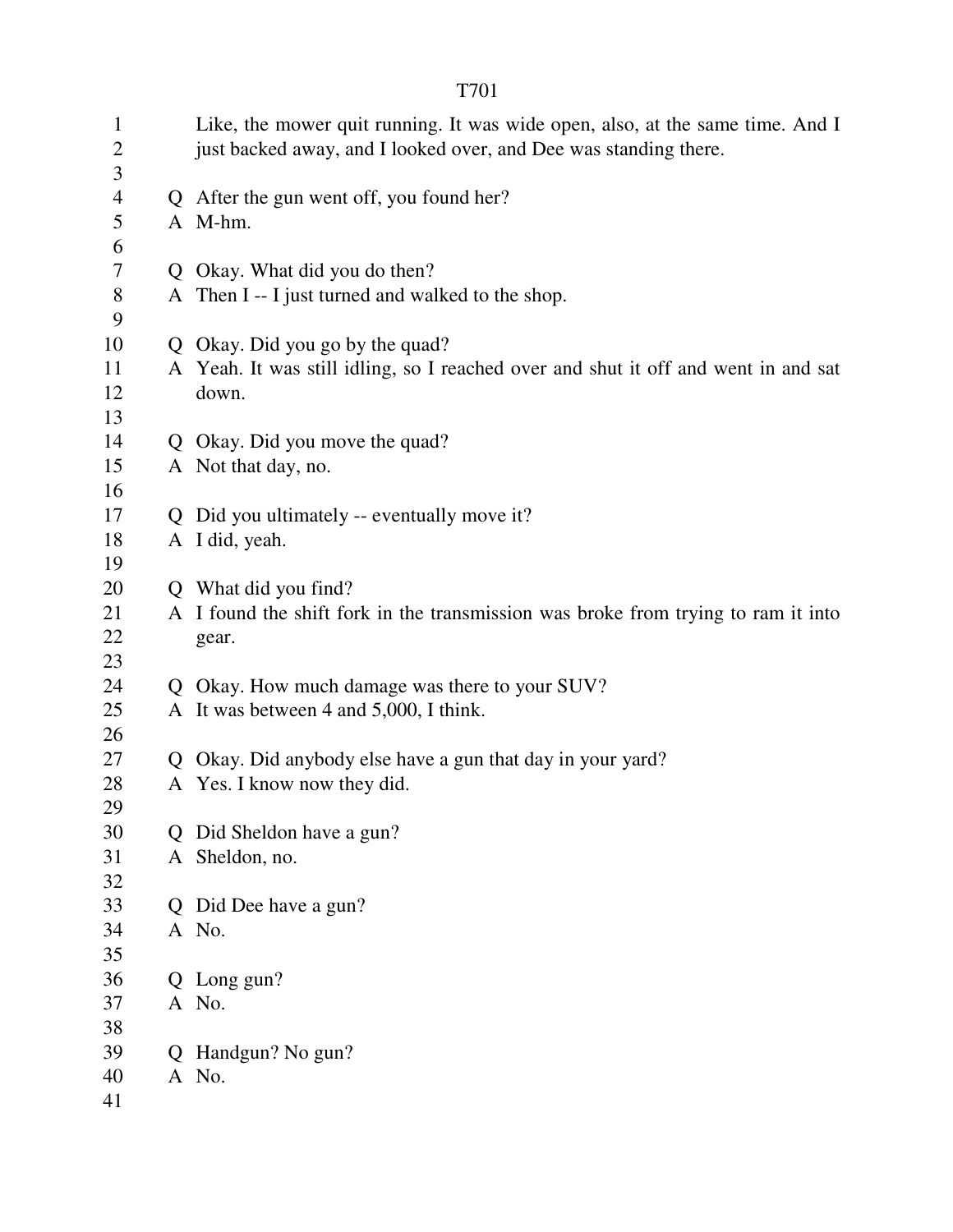1 Q Okay. So you say what other gun are you talking about, Gerry? 2 A The one they had in their car. 3 4 Q Okay. But you didn't know that until -- 5 A No, I didn't. 6  $7 \qquad Q \text{ -- after the --}$ 8 9 THE COURT CLERK: (INDISCERNIBLE). 10 11 MR. SPENCER: My Lord, I think that's a good time to 12 break. I'll be candid. I just want to check my notes. I don't think I'll be much 13 longer, so I'll be turning it over to my friend relatively quickly, but --14 15 THE COURT: So what you would like to do is take a 16 break. You might have a few more questions, and then turn it over to Mr. Burge 17 for cross-examination? 18 19 MR. SPENCER: I think that's -- yeah. Yes, My Lord. 20 21 THE COURT: Okay. Before we break, Mr. Stanley, I 22 am going to remind you as I have all the other witnesses that have been testifying 23 during a break, I am directing you not to discuss your testimony with anyone, 24 including your lawyer, during this break, because you are currently under 25 questioning. Okay. 26 27 A Okay. 28 29 THE COURT: Yes? 30 31 MR. BURGE: My Lord, if -- we'll be doing our 32 preparation for cross-examination during this break. If we need a few more 33 minutes, can I just advise Madam Registrar? 34 35 THE COURT: Before Mr. Spencer -- yes. Yes. 36 37 MR. BURGE: Thank you. 38 39 THE COURT: So we will take a 15 or 20-minute break, 40 and the Crown might need a little bit more extra time, so we might have a little 41 longer break. So we will adjourn for about 20 minutes or so, and you check with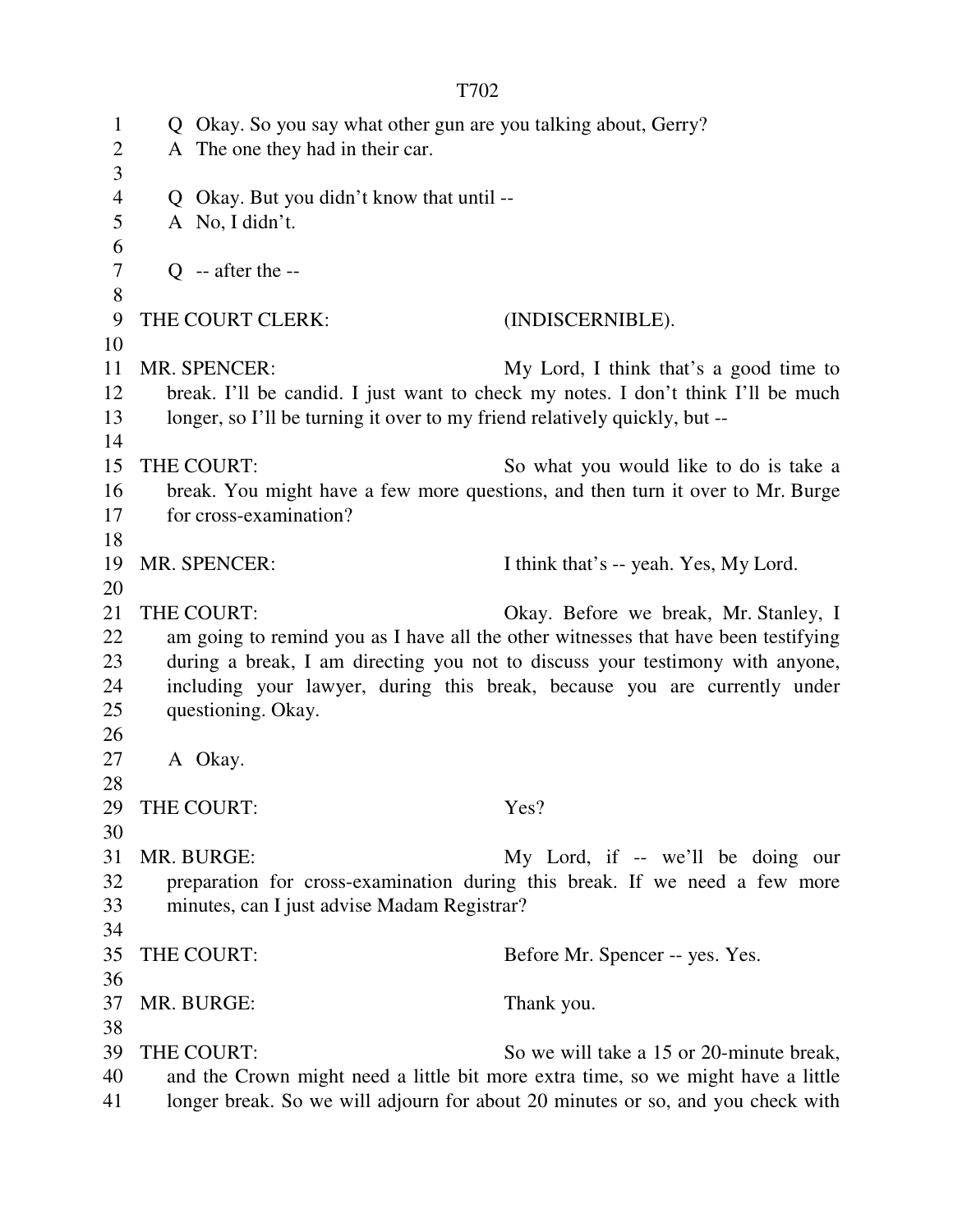1 the Crown first.  $\overline{2}$ 3 (WITNESS STANDS DOWN) 4 5 (JURY RETIRES) 6 7 (ADJOURNMENT) 8 9 **Discussion**  10 11 THE COURT: Okay. Before we bring -- the audience 12 can sit down. Before we bring the jury back, there are a few matters that have 13 come up. And they are as follows. The jury foreperson has indicated to the sheriff 14 -- she raised three points. The first point, and this is in the order that they were 15 provided to me, the jury was saying that when Mr. Stanley was demonstrating 16 what was occurring, they really couldn't see. And I think that that is probably fair. 17 What they were wondering is if he could do the same demonstration over again, 18 but this time not using a -- the -- the gun because everyone is concerned about 19 pointing and whatnot, but instead use a sharpie or some other item. So this is what 20 the jury has passed on to me, and I pass it on to the lawyers, and I say to the 21 lawyers, you are both experienced. I will let you deal with it how you see fit. I am 22 simply relating to you what they have told me -- or not -- they have told the 23 sheriff. 24 25 The second point is the jury has made an inquiry about the feather being waved in 26 the courtroom. And, sir, you and I had a discussion, I think maybe on the first day, 27 about the -- the eagle feather, the eagle wing. 28 29 UNIDENTIFIED SPEAKER: Yes. 30 31 THE COURT: And you explained to me what that was 32 about. And I thanked you for that. I told the jury what that was about. And they 33 understand that, as well. So that's good. The lady sitting next to you, if you might 34 stand, ma'am? What they have indicated to me is that it appears to them that you 35 are motioning or shaking the feather at Mr. Stanley. And -- 36 37 UNIDENTIFIED SPEAKER: For the truth to be told. 38 39 THE COURT: Okay. Well, I think that that perhaps 40 might not be appropriate for you to be motioning in that factor. I think -- I see a 41 little bit of distinction between the two, and I want to respect culture, and I want to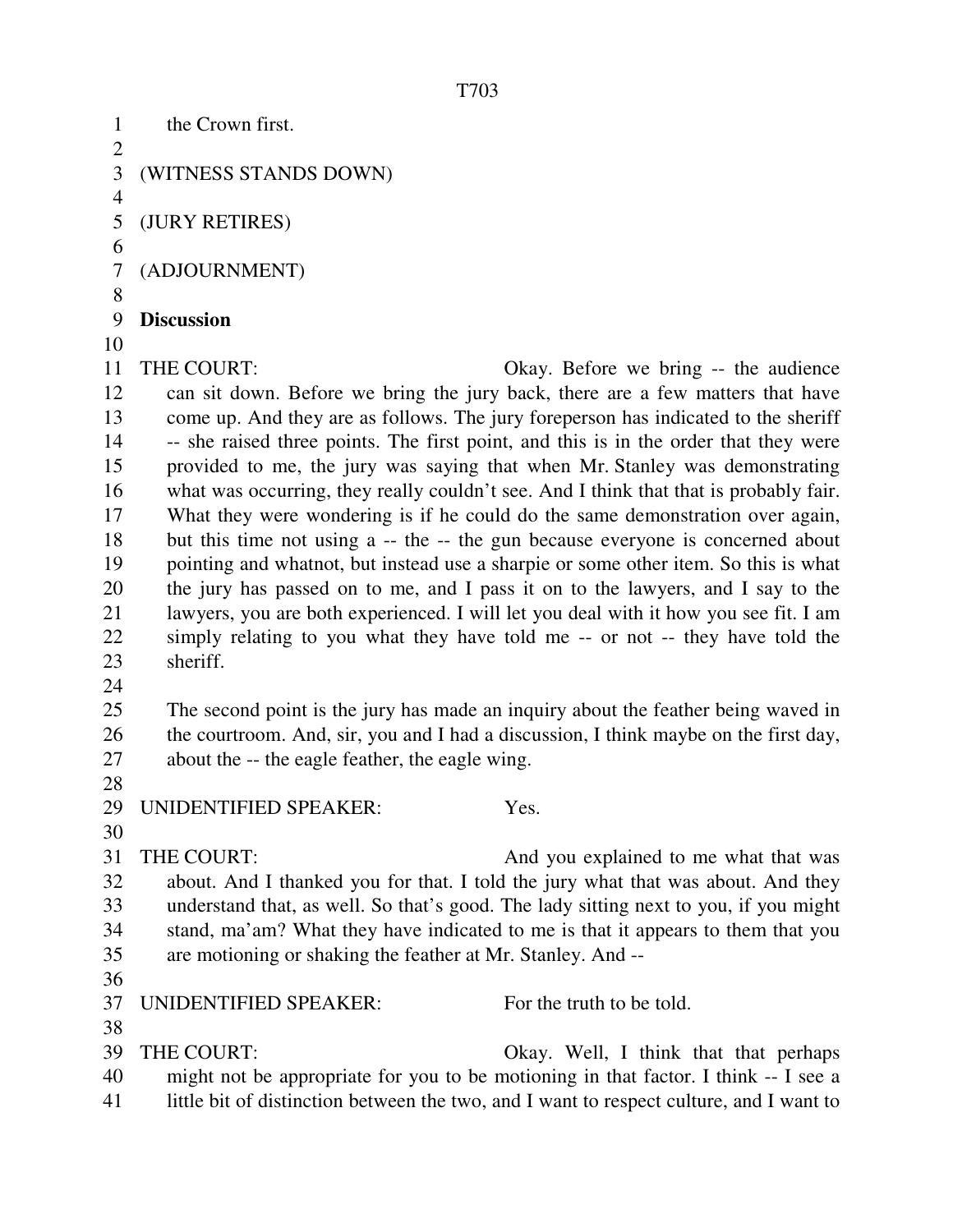1 do what's fair. But I think to -- to motion in the way that you are doing is 2 distracting the jury, and I don't know if it's doing any good for anybody. So I 3 think that we -- we are probably -- it is probably better that you not do that, if you 4 wouldn't mind. If you want to hold it, that's fine. But I would respectfully request 5 that you not wave it at Mr. Stanley. Okay. Is -- is that fair? 6 7 UNIDENTIFIED SPEAKER: Yes. The Creator is here. 8 9 THE COURT: Okay. The Creator is here, and that's -- 10 that's good. So if you would be kind enough to do that, that would be most 11 appreciated, because the jury is being distracted by that. So the two of you can sit 12 down, and thank you very much. 13 14 The third thing is that the jury has reported to the sheriff that they are hearing 15 snickering from the gallery. And I know that this is a -- an emotional case, and I 16 know that people are very vested in what's happening, but that can't happen. They 17 are being distracted, and they are reporting to the sheriff, who is reporting to me, 18 that they are being distracted. And I must say that I've been doing this a long time, 19 and I've never had to warn a gallery to not do that. And I don't think it really helps 20 anyone. It doesn't help one side or another. And as a matter of fact, it might do the 21 opposite. So I would, again, respectfully request that you keep your emotions to 22 yourself within the courtroom and try to contain yourself as best you can, because 23 it is a courtroom. It's not a sporting event where we're rooting for one team or 24 another. It -- we have to be very -- respect the sanctity of the courtroom. So if 25 everyone would be kind enough to do that, it would be most appreciated by the 26 Court. 27 28 So with that, I will call the jury back in, and we will continue to move forward. 29 30 MR. SPENCER: My Lord, I think I have solved, perhaps, 31 number one or at least the best we can do is I have a toy that's -- 32 33 THE COURT: What I have done is I have reviewed it to 34 you. 35 36 MR. SPENCER: Okay. 37 38 THE COURT: What the jury had indicated to me is they 39 suggested a sharpie. 40 41 MR. SPENCER: Okay.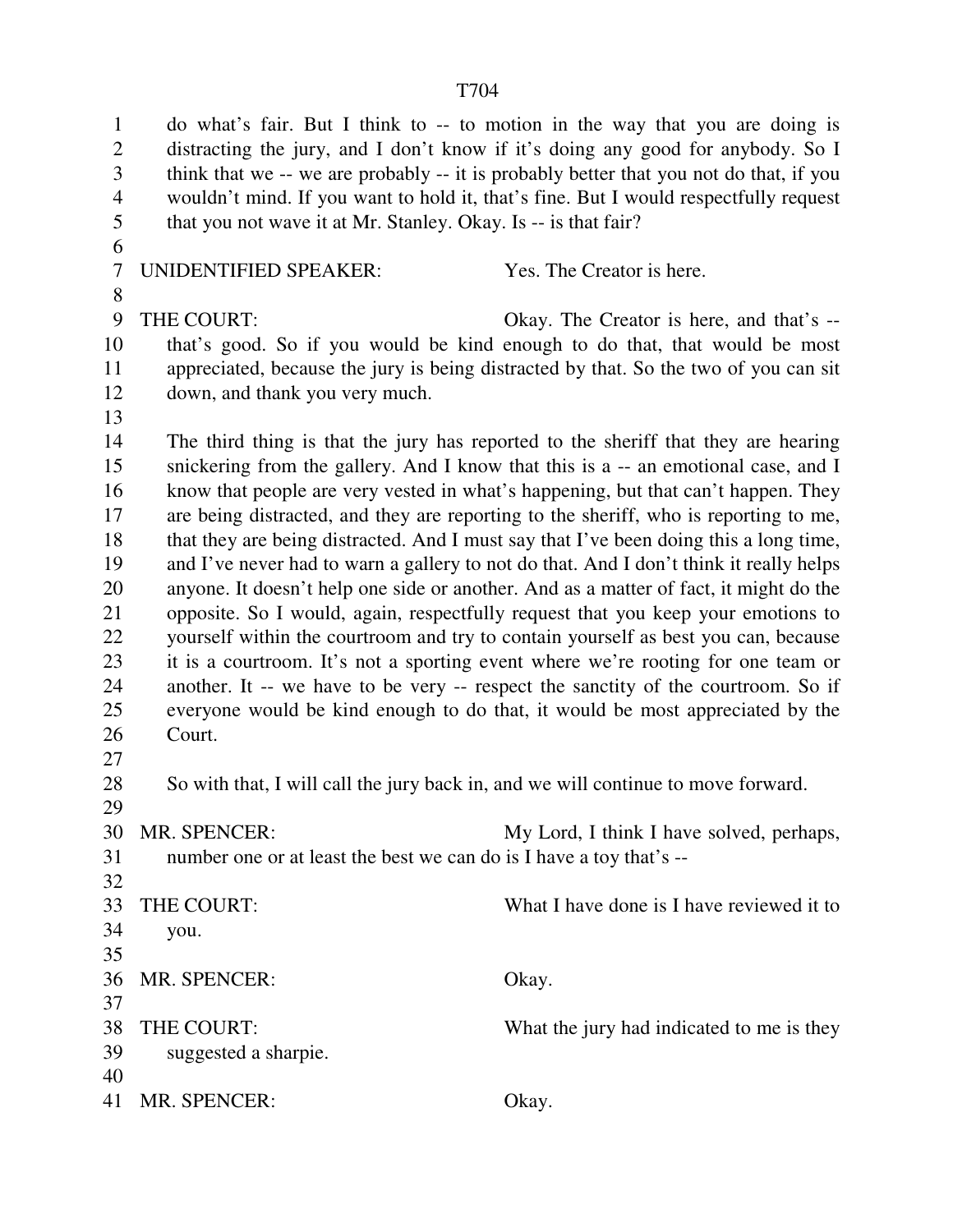1 2 THE COURT: And I -- I have reported that. And, 3 Madam Clerk -- 4 5 MR. SPENCER: Okay. 6 7 THE COURT:  $\qquad \qquad -I$  just want you to confirm that the 8 three areas -- or Madam Sheriff -- that the three areas that I've just raised are ones 9 that the jury raised with you, and you -- you brought them to my attention? 10 11 THE SHERIFF: That is correct, My Lord. That's what I 12 have in my notes. 13 14 THE COURT: Okay. Thank you very much. Okay. We 15 will bring the jury back in. 16 17 (WITNESS RE-TAKES THE STAND) 18 19 (JURY ENTERS) 20 21 THE COURT: Ladies and gentlemen of the jury, you 22 raised three matters with the sheriff, and the sheriff has raised them with me, and I 23 have addressed those matters. So with that, I will just say that I am going to turn 24 the -- the case back over to Mr. Spencer, and we are going to proceed. So thank 25 you very much for bringing those matters to my attention. 26 27 MR. SPENCER: Thank you, My Lord. 28 29 THE COURT: Mr. Spencer. 30 31 Q MR. SPENCER: Gerry, I'm going to ask you to turn to 32 picture 54. On the first -- first tab. 33 A Okay. 34 35 Q Okay. So in -- we have your -- your sketch, and your evidence. Can -- can you 36 -- looking at that photo, tell me where you are there and what stage of the 37 process that represents? 38 A I'd be right in the middle of the blue SUV, and my last shot was fired, and the

- 39 gun was disarmed.
- 40
- 41 Q Okay. So you're saying, if you're looking at 54, you would have been in beside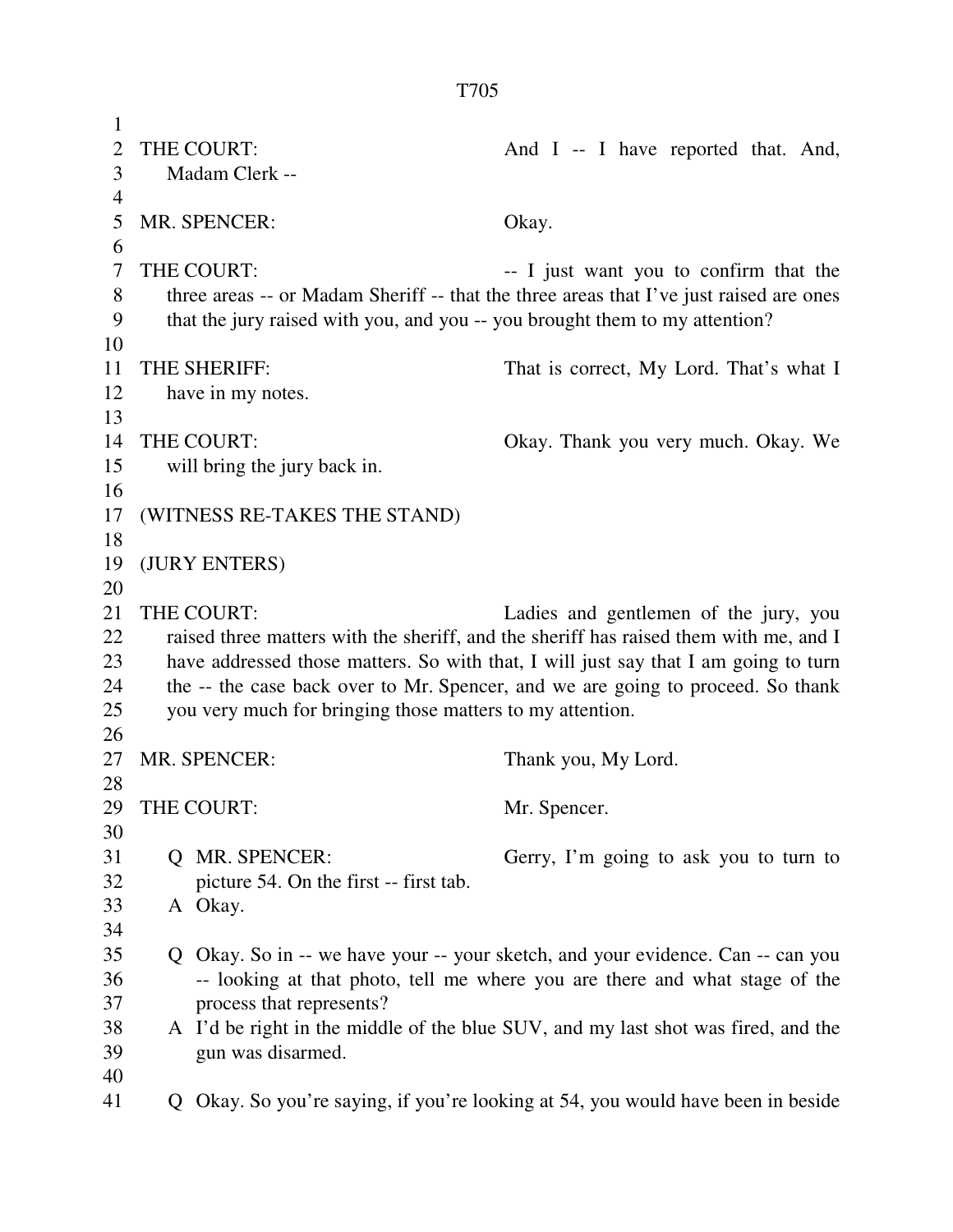|                                     |                                                                                                                                                                                                                                                                                          | T706                                                                                       |                                         |  |  |  |
|-------------------------------------|------------------------------------------------------------------------------------------------------------------------------------------------------------------------------------------------------------------------------------------------------------------------------------------|--------------------------------------------------------------------------------------------|-----------------------------------------|--|--|--|
| $\mathbf{1}$<br>$\overline{2}$<br>3 |                                                                                                                                                                                                                                                                                          | the blue SUV or in front of it?<br>A I'd say closer to the front tire.                     |                                         |  |  |  |
| $\overline{4}$<br>5                 |                                                                                                                                                                                                                                                                                          | Q Okay. So not from where the picture is taken, but up first -- closer to that?<br>A Yeah. |                                         |  |  |  |
| 6<br>7<br>8                         |                                                                                                                                                                                                                                                                                          | Q Okay. The demonstration with the gun was -- was difficult to see.<br>A Oh.               |                                         |  |  |  |
| 9<br>10<br>11<br>12                 |                                                                                                                                                                                                                                                                                          | Q So since I'm a scaredy-cat, I'm going to give you a toy.<br>A Okay.                      |                                         |  |  |  |
| 13<br>14<br>15<br>16<br>17          | <b>MR. SPENCER:</b><br>Now, My Lord, I'm thinking perhaps it<br>would be for the -- your call, of course, but for the jury's sake, I think if everybody<br>is comfortable with the toy, he could go over right in front of the jury and<br>demonstrate how he was holding it. Is that -- |                                                                                            |                                         |  |  |  |
| 18<br>19<br>20                      |                                                                                                                                                                                                                                                                                          | THE COURT:<br>over here next to me, that would be fine.                                    | Sir, if you'd like to come up, perhaps, |  |  |  |
| 21<br>22                            |                                                                                                                                                                                                                                                                                          | A M-hm.                                                                                    |                                         |  |  |  |
| 23<br>24                            |                                                                                                                                                                                                                                                                                          | THE COURT CLERK:                                                                           | (INDISCERNIBLE).                        |  |  |  |
| 25<br>26                            |                                                                                                                                                                                                                                                                                          | A Around the back there.                                                                   |                                         |  |  |  |
| 27<br>28                            |                                                                                                                                                                                                                                                                                          | THE COURT:                                                                                 | You can just come out the front there.  |  |  |  |
| 29<br>30                            |                                                                                                                                                                                                                                                                                          | THE COURT CLERK:                                                                           | This way, sorry.                        |  |  |  |
| 31<br>32<br>33                      |                                                                                                                                                                                                                                                                                          | THE COURT:<br>(INDISCERNIBLE).                                                             | You can just come right up here.        |  |  |  |
| 34<br>35                            |                                                                                                                                                                                                                                                                                          | THE COURT CLERK:                                                                           | You can go up right this way.           |  |  |  |
| 36<br>37<br>38                      | wish.                                                                                                                                                                                                                                                                                    | THE COURT:                                                                                 | You can use my microphone, too, if you  |  |  |  |
| 39<br>40                            |                                                                                                                                                                                                                                                                                          | THE COURT CLERK:                                                                           | That one won't come off.                |  |  |  |
| 41                                  |                                                                                                                                                                                                                                                                                          | THE COURT:                                                                                 | Okay.                                   |  |  |  |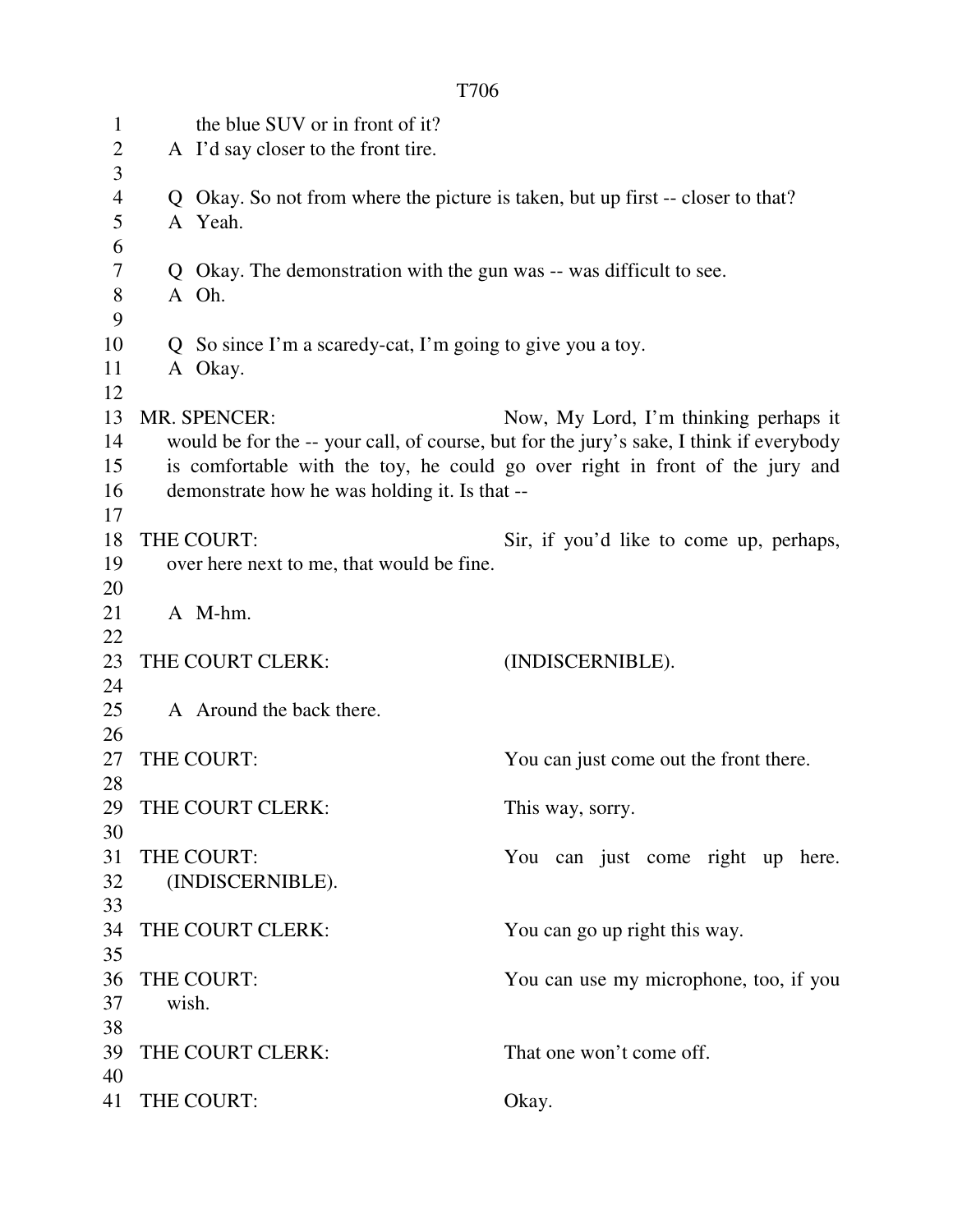1 2 THE COURT CLERK: Just -- so that's there. 3 4 THE COURT: Okay. So don't fall off the stairs. 5 6 A Okay. 7 8 THE COURT: And you can face the --9 10 MR. SPENCER: I think you can face the --11 12 THE COURT: -- face the jury, if you would. 13 14 A Okay. 15 16 MR. SPENCER: Yeah. 17 18 A It's a toy. 19 20 MR. SPENCER: Okay. 21 22 A Do you want to know how I was holding it after I unloaded it? 23 24 THE COURT CLERK: (INDISCERNIBLE). 25 26 A Yeah. Like this. I had the magazine here, and this was here. But it was back 27 like this. It won't stay there, so I'm just holding it. 28 O MR. SPENCER: Okay. I think that's good, Gerry. If --29 30 THE COURT: That's --31 32 A That's good? 33 34 Q MR. SPENCER: Yeah. Yeah, sorry. 35 36 THE COURT: Okay. 37 38 THE SHERIFF: My Lord, I'm sorry. There is a -- a 39 question from the jury. Something about when he was reaching into the vehicle, 40 more so. 41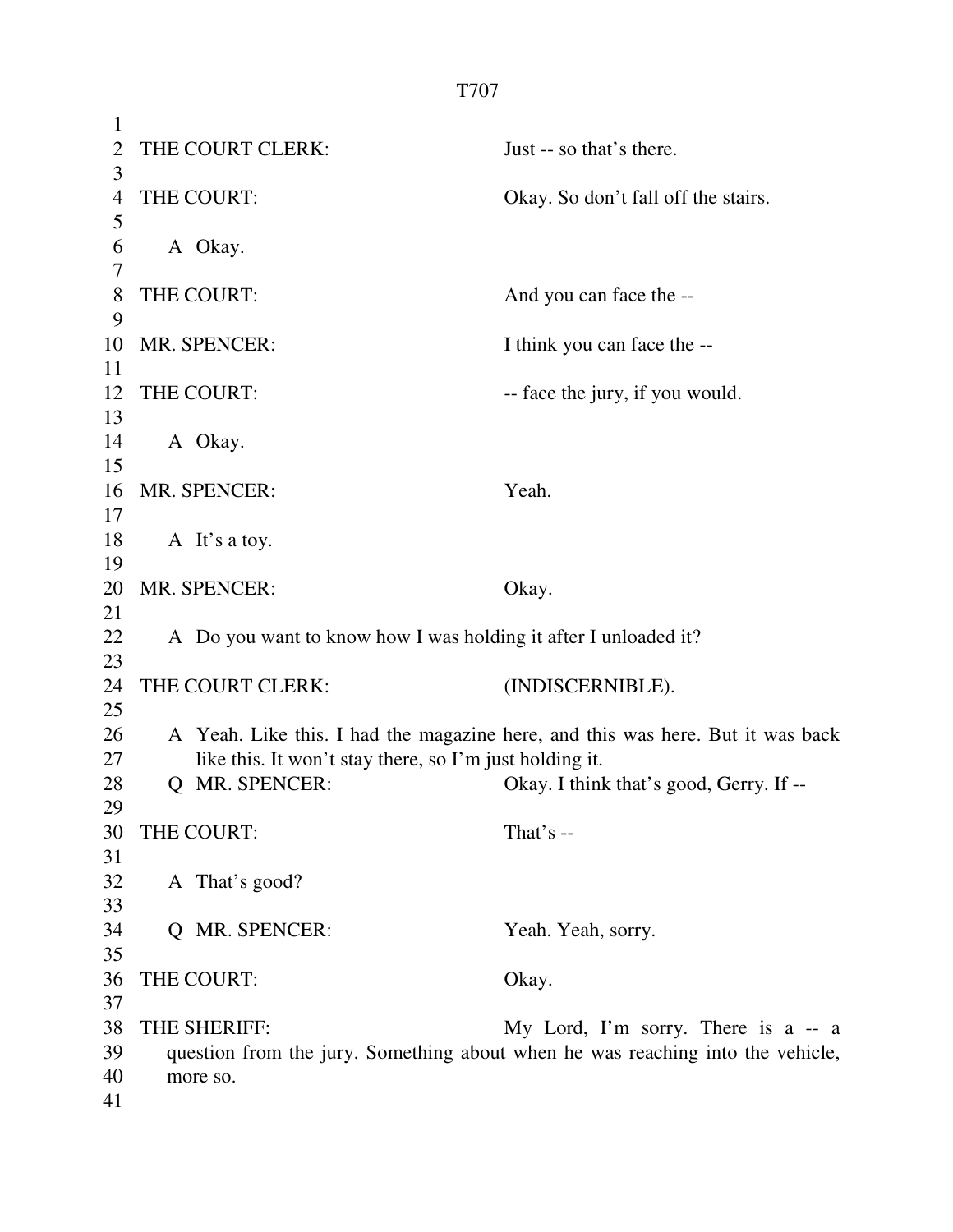| 1              | THE COURT:   |                                                             | Okay. Do you want to cover that,                                                      |
|----------------|--------------|-------------------------------------------------------------|---------------------------------------------------------------------------------------|
| $\overline{2}$ | Mr. Spencer? |                                                             |                                                                                       |
| 3              |              |                                                             |                                                                                       |
| 4              |              | MR. SPENCER:                                                | Sure.                                                                                 |
| 5              |              |                                                             |                                                                                       |
| 6              |              | Q MR. SPENCER:                                              | So you demonstrated how you were                                                      |
| 7              |              | holding the magazine --                                     |                                                                                       |
| $8\,$          |              | A Yes.                                                      |                                                                                       |
| 9              |              |                                                             |                                                                                       |
| 10             |              | $Q$ -- and the gun.                                         |                                                                                       |
| 11             |              | A Yes.                                                      |                                                                                       |
| 12             |              |                                                             |                                                                                       |
| 13             |              |                                                             | Q As you approached the -- the -- why don't you tell it? So you checked the           |
| 14             |              | front, and then as you approached the driver's door.        |                                                                                       |
| 15             |              |                                                             | A Yeah. I went to the front of their vehicle. It revved up, like, wildly. It startled |
| 16             |              |                                                             | me. I turned to it, and then went up to the driver window. I had to move their        |
| 17             |              | stuff out of the way, and I reached in to turn the key off. |                                                                                       |
| 18             |              |                                                             |                                                                                       |
| 19             |              | Q So your left hand was inside the vehicle, obviously?      |                                                                                       |
| 20             |              | A Yeah.                                                     |                                                                                       |
| 21             |              |                                                             |                                                                                       |
| 22             | Q            | Okay. Did you reach the keys? What -- what exactly did --   |                                                                                       |
| 23             |              | A Yeah, I got to the keys.                                  |                                                                                       |
| 24             |              |                                                             |                                                                                       |
| 25             |              | Q Okay.                                                     |                                                                                       |
| 26             |              | A I think just my finger flipped them back --               |                                                                                       |
| 27             |              |                                                             |                                                                                       |
| 28             |              | Q Okay.                                                     |                                                                                       |
| 29             |              | A -- because everything was quiet when we were done.        |                                                                                       |
| 30             |              |                                                             |                                                                                       |
| 31             | Q.           | Oh, so you -- you turned the vehicle off?                   |                                                                                       |
| 32             |              | A Yeah.                                                     |                                                                                       |
| 33             |              |                                                             |                                                                                       |
| 34             |              |                                                             | Q Okay. Sorry. I didn't -- okay. So then your right hand, describe it, what you       |
| 35             |              | recall, where it was at this time. Is it in the vehicle?    |                                                                                       |
| 36             |              |                                                             | A Yeah, it was in the window. I was like this. I was concentrating here. And then     |
| 37             |              |                                                             | about the same time the car shut down, just boom, and it kicked back like this.       |
| 38             |              |                                                             |                                                                                       |
| 39             |              |                                                             | Q Okay. Okay. I'm going to show you one more photo that I -- that we've had           |
| 40             |              | blown up. Does that look --                                 |                                                                                       |
| 41             |              | A Yes.                                                      |                                                                                       |
|                |              |                                                             |                                                                                       |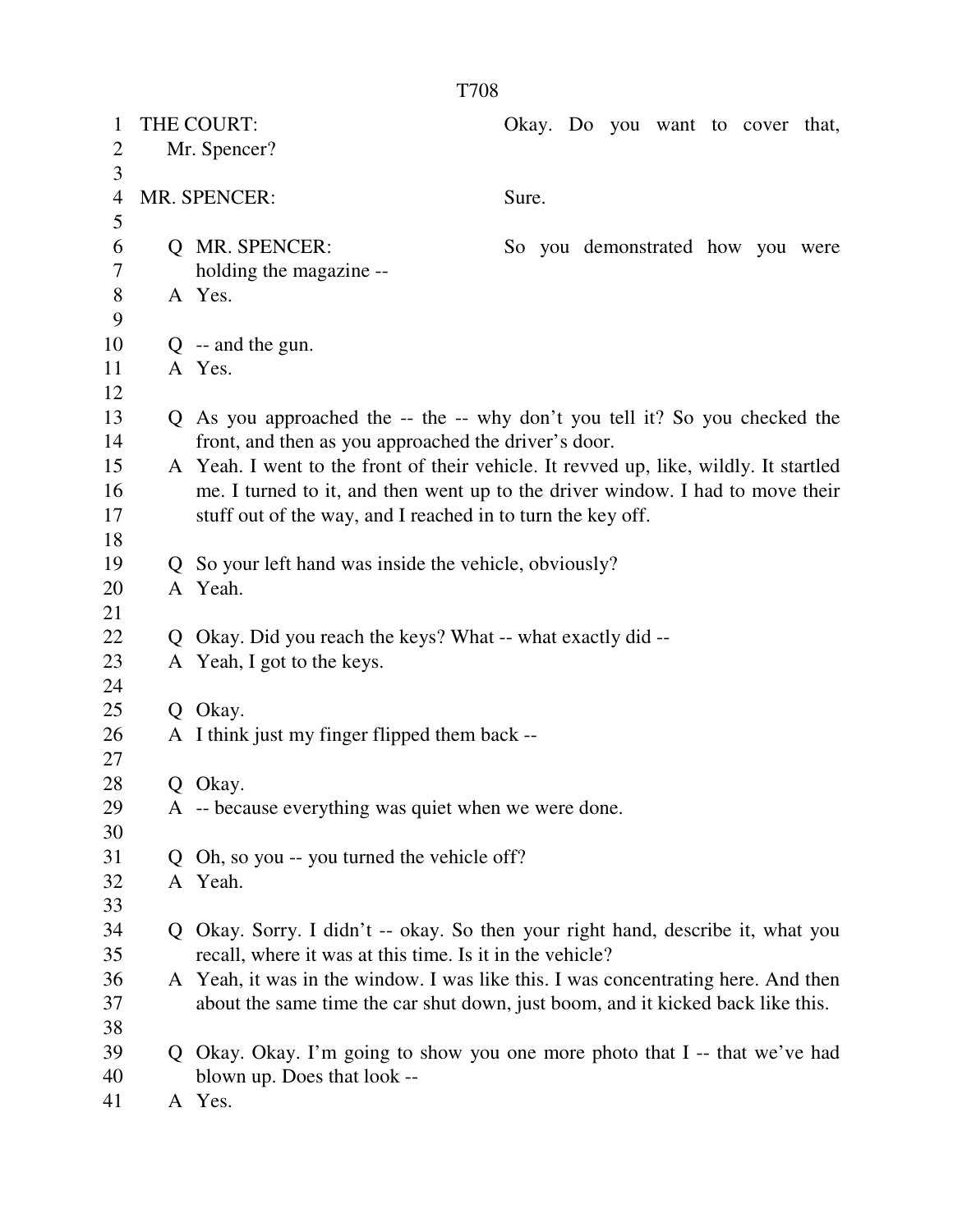| $\mathbf{1}$   |       |                                                     |                                                                                              |
|----------------|-------|-----------------------------------------------------|----------------------------------------------------------------------------------------------|
| $\mathbf{2}$   |       | Q Do you recall that from that day?                 |                                                                                              |
| 3              |       | A Yes.                                              |                                                                                              |
| $\overline{4}$ |       |                                                     |                                                                                              |
| 5              |       | Q How that looked from the lawn mower side?         |                                                                                              |
| 6              |       | A Yes.                                              |                                                                                              |
| 7              |       |                                                     |                                                                                              |
| 8              |       | <b>MR. SPENCER:</b>                                 | Okay. My Lord, that's a disclosure photo                                                     |
| 9              |       |                                                     | that I referred to in front of the jury, but -- so -- but it's not in the book, so I think I |
| 10             |       |                                                     | should mark that since I have referred to it. And I think my friend is fine with that?       |
| 11             |       |                                                     |                                                                                              |
| 12             |       | MR. BURGE:                                          | I can't see what -- what photo are we                                                        |
| 13             |       | looking at? That's fine.                            |                                                                                              |
| 14             |       |                                                     |                                                                                              |
| 15             |       | THE COURT CLERK:                                    | $D-20.$                                                                                      |
| 16             |       |                                                     |                                                                                              |
| 17             |       | THE COURT:                                          | $P -$                                                                                        |
| 18             |       |                                                     |                                                                                              |
| 19             |       | THE COURT CLERK:                                    | $D-20.$                                                                                      |
| 20             |       |                                                     |                                                                                              |
| 21             |       | THE COURT:                                          | $D-20.$                                                                                      |
| 22             |       |                                                     |                                                                                              |
| 23             |       | <b>EXHIBIT D-20- Blow-up Photo of P-1, Photo 81</b> |                                                                                              |
| 24             |       |                                                     |                                                                                              |
| 25             |       | <b>MR. SPENCER:</b>                                 | Those are all the questions I have, My                                                       |
| 26             | Lord. |                                                     |                                                                                              |
| 27             |       |                                                     |                                                                                              |
| 28             |       | THE COURT:                                          | Okay.                                                                                        |
| 29             |       |                                                     |                                                                                              |
| 30             |       | THE COURT CLERK:                                    | So, I'm sorry. How do I --                                                                   |
| 31             |       |                                                     |                                                                                              |
| 32             |       | THE COURT:                                          | It would be a blow-up photograph,                                                            |
| 33             |       | Exhibit D-20. So it's not in the P-1 at all?        |                                                                                              |
| 34             |       |                                                     |                                                                                              |
| 35             |       | MR. SPENCER:                                        | No, I -- I had -- I had thought it was, but                                                  |
| 36             |       | I was wrong.                                        |                                                                                              |
| 37             |       |                                                     |                                                                                              |
| 38             |       | THE COURT:                                          | It looks pretty close to photograph 81. Is                                                   |
| 39             |       | it not the same?                                    |                                                                                              |
| 40             |       |                                                     |                                                                                              |
| 41             |       | THE COURT CLERK:                                    | It says 81 in the bottom.                                                                    |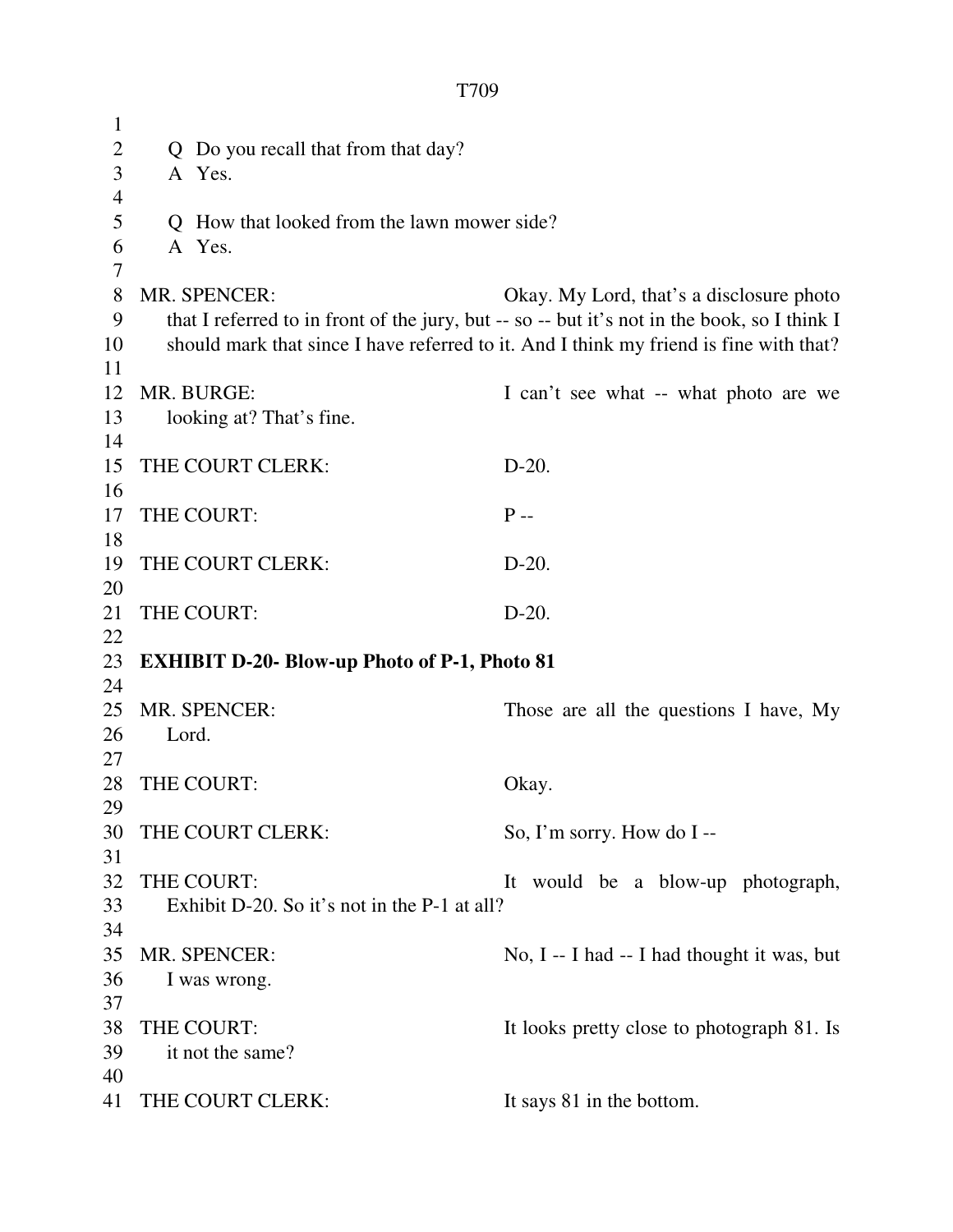| 1              |                                                      |                                                                                 |
|----------------|------------------------------------------------------|---------------------------------------------------------------------------------|
| $\overline{2}$ | MR. SPENCER:                                         | Okay. Well, then, my apologies, My                                              |
| 3              | Lord. Oh, it is. Sorry.                              |                                                                                 |
| $\overline{4}$ |                                                      |                                                                                 |
| 5              | THE COURT:                                           | Okay. So it will be a --                                                        |
| 6              |                                                      |                                                                                 |
| 7              | MR. SPENCER:                                         | I looked quickly.                                                               |
| $8\,$          |                                                      |                                                                                 |
| 9              | THE COURT:                                           | -- a blow-up of Exhibit P-1, photograph                                         |
| 10             | 81.                                                  |                                                                                 |
| 11             |                                                      |                                                                                 |
| 12             | MR. SPENCER:                                         | Okay. I had thought it was in there, and I                                      |
| 13             | just -- we couldn't find it this morning. Thank you. |                                                                                 |
| 14             |                                                      |                                                                                 |
| 15             | THE COURT:                                           | Okay.                                                                           |
| 16             |                                                      |                                                                                 |
| 17             | MR. SPENCER:                                         | My apologies.                                                                   |
| 18             |                                                      |                                                                                 |
| 19             | THE COURT CLERK:                                     | Okay.                                                                           |
| 20             |                                                      |                                                                                 |
| 21             | THE COURT:                                           | Mr. Burge.                                                                      |
| 22             |                                                      |                                                                                 |
| 23             | MR. BURGE:                                           | Thank you, My Lord.                                                             |
| 24             |                                                      |                                                                                 |
| 25             | Mr. Burge Cross-examines the Witness                 |                                                                                 |
| 26             |                                                      |                                                                                 |
| 27             | O MR. BURGE:                                         | Mr. Stanley, I might end up jumping                                             |
| 28             |                                                      | around a bit in my questioning of you, and it's not to try to trick you. It's   |
| 29             |                                                      | because we're just getting organized to deal with your evidence, and -- you had |
| 30             | a lot of guns in your house; is that correct?        |                                                                                 |
| 31             | A There was a few, yes.                              |                                                                                 |
| 32             |                                                      |                                                                                 |
| 33             | Q Yeah. How many?                                    |                                                                                 |
| 34             |                                                      | A Hmm. Well, I'm not sure how many. I know how many worked, I can tell you.     |
| 35             |                                                      |                                                                                 |
| 36             | How many worked?<br>Q                                |                                                                                 |
| 37             | A About five.                                        |                                                                                 |
| 38             |                                                      |                                                                                 |
| 39             | And are you an avid hunter?<br>Q                     |                                                                                 |
| 40             | A I used to hunt. I don't anymore.                   |                                                                                 |
| 41             |                                                      |                                                                                 |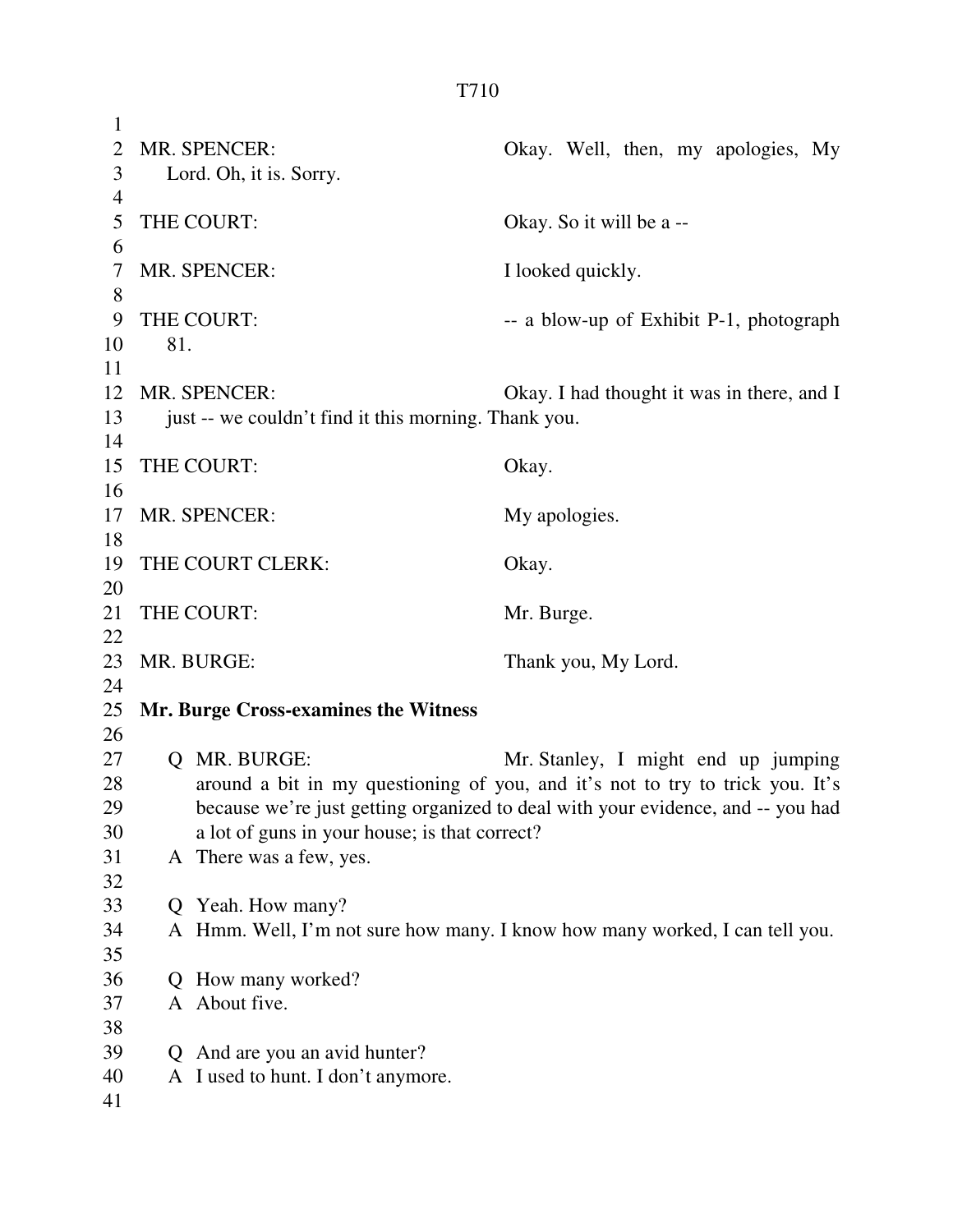| $\mathbf{1}$<br>2   |              | Q And how long have -- how long have you -- when did you start hunting?<br>A When I was just a child.                     |
|---------------------|--------------|---------------------------------------------------------------------------------------------------------------------------|
| 3                   |              |                                                                                                                           |
| $\overline{4}$<br>5 |              | Q Do you know how old you would have been when you were -- when you<br>started hunting?                                   |
| 6<br>7              |              | A Oh, probably grade 5 and 6.                                                                                             |
| $8\,$<br>9          |              | Q Okay. Would your father take you out hunting and you'd -- you would go<br>along with him? Is that how it happened then? |
| 10<br>11            |              | A Yeah. That type of thing, yeah.                                                                                         |
| 12                  |              | Q So you weren't a licensed hunter? You were just tagging along?                                                          |
| 13<br>14            |              | A Right.                                                                                                                  |
| 15                  |              | Q And likely got to --                                                                                                    |
| 16                  |              | A Well-                                                                                                                   |
| 17                  |              |                                                                                                                           |
| 18                  |              | $Q$ -- shoot a gun?                                                                                                       |
| 19<br>20            |              | A -- not shooting deer or anything.                                                                                       |
| 21                  |              | $Q$ No?                                                                                                                   |
| 22<br>23            |              | A I mean gophers and stuff, you know.                                                                                     |
| 24                  |              | Q Okay.                                                                                                                   |
| 25<br>26            |              | A Yeah.                                                                                                                   |
| 27                  |              | Q You -- did you ever get a hunting licence?                                                                              |
| 28                  |              | A Have I ever had one?                                                                                                    |
| 29                  |              |                                                                                                                           |
| 30                  | O.           | Yeah.                                                                                                                     |
| 31                  |              | A Yes.                                                                                                                    |
| 32                  |              |                                                                                                                           |
| 33                  | $\mathbf O$  | And you have a licence to hold restricted firearms?                                                                       |
| 34<br>35            |              | A Yes.                                                                                                                    |
| 36                  | $\mathbf{O}$ | In either of those processes, did you have to go through any firearms safety                                              |
| 37                  |              | programs?                                                                                                                 |
| 38                  |              | A Yes.                                                                                                                    |
| 39                  |              |                                                                                                                           |
| 40                  | $\Omega$     | Tell us what you learned in the firearms safety programs.                                                                 |
| 41                  | A            | Well, they tell you the actions of your firearm and safety aspects of it.                                                 |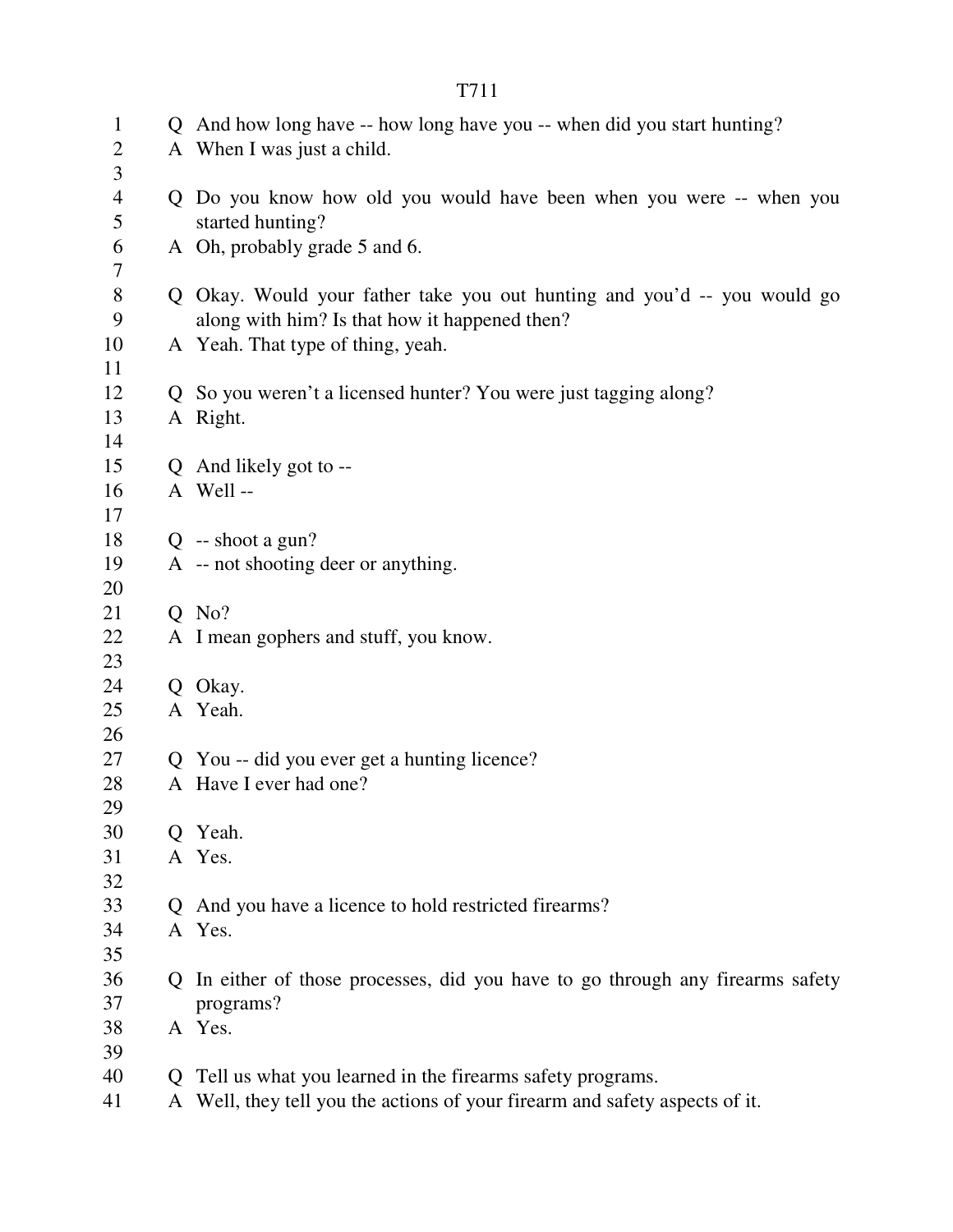| $\mathbf{1}$   |                |                                                                                  |
|----------------|----------------|----------------------------------------------------------------------------------|
| $\overline{2}$ |                | Q Okay. Why don't you tell us about the safety aspects that -- that you learned  |
| 3              |                | about handling firearms.                                                         |
| $\overline{4}$ |                | A I mean, don't crawl through a fence when it's loaded, that type of thing? Is   |
| 5              |                | that $-$                                                                         |
| 6              |                |                                                                                  |
| $\overline{7}$ |                | Q Don't -- didn't you receive any instruction about what to do or what not to do |
| 8              |                | with a firearm?                                                                  |
| 9              |                | A In the booklet, I guess, yeah.                                                 |
| 10             |                |                                                                                  |
| 11             |                | Q Well, did you learn not to point a gun at somebody?                            |
| 12             |                | A Yes.                                                                           |
| 13             |                |                                                                                  |
| 14             |                | Q And that's in the book?                                                        |
| 15             |                | A Yeah. I believe so.                                                            |
| 16             |                |                                                                                  |
| 17             |                | Q And did you learn that if you pull the trigger and it doesn't go off, that you |
| 18             |                | better treat this gun as something that is very dangerous and it might go off?   |
| 19             |                | A Yeah. Yes.                                                                     |
| 20             |                |                                                                                  |
| 21             |                | Q So you were aware of that?                                                     |
| 22             |                | A Yes.                                                                           |
| 23             |                |                                                                                  |
| 24             |                | Q Okay. And how long had you been aware of -- of those kind of safety features?  |
| 25             |                | A Oh, 20 years, I suppose.                                                       |
| 26             |                |                                                                                  |
| 27             |                | Q Yeah. You told us when you first started testifying, my -- my friend           |
| 28<br>29       |                | Mr. Spencer asked you about delivering some ammunition to the RCMP in            |
| 30             |                | Biggar?<br>A Right.                                                              |
| 31             |                |                                                                                  |
| 32             | $\mathbf{Q}$   | In August of 2017?                                                               |
| 33             |                | A Yes.                                                                           |
| 34             |                |                                                                                  |
| 35             | Q.             | So you remember that?                                                            |
| 36             |                | A Yeah.                                                                          |
| 37             |                |                                                                                  |
| 38             | $\overline{O}$ | And did you -- did you go there by yourself?                                     |
| 39             |                | A Well, I met an officer there.                                                  |
| 40             |                |                                                                                  |
| 41             | Q              | Okay. Did you go there by yourself?                                              |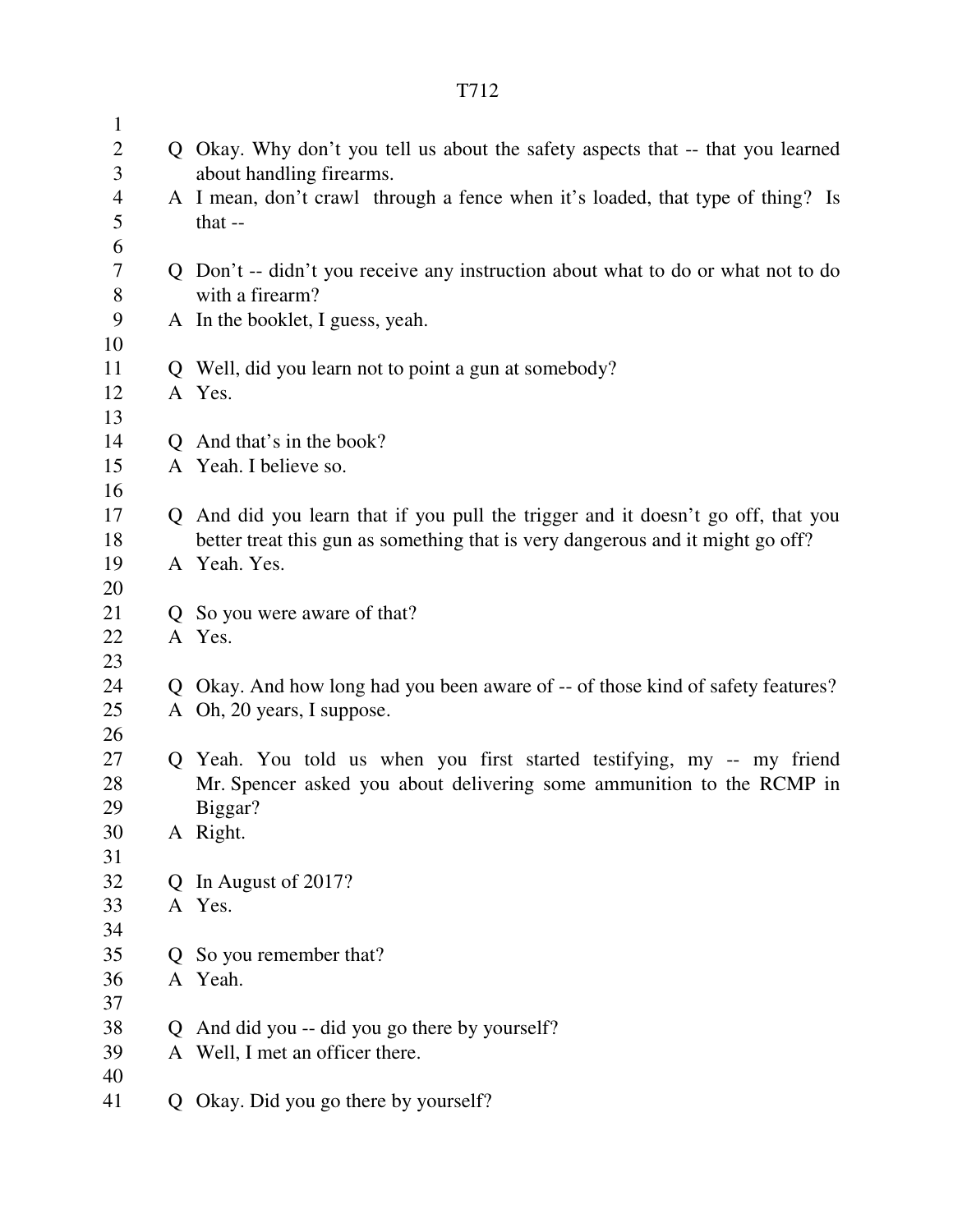| $\mathbf{1}$<br>$\overline{2}$ |              | A I -- I went by myself, but I met Scott there.                                                                                             |
|--------------------------------|--------------|---------------------------------------------------------------------------------------------------------------------------------------------|
| 3<br>$\overline{4}$            |              | Q Okay. When you turn this over to -- did it -- was it Constable Mark Wright<br>(phonetic)?                                                 |
| 5<br>6                         |              | A I'm not sure what his name was, but --                                                                                                    |
| $\tau$                         |              | Q Okay. Did you turn things over to him?                                                                                                    |
| $8\,$<br>9                     |              | A Yes.                                                                                                                                      |
| 10                             |              | Q What did you turn over?                                                                                                                   |
| 11<br>12                       |              | A A white bag with some bullets in it.                                                                                                      |
| 13                             |              | Q What did you say to Constable Wright when you gave him this white bag?                                                                    |
| 14<br>15                       |              | A I never said a word.                                                                                                                      |
| 16<br>17                       |              | Q Not a word? So you never said, Constable Wright, this bag has the ammunition<br>from which I drew --                                      |
| 18<br>19                       |              | A I might have said --                                                                                                                      |
| 20                             |              | Q -- the cartridges -- let me ask the question, please. From which I drew the                                                               |
| 21                             |              | cartridges that I used when Colten Boushie was shot? You never told him that?                                                               |
| 22<br>23                       |              | A No.                                                                                                                                       |
| 24<br>25                       |              | Q So you never said to him, It's really important that you get this tested because<br>you'll find this to be really important to this case? |
| 26<br>27                       |              | A No, I never said that.                                                                                                                    |
| 28                             |              | Q You never told him that? Okay.                                                                                                            |
| 29<br>30                       |              | A No.                                                                                                                                       |
| 31<br>32                       | Q.           | You just gave him some ammunition, never said a word about where it came<br>from?                                                           |
| 33<br>34                       |              | A No.                                                                                                                                       |
| 35                             |              | Q Never said how long you had it?                                                                                                           |
| 36<br>37                       |              | A No.                                                                                                                                       |
| 38                             | $\mathbf{O}$ | You never said, I picked it up from a neighbour yesterday?                                                                                  |
| 39<br>40                       |              | A No, I never said nothing.                                                                                                                 |
| 41                             | Q            | Okay. You never said anything to clarify what you were doing?                                                                               |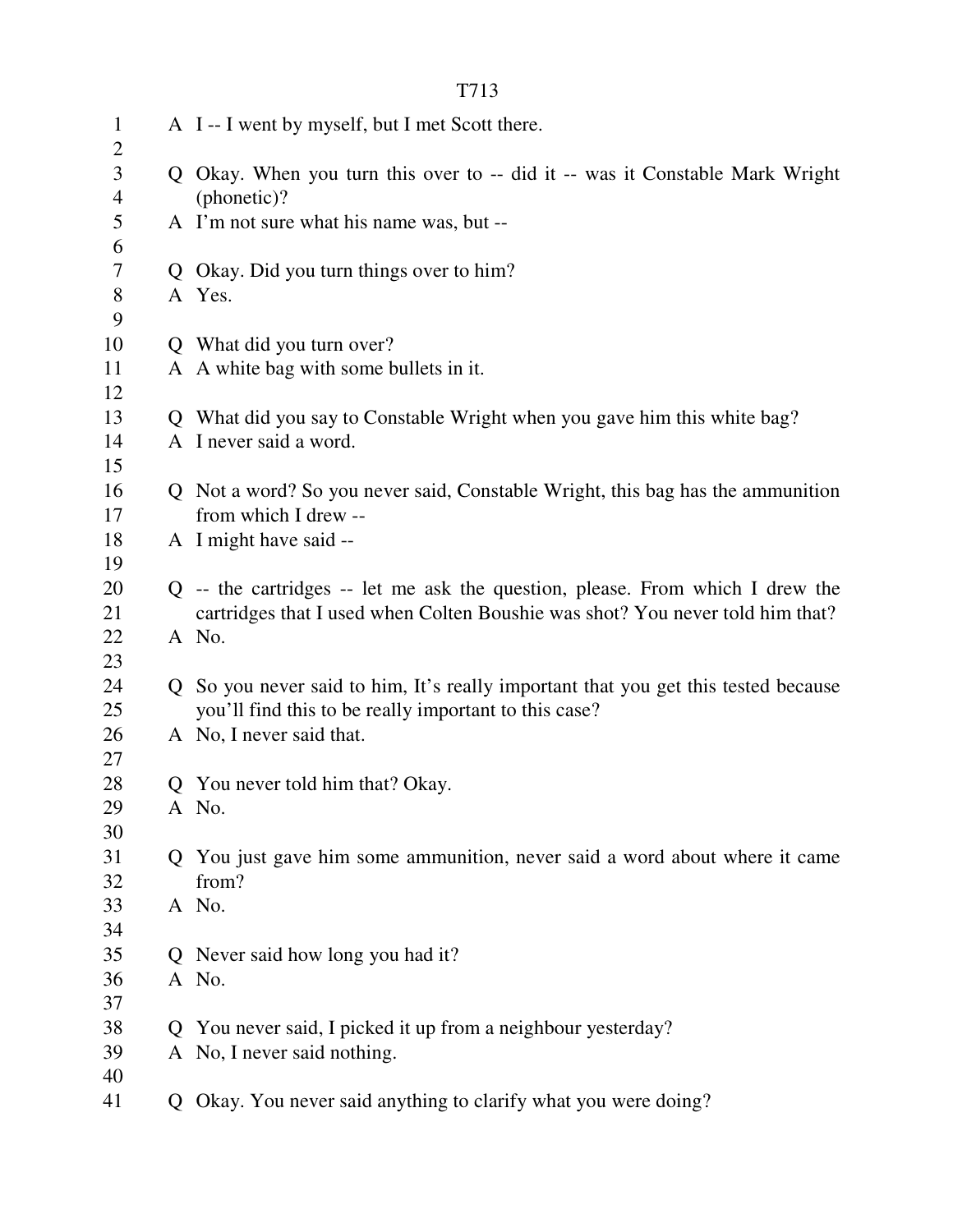1 A No.  $\overline{2}$ 3 MR. SPENCER: My Lord, perhaps we should discuss this 4 away from the jury, these unfair questions. 5 6 THE COURT: Okay. Ladies and gentlemen, I'll ask you 7 to take your leave for a moment. 8 9 (JURY RETIRES) 10 11 THE COURT: Mr. Spencer. 12 13 MR. SPENCER: I arranged this all with my friend. It took 14 me the better part of a month, maybe longer, to get them to receive this evidence. 15 So for my friend to be beating up on Mr. Stanley saying he didn't explain it all to 16 the police officer, I'd made the arrangements with Crown counsel to deliver 17 valuable evidence to them. I had to hound them to accept it. So it is what it is. But 18 to use that to criticize an individual that's been charged is -- is totally 19 unacceptable. So it's not a big deal, but for my -- my friend knows darned well, 20 and we can go back through our emails where I arranged it. He set it up for us to 21 meet with the RCMP officer. So this -- this is not fair. 22 23 THE COURT: Mr. Burge. 24 25 MR. BURGE: This -- this was a long time coming. It 26 was never said to me, and obviously not to the constable, that this is the 27 ammunition from which the fatal bullet was drawn. What was said was that 28 Mr. Stanley has a box of ammunition, and he wants to take it to the RCMP. 29 30 THE COURT: Do you agree with that, Mr. Spencer? 31 32 MR. SPENCER: No, I don't. The -- the only reason I 33 cared about getting those rounds to the RCMP is so that they could be tested. 34 Those were valuable -- that's -- was the entire reason that I'm hounding them to 35 come and get evidence. So as far as that officer, he didn't know what was going on 36 at all. So we delivered it to him. So I don't accept the characterization that this was 37 somehow just a gratuitous dropping-off of four cartridges. 38 39 THE COURT: Well, I suppose what I have is I have two 40 experienced ethical lawyers before me that are talking about a conversation they 41 actually had with each other, and I mean conversation by email or otherwise, that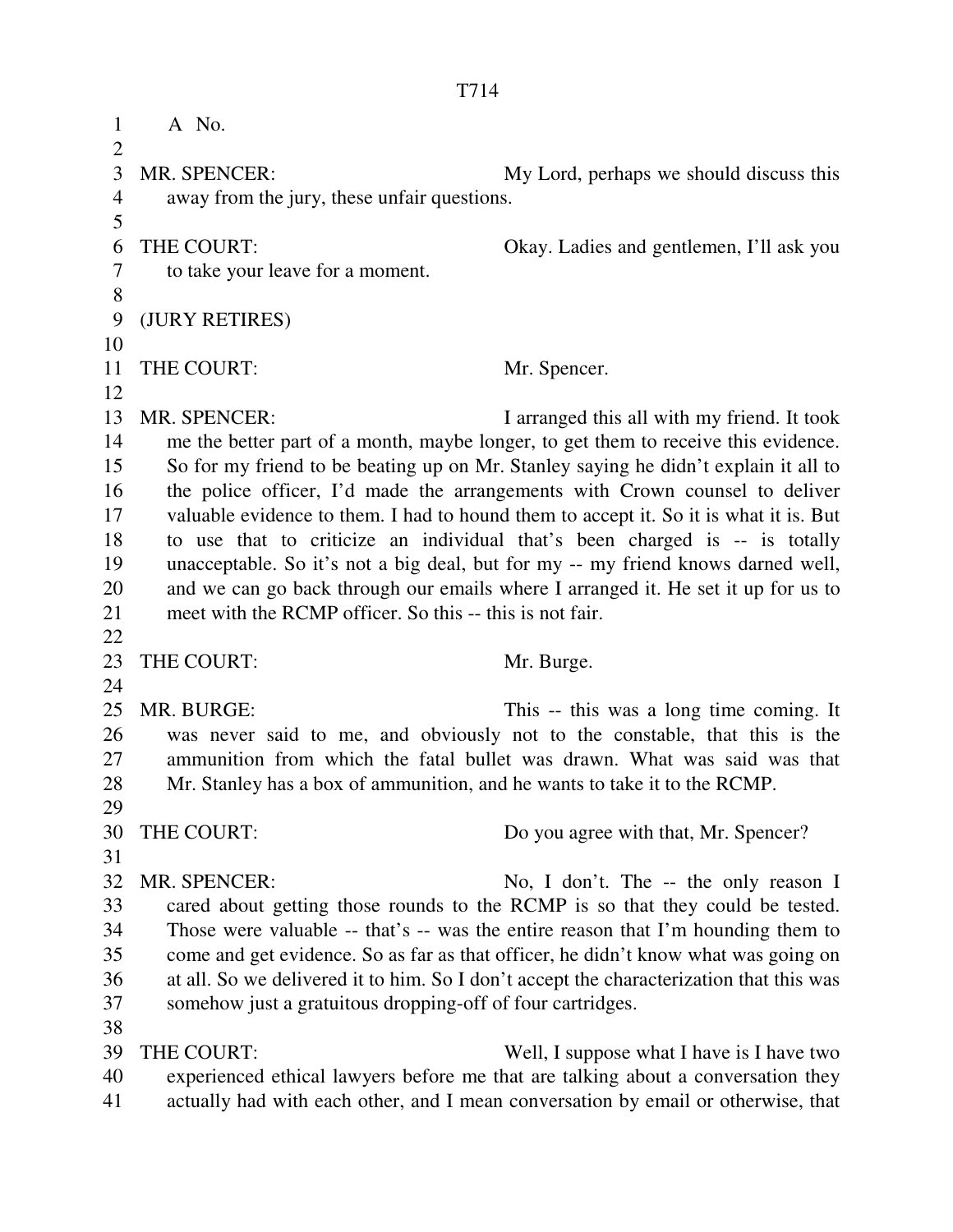1 are being characterized quite a bit differently. And I -- I suppose it does make a bit 2 of a difference in the event that Mr. Spencer is -- is suggesting that they handed 3 over ammunition that they thought was valuable and said, this is valuable 4 information that you should check, and from the Crown's point of view, it sounds 5 as if they showed up out of the blue, more or less, and provided some -- some 6 bullets that really didn't have any sort of foundation, and there would be no reason 7 to test them based upon that. 8 9 MR. BURGE: My Lord, until my friend examined 10 Mr. Ervin last week, that's the first indication I had that perhaps this -- this PE043 11 might be associated with this. So that's -- 12 13 THE COURT: So you're saying that there is -- you 14 don't have any recollection of that conversation or you don't have any emails? 15 16 MR. BURGE: Well, I -- nothing -- nothing about what 17 this related to, My Lord. And -- and for that reason, the RCMP were -- they saw no 18 purpose in doing any examination. 19 20 THE COURT: Well, again --21 22 MR. BURGE: If it was important, at least -- and it -- it

- 23 wasn't brought home to me that it was -- or what the importance was, but that he 24 had -- he had ammunition that he wanted to turn in to the RCMP. That's -- and 25 there was certainly no discussion about a dud that came from somewhere which 26 I'll have to find out by further questioning Mr. Stanley.
- 27
- 28 THE COURT: Well, how do you propose I deal with 29 this? Because we are a little far in the trial to have the two of you testify.
- 30 31 MR. BURGE: Yeah, we are.
- 32
- 33 THE COURT: Obviously you can't do that. And if there 34 is a dispute, is there some way that we can show each other emails or try to look 35 into it and --
- 36
- 37 MR. BURGE: I'd be happy to look at any emails my 38 friend wants to show me about any elaboration about the importance of this box of 39 ammunition. 40
- 41 THE COURT: Would you --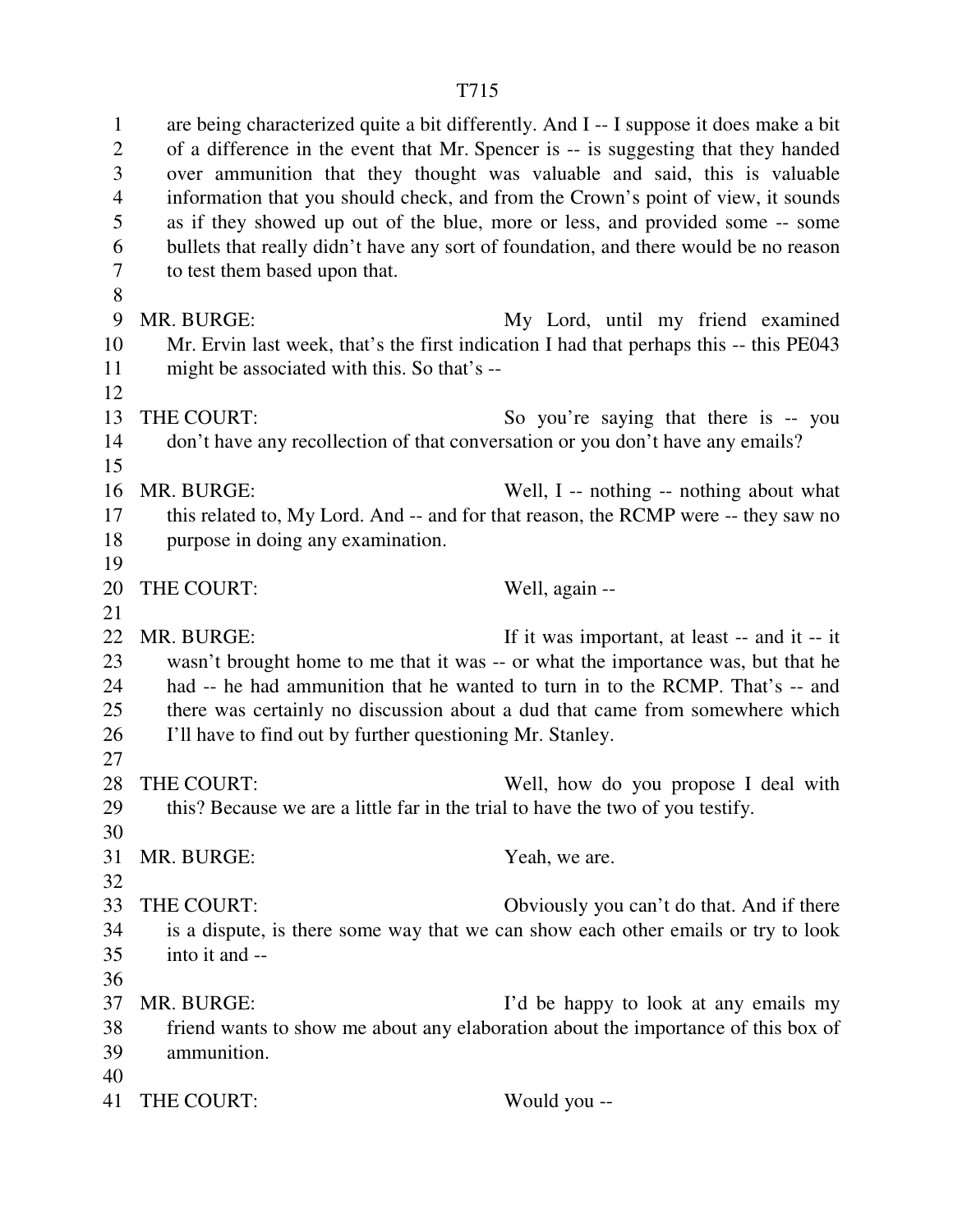1 2 MR. BURGE: And it might jog my memory, but I 3 would be surprised if it does, but I'd be happy to see it. 4 5 THE COURT: Okay. Mr. Spencer, what would you like 6 to say in response to that? 7 8 MR. SPENCER: Well, certainly it was nothing about 9 Mr. Ervin because -- certainly in hindsight I wish I'd given it to him because he 10 could have done some testing. He would have actually done testing. We need to 11 move forward. I -- my recollection of events -- and, certainly, it was significant to 12 me. Like, there's no doubt about it. These were -- these were the sister shells. I 13 have no doubt in my recollection that that was conveyed. My friend says he didn't 14 get it, and I guess I accept that. But my concern -- I didn't want to interrupt. It's -- 15 it's probably collateral, so I'm prepared for us to -- to proceed. So I've made my 16 point about how I felt -- 17 18 THE COURT: Mr. Burge. 19 20 MR. SPENCER:  $\qquad \qquad \text{if} \quad \text{was} \quad \text{unfair}, \quad \text{based} \quad \text{on} \quad \text{my}$ 21 understanding. 22 23 THE COURT: Well, it is unfair if it is -- if your version 24 of events is true. 25 26 MR. SPENCER: Right. Yeah. 27 28 THE COURT: It's not unfair if Mr. Burge's version of 29 events are true. I have two lawyers that I know have reputations of being honest 30 and reputable people, and I don't know how I can break the deadlock, given -- 31 32 MR. SPENCER: Right. 33 34 THE COURT: -- what's been said. 35 36 MR. SPENCER: The unfairness, My Lord, in -- in my 37 submission is criticizing Mr. Stanley for that. The reality is -- and we may -- we 38 may never know, but if there's criticism to be had, I guess it's either me for failing 39 to convey it or Mr. Burge for failing to pick up on it, but I -- the unfairness is to, in 40 front of the jury, be beating up on Mr. Stanley for not having conveyed that 41 information. So perhaps where that leaves us it is for just argument, and we can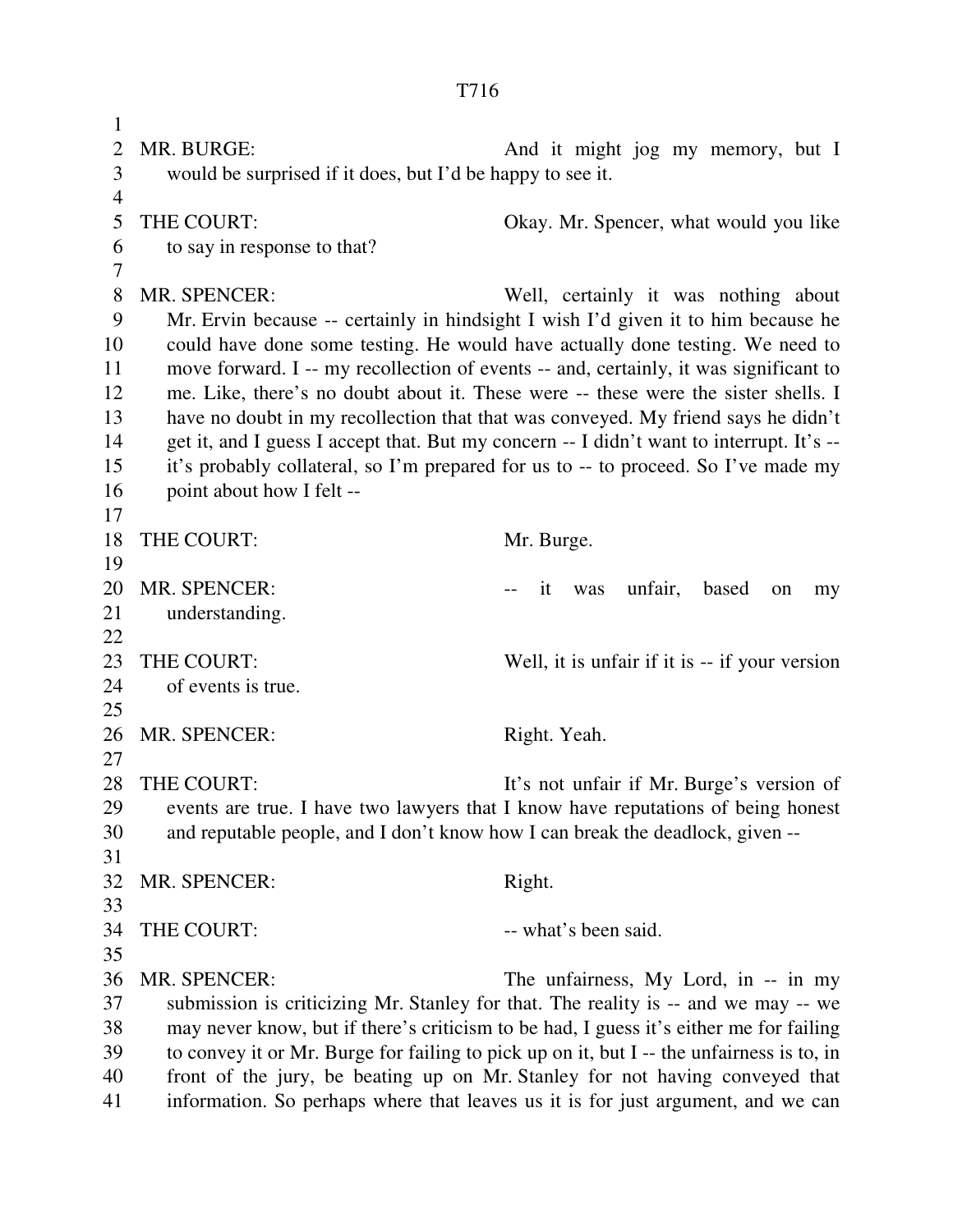T717 1 discuss that there. But I think I've -- you know, I've made my point, and to the 2 extent it was an objection, I withdraw it so we can move along. 3 4 THE COURT: Mr. Burge. 5 6 MR. BURGE: If we could have a moment? I don't -- 7 there's some things that I'd like to sort out with my friend, and I -- I'm not being 8 critical of him, but I'd just like to point out something to him in relation to what's 9 -- some comments that have just been made, and it might require a very brief 10 adjournment. 11 12 THE COURT: Okay. Well, the jury is out, so that makes 13 it a little easier. So we will stand down until you advise -- 14 15 MR. BURGE: Thank you. 16 17 THE COURT: -- the clerk that you are ready to go. 18 19 (WITNESS STANDS DOWN) 20 21 (ADJOURNMENT) 22 23 THE COURT: Okay. Where are we at, counsel? 24 25 MR. SPENCER: Well, I have a little crow to eat, My 26 Lord. 27 28 THE COURT: Pardon me? 29 30 MR. SPENCER: I have a little crow to eat. 31 32 THE COURT: Okay. 33 34 MR. SPENCER: Our -- our discussion, we haven't got 35 who's right and wrong on that, but my friend has pointed out that there is 36 documentation of -- of those bullets being available to Sandy Ervin. They're in the 37 order. So I was in error there. So that was -- I had misstated that or overstated that. 38 We have had a discussion, and I think we have a way to allow us to move forward 39 to -- in a way that we both consider fair and reasonable. So I think we have -- 40 41 THE COURT: Okay.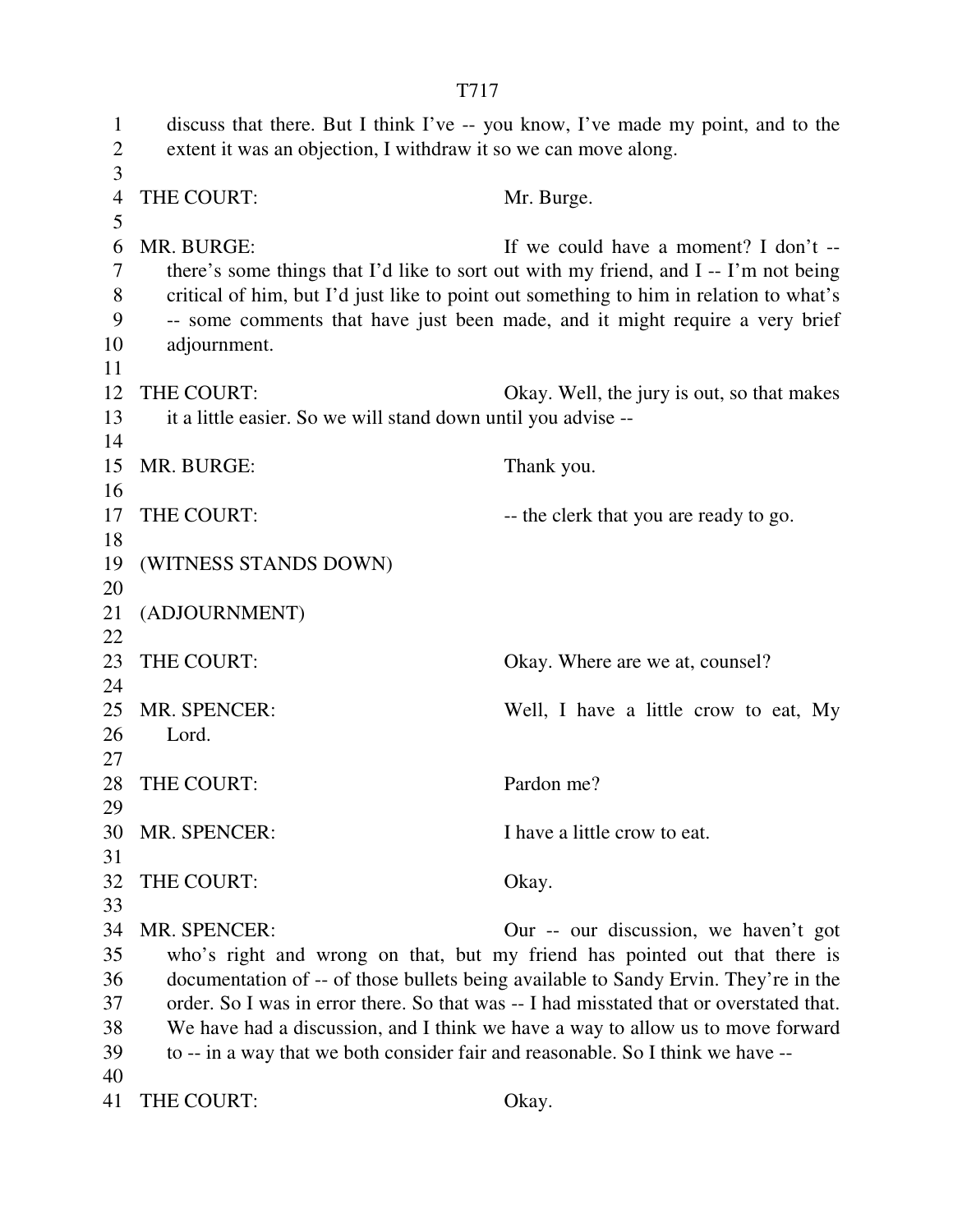1 2 MR. SPENCER: -- resolved a way moving forward. But 3 certainly I apologize for -- for my -- my error. 4 5 THE COURT: Bring the jury back in. 6 7 (JURY ENTERS) 8 9 (WITNESS RE-TAKES THE STAND). 10 11 THE COURT: Okay. I think we have got things 12 resolved. So, Mr. Burge, you can proceed. 13 14 MR. BURGE: Thank you, My Lord. 15 16 UNIDENTIFIED SPEAKER: Excuse me? 17 18 Q MR. BURGE: Mr. Stanley, just so you know and for the 19 ladies and gentlemen of the jury know, I'm not suggesting that you were trying 20 to leave something unsaid with -- with the constable. I presume you expected 21 that communications would take place between Mr. Spencer and myself? 22 A Oh, yeah. 23 24 Q Okay. 25 A Oh, yeah. 26 27 Q But you also gave a -- the police a bullet that you described as a dud? 28 A Right. 29 30 Q Is that your word? A dud? 31 A Yeah, a dud. 32 33 Q Okay. And you found this in your toolbox? 34 A It was in a different storage place, yeah. 35 36 Q Okay. 37 A Where I keep some books. 38 39 Q And do you know when you would have fired this shell and found that it was a 40 dud? 41 A I'm not -- I couldn't be sure, no.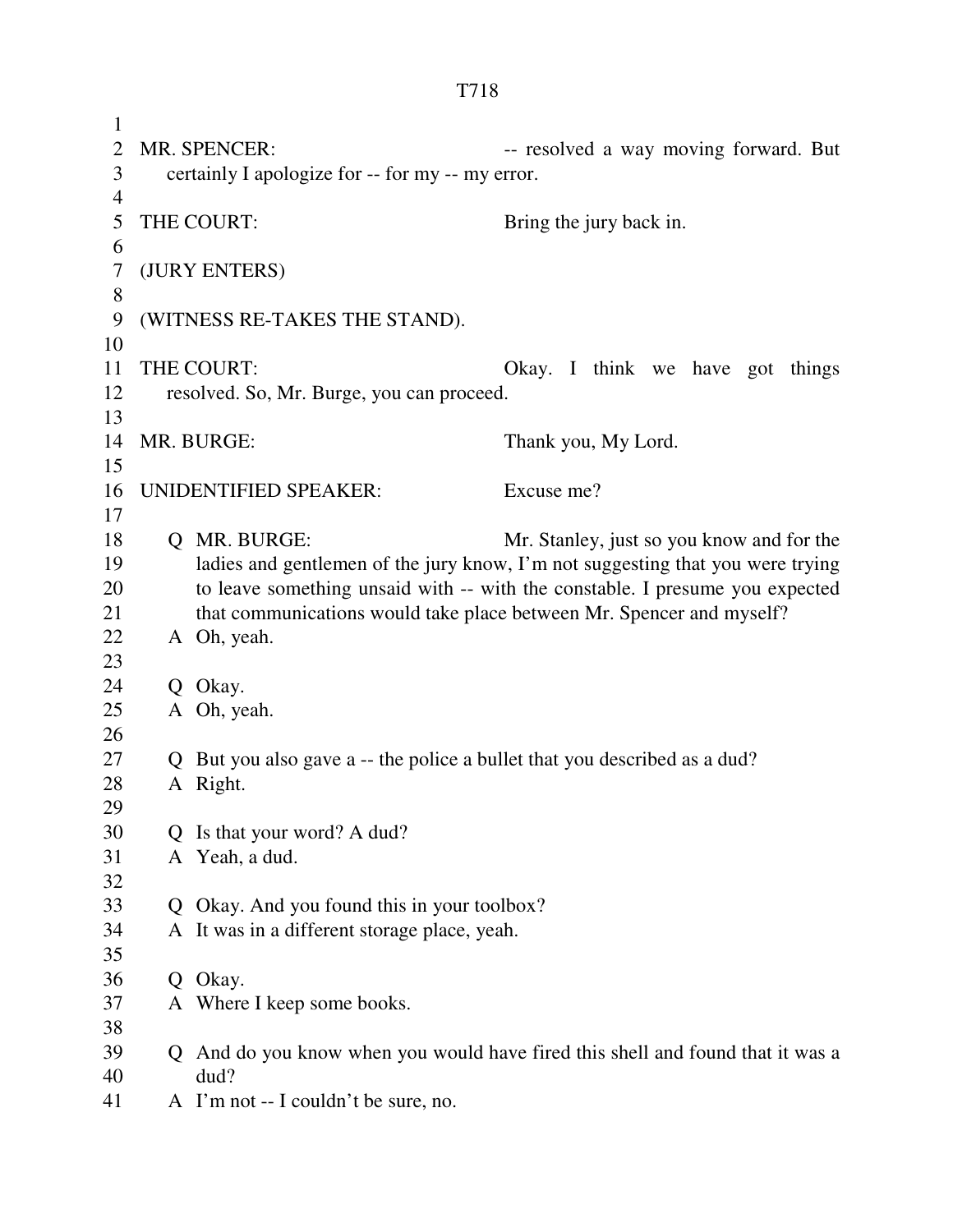| $\mathbf{1}$             |                                                                                     |
|--------------------------|-------------------------------------------------------------------------------------|
| $\overline{2}$           | Q Could -- how long have you had the Tokarev?                                       |
| 3                        | A I think three or four years. Something like that.                                 |
| $\overline{\mathcal{A}}$ |                                                                                     |
| 5                        | Q And this -- so this dud could have been three or four years old or three or four  |
| 6                        | weeks old?                                                                          |
| $\overline{7}$           | A Yes. Yeah.                                                                        |
| $8\,$                    |                                                                                     |
| 9                        | Q And you don't know?                                                               |
| 10                       | A I don't know, no.                                                                 |
| 11                       |                                                                                     |
| 12                       | Q Okay. And you don't know what -- how many times have you brought                  |
| 13                       | ammunition for the Tokarev?                                                         |
| 14                       | A Oh. I would buy four or five boxes at a time probably once a year, like four or   |
| 15                       | five once a year.                                                                   |
| 16                       |                                                                                     |
| 17                       | Q So 160 to 200 rounds once a year?                                                 |
| 18                       | A Yeah.                                                                             |
| 19                       |                                                                                     |
| 20                       | Q Why did you include that dud in this -- in this -- this ammunition that you were  |
| 21                       | delivering? Or was that your decision?                                              |
| 22                       | A Well, I didn't know what to do with it. I didn't even know I had it until I found |
| 23                       | it one day when I was looking for a manual in that cupboard there. And I just       |
| 24                       | turned it in with the rest.                                                         |
| 25                       |                                                                                     |
| 26                       | O Okay.                                                                             |
| 27                       | A I'd actually thought they took it all, but I was surprised to see that some was   |
| 28                       | still laying around.                                                                |
| 29<br>30                 | Q Sir, getting back to the 9th of August, 2016, you -- you described what           |
| 31                       | happened. You were standing near the quad by your shop, and the vehicle was         |
| 32                       | driving away as if it's heading out of the -- out the driveway?                     |
| 33                       | A Right.                                                                            |
| 34                       |                                                                                     |
| 35                       | Q At that time, did you know where your wife was?                                   |
| 36                       | A No. I wasn't really thinking of her at that moment.                               |
| 37                       |                                                                                     |
| 38                       | Okay. You saw the vehicle head towards the driveway and strike your wife's          |
| 39                       | Escape?                                                                             |
| 40                       | A Yes.                                                                              |
| 41                       |                                                                                     |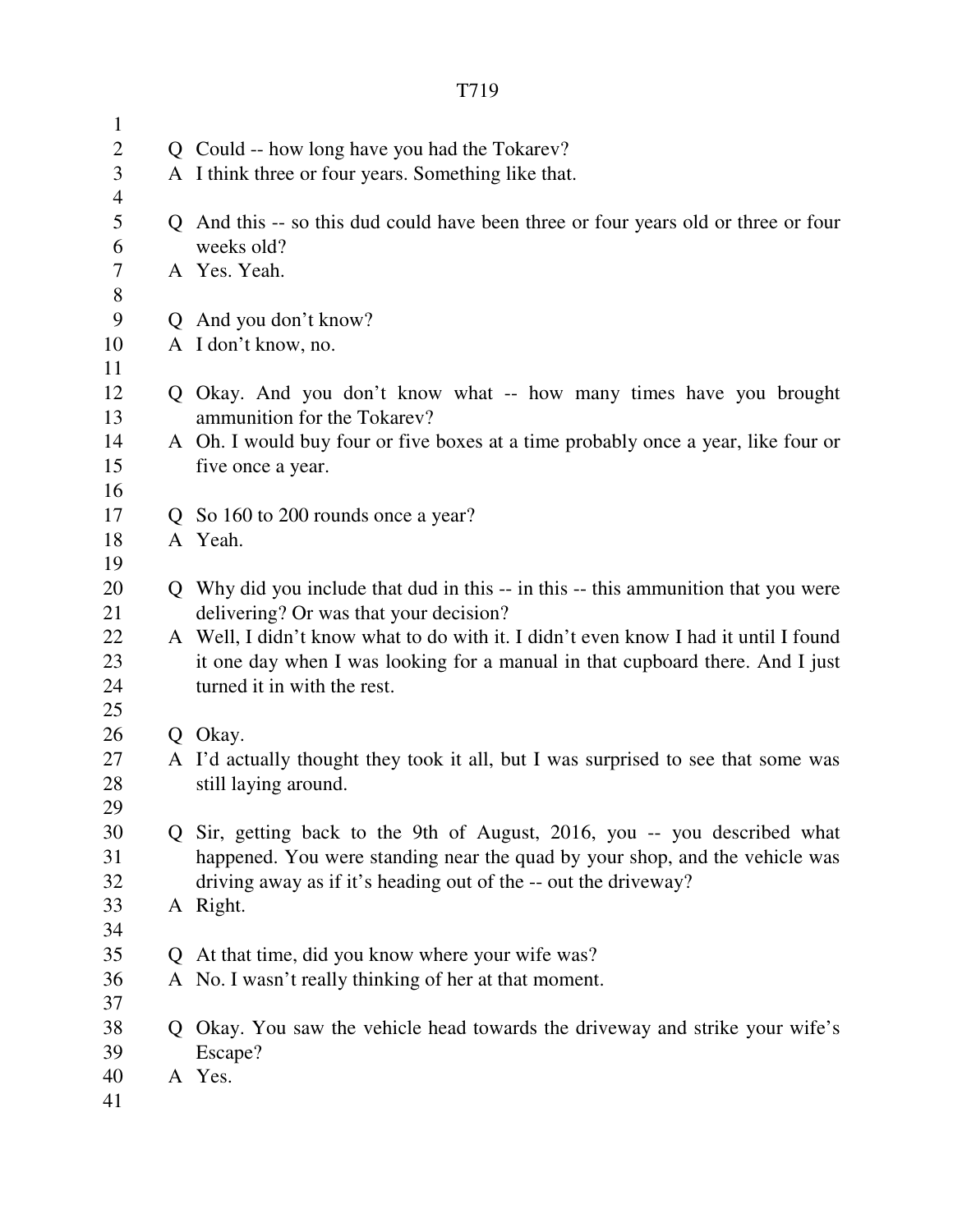| $\mathbf{1}$   |    | Q And then you saw the vehicle, I guess, slowly come to a stop?                       |
|----------------|----|---------------------------------------------------------------------------------------|
| $\overline{c}$ |    | A Well, quickly came to a stop after it went another -- kind of like it -- everything |
| 3              |    | just kind of flew and landed, so --                                                   |
| $\overline{4}$ |    |                                                                                       |
| 5              |    | Q Okay. How far away were you from your wife's vehicle when you're standing           |
| 6              |    | in front of the shop?                                                                 |
| $\tau$         |    | A Do you want to see the picture or measurement?                                      |
| $8\,$          |    |                                                                                       |
| 9              |    | Q No, I -- I know -- I can -- I can tell what the picture shows, but I don't know     |
| 10             |    | what the distance is.                                                                 |
| 11             |    | A About a hundred feet.                                                               |
| 12             |    |                                                                                       |
| 13             |    | Q 100 feet?                                                                           |
| 14             |    | A Yeah.                                                                               |
| 15             |    |                                                                                       |
| 16             |    | Q From the shop to where the -- your wife's Escape is?                                |
| 17             |    | A Yeah, I think so.                                                                   |
| 18             |    |                                                                                       |
| 19             |    | Q How many feet would you think is in this -- the length of this courtroom?           |
| 20             |    | A Oh, a little more than 50, maybe.                                                   |
| 21             |    |                                                                                       |
| 22             |    | Q Okay. So twice this distance, roughly?                                              |
| 23             |    | A Yeah.                                                                               |
| 24             |    |                                                                                       |
| 25             |    | Q That's to the Escape?                                                               |
| 26             |    | A Yeah.                                                                               |
| 27             |    |                                                                                       |
| 28             | Q  | And you say it came to a -- a fairly abrupt stop after it hit the Escape?             |
| 29             |    | A The $-$ the grey?                                                                   |
| 30             |    |                                                                                       |
| 31             |    | Q Yeah.                                                                               |
| 32             |    | A Yeah, it went another -- whatever, 20 feet or more.                                 |
| 33             |    |                                                                                       |
| 34             |    | Q Okay. And you saw it come to a stop?                                                |
| 35             |    | A Yes.                                                                                |
| 36             |    |                                                                                       |
| 37             | Q. | And you had a pretty clear view of the grey Escape?                                   |
| 38             |    | A No, I didn't. I didn't have a clear view. The blue one was kind of in the road      |
| 39             |    | now. I could see a little bit of the top of the back of it.                           |
| 40             |    |                                                                                       |
| 41             | Q  | I'm just going to move some exhibits here. And that's P-2 that we're looking          |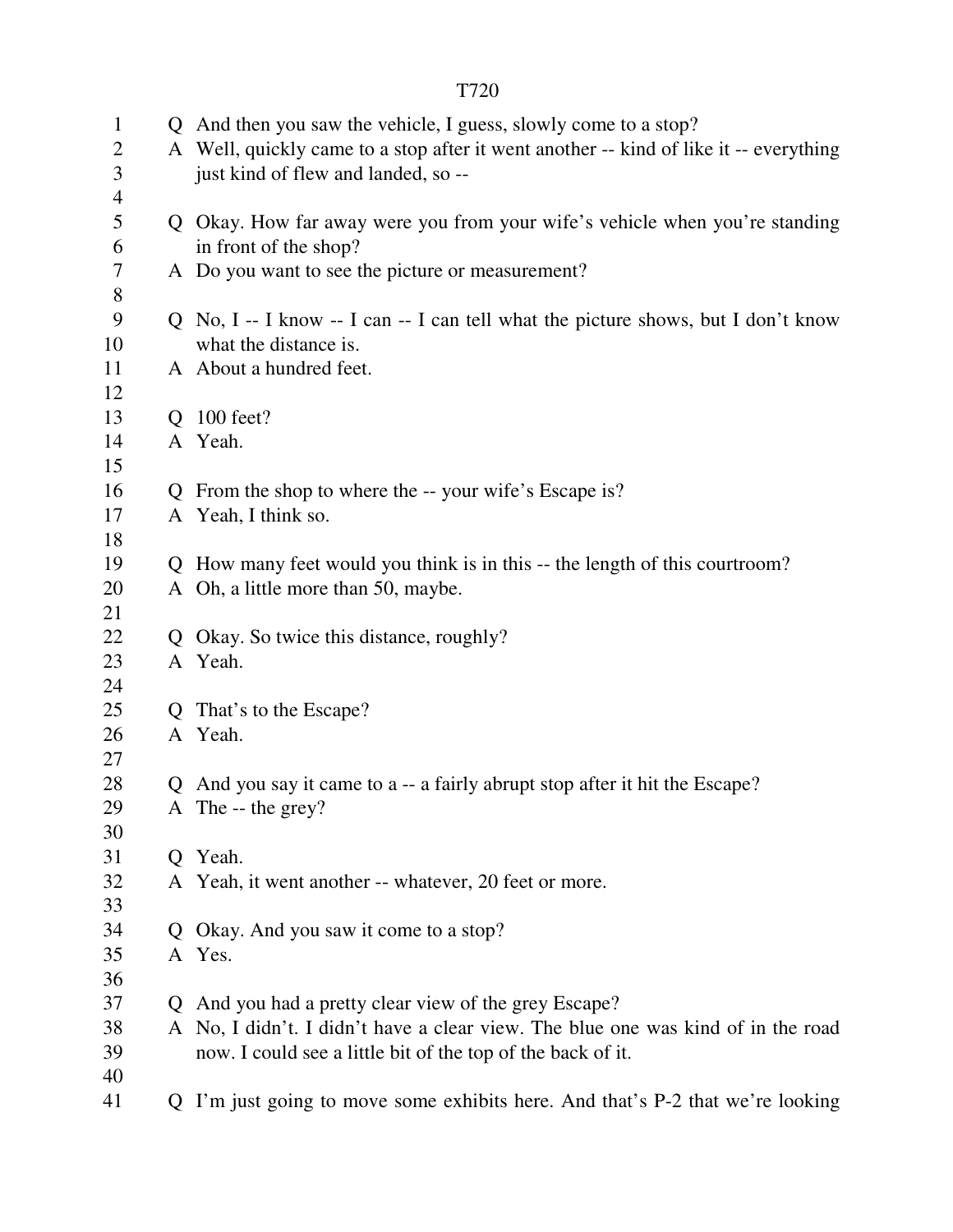| $\mathbf{1}$   | at, I believe; is that correct?                                                      |
|----------------|--------------------------------------------------------------------------------------|
| $\overline{2}$ | A Yeah.                                                                              |
| 3              |                                                                                      |
| $\overline{4}$ | Q As you were watching the grey Escape head towards the road, you didn't see         |
| 5              | your wife?                                                                           |
| 6              | A No.                                                                                |
| 7              |                                                                                      |
| 8              | Q You had no reason to think that she was struck by this vehicle?                    |
| 9              | A Well, I knew she was mowing the grass, but --                                      |
| 10             |                                                                                      |
| 11             | Q Okay.                                                                              |
| 12             | A -- I didn't know where she was.                                                    |
| 13             |                                                                                      |
| 14             | Q Okay. You've told us that you went into the shop. You grabbed the Tokarev?         |
| 15             | A Yeah.                                                                              |
| 16             |                                                                                      |
| 17             | Q How far into the shop? How -- how many paces or feet into the shop would           |
| 18             | you have --                                                                          |
| 19             | A Two.                                                                               |
| 20<br>21       |                                                                                      |
| 22             | $Q$ -- to go to reach where the Tokarev was?<br>A Two paces.                         |
| 23             |                                                                                      |
| 24             | Q Two paces? And it sounds like the ammunition was fairly close to the front of      |
| 25             | the shop, as well?                                                                   |
| 26             | A Yeah. About four paces away from where the gun was.                                |
| 27             |                                                                                      |
| 28             | Q Okay. You -- where was the gun? Was it in the toolbox?                             |
| 29             | A No, it was in its gun case sitting on a Styrofoam target, about three feet off the |
| 30             | ground.                                                                              |
| 31             |                                                                                      |
| 32             | Q Okay. Was it in a gun case with your revolver?                                     |
| 33             | A Yeah.                                                                              |
| 34             |                                                                                      |
| 35             | Q And was it locked at the time?                                                     |
| 36             | A Not at -- not right then, no.                                                      |
| 37             |                                                                                      |
| 38             | Q Okay. You grabbed ammunition, and you had -- okay. Where was the                   |
| 39             | magazine?                                                                            |
| 40             | A In the toolbox.                                                                    |
| 41             |                                                                                      |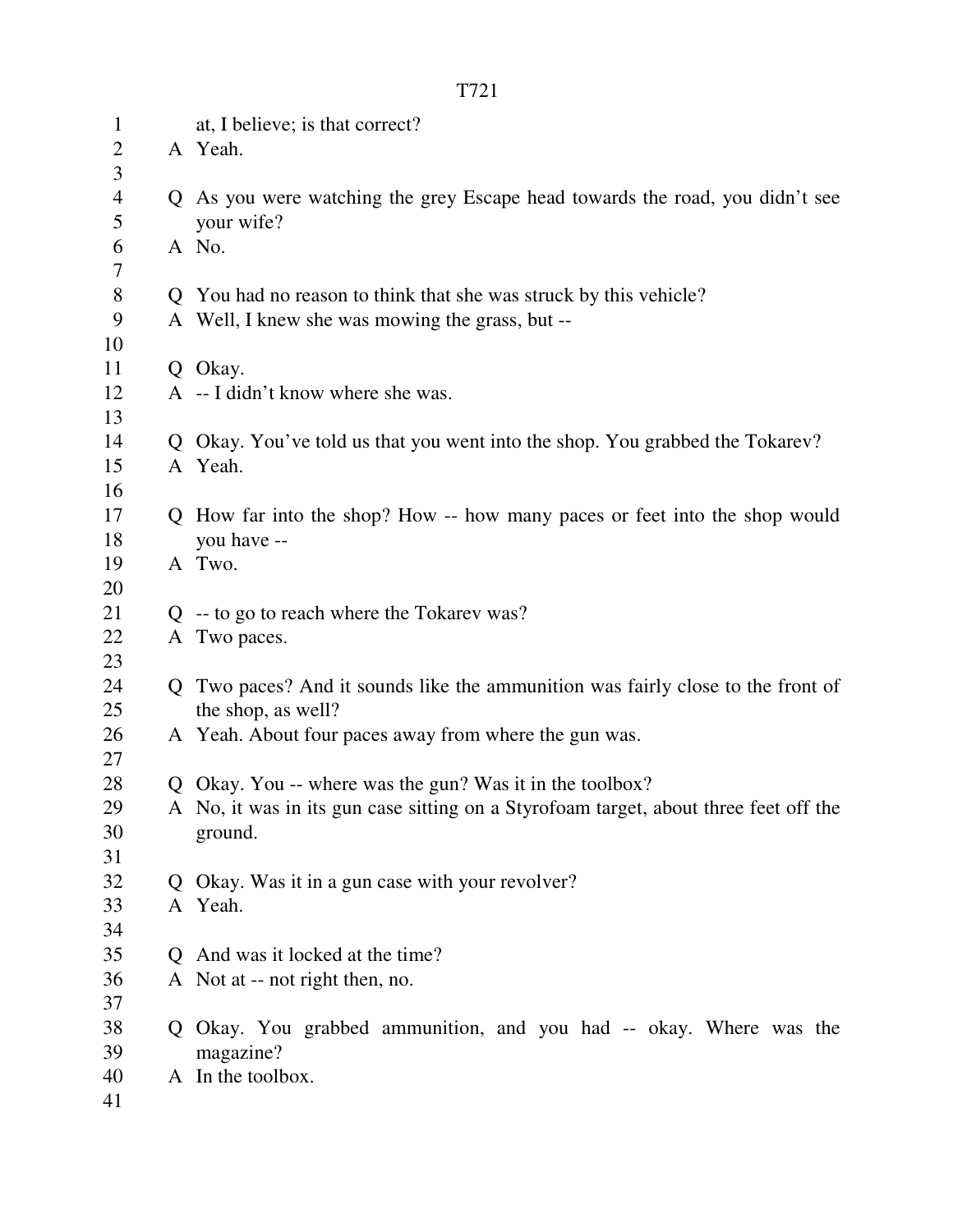| $\mathbf{1}$   |                | Q Separate from -- was it -- was it inside?                                        |
|----------------|----------------|------------------------------------------------------------------------------------|
| $\overline{2}$ |                | A Yeah, I don't keep them with the -- in the box.                                  |
| $\overline{3}$ |                |                                                                                    |
| $\overline{4}$ |                | Q You don't keep the magazines in the gun box?                                     |
| $\mathfrak{S}$ |                | A No.                                                                              |
| 6              |                |                                                                                    |
| 7              |                | Q Do you -- you keep it in -- when you say the toolbox, is that where the          |
| $8\,$          |                | ammunition was?                                                                    |
| 9              |                | A Yeah.                                                                            |
| 10             |                |                                                                                    |
| 11             |                | Q So it's in the same toolbox as the ammunition?                                   |
| 12             |                | A Yes.                                                                             |
| 13             |                |                                                                                    |
| 14             |                | Q Yes. And the -- and the magazine, is it empty or is there -- are there rounds in |
| 15             |                | it?                                                                                |
| 16             |                | A That one was empty.                                                              |
| 17             |                |                                                                                    |
| 18             |                | Q You say you grabbed two?                                                         |
| 19             |                | A I pulled what -- I thought I pulled two off that strip.                          |
| 20             |                |                                                                                    |
| 21             |                | Q Okay.                                                                            |
| 22             |                | A But that, you saw.                                                               |
| 23             |                |                                                                                    |
| 24             |                | Q And then you had to manually load each shell into the clip?                      |
| 25             |                | A Yeah.                                                                            |
| 26             |                |                                                                                    |
| 27             |                | Q And so -- and when you manually load each shell into the clip, you'd know        |
| 28             |                | how many shells you're putting into the clip, wouldn't you?                        |
| 29             |                | A On most days, you would, yeah.                                                   |
| 30             |                |                                                                                    |
| 31             |                | Q On this day?                                                                     |
| 32             |                | A I thought I put two in.                                                          |
| 33             |                |                                                                                    |
| 34             | $\overline{O}$ | So you're mistaken, were you?                                                      |
| 35             |                | A Well, I know I was now, yeah.                                                    |
| 36             |                |                                                                                    |
| 37             | Q              | You got the gun because you were concerned?                                        |
| 38             |                | A I was scared.                                                                    |
| 39             |                |                                                                                    |
| 40             |                | Q Scared? But then you -- you didn't run down --                                   |
| 41             |                | A I was getting --                                                                 |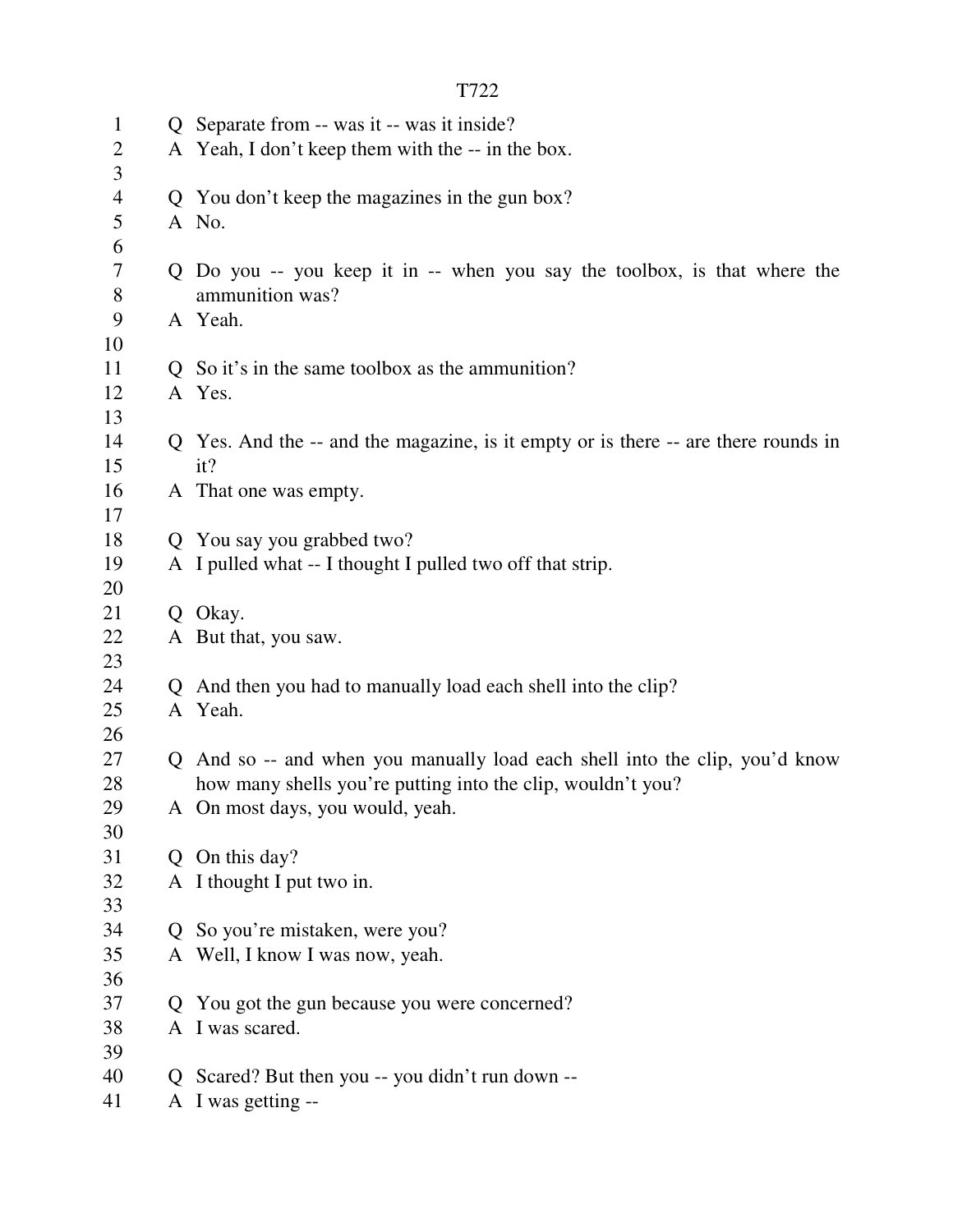| $\mathbf{1}$   |             |                                                                                      |
|----------------|-------------|--------------------------------------------------------------------------------------|
| $\mathbf{2}$   |             | $Q -$ to your yard?                                                                  |
| 3              |             | A All I wanted everybody to do was just leave.                                       |
| $\overline{4}$ |             |                                                                                      |
| 5              |             | Q Okay.                                                                              |
| 6              |             | A I wasn't chasing anybody.                                                          |
| $\tau$         |             |                                                                                      |
| $8\,$          |             | Q Okay. You -- you walked -- I think you said you walked quickly or briskly?         |
| 9              |             | A Yeah. Pretty quick.                                                                |
| 10             |             |                                                                                      |
| 11             |             | Q Pretty quick?                                                                      |
| 12             |             | A Pretty quick, yeah.                                                                |
| 13             |             |                                                                                      |
| 14             |             | Q Okay. You didn't break into a run?                                                 |
| 15             |             | A Not there, no.                                                                     |
| 16             |             |                                                                                      |
| 17             |             | Q But you grabbed the gun, you say, because you were scared?                         |
| 18             |             | A For my son that just took off there, yeah. And what -- I didn't know what was      |
| 19             |             | going on.                                                                            |
| 20             |             |                                                                                      |
| 21             |             | Q Did you -- do you know where your son was?                                         |
| 22             |             | A No.                                                                                |
| 23             |             |                                                                                      |
| 24             |             | Q You couldn't see him?                                                              |
| 25             |             | A No.                                                                                |
| 26             |             |                                                                                      |
| 27             |             | Q How long after your son took off was it before you turned to get --                |
| 28             |             | A Oh, it was only --                                                                 |
| 29             |             |                                                                                      |
| 30             |             | $Q$ -- the gun?                                                                      |
| 31             |             | A -- 10 seconds, maybe.                                                              |
| 32             |             |                                                                                      |
| 33             | $\mathbf O$ | 10 seconds?                                                                          |
| 34             |             | A Yes.                                                                               |
| 35             |             |                                                                                      |
| 36             | Q           | And your son was running?                                                            |
| 37             |             | A He -- yeah.                                                                        |
| 38             |             |                                                                                      |
| 39             | Q.          | So looking at that from the front of the shop to where your wife's car is seated     |
| 40             |             | at -- or sitting, if you say that's a hundred feet, then it -- it likely wouldn't be |
| 41             |             | much more than 20 more feet to the house, if those proportions are --                |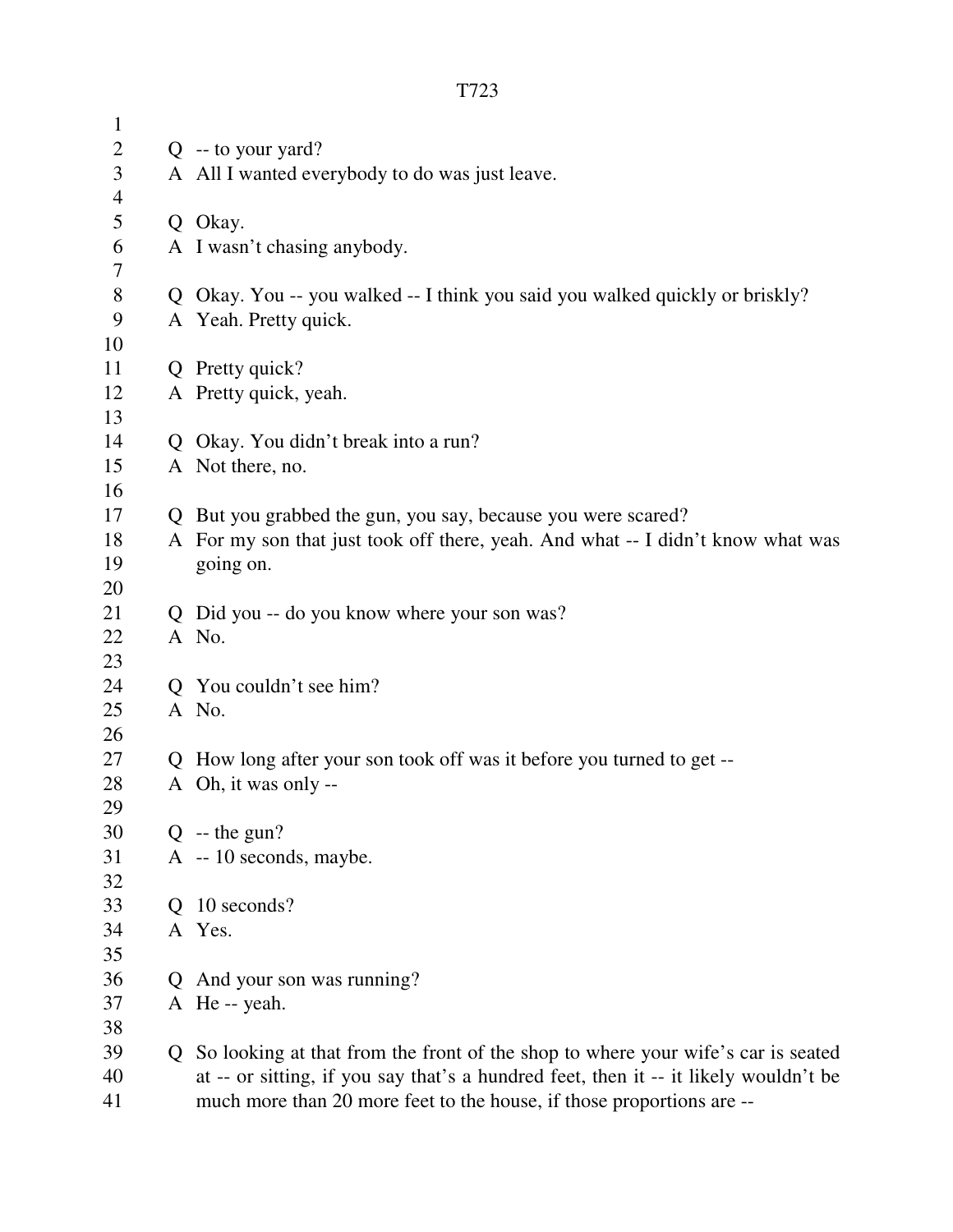| $\mathbf{1}$                     |              | A Yeah. I would say that would be about right.                                        |
|----------------------------------|--------------|---------------------------------------------------------------------------------------|
| $\overline{2}$<br>$\mathfrak{Z}$ |              | Q But -- you think -- you think those are correct numbers?                            |
| $\overline{4}$                   |              | A It sounds right, yeah.                                                              |
| 5                                |              |                                                                                       |
| 6                                |              | Q 20 feet from that -- from your wife's Ford Escape to your house?                    |
| $\tau$                           |              | A More like 20 from this one, a little more than 20 from that one.                    |
| $8\,$                            |              |                                                                                       |
| 9                                |              | Q I'm going with your numbers, sir. I'm just -- just wondering if -- if you've -- if  |
| 10                               |              | you're --                                                                             |
| 11                               |              | A Well, I didn't measure it, but --                                                   |
| 12                               |              |                                                                                       |
| 13                               |              | Q Yeah.                                                                               |
| 14                               |              | $A - I'm$ just guessing myself.                                                       |
| 15                               |              |                                                                                       |
| 16                               |              | Q Well, it's $-$                                                                      |
| 17                               |              | A So                                                                                  |
| 18                               |              |                                                                                       |
| 19                               |              | $Q -$ you've lived there for 30 years?                                                |
| 20                               |              | A Yeah.                                                                               |
| 21                               |              |                                                                                       |
| 22                               |              | Q Okay.                                                                               |
| 23                               |              | A Yeah. It's a hundred feet from the car to the shed, but I don't know about the --   |
| 24                               |              | to the house. We can say 20.                                                          |
| 25<br>26                         |              | Q Well -- where were you when you first noticed other -- or two males standing        |
| 27                               |              | outside?                                                                              |
| 28                               |              | A I was -- I could see them about the time I was here.                                |
| 29                               |              |                                                                                       |
| 30                               |              | Q Okay. So you're pointing in the middle of the yard, but about as far as -- from     |
| 31                               |              | -- from the left to right of that photograph, you're -- you're right below the        |
| 32                               |              | gold -- the nose of the gold pickup?                                                  |
| 33                               |              | A Closer to -- closer to this trailer here. Closer to this trailer here. Like, coming |
| 34                               |              | this way.                                                                             |
| 35                               |              |                                                                                       |
| 36                               | $\mathbf{O}$ | Okay. And where do you fire your first shot?                                          |
| 37                               |              | A Approximately here.                                                                 |
| 38                               |              |                                                                                       |
| 39                               | O.           | So a little bit below, but not quite as far as that power pole?                       |
| 40                               |              | A Right. Correct.                                                                     |
| 41                               |              |                                                                                       |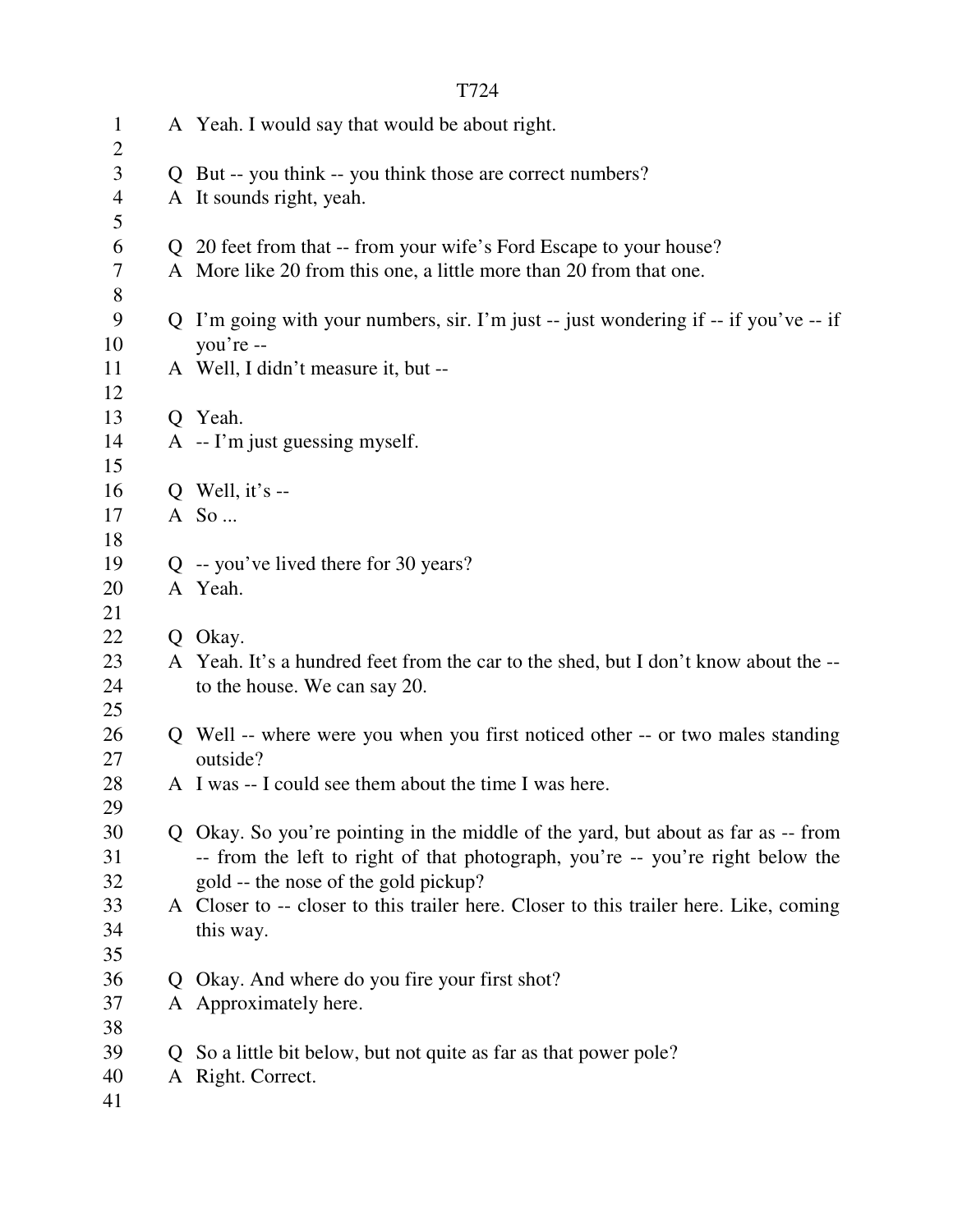| $\mathbf{1}$   |             | Q So to the -- to the right of the power pole as we look at P-2, but -- but below it?                      |
|----------------|-------------|------------------------------------------------------------------------------------------------------------|
| $\overline{2}$ |             | A Yeah. It might be a little farther ahead, but in this area here.                                         |
| 3              |             |                                                                                                            |
| $\overline{4}$ | Q           | Did you point the gun at either of those two guys who got out of the vehicle?                              |
| 5              |             | A No, I did not.                                                                                           |
| 6              |             |                                                                                                            |
| 7              |             | Q Do you remember what those two guys looked like or how they were dressed?                                |
| 8<br>9         |             | A I remember they had hoodies up. I can't tell you what colour they were, like<br>the clothes or anything. |
| 10             |             |                                                                                                            |
| 11             |             | Q You said you thought you saw three males out of the -- or how many males did                             |
| 12             |             | you see get out of the vehicle?                                                                            |
| 13             |             | A Three altogether. Just two up here.                                                                      |
| 14             |             |                                                                                                            |
| 15             | Q           | And you say they were all wearing hoodies?                                                                 |
| 16             |             | A These two were wearing hoodies right there.                                                              |
| 17<br>18       | $Q_{\perp}$ | Okay. You fired this Tokarev, and you say it's very loud?                                                  |
| 19             |             | A Yeah.                                                                                                    |
| 20             |             |                                                                                                            |
| 21             |             | Q And that's why you grabbed the Tokarev?                                                                  |
| 22             |             | A Yes. That's what I use it for.                                                                           |
| 23             |             |                                                                                                            |
| 24             |             | And you had your -- you tell us you had your hand up in the air?                                           |
| 25             |             | A Yes.                                                                                                     |
| 26             |             |                                                                                                            |
| 27             | Q           | And did you see them, these two fellows, look back at you?                                                 |
| 28             |             | A Yes, after the first shot. One did, for sure. I don't know if they both did or not.                      |
| 29             |             |                                                                                                            |
| 30             |             | Q Okay. And when you -- when they looked back, did you still have your hand                                |
| 31             |             | up in the air?                                                                                             |
| 32             |             | A Mm. I don't know if I did or not. I couldn't say.                                                        |
| 33             |             |                                                                                                            |
| 34             |             | Q And firing this loud --                                                                                  |
| 35             |             | A I would think it would be --                                                                             |
| 36             |             |                                                                                                            |
| 37             | O           | Pardon me?                                                                                                 |
| 38             |             | A I thought -- I think it would still be in the air, yeah.                                                 |
| 39             |             |                                                                                                            |
| 40             | $\mathbf O$ | Okay. And -- and at least one of them looked back and saw you?                                             |
| 41             | A           | I thought so, yeah.                                                                                        |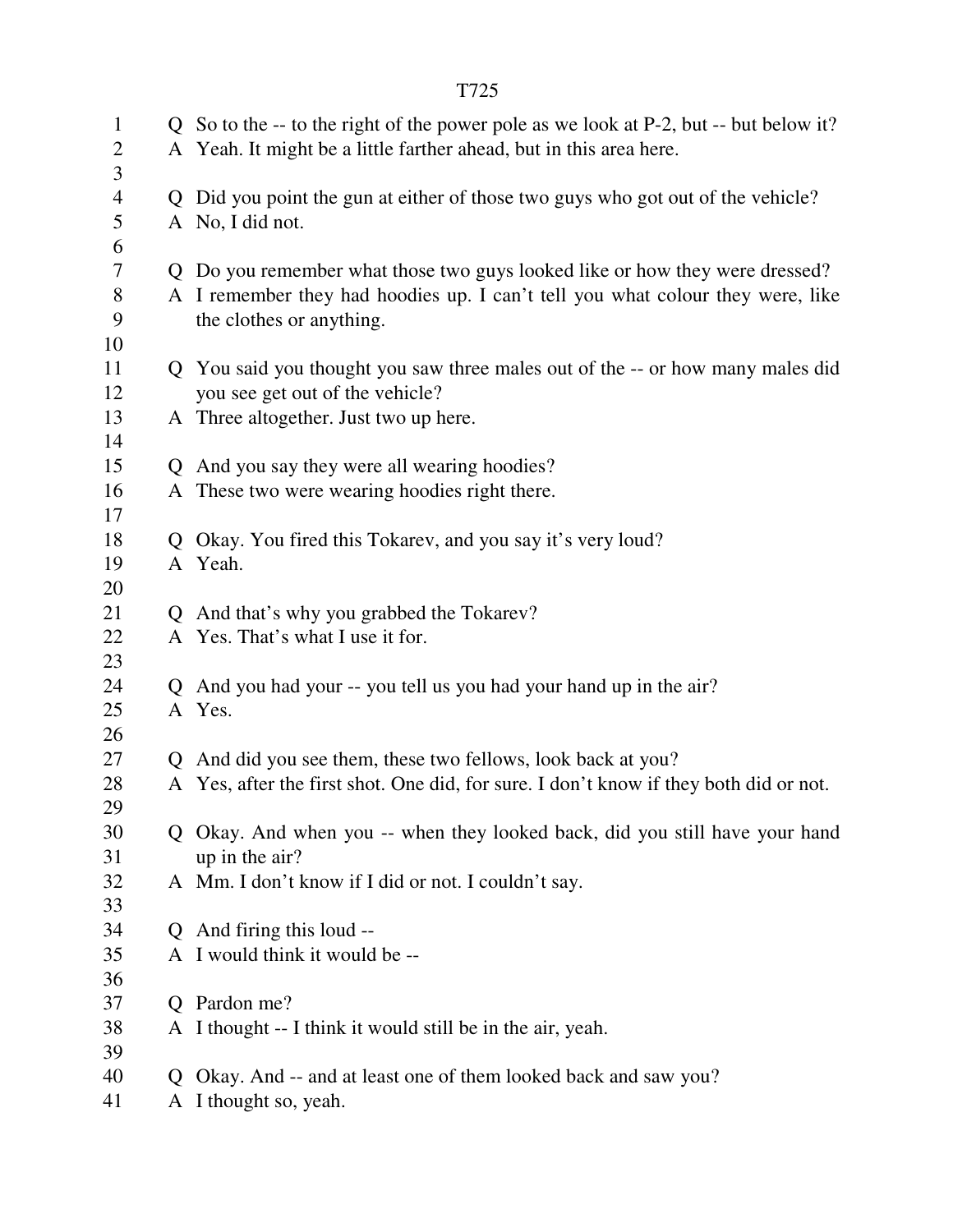|--|

| $\mathbf{1}$   |              |                                                                                    |
|----------------|--------------|------------------------------------------------------------------------------------|
| $\overline{2}$ |              | Q And that's when you said you had your hand in the air, when you think one of     |
| 3              |              | them looked back and saw you, and this was just after you fired a very loud        |
| 4              |              | gun?                                                                               |
| 5              |              | A Right.                                                                           |
| 6              |              |                                                                                    |
| 7              |              | Q And you're telling us that these two didn't react to that?                       |
| 8<br>9         |              | A No. They --                                                                      |
| 10             |              | Q Pardon? No, you were going to say something. Please go ahead.                    |
| 11             |              | A It looked like they were kind of lost right here in this area. I don't know what |
| 12             |              | they were doing.                                                                   |
| 13             |              |                                                                                    |
| 14             |              | Q Okay. So now, again, if you can point on the pointer to where you were when      |
| 15             |              | you fired this -- this first bullet, the first shot.                               |
| 16             |              | A Right here somewheres.                                                           |
| 17             |              |                                                                                    |
| 18             |              | Q Okay. So below the power pole. And they are standing where? If you can point     |
| 19             |              | it?                                                                                |
| 20             |              | A (NO AUDIBLE RESPONSE)                                                            |
| 21             |              |                                                                                    |
| 22             | $\mathbf{Q}$ | And there's a clear -- is there a clear line of sight between you and those two    |
| 23             |              | guys?                                                                              |
| 24             |              | A Now there is, yes.                                                               |
| 25             |              |                                                                                    |
| 26             |              | Q Okay. Now, given the distances that you've told us, it sounds like you might     |
| 27             |              | not have been a whole lot more than 20 feet from these guys when you fired         |
| 28<br>29       |              | that first shot. Does that sound right?<br>A I think -- I'd say 30 feet.           |
| 30             |              |                                                                                    |
| 31             | Q            | Okay. 30 feet.                                                                     |
| 32             | A            | Then 25.                                                                           |
| 33             |              |                                                                                    |
| 34             |              | 25 for the second shot?                                                            |
| 35             |              | A Yeah.                                                                            |
| 36             |              |                                                                                    |
| 37             |              | Q So you're saying that they didn't react to the first shot, even though they were |
| 38             |              | 30 feet from you with a clear line of sight, and you're holding a gun in the air?  |
| 39             |              | A Right. That's what I'm saying.                                                   |
| 40             |              |                                                                                    |
| 41             |              | Q Did you change -- did you quicken your pace at all as you were walking down      |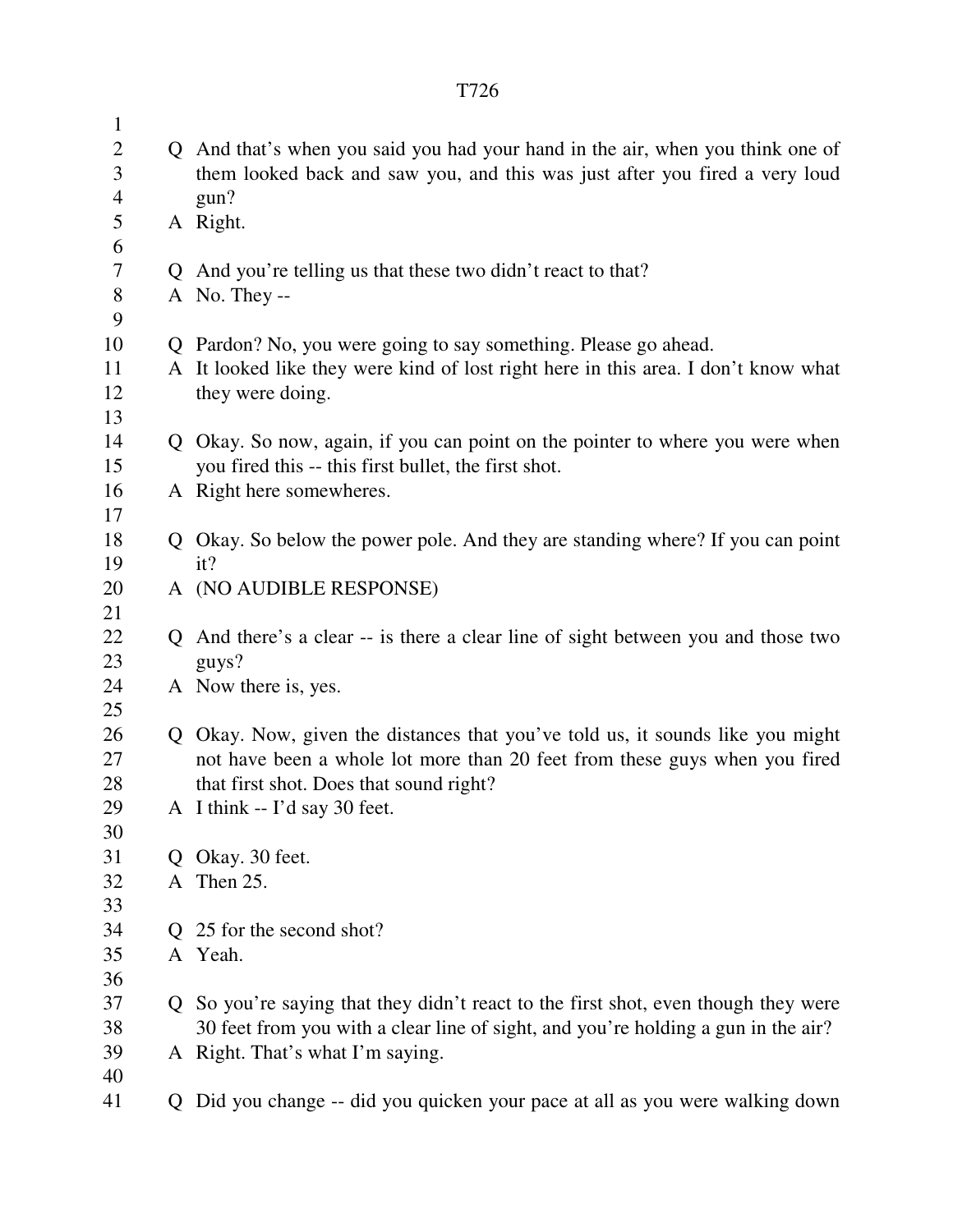| $\mathbf{1}$   |    | the yard?                                                                        |
|----------------|----|----------------------------------------------------------------------------------|
| $\overline{c}$ |    | A Not yet, no.                                                                   |
| 3              |    |                                                                                  |
| $\overline{4}$ |    | Q Did -- were you saying anything?                                               |
| 5              |    | A No.                                                                            |
| 6              |    |                                                                                  |
| $\tau$         |    | Q Throughout all of this when you ran up to the vehicle when you -- you saw      |
| 8              |    | these guys on the quad, did anybody say anything to you?                         |
| 9              |    | A No, I don't think so.                                                          |
| 10             |    |                                                                                  |
| 11             |    | Q Did anybody say anything to Sheldon that you heard?                            |
| 12             |    | A I didn't hear. He was there before I was.                                      |
| 13             |    |                                                                                  |
| 14             |    | Q Yeah, and I'm just asking what you heard.                                      |
| 15             |    | A No. No, I didn't hear nothing.                                                 |
| 16             |    |                                                                                  |
| 17             |    | Q Did you see any weapons at that point?                                         |
| 18             |    | A No.                                                                            |
| 19             |    |                                                                                  |
| 20             |    | Q So you had no reason to believe there was a weapon in the vehicle?             |
| 21             |    | A No.                                                                            |
| 22             |    |                                                                                  |
| 23             |    | Q And no one had made any gestures towards you or said anything towards you      |
| 24             |    | that was threatening?                                                            |
| 25             |    | A They made a gesture with their car back here.                                  |
| 26             |    |                                                                                  |
| 27             |    | Q Okay.                                                                          |
| 28             |    | A Towards Sheldon.                                                               |
| 29             |    |                                                                                  |
| 30             | Q  | A gesture with their car towards Sheldon?                                        |
| 31             |    | A Yeah. That's what I saw.                                                       |
| 32             |    |                                                                                  |
| 33             | Q. | Is that when they were --                                                        |
| 34             |    | A After they backed up.                                                          |
| 35             |    |                                                                                  |
| 36             | Q  | Did -- okay.                                                                     |
| 37             |    | A And went ahead. I was over here.                                               |
| 38             |    |                                                                                  |
| 39             | Q. | Yeah?                                                                            |
| 40             |    | A And it looked like they went right for him. That's when he hit the windshield. |
| 41             |    |                                                                                  |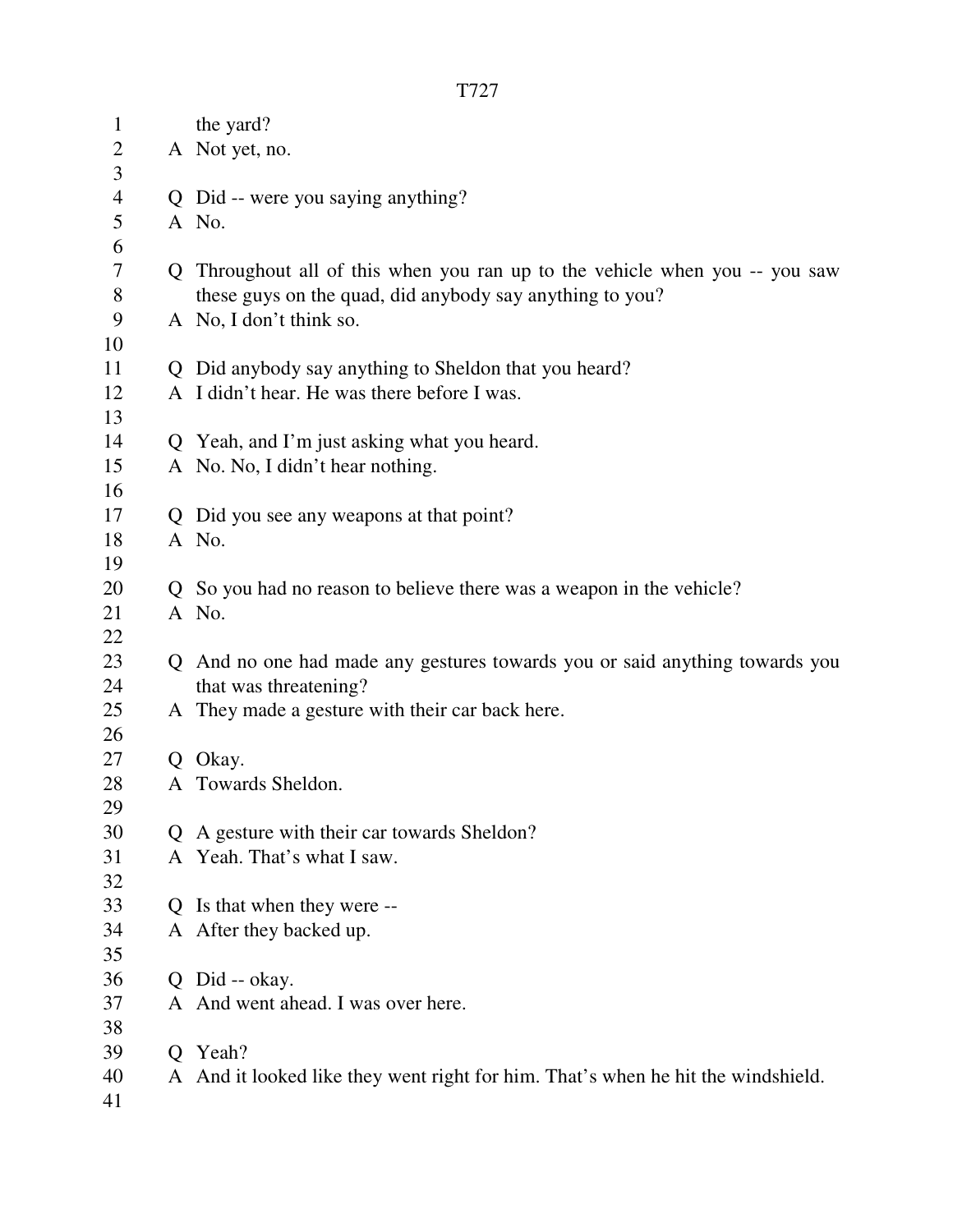|                          |              | T728                                                                                |
|--------------------------|--------------|-------------------------------------------------------------------------------------|
| $\mathbf{1}$             |              | Q Are you saying they turned right towards him?                                     |
| $\overline{2}$<br>3      |              | A Well, I think they just went straight.                                            |
| $\overline{4}$           |              | Q Okay.                                                                             |
| 5<br>6                   |              | A I don't -- I didn't see no big swerve or nothing, but --                          |
| $\overline{\mathcal{L}}$ |              | Q Okay. Likely that vehicle wasn't able to swerve really quickly if --              |
| 8                        |              | A Well-                                                                             |
| 9                        |              |                                                                                     |
| 10                       |              | Q -- with just one tire and one rim on the front. Is that what you would think?     |
| 11                       |              | A It looked like he could swerve pretty good.                                       |
| 12                       |              |                                                                                     |
| 13                       |              | Q Pardon me?                                                                        |
| 14                       |              | A It looked like it was doing all right.                                            |
| 15                       |              |                                                                                     |
| 16                       |              | Q When you say they made a gesture towards Sheldon, and I'm trying to see           |
| 17                       |              | what this gesture was.                                                              |
| 18                       |              | A It was just a straight line. But they didn't make an effort to move too quick out |
| 19                       |              | of the way.                                                                         |
| 20<br>21                 |              | Q Well, did they make any effort to move out of the way? You --                     |
| 22                       |              | A Well, they curved and went down the driveway after.                               |
| 23                       |              |                                                                                     |
| 24                       |              | Q So the vehicle backed up, had to turn to -- to -- would have backed up so it      |
| 25                       |              | could get in position to get out of the yard; is that -- is that what you observed? |
| 26                       |              | A Yeah.                                                                             |
| 27                       |              |                                                                                     |
| 28                       |              | Q And then once they went forward, they would have to somehow complete the          |
| 29                       |              | turn to go towards the driveway?                                                    |
| 30                       |              | A Yeah. They had this much room from here to here.                                  |
| 31                       |              |                                                                                     |
| 32                       |              | Q And that's what you're calling was -- was a gesture that might be a threat        |
| 33                       |              | towards Sheldon?                                                                    |
| 34                       |              | A It kind of looked that way to me from behind, yes.                                |
| 35                       |              |                                                                                     |
| 36                       | $\mathbf{O}$ | I see. You fired the second round?                                                  |
| 37                       |              | A Yeah.                                                                             |
| 38                       |              |                                                                                     |
| 39                       | $\mathbf{O}$ | You thought you only had two rounds in there?                                       |
| 40                       |              | A Yes, I did.                                                                       |
| 41                       |              |                                                                                     |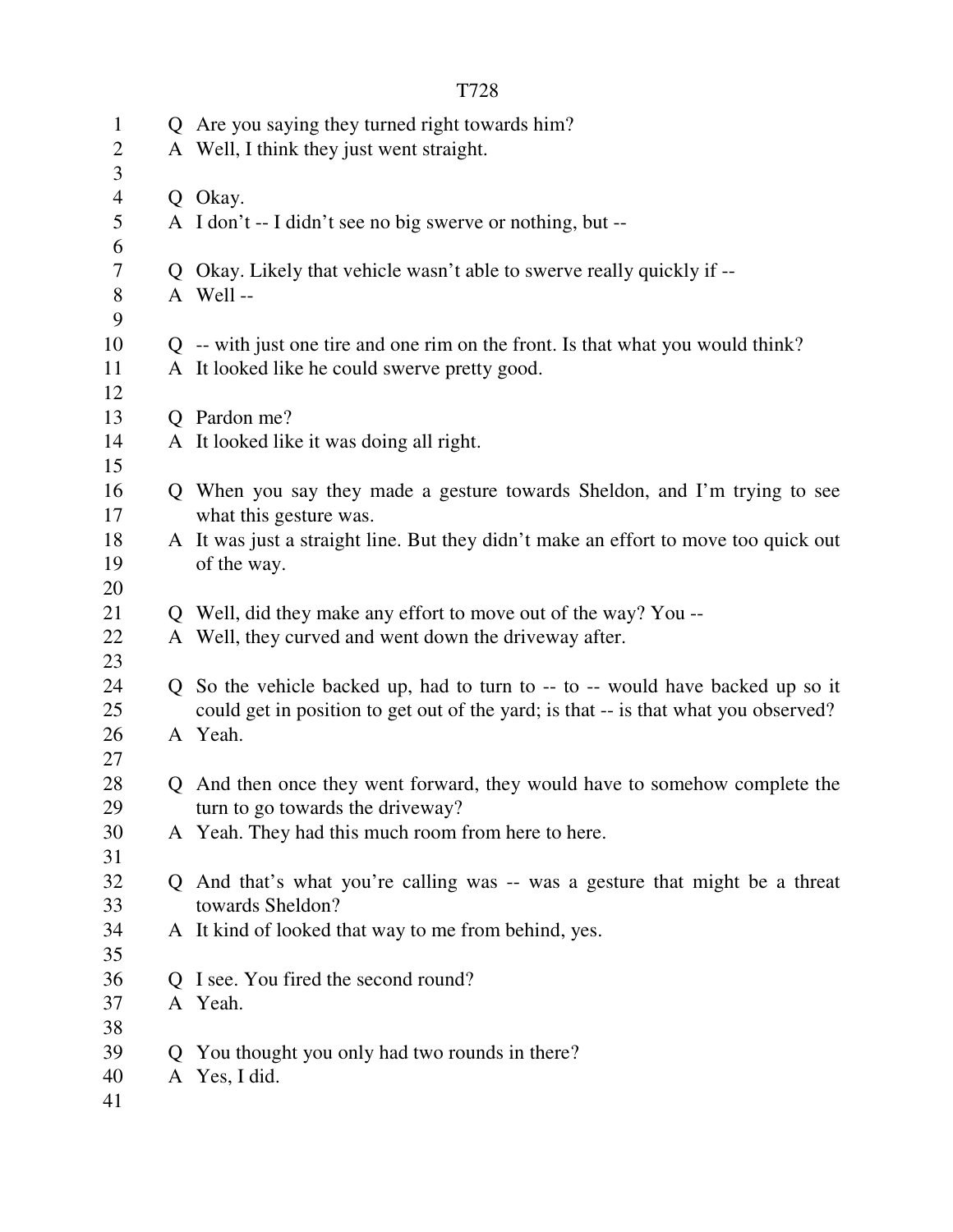| $\mathbf{1}$<br>$\overline{2}$ |              | Q Were you -- at the time, were you pretty certain you only had two rounds in<br>there? |
|--------------------------------|--------------|-----------------------------------------------------------------------------------------|
| 3                              |              | A Well, I wasn't a hundred percent.                                                     |
| $\overline{4}$                 |              |                                                                                         |
| 5                              |              | Q Were you --                                                                           |
| 6                              |              | A I was pretty sure.                                                                    |
| 7                              |              |                                                                                         |
| $8\,$                          |              | Q Pardon me?                                                                            |
| 9                              |              | A I was pretty sure, yeah.                                                              |
| 10                             |              |                                                                                         |
| 11                             |              | Q Well, you've -- you've told us that you grabbed two rounds. You thought you           |
| 12                             |              | loaded two rounds in there.                                                             |
| 13                             |              | A M-hm.                                                                                 |
| 14                             |              |                                                                                         |
| 15                             |              | Q Is that -- is that what you're telling us right now?                                  |
| 16                             |              | A Yes. I thought I put two in.                                                          |
| 17                             |              |                                                                                         |
| 18                             |              | Q Okay. You fired one into the air?                                                     |
| 19                             |              | A Right.                                                                                |
| 20                             |              |                                                                                         |
| 21                             | Q            | Then a few seconds later, you fired -- you put your hand up again and pulled            |
| 22                             |              | the trigger?                                                                            |
| 23                             |              | A Correct.                                                                              |
| 24                             |              |                                                                                         |
| 25                             |              | Q How many seconds went by between the -- the first time --                             |
| 26                             |              | A Oh.                                                                                   |
| 27                             |              |                                                                                         |
| 28                             |              | Q -- you put your hand up and fired and the second time?                                |
| 29                             |              | A Enough for two steps.                                                                 |
| 30<br>31                       |              | So fire, one, two, fire?                                                                |
| 32                             | O.           | A Yeah.                                                                                 |
| 33                             |              |                                                                                         |
| 34                             | O            | Something -- something like that?                                                       |
| 35                             |              | A Yeah.                                                                                 |
| 36                             |              |                                                                                         |
| 37                             | $\mathbf{O}$ | So that's, like, a second or -- second and a half, maybe?                               |
| 38                             |              | A Yeah. It's after.                                                                     |
| 39                             |              |                                                                                         |
| 40                             | Q.           | When you demonstrated to us, you showed that you kept repeatedly pulling the            |
| 41                             |              | trigger on this second occasion?                                                        |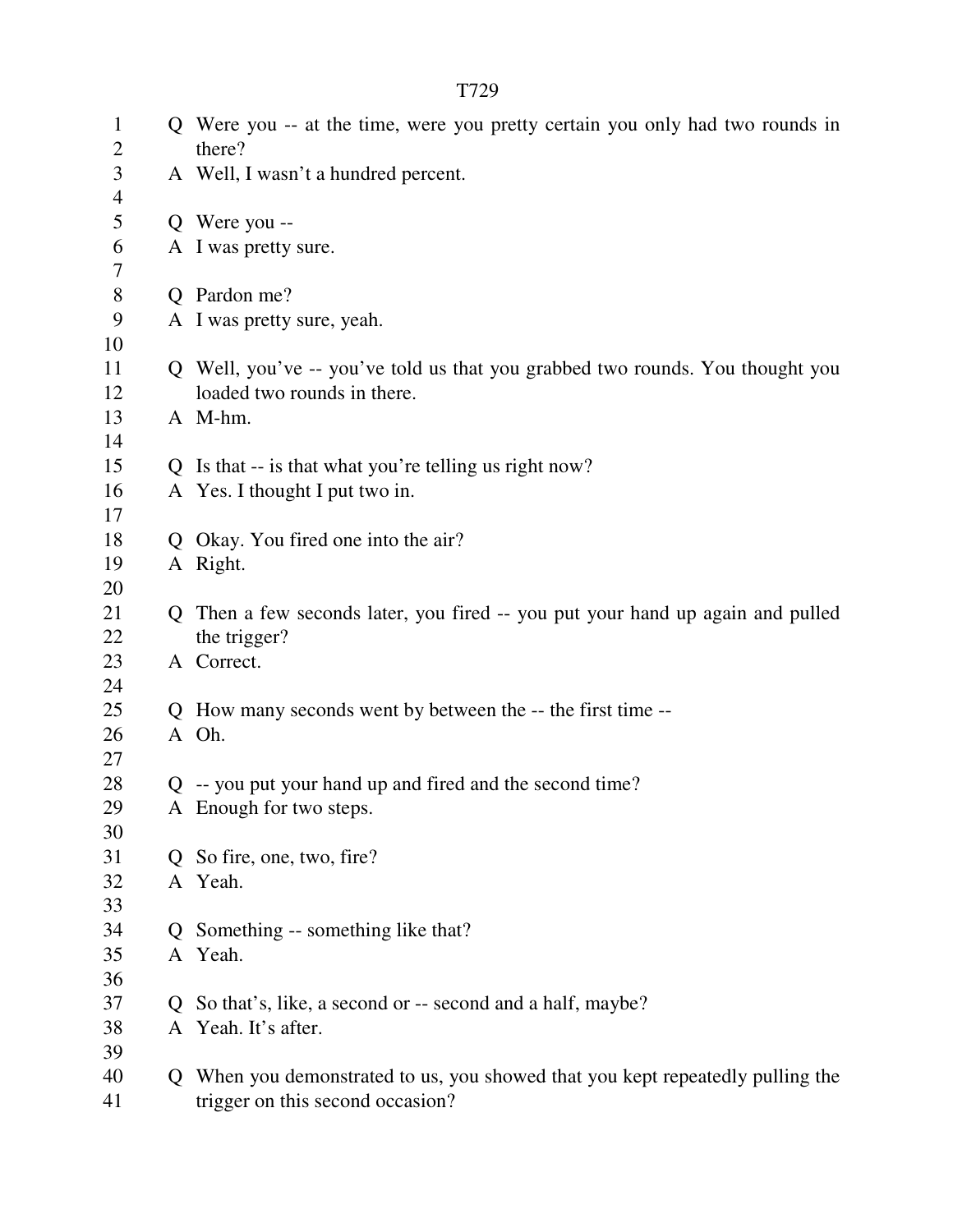| $\mathbf{1}$<br>$\overline{2}$<br>3 | A Yeah. I was a little scared because they hadn't gone away, so I just did it out of<br>reaction, I think, or something. I don't know. |
|-------------------------------------|----------------------------------------------------------------------------------------------------------------------------------------|
| $\overline{4}$                      | Q A reaction? What -- like, if you thought you put two cartridges in the clip --                                                       |
| 5                                   | A M-hm.                                                                                                                                |
| 6                                   |                                                                                                                                        |
| $\overline{7}$                      | Q -- why would you tell us that you fired it three or four times?                                                                      |
| $8\,$                               | A I wasn't looking at it, so I wanted to -- I always make sure it --                                                                   |
| 9                                   |                                                                                                                                        |
| 10                                  | Q What do you mean, you weren't looking at it?                                                                                         |
| 11                                  | A I wasn't looking at the gun.                                                                                                         |
| 12                                  |                                                                                                                                        |
| 13                                  | $Q$ Well --                                                                                                                            |
| 14                                  | A I was watching them guys on the road.                                                                                                |
| 15                                  |                                                                                                                                        |
| 16                                  | Q Okay. You could hear -- you could hear the gun go off?                                                                               |
| 17                                  | A Oh, yeah.                                                                                                                            |
| 18                                  |                                                                                                                                        |
| 19                                  | Q But you demonstrated to us that you -- you showed us that you repeatedly                                                             |
| 20                                  | pulled the trigger the second time?                                                                                                    |
| 21                                  | A Yeah.                                                                                                                                |
| 22                                  |                                                                                                                                        |
| 23                                  | Q And why did you demonstrate that to us?                                                                                              |
| 24                                  | A Well, to let myself know that I was empty, without having to look at the gun,                                                        |
| 25                                  | right?                                                                                                                                 |
| 26                                  |                                                                                                                                        |
| 27                                  | Q And it -- and have you been taught or have you learned that that's a safe way to                                                     |
| 28                                  | check if your gun is empty?                                                                                                            |
| 29                                  | A Well, I've done it in the past, yeah. Well, I've never -- usually I'm looking at                                                     |
| 30                                  | the gun, right?                                                                                                                        |
| 31                                  |                                                                                                                                        |
| 32                                  | Q Okay.                                                                                                                                |
| 33                                  | A And you can see what's going on with it. But I was watching down the road.                                                           |
| 34                                  |                                                                                                                                        |
| 35                                  | Q And did you think the gun was empty?                                                                                                 |
| 36                                  | A I did.                                                                                                                               |
| 37                                  |                                                                                                                                        |
| 38<br>39                            | Q Why?                                                                                                                                 |
| 40                                  | A Because when I looked at it, the barrel was sticking out the end. Can I show<br>you?                                                 |
| 41                                  |                                                                                                                                        |
|                                     |                                                                                                                                        |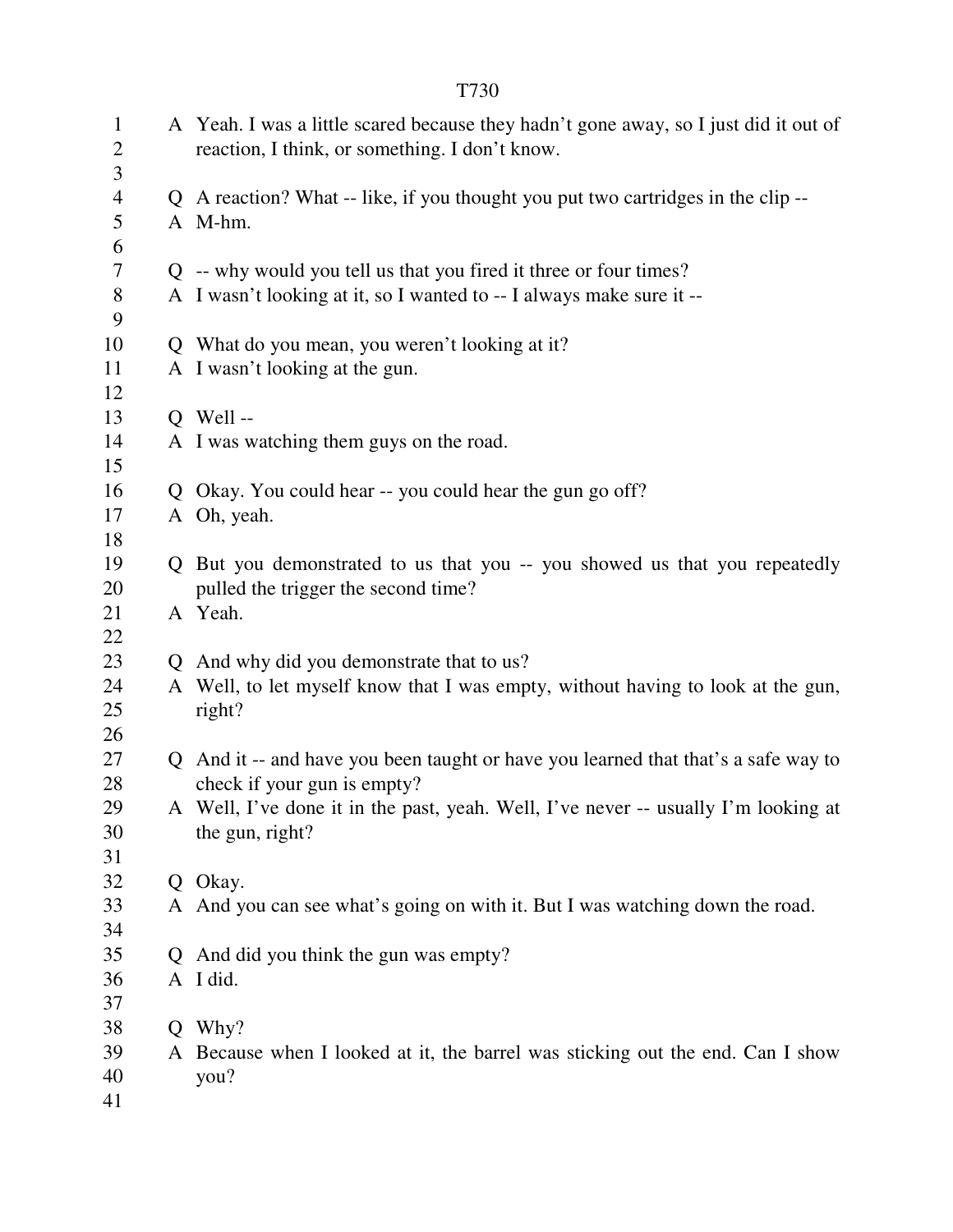| $\mathbf{1}$<br>$\overline{2}$<br>3 | A No, this is a toy.                                                           | Q Yeah. And I -- and -- and are we still satisfied that -- that the Tokarev is safe? |
|-------------------------------------|--------------------------------------------------------------------------------|--------------------------------------------------------------------------------------|
| $\overline{4}$<br>5                 | Tokarev, if --                                                                 | Q Yeah. No, I'm not asking about that. But I -- we might ask you to look at the      |
| 6                                   | A Oh.                                                                          |                                                                                      |
| 7                                   |                                                                                |                                                                                      |
| 8                                   | THE COURT:                                                                     | Well, we have got -- I think Constable                                               |
| 9                                   | Gallicson (phonetic) is here. You can check the -- if you -- if you'd like to. |                                                                                      |
| 10                                  |                                                                                |                                                                                      |
| 11                                  | MR. BURGE:                                                                     | Sure.                                                                                |
| 12                                  |                                                                                |                                                                                      |
| 13                                  | UNIDENTIFIED SPEAKER:                                                          | My Lord, the firearm is safe, and so is                                              |
| 14                                  | the magazine.                                                                  |                                                                                      |
| 15                                  |                                                                                |                                                                                      |
| 16                                  | THE COURT:                                                                     | And the clip is safe, as well?                                                       |
| 17                                  |                                                                                |                                                                                      |
| 18                                  | UNIDENTIFIED SPEAKER:                                                          | Yes, it is.                                                                          |
| 19                                  |                                                                                |                                                                                      |
| 20                                  | THE COURT:                                                                     | Okay. And you want that provided to --                                               |
| 21                                  |                                                                                |                                                                                      |
| 22                                  | MR. BURGE:                                                                     | Sure.                                                                                |
| 23                                  |                                                                                |                                                                                      |
| 24                                  | THE COURT:                                                                     | -- Mr. Stanley? Thank you very much,                                                 |
| 25                                  | Constable.                                                                     |                                                                                      |
| 26                                  |                                                                                |                                                                                      |
| 27                                  | <b>UNIDENTIFIED SPEAKER:</b>                                                   | You're welcome.                                                                      |
| 28                                  |                                                                                |                                                                                      |
|                                     | 29 MR. BURGE:                                                                  | Okay. You can just set it down. I'll get to                                          |
| 30                                  | it in just a second here. I just want to make sure.                            |                                                                                      |
| 31<br>32                            | Q MR. BURGE:                                                                   |                                                                                      |
| 33                                  | extending, and you were satisfied that it was safe, that it was empty?         | You said something about the barrel                                                  |
| 34                                  | A Yeah.                                                                        |                                                                                      |
| 35                                  |                                                                                |                                                                                      |
| 36                                  |                                                                                | Q Okay. Why don't you -- before you -- before you grab it, why don't you tell us     |
| 37                                  | what you meant by that?                                                        |                                                                                      |
| 38                                  | A Oh, before I grab it?                                                        |                                                                                      |
| 39                                  |                                                                                |                                                                                      |
| 40                                  |                                                                                | Q Well, sure. You can tell us, and then you -- if it's easier for you to grab it --  |
| 41                                  |                                                                                | whatever is easier for you, sir. If it's easier for you to -- just to get it and     |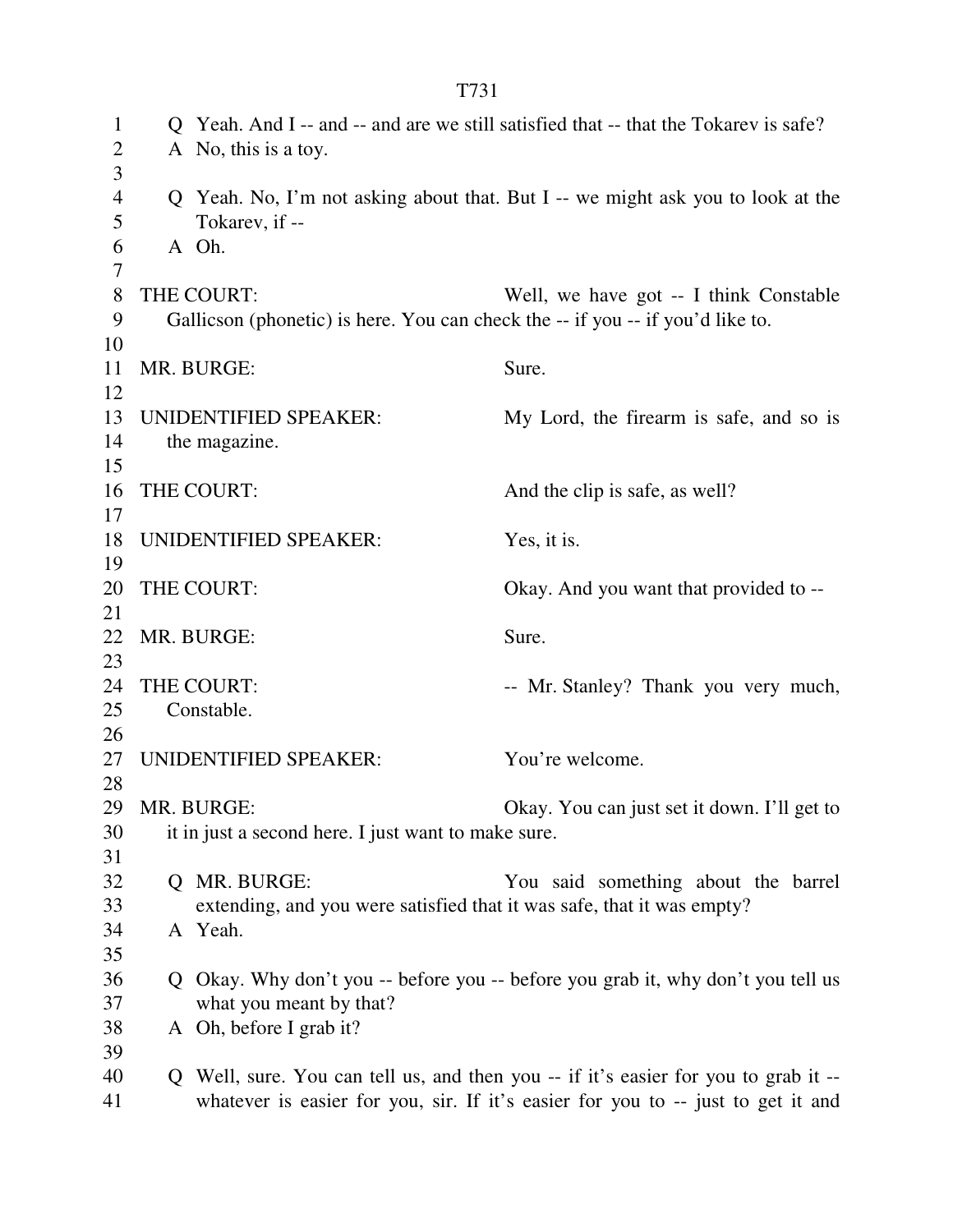| $\mathbf{1}$   | demonstrate.                                                                                               |
|----------------|------------------------------------------------------------------------------------------------------------|
| $\overline{2}$ | A After it shoots its last shot, this is the shape it stays in.                                            |
| 3              |                                                                                                            |
| $\overline{4}$ | Q Okay. Is that the shape of the -- that it's in right now?                                                |
| 5              | A Yeah.                                                                                                    |
| 6              |                                                                                                            |
| 7              | Q Why don't you, without -- maybe just turn the gun upside down and keep it                                |
| $8\,$<br>9     | pointed that way so we can see what -- and so I see the ejection port is open<br>right now; is that right? |
| 10             | A Yeah. That's right.                                                                                      |
| 11             |                                                                                                            |
| 12             | Q And if there was still a bullet or a cartridge in there, you'd be able to see it?                        |
| 13             | A Well, I -- I -- I wouldn't have looked at that side.                                                     |
| 14             |                                                                                                            |
| 15             | $Q$ Why?                                                                                                   |
| 16             | A Because it -- a hundred times before, this is what means it's empty.                                     |
| 17             |                                                                                                            |
| 18             | Q Okay. To make a gun safe, you take out the -- the magazine?                                              |
| 19             | A Yeah. I was under the impression that it -- even if there was something in this                          |
| 20             | thing, if you took the magazine out, then it wouldn't shoot.                                               |
| 21             |                                                                                                            |
| 22             | Q Okay. You didn't know that your own gun didn't have that kind of a safety                                |
| 23             | mechanism?                                                                                                 |
| 24             | A No, it didn't come with a manual. Some do. Some don't, I guess, now.                                     |
| 25             |                                                                                                            |
| 26             | Q Okay. We'll get to that, but now, was the barrel extended and the ejection port                          |
| 27             | open because that's the way the gun was as the result of the last time you fired                           |
| 28             | it?                                                                                                        |
| 29             | A I assumed so, yeah.                                                                                      |
| 30             |                                                                                                            |
| 31             | Q Well, did you pull it back to -- to -- did you pull the slide back so that the                           |
| 32             | ejection port would be open?                                                                               |
| 33             | A No. That's the way it -- that's how it ends up on the last bullet.                                       |
| 34             |                                                                                                            |
| 35             | Q Okay. And when -- when -- as you understand a semi-automatic handgun like                                |
| 36             | this, when you pull the trigger --                                                                         |
| 37             | A M-hm.                                                                                                    |
| 38             |                                                                                                            |
| 39             | $Q$ -- the slide moves back and it ejects the cartridge --                                                 |
| 40             | A Right.                                                                                                   |
| 41             |                                                                                                            |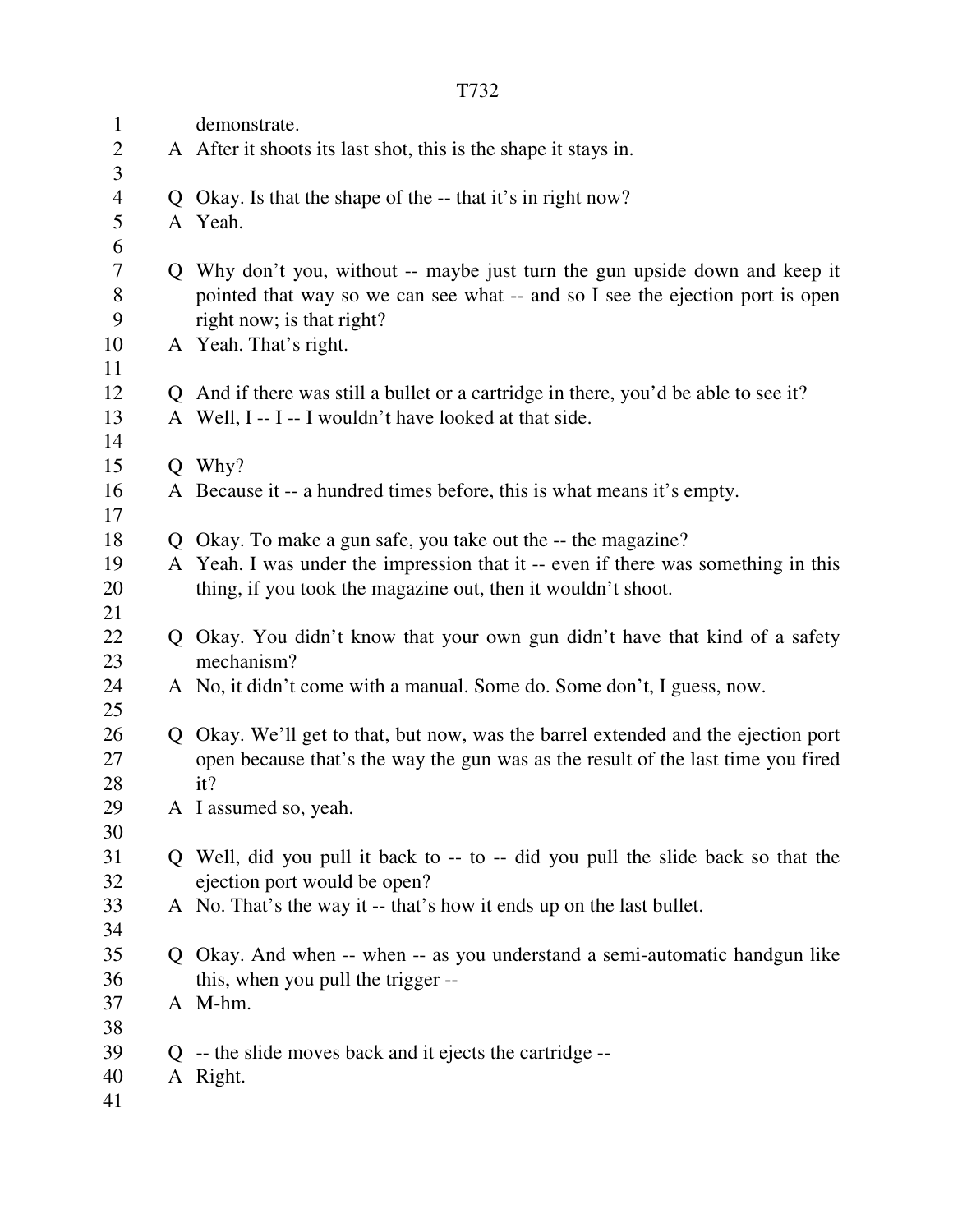| $\mathbf{1}$   |   | Q -- that -- that had just been fired?                                             |
|----------------|---|------------------------------------------------------------------------------------|
| $\overline{c}$ |   | A Yes.                                                                             |
| 3              |   |                                                                                    |
| $\overline{4}$ |   | Q If another cartridge automatically loaded, then it would have gone to a closed   |
| 5              |   | position; is that correct?                                                         |
| 6              |   | A Correct.                                                                         |
| 7              |   |                                                                                    |
| $8\,$          | Q | That isn't what happened?                                                          |
| 9              |   | A No.                                                                              |
| 10             |   |                                                                                    |
| 11             |   | Q How could that -- do you know how that slide could be open?                      |
| 12             |   | A I sure do not. That's why we're here.                                            |
| 13             |   |                                                                                    |
| 14             | Q | Or perhaps the slide wasn't open?                                                  |
| 15<br>16       |   | A Well, it --                                                                      |
| 17             |   | Q Or this --                                                                       |
| 18             |   | A -- sure looked like it was open to me.                                           |
| 19             |   |                                                                                    |
| 20             |   | Q Well, the slide wasn't open as the result of the -- the last firing?             |
| 21             |   | A Well, somewhere between here and here, it was open. So                           |
| 22             |   |                                                                                    |
| 23             | Q | You know from your experience with that gun, if there's still a cartridge in the   |
| 24             |   | chamber, the slide doesn't stay open? The slide will close automatically by the    |
| 25             |   | force of the gun?                                                                  |
| 26             |   | A If it's -- if it's loading, yeah.                                                |
| 27             |   |                                                                                    |
| 28             |   | Q If it's loading?                                                                 |
| 29             |   | A Yeah.                                                                            |
| 30             |   |                                                                                    |
| 31             | Q | Did the eject -- did the ejector on that gun always work?                          |
| 32             |   | A Yeah, I never had any trouble with that.                                         |
| 33             |   |                                                                                    |
| 34             | Q | Okay.                                                                              |
| 35             |   |                                                                                    |
| 36             |   | MR. BURGE:<br>Just -- just a moment, My Lord.                                      |
| 37             |   |                                                                                    |
| 38             | O | Okay. When did you notice that the barrel was extended and -- and the ejection     |
| 39             |   | port was open?                                                                     |
| 40             |   | A Just after the second shot, when I got up to this SUV here, because I brought it |
| 41             |   | down and popped the clip at the same time. That's the same time I got a clear      |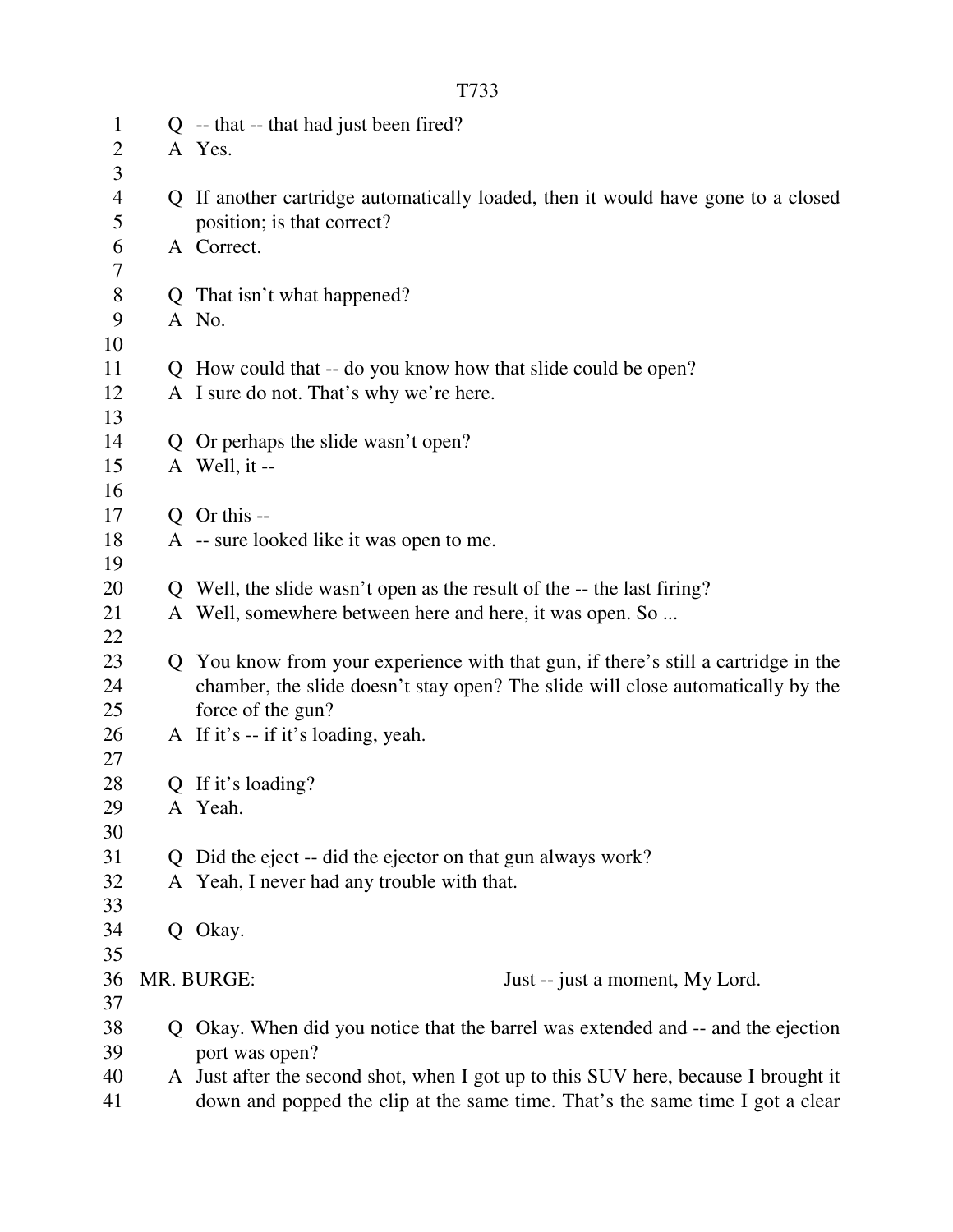|                          |              | T734                                                                                                                                           |
|--------------------------|--------------|------------------------------------------------------------------------------------------------------------------------------------------------|
| $\mathbf{1}$             |              | shot -- view of this lawn mower.                                                                                                               |
| $\overline{2}$           |              |                                                                                                                                                |
| 3<br>4                   |              | Q So if the ejection -- so if the last time the gun was fired, the slide came back --<br>you know how this works? You know how your gun works? |
| 5                        |              | A Yeah.                                                                                                                                        |
| 6                        |              |                                                                                                                                                |
| $\overline{\mathcal{L}}$ |              | Q It would have ejected the spent cartridge?                                                                                                   |
| $8\,$                    |              | A Yeah.                                                                                                                                        |
| 9                        |              |                                                                                                                                                |
| 10                       |              | Q And that's the position that the gun was in, that it would have -- you're telling                                                            |
| 11                       |              | us it would have ejected the last cartridge?                                                                                                   |
| 12                       |              | A If that's what happened, yes.                                                                                                                |
| 13                       |              |                                                                                                                                                |
| 14<br>15                 |              | $Q$ Well, we're --<br>A It should look like that.                                                                                              |
| 16                       |              |                                                                                                                                                |
| 17                       |              | Q If that was the last cartridge?                                                                                                              |
| 18                       |              | A Yes.                                                                                                                                         |
| 19                       |              |                                                                                                                                                |
| 20                       |              | Q How -- how many shots did you fire into the -- into that car? Or how many                                                                    |
| 21                       |              | shots were discharged into the car?                                                                                                            |
| 22                       |              | A None.                                                                                                                                        |
| 23                       |              |                                                                                                                                                |
| 24                       |              | Q How many times did the gun go off --                                                                                                         |
| 25                       |              | A Oh.                                                                                                                                          |
| 26                       |              |                                                                                                                                                |
| 27                       |              | $Q$ -- into the car?                                                                                                                           |
| 28                       |              | A Just one.                                                                                                                                    |
| 29                       |              |                                                                                                                                                |
| 30                       |              | Q If the slide was wide open, the ejector port was wide open, do you have any                                                                  |
| 31                       |              | explanation for how that expended cartridge ended up on the dash of that car?                                                                  |
| 32                       |              | A I don't.                                                                                                                                     |
| 33                       |              |                                                                                                                                                |
| 34                       | Q.           | Because the ejector wouldn't be working if the slide was wide open. Do you                                                                     |
| 35                       |              | agree?                                                                                                                                         |
| 36                       |              | A It could be cocked if it wasn't all the way.                                                                                                 |
| 37                       |              |                                                                                                                                                |
| 38                       | $\mathbf{O}$ | Well, you told us it was wide open. It was --                                                                                                  |
| 39                       |              | A Well, I don't know. I just looked at it. It gives me the -- that's what I thought, it                                                        |
| 40                       |              | was empty, because it looked like it always did.                                                                                               |
| 41                       |              |                                                                                                                                                |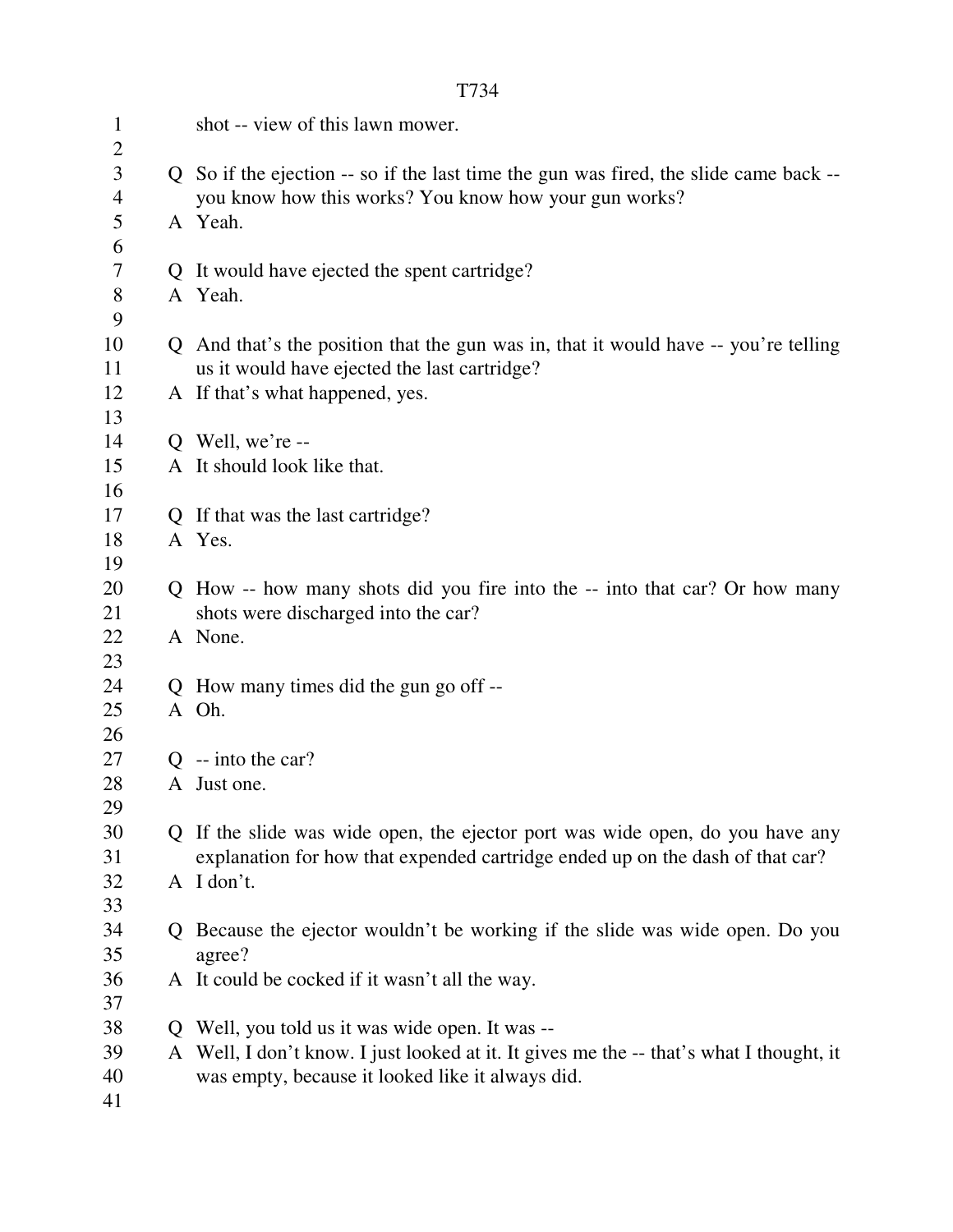1 Q Before you walk up to that car, when do you say to yourself, gee, where's my 2 wife? 3 A When I'm back at this SUV. 4 5 Q Why don't you -- why don't you -- do you have a pointer there still? 6 A Yeah. 7 8 Q Why don't you point it to us? 9 A When I was here. 10 11 Q And had you fired the second shot at that point? 12 A Yeah, I was -- yes. 13 14 Q And then what do you do? 15 A Then I figured I was disarmed, ran hard to the front of this car. 16 17 Q Did you actually get in -- in -- like, the pointer is looking right as if you're at 18 the front of the hood? 19 A Yeah, I'm at the front of the hood. 20 21 Q Okay. So you were -- 22 A The front of the car. 23 24 Q You were -- you ran past the driver's door to the -- to the front, to the hood of 25 the car? 26 A Yes. 27 28 Q And what did you do? 29 A And then I looked -- I was going to look underneath, then the car revved up. 30 31 Q Why were you concerned about your wife at that point? 32 A Well, I love her, that's why. 33 34 Q Pardon me? 35 A I love her. 36 37 Q Well, did you know where she was? 38 A No. 39

40 Q Did -- I -- I take it that lawn mower wasn't in that position right at that time; is 41 that correct?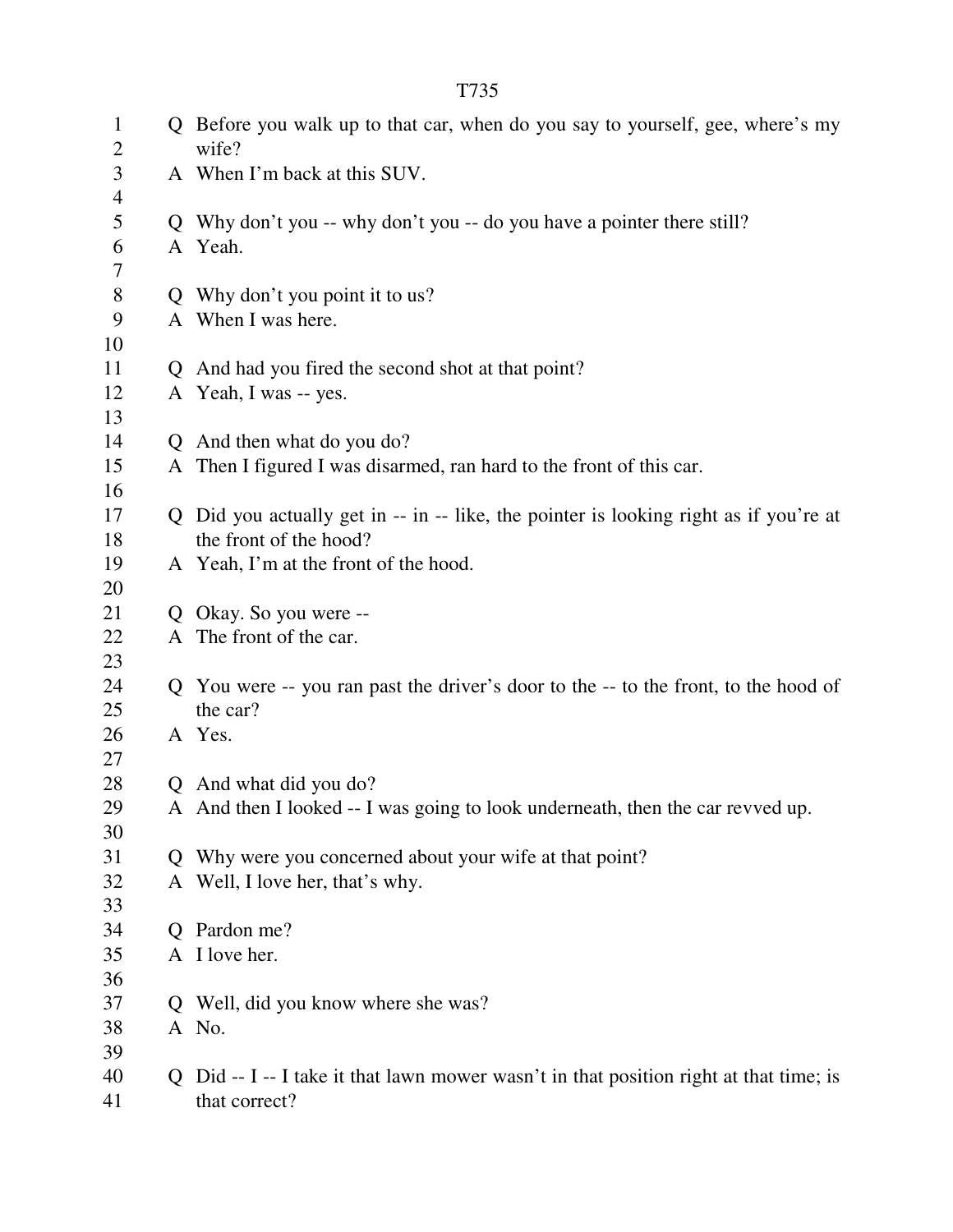| $\mathbf{1}$<br>$\overline{2}$ |    | A Well, that's what -- what? She --                                                                                                             |
|--------------------------------|----|-------------------------------------------------------------------------------------------------------------------------------------------------|
| 3<br>$\overline{\mathcal{A}}$  |    | Q When you walked up -- okay. When you walked up to that car, the lawn<br>mower wasn't right where we see it as we see on this photo right now? |
| 5<br>6                         |    | A Yes, it was right there.                                                                                                                      |
| 7                              |    | Q Okay. So where was your wife?                                                                                                                 |
| 8                              |    | A I don't know. I thought she was under the car.                                                                                                |
| 9                              |    |                                                                                                                                                 |
| 10                             |    | Q Well, she wasn't under the car, was she?                                                                                                      |
| 11                             |    | A No.                                                                                                                                           |
| 12                             |    |                                                                                                                                                 |
| 13                             |    | Q She -- you said you looked up, and there she was?                                                                                             |
| 14                             |    | A Yeah.                                                                                                                                         |
| 15                             |    |                                                                                                                                                 |
| 16                             |    | Q Okay. How far from the lawn mower to the front of that -- of that grey Escape?                                                                |
| 17                             |    | A Mm.                                                                                                                                           |
| 18                             |    |                                                                                                                                                 |
| 19                             |    | $Q$ 10 feet?                                                                                                                                    |
| 20                             |    | A Yeah, 10 feet.                                                                                                                                |
| 21                             |    |                                                                                                                                                 |
| 22                             |    | Q So you saw the lawn mower there. You didn't see your wife?                                                                                    |
| 23                             |    | A The lawn mower is running, wide open.                                                                                                         |
| 24                             |    |                                                                                                                                                 |
| 25                             |    | Q Okay. You saw the lawn mower. You didn't see your -- you say you didn't see                                                                   |
| 26                             |    | your wife, and you were looking under the -- under the car?                                                                                     |
| 27                             |    | A Yeah.                                                                                                                                         |
| 28<br>29                       |    | Q For your wife? When you finally see your wife, where was she?                                                                                 |
| 30                             |    | A She was standing between the mower, in -- in front of the mower, close to the                                                                 |
| 31                             |    | bush.                                                                                                                                           |
| 32                             |    |                                                                                                                                                 |
| 33                             |    | Q Okay. Well, how -- how could you have missed her?                                                                                             |
| 34                             |    | A Well, she could have been in the bush. I don't know where she was.                                                                            |
| 35                             |    |                                                                                                                                                 |
| 36                             |    | Q Could have been in the bush?                                                                                                                  |
| 37                             |    | A Yeah.                                                                                                                                         |
| 38                             |    |                                                                                                                                                 |
| 39                             | Q. | Oh, I see. So you -- you went -- you knelt down?                                                                                                |
| 40                             |    | A M-hm.                                                                                                                                         |
| 41                             |    |                                                                                                                                                 |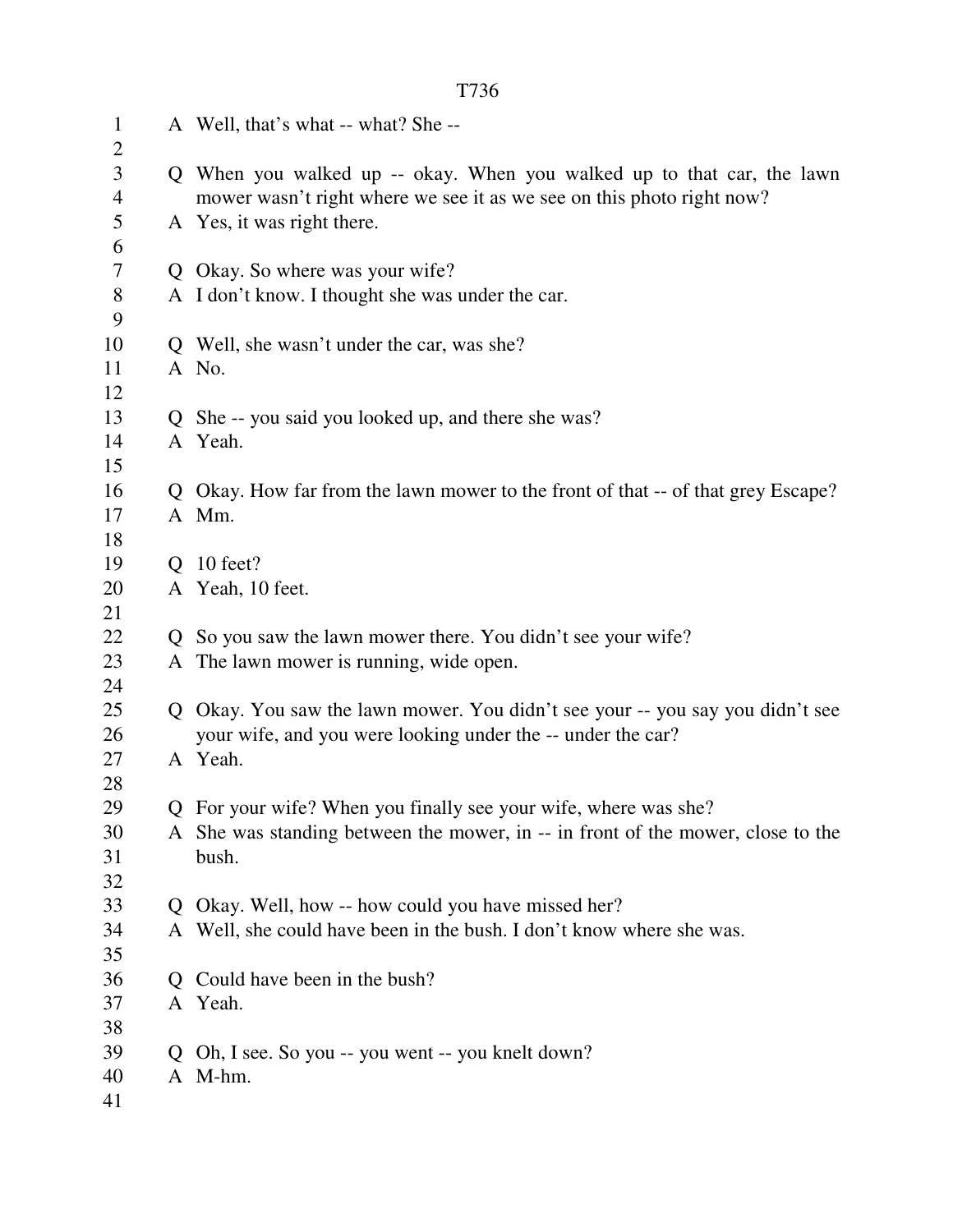| $\mathbf{1}$   | Q | You say you heard the car rev?                                     |                                                                                    |
|----------------|---|--------------------------------------------------------------------|------------------------------------------------------------------------------------|
| 2              |   | A Yes.                                                             |                                                                                    |
| 3              |   |                                                                    |                                                                                    |
| $\overline{4}$ |   | Q Now what do you do?                                              |                                                                                    |
| 5              |   | A Now I went back to the driver's door.                            |                                                                                    |
| 6              |   |                                                                    |                                                                                    |
| 7              |   | Q Yeah?                                                            |                                                                                    |
| 8              |   |                                                                    | A And reached in. I had to move his bar out of the way. And then I reached in      |
| 9              |   | and flipped the keys off.                                          |                                                                                    |
| 10             |   |                                                                    |                                                                                    |
| 11             | Q | Okay. So was there somebody in the driver's seat?                  |                                                                                    |
| 12             |   | A Yes.                                                             |                                                                                    |
| 13             |   |                                                                    |                                                                                    |
| 14             |   | Q You say you moved his bar out of the way.                        |                                                                                    |
| 15             |   | A It was sticking up pretty much in the middle of his door window. |                                                                                    |
| 16             |   |                                                                    |                                                                                    |
| 17             |   | Q Sticking up as in --                                             |                                                                                    |
| 18             |   | A Up and out.                                                      |                                                                                    |
| 19             |   |                                                                    |                                                                                    |
| 20             |   | $Q$ -- up straight up?                                             |                                                                                    |
| 21             |   | A Up and out a bit.                                                |                                                                                    |
| 22             |   |                                                                    |                                                                                    |
| 23             | O |                                                                    | Okay. You're -- okay. Do that again, please. You've got a pointer in your          |
| 24             |   | hand, and you're holding it --                                     |                                                                                    |
| 25             |   | A Not out, though.                                                 |                                                                                    |
| 26             |   |                                                                    |                                                                                    |
| 27             | Q |                                                                    | Well, I'm just going to -- please point it the way you said it was being -- you -- |
| 28             |   | you have it --                                                     |                                                                                    |
| 29             |   |                                                                    |                                                                                    |
| 30             |   | THE COURT CLERK:                                                   | Sorry.                                                                             |
| 31             |   |                                                                    |                                                                                    |
| 32             |   | MR. BURGE:                                                         | (INDISCERNIBLE).                                                                   |
| 33             |   |                                                                    |                                                                                    |
| 34             |   | MR. BURGE:                                                         | So straight up is 90 degrees. You seem to                                          |
| 35             |   | be holding that about 80, 85 degrees; would you agree?             |                                                                                    |
| 36             |   | A I guess, yeah.                                                   |                                                                                    |
| 37             |   |                                                                    |                                                                                    |
| 38             |   | Close to straight up?                                              |                                                                                    |
| 39             |   | A Yeah.                                                            |                                                                                    |
| 40             |   |                                                                    |                                                                                    |
| 41             |   | And was it resting on the window or was it just pointing?          |                                                                                    |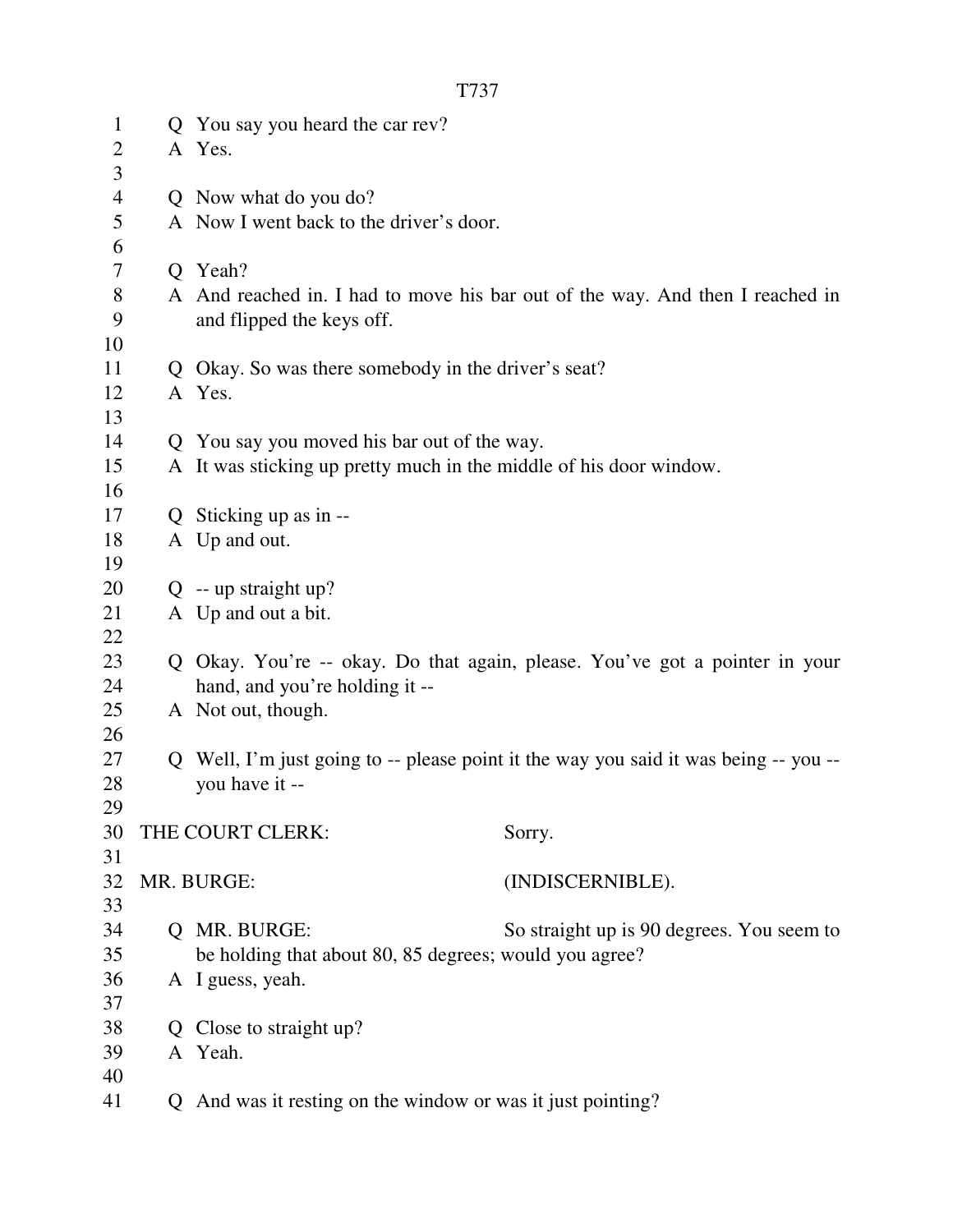|--|--|

| $\mathbf{1}$<br>$\overline{2}$ |    | A This part is about halfway up the window.                                       |
|--------------------------------|----|-----------------------------------------------------------------------------------|
| 3                              |    | Q You say --                                                                      |
| 4                              |    | A Like, in the hole.                                                              |
| 5                              |    |                                                                                   |
| 6                              |    | Q Okay. And how did you push that aside?                                          |
| 7                              |    | A (NO AUDIBLE RESPONSE)                                                           |
| $8\,$                          |    |                                                                                   |
| 9                              |    | Q Okay. You just demonstrated with your left hand --                              |
| 10                             |    | A Yes.                                                                            |
| 11                             |    |                                                                                   |
| 12                             |    | Q -- that you pushed it aside? And I -- I take it it didn't meet much resistance? |
| 13                             |    | A There was some, but I don't know how much.                                      |
| 14                             |    |                                                                                   |
| 15                             |    | Q Well, what -- maybe you can describe that.                                      |
| 16                             |    | A I don't know.                                                                   |
| 17                             |    |                                                                                   |
| 18                             |    | Q Are you suggesting somebody was holding --                                      |
| 19                             |    | A What to compare it with --                                                      |
| 20                             |    |                                                                                   |
| 21                             |    | $Q$ -- on to this?                                                                |
| 22                             |    | A Yes.                                                                            |
| 23                             |    |                                                                                   |
| 24                             |    | Q Okay.                                                                           |
| 25                             |    | A You know --                                                                     |
| 26                             |    |                                                                                   |
| 27                             | Q. | With -- could you see with one or both hands?                                     |
| 28                             |    | A No, I couldn't.                                                                 |
| 29<br>30                       | Q. | One hand?                                                                         |
| 31                             |    | A I don't know.                                                                   |
| 32                             |    |                                                                                   |
| 33                             | Q. | So when you -- but you -- was somebody holding on to this?                        |
| 34                             |    | A It felt like it.                                                                |
| 35                             |    |                                                                                   |
| 36                             |    | Q Okay. Because it looked like you were able to -- to knock that aside pretty     |
| 37                             |    | easily, the way you just gestured?                                                |
| 38                             |    | A Yeah. Yeah.                                                                     |
| 39                             |    |                                                                                   |
| 40                             | Q. | Okay. What happened after you knocked it aside?                                   |
| 41                             |    | A Then I reached in with my left hand and turned the key off.                     |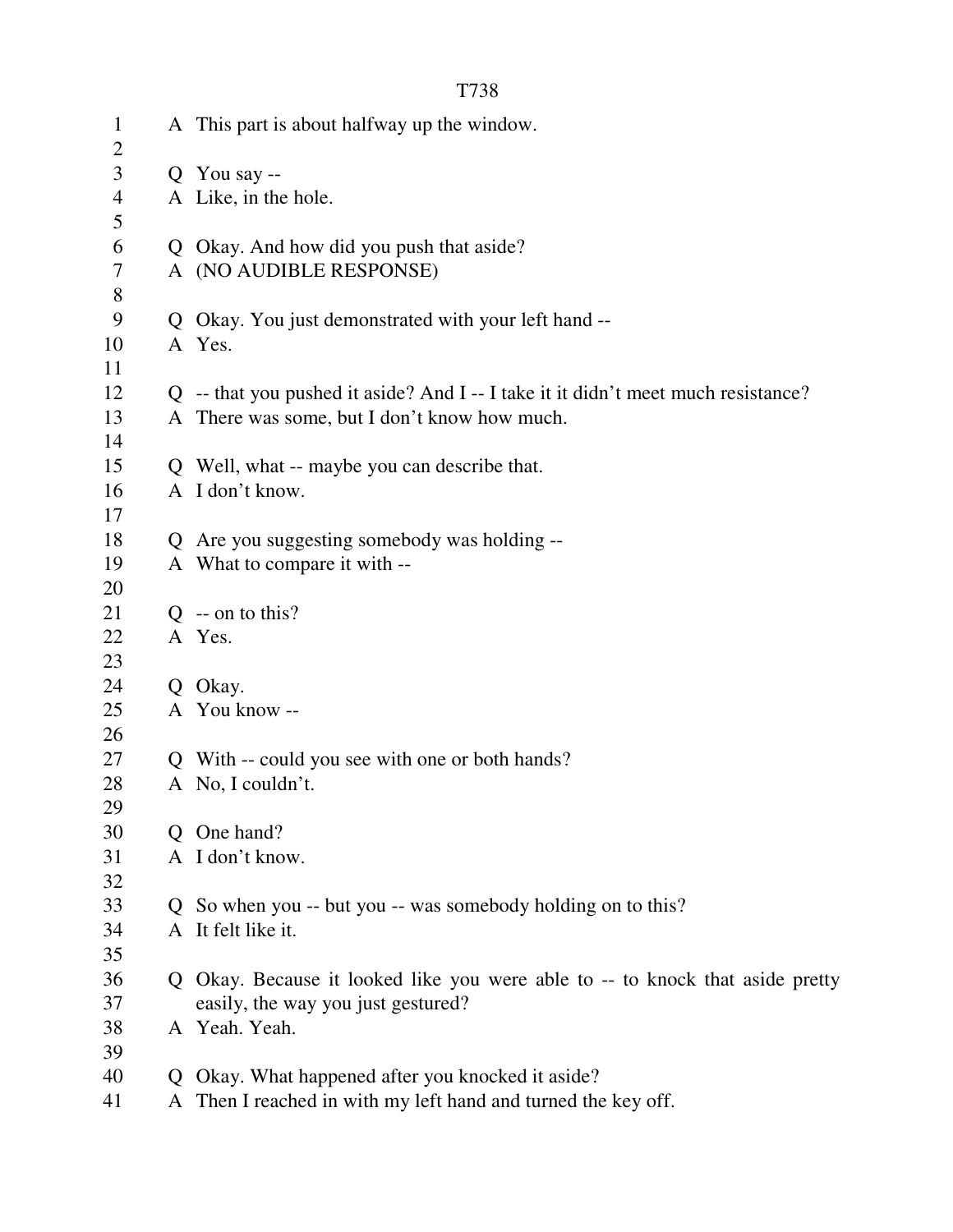| $\mathbf{1}$             |              |                                                                                        |
|--------------------------|--------------|----------------------------------------------------------------------------------------|
| $\overline{2}$           |              | Q Okay. And in the left -- in your left hand, you had the magazine?                    |
| 3                        |              | A Right.                                                                               |
| $\overline{\mathcal{A}}$ |              |                                                                                        |
| 5                        |              | Q Was the key on the -- the steering column?                                           |
| 6                        |              | A Yes.                                                                                 |
| 7                        |              |                                                                                        |
| $8\,$                    |              | Q Did you meet any -- what was the person in the car doing, the person in the          |
| 9                        |              | driver's seat?                                                                         |
| 10                       |              | A Mm. He was moving around quite a bit.                                                |
| 11                       |              |                                                                                        |
| 12                       |              | Q Okay. Let's hear some details. What was the person doing?                            |
| 13                       |              | A I don't know. I wasn't watching him. I was trying to --                              |
| 14                       |              |                                                                                        |
| 15                       |              | Q Well, you just told us --                                                            |
| 16                       |              | $A - get the key.$                                                                     |
| 17                       |              |                                                                                        |
| 18                       |              | $Q$ -- he was moving around quite a bit?                                               |
| 19                       |              | A Well, I could feel him moving.                                                       |
| 20                       |              |                                                                                        |
| 21                       |              | Q Okay. How could -- how could you feel him moving?                                    |
| 22                       |              | A With the other hand.                                                                 |
| 23<br>24                 |              | Q Pardon me?                                                                           |
| 25                       |              | A On this -- with both hands. He would push on this one and --                         |
| 26                       |              |                                                                                        |
| 27                       |              | Q Okay.                                                                                |
| 28                       |              | A -- it was only two -- a couple seconds.                                              |
| 29                       |              |                                                                                        |
| 30                       |              | Q He was pushing -- he was pushing what?                                               |
| 31                       |              | A Me.                                                                                  |
| 32                       |              |                                                                                        |
| 33                       | $\mathbf{Q}$ | Okay. That's -- I didn't -- hadn't heard that before. Tell us how he was pushing       |
| 34                       |              | you.                                                                                   |
| 35                       |              | A I'm not sure. Just pushing on my arm or both hands or arms. I don't know.            |
| 36                       |              |                                                                                        |
| 37                       | Q            | On your both hands or -- you -- you said pushing on my arm --                          |
| 38                       |              | A Ah.                                                                                  |
| 39                       |              |                                                                                        |
| 40                       |              | $Q$ -- or both hands. I don't -- I don't fully -- I don't know what you meant by that. |
| 41                       |              | A I just remember I could feel him there. I don't know how or where he was             |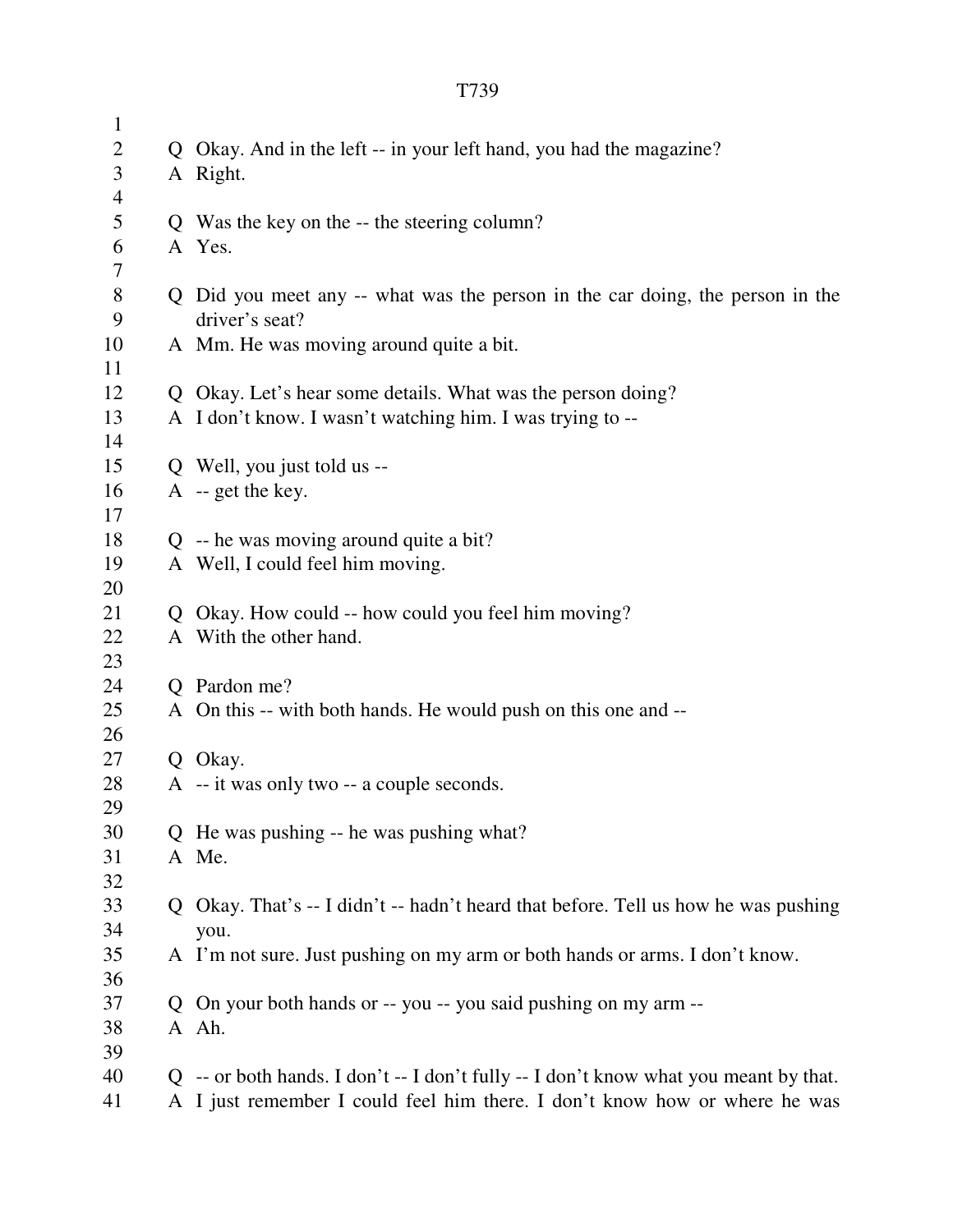| $\mathbf{1}$<br>$\overline{2}$ |             | pushing on me.                                                                  |
|--------------------------------|-------------|---------------------------------------------------------------------------------|
| 3                              |             | Q Was he pushing on -- at your right arm, your right hand?                      |
| $\overline{\mathcal{A}}$       |             | A I don't know.                                                                 |
| 5                              |             |                                                                                 |
| 6                              |             | Q Okay. Was he looking at you?                                                  |
| 7                              |             | A No, I didn't $-$                                                              |
| $8\,$                          |             |                                                                                 |
| 9                              |             | Q Pardon me?                                                                    |
| 10                             |             | A No.                                                                           |
| 11                             |             |                                                                                 |
| 12                             |             | Q Where he was looking?                                                         |
| 13                             |             | A I don't know. I didn't see his face.                                          |
| 14                             |             |                                                                                 |
| 15                             |             | Q But you're -- you're telling us that he's somehow resisting you?              |
| 16                             |             | A M-hm. I think that it was between his legs.                                   |
| 17                             |             |                                                                                 |
| 18                             |             | Q Okay.                                                                         |
| 19                             |             | A So                                                                            |
| 20                             |             |                                                                                 |
| 21                             |             | Q Were you trying to scare him?                                                 |
| 22                             |             | A No.                                                                           |
| 23                             |             |                                                                                 |
| 24                             |             | Q Did you tell Sheldon you were trying to scare him?                            |
| 25                             |             | A No. Well, I was trying to scare them all out of the yard.                     |
| 26                             |             |                                                                                 |
| 27                             | Q           | Did you tell Sheldon, I don't know what happened, I was trying to scare him, it |
| 28                             |             | just went off?                                                                  |
| 29                             |             | A Yeah, I remember that.                                                        |
| 30                             |             |                                                                                 |
| 31                             | Q           | Okay. So you were trying to scare him?                                          |
| 32                             |             | A Not him in particular. All of them. Scare them so they would run.             |
| 33<br>34                       |             |                                                                                 |
|                                |             | Q Well, I thought these other guys had ran?<br>A Well, they had, yeah.          |
| 35<br>36                       |             |                                                                                 |
| 37                             | $\mathbf O$ | Did you bump him?                                                               |
| 38                             |             | A I don't know.                                                                 |
| 39                             |             |                                                                                 |
| 40                             | Q           | Did you tell Sheldon that you bumped him?                                       |
| 41                             |             | A I don't remember what I said to Sheldon.                                      |
|                                |             |                                                                                 |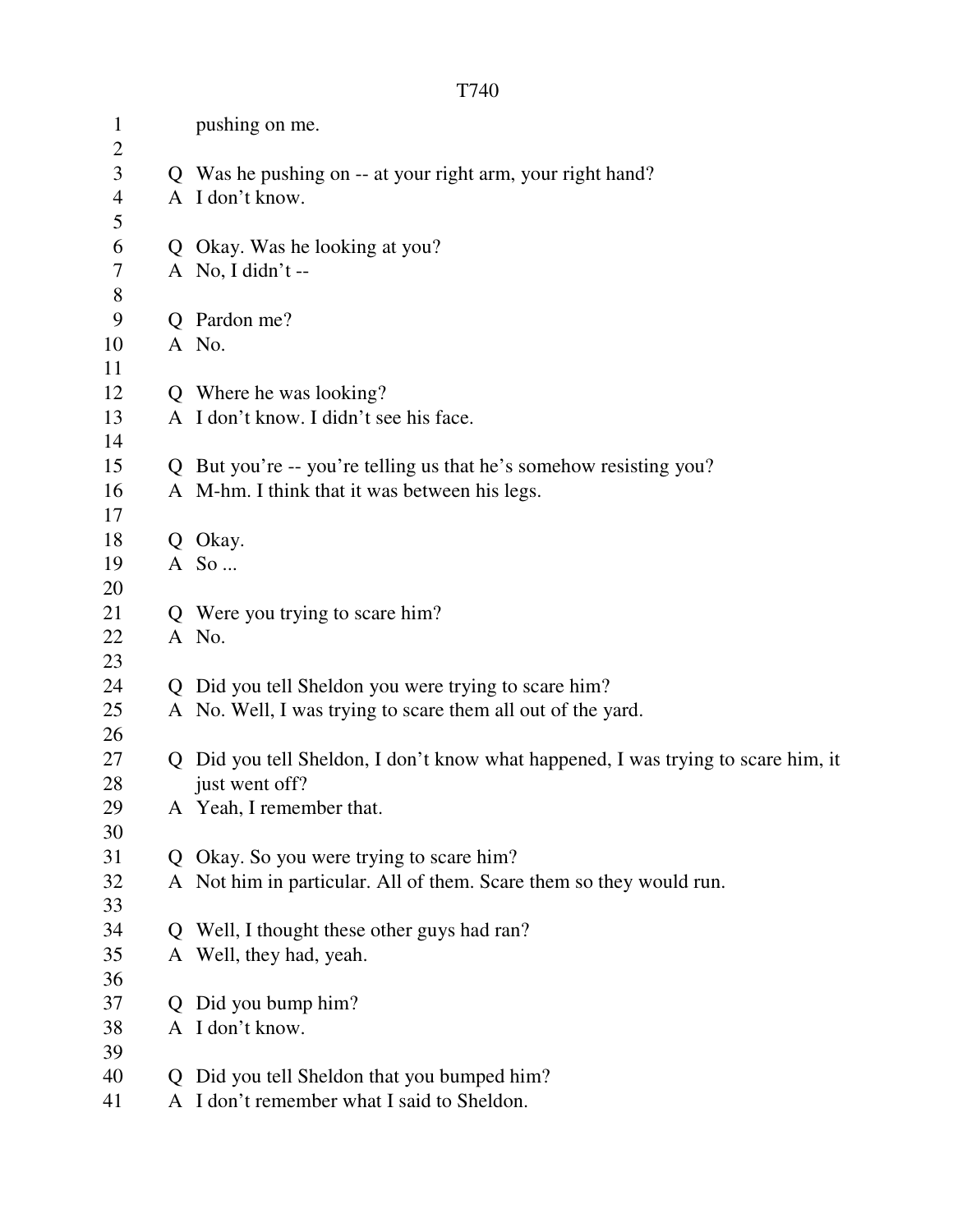| $\mathbf{1}$   |   |                                                                                    |
|----------------|---|------------------------------------------------------------------------------------|
| $\overline{2}$ |   | Q What care were you taking with this handgun to make sure it didn't discharge     |
| 3              |   | at this person in the front seat? Were you taking any care?                        |
| $\overline{4}$ |   | A Well, in my mind, it was empty, so I was just holding it.                        |
| 5              |   |                                                                                    |
| 6              |   | Q Do you -- do you agree that the gun would have been pointed directly at his      |
| $\tau$         |   | head --                                                                            |
| $8\,$          |   | A No.                                                                              |
| 9              |   |                                                                                    |
| 10             |   | $Q$ -- when it -- when it -- the gun would have been lined up right at his head -- |
| 11<br>12       |   | A No.                                                                              |
| 13             |   | Q -- when it discharged?                                                           |
| 14             |   | A I couldn't say that.                                                             |
| 15             |   |                                                                                    |
| 16             |   | Q How close were you to him?                                                       |
| 17             |   | A Well, from here to there. From here to the pitcher.                              |
| 18             |   |                                                                                    |
| 19             |   | Q Close enough that he could touch you?                                            |
| 20             |   | A Yeah.                                                                            |
| 21             |   |                                                                                    |
| 22             |   | Q You could -- you tell us you could grab the keys with your left hand, reaching   |
| 23             |   | through the driver's window?                                                       |
| 24             |   | A Yeah. I had to reach in.                                                         |
| 25             |   |                                                                                    |
| 26             |   | Q Well, you had -- you had to reach as far as the steering column?                 |
| 27             |   | A M-hm, and beyond. So                                                             |
| 28             |   |                                                                                    |
| 29             |   | And you had a gun in your right hand?                                              |
| 30             |   | A Yeah.                                                                            |
| 31             |   |                                                                                    |
| 32             |   | Q Why did you have your gun, this gun, inside that cabin of that vehicle?          |
| 33             |   | A Well, I didn't even realize I did have it inside.                                |
| 34             |   |                                                                                    |
| 35             |   | Q Well, it's -- it's a gun. Don't you -- don't you --                              |
| 36             |   | A When it's empty, it's just a piece of metal, you know --                         |
| 37<br>38       |   | Q When it's empty --                                                               |
| 39             |   | A -- which I thought --                                                            |
| 40             |   |                                                                                    |
| 41             | Q | -- it doesn't blow somebody in the head?                                           |
|                |   |                                                                                    |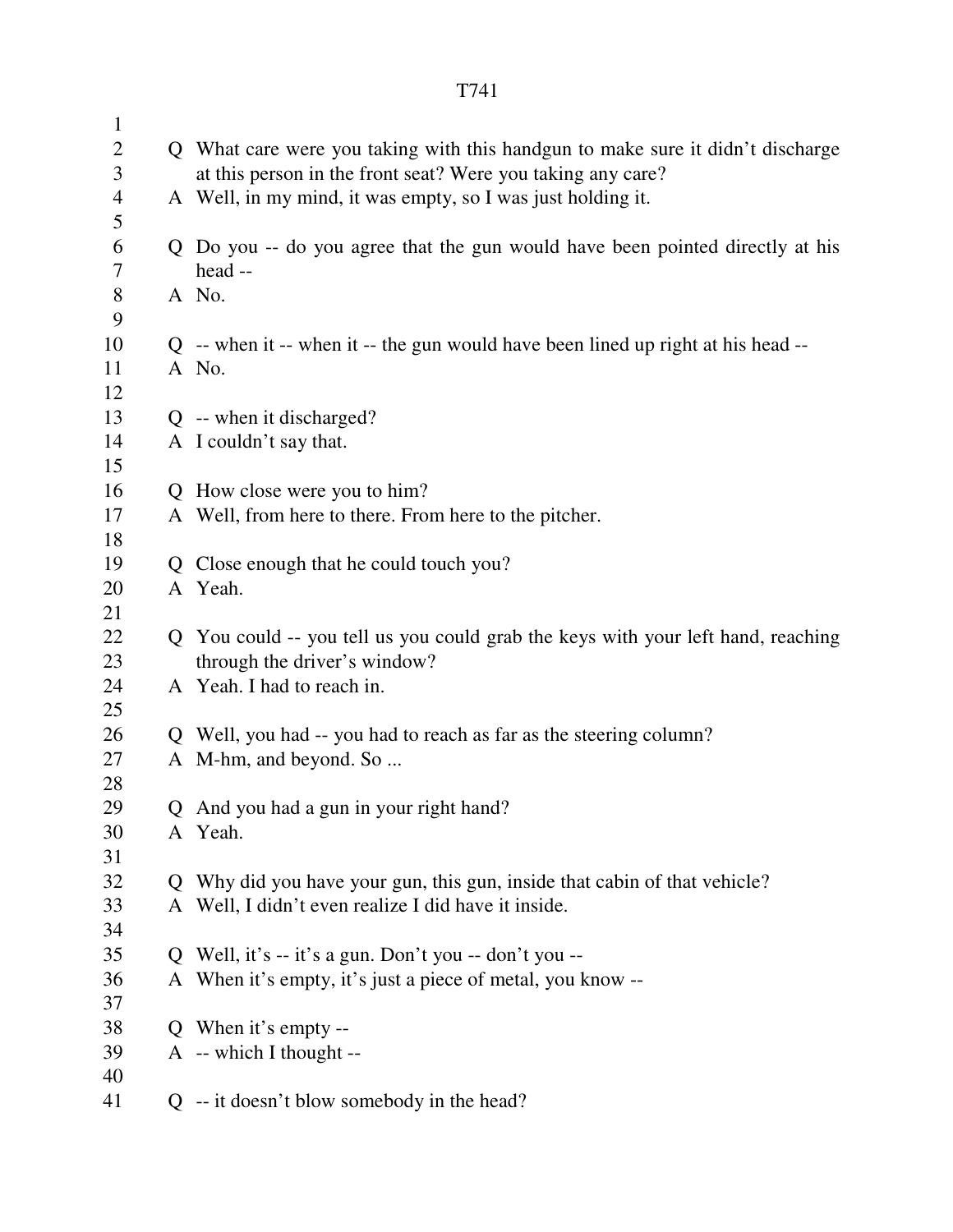| $\mathbf{1}$<br>$\overline{2}$ |   | A That's right.                                                                    |
|--------------------------------|---|------------------------------------------------------------------------------------|
| 3                              |   | Q There was still a -- a round in that -- in the chamber; do you agree?            |
| 4                              |   | A After hearing all this, it wasn't completely in the chamber. But I think that -- |
| 5                              |   |                                                                                    |
| 6                              |   | Q There -- there was a round in the chamber, whether it was a hundred percent in   |
| 7                              |   | or 95 percent in, there was a round in that chamber?                               |
| $8\phantom{1}$                 |   | A Apparently, yeah.                                                                |
| 9                              |   |                                                                                    |
| 10                             |   | Q Apparently. And you're not -- and you're suggesting that the gun wasn't aimed    |
| 11                             |   | or was not aimed, but wasn't lined up with his head when it went off? You're       |
| 12                             |   | -- you're suggesting that wasn't the case?                                         |
| 13                             |   | A Yes.                                                                             |
| 14                             |   |                                                                                    |
| 15                             |   | Q Okay. Then what are you -- what are you suggesting, then?                        |
| 16                             |   | A I don't know what the -- I was doing with the right hand.                        |
| 17<br>18                       |   | Q Pardon me?                                                                       |
| 19                             |   | A I don't know what the right hand was doing.                                      |
| 20                             |   |                                                                                    |
| 21                             |   | Q Well, it's your right hand.                                                      |
| 22                             |   | A Yeah, well, I wasn't looking at it.                                              |
| 23                             |   |                                                                                    |
| 24                             |   | Q With a gun in it?                                                                |
| 25                             |   | A Right.                                                                           |
| 26                             |   |                                                                                    |
| 27                             |   | Q With somebody right in front of you?                                             |
| 28                             | A | Yes.                                                                               |
| 29                             |   |                                                                                    |
| 30                             |   | Q Why aren't you more mindful of what you have in your right hand?                 |
| 31                             |   | A Because I'm busy trying to turn the keys off with my left.                       |
| 32<br>33                       |   | Q I see.                                                                           |
| 34                             |   | A Before he ran over some -- something else.                                       |
| 35                             |   |                                                                                    |
| 36                             |   | Q If you wanted him -- why wouldn't you have opened the door and pulled him        |
| 37                             |   | out of the vehicle?                                                                |
| 38                             |   | A Well, if I just turned the key off, then I can, maybe.                           |
| 39                             |   |                                                                                    |
| 40                             |   | Q Why wouldn't you have dropped the gun?                                           |
| 41                             |   | A Well, I had this far, and I'm running as hard as I can go.                       |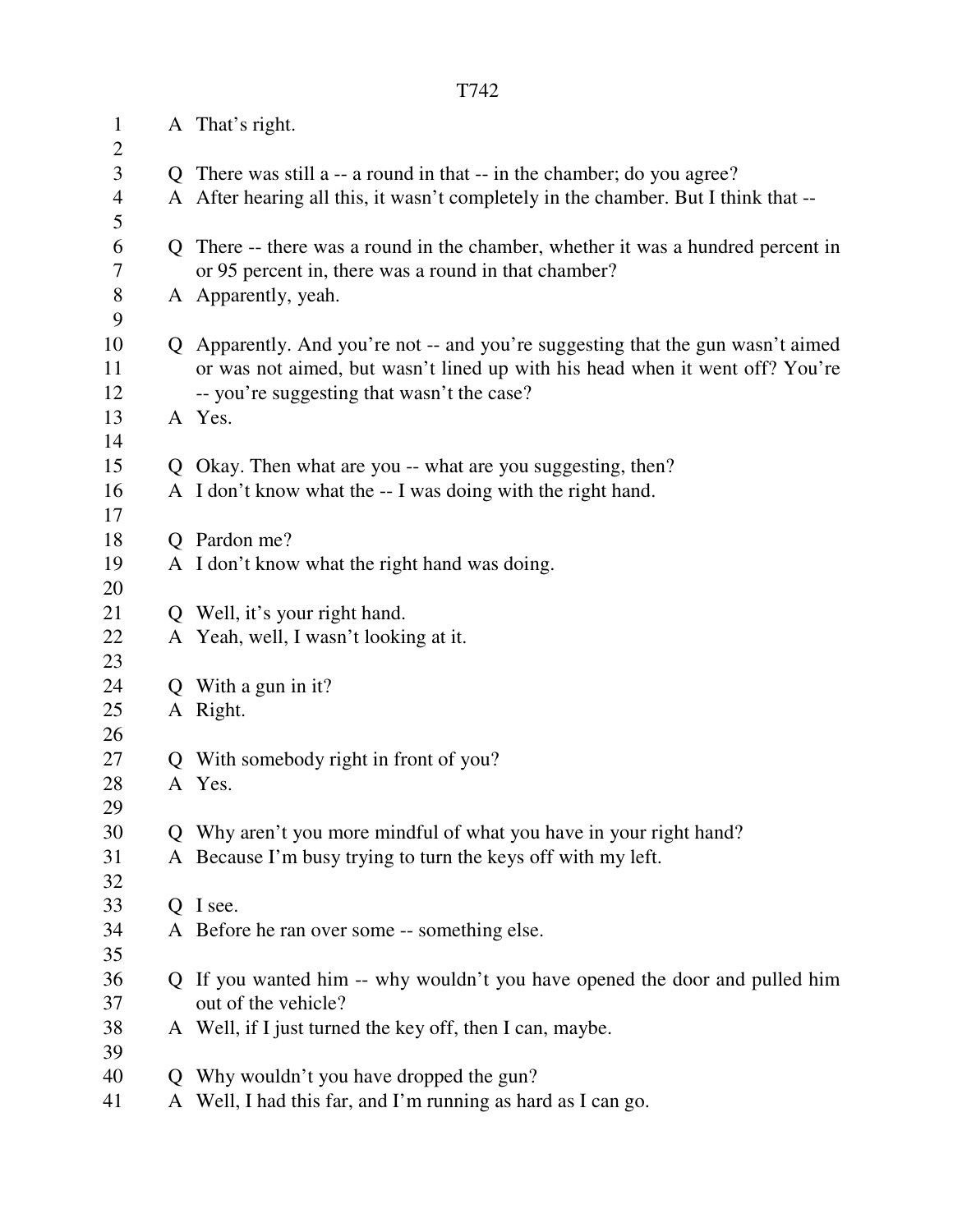1 2 Q Instead of reaching into that cabin with a -- with a gun in your hand, why 3 wouldn't you have let it go before you reached in there? 4 A I guess I could have threw it out on the road. 5 6 Q Yeah, you could have. You -- 7 A I just wasn't thinking straight. 8 9 Q Were you trying to scare him? 10 A Him? 11 12 Q Yeah. 13 A I didn't even -- when I went by, I didn't even know anybody was in the car. 14 15 Q There were three people in that car? 16 A Yeah. 17 18 Q When did you realize there was anyone in that car? 19 A After it revved up when I was in front. 20 21 Q Were you calling Lisa or Dee -- do you call her Dee? 22 A Yeah. 23 24 Q Okay. Were you saying, Dee, where are you? 25 A I might have been. This lawn mower is running wide open, too, so it's loud. 26 27 Q I see. Did you look at the lawn mower to see if she was on it? 28 A Yeah. 29 30 Q Yeah? But wasn't -- she wasn't on it? 31 A No. I could see from here that she wasn't on the mower. 32 33 Q I see. So you thought this was a -- a bar or a piece of rebar or something that 34 was -- 35 A Yeah, I didn't know what it was back then. I was just after the keys to shut the 36 engine off. 37 38 Q I see. And you're sure that clip was empty when you started to load it? 39 A Yeah, I'm pretty sure. Yeah. 40

41 Q Do you still have the clip there?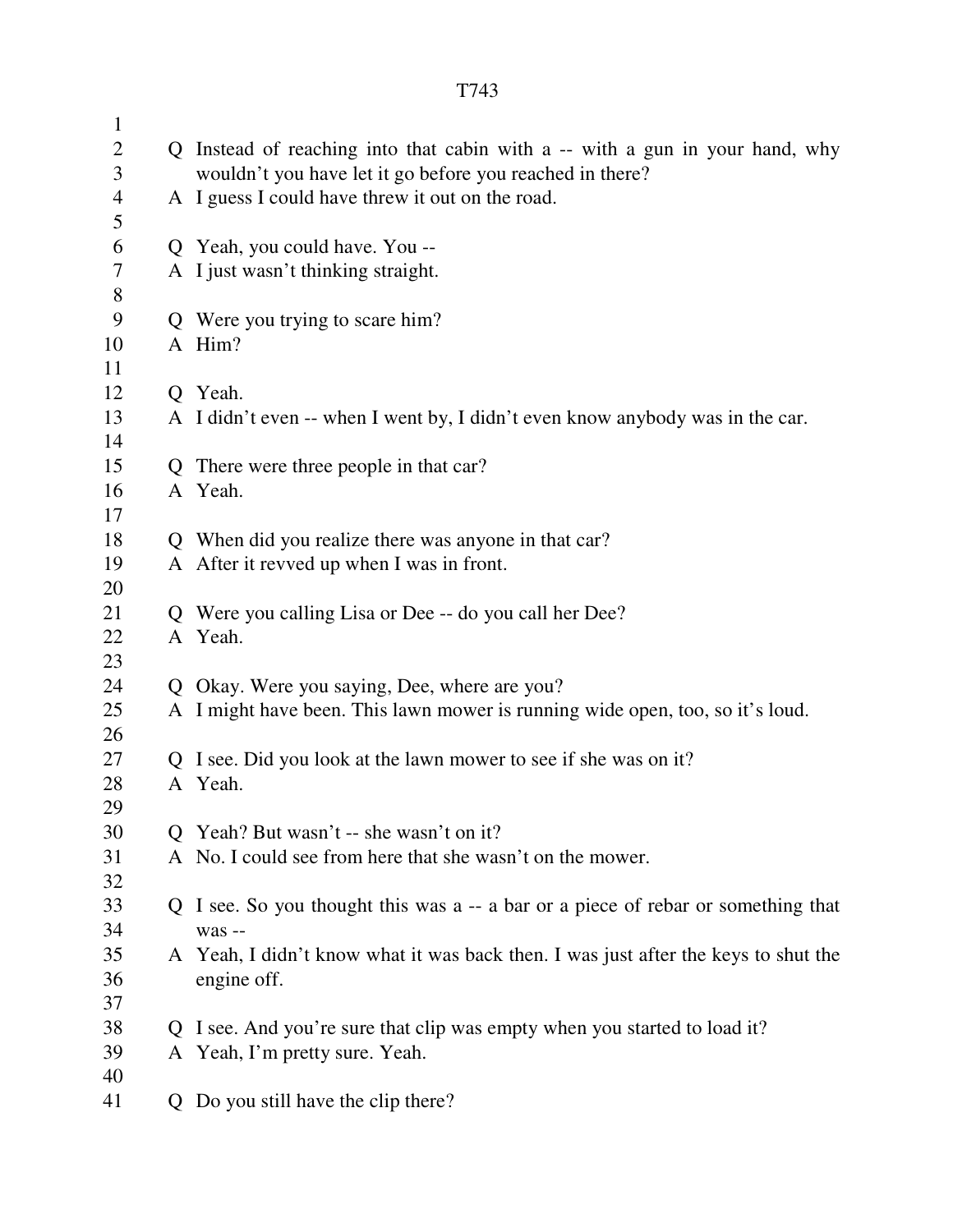| $\mathbf{1}$<br>$\overline{2}$ |              | A Yeah.                                                                               |
|--------------------------------|--------------|---------------------------------------------------------------------------------------|
| 3                              |              | Q Why don't you show us -- demonstrate to us what you would do to put in one,         |
| $\overline{4}$                 |              | two, three -- five, you know, separate cartridges, just -- just pretend for the       |
| 5                              |              | jury.                                                                                 |
| 6                              |              | A Okay. One --                                                                        |
| 7                              |              |                                                                                       |
| $8\,$                          |              | Q What do you do?                                                                     |
| 9                              |              | $A - two$ , three, four --                                                            |
| 10                             |              |                                                                                       |
| 11                             |              | Q So you -- you're holding -- you're holding a clip in your left hand?                |
| 12                             |              | A Push down here and slide it back.                                                   |
| 13                             |              |                                                                                       |
| 14                             |              | Q So for each time you -- now, what is that mechanism on the top of the clip that     |
| 15                             |              | you're put -- or the magazine that you're pushing down?                               |
| 16                             |              | A That's what would put the bullet into the path of the slide coming to pick it up.   |
| 17                             |              |                                                                                       |
| 18                             |              | Q Is that -- is that some kind of a spring-loaded mechanism?                          |
| 19                             |              | A Yes.                                                                                |
| 20                             |              |                                                                                       |
| 21                             |              | Q Okay. So for each time that you put a cartridge in, you would have to do this       |
| 22                             |              | distinct operation, like putting it down?                                             |
| 23                             |              | A Yeah. You can almost put two in at once, too.                                       |
| 24<br>25                       |              |                                                                                       |
| 26                             |              | Q Does that you mean you can't put two in at once?<br>A I've never really tried. I -- |
| 27                             |              |                                                                                       |
| 28                             |              | Q Yeah. Well, you said you could almost put two in at once. I --                      |
| 29                             |              | A Yeah. It feels like you might be able to.                                           |
| 30                             |              |                                                                                       |
| 31                             | $\mathbf{O}$ | So -- but you've never done that?                                                     |
| 32                             |              | A Not on purpose, no.                                                                 |
| 33                             |              |                                                                                       |
| 34                             |              | Q You don't know where Sheldon had gone?                                              |
| 35                             |              | A No, I didn't. I still hadn't seen him yet.                                          |
| 36                             |              |                                                                                       |
| 37                             |              | Q And you don't know where your wife was?                                             |
| 38                             |              | A No.                                                                                 |
| 39                             |              |                                                                                       |
| 40                             | $\mathbf{O}$ | All of a sudden you see Sheldon?                                                      |
| 41                             |              | A After, yeah.                                                                        |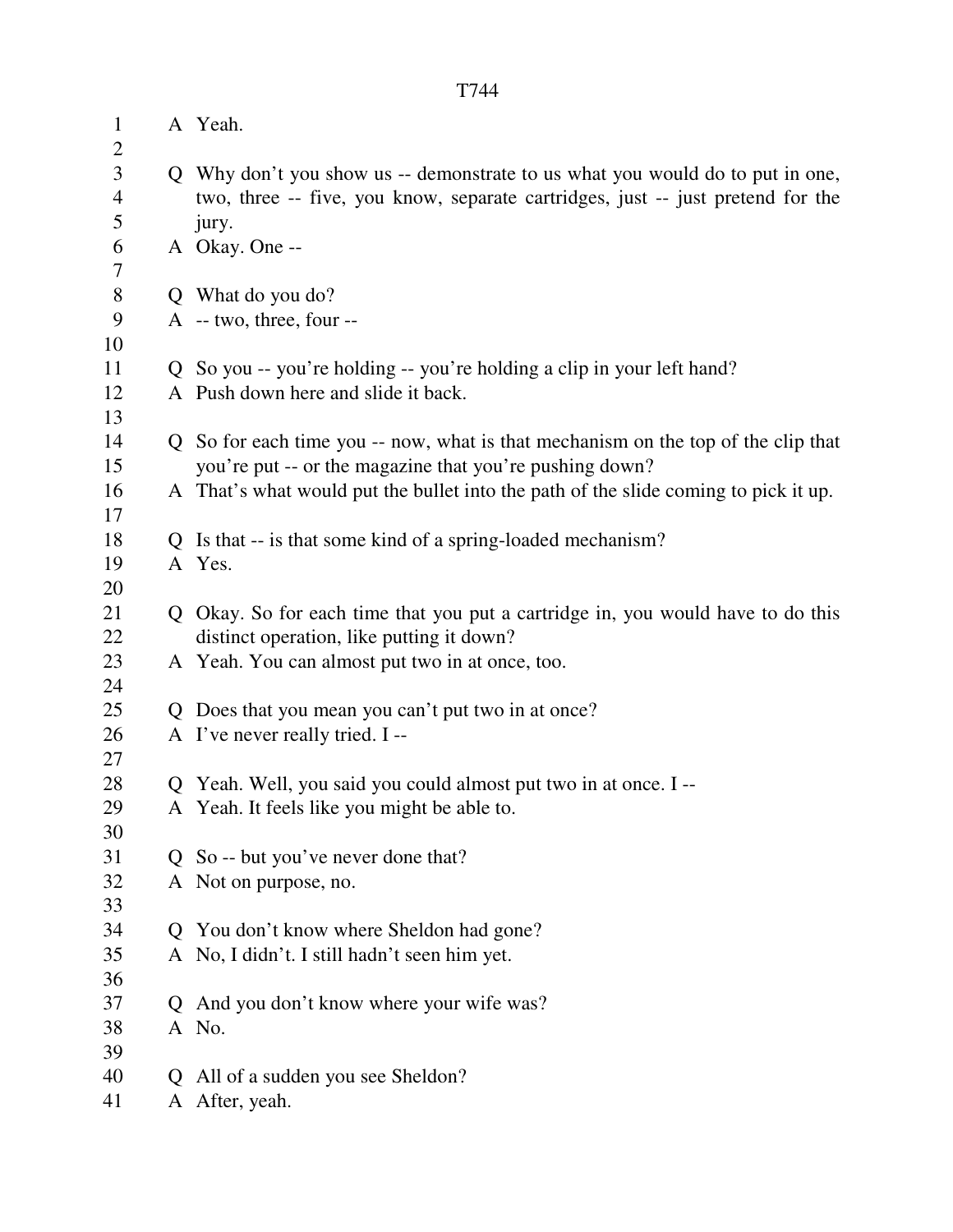| $\mathbf{1}$   |   |                                                                                                                  |
|----------------|---|------------------------------------------------------------------------------------------------------------------|
| $\overline{2}$ | Q | Okay. How long after?                                                                                            |
| 3              |   | A Oh, I don't know. It was just --                                                                               |
| $\overline{4}$ |   |                                                                                                                  |
| 5              | Q | Like, immediately after?                                                                                         |
| 6              |   | A Mm. It seemed like after everything quiet -- just went quiet, the first person I                               |
| 7              |   | saw was Dee.                                                                                                     |
| 8              |   |                                                                                                                  |
| 9              | Q | Okay. And where was Dee when you first saw her?                                                                  |
| 10             |   | A Like, right on the edge of this bush here. And --                                                              |
| 11             |   |                                                                                                                  |
| 12             |   | So you're pointing between the lawn mower and the front of the grey Escape?                                      |
| 13             |   | A Yes.                                                                                                           |
| 14<br>15       |   |                                                                                                                  |
| 16             | Q | And I've forgotten the distance you told us between those two. I think at one<br>point you gave us the distance? |
| 17             |   | A 10 feet or so.                                                                                                 |
| 18             |   |                                                                                                                  |
| 19             |   | So she is within that 10-foot range when you see her between the --                                              |
| 20             |   | A Yeah.                                                                                                          |
| 21             |   |                                                                                                                  |
| 22             |   | $Q$ -- the lawn mower and the Escape?                                                                            |
| 23             |   | A Yeah.                                                                                                          |
| 24             |   |                                                                                                                  |
| 25             | Q | She just appeared out of nowhere?                                                                                |
| 26             |   | A Well, I don't know where she came from.                                                                        |
| 27             |   |                                                                                                                  |
| 28             | Q | I see. Perhaps, Mr. Stanley, she wasn't anywhere near there because she had                                      |
| 29             |   | been cutting on the far side of the -- of the lawn?                                                              |
| 30             |   | A No.                                                                                                            |
| 31             |   |                                                                                                                  |
| 32             |   | When did you notice Sheldon?                                                                                     |
| 33             | A | Just short -- slightly after that.                                                                               |
| 34             |   |                                                                                                                  |
| 35             | Ő | Okay. How many seconds would have gone by before you noticed Sheldon?                                            |
| 36             | A | Two or three. Very quick.                                                                                        |
| 37             |   |                                                                                                                  |
| 38             | Q | Okay. And this would be seconds from the shot or seconds from seeing your                                        |
| 39             |   | wife?                                                                                                            |
| 40             |   | A Seconds.                                                                                                       |
| 41             |   |                                                                                                                  |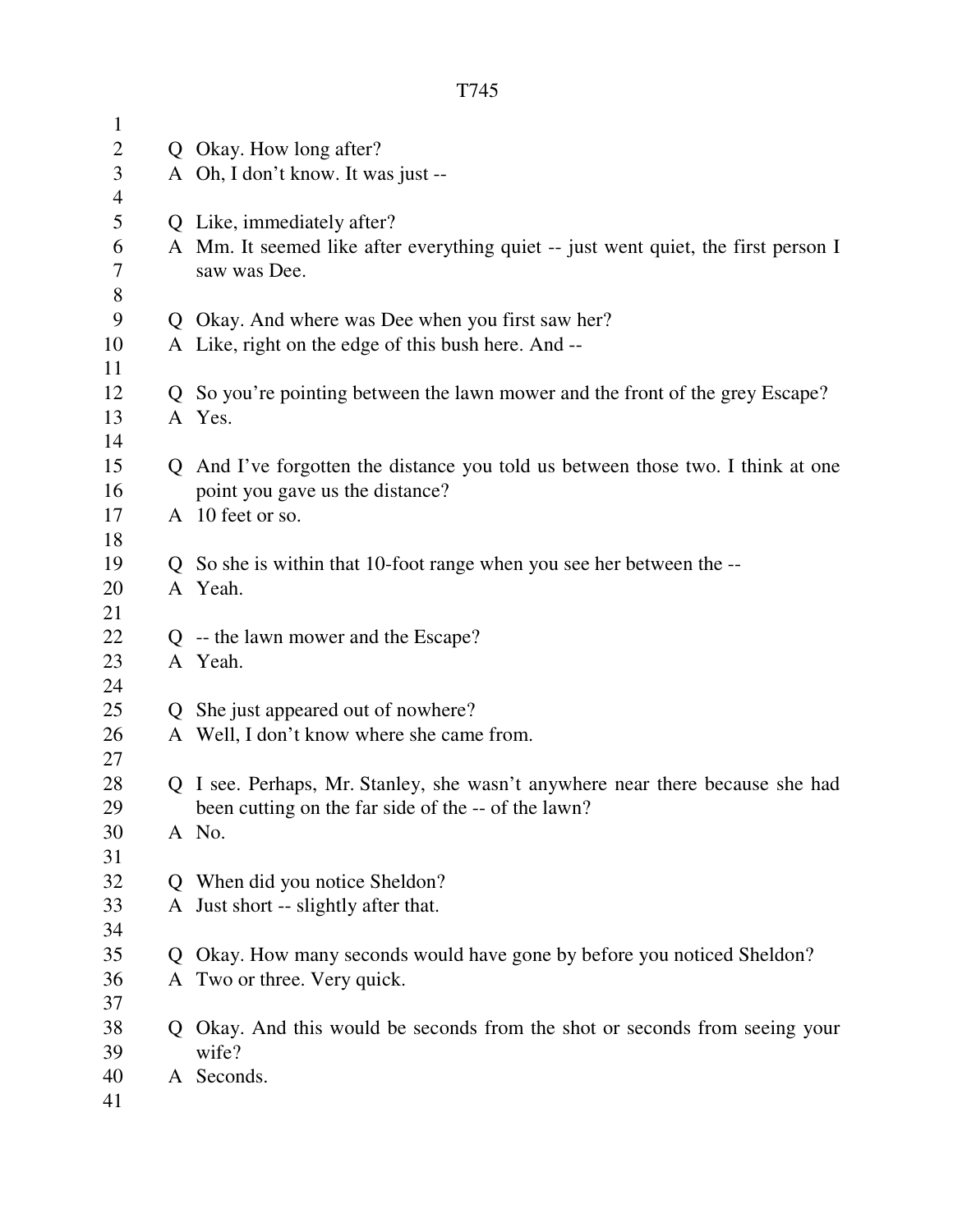| $\mathbf{1}$   |              | $Q$ I don't know. I've --                                                       |  |  |
|----------------|--------------|---------------------------------------------------------------------------------|--|--|
| $\overline{2}$ |              | A Seconds from the -- after everything quieted down, yeah.                      |  |  |
| 3              |              |                                                                                 |  |  |
| 4              |              | Q Okay.                                                                         |  |  |
| 5              |              | A After the shot.                                                               |  |  |
| 6              |              |                                                                                 |  |  |
| 7              |              | Q So there was this shot that went in that took Colten Boushie's life, right?   |  |  |
| 8              |              | A Yeah.                                                                         |  |  |
| 9              |              |                                                                                 |  |  |
| 10             |              | Q Then you saw your wife?                                                       |  |  |
| 11             |              | A Yes.                                                                          |  |  |
| 12             |              |                                                                                 |  |  |
| 13             |              | Q And how much time went past before you noticed your wife?                     |  |  |
| 14             |              | A Mm. I don't know. Just seconds.                                               |  |  |
| 15             |              |                                                                                 |  |  |
| 16             |              | Q Okay.                                                                         |  |  |
| 17             |              | A Like, I don't know the time. Right then was -- I don't remember.              |  |  |
| 18             |              |                                                                                 |  |  |
| 19             |              | Q You -- one second, two seconds --                                             |  |  |
| 20             |              | $A$ I don't --                                                                  |  |  |
| 21             |              |                                                                                 |  |  |
| 22             |              | $Q$ -- five seconds?                                                            |  |  |
| 23             |              | A Not very long.                                                                |  |  |
| 24             |              |                                                                                 |  |  |
| 25             | Q            | Okay. None of those times are very long, but they're all different. Do you have |  |  |
| 26             |              | any idea?                                                                       |  |  |
| 27             |              | A I don't know. Two seconds.                                                    |  |  |
| 28             |              |                                                                                 |  |  |
| 29             |              | Q Two seconds? Did you say anything to her?                                     |  |  |
| 30             |              | A No.                                                                           |  |  |
| 31             |              |                                                                                 |  |  |
| 32             |              | Q After you saw your wife, how long was it before you saw your son?             |  |  |
| 33             |              | A Just another two seconds. Maybe three, four.                                  |  |  |
| 34             |              |                                                                                 |  |  |
| 35             |              | Q So two seconds to notice your wife, then two seconds -- or three or four      |  |  |
| 36             |              | seconds later, you saw your son?                                                |  |  |
| 37             |              | A Yes.                                                                          |  |  |
| 38             |              |                                                                                 |  |  |
| 39             | $\mathbf{O}$ | And did you walk up to your son?                                                |  |  |
| 40             |              | A No, he walked towards me.                                                     |  |  |
| 41             |              |                                                                                 |  |  |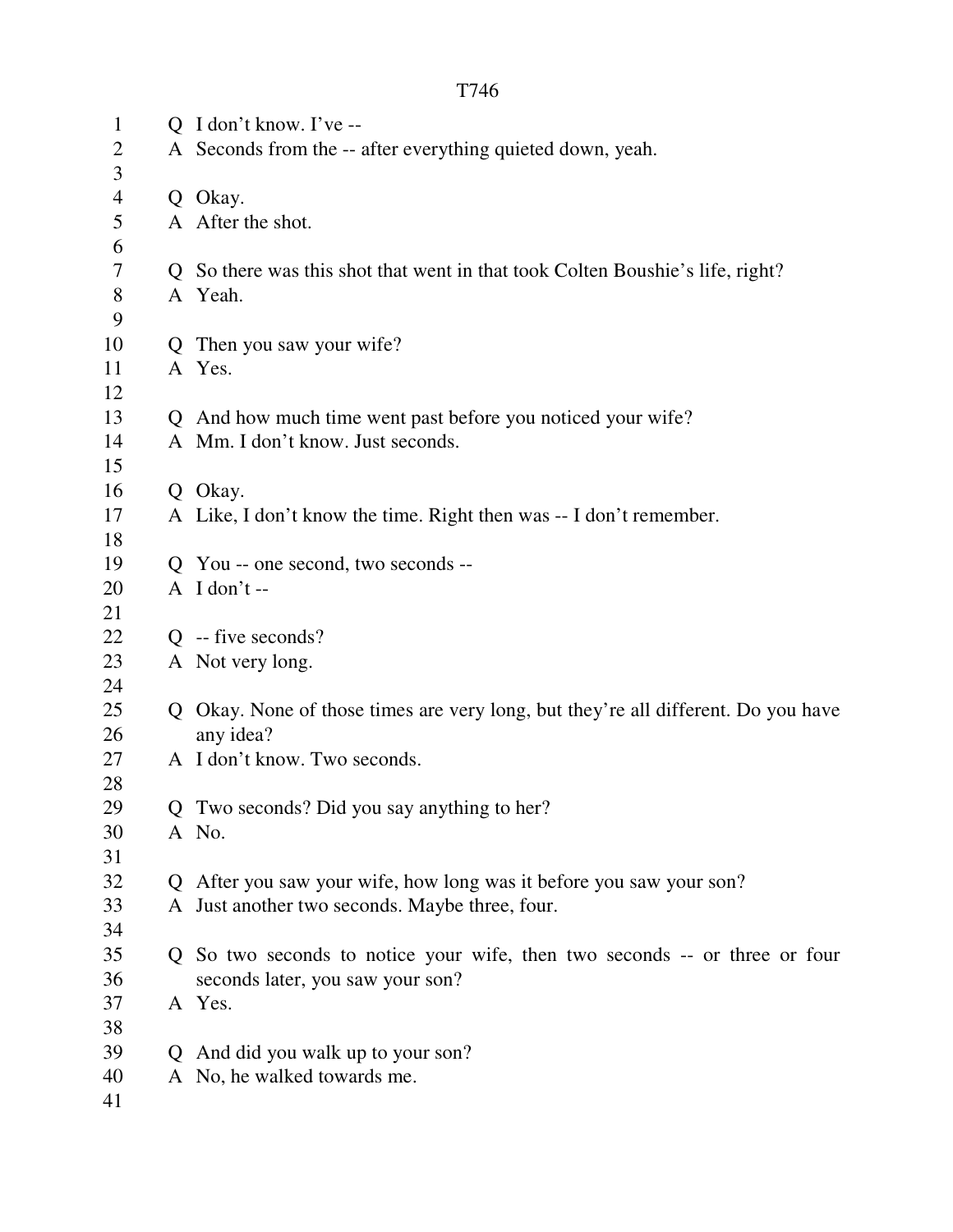| $\mathbf{1}$   |    | Q Did you talk to your son?                                                        |  |  |
|----------------|----|------------------------------------------------------------------------------------|--|--|
| $\overline{2}$ |    | A I think so, but I don't remember.                                                |  |  |
| 3              |    |                                                                                    |  |  |
| $\overline{4}$ |    | Q Do you know what you said to him?                                                |  |  |
| $\mathfrak s$  |    | A No. Something about I just wanted to scare' em.                                  |  |  |
| 6              |    |                                                                                    |  |  |
| $\tau$         |    | Q Okay. Well --                                                                    |  |  |
| $8\,$          |    | A I was kind of in shock at that point.                                            |  |  |
| 9              |    |                                                                                    |  |  |
| 10             |    | Q I just wanted to scare him?                                                      |  |  |
| 11             |    | A Them.                                                                            |  |  |
| 12             |    |                                                                                    |  |  |
| 13             |    | Q So how were you going to scare the guy in the driver's seat? He's one of them.   |  |  |
| 14             |    | How were you scaring him?                                                          |  |  |
| 15             |    | A Well, I was going to shut the car off.                                           |  |  |
| 16             |    |                                                                                    |  |  |
| 17             |    | Q Okay.                                                                            |  |  |
| 18             |    | A Then he could continue down the road. He was free to go.                         |  |  |
| 19             |    |                                                                                    |  |  |
| 20             |    | Q How were you going to scare him?                                                 |  |  |
| 21             |    | A I guess I would have opened the door and hollered at him to leave.               |  |  |
| 22             |    |                                                                                    |  |  |
| 23             |    | Q You didn't yell at the guys going down the road?                                 |  |  |
| 24             |    | A I don't think I did.                                                             |  |  |
| 25             |    |                                                                                    |  |  |
| 26             |    | $Q$ No?                                                                            |  |  |
| 27             |    | A I may have. I don't know. I wasn't myself.                                       |  |  |
| 28             |    |                                                                                    |  |  |
| 29             |    | Q You haven't told us about doing that?                                            |  |  |
| 30             |    | A Hmm?                                                                             |  |  |
| 31             |    |                                                                                    |  |  |
| 32             |    | Q You haven't told us about doing that.                                            |  |  |
| 33             |    | A No. I probably did not.                                                          |  |  |
| 34             |    |                                                                                    |  |  |
| 35             | O. | So why would you be yelling at Colten Boushie, then, instead of the guys who       |  |  |
| 36             |    | are running down the road?                                                         |  |  |
| 37             |    | A Well, that situation didn't arise yet, so I don't know if I would have or not or |  |  |
| 38             |    | what I was going to do. I knew I had to shut the car off so it wouldn't move       |  |  |
| 39             |    | anymore. And then just go.                                                         |  |  |
| 40             |    |                                                                                    |  |  |
| 41             |    | Q Did this fellow in the driver's seat say anything to you?                        |  |  |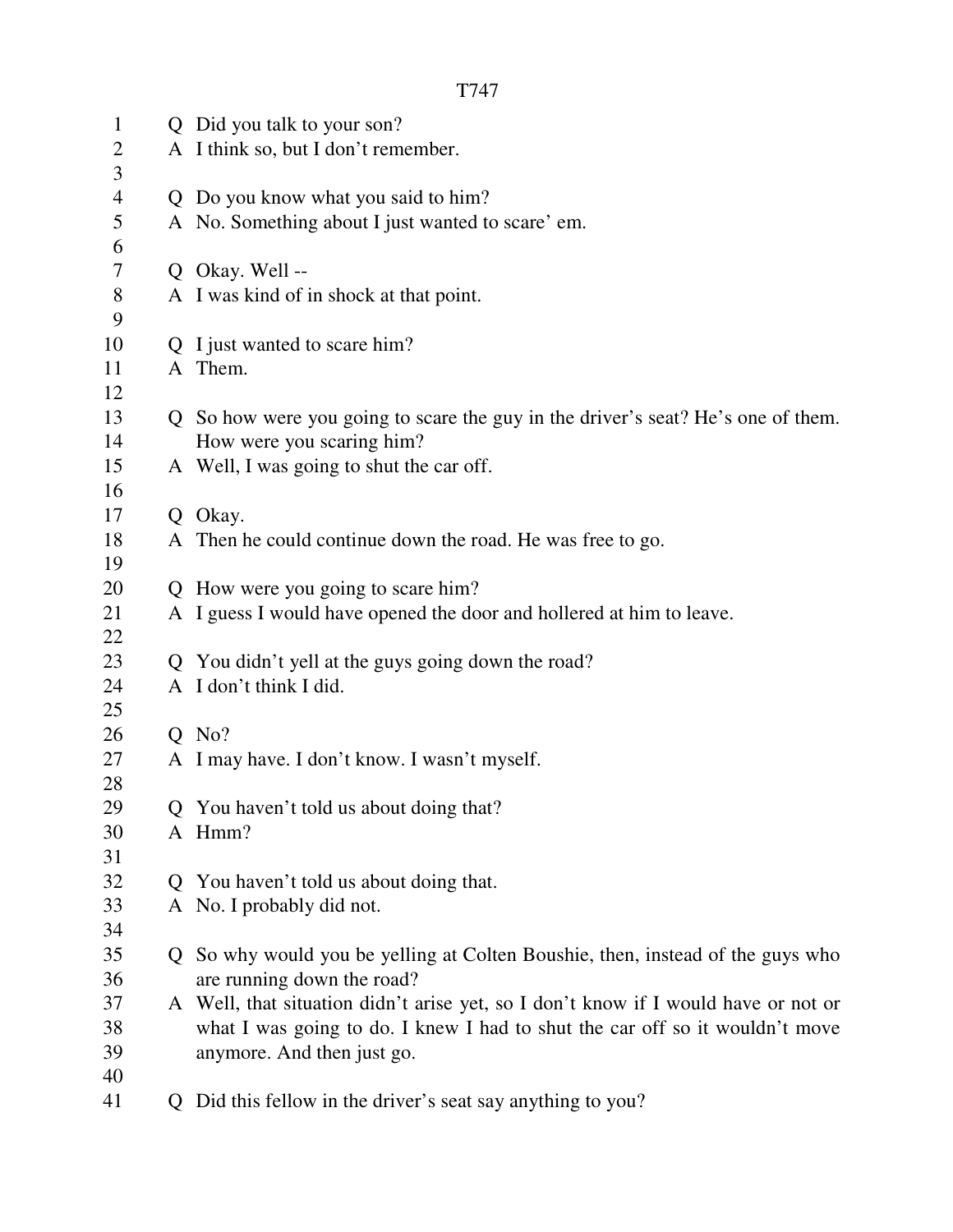1 A I don't think so. It was so noisy right there, I couldn't hardly hear anything.  $\mathcal{L}$ 3 Q Was -- was this car engine still revving? 4 A Yeah, about 6,000 RPM, yeah. 5 6 Q Was he doing something with the car as far as you could tell? Like, 7 manipulating the gears? 8 A I didn't really notice. 9 10 Q But he was somehow resisting you or trying to fend off your left arm with -- 11 A Yeah. 12 13 Q Yeah? Without looking at you? 14 A Yeah. I don't know exactly what went on inside there. 15 16 Q Did you intentionally shoot this person? 17 A No, I didn't. 18 19 Q And right now, I -- I warned you that I would have to apologize to you for 20 skipping around, and I'm going to do a bit of that right now. After the last -- 21 after the second time that you fired this -- this gun and you say you fired it 22 straight into the air -- 23 A Yeah. 24 25 Q -- I take it from what you -- you're telling us, you never manipulated the gun 26 yourself to open up to -- to pull the slide back? 27 A No. I didn't. 28 29 MR. BURGE: I'll just check my notes, please, My 30 Lord. 31 32 Q Sir, you told us that when you were at the vehicle, you had the gun in your 33 right hand, you had the magazine in your left hand. You say that you were 34 reaching or reached with your left hand to turn the keys. 35 A Yes. 36 37 Q You told us you don't know what your right hand was doing? 38 A I never looked that way, no. 39 40 Q Okay. It's -- does that mean you don't know if you pulled the trigger with your 41 right hand?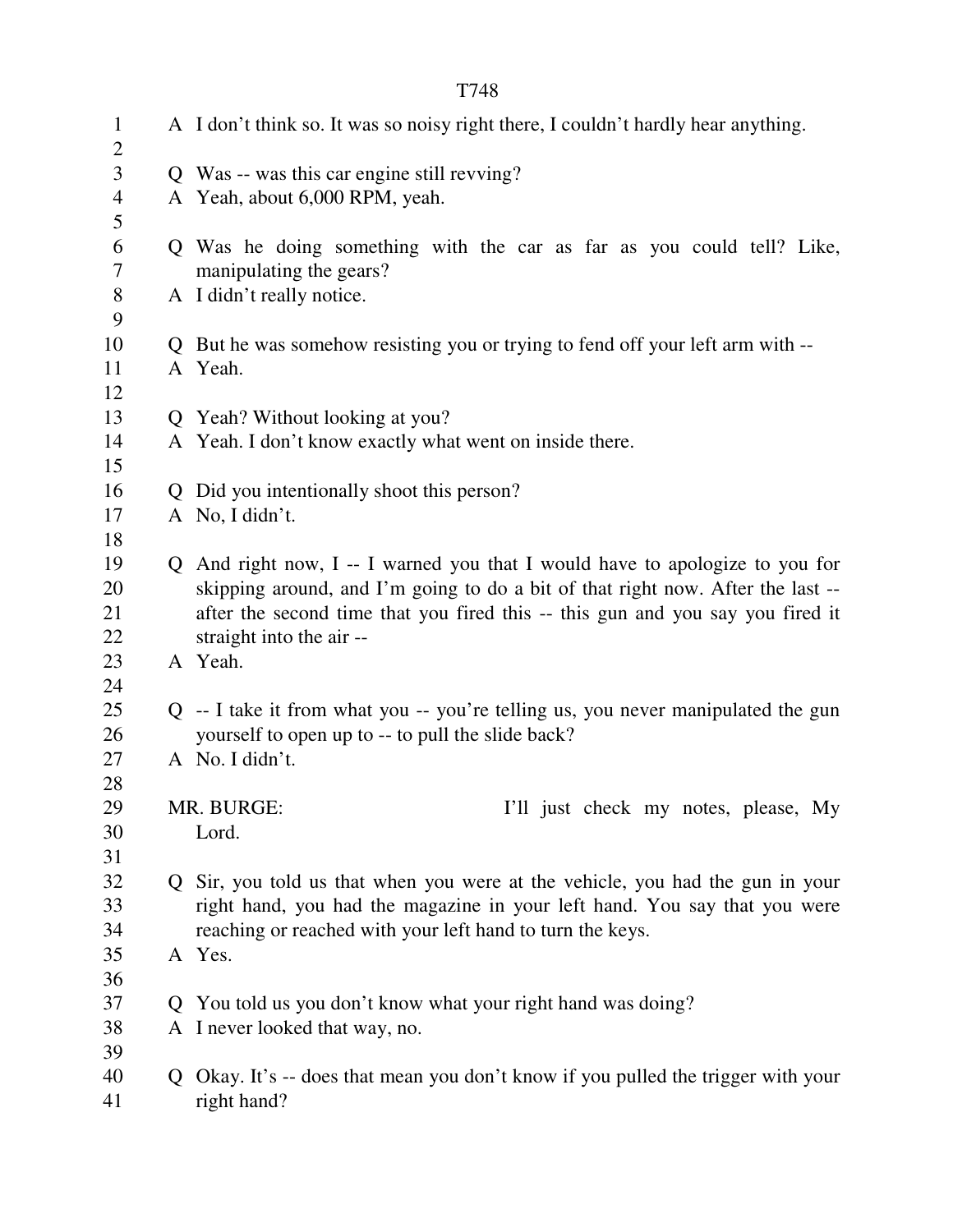| $\mathbf{1}$<br>$\overline{2}$ | A I didn't pull the trigger.                                                          |
|--------------------------------|---------------------------------------------------------------------------------------|
| 3                              | Q You're sure of that?                                                                |
| $\overline{4}$                 | A Yeah.                                                                               |
| 5                              |                                                                                       |
| 6                              | Q Where -- where was your -- where was your trigger finger?                           |
| $\tau$                         | A Like this.                                                                          |
| 8                              |                                                                                       |
| 9                              | Q Just on -- you -- you have all five fingers gripping the -- on the grip of the gun? |
| 10                             | A Yes.                                                                                |
| 11                             |                                                                                       |
| 12                             | Q And you're sure that's what you were doing?                                         |
| 13                             | A That's how I had it, yes.                                                           |
| 14                             |                                                                                       |
| 15                             | Q Okay. You just told us you don't know what your right hand was doing?               |
| 16                             | A Well, I don't know what it was doing in the car, no. I know what it was doing       |
| 17                             | holding on.                                                                           |
| 18                             |                                                                                       |
| 19                             | Q How -- how do you hold that gun when you're -- when you're using it?                |
| 20                             | A Well, I would go like this first.                                                   |
| 21                             |                                                                                       |
| 22                             | Q Okay. You've got your right index finger down the left side of the barrel; is       |
| 23                             | that right?                                                                           |
| 24                             | A Yeah.                                                                               |
| 25                             |                                                                                       |
| 26                             | Q Okay.                                                                               |
| 27                             | A Until I had it ready to go.                                                         |
| 28                             |                                                                                       |
| 29                             | Q Yeah?                                                                               |
| 30                             | A And then I would put it in (INDISCERNIBLE).                                         |
| 31                             |                                                                                       |
| 32                             | Q Pardon me?                                                                          |
| 33                             | A And then I would put in the trigger hole.                                           |
| 34                             |                                                                                       |
| 35                             | Q Okay.                                                                               |
| 36                             | A Once I'm ready to go.                                                               |
| 37                             |                                                                                       |
| 38                             | Q Now, let me turn your hand up and still point it there so we can see. So now        |
| 39                             | you have three fingers on the grip, and your thumb on the grip. Okay. And             |
| 40                             | right now, you have your index finger on the outside of the trigger guard?            |

41 A Yeah.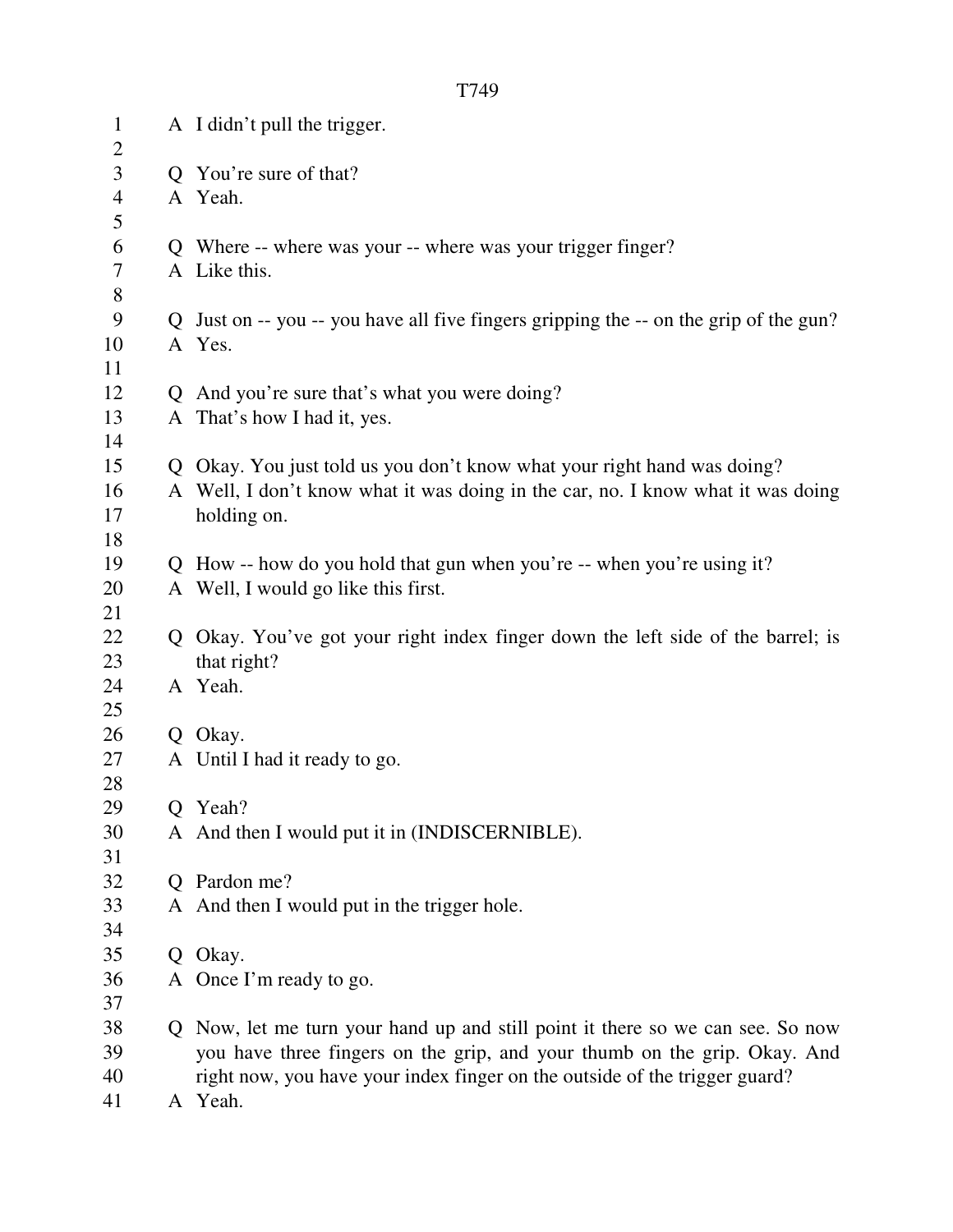| $\overline{2}$<br>Q So that -- is that how you'd normally hold the gun if you're not -- if you're not<br>3<br>using it, not planning to pull the trigger?<br>$\overline{4}$<br>A Right.<br>5<br>6<br>Q Okay. So a couple seconds ago, you had all four fingers on the grip. Is that --<br>7<br>are they -- are they --<br>$8\,$<br>A I have to move my thumb to hit the eject button anyway, so I always do it -- it<br>9<br>just goes down there naturally. And then the magazine comes out.<br>10<br>11<br>Q Oh, to eject the magazine?<br>A Yeah.<br>12<br>13<br>14<br>Q Okay.<br>15<br>16<br>MR. BURGE:<br>If I could just have one moment, My | $\mathbf{1}$ |  |                                                                                         |  |  |
|----------------------------------------------------------------------------------------------------------------------------------------------------------------------------------------------------------------------------------------------------------------------------------------------------------------------------------------------------------------------------------------------------------------------------------------------------------------------------------------------------------------------------------------------------------------------------------------------------------------------------------------------------|--------------|--|-----------------------------------------------------------------------------------------|--|--|
|                                                                                                                                                                                                                                                                                                                                                                                                                                                                                                                                                                                                                                                    |              |  |                                                                                         |  |  |
|                                                                                                                                                                                                                                                                                                                                                                                                                                                                                                                                                                                                                                                    |              |  |                                                                                         |  |  |
|                                                                                                                                                                                                                                                                                                                                                                                                                                                                                                                                                                                                                                                    |              |  |                                                                                         |  |  |
|                                                                                                                                                                                                                                                                                                                                                                                                                                                                                                                                                                                                                                                    |              |  |                                                                                         |  |  |
|                                                                                                                                                                                                                                                                                                                                                                                                                                                                                                                                                                                                                                                    |              |  |                                                                                         |  |  |
|                                                                                                                                                                                                                                                                                                                                                                                                                                                                                                                                                                                                                                                    |              |  |                                                                                         |  |  |
|                                                                                                                                                                                                                                                                                                                                                                                                                                                                                                                                                                                                                                                    |              |  |                                                                                         |  |  |
|                                                                                                                                                                                                                                                                                                                                                                                                                                                                                                                                                                                                                                                    |              |  |                                                                                         |  |  |
|                                                                                                                                                                                                                                                                                                                                                                                                                                                                                                                                                                                                                                                    |              |  |                                                                                         |  |  |
|                                                                                                                                                                                                                                                                                                                                                                                                                                                                                                                                                                                                                                                    |              |  |                                                                                         |  |  |
|                                                                                                                                                                                                                                                                                                                                                                                                                                                                                                                                                                                                                                                    |              |  |                                                                                         |  |  |
|                                                                                                                                                                                                                                                                                                                                                                                                                                                                                                                                                                                                                                                    |              |  |                                                                                         |  |  |
|                                                                                                                                                                                                                                                                                                                                                                                                                                                                                                                                                                                                                                                    |              |  |                                                                                         |  |  |
|                                                                                                                                                                                                                                                                                                                                                                                                                                                                                                                                                                                                                                                    |              |  |                                                                                         |  |  |
|                                                                                                                                                                                                                                                                                                                                                                                                                                                                                                                                                                                                                                                    |              |  |                                                                                         |  |  |
| Lord?<br>17                                                                                                                                                                                                                                                                                                                                                                                                                                                                                                                                                                                                                                        |              |  |                                                                                         |  |  |
| 18<br>19                                                                                                                                                                                                                                                                                                                                                                                                                                                                                                                                                                                                                                           |              |  |                                                                                         |  |  |
| THE COURT:<br>Certainly.                                                                                                                                                                                                                                                                                                                                                                                                                                                                                                                                                                                                                           |              |  |                                                                                         |  |  |
| 20                                                                                                                                                                                                                                                                                                                                                                                                                                                                                                                                                                                                                                                 |              |  |                                                                                         |  |  |
| 21<br>Q MR. BURGE:                                                                                                                                                                                                                                                                                                                                                                                                                                                                                                                                                                                                                                 |              |  | In your experience, Mr. Stanley, how                                                    |  |  |
| 22                                                                                                                                                                                                                                                                                                                                                                                                                                                                                                                                                                                                                                                 |              |  | does the firearm get into that position with the slide all the way back in -- in        |  |  |
| the circumstance that you're describing to us?<br>23                                                                                                                                                                                                                                                                                                                                                                                                                                                                                                                                                                                               |              |  |                                                                                         |  |  |
| A Well, you can pull it back there manually.<br>24                                                                                                                                                                                                                                                                                                                                                                                                                                                                                                                                                                                                 |              |  |                                                                                         |  |  |
| 25                                                                                                                                                                                                                                                                                                                                                                                                                                                                                                                                                                                                                                                 |              |  |                                                                                         |  |  |
| 26<br>Q Okay. You told us you didn't do that?                                                                                                                                                                                                                                                                                                                                                                                                                                                                                                                                                                                                      |              |  |                                                                                         |  |  |
| 27<br>A No, I didn't do that.                                                                                                                                                                                                                                                                                                                                                                                                                                                                                                                                                                                                                      |              |  |                                                                                         |  |  |
| 28                                                                                                                                                                                                                                                                                                                                                                                                                                                                                                                                                                                                                                                 |              |  |                                                                                         |  |  |
| 29<br>Q Okay.                                                                                                                                                                                                                                                                                                                                                                                                                                                                                                                                                                                                                                      |              |  |                                                                                         |  |  |
| 30                                                                                                                                                                                                                                                                                                                                                                                                                                                                                                                                                                                                                                                 |              |  | A Or after it fires its last shell, this will catch it inside. And it just locks there. |  |  |
| 31                                                                                                                                                                                                                                                                                                                                                                                                                                                                                                                                                                                                                                                 |              |  | It's right here.                                                                        |  |  |
| 32                                                                                                                                                                                                                                                                                                                                                                                                                                                                                                                                                                                                                                                 |              |  |                                                                                         |  |  |
| 33<br>Q After it fires the last shell, it will lock in that position?                                                                                                                                                                                                                                                                                                                                                                                                                                                                                                                                                                              |              |  |                                                                                         |  |  |
| 34<br>A Yeah. It's supposed to, yeah.                                                                                                                                                                                                                                                                                                                                                                                                                                                                                                                                                                                                              |              |  |                                                                                         |  |  |
| 35                                                                                                                                                                                                                                                                                                                                                                                                                                                                                                                                                                                                                                                 |              |  |                                                                                         |  |  |
| Okay. And that's been your experience all the time?<br>36<br>Q                                                                                                                                                                                                                                                                                                                                                                                                                                                                                                                                                                                     |              |  |                                                                                         |  |  |
| 37<br>38                                                                                                                                                                                                                                                                                                                                                                                                                                                                                                                                                                                                                                           |              |  | A Yes.                                                                                  |  |  |
| 39                                                                                                                                                                                                                                                                                                                                                                                                                                                                                                                                                                                                                                                 |              |  |                                                                                         |  |  |
| Q It'll lock with the slide open? There's a disconnect. That means the trigger                                                                                                                                                                                                                                                                                                                                                                                                                                                                                                                                                                     |              |  |                                                                                         |  |  |
| 40<br>A Correct.<br>41                                                                                                                                                                                                                                                                                                                                                                                                                                                                                                                                                                                                                             |              |  | won't pull?                                                                             |  |  |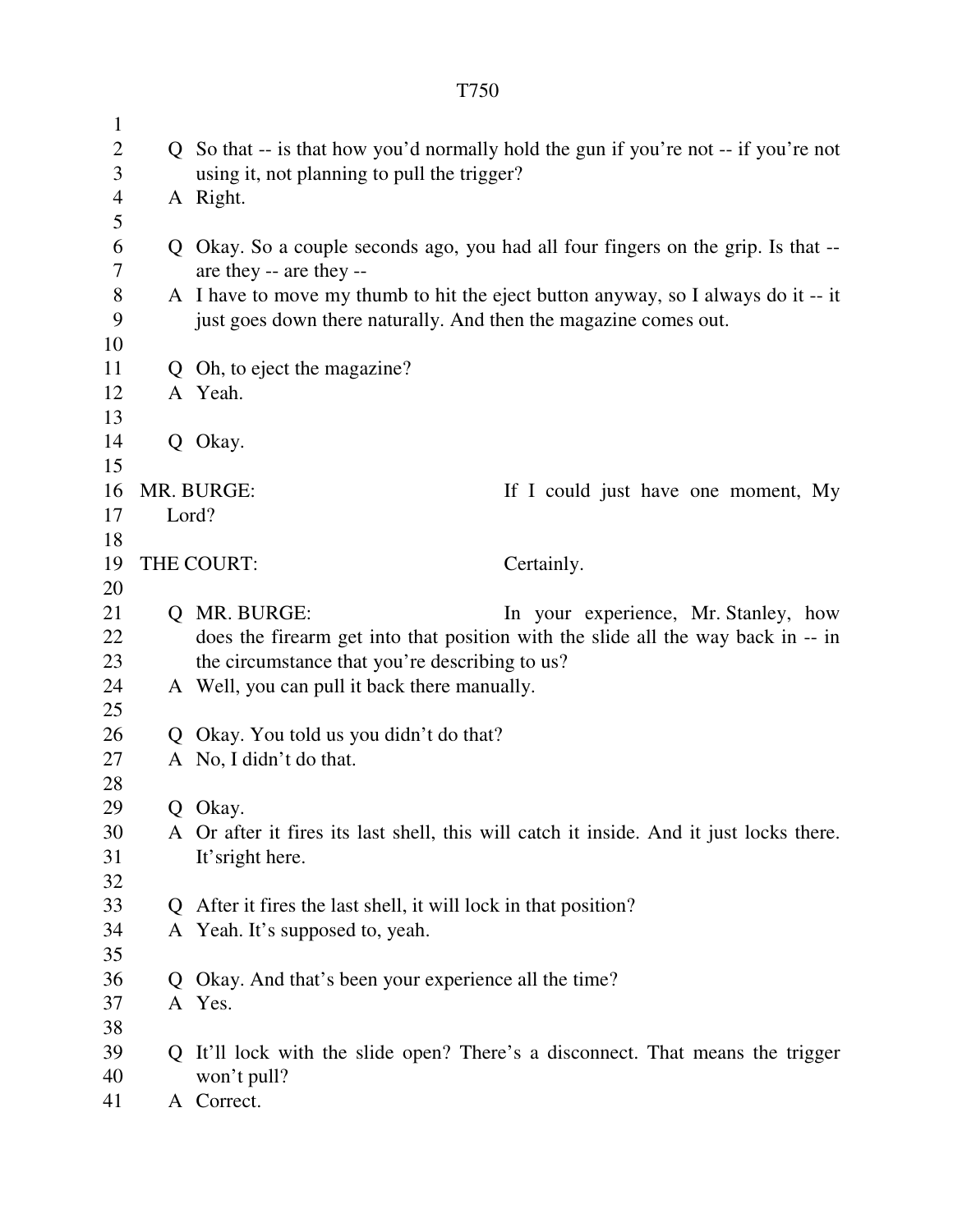| $\mathbf{1}$    |                                                                                                                                                                            |                                                                              |                                                                                                                                                               |
|-----------------|----------------------------------------------------------------------------------------------------------------------------------------------------------------------------|------------------------------------------------------------------------------|---------------------------------------------------------------------------------------------------------------------------------------------------------------|
| $\sqrt{2}$<br>3 | Q But if it's in that back position, whatever was in the chamber should have been<br>ejected; is that fair to say?                                                         |                                                                              |                                                                                                                                                               |
| $\overline{4}$  | A It's supposed to go out, yes.                                                                                                                                            |                                                                              |                                                                                                                                                               |
| 5               |                                                                                                                                                                            |                                                                              |                                                                                                                                                               |
| 6               |                                                                                                                                                                            | Q Well, has it been your experience that it always goes out?                 |                                                                                                                                                               |
| $\tau$          |                                                                                                                                                                            | A Normally, yeah. I've --                                                    |                                                                                                                                                               |
| 8               |                                                                                                                                                                            |                                                                              |                                                                                                                                                               |
| 9<br>10         |                                                                                                                                                                            | Q Well, not normally. Is it your experience that it always ejects?<br>A Yes. |                                                                                                                                                               |
| 11              |                                                                                                                                                                            |                                                                              |                                                                                                                                                               |
| 12              |                                                                                                                                                                            |                                                                              | Q So how could there be a round still in the chamber if -- if the slide has come                                                                              |
| 13              |                                                                                                                                                                            | back and the ejector should have pushed it out?                              |                                                                                                                                                               |
| 14              |                                                                                                                                                                            | A I don't know.                                                              |                                                                                                                                                               |
| 15              |                                                                                                                                                                            |                                                                              |                                                                                                                                                               |
| 16              |                                                                                                                                                                            | MR. BURGE:                                                                   | Those are my questions, My Lord.                                                                                                                              |
| 17              |                                                                                                                                                                            |                                                                              |                                                                                                                                                               |
| 18              |                                                                                                                                                                            | THE COURT:                                                                   | Okay. Any re-examination?                                                                                                                                     |
| 19<br>20        |                                                                                                                                                                            | MR. SPENCER:                                                                 | No, My Lord.                                                                                                                                                  |
| 21              |                                                                                                                                                                            |                                                                              |                                                                                                                                                               |
| 22              |                                                                                                                                                                            | THE COURT:                                                                   | Mr. Stanley, thank you very much. You                                                                                                                         |
| 23              |                                                                                                                                                                            | can go back to where you were sitting before. Thank you, sir.                |                                                                                                                                                               |
| 24              |                                                                                                                                                                            |                                                                              |                                                                                                                                                               |
| 25              |                                                                                                                                                                            | (WITNESS STANDS DOWN)                                                        |                                                                                                                                                               |
| 26              |                                                                                                                                                                            |                                                                              |                                                                                                                                                               |
| 27              |                                                                                                                                                                            | THE COURT:                                                                   | Mr. Spencer.                                                                                                                                                  |
| 28<br>29        |                                                                                                                                                                            | MR. SPENCER:                                                                 | I've got at least one, maybe -- maybe                                                                                                                         |
| 30              |                                                                                                                                                                            |                                                                              |                                                                                                                                                               |
| 31              | two witnesses in mind. My belief is I likely won't call either of them, but I'd like<br>to discuss that with my colleague and sleep on that, with the time. My thinking is |                                                                              |                                                                                                                                                               |
| 32              | that evidence is pretty well done. We will be able to -- there's -- there's a couple of                                                                                    |                                                                              |                                                                                                                                                               |
| 33              | things we need to clean up together, but I think that's -- that's it. So my thinking --                                                                                    |                                                                              |                                                                                                                                                               |
| 34              |                                                                                                                                                                            | I want to decide on -- on whether I call one more witness or not, so         |                                                                                                                                                               |
| 35              |                                                                                                                                                                            |                                                                              |                                                                                                                                                               |
| 36              |                                                                                                                                                                            | THE COURT:                                                                   | Okay. The -- the point there, I guess, is                                                                                                                     |
| 37              |                                                                                                                                                                            |                                                                              | that if your case is done, subject to what you might be doing, then we are going to                                                                           |
| 38<br>39        |                                                                                                                                                                            |                                                                              | ask the jury to come back tomorrow, and then it could be that there's no evidence                                                                             |
| 40              |                                                                                                                                                                            |                                                                              | for them to hear, in which case we're going to have to deal with some legal<br>matters before I -- you provide your closing addresses and the charge. So I am |
| 41              |                                                                                                                                                                            |                                                                              | thinking that they might end up coming here today, and then we would just say,                                                                                |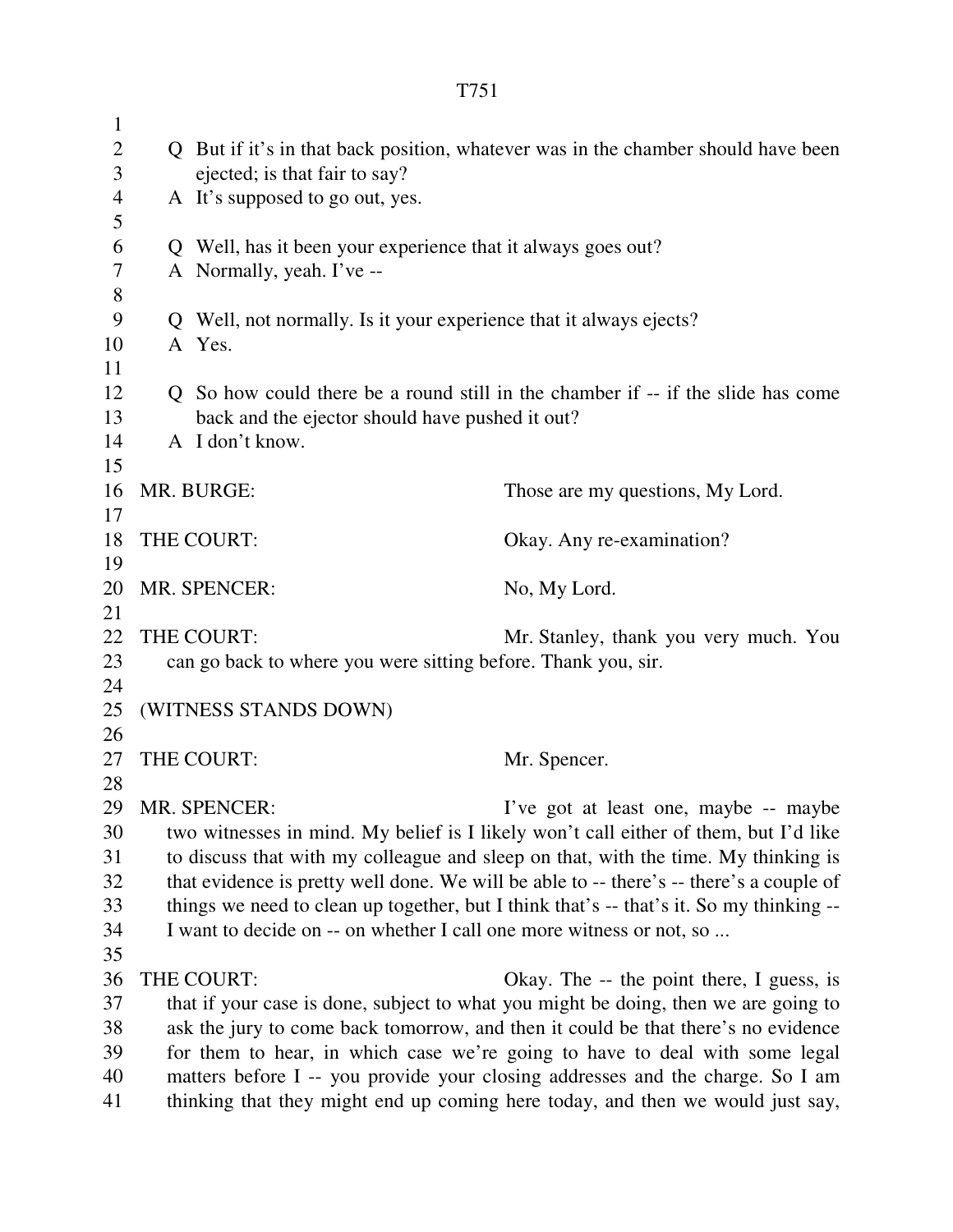1 well, the evidence is all in, you can go home again for a day or two. Is that where 2 we're at? 3 4 MR. SPENCER: That's where we're at. But perhaps if I 5 could just speak with -- have two minutes with my colleague? 6 7 THE COURT: Okay. Maybe if we do take a few 8 minutes here, we -- we could perhaps save you from coming back tomorrow, if 9 you're not -- if it's not necessary. So I realize it's 5:33 more or less, but perhaps a 10 few minutes spent now might save us some time tomorrow. So I am going to ask 11 your indulgence. If you could just go wait for a few more minutes, and we'll see 12 where we're at. 13 14 (JURY RETIRES) 15 16 Okay. About five minutes, Mr. Spencer? 17 18 MR. SPENCER: That's all we'll need. Thank you, My 19 Lord. 20 21 (ADJOURNMENT) 22 23 THE COURT: Mr. Spencer, are you able to declare your 24 intention? I don't want to rush you, but I don't want to inconvenience the jurors if 25 we don't need to. 26 27 MR. SPENCER: And -- and I respect that, My Lord. And 28 we have one agreed facts to submit in the presence of the jury and mark as an 29 exhibit, and it is agreed. And with that, again, it's -- it's a tough time to make a 30 decision, but I am closing my case. 31 32 THE COURT: Okay. And then would the Crown be 33 calling any rebuttal? 34 35 MR. BURGE: No. 36 37 THE COURT: So that would be the evidence. I am 38 going to suggest that if -- if that's the case, then that we let the jury go until 39 Thursday at 10 o'clock. Thursday at 10 o'clock, you would come back. You would 40 provide your closing statements, and I would charge them later on in the 41 afternoon. Tomorrow morning I would suggest that we meet here at 9 o'clock, the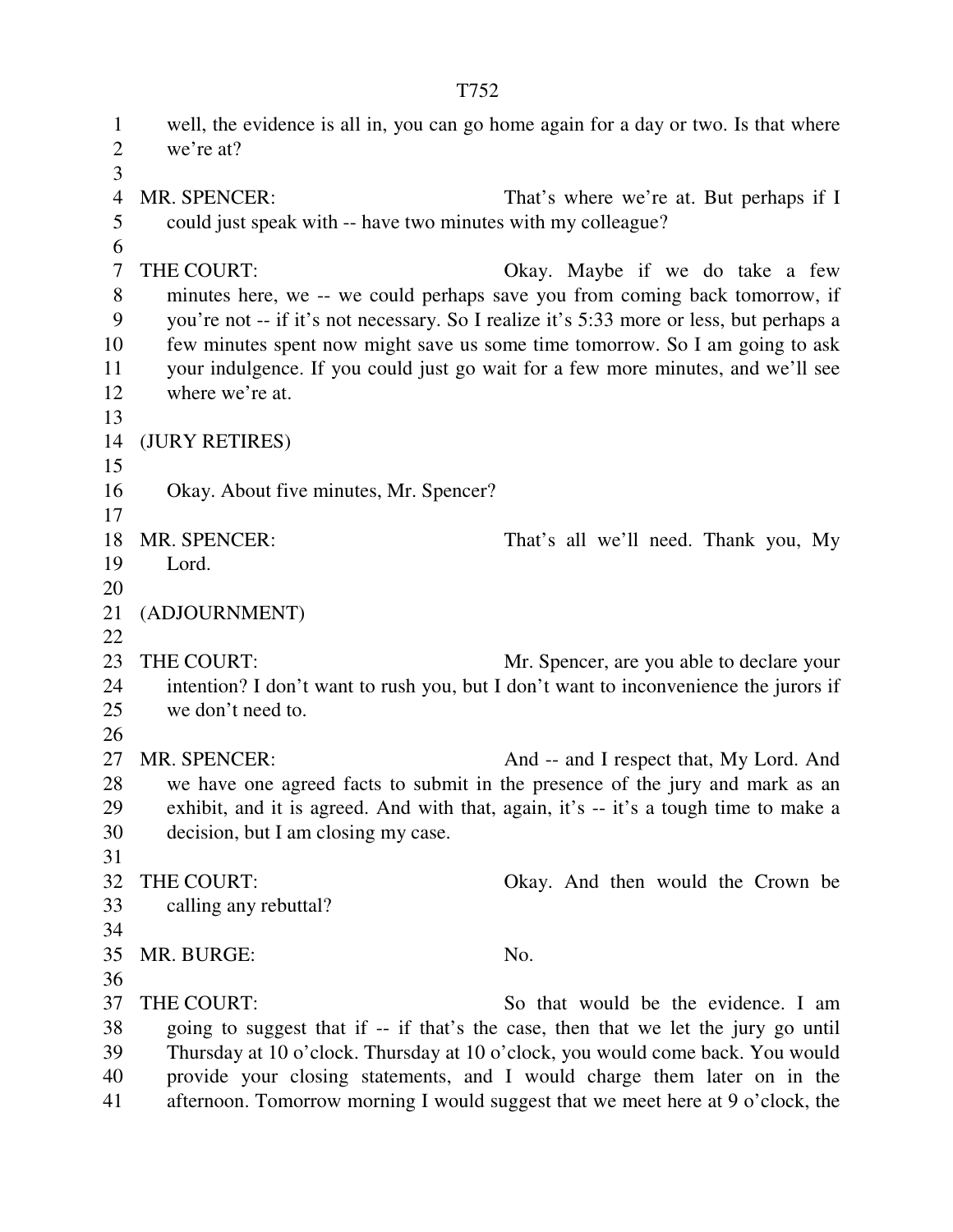1 lawyers, in the absence of the jury, and we sort out the legal issues as to possible 2 verdicts and that type of thing. Does that work for -- for you? 3 4 MR. BURGE: Yes. 5 6 MR. SPENCER: Yes, My Lord. 7 8 THE COURT: Okay. Thank you. So let's -- I see the 9 sheriff is not here. I wonder if you could -- 10 11 THE COURT CLERK: She's in with the jury. 12 (INDISCERNIBLE)? 13 14 THE COURT: Yes, if you would. 15 16 (JURY ENTERS) 17 18 THE COURT: Okay. Thank you, ladies and gentlemen 19 of the jury, for your patience. We're going to take maybe five or ten minutes of 20 your time, and then we're -- we're done. So, Mr. Spencer. 21 22 MR. SPENCER: Thank you, My Lord. I have an agreed 23 facts to file, just to clean up a couple of things. We've handwritten it, Mr. Burge 24 and I, just to get it done today for the convenience. It reads: 25 26 Glennis Fouhy called 911 at 5:22 PM on August 9th. 27 Sheldon Stanley called 911 at 5:27 PM on August 9th, 28 2016. 29 30 So just to establish those facts. So I'd ask that that be marked, I guess -- just -- it's 31 just an agreed facts. I don't know if there's -- if it has an exhibit number. 32 33 THE COURT: Well, it would be -- it can be a D exhibit. 34 35 MR. SPENCER: Sure. 36 37 THE COURT: So the next -- D-21, is it, Madam Clerk? 38 39 THE COURT CLERK: Yes. 40

41 **EXHIBIT D-21- Agreed Statement of Fact**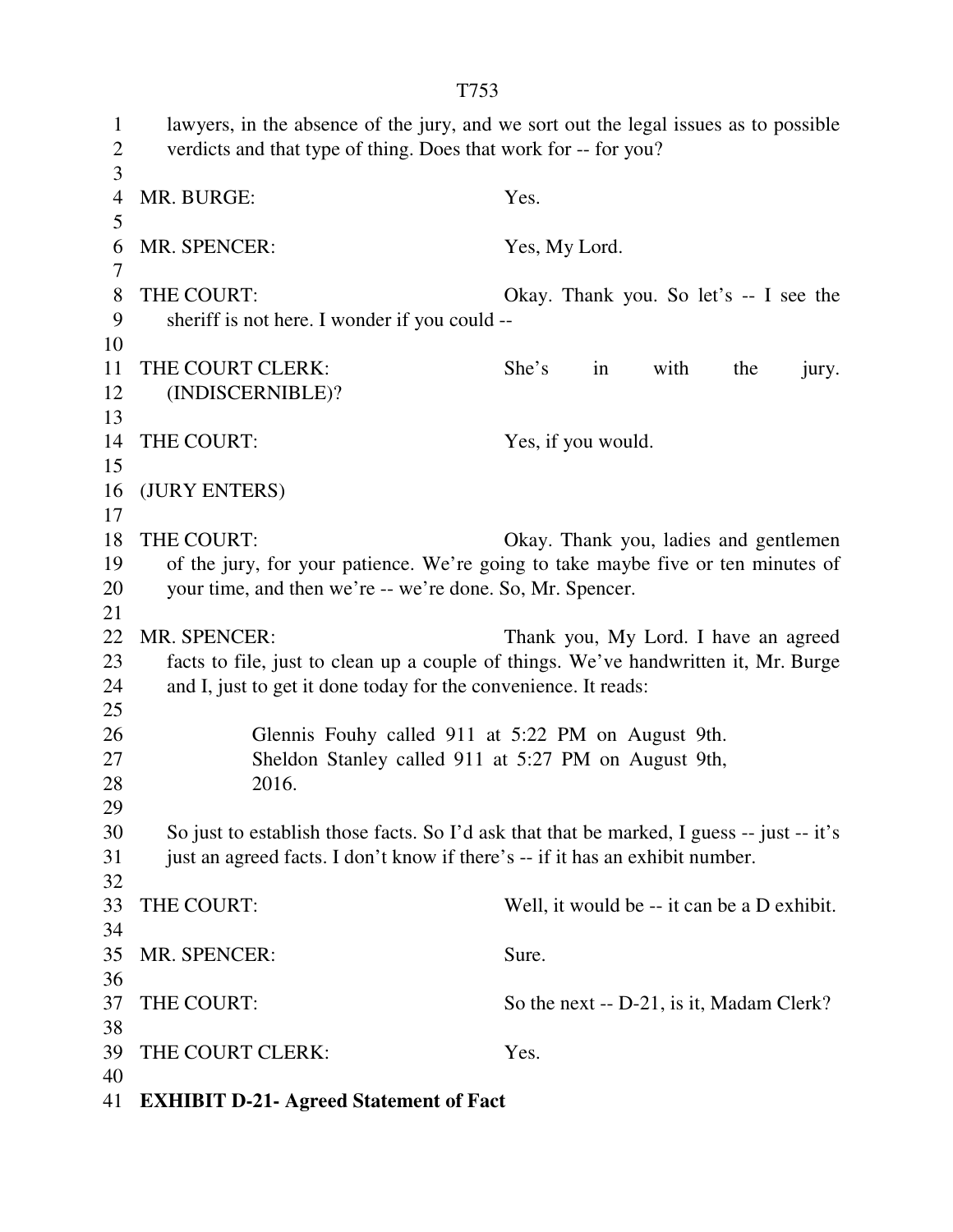1 2 THE COURT: So again, as I talked to you about facts, 3 the -- the lawyers are able to agree to facts so that way we don't have to call the 4 911 operators and that type of thing, so you would accept that as -- as a fact 5 because it's agreed to by Crown and defence. 6 7 With that, Mr. Spencer? 8 9 MR. SPENCER: And with that, the defence closes its 10 case, My Lord. 11 12 THE COURT: Okay. Mr. Burge, are you calling any 13 rebuttal evidence? 14 15 MR. BURGE: No, thank you. 16 17 THE COURT: Okay. Ladies and gentlemen of the jury, 18 that means that all the evidence is in. And what needs to happen now is there is, I 19 guess, four components left. Firstly, the defence counsel will provide his closing 20 address to you. Then Crown counsel will provide his closing address to you. And 21 then I will provide my charge to you where I tell you the -- the rules and the law. 22 And then you start your deliberations. 23 24 What we have decided, I guess, more me than -- than counsel, is I am going to 25 suggest that we come back at -- that you come back at 10 o'clock on Thursday. 26 The reason for that is is that tomorrow, the lawyers and I are going to meet, and 27 we're going to talk about the law and how I should draft my charge. I want to get 28 their input to be totally fair to everybody rather than just telling you what the -- the 29 law is. I want to hear from them first, and then I will draft a charge. And that 30 sometimes takes a little bit of -- of time to do that. And I might have been able to 31 get it done later tomorrow, but I don't know how much time we're going to take. 32 And so the safest thing to do is to adjourn until Thursday. So you would be done 33 until Thursday at 10 o'clock AM. You would come back at that time, and as I say, 34 the lawyers would address you in the morning. I'd probably provide my charge 35 sometime in the afternoon. And then at that point, I turn it over to you, and you 36 would be sequestered from that point until you -- your deliberations are concluded. 37 38 So with that, I will say that you can go. I will say, as well, that -- just so you're 39 clear -- I consider that you are on jury duty tomorrow and Wednesday, as well, 40 because you really can't do anything else. So you're still on jury duty. So if you're

41 getting paid for your jury duty, I am ordering that you be paid for Tuesday and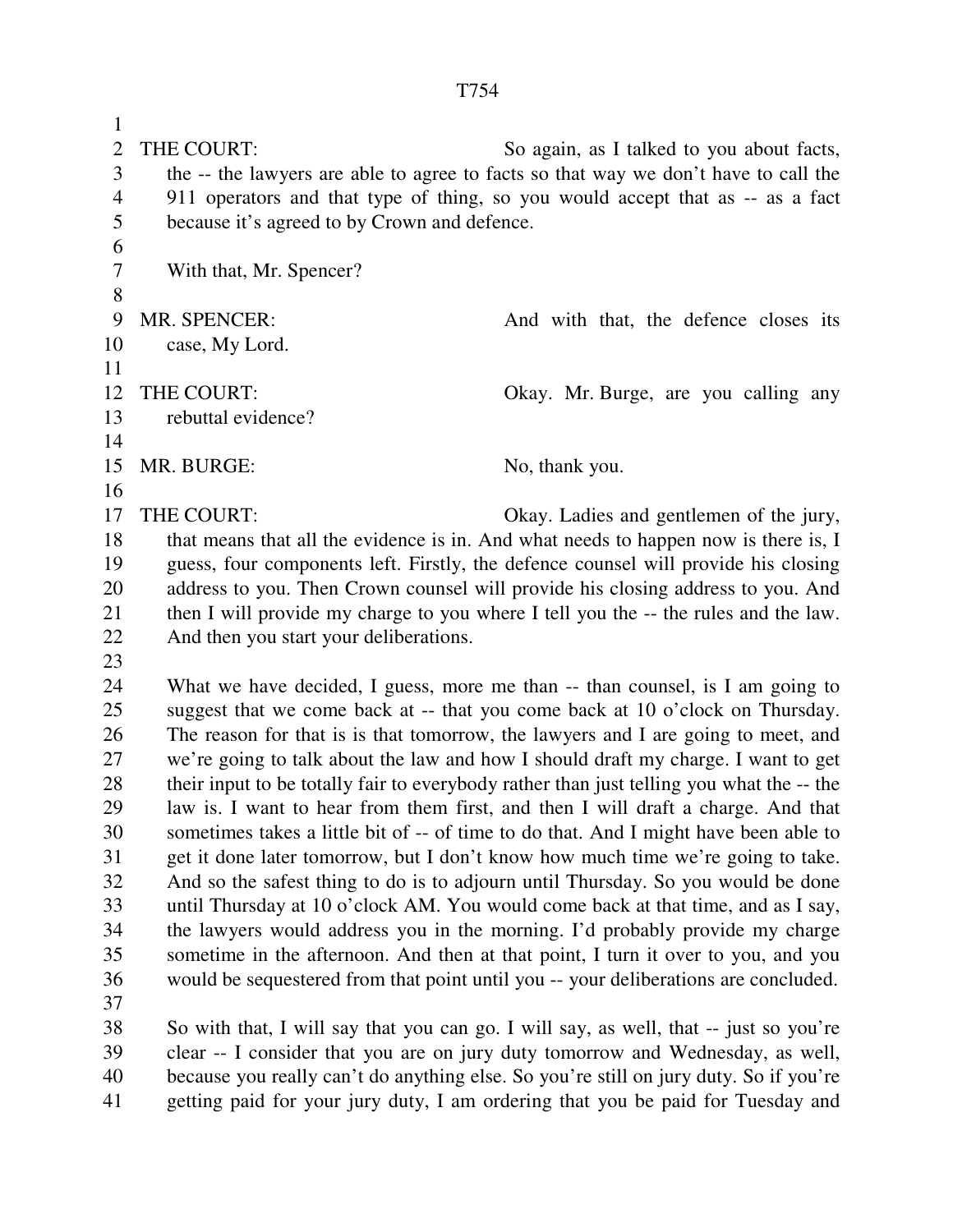1 Wednesday, as well, just so that there's no doubt about that.

 $\overline{2}$ 

3 And so with that, I -- I will just remind you again that it's crucially important for 4 you to not look at any media reports or any Internet or any of that type of thing 5 that we've talked about before. And you should not discuss this with anybody 6 outside of your fellow jurors in the jury room. So if you are -- go back home, 7 sometimes spouses and friends and they want to know the -- the real details, and I 8 think what you have to tell them is that you've been told by the judge that you 9 cannot discuss that. Okay. So you're all nodding your head "yes," so thank you 10 very much for that. And we will see you Thursday at 10 o'clock. So thank you 11 very much for your time.

12

13 (JURY RETIRES)

14

15 **Discussion** 

16

17 THE COURT: So as far as us, the four lawyers and me 18 and Mr. Stanley, I am going to suggest we start tomorrow at 9 AM. Might as well 19 get a good start on it. I don't know how long this is going to take. There are some 20 legal issues, some nuanced matters about how the law should be framed in this 21 matter, how it should be sequenced for the jury so that they can best understand 22 what's going on. I have given this a fair bit of thought already, but, of course, I 23 welcome your input. I presume that you have researched some of the leading cases 24 in the area and are prepared to discuss those leading cases. I have done my own 25 research, and I have got an idea as to what I consider to be the -- the leading cases 26 in the area. We'll have to talk about airs of reality and things of that nature. And 27 any other matters that we can utilize to try to make the -- the charge as legally 28 correct and as balanced as it ought to be. Any comments on that before we rise to 29 tomorrow at 9 o'clock?

30

31 MR. BURGE: No, thank you.

32

33 THE COURT: Mr. Spencer?

34

35 MR. SPENCER: It -- My Lord, there may be -- may be 36 value in -- if you have particular cases that you feel are relevant, it may be wise for 37 us to have a look at those this evening, and then expedite the discussion tomorrow. 38 But --

39

40 THE COURT: Well, I have thought about that, but I 41 guess I want to be careful that I don't influence the defence or the Crown by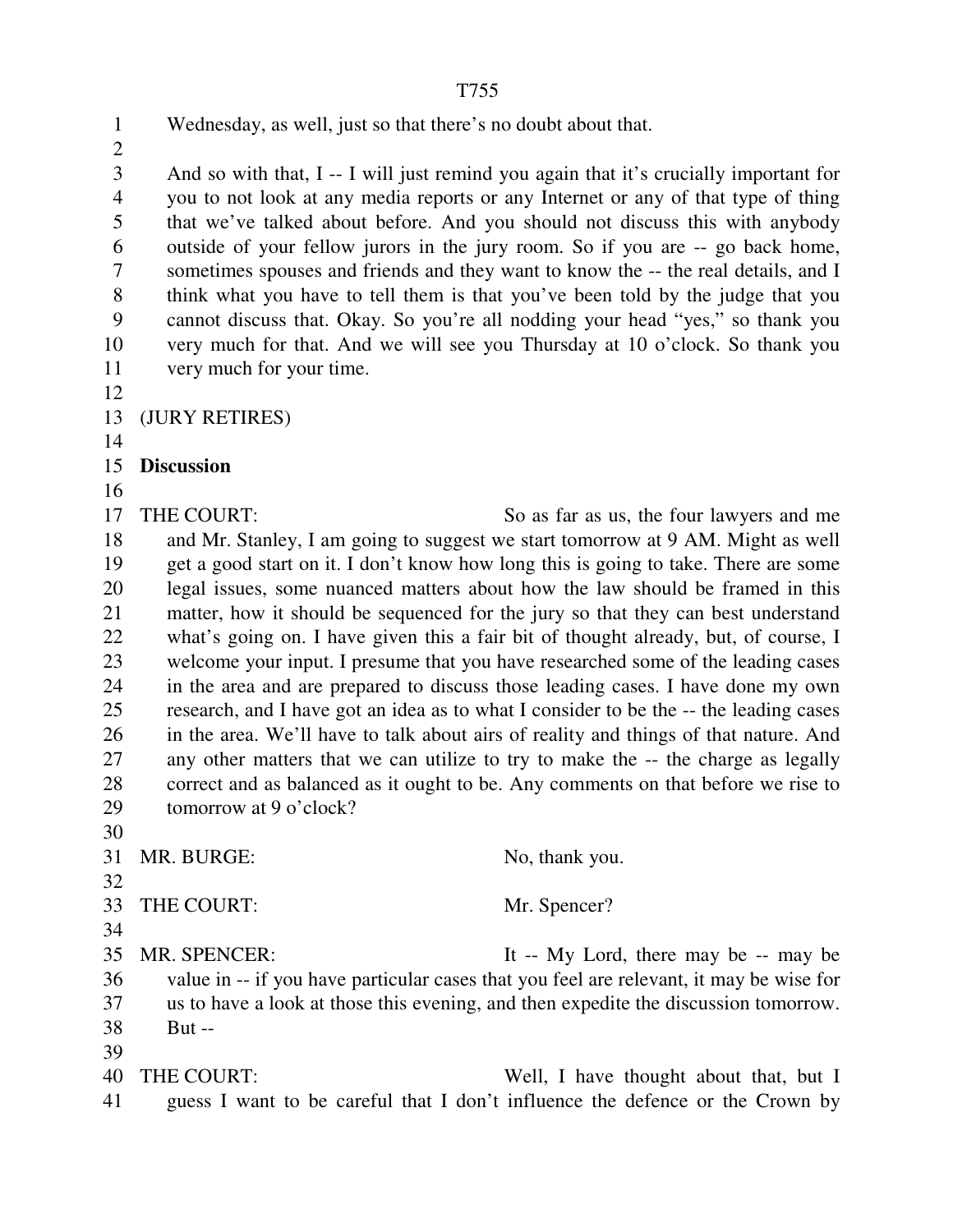1 suggesting to you that this is what I think is important. This is your case, and I am 2 trying to do what the lawyers think is their theories and their -- 3 4 MR. SPENCER: Sure. 5 6 THE COURT: -- and I don't want to -- to prejudice that 7 by providing you a case in an area that you never even thought was -- was relevant 8 or appropriate. 9 10 MR. SPENCER: Yeah. 11 12 THE COURT: So you've been living and breathing this 13 case for a while, both of you -- and by both, I mean both sides -- and I -- I think I'd 14 prefer not to do that, not because -- 15 16 MR. SPENCER: Okay. 17 18 THE COURT:  $\qquad \qquad -I$  don't want to assist, but because I 19 don't want to improperly influence -- 20 21 MR. SPENCER: Yeah. 22 23 THE COURT: -- one side or the other in suggesting that 24 you should be or should not be going in a certain direction. 25 26 MR. SPENCER: Fair enough, My Lord. I was just 27 thinking to expedite our discussion, but that makes all the sense. So thank you. 28 29 THE COURT: Okay. So we will then be adjourned to 9 30 o'clock tomorrow morning. And likely we would not -- the courtroom would be 31 dark on Wednesday. We will see what happens tomorrow. And -- and then you 32 would be ready to provide your opening addresses Thursday, followed by my 33 charge Thursday. Thank you. 34 35 36 37 PROCEEDINGS ADJOURNED UNTIL 9:00 AM, FEBRUARY 6, 2018 38 39 40

T756

41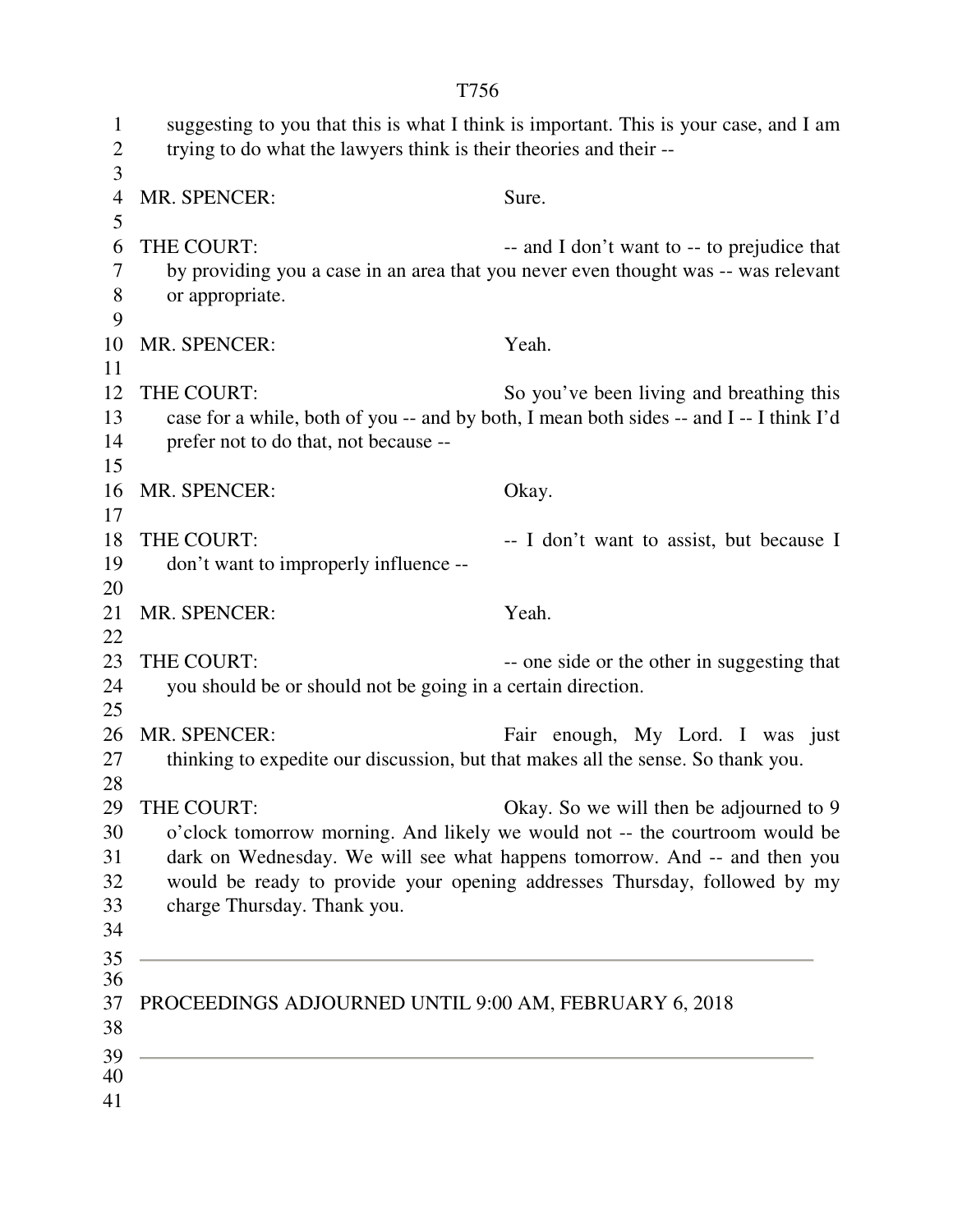|                                | T757                                                                                                |                                                                                         |  |  |
|--------------------------------|-----------------------------------------------------------------------------------------------------|-----------------------------------------------------------------------------------------|--|--|
| $\mathbf{1}$<br>$\overline{2}$ | February 6, 2018                                                                                    | <b>Morning Session</b>                                                                  |  |  |
| 3                              | The Honourable Chief Justice                                                                        | The Court of Queen's Bench                                                              |  |  |
| 4<br>5                         | M. Popescul                                                                                         | for Saskatchewan                                                                        |  |  |
| 6                              | W. Burge, QC                                                                                        | For the Crown                                                                           |  |  |
| 7                              | C. Browne                                                                                           | For the Crown                                                                           |  |  |
| 8                              | S. Spencer                                                                                          | For the Accused                                                                         |  |  |
| 9                              | D. Gillanders                                                                                       | For the Accused                                                                         |  |  |
| 10                             | K. Christopherson                                                                                   | <b>Court Clerk</b>                                                                      |  |  |
| 11<br>12                       |                                                                                                     |                                                                                         |  |  |
| 13<br>14                       | <b>Discussion</b>                                                                                   |                                                                                         |  |  |
| 15                             | THE COURT:                                                                                          | Just set it there. Thank you. Good                                                      |  |  |
| 16                             | morning.                                                                                            |                                                                                         |  |  |
| 17                             |                                                                                                     |                                                                                         |  |  |
| 18<br>19                       | MR. BURGE:                                                                                          | Good morning, My Lord.                                                                  |  |  |
| 20<br>21                       | MR. GILLANDERS:                                                                                     | Good morning, My Lord.                                                                  |  |  |
| $22\,$<br>23                   | MR. SPENCER:                                                                                        | Good morning, My Lord.                                                                  |  |  |
| 24                             | THE COURT:                                                                                          | Okay. So the evidence is in, and it's now                                               |  |  |
| 25                             |                                                                                                     | time to figure out what we say to the jury and how I say it to the jury and how the     |  |  |
| 26                             |                                                                                                     | -- the charge is framed and where we -- where we put things together. So I've           |  |  |
| 27                             | been, as I mentioned yesterday, I've been doing a fair bit of thinking about the                    |                                                                                         |  |  |
| 28<br>29                       | fairest way to put this together. And that's the discussion I'd like to have with<br>counsel today. |                                                                                         |  |  |
| 30                             |                                                                                                     |                                                                                         |  |  |
| 31                             |                                                                                                     | So before we go further -- and, Mr. Spencer, you at the outset in the preliminary       |  |  |
| 32                             |                                                                                                     | matters had made a motion, a <i>Charter</i> motion, dealing with the vehicle not being  |  |  |
| 33                             | secured properly and that type of thing.                                                            |                                                                                         |  |  |
| 34                             |                                                                                                     |                                                                                         |  |  |
| 35                             | MR. SPENCER:                                                                                        | Correct, My Lord. And I -- I think for the                                              |  |  |
| 36                             |                                                                                                     | most part, we filed a brief that laid out the law, the facts surrounding that, I think, |  |  |
| 37                             |                                                                                                     | have been flushed out to a certain degree. So I think that is essentially before you.   |  |  |
| 38                             |                                                                                                     | I don't know if you want that argued right away. There's not much argument on it.       |  |  |
| 39                             |                                                                                                     | I think it's -- you know, you've got the <i>Charter</i> obligations to disclose which   |  |  |
| 40                             |                                                                                                     | requires that they maintain the evidence, but I don't know when you want to hear        |  |  |
| 41                             | that.                                                                                               |                                                                                         |  |  |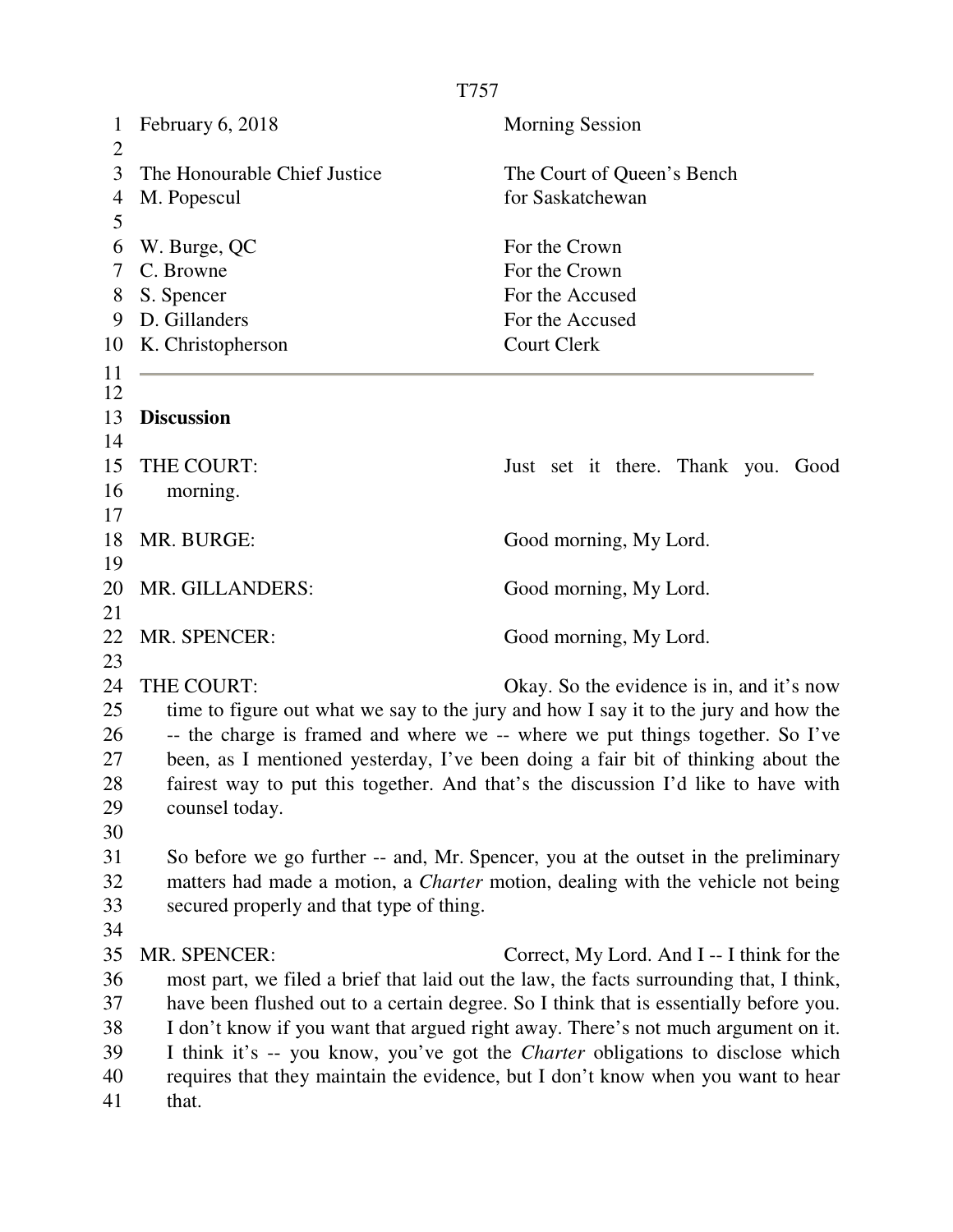1 2 THE COURT: Well, let's -- let's hear it now. I can tell 3 you right off the top, though, that the -- the fact that the -- the RCMP secured the 4 scene. They put tarps over the deceased and the gun. They didn't want to touch the 5 vehicle because that's -- they're damned if they do and damned if they're -- they 6 don't. Then they towed it. They looked at everything. They photographed it. They 7 did a lot of things. And at the end of the day, how are -- how are we any worse off 8 as a result of what they may have alleged to have done? 9 10 MR. SPENCER: Okay, My Lord. And I appreciate it. So 11 what have we lost? What's the lost evidence? Didn't look for any GSR spots that 12 would have allowed us to determine trajectory. You certainly know now we have 13 -- we don't have an aimed intentional shooting. We have an extremely -- extreme 14 irregularity, so now we want to know. Is there -- was there a ricochet in that 15 vehicle? We don't know. I don't know. I can't know. And to the extent that they 16 looked at it, there was no fine photographing of anything. So I would like to have 17 had an opportunity to have an expert look at that to see if he could find a GSR 18 mark that would show us a point. Did it hit the headrest? Where -- 19 20 THE COURT: Did -- did they -- was there gunshot 21 residue on Mr. Boushie? 22 23 MR. SPENCER: That's the interesting part. Not as much 24 as might have been expected. So there's an irregularity there. So you're saying, 25 yes, if it's -- if it's not on him, is it somewhere else? And those are the types of 26 things that I think I should have had an opportunity to investigate. Standing here, 27 can I say I've lost evidence? I can't because I don't know. I'm never going to 28 know. Similarly with the blood spatter. That would have allowed us to get a 29 trajectory, and we have part of the -- 30 31 THE COURT: Well, the blood spatter person said that 32 she couldn't really get a trajectory, given that it's in a vehicle. And her testimony, 33 as I recall it, was that it wouldn't have made any difference if she was there. 34 35 MR. SPENCER: Oh, no. 36 37 THE COURT: Granted, it would have been good to be 38 there, but if I was there, I likely wouldn't have found anything else. 39 40 Madam Clerk, I seem to have forgotten all my pens on my desk. So if you could 41 perhaps give me one, and then you could maybe scoot up there and get the pens?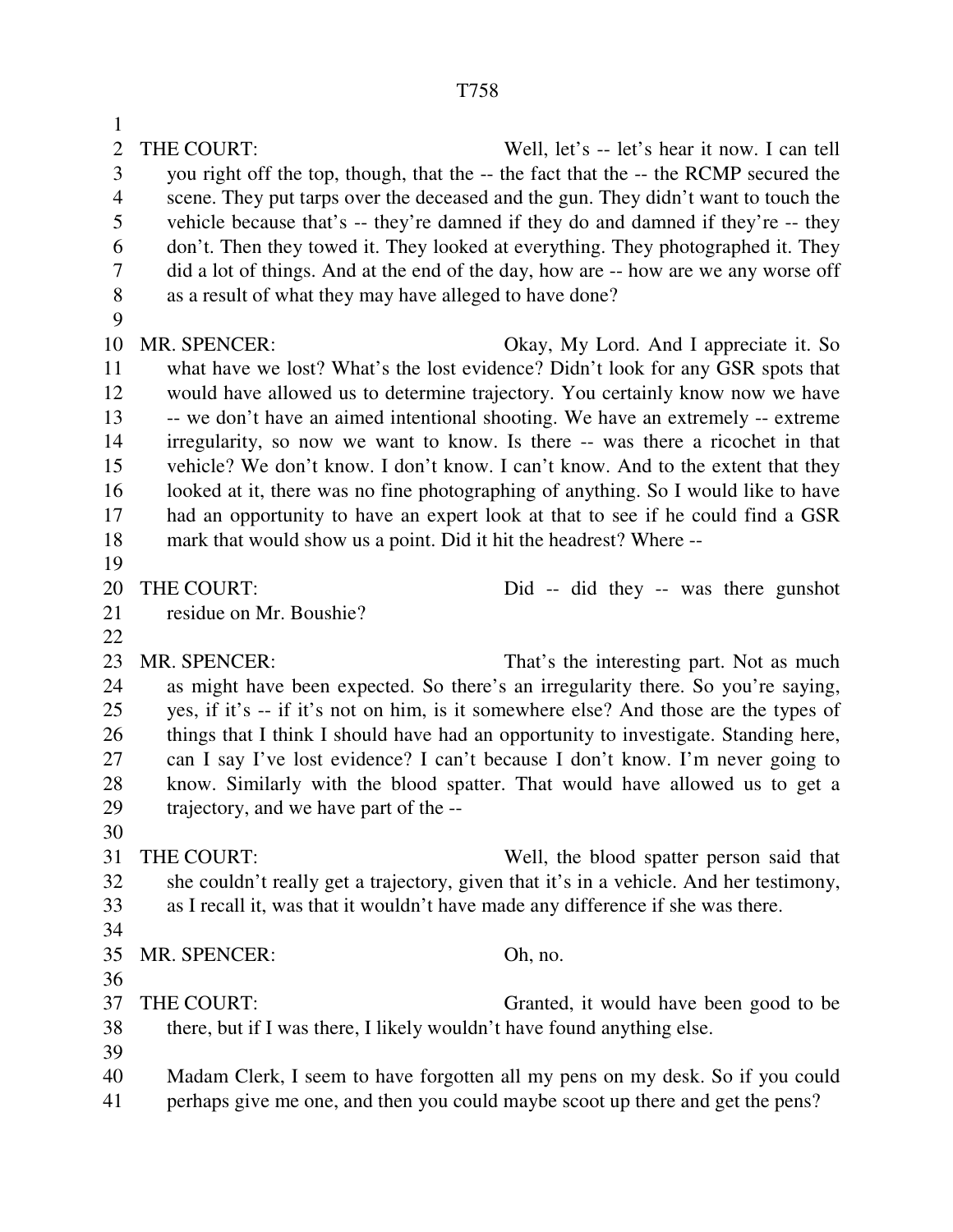T759 1 2 THE COURT CLERK: Would you prefer this pen, My Lord? 3 4 THE COURT: Yes, perfect. Yes, that's the kind I use. 5 Thank you. 6 7 MR. SPENCER: So, My Lord, so I'm saying, never 8 looked for GSR at all. That would have helped us on -- on the one point. The 9 second point would be -- and I -- and I know the blood spatter person said it 10 wouldn't have helped me, but we have a portion of the trajectory. And so if we'd 11 have had the GSR to see if there was some other impact point, we would be able to 12 -- I might have a ricochet defence. I don't know. And I don't like arguing defences 13 that I don't have anything for. But without seeing that vehicle, I don't have that. 14 The blood spatter analysis said exactly that is it wouldn't have helped. But we both 15 know, if we've got the trajectory here -- and I asked that question to say, and if 16 there's evidence that there was an impact point over here, then we know, where is 17 that? Where's the bullet? Like, those are all the things which would certainly help 18 us now that, after the fact -- and I appreciate that the -- that the police at the time 19 thought they had it figured out, although remarkably, the -- the witness that made 20 the decision that he was done and who gave the information to the blood spatter 21 person said they didn't know which way the bullet went. It seems bizarre. So that's 22 what I'm saying. 23 24 THE COURT: Well, we know the -- the pathologist's 25 report clarifies that quite clearly, right? 26 27 MR. SPENCER: Oh, no. We -- we know which way it's 28 going now, but the person making the decision to release the vehicle before we 29 have an opportunity had no idea what -- what the potential evidentiary value of the 30 vehicle was. 31 32 THE COURT: Did you request to have the vehicle? 33 34 MR. SPENCER: And I -- we were working on agreed 35 facts. I think my friend for the purpose of argument can -- I asked to see the site 36 before it was released. So I wanted to go out there. 37 38 THE COURT: So you wanted to see what site? 39 40 MR. SPENCER: The -- the crime scene. 41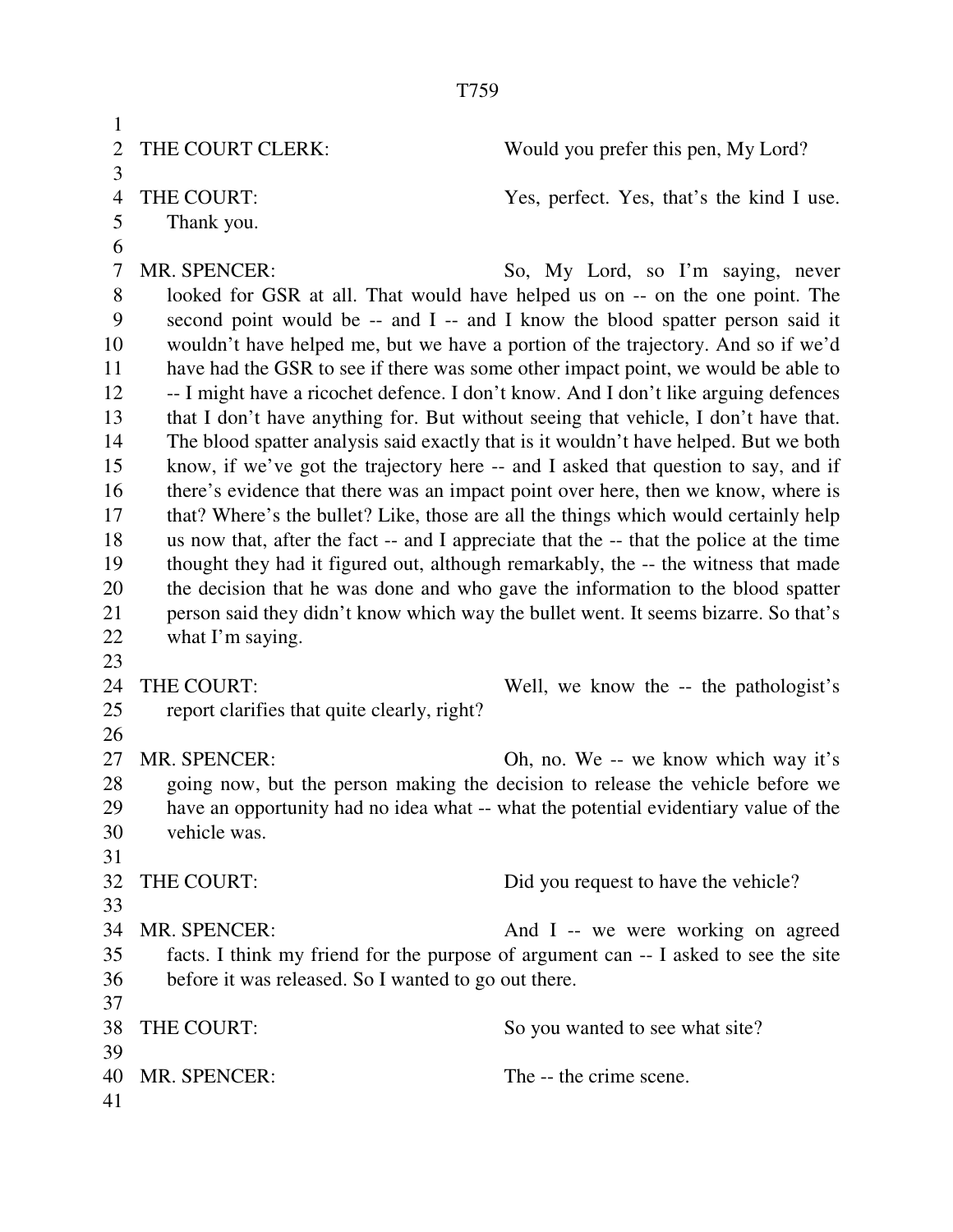T760 1 THE COURT: The farmyard? 3 MR. SPENCER: With -- with the vehicle there, the tracks, 4 everything. 6 THE COURT: Thank you. 8 MR. SPENCER: I requested that. I think my friend will 9 concede that. 11 THE COURT: So you wanted to see the site before the 12 police took the crime tape down and let the Stanleys back in? 14 MR. SPENCER: I was -- I was hoping I could see it with 15 them. I had 12 years with federal justice, worked with the RCMP all the time. I 16 considered myself trustworthy. But I appreciate to say you don't want a defence 17 lawyer tromping through until you're done, but that's exactly what I wanted to do, 18 let me see -- 20 THE COURT: So you did that? 22 MR. SPENCER: I did that. And I will be careful because I 23 -- I did not say I wanted to see the vehicle. I said I want to see the site as is, and 24 that was before I -- I think -- well, they weren't finished, certainly. 26 THE COURT: So was the grey Escape still there? 28 MR. SPENCER: It had to be, yes. Yeah. The yard was still 29 cordoned off. And then I requested access to it, but to be candid, before I got that 30 far -- disclosure comes on a disk. Before I got that far, Mr. Murphy is -- is in the

 $\overline{2}$ 

5

7

10

13

19

21

25

27

31 paper saying it's gone, that it's at a towing yard. So, you know, at that point I 32 requested to get it from SGI. SGI says no, we can't give it to you, it's part of a 33 claim. I asked my friend to have the RCMP re-seize it, and they refused. 34 35 THE COURT: Could you not have got a court order? 36 37 MR. SPENCER: I could potentially have come here and 38 asked for an order, I guess, against SGI. I did not do that. 39

40 THE COURT: Because you -- you came to the Court 41 and you asked for the guns to be released and the ammo to be released, did you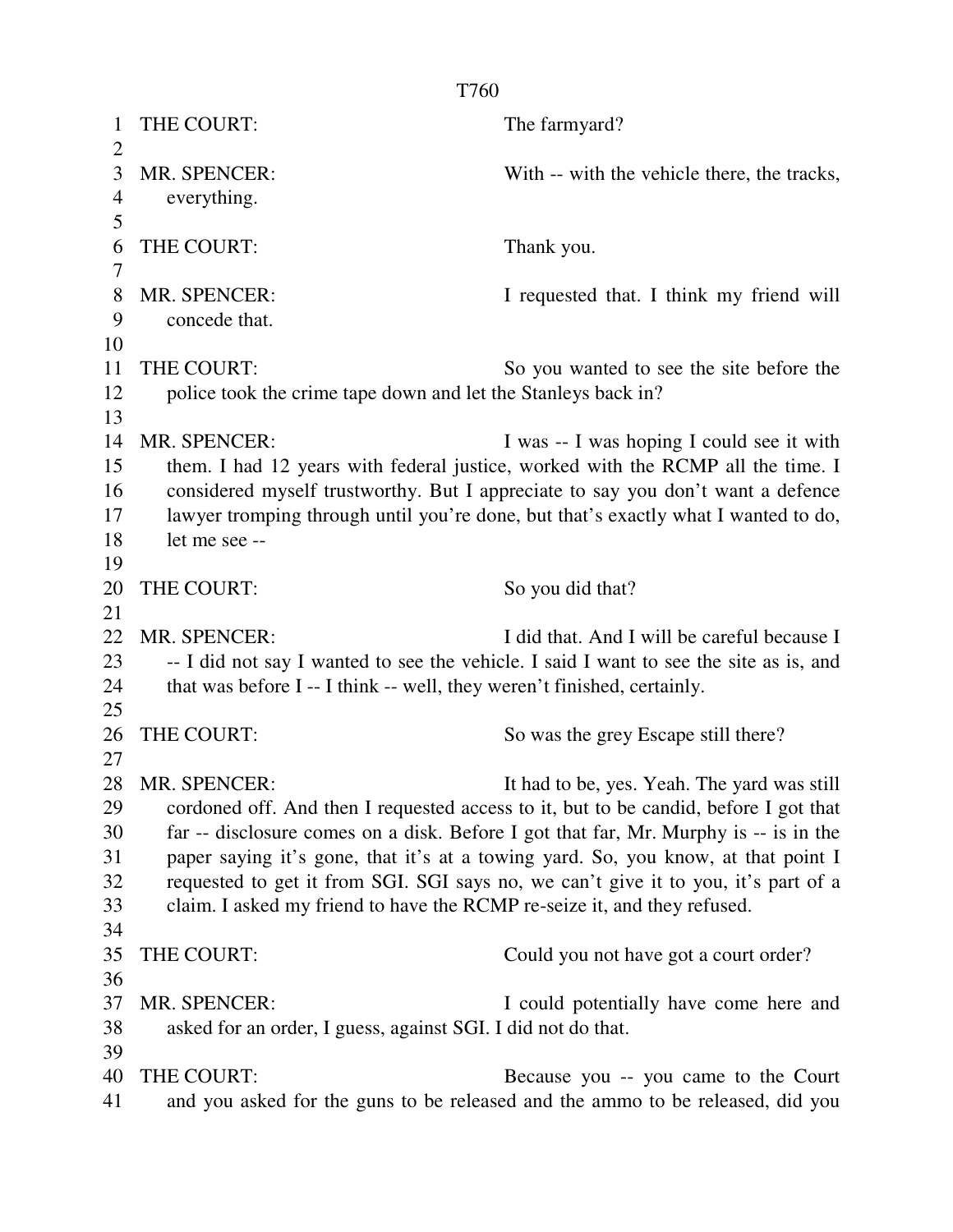1 not?  $\overline{2}$ 3 MR. SPENCER: Yeah, yeah, because the police had 4 maintained the integrity of those weapons -- 5 6 THE COURT: Right. 7 8 MR. SPENCER:  $\qquad \qquad \text{or those exhibits. So, you know,}$ 9 certainly my response to that is in a criminal justice system that requires continuity 10 of exhibits -- and I haven't made any issue of continuity of anything because the 11 facts are the facts, but when that's the rule and when the Crown has an obligation 12 -- and this is the Crown's obligation, to give the defence access to what they had 13 access to, and I appreciate there's some things which you can photograph, and 14 that's fine. The phone I've backed off on because I'm saying, no, that -- I didn't 15 lose any real defences out of that. But on this, they have an obligation to give the 16 defence an opportunity to see that. And I don't think their answer can be "you can 17 chase it down." You can chase -- you've got to -- 18 19 THE COURT: Although I think what the Crown's 20 position is -- and Mr. Burge can correct me if I'm wrong -- is they have a duty to 21 investigate. They investigated. They looked at things as much as they could. And 22 then when they get to a certain point that the -- everything has been tested as much 23 as they think it should be tested, and it has been photographed as much as it needs 24 to be photographed, they release the exhibit. That happens all the time. It's -- it's 25 fairly routine. 26 27 MR. SPENCER: Well, My Lord, I have to --28 29 THE COURT: Like, I have never seen vehicles kept for 30 -- into perpetuity. 31 32 MR. SPENCER: Well, and -- and, of course, you -- you 33 could -- if -- if we'd had access to it, we could have determined what, if any, 34 evidence was required for a trial. Trial evidence would be kept, I think 75 years is 35 the Court's rule. But that's -- that's the point is -- is that our -- our test on fairness 36 is that the RCMP do what they think is adequate? In this case, not really 37 understanding. This is -- they released it within a week, My Lord. 38 39 THE COURT: Well, what is it that you're -- you didn't 40 get? Is it gunpowder residue? 41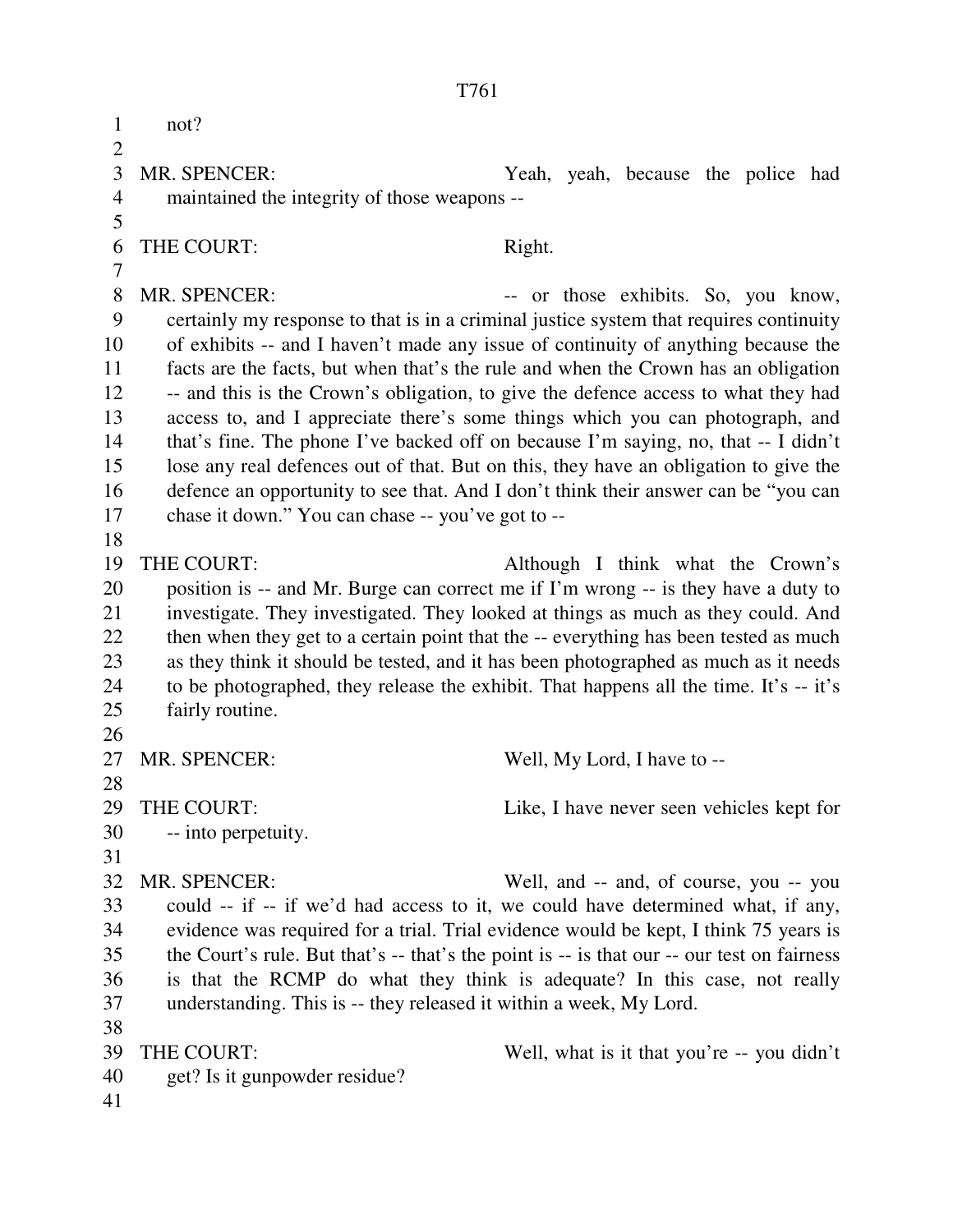1 MR. SPENCER: And -- and blood spatter evidence, all of 2 which would have allowed me to get the trajectory and potentially, potentially, a 3 good ricochet, evidence of a ricochet. And I'm not being frivolous here. So when 4 they say he's in the driver's seat, well, that's -- 5 6 THE COURT: So what is it that you would like me to 7 tell the jury? Because this isn't anywhere close to a stay situation. 8 9 MR. SPENCER: Yeah. Well -- and, My Lord, you know,  $10 \qquad \Gamma$ m --11 12 THE COURT: So that if --13 14 MR. SPENCER: -- I'm going to ask you to make that 15 decision, but then -- 16 17 THE COURT: Okay. Well, the decision is made. The -- 18 that -- 19 20 MR. SPENCER: Okay. Then when we turn -- when we 21 turn to the charge to the jury, I think the essence of it, essentially, is if there are 22 conflicts in the evidence or gaps in the evidence that would have potentially been 23 filled by evidence that was lost by reason of the premature release of the SUV, that 24 the benefit must go to the accused. The benefit of the doubt must go to the 25 accused. And I think Beryl (phonetic) has some wording to that effect, so ... 26 27 THE COURT: Well, that's quite a bit of a different 28 situation, I think. There, it was critical. Here, I'm not so -- so sure. Like, if they 29 searched the car completely and found that there was no ricochet, what does that 30 do? 31

32 MR. SPENCER: Well, what if we searched it and found 33 there was? Then we're three -- 34 35 THE COURT: Well, then we're in speculation. 36 37 MR. SPENCER: We're -- but we're -- we're speculating 38 because the police didn't maintain critical evidence, didn't disclose it, didn't give 39 us that opportunity. 40

41 THE COURT: So the defence claims that the grey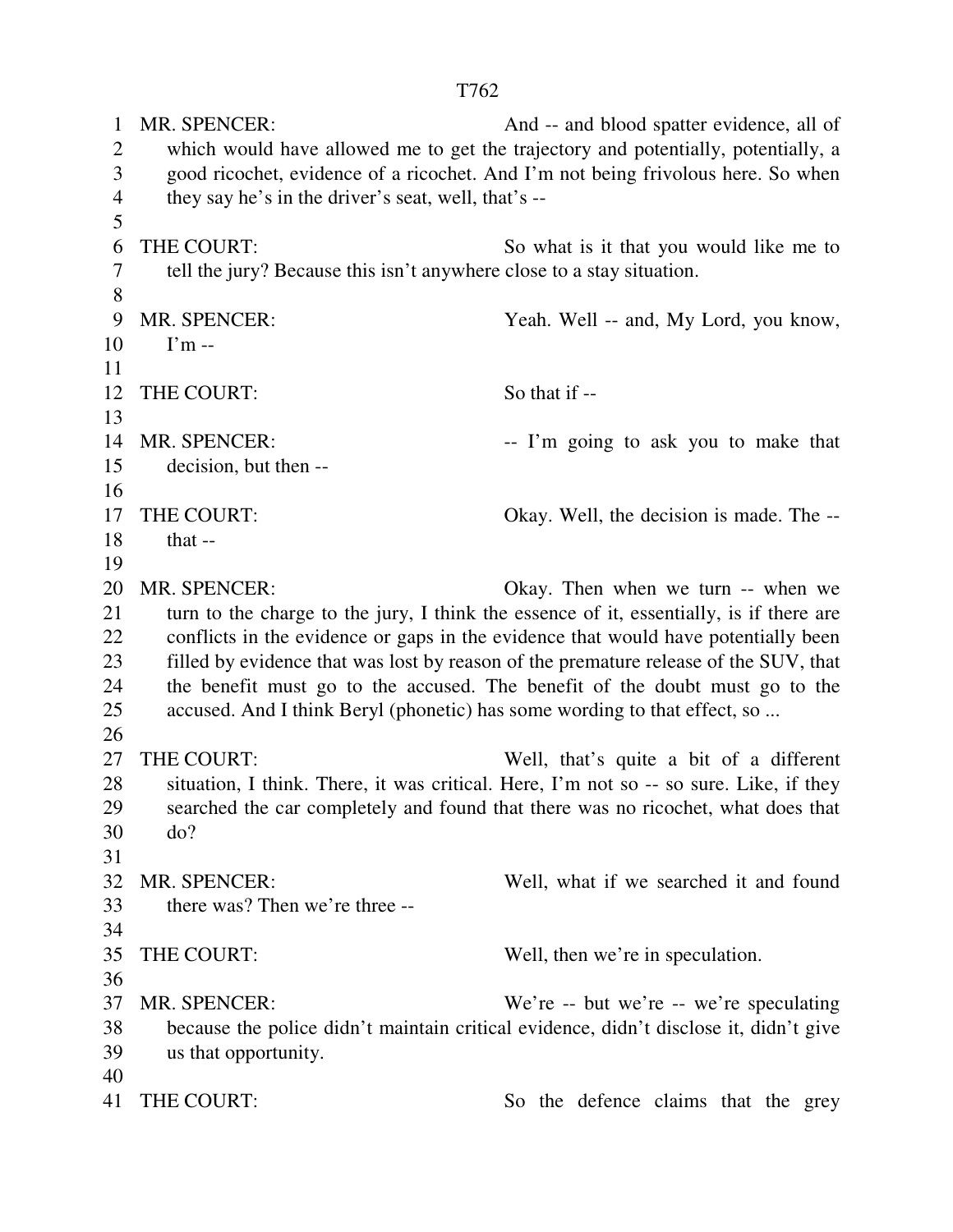|                | T763                                                                                                                                                                           |                                                                                      |  |  |
|----------------|--------------------------------------------------------------------------------------------------------------------------------------------------------------------------------|--------------------------------------------------------------------------------------|--|--|
| $\mathbf{1}$   | Escape should have what? What should they have done?                                                                                                                           |                                                                                      |  |  |
| $\overline{2}$ |                                                                                                                                                                                |                                                                                      |  |  |
| 3              | MR. SPENCER:                                                                                                                                                                   | Sorry. I was -- sorry, I was distracted by                                           |  |  |
| $\overline{4}$ | my colleague.                                                                                                                                                                  |                                                                                      |  |  |
| 5              |                                                                                                                                                                                |                                                                                      |  |  |
| 6              | THE COURT:                                                                                                                                                                     | If you want to -- talk to him if you want,                                           |  |  |
| 7              | and then get back to me. Seriously. I am not being facetious.                                                                                                                  |                                                                                      |  |  |
| 8              |                                                                                                                                                                                |                                                                                      |  |  |
| 9              | MR. SPENCER:                                                                                                                                                                   | Sorry, My Lord. If -- if you could put                                               |  |  |
| 10             | your --                                                                                                                                                                        |                                                                                      |  |  |
| 11             |                                                                                                                                                                                |                                                                                      |  |  |
| 12             | THE COURT:                                                                                                                                                                     | Okay. The defence claims that the grey                                               |  |  |
| 13<br>14       | Escape should have what?                                                                                                                                                       |                                                                                      |  |  |
| 15             | MR. SPENCER:                                                                                                                                                                   | Should have been maintained for the                                                  |  |  |
| 16             | purposes of disclosure.                                                                                                                                                        |                                                                                      |  |  |
| 17             |                                                                                                                                                                                |                                                                                      |  |  |
| 18             | THE COURT:                                                                                                                                                                     | Maintained by whom?                                                                  |  |  |
| 19             |                                                                                                                                                                                |                                                                                      |  |  |
| 20             | <b>MR. SPENCER:</b>                                                                                                                                                            | By the Crown, the RCMP, the police arm                                               |  |  |
| 21             | of the Crown.                                                                                                                                                                  |                                                                                      |  |  |
| 22             |                                                                                                                                                                                |                                                                                      |  |  |
| 23             | THE COURT:                                                                                                                                                                     | By the RCMP. By the RCMP?                                                            |  |  |
| 24             |                                                                                                                                                                                |                                                                                      |  |  |
| 25             | MR. SPENCER:                                                                                                                                                                   | Or in -- in some secure -- maintaining --                                            |  |  |
| 26             |                                                                                                                                                                                |                                                                                      |  |  |
| 27             | THE COURT:                                                                                                                                                                     | Okay.                                                                                |  |  |
| 28<br>29       | <b>MR. SPENCER:</b>                                                                                                                                                            | -- the integrity of that evidence until such                                         |  |  |
| 30             |                                                                                                                                                                                |                                                                                      |  |  |
| 31             | of time as the defence was offered -- and that's what we see in lots of these cases<br>or we see in cases, My Lord, is -- and -- and I don't -- I have to say, I can't believe |                                                                                      |  |  |
| 32             | that they wouldn't say, We're done, do you want it?                                                                                                                            |                                                                                      |  |  |
| 33             |                                                                                                                                                                                |                                                                                      |  |  |
| 34             | THE COURT:                                                                                                                                                                     | Okay. The defence claims that the grey                                               |  |  |
| 35             |                                                                                                                                                                                | Escape should have been maintained by the RCMP until the defence was offered         |  |  |
| 36             | the opportunity to examine it?                                                                                                                                                 |                                                                                      |  |  |
| 37             |                                                                                                                                                                                |                                                                                      |  |  |
| 38             | MR. SPENCER:                                                                                                                                                                   | And exercise that option if they elected                                             |  |  |
| 39             |                                                                                                                                                                                | to do so, and if -- if not -- and there's all kinds of room in between where you may |  |  |
| 40             |                                                                                                                                                                                | have -- we may have sent somebody in to do full photo because we don't even          |  |  |
| 41             |                                                                                                                                                                                | have any pictures of the roof. We don't have any pictures of the passenger's side,   |  |  |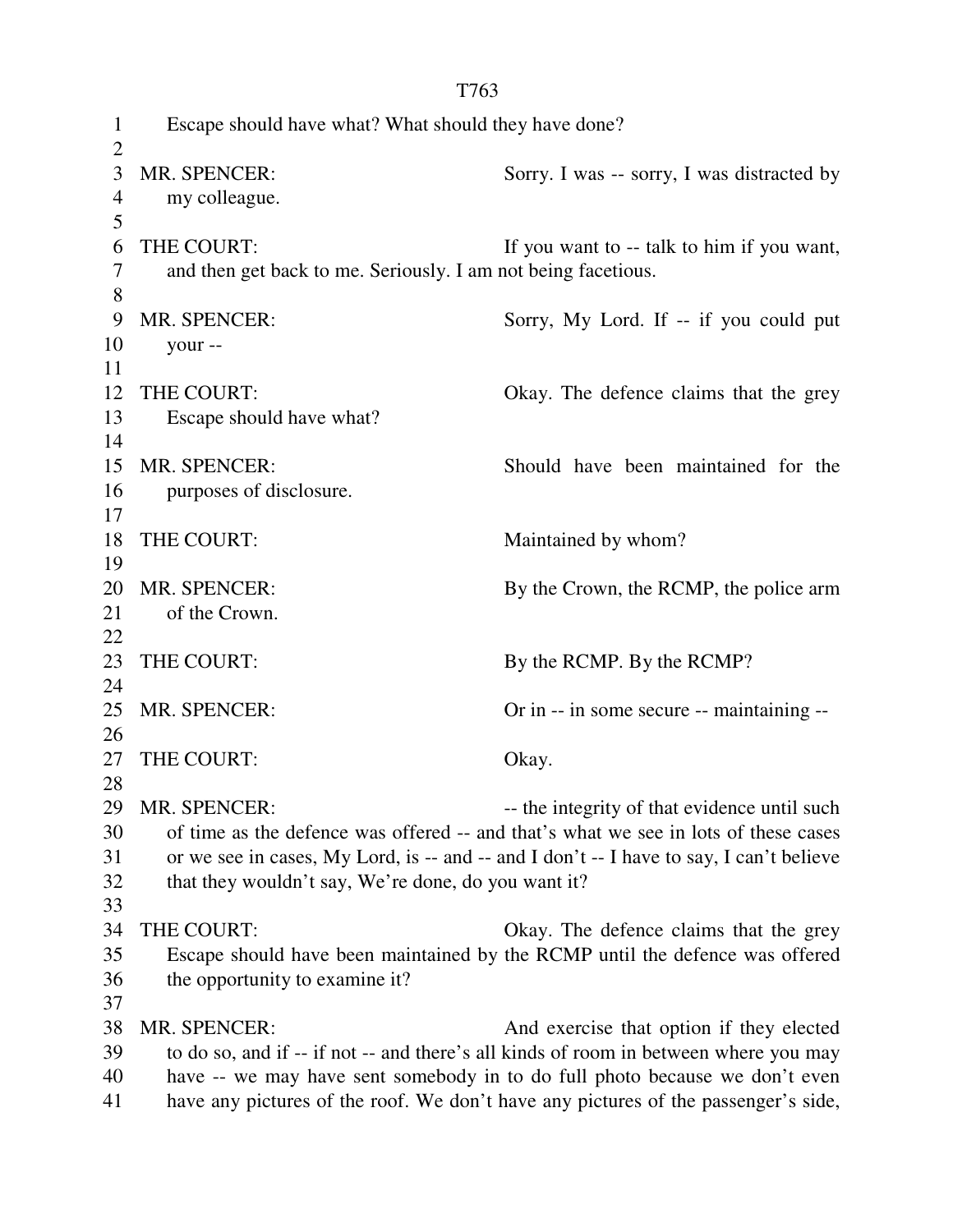1 not anything close-up at all. I would at least have liked to have had an expert look 2 for fingerprints on the steering column. I would have at least liked to have had 3 someone put it in drive to determine whether it would go. 4 5 THE COURT: Okay. How about something like this: 6 The defence claims -- and I will hear from you, Mr. Burge, of course, I am just 7 playing with words at this point -- the defence claims that the grey Escape should 8 have been maintained by the RCMP until the defence was offered the opportunity 9 to examine it. This did not happen, and the vehicle was released before the defence 10 had that opportunity. Is that fair? 11 12 MR. SPENCER: I think that's fair. 13 14 THE COURT: Anything else? 15 16 MR. GILLANDERS: No, I think that's fair, My Lord. 17 18 THE COURT: All right. So if I was to insert something 19 like that into the -- the charge, that would be fair from your perspective? 20 21 MR. SPENCER: I -- I think that's -- yeah, that would be 22 fair with -- with argument, and as far as the statement, that's -- 23 24 THE COURT: And then you can make whatever you 25 want out of. 26 27 MR. SPENCER: Yeah. Yeah. Yeah, exactly. 28 29 THE COURT: Mr. Burge. 30 31 MR. BURGE: Just making some notes, My Lord. 32 33 THE COURT: Do you want me to repeat what I --34 35 MR. BURGE: No, I'm just getting down the last word 36 here. 37 38 THE COURT: Okay. 39 40 Submissions by Mr. Burge (Premature Release of Evidence) 41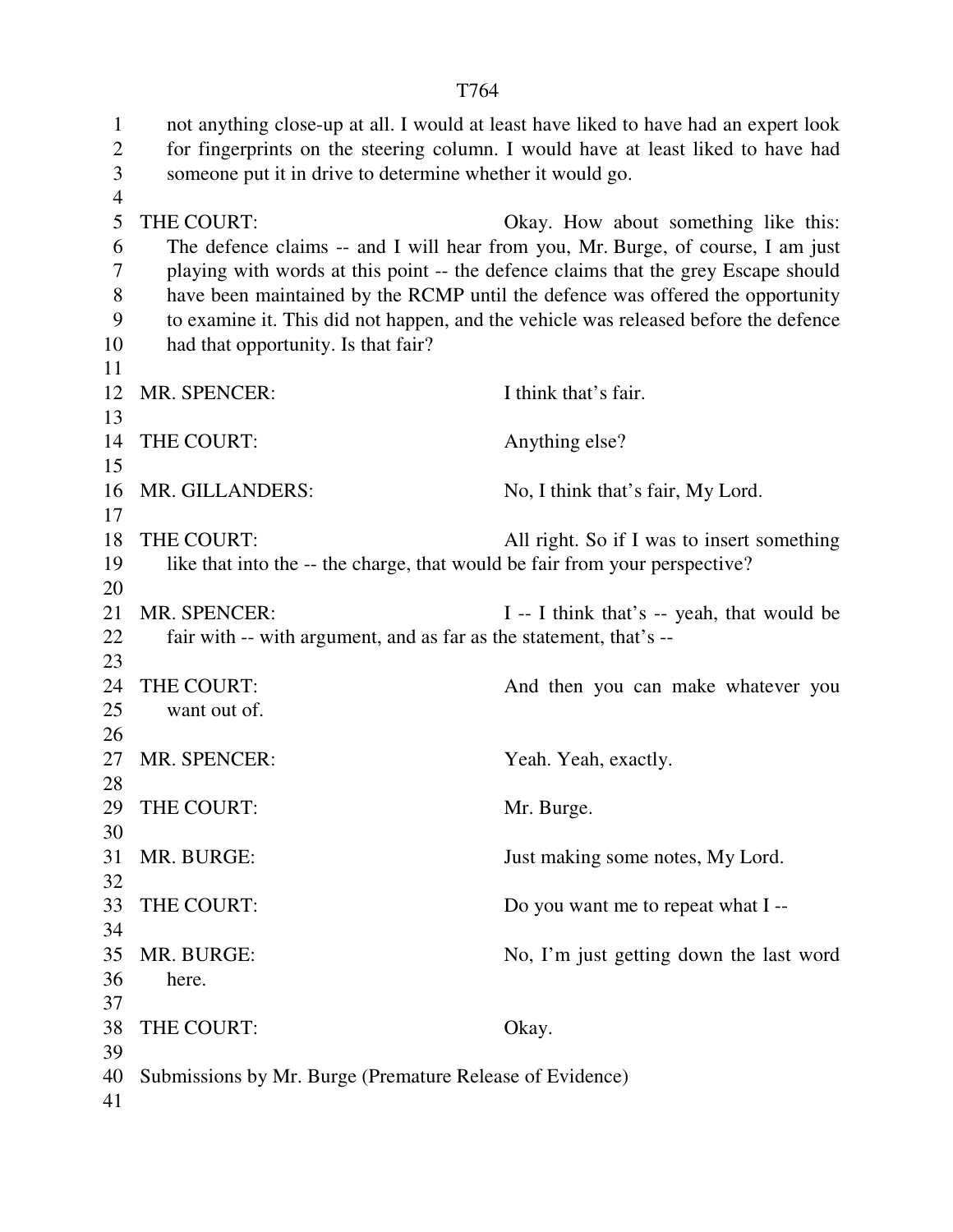1 MR. BURGE: Thank you. Well, this -- this application 2 was delayed so that we would have the benefit of the evidence at the trial. And 3 what we've seen, and it came from Corporal Heroux -- is he did, I would submit, 4 as thorough an inspection as one would have expected in this kind of a case. He is 5 alive to the issue of ricochet, knows what ricochet marks look like, didn't see any. 6 Could it be put into drive and -- well, I guess that's --

7

8 THE COURT: I don't know that that matters.

9

10 MR. BURGE:  $-$  likely not a typical -- yeah. Yeah. So 11 my point is, My Lord, we're now in the position of knowing what they did, and it 12 was a very thorough examination. It wasn't like those driving cases where -- where 13 maybe there was a very cursory examination. Here, not -- they didn't -- it seemed 14 to me they were even collecting sunflower seeds off the floor. I couldn't tell what 15 some of that stuff was, but it looked like it to me. I mean, they -- they went 16 through every quadrant of -- of floors and separated everything and described what 17 it is. It's -- it's hard to think that things were missed, especially by people who are 18 looking for obvious signs, and I would think that a ricochet mark would be an 19 obvious sign, if it's -- and -- and to get back to the beginning, my friend talked 20 about his request to see this, and we have it in -- I -- I've seen it in police notes, 21 and I think it was on the 11th. I'm not sure what date it was. It was on --

22

23 MR. SPENCER: It was August 11th.

24

25 MR. BURGE: And I also think it was sometime around 26 10 o'clock in the morning, as I -- from looking at the sergeant's notes that I saw. 27 That was the day, just -- just so you know -- there was a Search Warrant 28 authorized, and -- and the police were given access to this property starting at 6 29 AM on the 11th, and I forget if it went to 5 PM or 9 PM, but it was -- it certainly 30 started at 6 PM. And so at 10 o'clock, my friend is asking to be allowed to go on 31 to the property to do what he wanted to do, and he was advised, it's not 32 appropriate for you to go on there at this time. We -- the police will investigate. 33 They will document. They will provide disclosure to you. And, frankly, it seems to 34 me, My Lord, that's what you would expect of a responsible investigating agency, 35 that they don't want outside sources possibly contaminating a crime scene.

36

37 THE COURT: Also, quite apart from that, it's extremely

- 38 unusual in Canada, in my view, for defence lawyers to go on scene because it's 39 generally not a wise thing to do, because what happens if the lawyer finds a crucial
- 40 piece of evidence? He is now no longer the lawyer. He's a witness.
- 41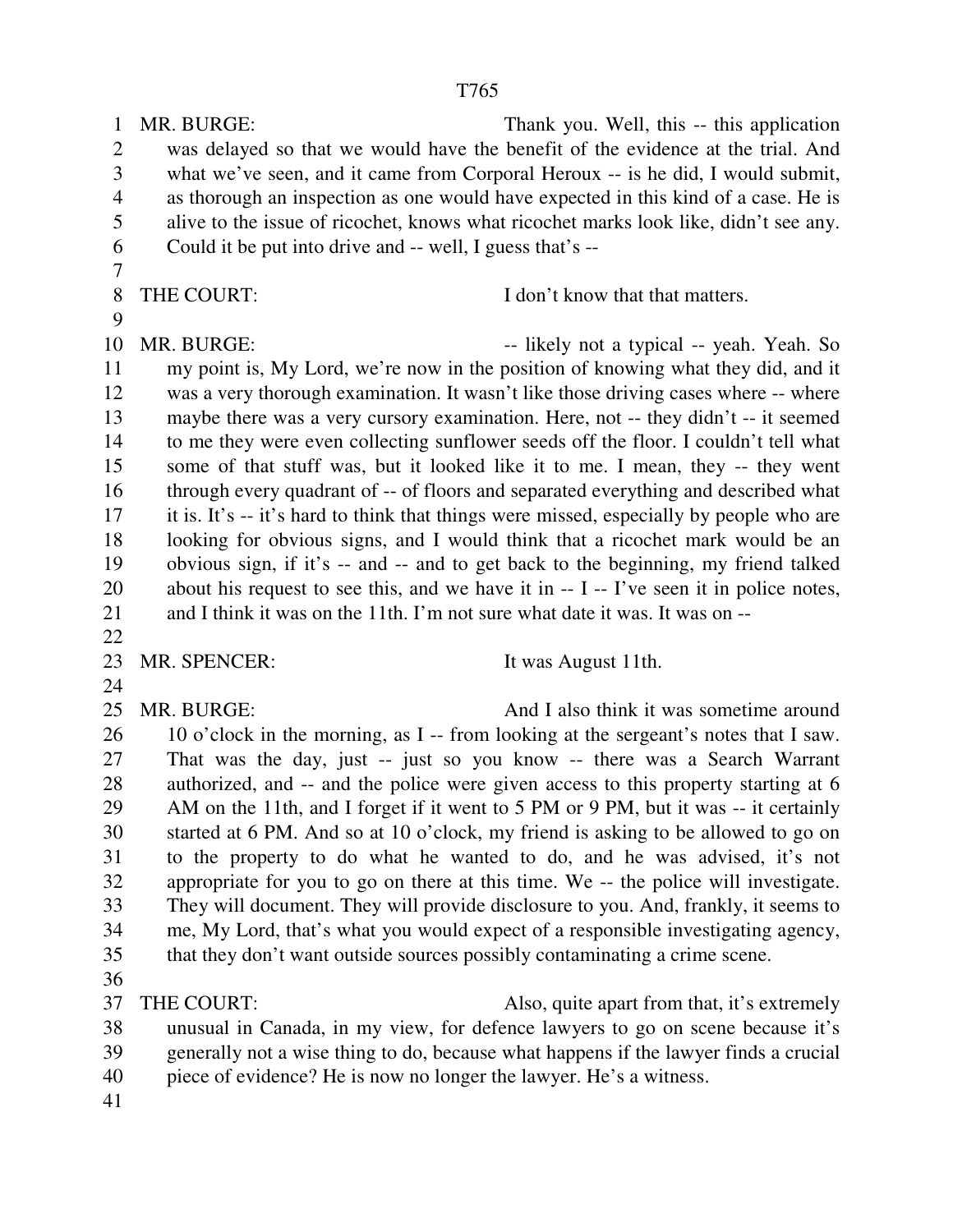| 1                   | MR. BURGE:                                                                                                                                               | Yes.                                                                                                                           |  |
|---------------------|----------------------------------------------------------------------------------------------------------------------------------------------------------|--------------------------------------------------------------------------------------------------------------------------------|--|
| $\overline{2}$<br>3 | THE COURT:                                                                                                                                               |                                                                                                                                |  |
| $\overline{4}$      | But I know certainly when I was a<br>defence lawyer, I wouldn't go anywhere near a crime scene or -- or touch any                                        |                                                                                                                                |  |
| 5                   | exhibits whatsoever. But that was me, and I'm not saying -- people have different                                                                        |                                                                                                                                |  |
| 6                   | styles, but --                                                                                                                                           |                                                                                                                                |  |
| 7                   |                                                                                                                                                          |                                                                                                                                |  |
| 8                   | MR. BURGE:                                                                                                                                               | Yeah.                                                                                                                          |  |
| 9                   |                                                                                                                                                          |                                                                                                                                |  |
| 10                  | THE COURT:                                                                                                                                               | -- certainly on American TV, they                                                                                              |  |
| 11                  | certainly run there, but this isn't an American television show.                                                                                         |                                                                                                                                |  |
| 12<br>13            | MR. BURGE:                                                                                                                                               |                                                                                                                                |  |
| 14                  |                                                                                                                                                          | And I -- yeah. It's my impression that it<br>was an -- a novel request from the perspective of the police to receive this, and |  |
| 15                  | they $-$                                                                                                                                                 |                                                                                                                                |  |
| 16                  |                                                                                                                                                          |                                                                                                                                |  |
| 17                  | THE COURT:                                                                                                                                               | But listen -- listen to me again what                                                                                          |  |
| 18                  | Mr. Spencer has agreed to, which is -- is reasonably modest, I would suggest. And                                                                        |                                                                                                                                |  |
| 19                  | that is, the defence claims that the grey Escape should have been maintained by                                                                          |                                                                                                                                |  |
| 20                  | the RCMP until the defense was offered the opportunity to examine it. This did not                                                                       |                                                                                                                                |  |
| 21                  | happen, and the vehicle was released before the defence had that opportunity.                                                                            |                                                                                                                                |  |
| 22                  | MR. BURGE:                                                                                                                                               |                                                                                                                                |  |
| 23<br>24            |                                                                                                                                                          | Okay. There's more that $- I$ guess to<br>describe exactly what happened. The -- it was released, but it's in a secure         |  |
| 25                  |                                                                                                                                                          | location, and the defence has always had the opportunity to seek the authorization                                             |  |
| 26                  | from the Court to do their inspection. That's --                                                                                                         |                                                                                                                                |  |
| 27                  |                                                                                                                                                          |                                                                                                                                |  |
| 28                  | THE COURT:                                                                                                                                               | So what you would like added is another                                                                                        |  |
| 29                  | sentence to this, saying that after it was released, the defence would have had an                                                                       |                                                                                                                                |  |
| 30                  | opportunity to retrieve it from the -- I -- I think that this -- this whole thing, I don't                                                               |                                                                                                                                |  |
| 31                  | believe, but who knows what the jury thinks, is not really pivotal about a lot of                                                                        |                                                                                                                                |  |
| 32                  | things. But I'm -- I want to do what is fair. And to add too much to it starts to                                                                        |                                                                                                                                |  |
| 33                  | highlight it more than perhaps what -- what it already does. So, Mr. Burge, are you                                                                      |                                                                                                                                |  |
| 34<br>35            | suggesting that we add something to this? The defence had the opportunity to<br>access the vehicle after it was released from the RCMP but didn't do so? |                                                                                                                                |  |
| 36                  |                                                                                                                                                          |                                                                                                                                |  |
| 37                  | MR. BURGE:                                                                                                                                               | That fairly reflects what happened.                                                                                            |  |
| 38                  |                                                                                                                                                          |                                                                                                                                |  |
| 39                  | THE COURT:                                                                                                                                               | Okay. And then do I go further and say,                                                                                        |  |
| 40                  |                                                                                                                                                          | Mr. Spencer says that he didn't do that because at that time, continuity had been                                              |  |
| 41                  | broken. But a ricochet is a ricochet, and --                                                                                                             |                                                                                                                                |  |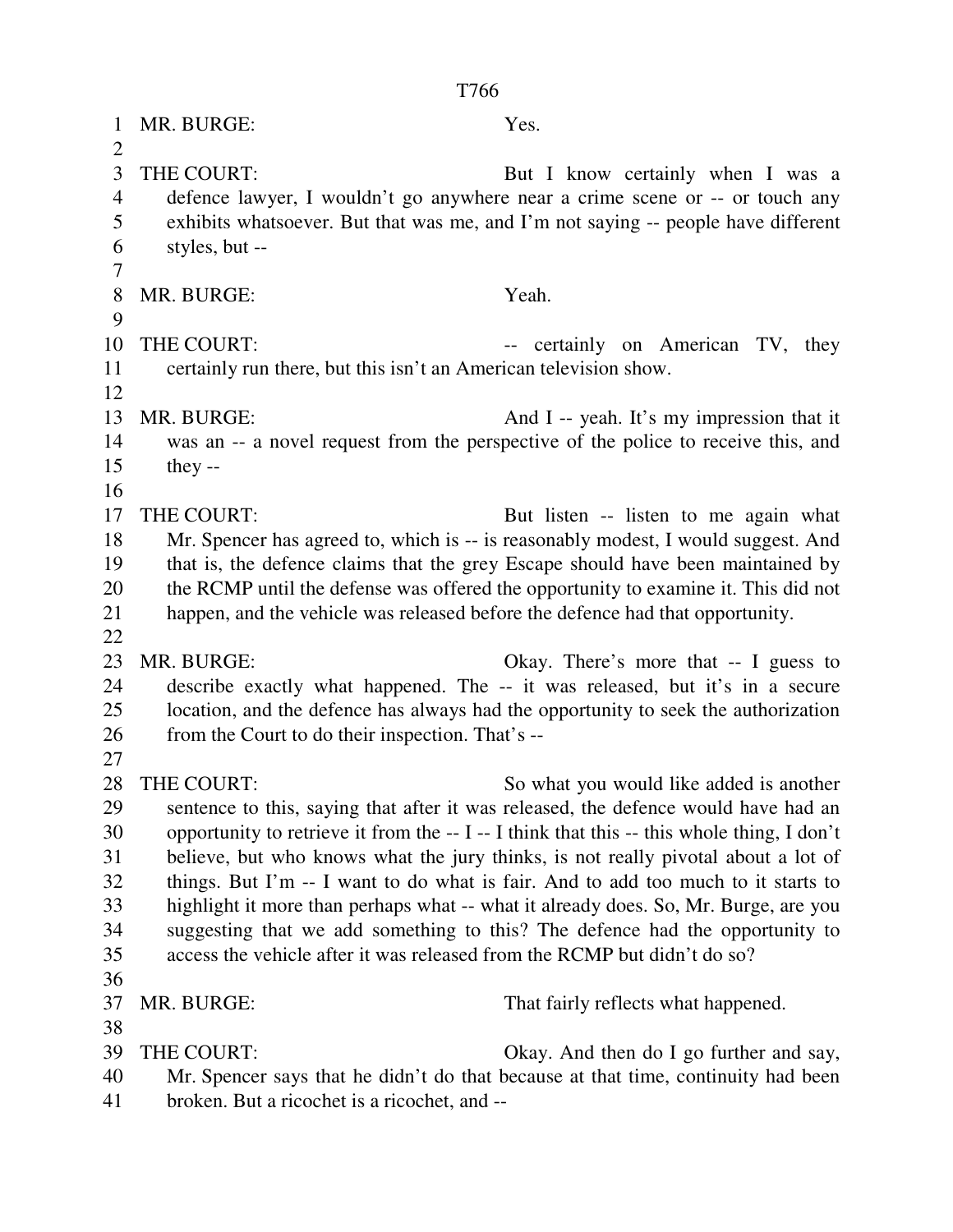1 2 MR. BURGE: Yes. 3 4 THE COURT: So, Mr. Spencer, if I added another -- I 5 am just going to pen something in here, and then -- 6 7 MR. SPENCER: Well, my -- yeah. 8 9 THE COURT: And then see where we're at. The vehicle 10 was released and placed in a compound; is that fair to say? 11 12 MR. BURGE: It's in an SGI compound. 13 14 THE COURT: Okay. How about if I add a sentence that 15 said, after the vehicle was released by the RCMP and placed in the SGI -- and 16 placed in an SGI compound, the defence did not seek to examine the vehicle. Is 17 that fair? 18 19 MR. SPENCER: Well, I think once we -- you're right. As 20 we start cutting off pieces, I wanted express instruction that the Crown's failure to 21 maintain it should give -- ensure that the accused gets the benefit of any doubt 22 caused by that failure. 23 24 THE COURT: Well, the accused gets the benefit of that 25 doubt anyway. 26 27 MR. SPENCER: As soon as you start going there, then I 28 think you have to make the other statement, which is that the Crown is obliged to 29 maintain evidence, is obliged constitutionally to disclose that evidence, and that's 30 been breached. And I -- I don't want to -- I appreciate where you're headed, My 31 Lord. I want to be cooperative, but I find it almost unbelievable that the Crown 32 says, yeah, well, you can go get it. It's -- it's in a salvage yard. It's been sitting out 33 there. It wasn't tarped for a while. That's what we did. We went back and tarped it. 34 That's -- in the world we live in with continuity of evidence, that's -- it's 35 unbelievable. And again, within seven days. So I think your initial wording was a 36 fair compromise. I didn't -- it wasn't a win. It wasn't a loss. I didn't -- it wasn't 37 what I wanted, but it was adequate. But I think as soon as now, you start saying, 38 well, the defence could have -- then you're missing the point that the Crown has 39 constitutional obligations that they have breached. And I think the onus should be

40 on the Crown to explain those, and there's been no effort to explain that at all. 41 Nothing.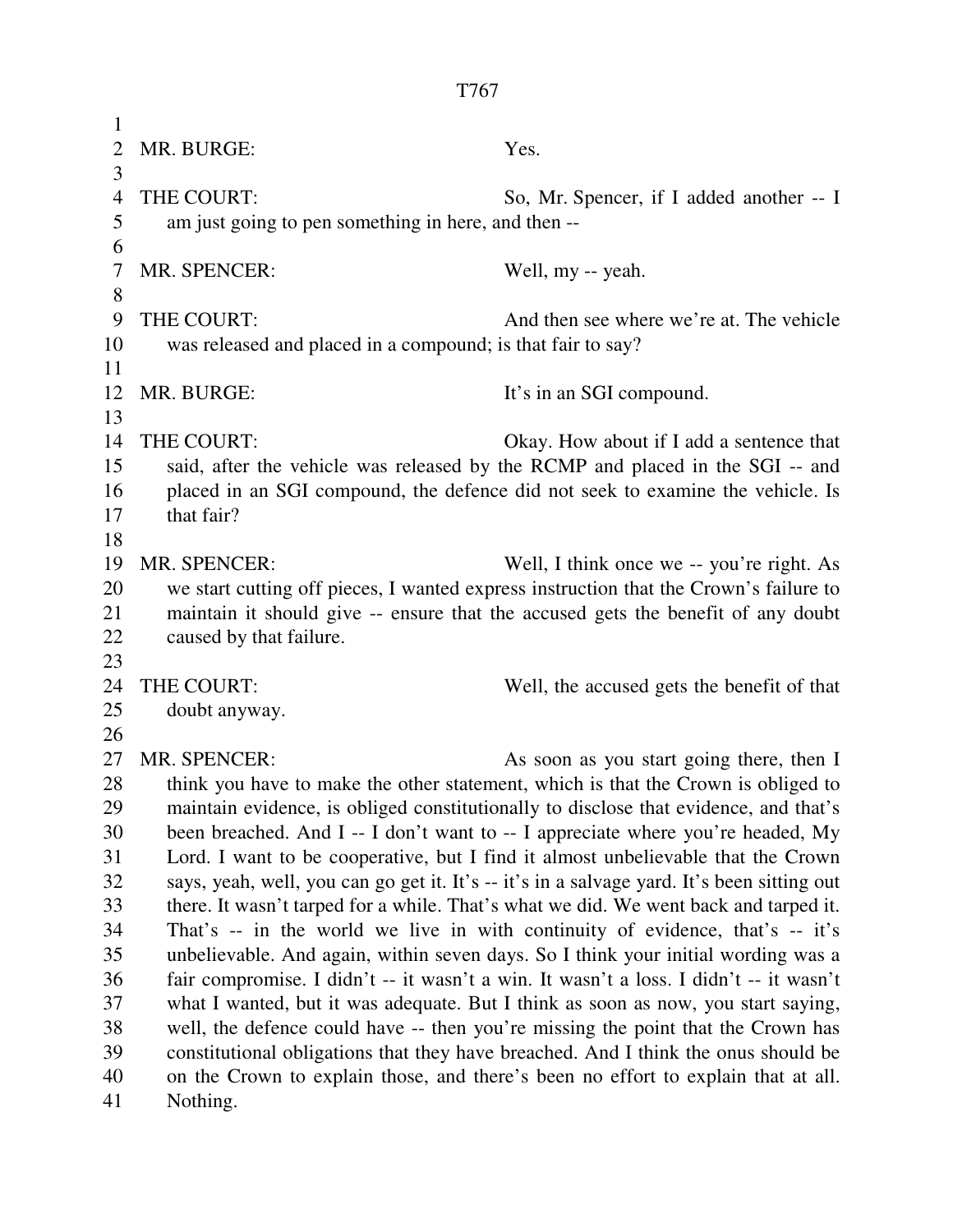| $\mathbf 1$    |                                                                                                                                                                                |                                                                                                                                                                              |  |
|----------------|--------------------------------------------------------------------------------------------------------------------------------------------------------------------------------|------------------------------------------------------------------------------------------------------------------------------------------------------------------------------|--|
| $\overline{2}$ | THE COURT:                                                                                                                                                                     | Mr. Burge.                                                                                                                                                                   |  |
| 3              |                                                                                                                                                                                |                                                                                                                                                                              |  |
| $\overline{4}$ | MR. BURGE:                                                                                                                                                                     | Well, I -- I guess I was looking at this,                                                                                                                                    |  |
| 5              | My Lord, and I -- of course, it's -- it's -- you're the one who gets to rule. You                                                                                              |                                                                                                                                                                              |  |
| 6              |                                                                                                                                                                                | could do this, if you found there was a constitutional breach and -- and imposed a                                                                                           |  |
| 7              |                                                                                                                                                                                | remedy, or you could likely do something like this as a trial judge trying -- trying                                                                                         |  |
| $\,$ $\,$      | to do what's right. And there's likely a couple of avenues.                                                                                                                    |                                                                                                                                                                              |  |
| 9              |                                                                                                                                                                                |                                                                                                                                                                              |  |
| 10             | THE COURT:                                                                                                                                                                     | Well, I think that if the -- the wording                                                                                                                                     |  |
| 11             |                                                                                                                                                                                | that I had initially, I think, strikes a fairly reasonable balance, and that is this: The                                                                                    |  |
| 12             |                                                                                                                                                                                | defence claims that the grey Escape should have been maintained by the RCMP                                                                                                  |  |
| 13             |                                                                                                                                                                                | until the defence was offered the opportunity to examine it. This did not happen,                                                                                            |  |
| 14             |                                                                                                                                                                                | and the vehicle was released before the defence had that opportunity. That gives                                                                                             |  |
| 15             |                                                                                                                                                                                | you both the opportunity to make whatever arguments you wish, and it really                                                                                                  |  |
| 16             |                                                                                                                                                                                | doesn't talk about constitutional remedies. It doesn't say that the police did wrong.                                                                                        |  |
| 17             | It doesn't say that the police did right. It gives you the opportunity to say whatever                                                                                         |                                                                                                                                                                              |  |
| 18             | you want. Mr. Burge, you can say that of course they released it, there was nothing                                                                                            |                                                                                                                                                                              |  |
| 19             | further to be done. Mr. Spencer can say the exact opposite.                                                                                                                    |                                                                                                                                                                              |  |
| 20             |                                                                                                                                                                                |                                                                                                                                                                              |  |
| 21             | MR. BURGE:                                                                                                                                                                     | I'm fine with that, My Lord.                                                                                                                                                 |  |
| 22             |                                                                                                                                                                                |                                                                                                                                                                              |  |
| 23             | THE COURT:                                                                                                                                                                     | Okay. Okay. So that's out of the road. So                                                                                                                                    |  |
| 24<br>25       |                                                                                                                                                                                | let's move on to the charge itself. And here, what I am most interested in is I                                                                                              |  |
| 26             |                                                                                                                                                                                | appreciate that there's different views that people can take on the facts of this case.<br>And fortunately, I feel fortunately, I'm not the one that has to sort through the |  |
| 27             |                                                                                                                                                                                |                                                                                                                                                                              |  |
| 28             | facts and determine what facts should be accepted and which aren't. But what I do                                                                                              |                                                                                                                                                                              |  |
| 29             | need to do is go through the elements of the offence from a judge's perspective, so<br>that I get it right. And in my view -- and again, this is a -- a pre-charge conference, |                                                                                                                                                                              |  |
| 30             | so these matters are often done with nobody in the gallery, nobody watching, it's                                                                                              |                                                                                                                                                                              |  |
| 31             | just the lawyers. They're always public, but a lot of people don't have any interest                                                                                           |                                                                                                                                                                              |  |
| 32             |                                                                                                                                                                                | in it. So the way these things work, for those of you that don't know, it's a                                                                                                |  |
| 33             |                                                                                                                                                                                | dialogue between the lawyers and the judge where everyone is trying to help the                                                                                              |  |
| 34             |                                                                                                                                                                                | judge get the law right so that the -- the jury is asked to decide the correct                                                                                               |  |
| 35             |                                                                                                                                                                                | questions. And then once -- within each question that the jury needs to decide, they                                                                                         |  |
| 36             | will have to determine what those facts are.                                                                                                                                   |                                                                                                                                                                              |  |
| 37             |                                                                                                                                                                                |                                                                                                                                                                              |  |
| 38             |                                                                                                                                                                                | So in my view, there are three elements of the offence of second degree murder.                                                                                              |  |
| 39             |                                                                                                                                                                                | The first element is did Gerald Stanley cause the death of Colten Boushie? The                                                                                               |  |
| 40             |                                                                                                                                                                                | second element is did Gerald Stanley cause the death of Colten Boushie                                                                                                       |  |
| 41             |                                                                                                                                                                                | unlawfully? And the third element is did Gerald Stanley have the state of mind                                                                                               |  |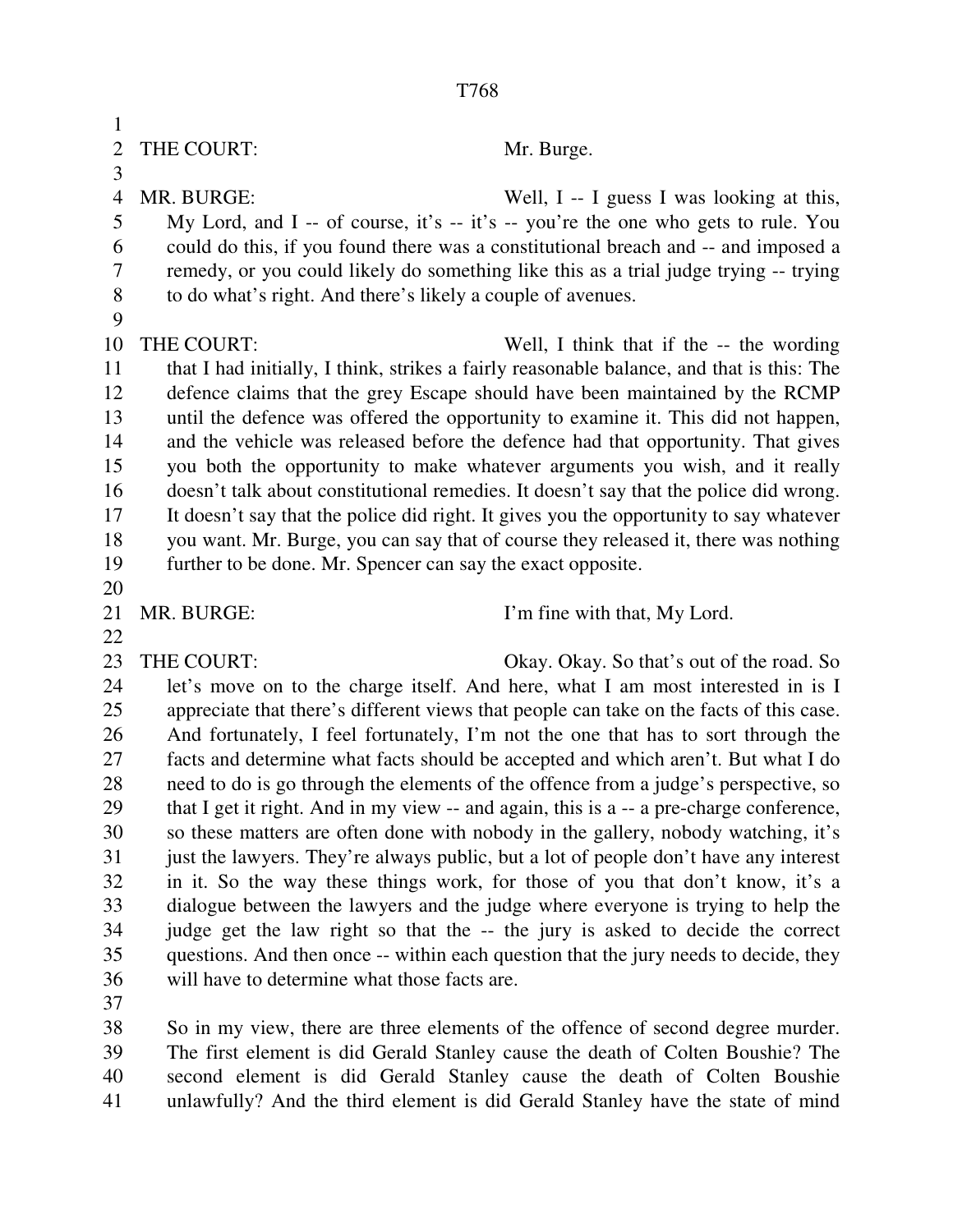1 required for murder?  $\overline{2}$ 3 So from your point of view, Mr. Burge, do you believe that those are the -- the 4 elements of the offence? 5 6 MR. BURGE: Yes. 7 8 THE COURT: Again, identity and date and time and 9 place are not in issue, so I'm not going to put them as -- as elements here. 10 11 MR. BURGE: No, I would agree. 12 13 THE COURT: Okay. Mr. Spencer, do you agree? 14 15 MR. SPENCER: I -- I would have anticipated a specific 16 intent factor to it, but ... 17 18 THE COURT: Well, did Gerald Stanley have the state 19 of mind required for murder? That's the intent portion. 20 21 MR. SPENCER: Yeah. Yeah. No. No, I appreciate that, 22 but, you know, I would think there would be a, you know, did he intend to -- in the 23 factual determination, did you determine that he intended to? You know, I 24 appreciate that's the -- the phrase that you feel covers that, but my belief is that 25 there should be -- 26 27 THE COURT: Well --28 29 MR. SPENCER: -- a specific intent. 30 31 THE COURT: I wish it was as easy as I say, here are 32 three questions, and leave it to them. But -- 33 34 MR. SPENCER: I understand. 35 36 THE COURT: -- there's a whole bunch of nuances 37 within the questions, so I'm just trying to lay out basic framework at this point. 38 39 MR. SPENCER: Right. Yeah, understood. 40 41 THE COURT: There's lots of talk about intention and --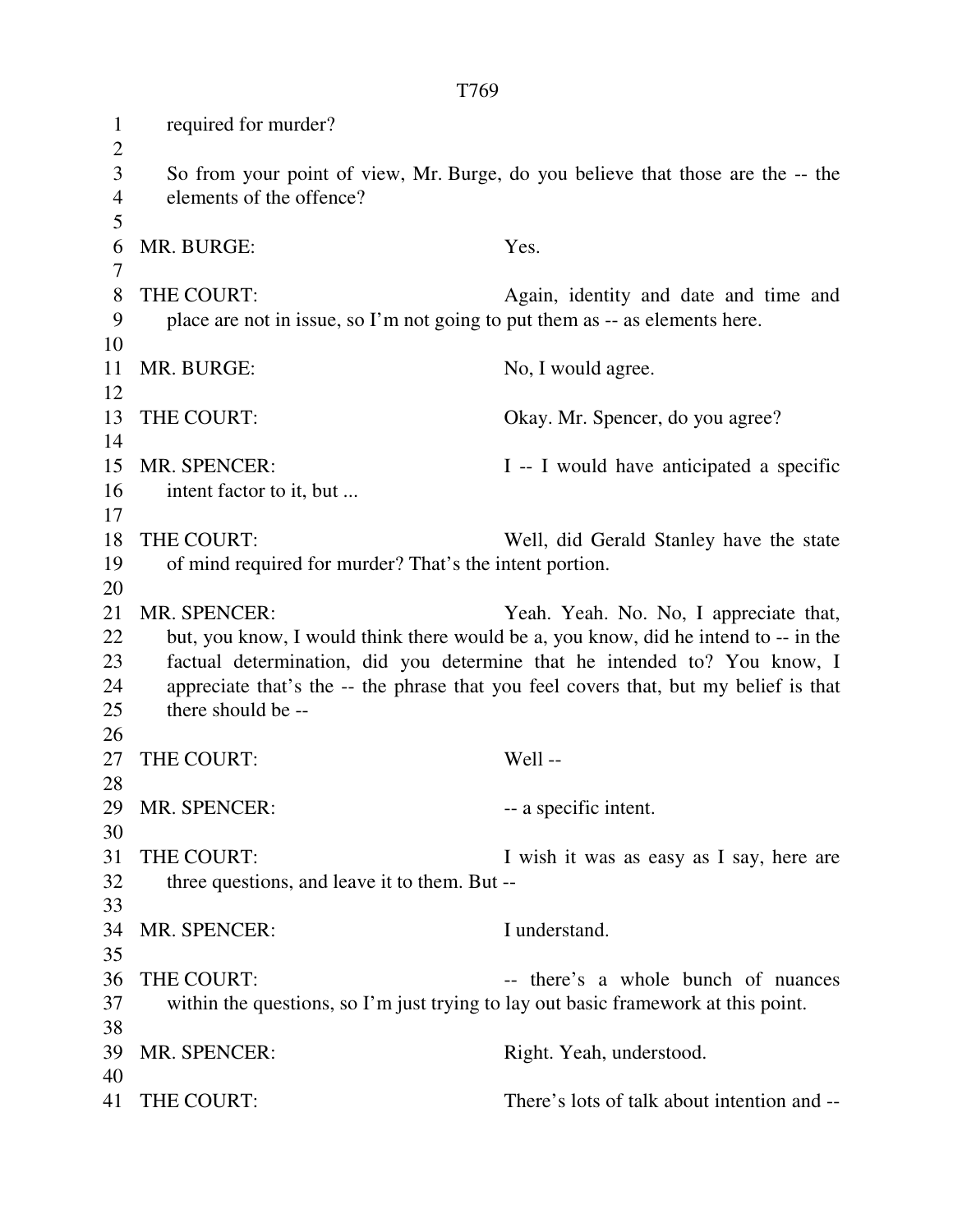1 and where it falls within there.

 $\overline{2}$ 

3 Now, so more or less, those are the three. And I've looked at the *C.J.C.* 4 framework. I've looked at the Crimj network, and I've looked at the David Watt 5 network, and it's pretty standard that these are the -- the three elements of the 6 offence that the Crown must prove beyond a reasonable doubt. Now, having said 7 that, the first element, did Gerald Stanley cause the death of Colten Boushie? It 8 would seem to me, and you can correct me if I'm wrong, Mr. Spencer, that there's 9 -- there's really no issue on that element?

10

11 MR. SPENCER: Correct, My Lord. And certainly, you 12 appreciate my hesitation is because we have the -- the accident, that the late 13 discharge, you know, his gun went off, and that caused the death. Yes, we get that, 14 but, you know, that's where the act -- the *actus reus* and *mens rea* on this one do 15 get blurred. So -- but I -- but I --

16

17 THE COURT: Well, the -- the -- during the course of a 18 trial, lawyers heap a whole bunch of stuff in a wheelbarrow, and then they come 19 and they dump it all on the judge's desk and say, there you go. And what I need to 20 do is pick through all the material on the wheelbarrow and methodically go 21 through this to try to determine what the elements are and where -- where we go 22 from here. And according to *Rodgerson*, a decision out of 2015 out of the Supreme 23 Court of Canada, they -- the Supreme Court has indicated that what the trial judge 24 should do is try to identify those issues that aren't in issue and get them out of the 25 road and focus on the matters that are in issue.

26

28

27 MR. SPENCER: Yeah.

29 THE COURT: It would seem to me that there is no --30 any -- no evidence from any other source that anyone but Gerald Stanley caused 31 the death of Colten Boushie. Now, whether it's lawful, whether there's defences, 32 those are -- but that's the first element. 33

34 MR. SPENCER: Yeah. And I appreciate that, and you're 35 right is that is it someone else? No, he's the only one. But again, with the accident 36 component -- but that will be dealt with, I'm sure, later, so I'm -- 37

|    | 38 THE COURT:   | Right.                  |
|----|-----------------|-------------------------|
| 39 |                 |                         |
|    | 40 MR. SPENCER: | -- I hear you, My Lord. |
| 41 |                 |                         |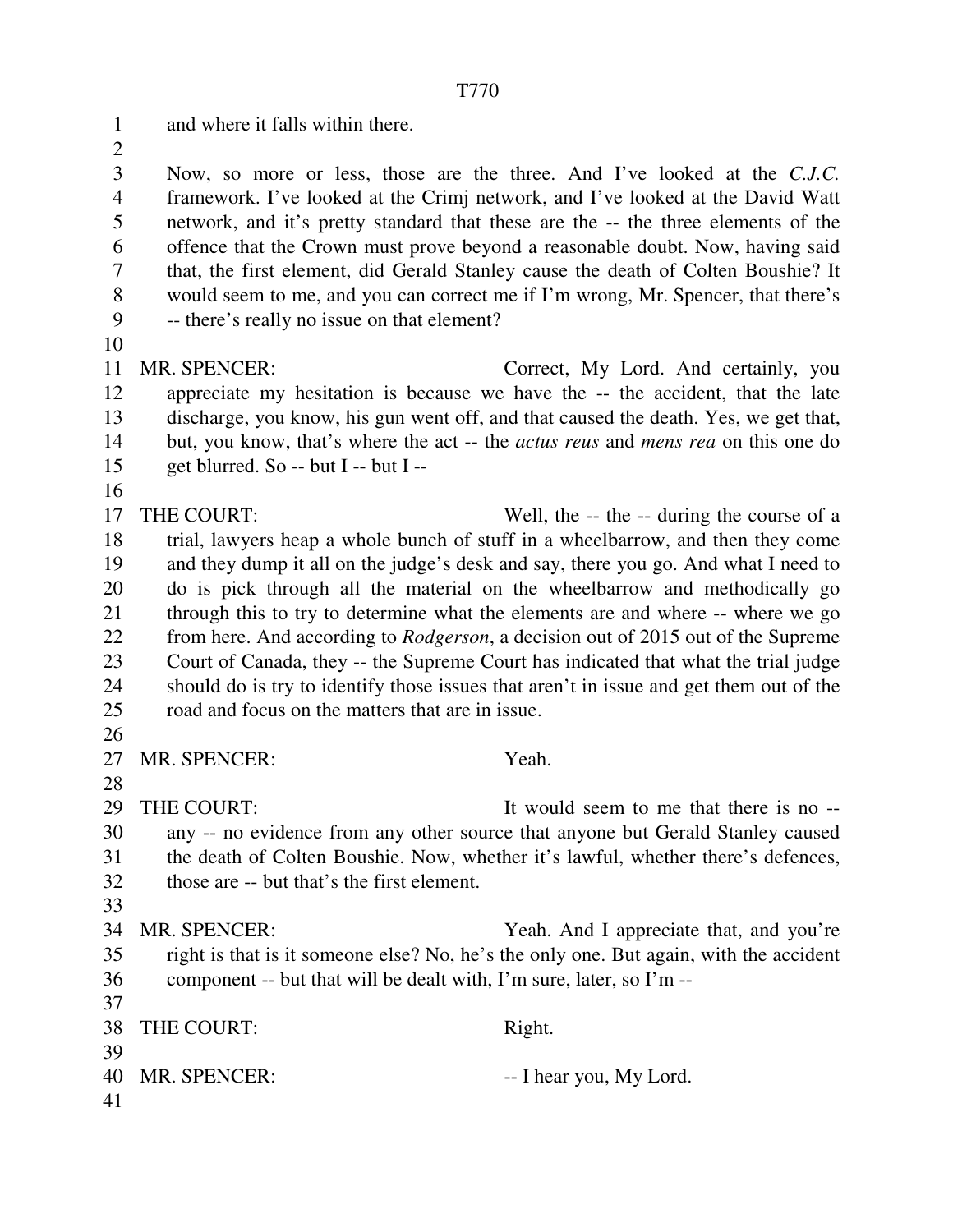| Mr. Burge?<br>$\overline{2}$<br>3<br>$\overline{4}$<br>MR. BURGE:<br>Yes, My Lord.<br>5<br>6<br>THE COURT:<br>7<br>little trickier. So did Gerald Stanley cause the death of Colten Boushie unlawfully?<br>8<br>And from you, Mr. Burge, I'd like to know the basis upon the unlawful act,<br>9<br>whether there's one unlawful act you rely upon or more than one and how you<br>10<br>would see this shaking down.<br>11<br>12<br>MR. BURGE:<br>13<br>be the intentional firing, pulling of the trigger when the gun is pointed directly at<br>the head of Colten Boushie. That would be --<br>14 | 1 | THE COURT: | Okay.<br>with<br>that,<br>So<br>you<br>agree |
|-----------------------------------------------------------------------------------------------------------------------------------------------------------------------------------------------------------------------------------------------------------------------------------------------------------------------------------------------------------------------------------------------------------------------------------------------------------------------------------------------------------------------------------------------------------------------------------------------------|---|------------|----------------------------------------------|
|                                                                                                                                                                                                                                                                                                                                                                                                                                                                                                                                                                                                     |   |            |                                              |
| 15                                                                                                                                                                                                                                                                                                                                                                                                                                                                                                                                                                                                  |   |            |                                              |
|                                                                                                                                                                                                                                                                                                                                                                                                                                                                                                                                                                                                     |   |            |                                              |
|                                                                                                                                                                                                                                                                                                                                                                                                                                                                                                                                                                                                     |   |            |                                              |
|                                                                                                                                                                                                                                                                                                                                                                                                                                                                                                                                                                                                     |   |            | Okay. So the next area is where it gets a    |
|                                                                                                                                                                                                                                                                                                                                                                                                                                                                                                                                                                                                     |   |            |                                              |
|                                                                                                                                                                                                                                                                                                                                                                                                                                                                                                                                                                                                     |   |            |                                              |
|                                                                                                                                                                                                                                                                                                                                                                                                                                                                                                                                                                                                     |   |            |                                              |
|                                                                                                                                                                                                                                                                                                                                                                                                                                                                                                                                                                                                     |   |            |                                              |
|                                                                                                                                                                                                                                                                                                                                                                                                                                                                                                                                                                                                     |   |            |                                              |
|                                                                                                                                                                                                                                                                                                                                                                                                                                                                                                                                                                                                     |   |            | Well, for murder, the unlawful act would     |
|                                                                                                                                                                                                                                                                                                                                                                                                                                                                                                                                                                                                     |   |            |                                              |
|                                                                                                                                                                                                                                                                                                                                                                                                                                                                                                                                                                                                     |   |            |                                              |
|                                                                                                                                                                                                                                                                                                                                                                                                                                                                                                                                                                                                     |   |            |                                              |
| 16<br>THE COURT:                                                                                                                                                                                                                                                                                                                                                                                                                                                                                                                                                                                    |   |            | So that would be your primary position?      |
| 17                                                                                                                                                                                                                                                                                                                                                                                                                                                                                                                                                                                                  |   |            |                                              |
| 18<br>MR. BURGE:<br>Yeah. Yes.                                                                                                                                                                                                                                                                                                                                                                                                                                                                                                                                                                      |   |            |                                              |
| 19                                                                                                                                                                                                                                                                                                                                                                                                                                                                                                                                                                                                  |   |            |                                              |
| 20<br>THE COURT:<br>primary position<br>So<br>the<br>$\frac{1}{1}$                                                                                                                                                                                                                                                                                                                                                                                                                                                                                                                                  |   |            | that                                         |
| 21<br>Mr. Stanley purposely fired his handgun at Mr. Boushie's head. Is that fair to say?                                                                                                                                                                                                                                                                                                                                                                                                                                                                                                           |   |            |                                              |
| 22                                                                                                                                                                                                                                                                                                                                                                                                                                                                                                                                                                                                  |   |            |                                              |
| 23<br>MR. BURGE:<br>Yes.                                                                                                                                                                                                                                                                                                                                                                                                                                                                                                                                                                            |   |            |                                              |
| 24                                                                                                                                                                                                                                                                                                                                                                                                                                                                                                                                                                                                  |   |            |                                              |
| 25<br>THE COURT:                                                                                                                                                                                                                                                                                                                                                                                                                                                                                                                                                                                    |   |            | So again, it would -- we don't need to       |
| 26<br>talk about assault or anything like that in that context?                                                                                                                                                                                                                                                                                                                                                                                                                                                                                                                                     |   |            |                                              |
| 27                                                                                                                                                                                                                                                                                                                                                                                                                                                                                                                                                                                                  |   |            |                                              |
| 28<br>MR. BURGE:                                                                                                                                                                                                                                                                                                                                                                                                                                                                                                                                                                                    |   |            | Well, if we're talking murder, we might      |
| have to talk about assault, I think, if we -- if we're looking at included offences,<br>29                                                                                                                                                                                                                                                                                                                                                                                                                                                                                                          |   |            |                                              |
| because there's -- there's a variety of ways it could become manslaughter.<br>30                                                                                                                                                                                                                                                                                                                                                                                                                                                                                                                    |   |            |                                              |
| 31                                                                                                                                                                                                                                                                                                                                                                                                                                                                                                                                                                                                  |   |            |                                              |
| 32<br>THE COURT:<br>Okay.                                                                                                                                                                                                                                                                                                                                                                                                                                                                                                                                                                           |   |            |                                              |
| 33<br>34<br>MR. BURGE:                                                                                                                                                                                                                                                                                                                                                                                                                                                                                                                                                                              |   |            |                                              |
| 35                                                                                                                                                                                                                                                                                                                                                                                                                                                                                                                                                                                                  |   |            | But I -- I don't see that there's any other  |
| way it could become murder, apart from the intentional --<br>36                                                                                                                                                                                                                                                                                                                                                                                                                                                                                                                                     |   |            |                                              |
| 37<br>THE COURT:<br>Right. Although --                                                                                                                                                                                                                                                                                                                                                                                                                                                                                                                                                              |   |            |                                              |
| 38                                                                                                                                                                                                                                                                                                                                                                                                                                                                                                                                                                                                  |   |            |                                              |
| 39<br>MR. BURGE:                                                                                                                                                                                                                                                                                                                                                                                                                                                                                                                                                                                    |   |            | pulling of the trigger in those              |
| 40<br>circumstances.                                                                                                                                                                                                                                                                                                                                                                                                                                                                                                                                                                                |   |            |                                              |
| 41                                                                                                                                                                                                                                                                                                                                                                                                                                                                                                                                                                                                  |   |            |                                              |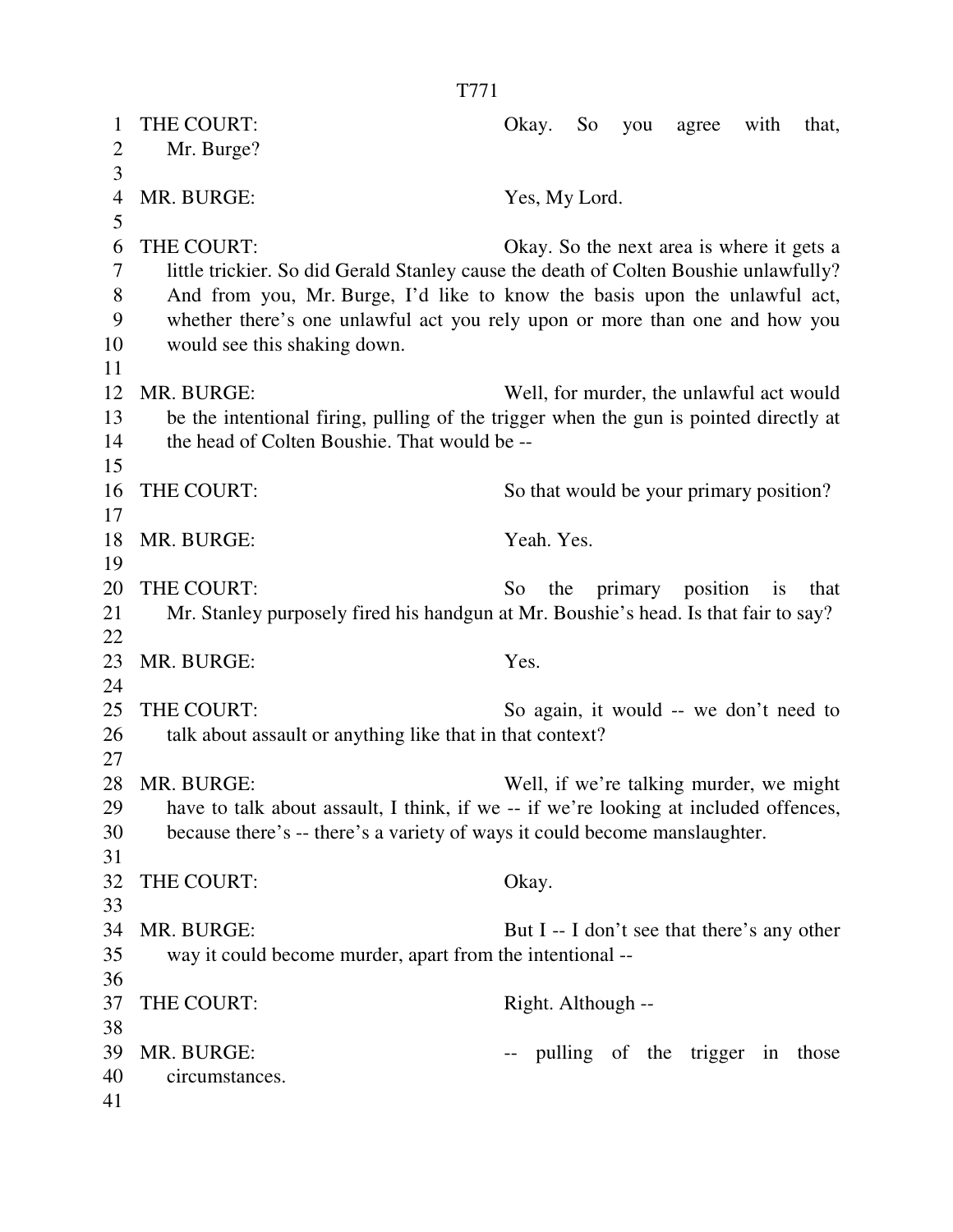1 THE COURT: To -- to frame it for a jury, the first thing 2 we normally do is we look at the unlawful act. 3 4 MR. BURGE: Yes. 5 6 THE COURT: And the unlawful act is purposely firing 7 a handgun at Mr. Boushie, and then -- then the third, just dumping -- jumping 8 down, was did he intend to cause grievous bodily harm and was his intent to 9 murder, and that's where we get into the third element. 10 11 MR. BURGE: Yes. 12 13 THE COURT: But as far as the second element, the 14 unlawful, we focus more on the *actus reus* of the act, and then we focus more on 15 the *mens rea* in the third area. 16 17 MR. BURGE: Well, when -- when you mention 18 unlawful, are you -- at this point, are you talking -- are you questioning -- does that 19 include any element of -- of justification? Or are we looking at that separate and at 20 a different place? 21 22 THE COURT: Well, it probably comes into place in 23 unlawful act. So again, the -- the primary theory is relatively easy to state -- 24 25 MR. BURGE: Yeah. 26 27 THE COURT: -- because if somebody goes up to a 28 vehicle and purposely pulls the trigger and shoots somebody in the head, that 29 would be an unlawful act. The deceased cannot consent to that type of activity. 30 31 MR. BURGE: Yeah. 32 33 THE COURT: That would be the unlawful act made 34 out. And then I would say, you go on to question 2 to determine whether he meant 35 to kill him. 36 37 MR. BURGE: Sure. Would it be -- it would be -- it 38 would clearly be an intentional application of a force. 39 40 THE COURT: Okay. 41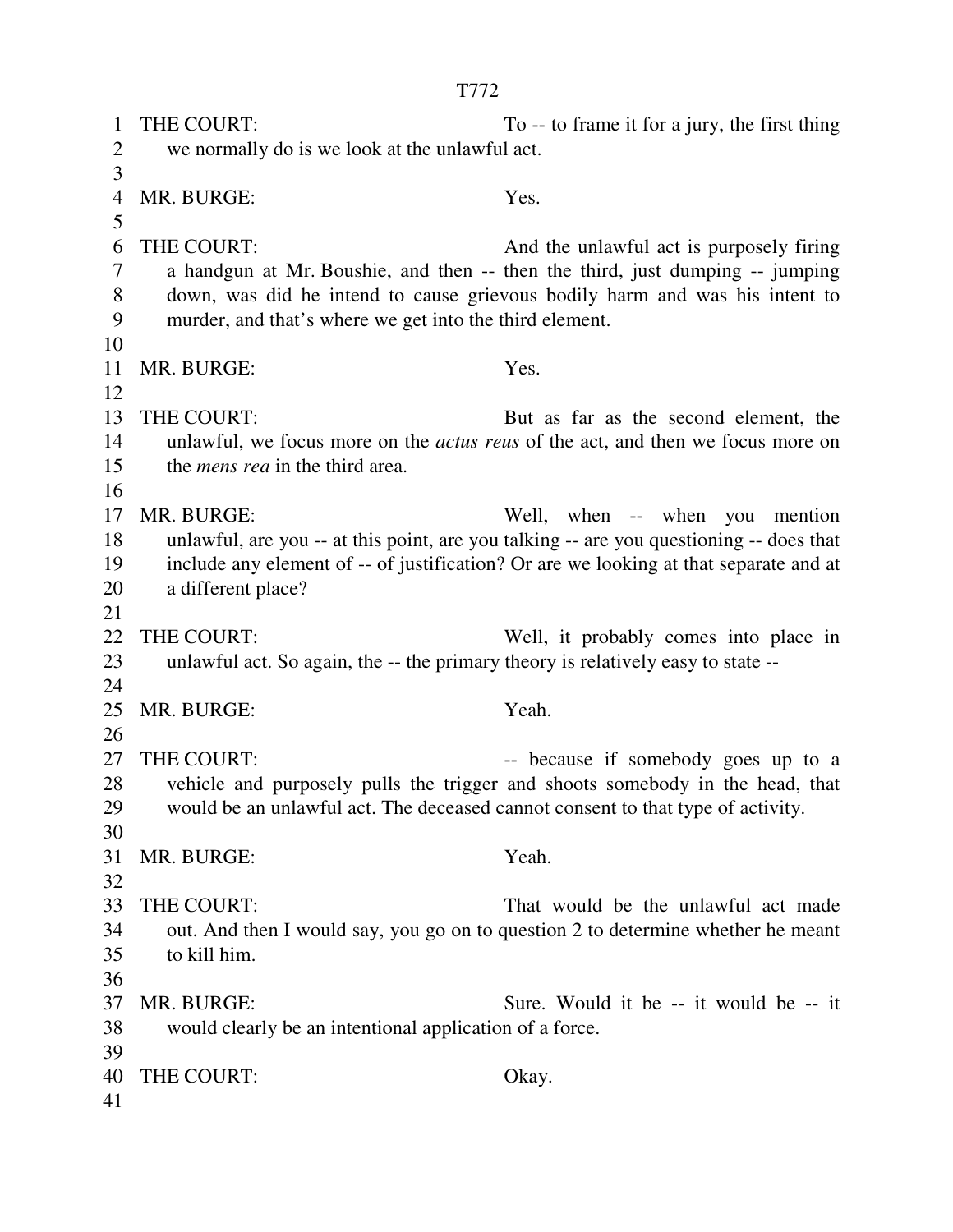1 MR. BURGE: And then when we move on to -- when 2 we move on to the element of his intent, I -- it seems to me it -- what I would be 3 suggesting to the jury, and it would take me only one or two minutes to talk about 4 this offence, would be that if -- if that is the -- if that's what they found happened, 5 that there was an intentional pulling of the trigger in those circumstances, there is 6 -- it would be very difficult for them to draw any other inference. And so it would 7 be -- it would be -- just be the drawing of the inference of what did he intend to 8 accomplish by committing that act. 9 10 THE COURT: Yes. And to just put this in context, what 11 I would likely tell the jury is something along the lines that -- give them the 12 definition of murder, talk about the difference between culpable and non-culpable 13 homicide, and then say that there's three elements. The first element: Did Gerald 14 Stanley cause the death of Colten Boushie? In this case, it's up to them to decide,

15 but they likely should not have any difficulty deciding that because it's pretty clear 16 and more or less uncontroverted. And it might even be to your benefit, 17 Mr. Spencer, if you agree, for me to be able to say that the defence does not 18 dispute that because it's generally a good idea to dispute only the parts that are 19 logically disputable. There's no dispute that anyone else caused the death of 20 Mr. Boushie.

21

22 Then the second point would be did -- if the answer is "yes," you move on to the 23 second question, and that is did Gerald Stanley cause the -- the death of Colten 24 Boushie unlawfully and outline what you have said. And if the answer is "yes," 25 you go on to the third, and that would be whether he had the state of mind required 26 for murder. And that's where you would talk about -- and if he did have the state 27 of mind to murder, as you have indicated in this scenario, then that would lead to a 28 second degree murder finding.

29

31

30 MR. BURGE: Yes.

32 THE COURT: So within -- so back up to unlawful act. 33 Are there any other unlawful acts that the Crown is alleging in the alternative?

34

35 MR. BURGE: Well, My Lord, there would be -- based 36 upon the evidence of Sheldon Stanley, there could be an assault with a weapon. 37 Also based upon the evidence of Sheldon Stanley combined, I guess, with the 38 evidence of -- of Gerald Stanley, there would be the offence of pointing a firearm. 39 There would also be the evidence -- there was also the offence from a variety of 40 sources that there was a -- this was careless use of a firearm. And these would all 41 be the underlying offences that would support a finding of manslaughter.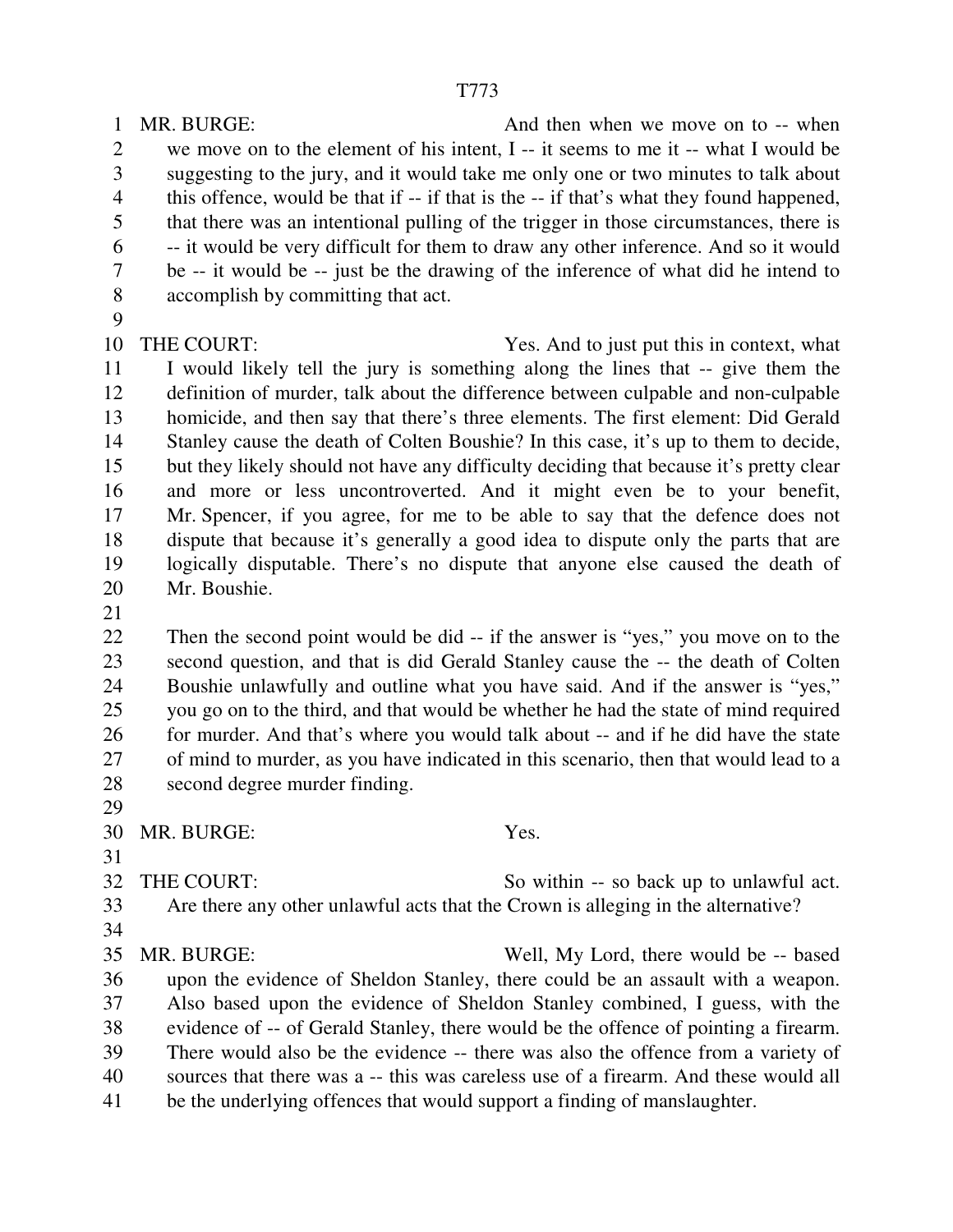1 2 THE COURT: Okay. Assault with -- assault with a 3 weapon, would that not be the first grouping that -- that you have? When you say 4 that the primary position is that Mr. Stanley purposely fired the handgun, the 5 underlying offence would be assault with a weapon, would it not? 6 7 MR. BURGE: That -- that would be assault with a 8 weapon where the weapon was intentionally fired. If, for whatever reason, the jury 9 -- if the jury is looking at included offences, apart from the intentional firing of the 10 weapon, to approach Mr. Boushie with the firearm, with the intent to scare him 11 and saying that he bumped him, there -- they would be open for the jury to 12 conclude that this leading up to the firing of the gun, that this constitutes a threat to 13 use force, which would be -- would meet the definition of an assault. And -- and in 14 the threat to use force, that -- that -- there is the firearm that is present. So that 15 could be seen as an underlying offence. I know it's closely connected to the -- to 16 the -- to murder, but it is -- it's -- it's different, if the jury finds that the -- that the 17 discharge of the firearm was not intentional. 18 19 THE COURT: So you're alleging four alternate 20 scenarios; is that right? Intent -- 21 22 MR. BURGE: As on somebody --23 24 THE COURT: Intentional firing of the gun --25 26 MR. BURGE: Yeah. 27 28 THE COURT: And what is the underlying offence 29 there? 30 31 MR. BURGE: Of the intentional firing of the gun? 32 33 THE COURT: Right. 34 35 MR. BURGE: Well, that would be -- that -- that would 36 be an assault. If it's the -- well, the underlying -- it would support the -- a finding 37 of murder by the intentional application of force with the intent to cause death, if 38 that -- if the jury finds this. 39 40 THE COURT: So is the assault with a weapon any

41 different than the simple assault?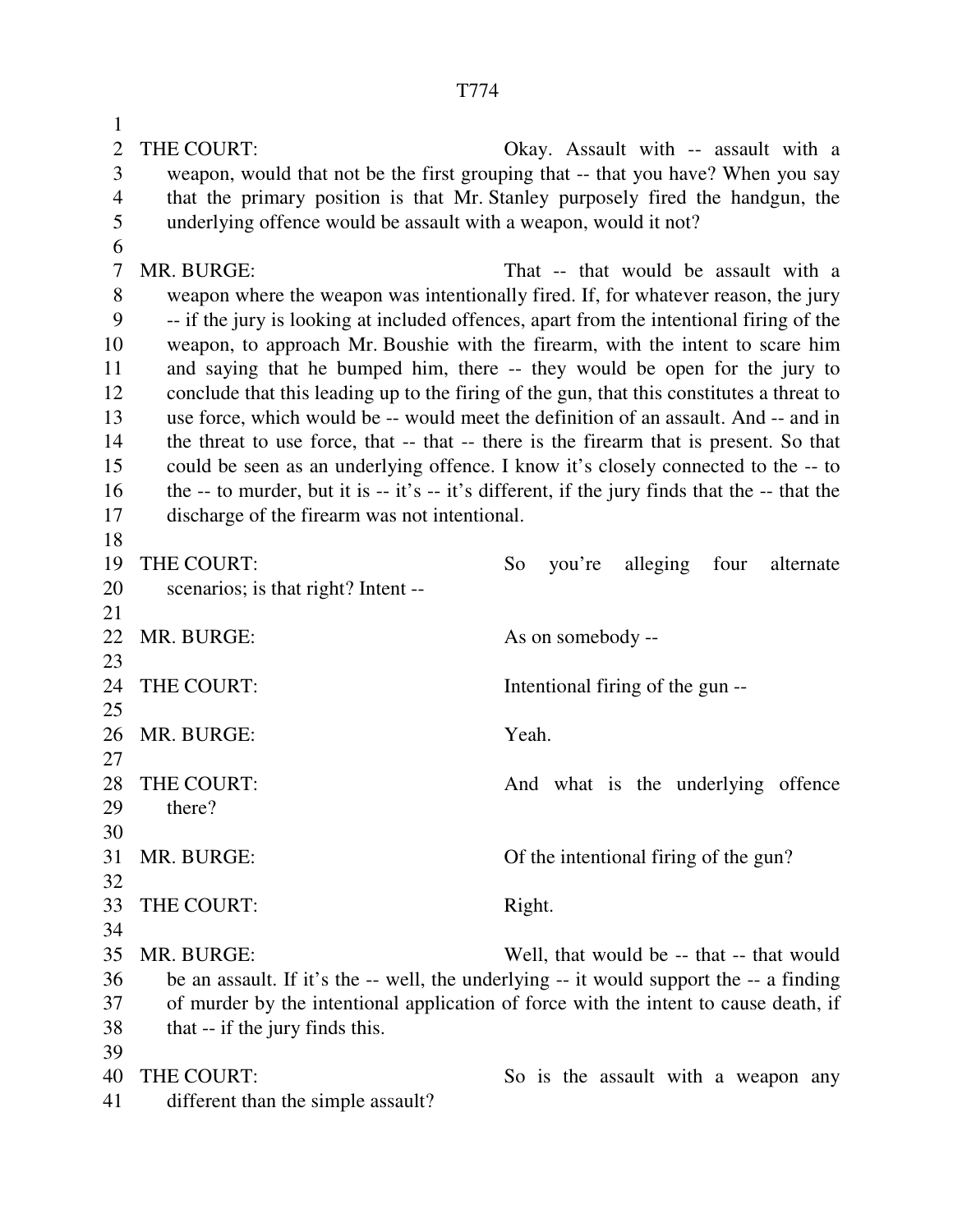1 2 MR. BURGE: It has to be looked at in -- if -- if the jury 3 -- it depends if they're going to start and go to an unlawful act for a variety of 4 reasons and -- and move from the bottom up or from the top down. It depends, My 5 Lord, how you -- I don't know if you will give them instructions on how to do 6 that. 7 8 THE COURT: Well, if I don't, somebody's got to. 9 10 MR. BURGE: Okay. Well -- 11 12 THE COURT: So it's got to be me. And I've got to try 13 to make this comprehensible to the jury because these types of things are difficult 14 enough as it is, but to have a humongous flowchart and go through every single 15 piece and move it through, it becomes problematic so that I don't completely -- I 16 want to make things clear for them. 17 18 MR. BURGE: M-hm. 19 20 THE COURT: I don't want to bamboozle them. So, 21 again, in some of the modern jury pattern instructions, they talk about the Crown 22 alleges that the unlawful act in this case is assault or assault with a weapon or 23 whatever it happens to be. And again, I'm just trying to pin you down -- not pin 24 you down. Clarify for my purposes how you would phrase the first part of it. 25 Primary position, Mr. Stanley purposely fired the handgun at Mr. Boushie. And 26 what -- what do you say the unlawful act is? Is there an underlying unlawful act? 27 28 MR. BURGE: Do we need to find an underlying 29 unlawful act? I -- I -- and I'm not -- I'm not --30 31 THE COURT: Well, the question that -- the second 32 element is, did Gerald Stanley cause the death of Colten Boushie unlawfully? So if 33 you -- if I want -- if I ask them to determine that question, then there -- I think I 34 have to say, okay, the -- the Crown is alleging that he -- their primary position is 35 that he walked up and shot him in the head. And if that's the case, that would be an 36 unlawful act. 37 38 MR. BURGE: Yes. 39 40 THE COURT: And it would be an assault. It would be -- 41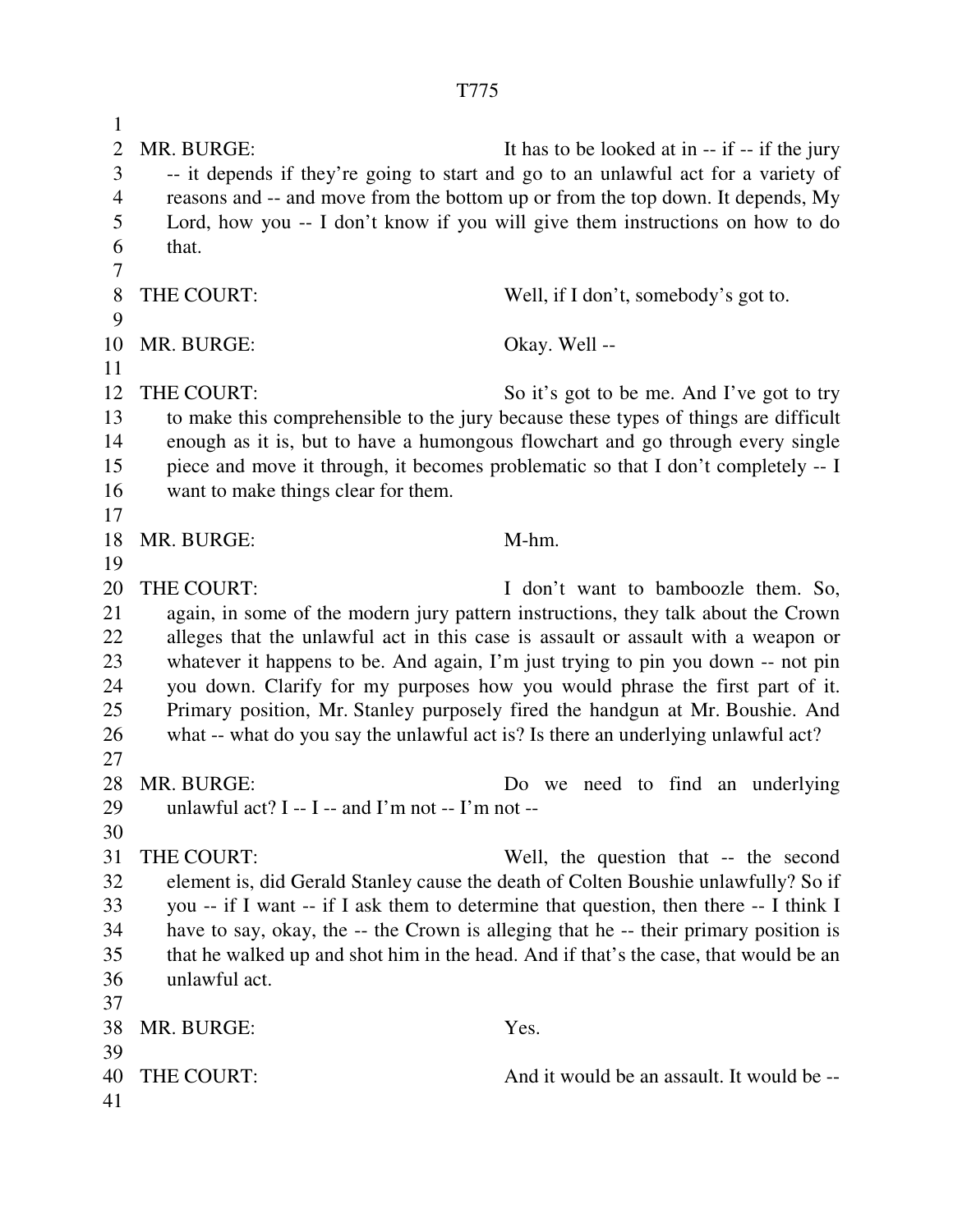1 MR. BURGE: That -- well, that is -- $\mathcal{L}$ 3 THE COURT:  $\qquad \qquad \text{the intentional application of force}$ 4 without -- 5 6 MR. BURGE: Yes. It -- yes. 7 8 THE COURT:  $\qquad \qquad \text{the consent.}$ 9 10 MR. BURGE: That part would be an assault, yes. So, 11 My Lord, I -- I suppose, looking at it from that perspective, you may not have to 12 give them -- put assault to them again. Although I -- I guess if you found that there 13 was an assault that caused death and it wasn't -- it didn't meet the requirement of 14 the -- of the intent -- 15 16 THE COURT: Well, it wouldn't get to --17 18 MR. BURGE:  $\sim$  you would be coming up -- where it 19 goes from there. 20 21 THE COURT: Yes. Because what I would do is let's 22 say this was the only theory of the Crown. 23 24 MR. BURGE: Okay. 25 26 THE COURT: Which I realize it isn't. I would say to 27 them that the primary position of the Crown or the position of the Crown is that 28 Mr. Stanley walked up to Mr. Boushie and purposely fired a shot in the head. They 29 allege that this is the unlawful act of assault. And if you find beyond a reasonable 30 doubt that he did this, that would be an unlawful act. If you're not satisfied beyond 31 a reasonable doubt that he did this, then that would head into a different direction. 32 So if you are satisfied beyond a reasonable doubt that he did that, then you move 33 on to the next question, and the next question is did Gerald Stanley have the state 34 of mind required for murder, and you get into all the -- the intention at that point. 35 36 MR. BURGE: Yes. 37 38 THE COURT: Okay. So what the primary position 39 would be, then, is -- I don't want to call it simple assault, but it would be the 40 underlying offence would be an assault. And the -- the assault -- you can assault 41 people with a bullet. You don't have to touch them and all the rest of that. There's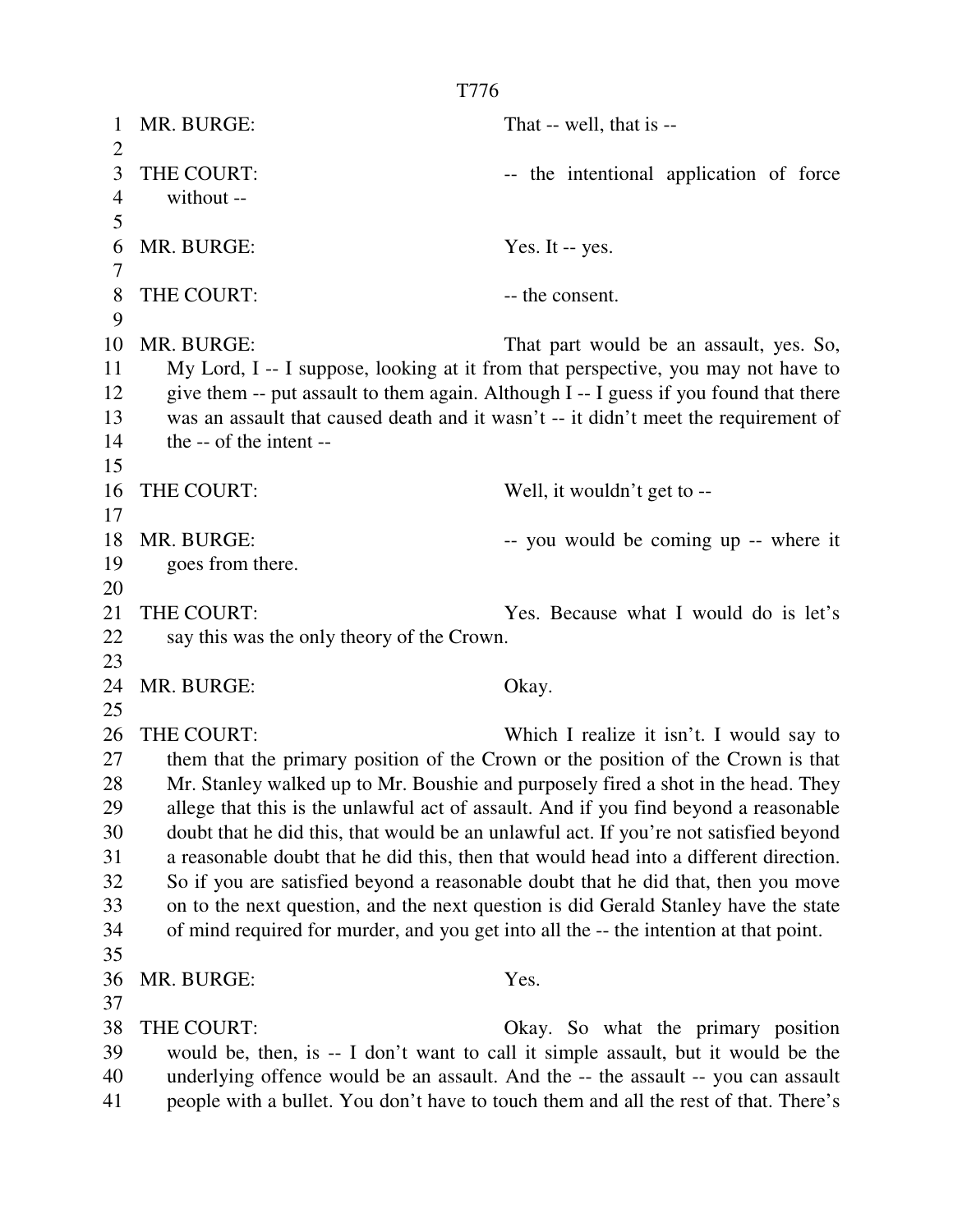1 a consent element to assault which clearly was not there, and clearly, based upon 2 *Jobidon*, you can't consent to that kind of bodily harm anyway. 3 4 MR. BURGE: Yes. 5 6 THE COURT: So that would not be a factor. So we 7 would just crisply put that to the jury in that -- that sense. 8 9 MR. BURGE: That would be fine. 10 11 THE COURT: Okay. And then I would say, but the 12 Crown has an alternate theory. And how many horses do you wish to ride? 13 14 MR. BURGE: Well, that alternate theory is if -- if the 15 jury isn't satisfied that this was an intentional firing into the -- into the head of 16 Mr. Boushie. 17 18 THE COURT: Well, and again, intentional, we -- we -- 19 intentional is the third element. 20 21 MR. BURGE: Yeah. 22 23 THE COURT: So do I make four jury charges? Say, 24 let's deal with this one, and if you find him not guilty of this one, then you move 25 on to the next one? Because we have to combine these somehow. 26 27 MR. BURGE: M-hm. 28 29 THE COURT: And this is the -- this is the part that I'm 30 struggling with here. So I was thinking about grouping the unlawful acts all 31 together. 32 33 MR. BURGE: Okay. 34 35 THE COURT: Before we get to the intentional part. But 36 -- unless you think that that's not a good idea. 37 38 MR. BURGE: Well, if you want to group -- because 39 there's -- because there are different unlawful acts that would lead to 40 manslaughter, and the -- and they arise from these facts. I'm not sure how you 41 would group, say, a careless use of a firearm. Well, maybe you can, My Lord. I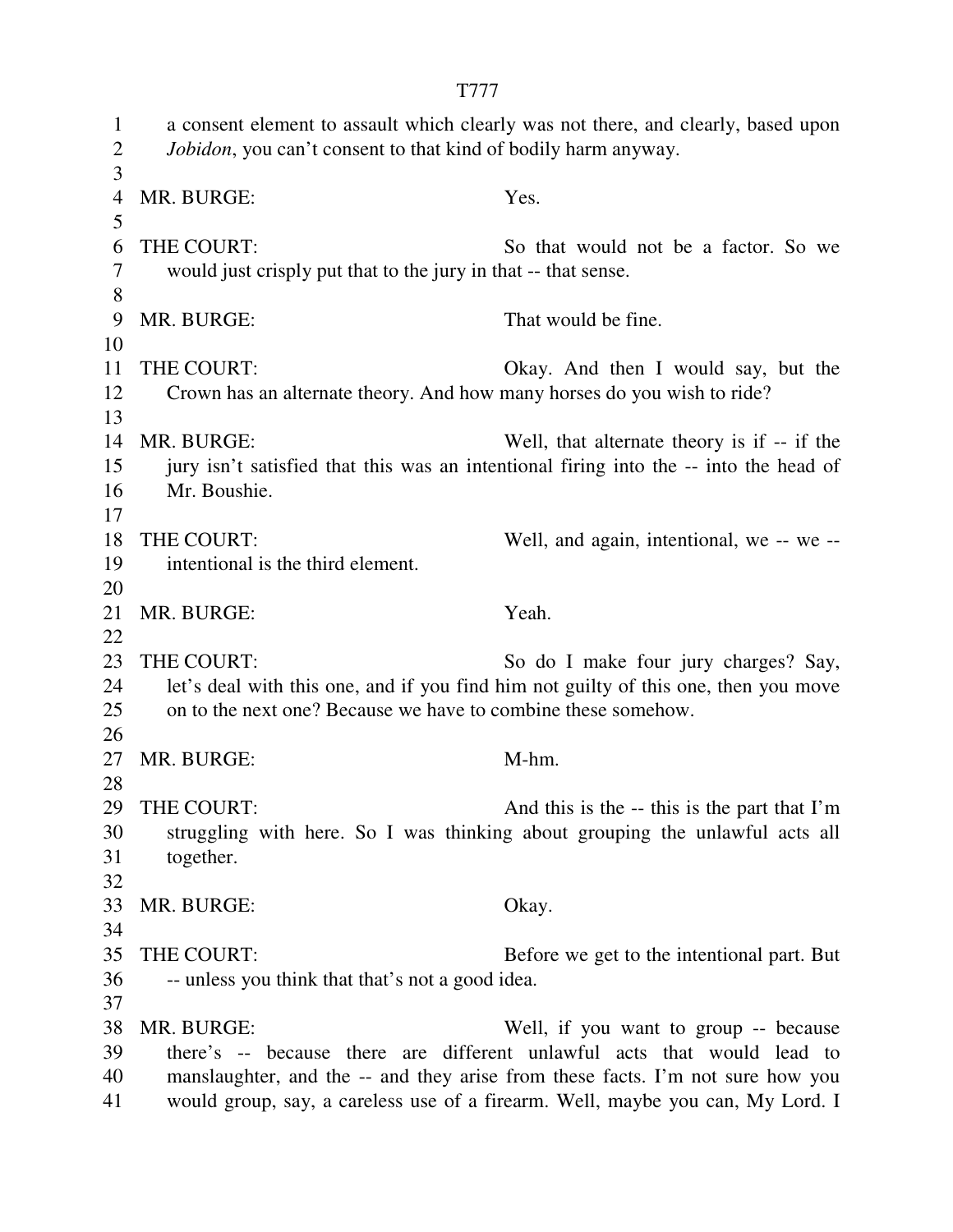T778 1 had -- I hadn't considered this before, but are you --  $\overline{2}$ 3 THE COURT: Well, I am looking for -- for your -- for 4 your guidance. 5 6 MR. BURGE: Yeah. Well, I guess in each case, in -- in 7 number two, are there a number -- if there are a number of ways in item number 2 8 where the death could be caused unlawfully, that is likely where you could put in 9 the various forms of unlawful acts that the jury may find. And then I guess that 10 might make their decision tree work in more of a straight line. I'm not sure. It's 11 still going to get a bit complicated. 12 13 THE COURT: It -- it would get complicated? 14 15 MR. BURGE: I would think so. Maybe this is less 16 complicated, but -- 17 18 THE COURT: If you can provide me a non-complicated 19 way to get this accomplished, I am all ears. 20 21 MR. BURGE: Yeah. I -- I appreciate that. I suppose if 22 -- from looking at it from how you instruct the jury, if -- if the various unlawful 23 acts are simply outlined in number 2, and if the jury simply looks at each of these 24 to determine if the third element applies to each of the unlawful acts, I suppose if 25 -- if any one of them -- if they find was done with the intent to cause death, then -- 26 then they would find murder. And if they don't find any, we're done with the 27 intent to cause death. They would have to look at them to see if -- if they are 28 manslaughter. 29 30 THE COURT: Because if -- if the unlawful act was 31 careless use, that could not lead to a murder, a second degree murder conviction. 32 33 MR. BURGE: No. 34 35 THE COURT: That would be manslaughter. 36 37 MR. BURGE: Yes. 38 39 THE COURT: Pointing a firearm? 40 41 MR. BURGE: If the intent was simply to point a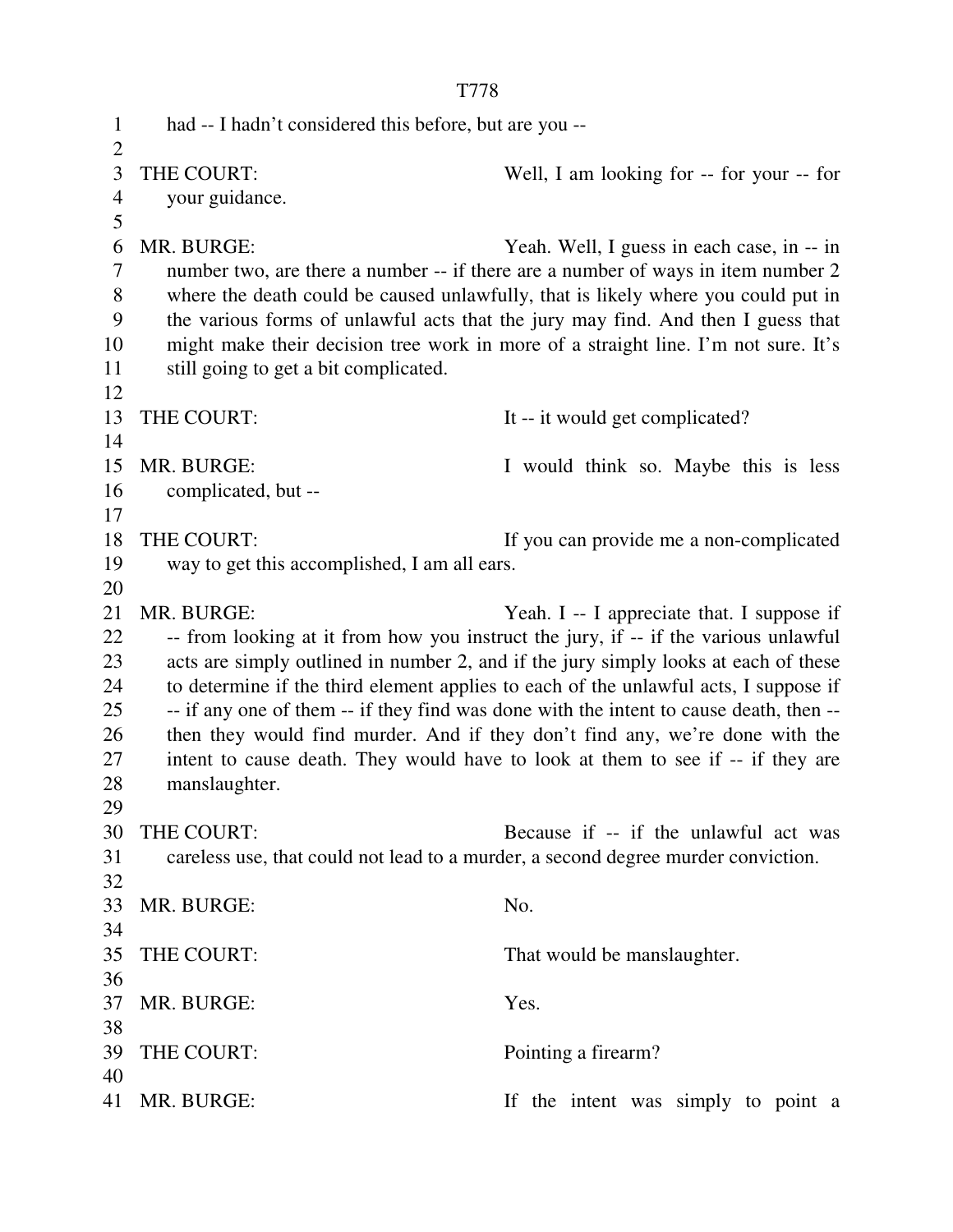1 firearm and the act was simply to point a firearm, and -- and then something 2 happened that led to the unintentional discharge, that -- that -- I don't -- I don't see 3 how that could get to murder, if the jury's finding is that it wasn't a deliberate 4 intentional act that -- that caused the death. 5 6 THE COURT: So how do you propose would be the -- 7 an intelligible way to have the decision tree, if we wish to call it that, flow along 8 the lines? We are fine on the first element, but we're bogging down to a second 9 degree -- to a certain degree on the second element. 10 11 MR. BURGE: Well, put it this -- when -- when I 12 analyze a case from my -- from this side here, I -- I look at what is the act, what is 13 the result, does the act cause the death, is there -- does this get us to manslaughter. 14 If we're at manslaughter, how do we do -- does the evidence provide a link to 15 murder, which would be the -- the element of intention. So I tend to look at things 16 from the bottom up. 17 18 THE COURT: So you think intention should be before 19 the unlawful acts? 20 21 MR. BURGE: No. No, no. 22 23 THE COURT: Don't you have to --24 25 MR. BURGE: That's not -- I didn't -- to me, the intent 26 is -- is the final element that I look at. I -- I try -- I look for the unlawful act, and 27 then look for causation. This -- does this -- if this gets us to manslaughter, does the 28 evidence elevate this to murder? That's -- that's my thought process. You might 29 look at it in a different way. 30 31 THE COURT: No, I think I'm -- I'm with you there 32 because you have to, first of all, determine if there was an unlawful act. And if the 33 unlawful act is purposely shooting somebody in the head, you then have to go to 34 the next area, and whether the accused had the appropriate state of mind at that 35 point. And that essentially changes it from manslaughter to murder. 36 37 MR. BURGE: Yes. 38 39 THE COURT: It gives the -- the culpable *mens rea*. So I 40 am -- I am with you there. But because of all the -- the potential -- how -- how 41 would you explain that to the jury when you have these careless use, assault with a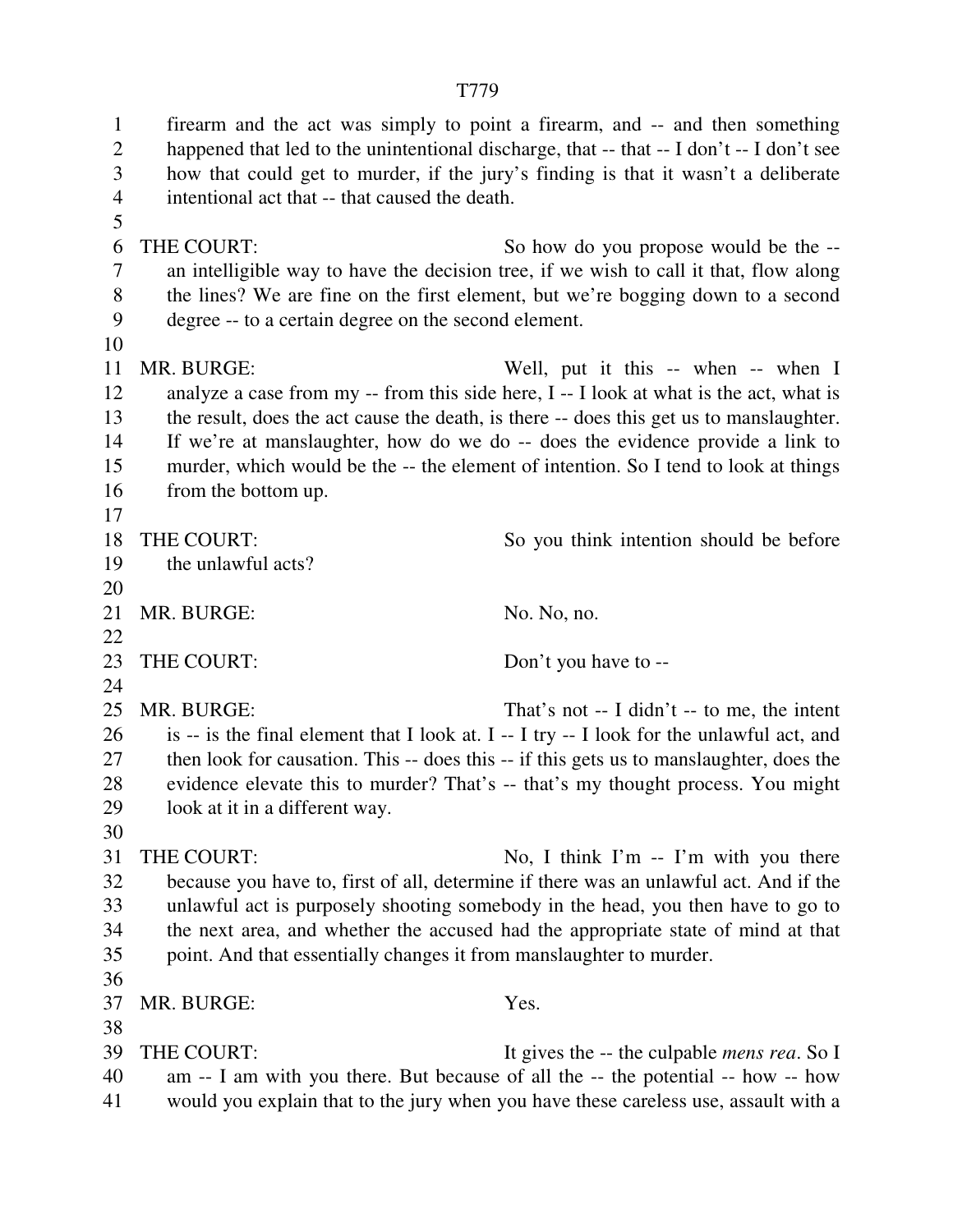1 weapon, pointing a firearm, and the whole question about whether anything is 2 justified within the context of all this. That's -- that's a whole separate area, once  $3 - -$ 4 5 MR. BURGE: I think I know how I would argue it as 6 opposed to instructing them and -- and laying out a decision tree. That's -- that's -- 7 obviously that's a different story. 8 9 THE COURT: Okay. Do you have any suggestions as to 10 how we could move it through? You've seen how -- how David Watt does it in 11 boxes. Justice Watt, where if this here, if this, off in this direction. So was Gerald 12 Stanley's actions unlawful, the -- the -- what would the -- what would the 13 questions be that I would ask the jury to determine? 14 15 MR. BURGE: Well, I think only one answer could lead 16 them to murder. And  $I - I$  could  $- it's -$ 17 18 THE COURT: So just help -- help me out here. So the 19 first thing, did Gerald Stanley cause the death of Colten Boushie? Let's just kind 20 of write this down as -- as a working paper here. So if the answer is "no," that's an 21 acquittal. 22 23 MR. BURGE: That -- yeah. 24 25 THE COURT: But I am going to tell them that that can't 26 be "no." So if the answer is "yes," we move on to the next question. So what is the 27 next question? Did Gerald Stanley cause the death of Colten Boushie unlawfully? 28 29 MR. BURGE: Okay. 30 31 THE COURT: And so what -- at that point, I should tell 32 them -- 33 34 MR. BURGE: Do you mind if I sit down so I can just 35 make some notes here? 36 37 THE COURT: Yes. Go ahead. Yes, please feel free. So 38 once we -- yes, Mr. Spencer. 39 40 MR. SPENCER: I may be able to close one loop there. I 41 am comfortable with the wording that you threw out at one previous time as far as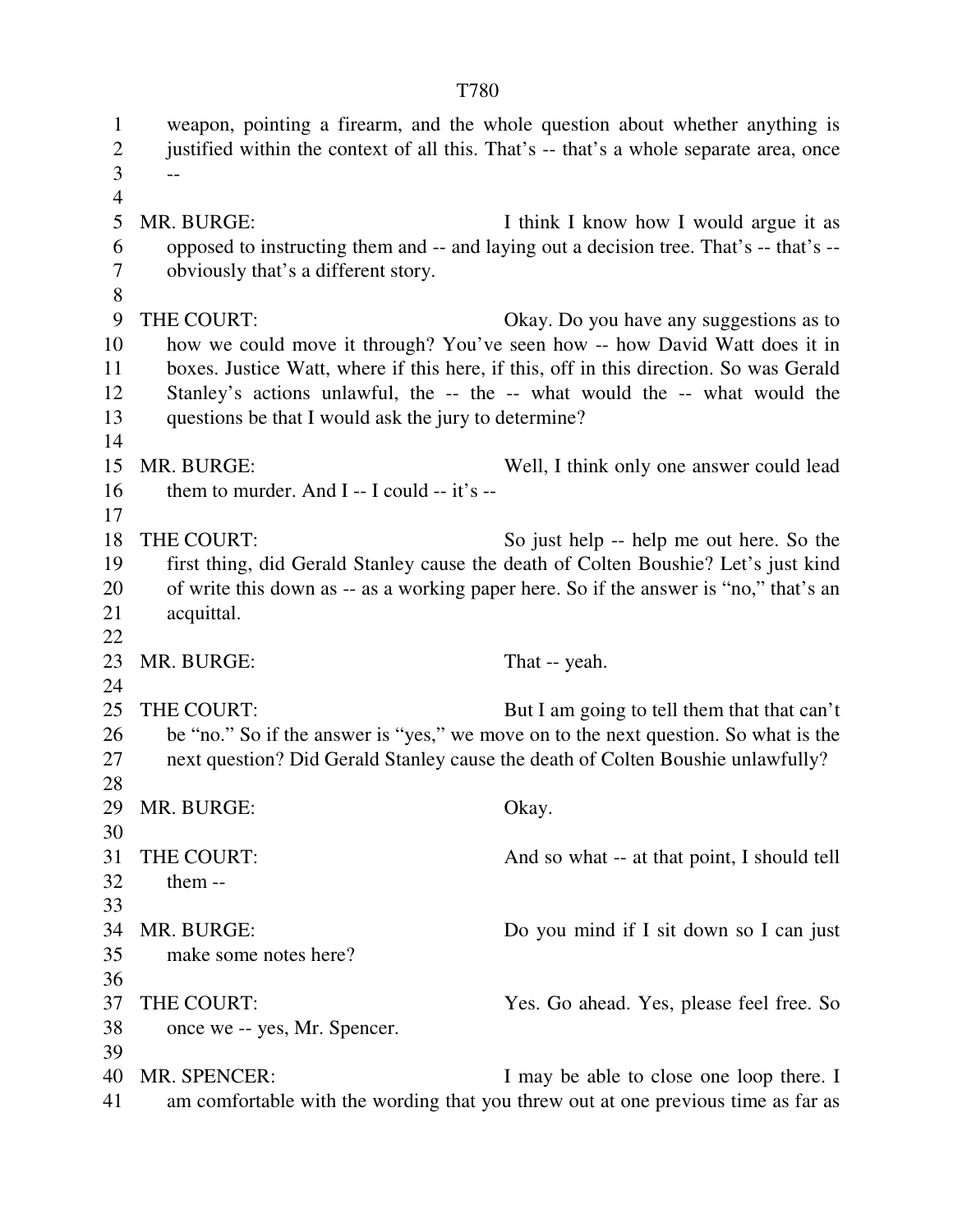1 the defence does not dispute that anyone else caused the death. So if you wanted to 2 add that concession into it, that -- that wording I'm fine with. 3 4 THE COURT: Okay. Yes. Well, thank you for that. And 5 we are kind of beyond that one. We're moving on to the more difficult. So did 6 Gerald Stanley cause the death of Colten Boushie unlawfully? And then after 7 telling them it's up to -- this is an element of the offence and the Crown needs to 8 prove this beyond a reasonable doubt, and if the Crown doesn't prove it beyond a 9 reasonable doubt, then that would result in an acquittal? Or if he does prove it 10 beyond a reasonable doubt, because if -- if there's no unlawful act -- 11 12 MR. BURGE: Then there's acquittal. 13 14 THE COURT: Okay. So the -- yes. So if there is no 15 unlawful act, that would be an acquittal. So it's necessary for them to determine 16 whether there's an unlawful act here. 17 18 MR. BURGE: Yes. 19 20 THE COURT: So the Crown has several theories or -- 21 or a primary position and several alternate positions. What -- what would I say at 22 this point? 23 24 MR. BURGE: Well, My Lord, I guess where I'm 25 getting hung up is the alternate theories don't lead to the question of did Gerald 26 Stanley have a state of mind for murder such as pointing a firearm, careless use. 27 Those simply won't lead to -- to that inquiry. 28 29 THE COURT: Okay. 30 31 MR. BURGE: There's only one -- there's only -- in my 32 reading of this, the only -- 33 34 THE COURT: Well, again, we can make as many boxes 35 as we wish. So if we were to say that the first thing I'd like you to look at is 36 whether you find that he committed the unlawful act of intentionally shooting 37 Mr. Boushie in the head. 38 39 MR. BURGE: Yes. 40 41 THE COURT: And if the answer is yes, you go straight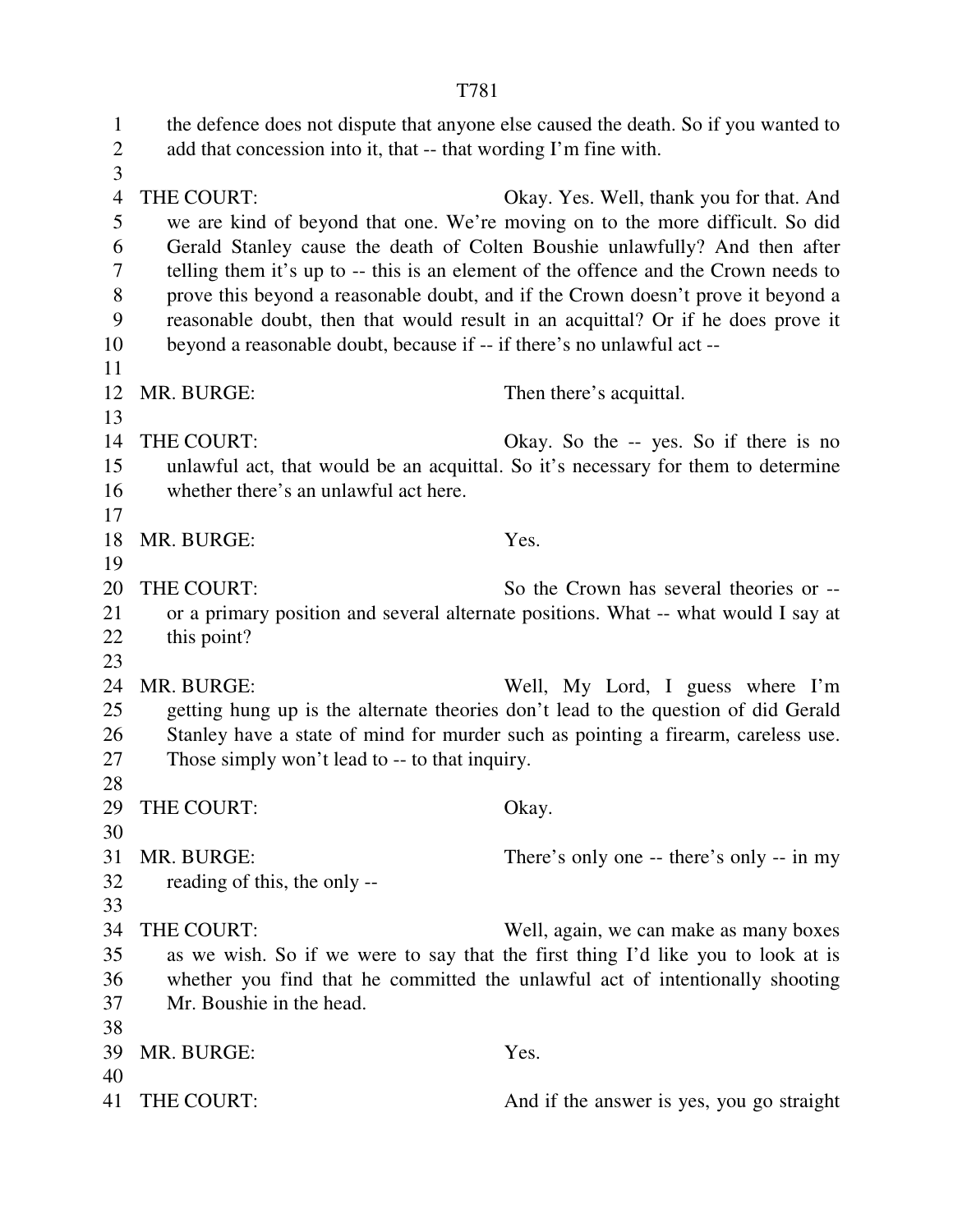1 to element three.  $\overline{2}$ 3 MR. BURGE: Yes. It -- it would -- I guess that finding 4 on element two would -- would certainly lead to a straightforward conclusion on 5 element three, but yes, that would be -- that would be the route. 6 7 THE COURT: Right. So you would still have to -- to 8 look at element two and move on to three. 9 10 MR. BURGE: Yes. 11 12 THE COURT: In the event that you found that he did 13 not intentionally do that, you would go over and consider the -- 14 15 MR. BURGE: Yes. 16 17 THE COURT: -- what I'll call the manslaughter --18 19 MR. BURGE: Yes. 20 21 THE COURT: -- route. 22 23 MR. BURGE: Yes. Because if they go there, the jury 24 doesn't have to determine if he had the state of mind for murder. It's did he have 25 the state of mind -- I guess it's to cause bodily harm. 26 27 THE COURT: Okay. So -- so if they are -- if the jury's 28 primary function is to -- to head down that path, they would -- even on that path, 29 they would find him guilty of murder or manslaughter because if the third element 30 was not there, that would be manslaughter; is that right? 31 32 MR. BURGE: Okay. 33 34 THE COURT: Theoretically speaking. 35 36 MR. BURGE: Yes. 37 38 THE COURT: But I agree with you. Practically 39 speaking, if you conclude that he purposely shot the gun into his head, and then 40 you move on to whether he had a mental element, but theoretically speaking, they

41 could head off -- if they were to answer "no," that could end up in manslaughter. If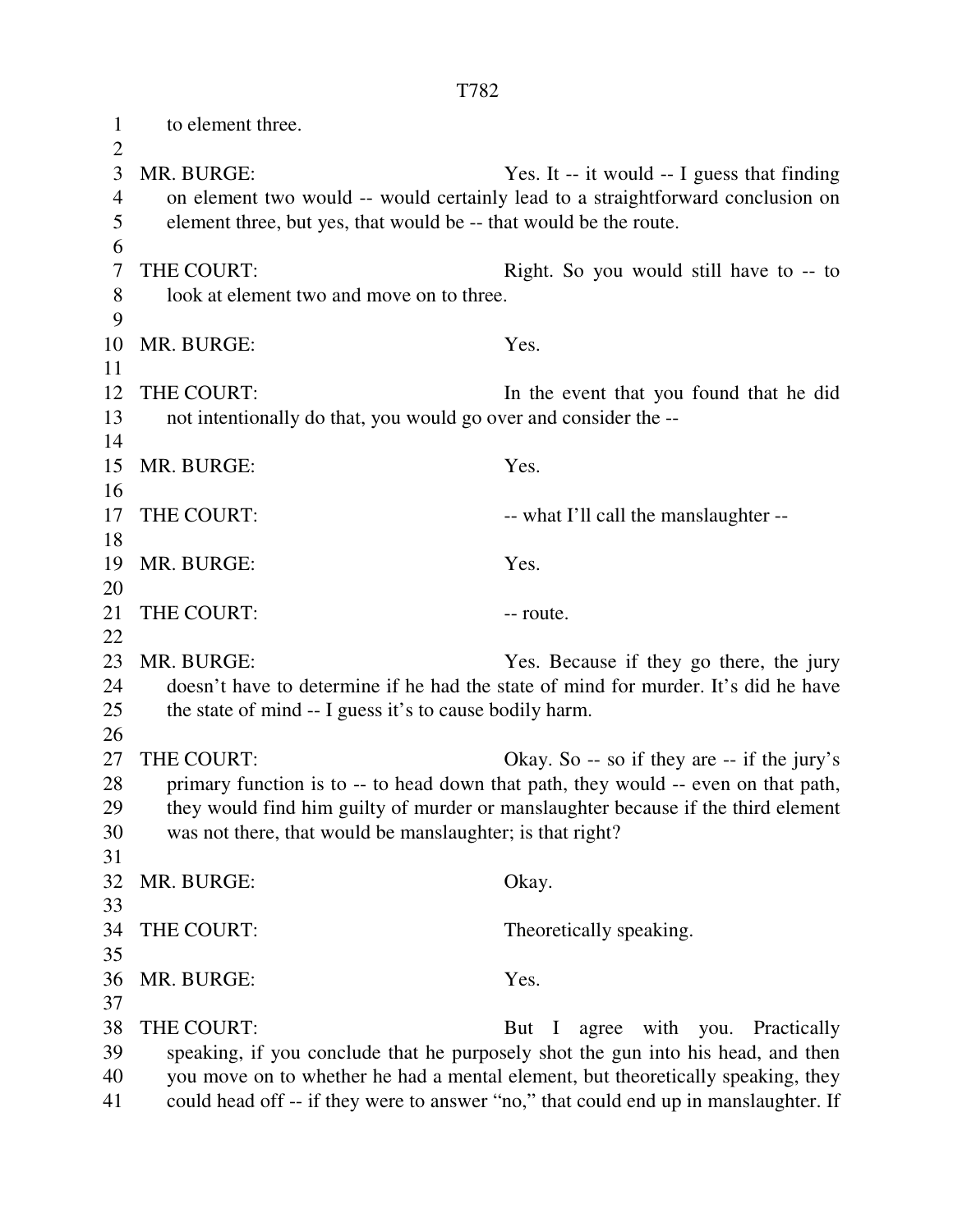1 they answer "yes," that's second degree.  $\overline{2}$ 3 MR. BURGE: Yes. Yeah. 4 5 THE COURT: Okay. So let's -- I have got that -- that -- 6 those boxes conceptualized in my mind. Now, there's no suggestion of defence of 7 property or self-defence in relation to that stream. Is that correct, Mr. Spencer? 8 9 MR. SPENCER: That's right. The -- the self-defence 10 necessity and accident all relate to the -- the -- what they're going to allege for 11 potentially included offences. The one -- the one point I want to make sure that I 12 understand it, is whether my friend is going to argue that the -- that the contact 13 with the right hand is somehow an assault. And so I -- I got a sense that that might 14 be the case. I don't think -- it seems bizarre, but -- 15 16 THE COURT: Yes. I mean, that's not what I was 17 thinking. 18 19 MR. SPENCER: Yeah. 20 21 THE COURT: I was thinking the assault that I'm 22 talking about is the firing of the gun. 23 24 MR. SPENCER: Right. And -- yeah. And I just wanted to 25 make sure. 26 27 THE COURT: And that would be a --28 29 MR. SPENCER: Pretty straightforward, yes. 30 31 THE COURT: Yes. Okay. So we just have these -- these 32 boxes in a decision tree formulated. We would have the element one that we've 33 talked about, element two, and then we would talk about the purposely shooting 34 Mr. Boushie. And if you conclude that the Crown has proved beyond a reasonable 35 doubt that there was a purposeful shooting of Mr. Boushie, based upon the 36 evidence, you would move on to the next element. 37 38 MR. BURGE: Yes. 39 40 THE COURT: And if you're not convinced that there 41 was purposely shooting, we would move -- I would ask you to consider a subissue.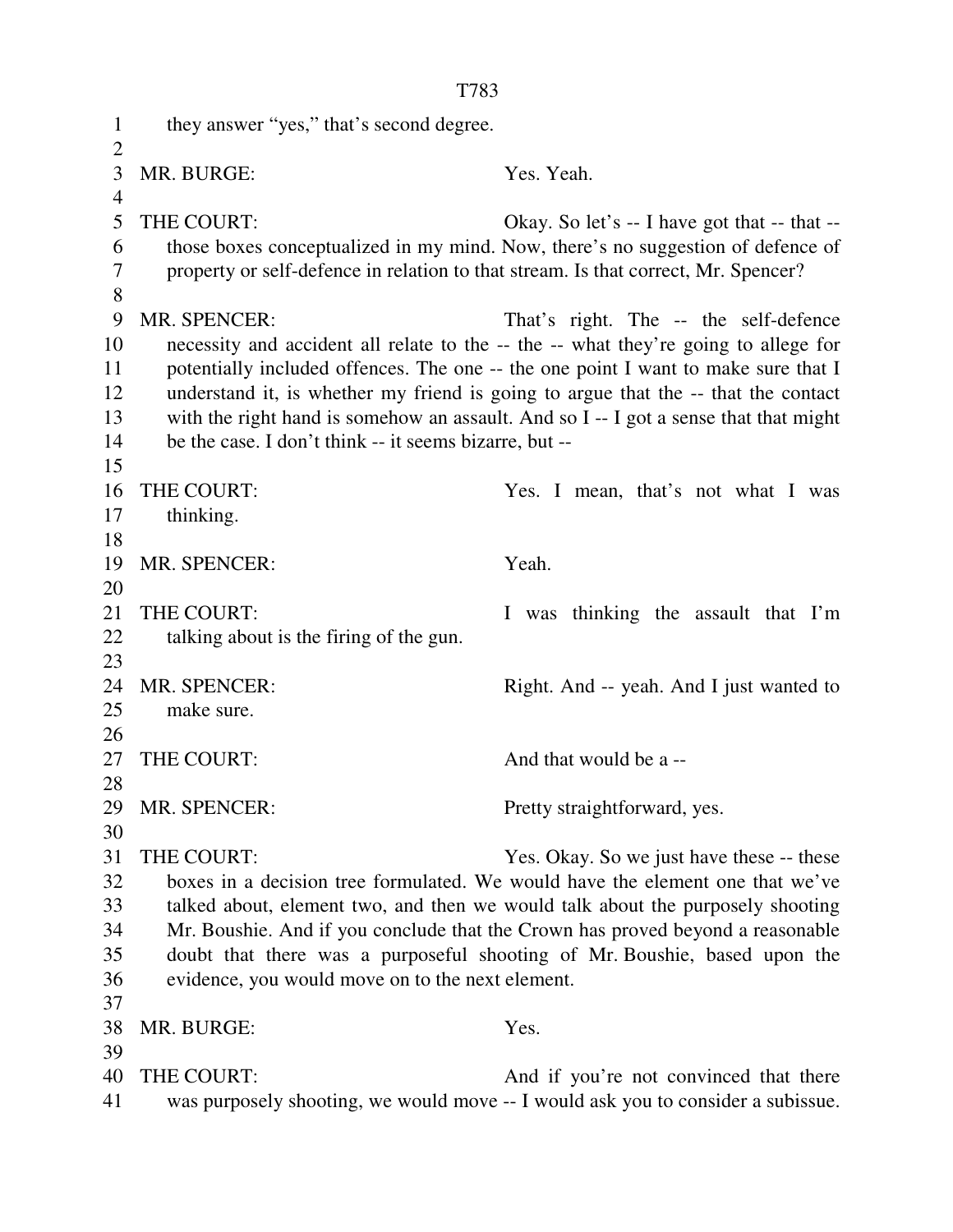1 And what would that be?  $\mathcal{L}$ 3 MR. BURGE: Well, that would be the underlying 4 offences for -- for manslaughter, which would be -- was there -- and I don't know 5 if you would lump these two together or -- but -- but that would be the offences of 6 careless use and pointing a firearm. 7 8 THE COURT: Okay. So the -- would -- would I tell the 9 jury that if you are not convinced at this stage that -- that he committed this 10 unlawful act, that you have to move to the -- to the right, more or less, and 11 consider whether he's guilty of manslaughter. 12 13 MR. BURGE: Yes. 14 15 THE COURT: And to commit manslaughter, there's 16 different ways that he could do it. 17 18 MR. BURGE: There's different ways, yes. 19 20 THE COURT: And the two -- are you -- you talked 21 about more than one. The assault with a weapon, pointing a firearm, careless use. 22 Do you need all three of those put? 23 24 MR. BURGE: Well, the jury will have gone through 25 this -- this process on assault with a weapon when they look at -- when they -- on 26 the first branch that you're constructing here. 27 28 THE COURT: Okay. The -- I had it just as assault. Do 29 you want it -- 30 31 MR. BURGE: Okay. 32 33 THE COURT:  $-$  do you want it assault with a weapon? 34 35 MR. BURGE: I -- I don't know that I -- they're both 36 forms of assault, and we can call it assault, My Lord. I don't know that it's -- 37 38 THE COURT: Right. Because assault with a weapon is 39 simply an assault with a weapon. 40 41 MR. BURGE: Yes.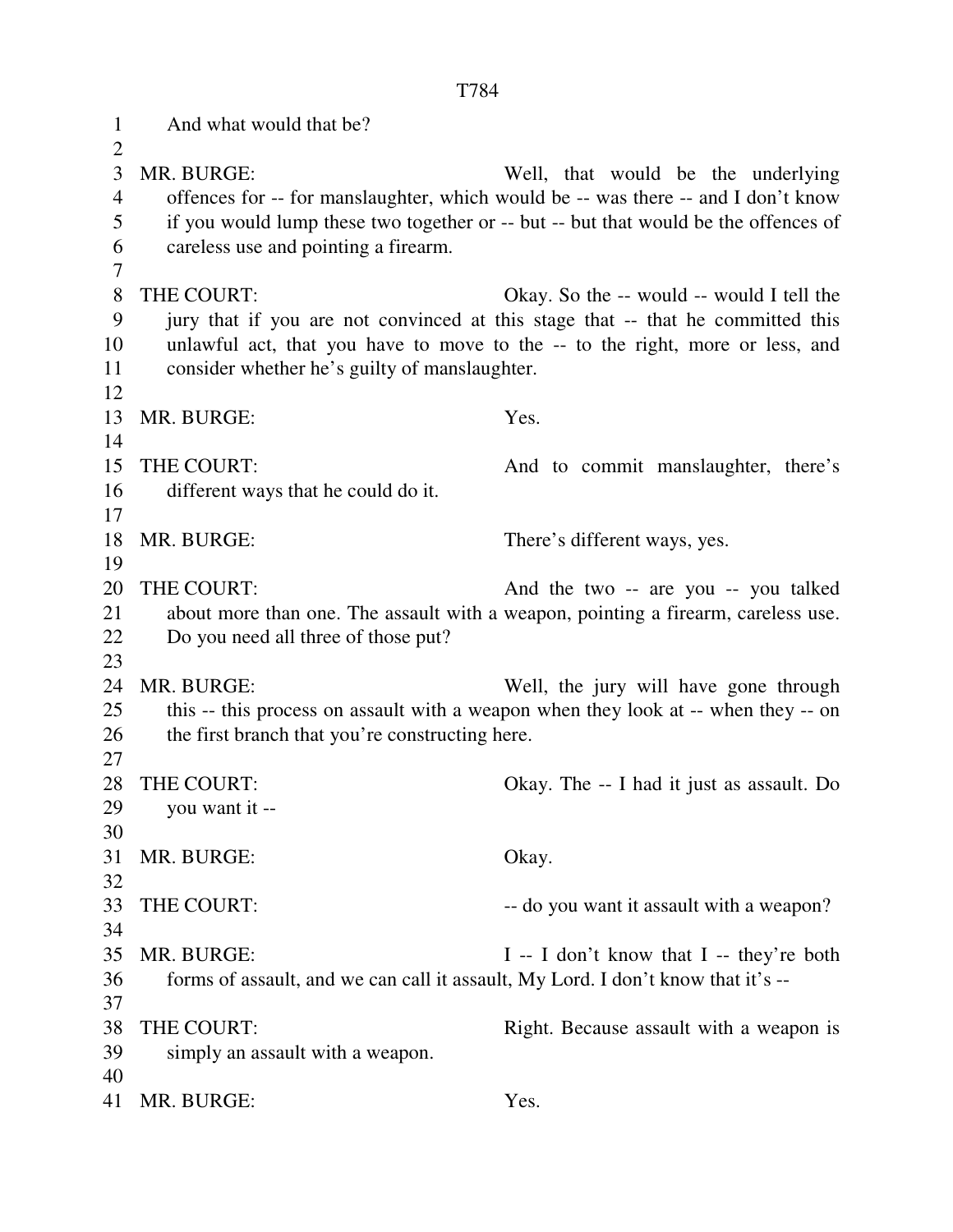1 2 THE COURT: And it's clear that this assault was with a 3 weapon, so it's -- 4 5 MR. BURGE: Yeah. 6 7 THE COURT: -- somewhat redundant, but --8 9 MR. BURGE: Yeah. 10 11 THE COURT: -- I -- I am in your hands there. 12 13 MR. BURGE: Well -- and it's -- I -- we have to make it 14 workable for 12 laypeople who, you know -- we have -- we're struggling. They're 15 going to -- you know, this is -- so yes. I'm -- I'm certainly happy to make it 16 workable and -- and we don't need to describe it as a different kind of an assault. 17 18 THE COURT: Right. Okay. So -- so then as far as the --19 the next question is -- would be whether he committed -- if you didn't find the act 20 was intentional in -- in the context of the unlawful shooting, the Crown -- would I 21 make -- call the Crown's main theory? 22 23 MR. BURGE: Sure. 24 25 THE COURT: Okay. Then you'd have to determine 26 whether there was manslaughter. 27 28 MR. BURGE: Yes. 29 30 THE COURT: And -- and then I'd go through unlawful 31 act manslaughter and say that there's two ways that we can deal with that. 32 33 MR. BURGE: Yes. 34 35 THE COURT: And the two ways would be the pointing 36 a firearm and careless use. 37 38 MR. BURGE: Yes. 39 40 THE COURT: And then I would go through the 41 elements of those offences.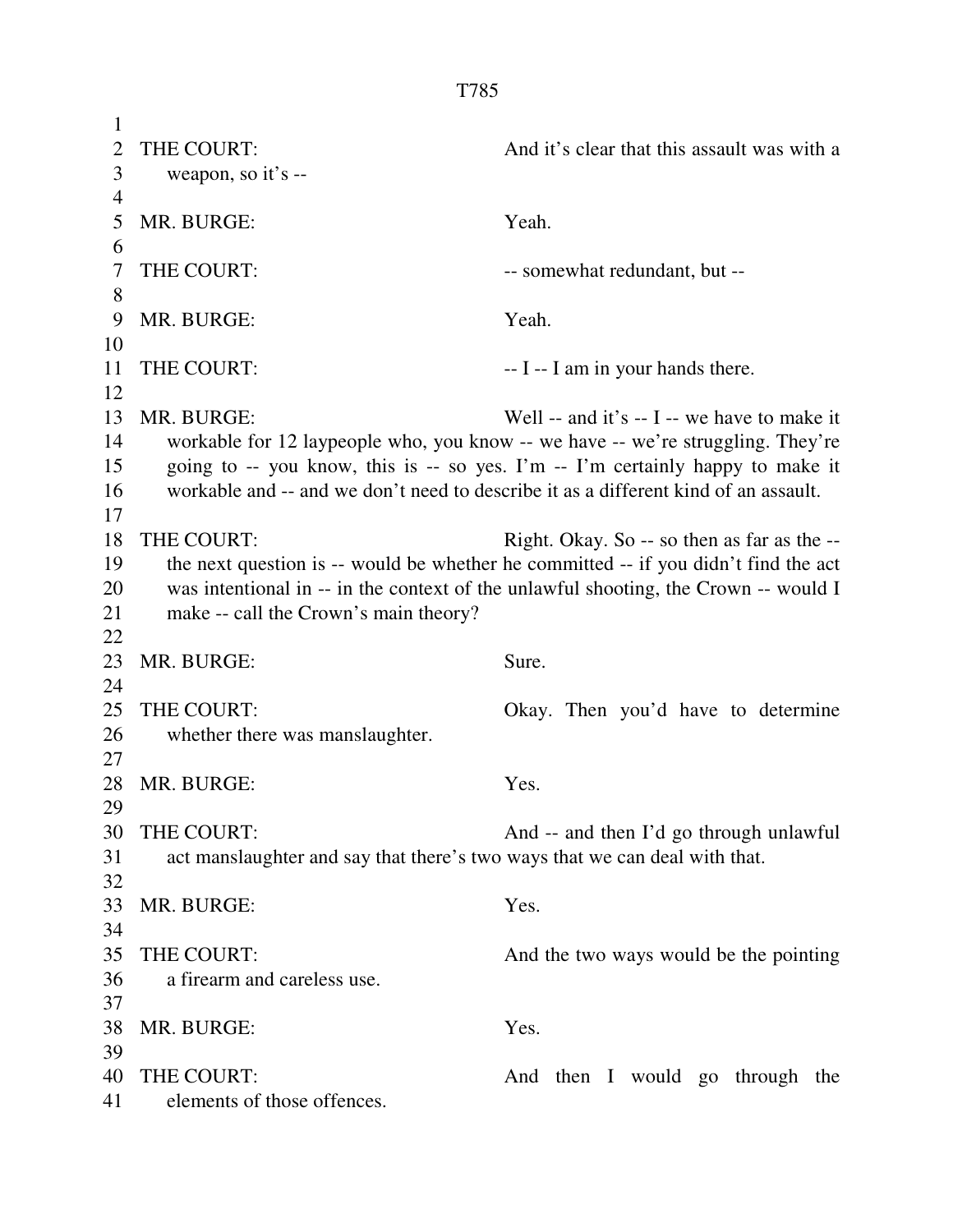| 1              |                                                                                       |                                                                                      |  |
|----------------|---------------------------------------------------------------------------------------|--------------------------------------------------------------------------------------|--|
| $\overline{2}$ | MR. BURGE:                                                                            | Yes.                                                                                 |  |
| 3              |                                                                                       |                                                                                      |  |
| $\overline{4}$ | THE COURT:                                                                            | And if the jury is satisfied that there is --                                        |  |
| 5              |                                                                                       | that all the elements of those offences have been made out, then he would be guilty  |  |
| 6              | of manslaughter. All right. Let's do them one at a time. Let's say I go through the   |                                                                                      |  |
| 7              | pointing a firearm first.                                                             |                                                                                      |  |
| 8              |                                                                                       |                                                                                      |  |
| 9              | MR. BURGE:                                                                            | Okay.                                                                                |  |
| 10             |                                                                                       |                                                                                      |  |
| 11             | THE COURT:                                                                            | Go through the elements of pointing a                                                |  |
| 12             |                                                                                       | firearm, intentionally pointing and -- and all of that. Then that would put, didn't  |  |
| 13             | she, they -- they -- so we had a mini-trial on just the -- the question of pointing a |                                                                                      |  |
| 14             | firearm, the question would be whether he is guilty of pointing that firearm. And if  |                                                                                      |  |
| 15             | the Crown proves beyond a reasonable doubt that he has pointed the firearm, then      |                                                                                      |  |
| 16             | he is guilty of manslaughter.                                                         |                                                                                      |  |
| 17             |                                                                                       |                                                                                      |  |
| 18             | MR. BURGE:                                                                            | Yeah. I think -- then, yeah, they'd have                                             |  |
| 19             |                                                                                       | -- you'd have to put it to them. I think the test and equating to them as far as the |  |
| 20             | mental element.                                                                       |                                                                                      |  |
| 21             |                                                                                       |                                                                                      |  |
| 22             | THE COURT:                                                                            | Right. Right. And if they found that he                                              |  |
| 23             | was not guilty of pointing a firearm?                                                 |                                                                                      |  |
| 24             |                                                                                       |                                                                                      |  |
| 25             | MR. BURGE:                                                                            | Well, --I think they could because there's                                           |  |
| 26             |                                                                                       | a mental element in pointing a firearm. It's a <i>mens rea</i> offence, which is to  |  |
| 27             | intentionally point. They -- and that's why careless is -- is a very --               |                                                                                      |  |
| 28             |                                                                                       |                                                                                      |  |
| 29             | THE COURT:                                                                            | Yes. Well, we will move to careless next.                                            |  |
| 30             |                                                                                       |                                                                                      |  |
| 31             | MR. BURGE:                                                                            | Okay.                                                                                |  |
| 32             |                                                                                       |                                                                                      |  |
| 33             | THE COURT:                                                                            | But on this one.                                                                     |  |
| 34             |                                                                                       |                                                                                      |  |
| 35             | MR. BURGE:                                                                            | If -- and your question again was then?                                              |  |
| 36             |                                                                                       |                                                                                      |  |
| 37             | THE COURT:                                                                            | The question would be that if I properly                                             |  |
| 38             | related the elements of pointing a firearm to the jury --                             |                                                                                      |  |
| 39             |                                                                                       |                                                                                      |  |
| 40             | MR. BURGE:                                                                            | Yes.                                                                                 |  |
| 41             |                                                                                       |                                                                                      |  |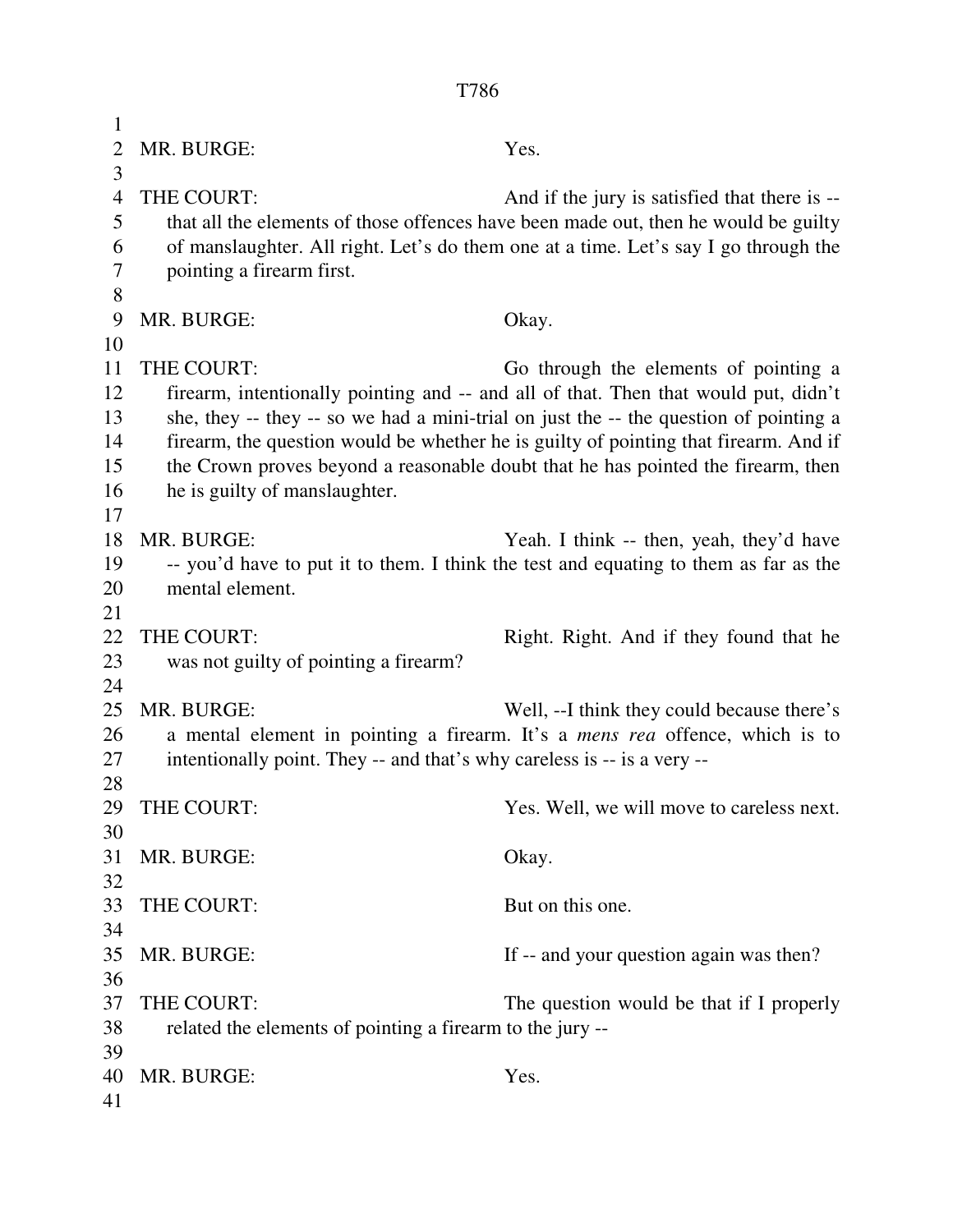1 THE COURT: -- and did it the style of the way judges 2 do it, going through the first element, second element, third element, and if the 3 Crown proves all these elements beyond a reasonable doubt, he would have 4 admitted the unlawful act of pointing a firearm -- 5 6 MR. BURGE: Yes. 7 8 THE COURT:  $\blacksquare$  which, because it caused the death, we 9 already found it caused the death, that leads to manslaughter. 10 11 MR. BURGE: Yes. 12 13 THE COURT: And if not, where does that lead us? 14 15 MR. BURGE: Well, if they -- if they -- well, if they -- 16 so you're -- are you -- if you're asking me if they don't find that all of the elements 17 of pointing a firearm have been met, careless use. 18 19 THE COURT: Okay. Yes, we move to the next one. 20 21 MR. BURGE: Okay. 22 23 THE COURT: Okay. But --24 25 MR. BURGE: I'm sorry. Are you asking if they found 26 -- if those elements aren't met for one of these underlying offences? 27 28 THE COURT: Well, yes. Again, to keep it straight in 29 mind -- 30 31 MR. BURGE: Okay. 32 33 THE COURT: -- let's say for the sake of argument that 34 we just have the pointing a firearm. I know you -- 35 36 MR. BURGE: Yeah. 37 38 THE COURT: -- have careless use out there. Or no, let's 39 put it this way. Let's say that they go through careless use, and I say, okay, if you 40 go through careless use and it's -- correction, pointing a firearm, and you're not 41 able to establish beyond a reasonable doubt that he did this, then you must look to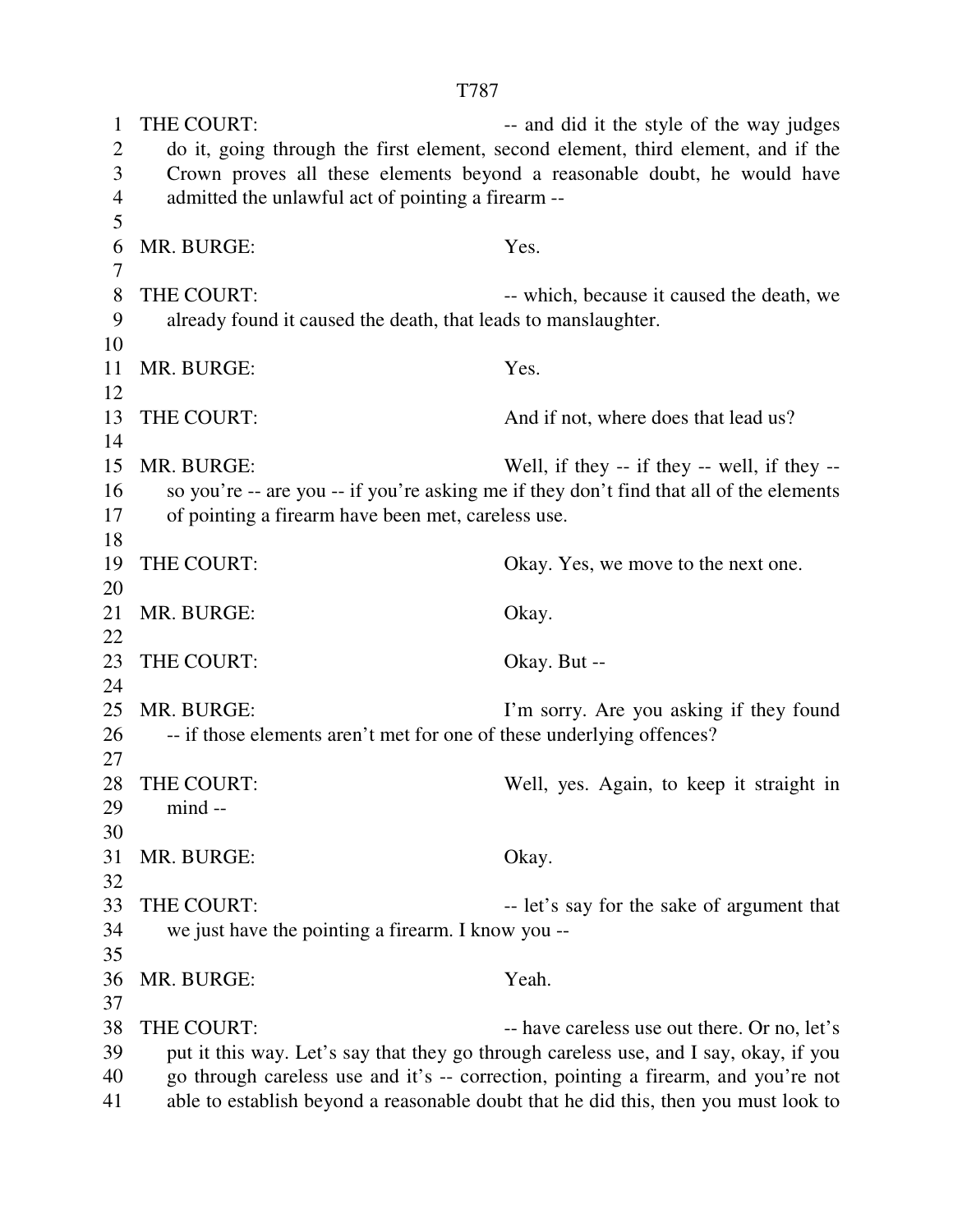1 see if there was careless use.  $\overline{2}$ 3 MR. BURGE: Yes. 4 5 THE COURT: So then you go through the elements of 6 careless use. And if you're not able to establish that beyond a reasonable doubt -- 7 or if you are, then that's guilty of manslaughter. 8 9 MR. BURGE: Yes. 10 11 THE COURT: And if you're not? 12 13 MR. BURGE: I think that's an acquittal. I'm not sure 14 where else -- if there's an acquittal on the pointing and the careless use and 15 they've already determined that the unlawful act didn't cause the unintentional 16 death, then I think -- I think -- I'm not sure what is left but -- 17 18 THE COURT: Okay. 19 20 MR. BURGE: I'm not -- I -- I just don't know that 21 there's any. If the main offence didn't lead to them to be satisfied beyond a 22 reasonable doubt, and if the -- and if the included offences don't, then -- then I -- 23 they would have to find him not guilty. I don't see any other path to anything else, 24 unless I'm totally missing something, My Lord. 25 26 THE COURT: Well, the -- the area that I've been really 27 struggling with is the concept of accident, and the -- the theory of the defence is -- 28 is accident. So where does that theory come into any of these -- this -- this decision 29 tree that we've got. I've got it mapped out in my mind. I can see it quite clearly. 30 31 MR. BURGE: I -- I don't know how -- if you have -- if 32 you're undertaking an inherently dangerous activity such as using a firearm and -- 33 and in a careless manner or pointing it, and I have trouble seeing how accident 34 would apply there because -- because the test is so different. It's -- it's -- and I am 35 just looking at my notes from looking at *Creighton* on this, My Lord, but it's -- if 36 this is done in the circumstances of an unlawful act, that it is inherently dangerous, 37 and -- and harm to another results -- 38 39 THE COURT: Okay. Well, let's look at pointing a 40 firearm. Let's -- for the sake of argument, pretend -- or say hypothetically

T788

41 speaking that the jury ends up not finding that it was a purposeful shooting. And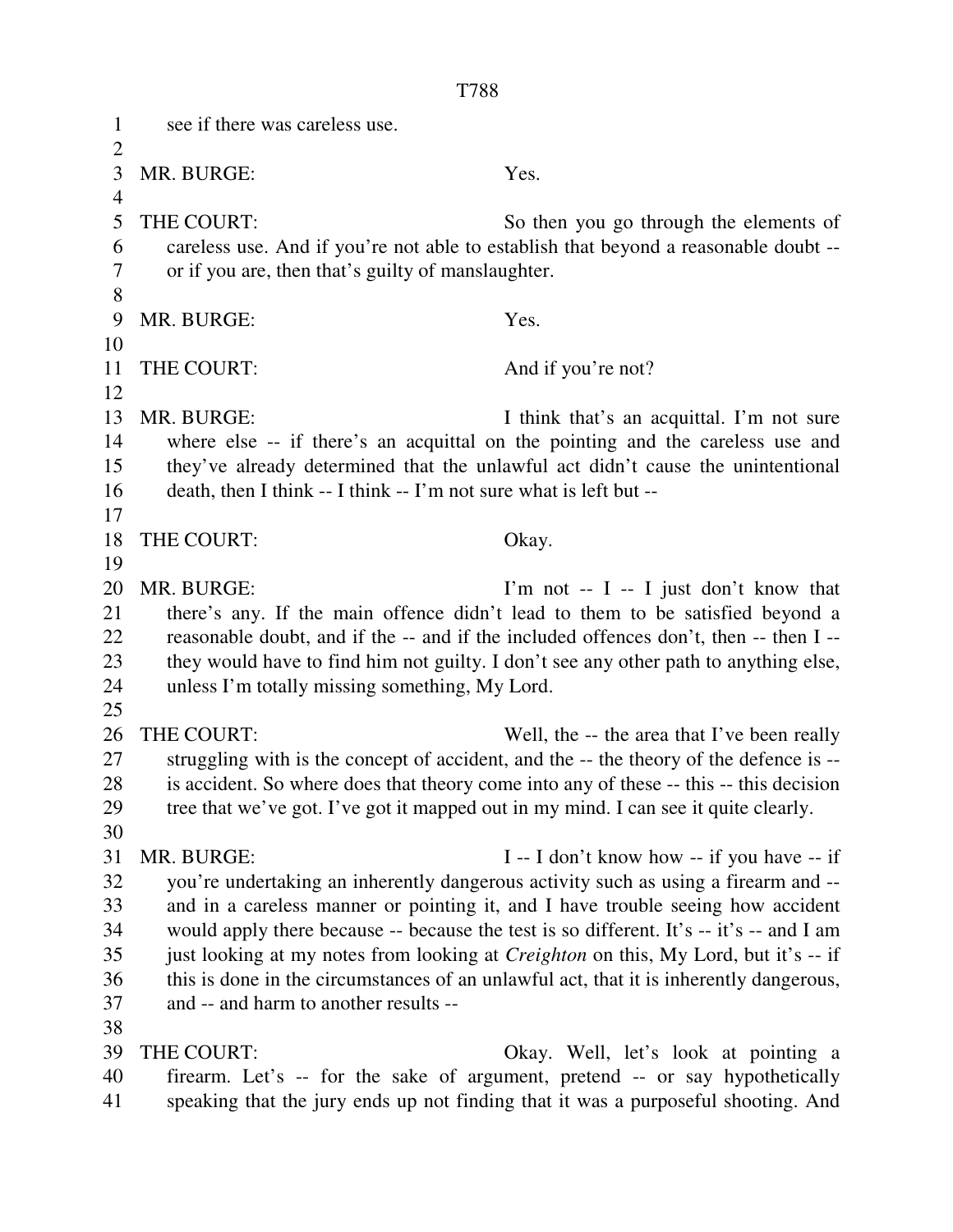1 then you -- we ask them to look at manslaughter. So the -- the elements of the 2 offence of pointing a firearm is that the accused pointed a firearm, that he pointed 3 the firearm at Mr. Boushie, and that he had no lawful excuse for pointing the 4 firearm. And the -- to point a firearm means to direct it or aim it intentionally, not 5 accidentally, absent-mindedly, or simply by chance. Pointing involves a choice, an 6 intentional act of directing the weapon toward a person or target. 7 8 So that's -- I'm -- I'm quoting from *Watt's Manual of Jury Instructions*. 9 10 MR. BURGE: Okay. 11 12 THE COURT: So if they were to determine that that 13 was not intentional, that it was more absent-mindedness -- 14 15 MR. BURGE: Okay. That -- I look at that as something 16 different from accident, because the intention was an element of the offence. And 17 if -- if it isn't intentional, then a required element is absent. 18 19 THE COURT: Okay. Maybe explain that to me again. 20 What the -- again, from -- from what *Watt's Manual of Jury Instructions* say is that 21 to point a firearm means to direct it or aim it intentionally, not accidentally, 22 absent-mindedly, or simply by chance. Pointing involves a choice, an intentional 23 act of directing the weapon toward a person or object. 24 25 MR. BURGE: Okay. 26 27 THE COURT: So that would mean that if I had -- when 28 this -- this gun that was on the stand was being waved around, and if the -- I don't 29 know if he did, but if he moved it over and it brushed past all of us, would -- it 30 could have been pointed at some of us. 31 32 MR. BURGE: It could have been. It would be difficult 33 to prove it was done intentionally. It would be a lot easier to prove that it was done 34 -- it was careless handling. 35 36 THE COURT: Careless -- right. Right. So that's why 37 I'm -- so you would -- so if the -- the -- if I was to put these elements to the jury in 38 this kind of fashion, and at the end of the day, they had a reasonable doubt as to 39 whether this applied -- 40 41 MR. BURGE: Yes.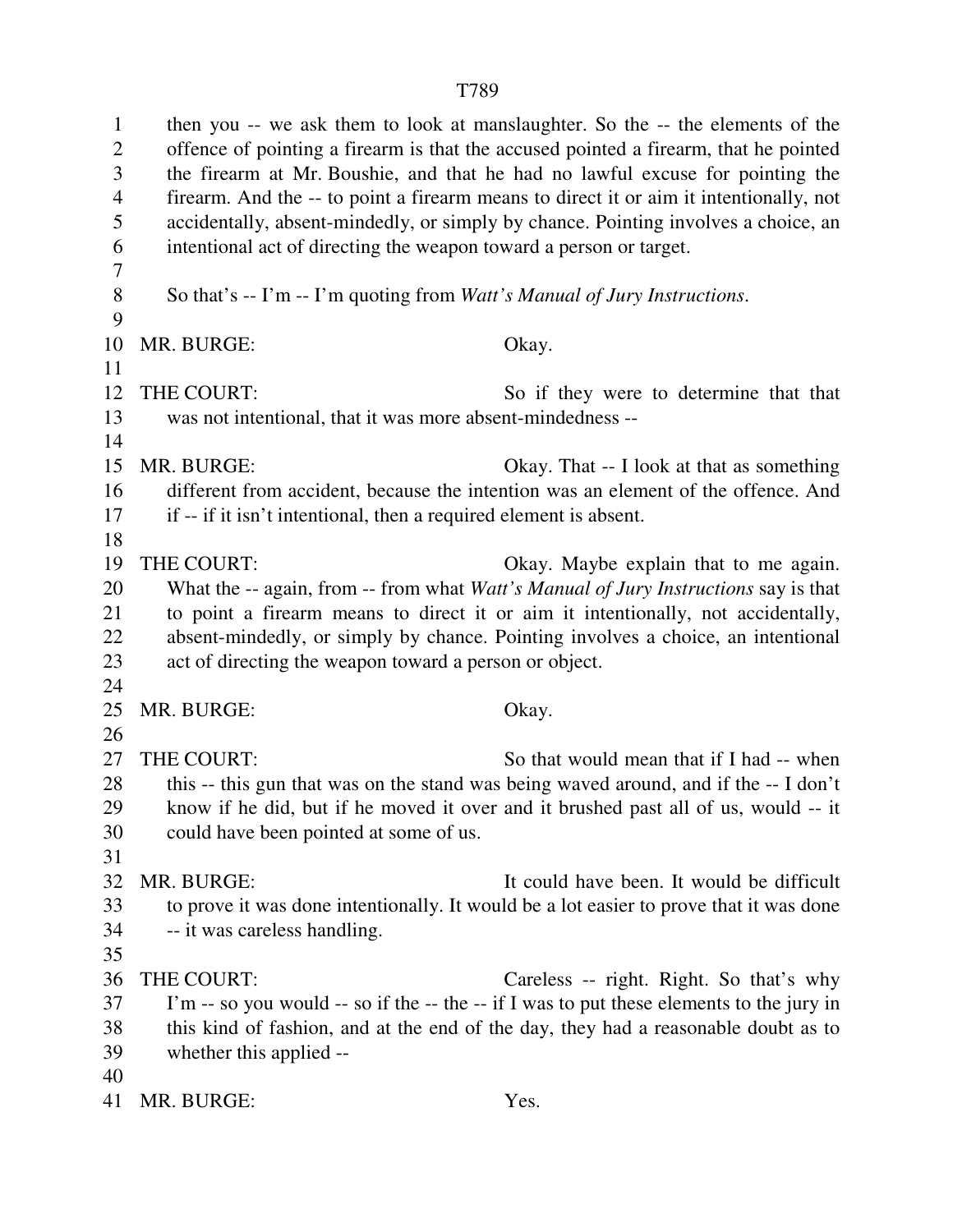| 1              |                                                                                     |                                                                                         |  |
|----------------|-------------------------------------------------------------------------------------|-----------------------------------------------------------------------------------------|--|
| $\overline{2}$ | THE COURT:                                                                          | -- and let's say that careless use was not                                              |  |
| 3              | there, just to keep our --                                                          |                                                                                         |  |
| 4              |                                                                                     |                                                                                         |  |
| 5              | MR. BURGE:                                                                          | Yeah.                                                                                   |  |
| 6              |                                                                                     |                                                                                         |  |
| 7              | THE COURT:                                                                          | -- our thoughts pure, are you saying that                                               |  |
| 8              | he would be acquitted?                                                              |                                                                                         |  |
| 9              |                                                                                     |                                                                                         |  |
| 10             | MR. BURGE:                                                                          | Well, if he couldn't be found guilty of                                                 |  |
| 11             |                                                                                     |                                                                                         |  |
|                |                                                                                     | pointing a firearm because it wasn't an intentional pointing or direction but just      |  |
| 12             |                                                                                     | simply -- I -- I would think that he would -- that an essential element hasn't been     |  |
| 13             | proved, and he'd have to be found not guilty of pointing a firearm, and that -- and |                                                                                         |  |
| 14             | then there's no underlying offence to lead to manslaughter.                         |                                                                                         |  |
| 15             |                                                                                     |                                                                                         |  |
| 16             | THE COURT:                                                                          | So then it would be -- so the jury could                                                |  |
| 17             |                                                                                     | find that he accidentally pointed it at Mr. Boushie, and the -- and it went off, and    |  |
| 18             | that leads to an acquittal?                                                         |                                                                                         |  |
| 19             |                                                                                     |                                                                                         |  |
| 20             | MR. BURGE:                                                                          | Well, that -- they would maybe then lead                                                |  |
| 21             | -- not to an acquittal, but they would have to look to the other --                 |                                                                                         |  |
| 22             |                                                                                     |                                                                                         |  |
| 23             | THE COURT:                                                                          | They would have -- okay.                                                                |  |
| 24             |                                                                                     |                                                                                         |  |
| 25             | MR. BURGE:                                                                          | -- they would have to then look to the --                                               |  |
| 26             | okay. If -- if that's all we had.                                                   |                                                                                         |  |
| 27             |                                                                                     |                                                                                         |  |
| 28             | THE COURT:                                                                          | Yes. If that's all we had.                                                              |  |
| 29             |                                                                                     |                                                                                         |  |
| 30             | MR. BURGE:                                                                          | If that's all we had, if -- if there isn't an                                           |  |
| 31             | underlying offence, then I -- I -- I don't know how it could lead to a conviction.  |                                                                                         |  |
| 32             |                                                                                     |                                                                                         |  |
| 33             | THE COURT:                                                                          | See, the -- I found a number of cases                                                   |  |
| 34             |                                                                                     | talking about how in the -- in the context of accident, that it depends if the accident |  |
| 35             | happens during the course of an unlawful act, then that would result in             |                                                                                         |  |
| 36             | manslaughter, whereas if the accident occurs in the course of a lawful act, that    |                                                                                         |  |
| 37             | would lead to acquittal.                                                            |                                                                                         |  |
| 38             |                                                                                     |                                                                                         |  |
| 39             | MR. BURGE:                                                                          | Okay.                                                                                   |  |
| 40             |                                                                                     |                                                                                         |  |
|                |                                                                                     |                                                                                         |  |
| 41             | THE COURT:                                                                          | So by way of example, if an intruder                                                    |  |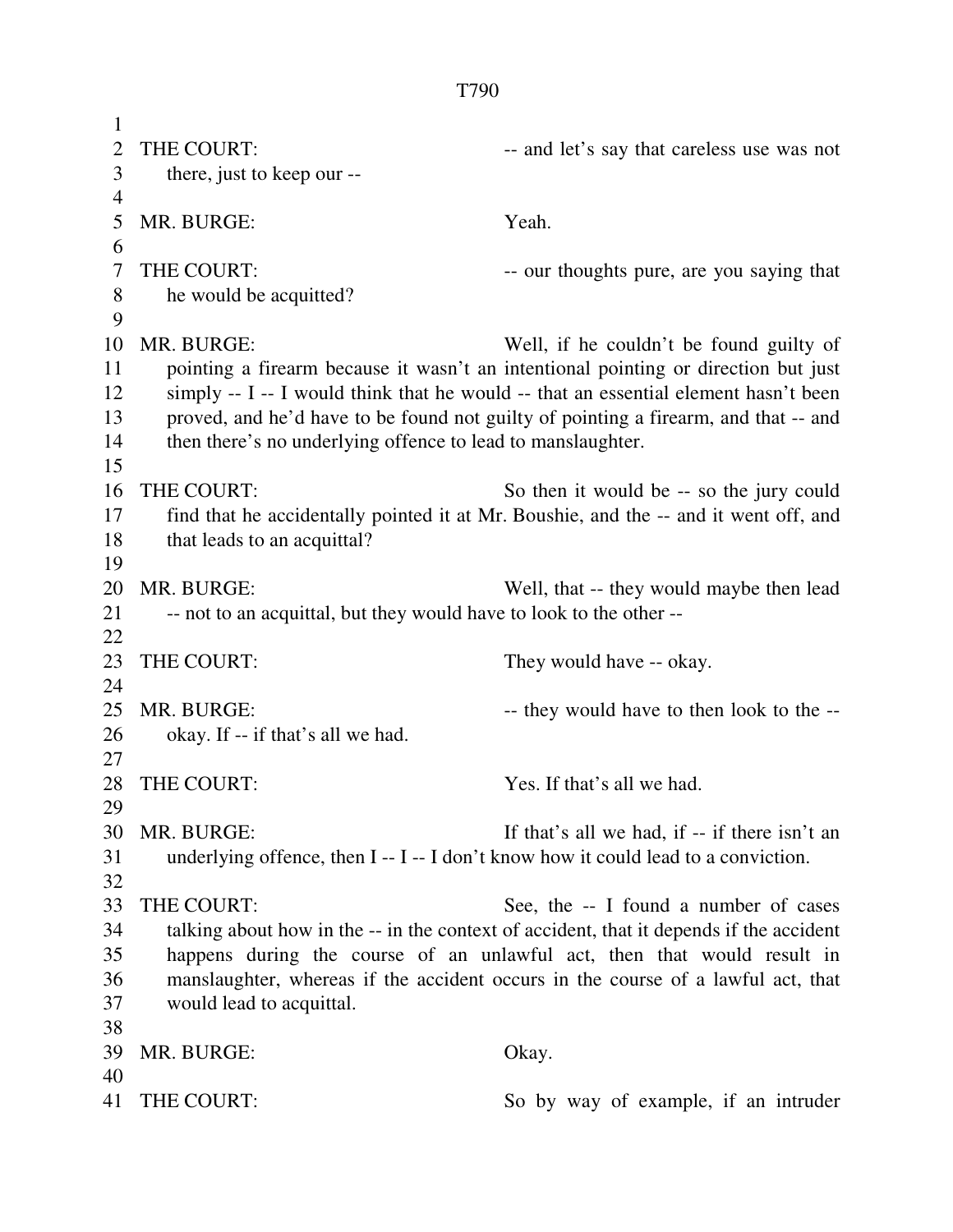1 came into my -- maybe I'll ask you the question. An intruder comes into my home. 2 I'm afraid, and I grab a gun, and I point the gun at the intruder, and my cat or dog 3 barks, it startles me, and I shoot the gun and shoot the intruder. And that was an 4 accident. Is that murder or -- correction, is that manslaughter or is that acquittal? 5 And before you answer that, I'm going to change the circumstances. Let's say an 6 intruder comes into my home and is pointing a gun at me, and my dog barks and 7 he gets scared, and he accidentally pulls the trigger. And I'm killed. Is that 8 manslaughter? 9 10 MR. BURGE: Well, there's -- there are other offences 11 apart from pointing a firearm for the intruder. For you, you -- the only underlying 12 offence, presumably, would be pointing a firearm, and -- and we'd have to look at 13 issues of lawful excuse, as well, because -- because that might legitimately arise in 14 -- in that scenario, which -- 15 16 THE COURT: In my situation? 17 18 MR. BURGE: Yeah. 19 20 THE COURT: So the lawful excuse would be molded in 21 Section 87? Because it -- 22 23 MR. BURGE: Yes. 24 25 THE COURT: -- Section 87 does talk about lawful 26 excuse. 27 28 MR. BURGE: Yes. Yes. Yes. 29 30 THE COURT: And so does careless use talk about 31 lawful excuse, which conceptually, it's hard for me to figure out how somebody 32 could have a lawful excuse to be careless. But the definition of careless is careless 33 use, storage, transportation, et cetera. But in the context of careless use, I find it 34 difficult to say how somebody can be lawfully justified to be careless. 35 36 MR. BURGE: Well, it's hard to see how it would arise. 37 And -- and in a lot of context, lawful excuse is something where there's an onus on 38 the other side. 39 40 THE COURT: So in the -- in the scenario that we've 41 kind of drafted, where would the -- because Mr. Spencer is going to be,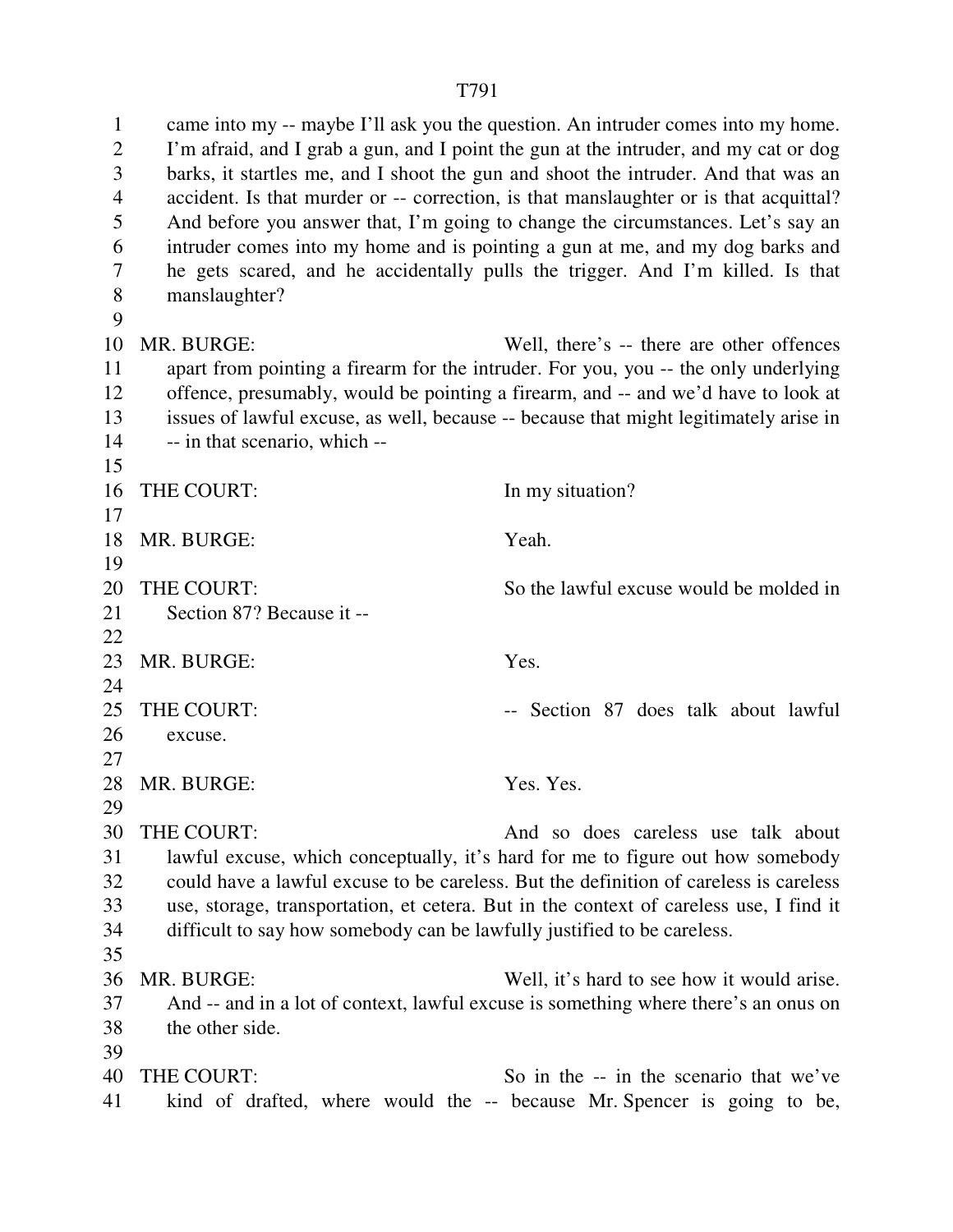1 presumably you're talking that this was an accident, a pure accident, an 2 involuntary action, et cetera. Where would that fit into any of this? 3 4 MR. BURGE: On the included offences? 5 6 THE COURT: Well, let's say on the -- well, on the 7 purposeful one, there's no room for accident because it's on purpose. 8 9 MR. BURGE: Okay. 10 11 THE COURT: So they would have to reject accident. 12 13 MR. BURGE: I'll just look at your decision at our -- 14 15 MR. SPENCER: My Lord, I'm -- I appreciate we're trying 16 to work through as quick as possible, but if you were thinking of taking a 17 midmorning break, this might be a good chance. 18 19 THE COURT: Sure. We can do that. What I'm going to 20 do is -- are counsel familiar with a case called *R. v. Paris*? That's a 2013 decision 21 out of the Ontario Court of Appeal written by Justice Watt. And I'd look at 22 paragraphs 106 to 108 in particular. We'll take a break, but I'll give you something 23 to -- to read when you're having a break. 24 25 MR. SPENCER: Thank you. 26 27 THE COURT: And there's also a decision out of the 28 Quebec Court of Appeal called *Primeau*. 29 30 MR. BURGE: P-R-I-M-E-A-U? 31 32 THE COURT: Yes, 2017 QCCA 1394. And it was 33 rendered on September 19th of '17. And that talks about this whole accident in the 34 -- within the concept of a -- of a manslaughter situation. So what we will do is, 35 again, these pre-charge conferences I realize are normally not this long. And -- but 36 I find it quite complicated to put this all together in a way that's understandable to 37 the jury, legally correct, and fair to both sides. So we will adjourn until a quarter to 38 eleven. 39 40 (ADJOURNMENT) 41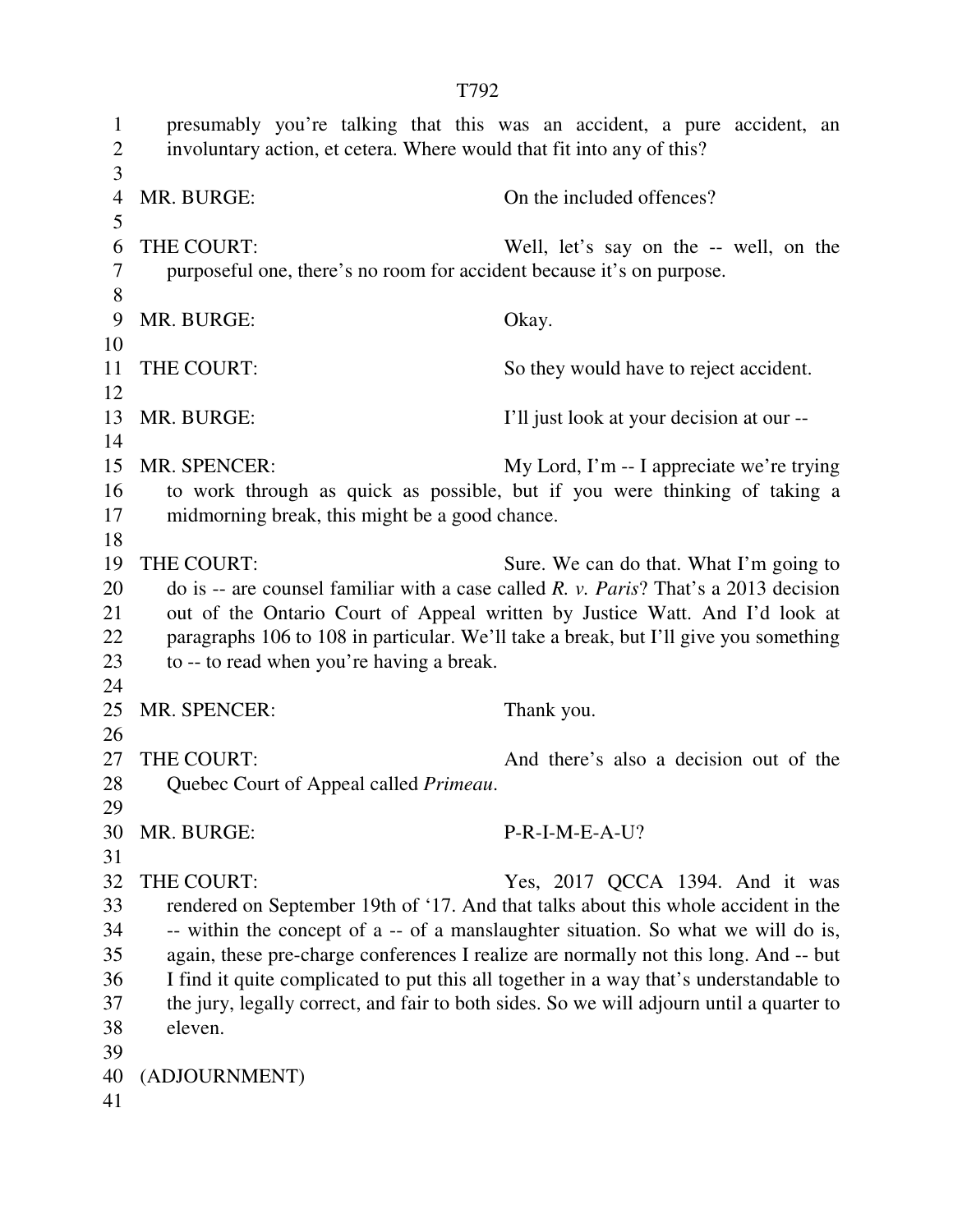1 THE COURT: Okay. So, Mr. Burge, just continuing on 2 with our -- our dialogue and trying to map out this scenario, what we've kind of 3 tentatively arrived at -- and I realize Mr. Spencer hasn't had any opportunity at all 4 to talk about this -- is dealing with the second element, we would determine 5 whether or not -- ask the jury to determine whether the Crown has proved beyond 6 a reasonable doubt that Mr. Stanley voluntarily shot Mr. Boushie. And in the event 7 that the answer is "yes," they would move on to the third element, the mental 8 element. If the answer is "no," then they would move off into the manslaughter 9 stream. 10 11 MR. BURGE: Yes. 12 13 THE COURT: And there would be two potential 14 streams that we deal with there. Is that -- 15 16 MR. BURGE: Yes. 17 18 THE COURT: That's fair? And when we come down 19 those two streams, do you suggest that I put it to the jury that they should first look 20 at pointing a firearm, work through that analysis, and then if they don't believe 21 that that applies, they move on to the second, careless use, and work through that 22 analysis? And it's a bit of a trick question because given the *Thatcher* instruction, 23 does the jury need to be unanimous? What happens if half the jury is convinced 24 that it's pointing, and half the jury is convinced it's careless? But they're both -- 25 they are unanimous that one of those two unlawful acts occurred. 26 27 MR. BURGE: Well, I guess in *Thatcher*, as I recall the 28 issue, was did they have to be unanimous in concluding that one particular offence 29 was committed as opposed to -- 30 31 THE COURT: Right. By way of further analogy, in the 32 *C.J.C.* self-defence instructions, the Crown has to negate three points. The jury -- 33 and if the Crown does not disprove any one of those three, that results in defence 34 failing. But the jury does not have to be unanimous on which one of those three 35 negates the defence of self-defence. So I don't know if that -- so the *Thatcher* 36 analysis has been applied to duress and self-defence and things of that nature, so it 37 doesn't apply here. 38 39 MR. BURGE: I'll have to give it some thought, but my

40 initial thought is -- is no. I would think that they would have to be -- they would 41 have to determine that the elements of a specific offence have been satisfied.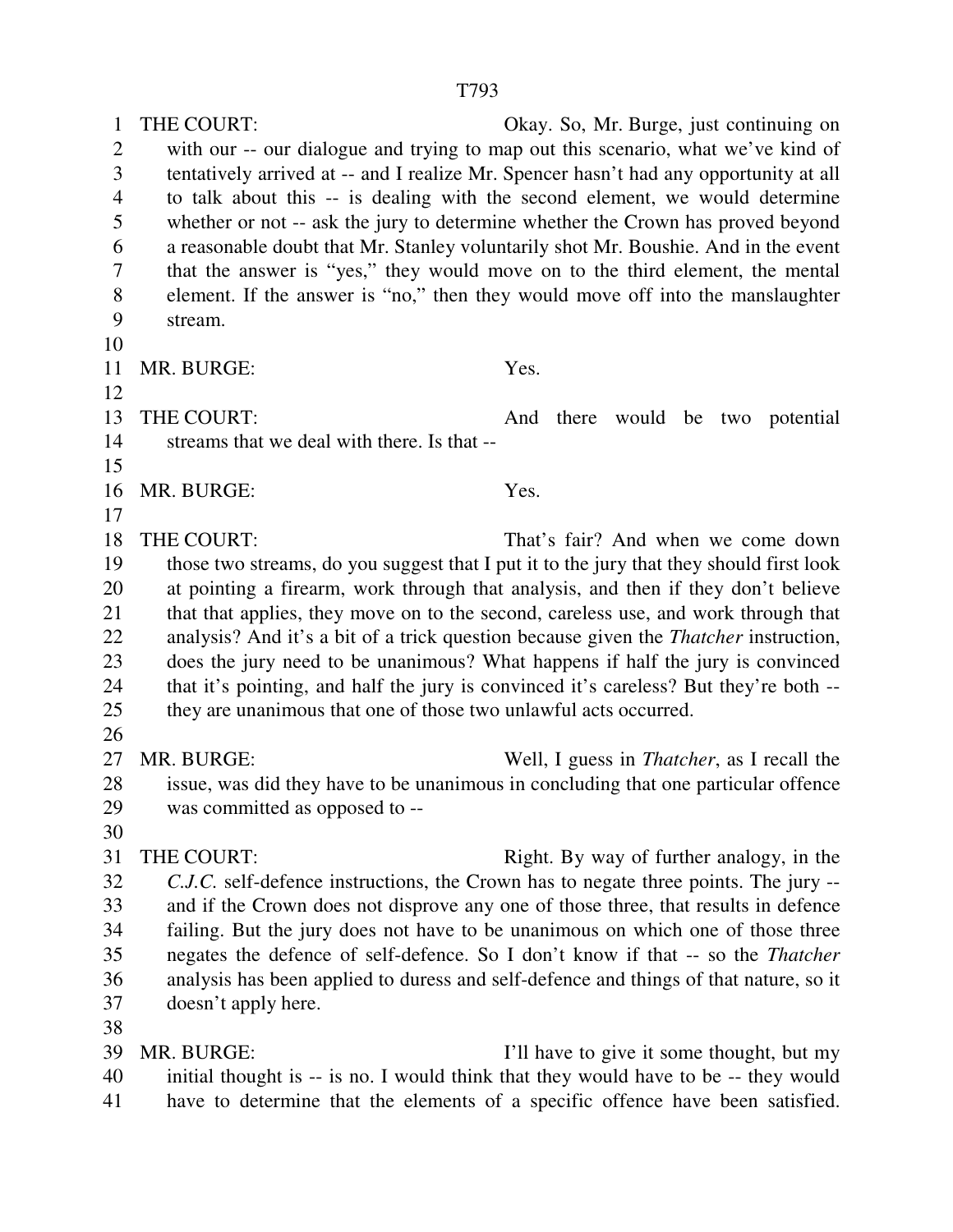1 That's -- that's what my gut tells me.  $\overline{2}$ 3 THE COURT: So it -- so you would -- you would 4 propose, then -- does it matter to you which one I put first? Pointing or careless 5 use? 6 7 MR. BURGE: Well, they'll have to go through the same 8 analysis for each one. I -- I'm just trying to see. Is there -- is there a reason that I 9 would -- 10 11 THE COURT: Well -- 12 13 MR. BURGE:  $-$  suggest one or the other. 14 15 THE COURT: -- they -- well, they may have to or they 16 may not have to, because if they go through the -- say pointing is first. They go 17 through the pointing analysis, and they conclude that that leads them to 18 manslaughter. 19 20 MR. BURGE: Yes, Your Honour. 21 22 THE COURT: That's the end. Then we don't have --23 24 MR. BURGE: Oh, yes. Then they don't have to go. 25 Yes. 26 27 THE COURT: Yes. 28 29 MR. BURGE: They only have to get there once, of 30 course. Yes. 31 32 THE COURT: Right. 33 34 MR. BURGE: 35 36 THE COURT: So it doesn't matter to you which one? 37 38 MR. BURGE: I can't -- I can't think right now. 39 40 THE COURT: Okay. 41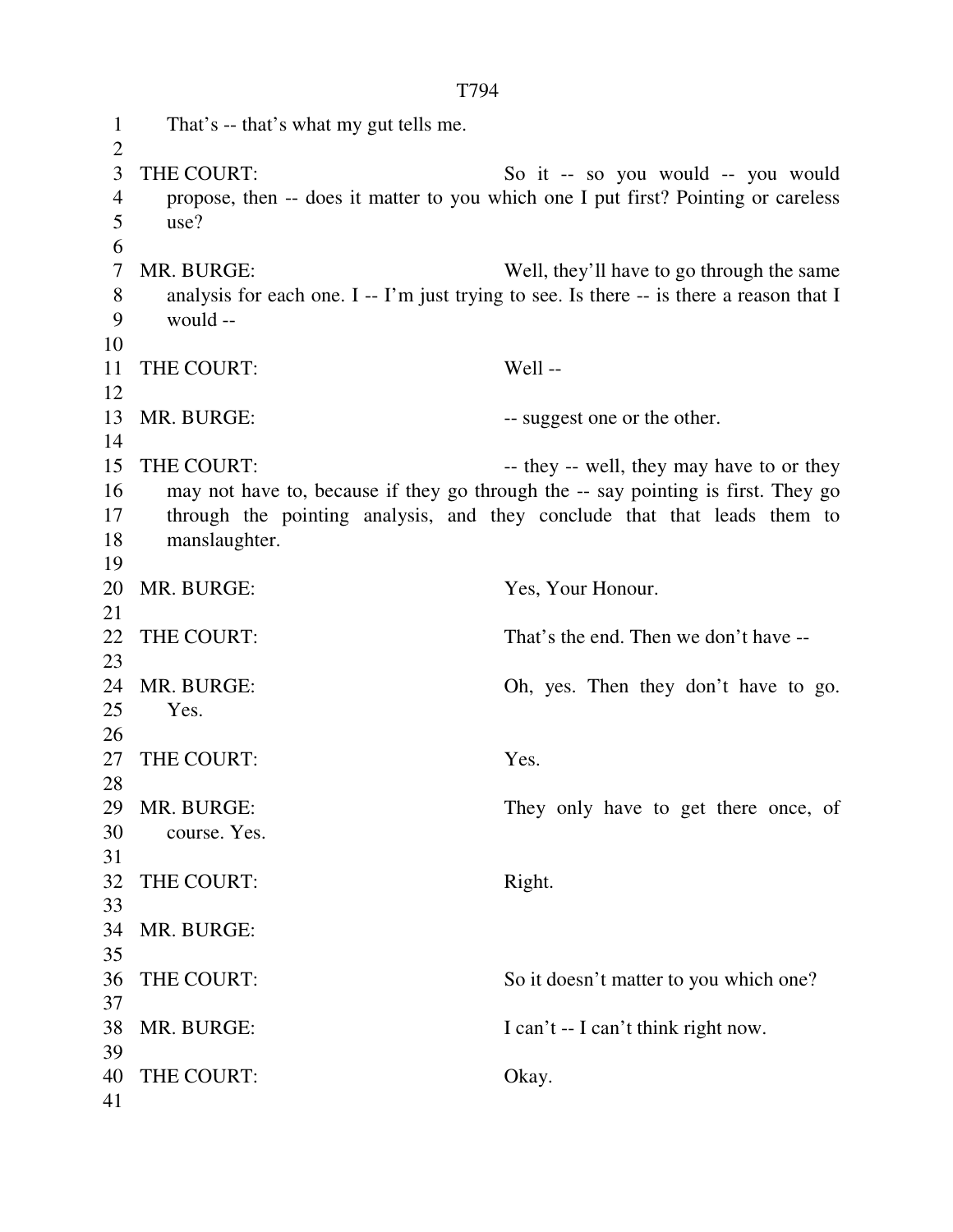1 MR. BURGE: If I -- if I do, I'll let you know, My Lord, 2 but  $I - I - I$ 3 4 THE COURT: Now, the -- did you have a chance to 5 skim those cases that I mentioned to you? 6 7 MR. BURGE: Well, I -- I looked at the Quebec case, so 8 that would be *Primeau*. And my friend, who reads a lot faster than me, read them 9 both. And it seems that they both -- although they seem to, frankly, apply the 10 *Creighton* test in each case, and -- but I guess the question -- the question of 11 accident seems to -- if we're assuming that the death is unintentional to start with, 12 then that's -- that's -- but if you're involved in an inherently dangerous activity 13 where a reasonable person foresees the real -- the risk of harm, and if the elements 14 of the offence are all present, I -- I don't know that accident really plays into it. 15 When you mention -- when you mention pointing, and I -- as I said before, just to 16 wave a gun in a direction, it might, by happenstance, point at you as it goes across. 17 And instead of calling it an accident, I would just say that the -- that the element 18 hasn't been proved. 19 20 THE COURT: Right. And *Barton*, the case out of the 21 Alberta Supreme -- or Alberta Court of Appeal deals with accident there. And 22 what she talks about, she being Chief Justice Fraser, and Justice Martin, who's 23 now on the Supreme Court who -- who penned that decision, talked about accident 24 really just negating the *mens rea* aspect of it. 25 26 MR. BURGE: Yes. 27 28 THE COURT: But if you look at the *Healey* decision 29 out of the Quebec Court of Appeal, he talks about a *mens rea* component to the 30 *actus reus* portion of the -- of the process. And -- and by that, what I gather him to 31 be saying -- and -- is that if you have a purely involuntary act, so somebody hits 32 your -- your arm, and it's a purely involuntary act, there is no culpability. And so  $33 \t\t is - is a -$ 34 35 MR. BURGE: That's -- that's because it's not your act. 36 Is that -- 37 38 THE COURT: Right. 39 40 MR. BURGE: Okay. That's easy to understand, yes. 41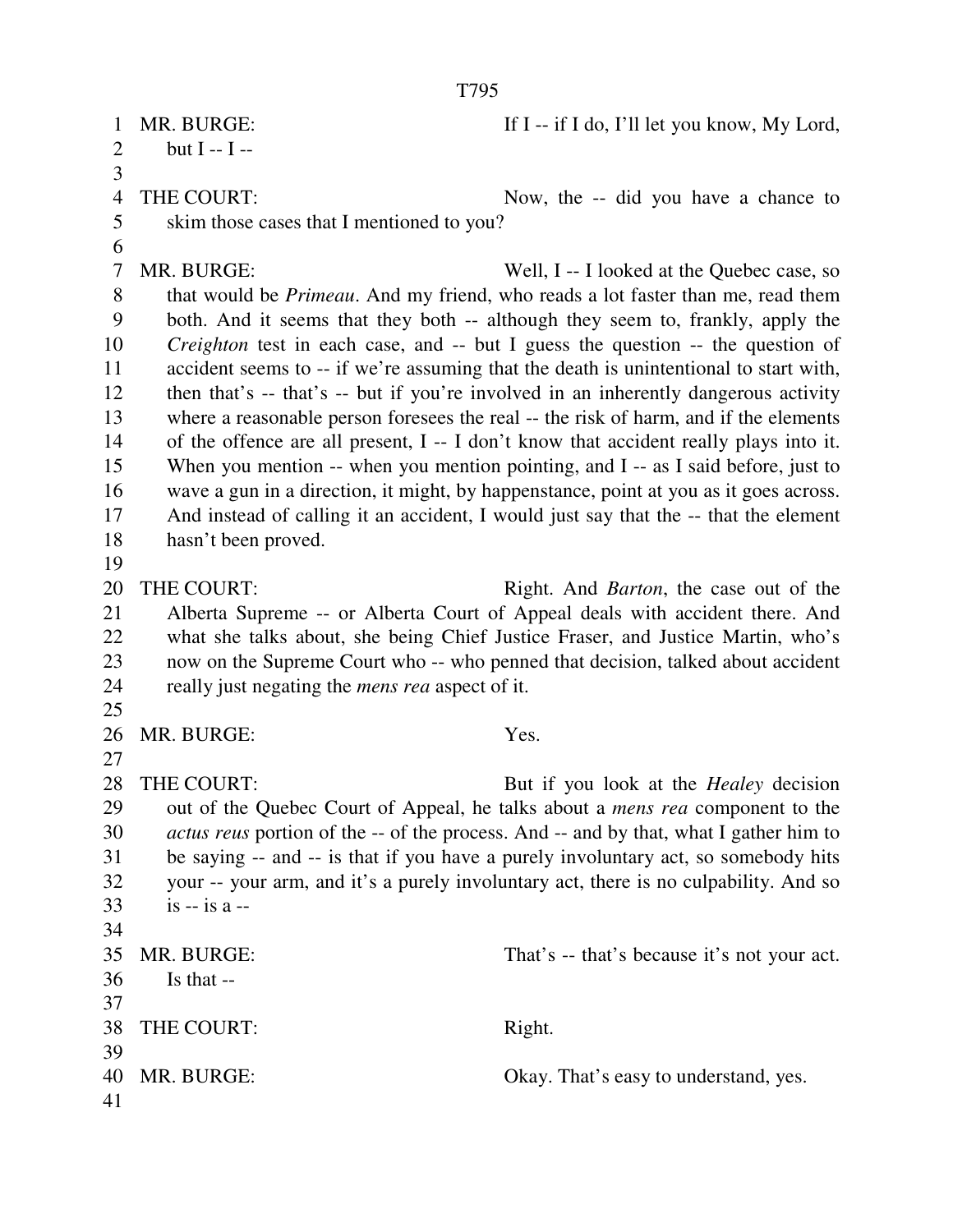1 THE COURT: Okay. So it would be not your act. So if 2 your -- somebody bumps your hand or -- like you say, it's not your act. So there 3 has to be some -- built into the *actus reus*, there's got to be some degree of 4 intention. It's got to be your act. 5 6 MR. BURGE: Okay. 7 8 THE COURT: And so with Mr. Spencer's defence 9 argument is that -- or correction, accident argument, does that come in the *actus*  10 *reus* portion of the -- or does it come in -- 11 12 MR. BURGE: Well, if -- 13 14 THE COURT:  $\qquad \qquad \text{if} \qquad \text{element} \quad \text{three} \qquad \text{dealing} \quad \text{with}$ 15 intention? I know people talk in terms of an unintended act which is a pure 16 accident and the unintended consequences, which is a different type of accident. 17 So people talk about accident all the time, but a lot of time, accident in what -- in 18 common parlance is different than what we in legal circles call -- or talk about 19 accident. And maybe I've thought this thing through too much to the point that 20 I've made it more complicated than it needs to be. 21 22 MR. BURGE: Okay. I'm -- I'm -- I likely have the 23 unique ability to dumb it down, just because that's me, but I would think -- do we 24 also have to work in the factor of if you do the act and if it is -- and if the 25 consequences are foreseeable to the reasonable person, because -- because a 26 reasonable person just might foresee the negative consequences being, because of 27 something accidental happening during the course of engaging in this -- this 28 dangerous activity, and -- and maybe if we look at it in terms -- more in terms of 29 foreseeability, and I guess that's -- that's -- maybe that's the *mens rea* aspect of it. 30 The possibility of accident is built into that -- to that test, I would submit. 31 32 THE COURT: So in the *mens rea* portion? 33 34 MR. BURGE: Yeah. 35 36 THE COURT: So where would I put Mr. Spencer's 37 theory about accident into this scenario that we've built with this house of cards 38 that is tentatively sitting there? 39 40 MR. BURGE: Well, if -- if the jury finds that 41 Mr. Stanley is handling this firearm in a careless manner, and careless is not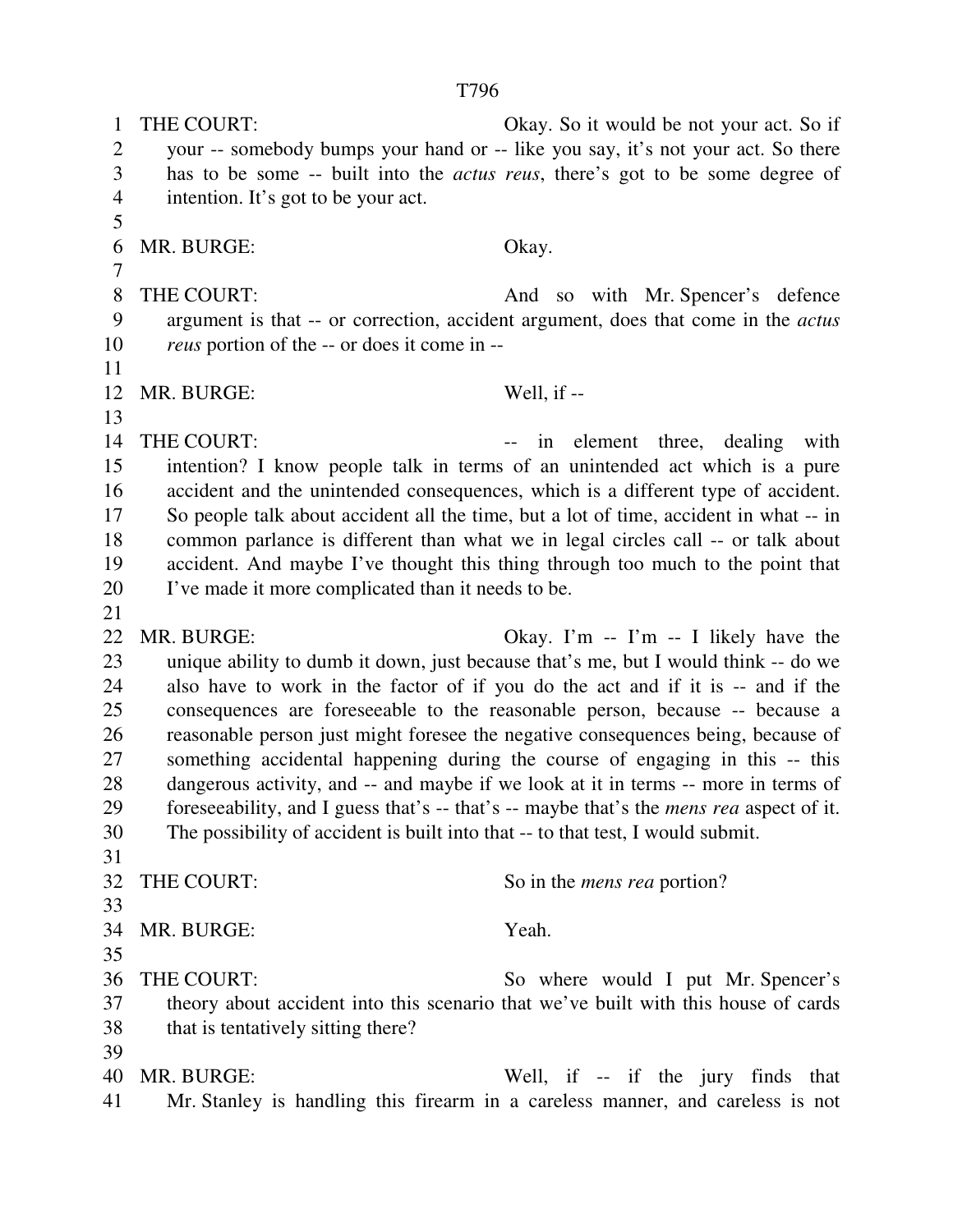1 accidental. It is -- it is --  $\overline{2}$ 3 THE COURT: Well, it's -- it's a state of mind. 4 5 MR. BURGE: Yes. 6 7 THE COURT: It's not an intentional state of mind, but 8 it's a reckless -- 9 10 MR. BURGE: It's a--11 12 THE COURT:  $-$  wilful blindness, whatever. 13 14 MR. BURGE:  $-$  yes. Yeah. 15 16 THE COURT: It's a criminal state of mind. 17 18 MR. BURGE: It is. And -- and in that sense, I would --19 it seems to me that the -- the accident is -- is part of the foreseeable harm, and it's 20 -- it's -- it really goes to -- well, it goes to the recklessness. It's -- it's related to 21 recklessness. I guess it's a disregard of -- of possible consequences. And then -- 22 and I don't see it going to the act. I see it going to the -- to just -- to being part of 23 the defined intention, because it's part of the foreseeability, that -- that there is -- 24 an accident is foreseeable if you're behaving in a -- in a dangerous fashion because 25 of your carelessness. 26 27 THE COURT: So in the first thread, dealing with the 28 primary position of the Crown that the -- Mr. Stanley committed a voluntary 29 assault on Mr. Boushie that caused his death, I would say -- I would highlight the 30 Crown's evidence. And then I would highlight that the defence suggested this was 31 an accident, and I would do it in that context. 32 33 MR. BURGE: Yes. 34 35 THE COURT: You agree with that? 36 37 MR. BURGE: Yes, that's what I'm talking about -- 38 39 THE COURT: Yes. 40 41 MR. BURGE:  $\qquad$  -- the first branch going -- leading to a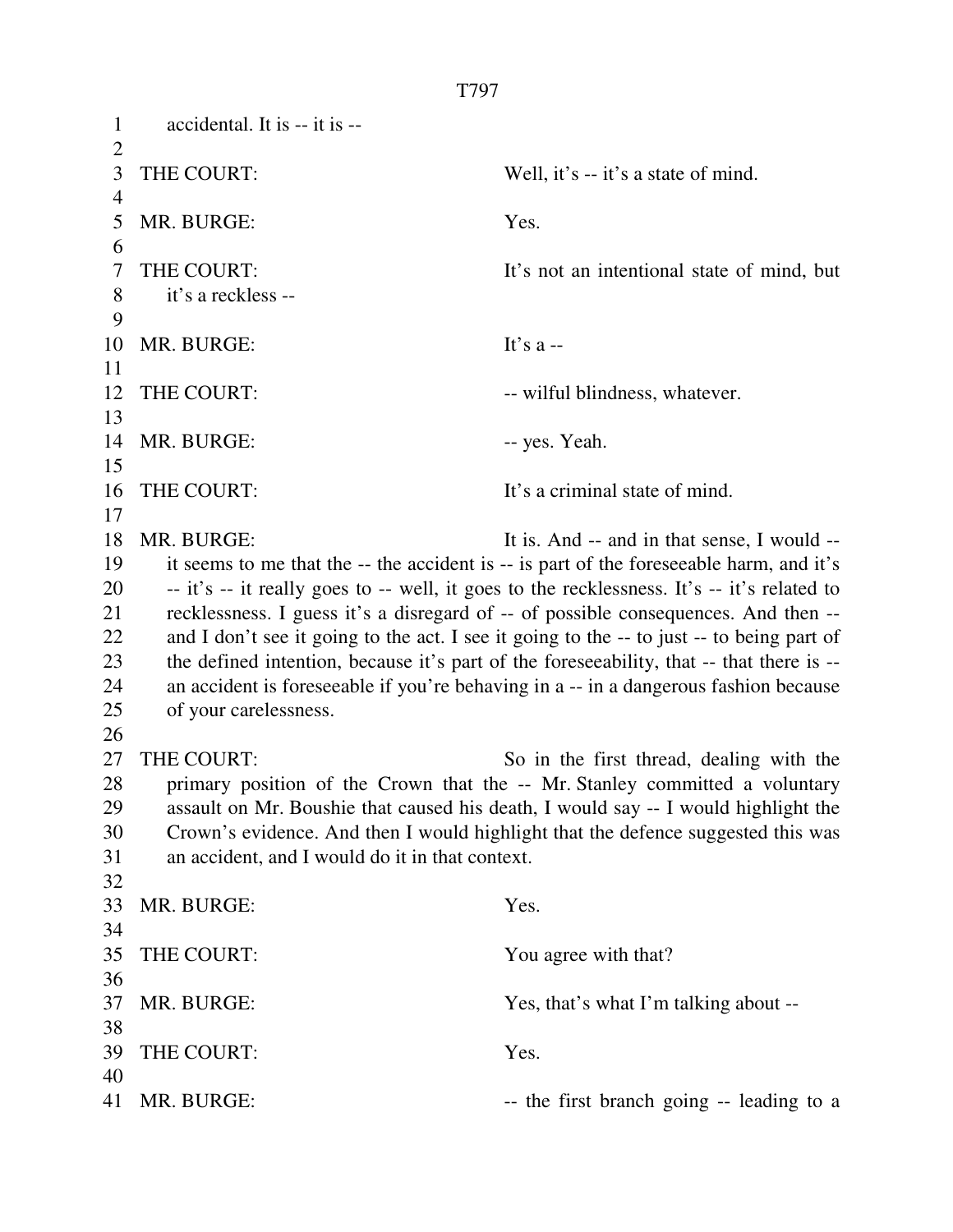1 finding of murder or not.  $\overline{2}$ 3 THE COURT: Right. 4 5 MR. BURGE: Yes. 6 7 THE COURT: And then if they were to determine that 8 the Crown has not proven beyond a reasonable doubt that it was a voluntary 9 action, then they would have to see if one of the other intents were there, one of 10 the other criminal intents were there. 11 12 MR. BURGE: Yes. 13 14 THE COURT: And if there was a careless use, but it 15 was lawful, then that would end in an acquittal. If it was a careless use that was not 16 lawful, that would end in manslaughter. 17 18 MR. BURGE: Well, if they found -- well -- careless use 19 that would be lawful. 20 21 THE COURT: See, if you look at the definition of 22 careless use, I think that's Section 86. 23 24 Every person commits an offence who, without lawful excuse, uses, carries, handles, 25 ships, transports, or stores a firearm, a prohibited weapon, a restricted weapon, et 26 cetera, in a careless manner or without reasonable precautions. 27 28 So there's a lawful excuse built in there. Now, I don't know what lawful excuse 29 one could -- as I said a few minutes ago, that it's hard for me to conceptualize that 30 somebody could be found careless in the use, but somehow it's lawful. One could 31 possibly imagine some of the other possibilities, because there's shipping. So 32 somebody could carelessly ship something, but they may have a lawful excuse for 33 doing that. So the -- without lawful excuse may not apply in many circumstances 34 to the using. Unless you can help me how somebody could be careless and -- 35 lawfully careless. 36 37 MR. BURGE: I don't know. Maybe in times of war in 38 the indication of shipping. I don't know, My Lord. 39 40 THE COURT: Yes. Yes. Okay. Anything else you want 41 to -- to add? Then I'm going to ask Mr. Spencer. So again, just to recap, then, if I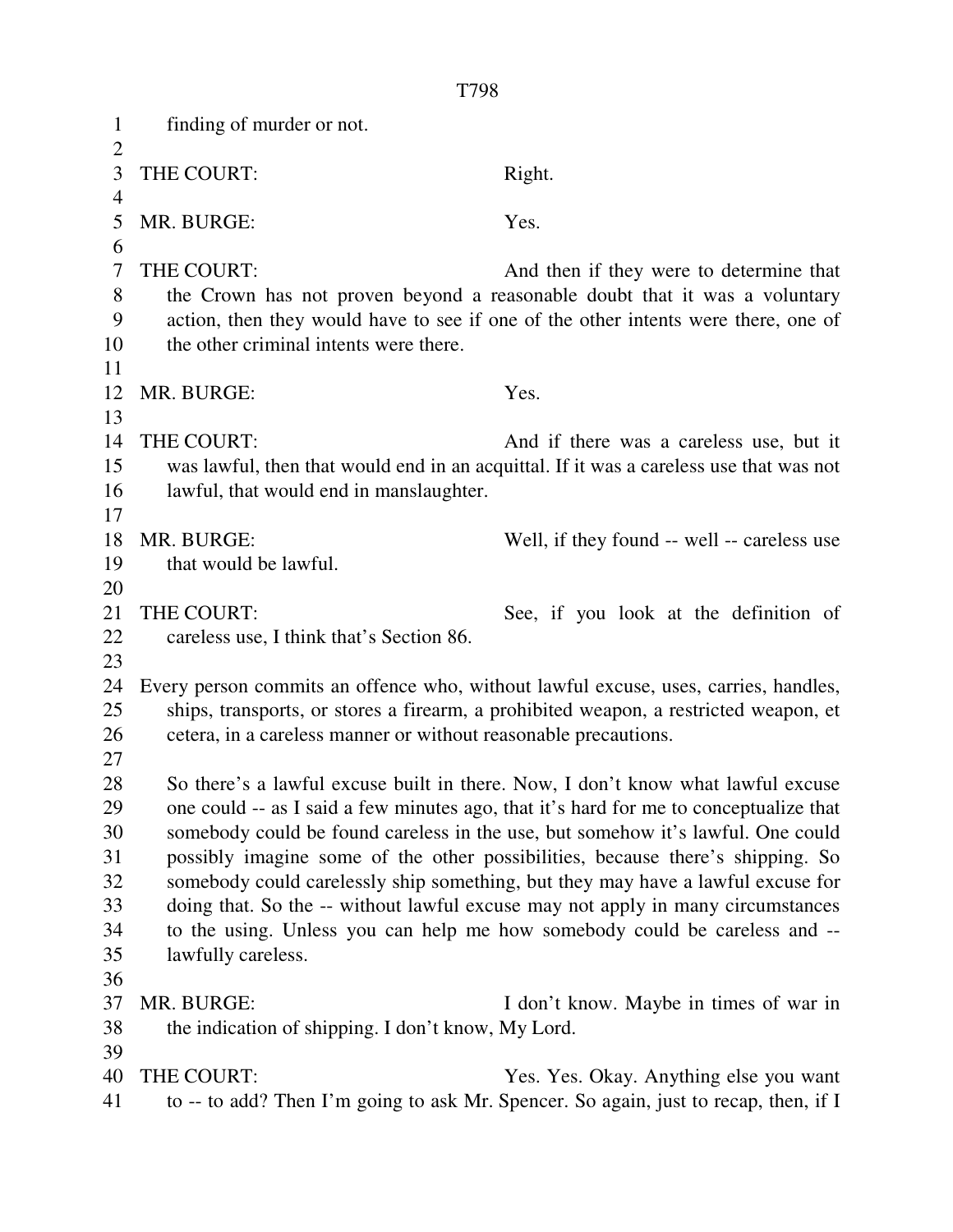1 was to build a -- a decision tree for the jury, the decision tree would look 2 something like this, that the first element would be whether or not Mr. Stanley 3 caused the death of Mr. Boushie. It's up to the jury to decide, but I would tell them 4 that that's really not in dispute. And if they find that he didn't, they would acquit, 5 but there's really no basis for that. They should move on to the next question, 6 which is the unlawfulness. The Crown's primary theory is that Mr. Stanley 7 unlawfully assaulted Mr. Boushie by walking up to him and shooting him with a 8 gun and voluntarily shooting him with a gun, thus causing his death. And 9 Mr. Spencer is arguing that this was an accident, and in the context of that, they're 10 going to have to consider all the evidence as to all the different things that -- that 11 came along. And in the -- at the end of that analysis, if they conclude that the 12 Crown has proven beyond a reasonable doubt that this was a voluntary shooting of 13 Mr. Boushie, they should move on to the next element to determine whether it was 14 intentional in the sense that it attracts the mental element required for murder, and 15 if they're satisfied with that, they move on to a finding of second degree murder. 16 17 MR. BURGE: Yes. 18 19 THE COURT: If -- if on the third step they find that it's 20 not there, then -- then that would be manslaughter. 21 22 MR. BURGE: Yes. 23 24 THE COURT: Within the unlawful act, if they find that 25 the Crown has not established that, they still must consider two other types of 26 conduct that might justify this behaviour being characterized as manslaughter, and 27 then I would work through the elements of the offence for pointing a firearm and 28 careless use. 29 30 MR. BURGE: Yes. 31 32 THE COURT: All right. 33 34 MR. BURGE: So on the first hand, they're looking at it 35 if there's an intentional application of force. And in the other two, they're looking 36 at scenarios where there is not an intentional application of force, but some other 37 unlawful act. 38 39 THE COURT: Right. Yes. 40 41 MR. BURGE: Yes.